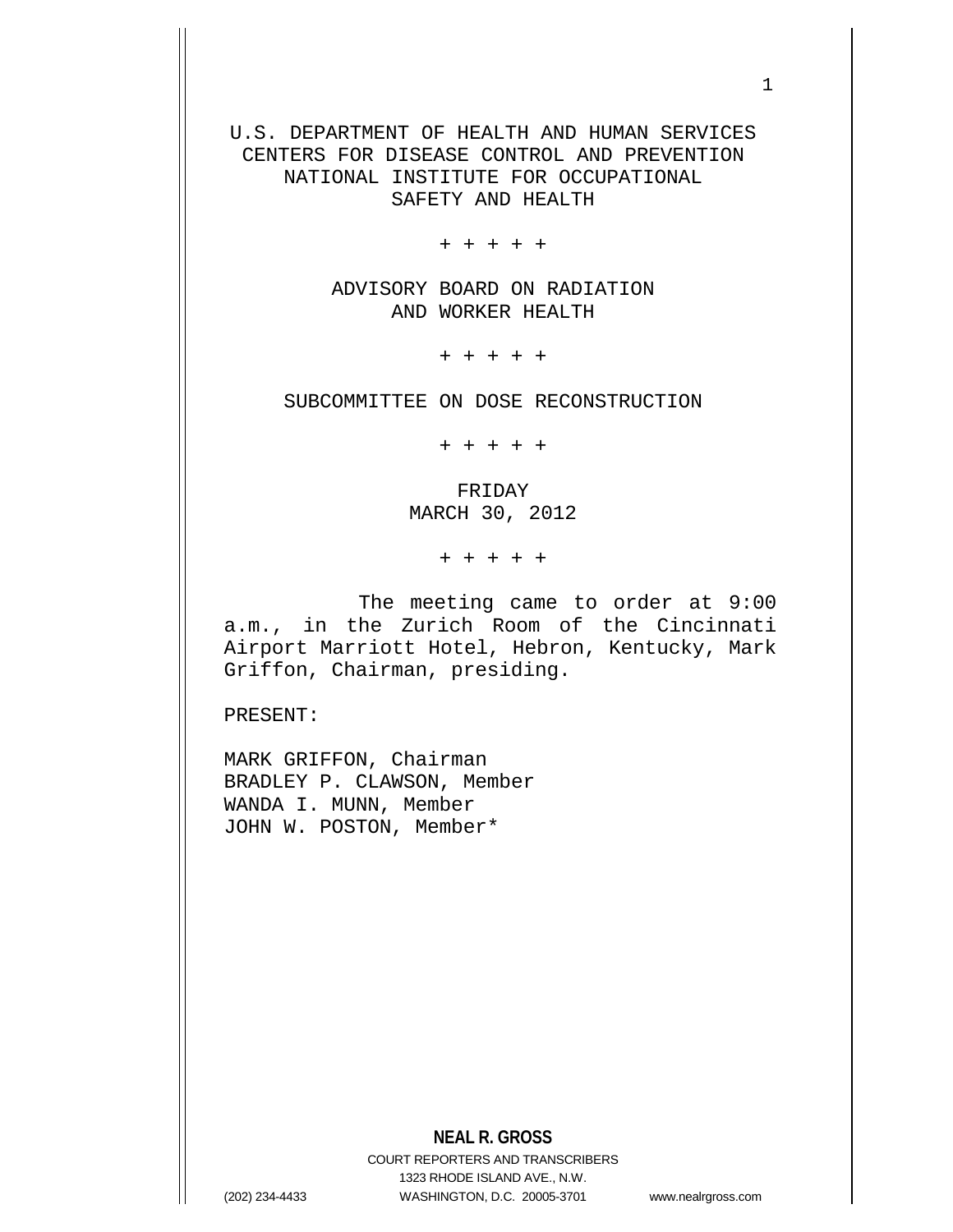ALSO PRESENT:

TED KATZ, Designated Federal Official HANS BEHLING, SC&A\* KATHY BEHLING, SC&A\* ELIZABETH BRACKETT, ORAU Team\* GRADY CALHOUN, DCAS DOUG FARVER, SC&A STU HINNEFELD, DCAS JENNY LIN, HHS JOHN MAURO, SC&A\* SCOTT SIEBERT, ORAU Team\* JOHN STIVER, SC&A BRANT ULSH, DCAS KEITH VARNADO, ORAU Team\*

\*Participating via telephone

## **NEAL R. GROSS**

COURT REPORTERS AND TRANSCRIBERS 1323 RHODE ISLAND AVE., N.W. (202) 234-4433 WASHINGTON, D.C. 20005-3701 www.nealrgross.com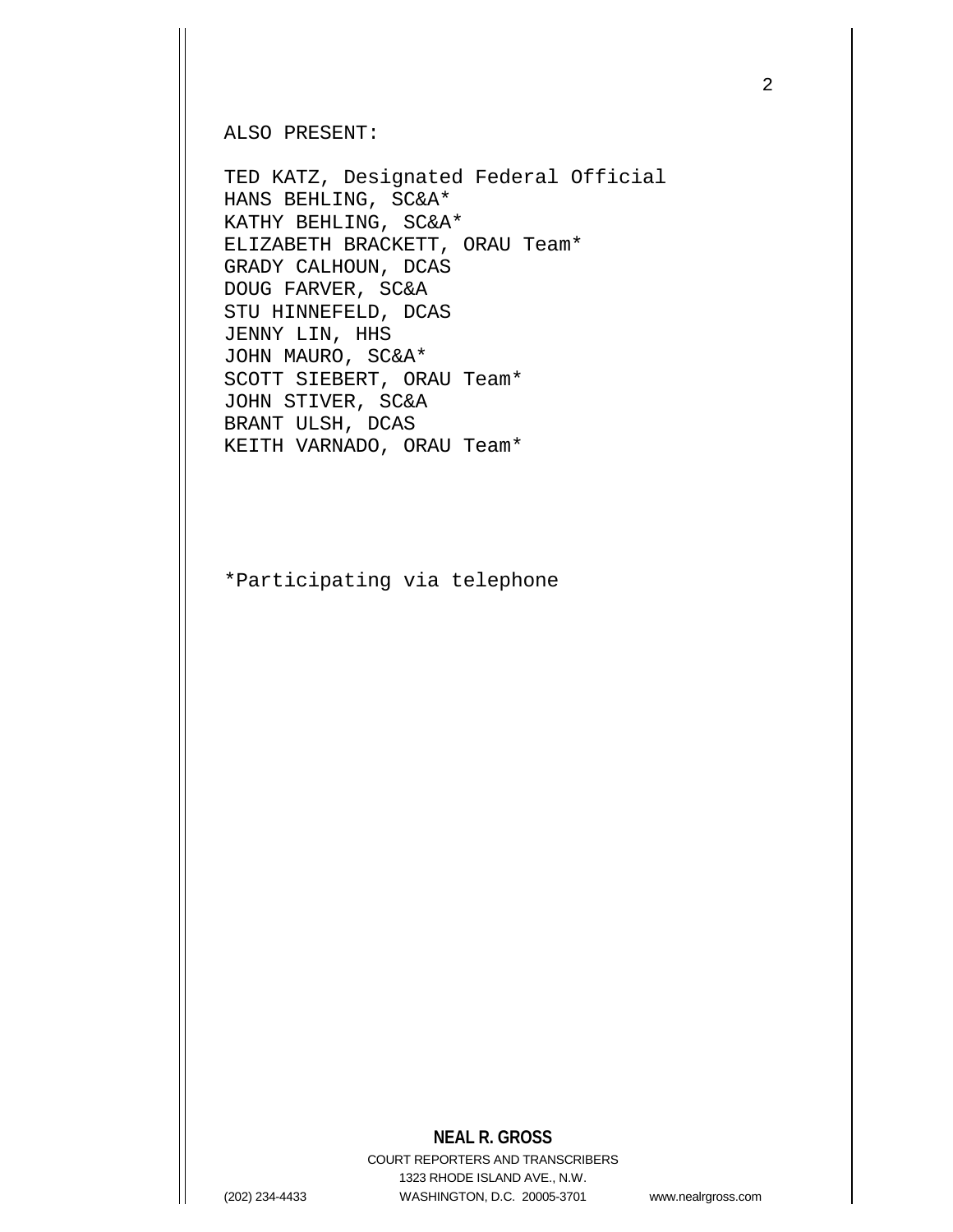## CONTENTS

| Welcome and $roll-call$ 4                                                                                                                                                                                                                                |
|----------------------------------------------------------------------------------------------------------------------------------------------------------------------------------------------------------------------------------------------------------|
| Discussion<br>DCAS report on QA/QC analysis of<br>5 cases from Set $12$ 9                                                                                                                                                                                |
| Off-agenda discussion of QA issues<br>and error-tracking  16                                                                                                                                                                                             |
| First set of DCAS blind DR quality<br>control evaluations  26                                                                                                                                                                                            |
| DCAS report on DR efficiency process<br>change options and resource<br>implications  125                                                                                                                                                                 |
| DCAS report (update) on current<br>timeliness of dose reconstructions<br>DCAS follow-up on ORAU quality<br>management system (error rate<br>tracking/control)<br>SC&A evaluation of themes in sets<br>10-13 of draft dose reconstruction<br>reviews  150 |
| Lunch                                                                                                                                                                                                                                                    |
| Other items related to<br>NIOSH 10-year review 202                                                                                                                                                                                                       |
| Preparing second Board report to the<br>Secretary on dose reconstruction reviews. 215                                                                                                                                                                    |
| Continuation of issue resolution for<br>sets 7-9  220                                                                                                                                                                                                    |
|                                                                                                                                                                                                                                                          |

**NEAL R. GROSS**

COURT REPORTERS AND TRANSCRIBERS 1323 RHODE ISLAND AVE., N.W. (202) 234-4433 WASHINGTON, D.C. 20005-3701 www.nealrgross.com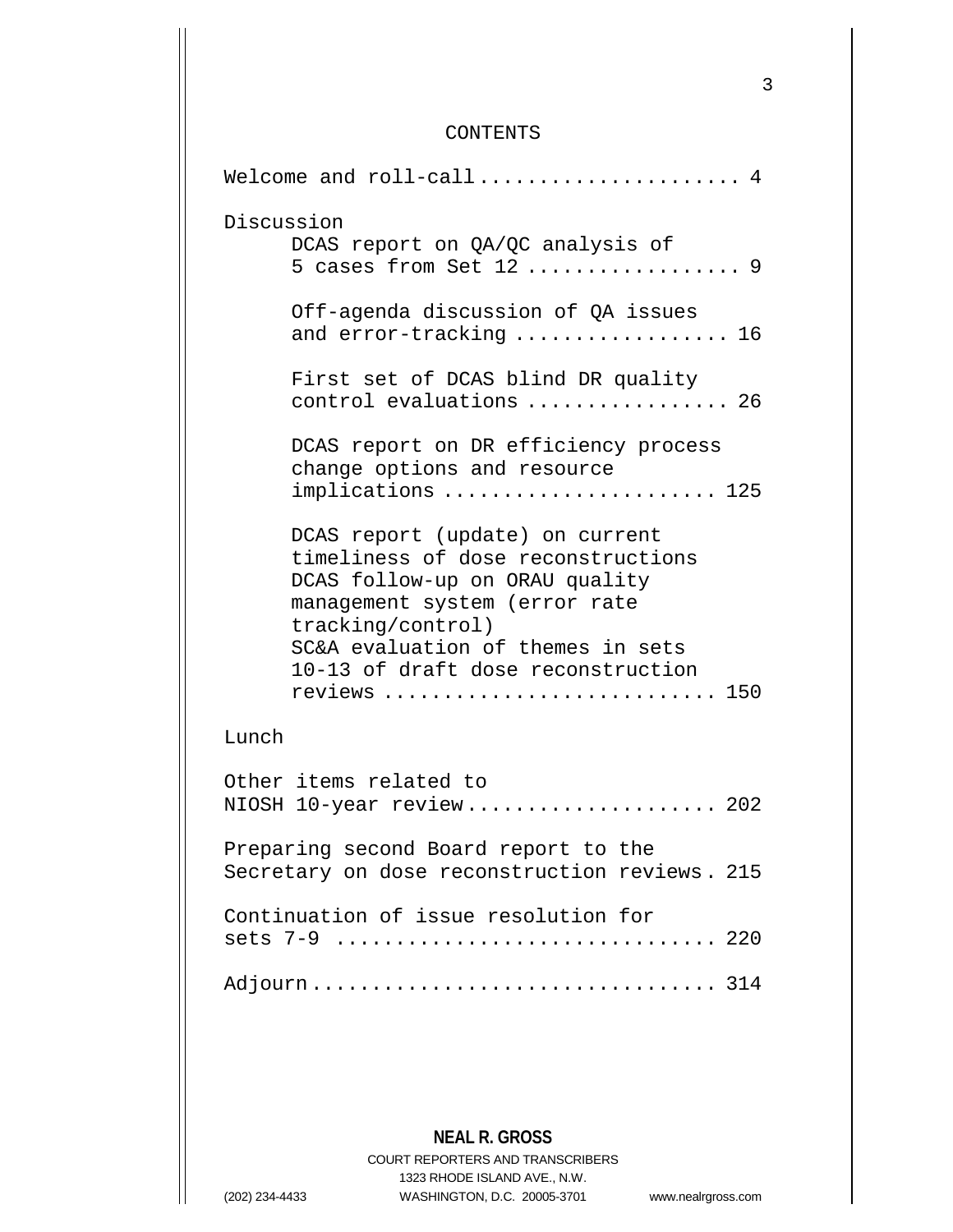|             | 4                                                                                                                                                               |
|-------------|-----------------------------------------------------------------------------------------------------------------------------------------------------------------|
| $\mathbf 1$ | $P-R-O-C-E-E-D-I-N-G-S$                                                                                                                                         |
| 2           | (8:57 a.m.)                                                                                                                                                     |
| 3           | MR. KATZ: Good morning, everyone                                                                                                                                |
| 4           | in<br>and on the line. It's the<br>the<br>room                                                                                                                  |
| 5           | Advisory Board on Radiation and Worker Health,                                                                                                                  |
| 6           | Reconstruction Review Subcommittee.<br>Dose                                                                                                                     |
| 7           | Let's do roll call.                                                                                                                                             |
| 8           | need to, because this is a<br>We                                                                                                                                |
| 9           | Subcommittee, we need to do roll call a little                                                                                                                  |
| 10          | bit differently in the sense that we have to                                                                                                                    |
| 11          | speak about conflict of interest to -- with                                                                                                                     |
| 12          | respect to each Board Member.                                                                                                                                   |
| 13          | So we have to $-$ - I brought it to                                                                                                                             |
| 14          | make things, matters easier, but we have to                                                                                                                     |
| 15          | acknowledge conflict of interest at the front                                                                                                                   |
| 16          | end since this Subcommittee deals with really                                                                                                                   |
| 17          | all the sites, in effect, even though we are                                                                                                                    |
| 18          | speaking about individual<br>sites<br>not<br>or                                                                                                                 |
| 19          | focusing on them, but our dose reconstructions                                                                                                                  |
| 20          | are from individual sites.                                                                                                                                      |
| 21          | So let me find my list and we'll                                                                                                                                |
| 22          | just do it this way, so -- because I'm not                                                                                                                      |
|             | <b>NEAL R. GROSS</b><br>COURT REPORTERS AND TRANSCRIBERS<br>1323 RHODE ISLAND AVE., N.W.<br>(202) 234-4433<br>WASHINGTON, D.C. 20005-3701<br>www.nealrgross.com |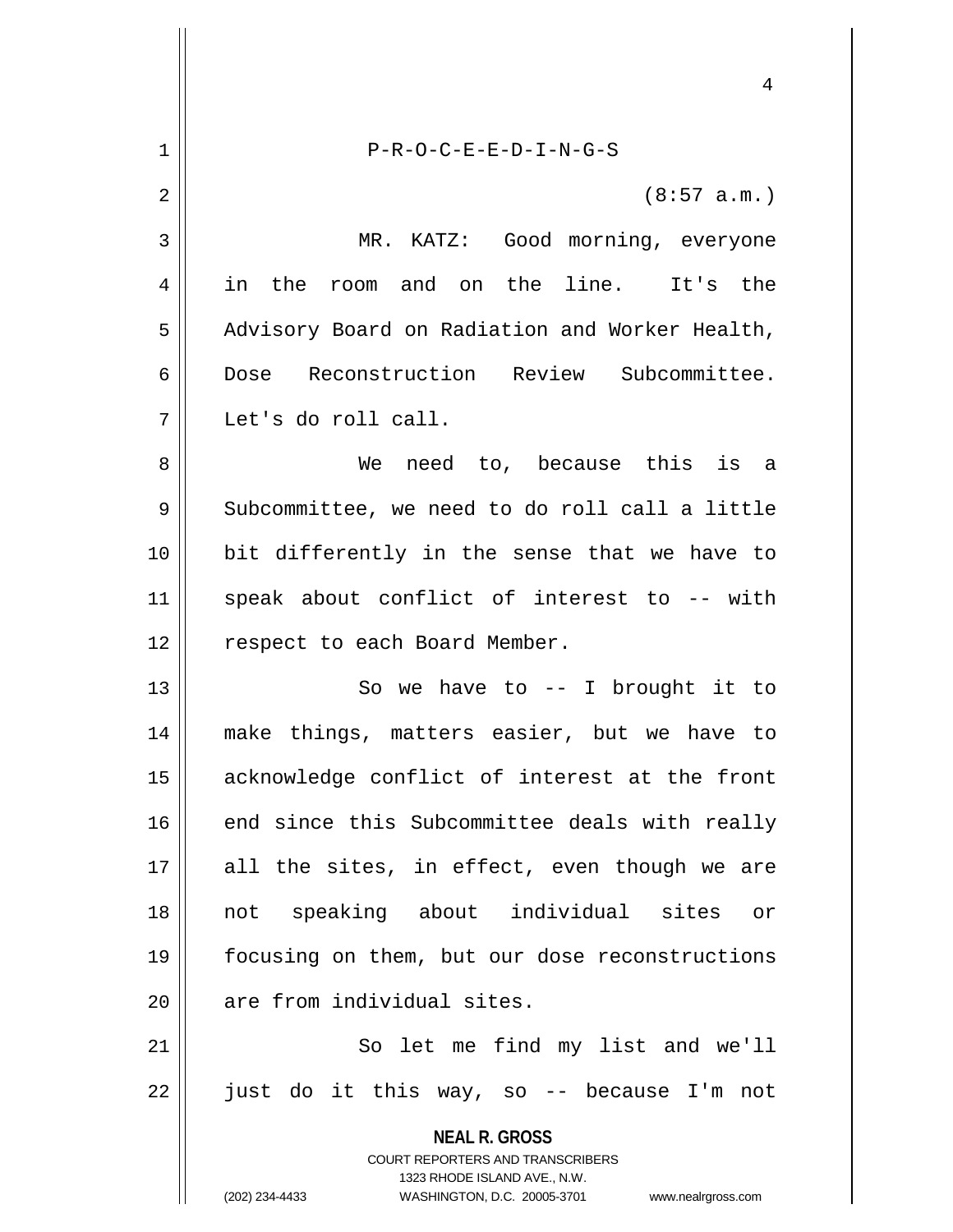| 1  | sure all of you have an easy time rattling off                      |
|----|---------------------------------------------------------------------|
| 2  | your conflicts. So I'll just speak for your                         |
| 3  | conflicts as we do roll call.                                       |
| 4  | So, beginning with Mark.                                            |
| 5  | (Roll call.)                                                        |
| 6  | CHAIRMAN GRIFFON: Okay. All                                         |
| 7  | right, welcome, everybody and I thank Ted for                       |
| 8  | sending all the correspondence in the last two                      |
| 9  | weeks or so, and getting a lot of deliverables                      |
| 10 | sent in to us.                                                      |
| 11 | And we have the agenda and I think                                  |
| 12 | -- well, I'm not sure of the order, but I                           |
| 13 | think it basically puts the case review stuff                       |
| 14 | towards the end, so -- which I think would                          |
| 15 | make sense.                                                         |
| 16 | So we can just probably start down                                  |
| 17 | the list. DCAS report on QA/QC analysis, the                        |
| 18 | five cases from set 12.                                             |
| 19 | MR. HINNEFELD: Well, I can, I can                                   |
| 20 | start.                                                              |
| 21 | CHAIRMAN GRIFFON: This is a                                         |
| 22 | different piece, I thought it was the other -                       |
|    |                                                                     |
|    | <b>NEAL R. GROSS</b><br><b>COURT REPORTERS AND TRANSCRIBERS</b>     |
|    | 1323 RHODE ISLAND AVE., N.W.                                        |
|    | (202) 234-4433<br>WASHINGTON, D.C. 20005-3701<br>www.nealrgross.com |

 $\mathsf{I}$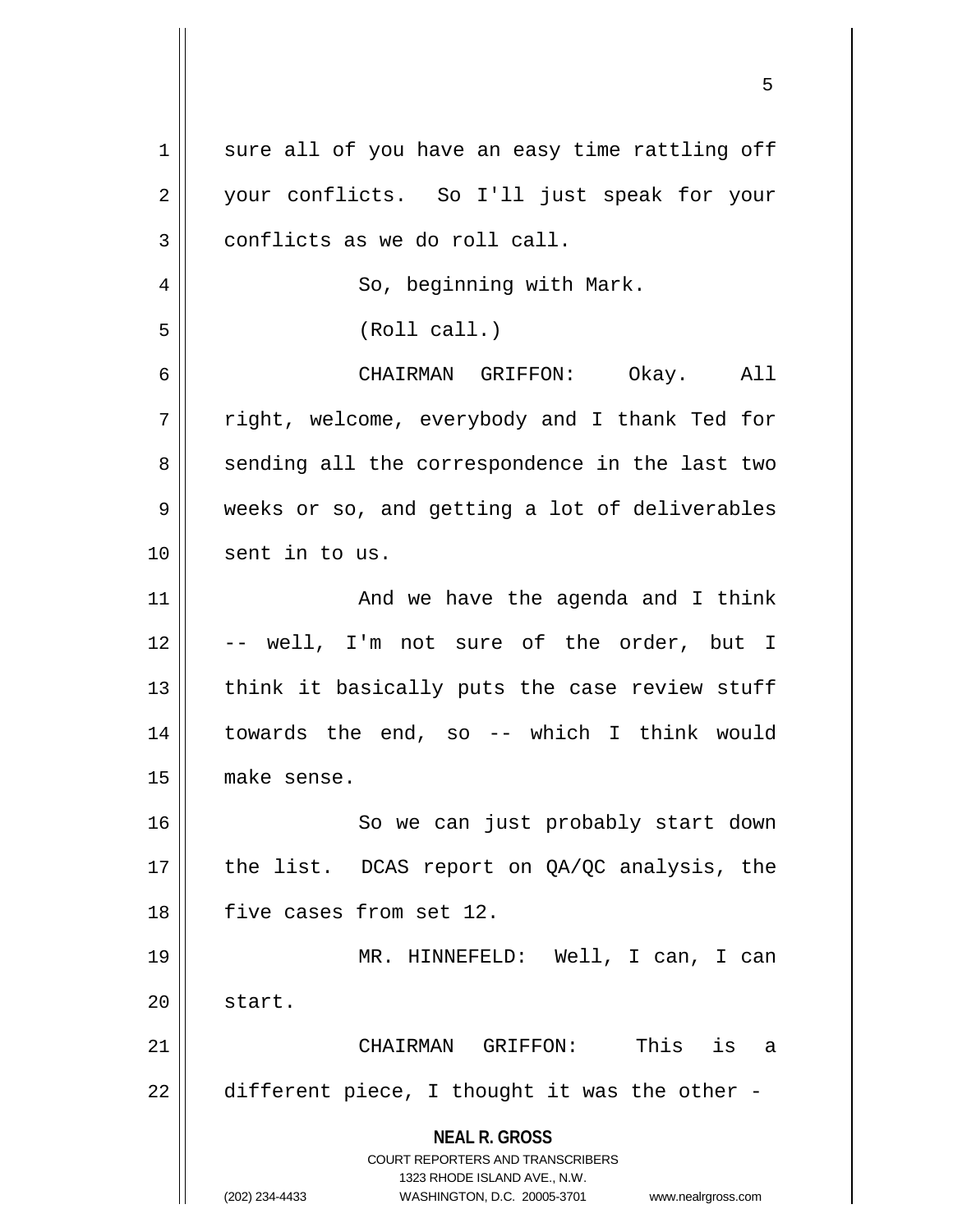**NEAL R. GROSS** COURT REPORTERS AND TRANSCRIBERS 1 || MR. HINNEFELD: The blind one is  $2 \parallel$  the next, right? CHAIRMAN GRIFFON: Why don't we  $4 \parallel$  start there, because I'm -- MR. HINNEFELD: This will be  $6 \parallel$  really quick. CHAIRMAN GRIFFON: Okay. MR. HINNEFELD: We've got a preliminary analysis of the last -- of the latest five cases from the twelfth set and -- of the errors that have been identified in reviews, and you know, of errors, and you 13 || know, yes, these are errors, you know, they are  $-$  the second piece that we were obliged to do though, is to say where in our system should we have caught this error, if we should 17 || have, and that part's not done yet. We can provide, you know, we can provide everybody what we have, but we have 20 || the second part of where in our system should we have caught it, and should we have caught || it, that's not done yet.

1323 RHODE ISLAND AVE., N.W.

(202) 234-4433 WASHINGTON, D.C. 20005-3701 www.nealrgross.com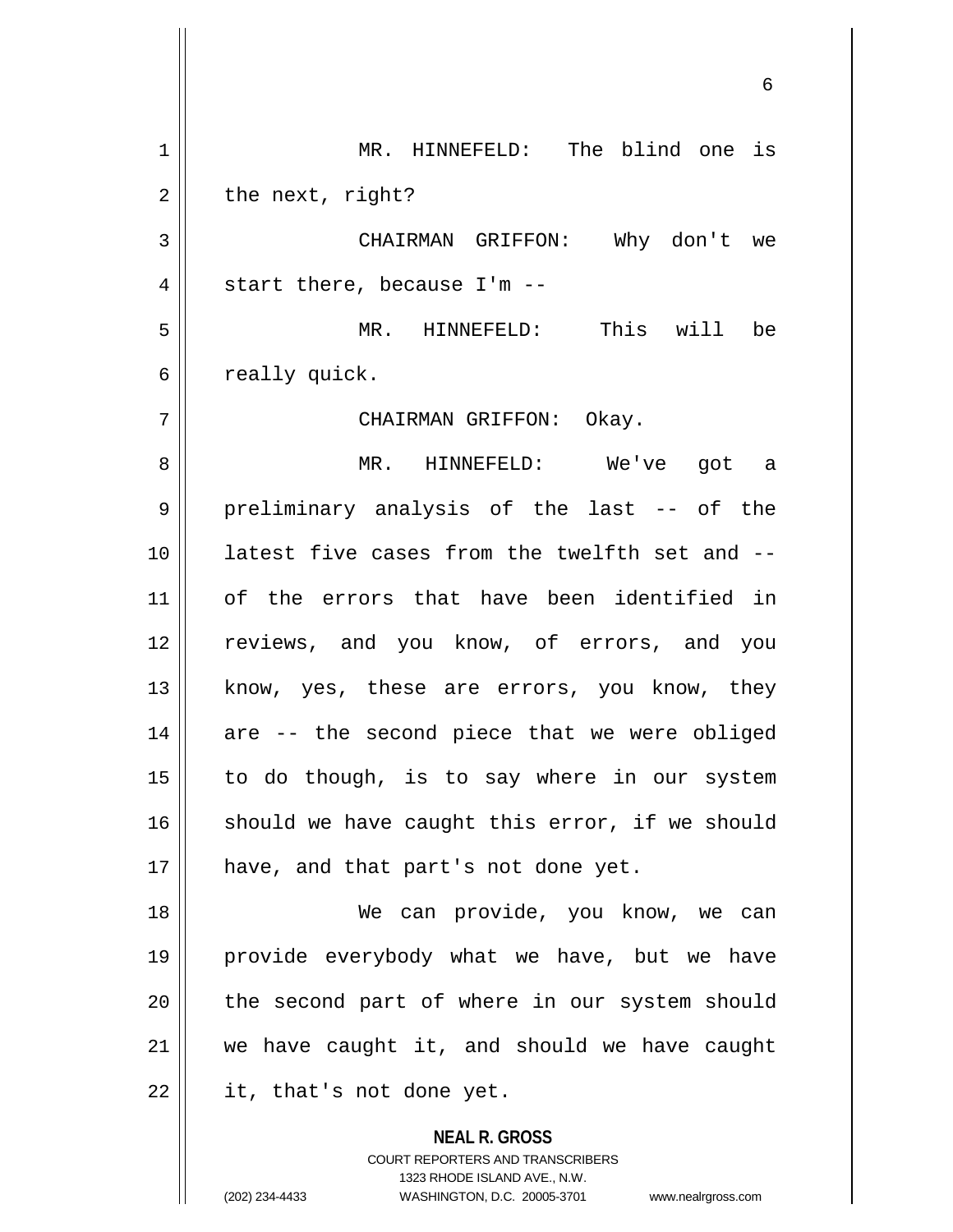**NEAL R. GROSS** COURT REPORTERS AND TRANSCRIBERS 1323 RHODE ISLAND AVE., N.W. (202) 234-4433 WASHINGTON, D.C. 20005-3701 www.nealrgross.com 1 || So we can wait -- we can also wait  $2 \parallel$  for that. But there is a judgement about 3 whether -- on these cases -- and whether we  $4 \parallel$  think is really an error or just unacceptable, 5 different from the way it was done. So that 6 | is written down in the five cases. 7 CHAIRMAN GRIFFON: Can you back up 8 just a step and explain to us how this process  $9 \parallel$  started, because we are still --10 MR. HINNEFELD: Well, this came 11 from a discussion of well, how, you know, how 12 || are we doing now. In order to find out some 13 || information about the quality of the program 14 and the conversation about many of the cases  $15$  | that are reviewed by the Subcommittee are old, 16 || quite old by the time they come through. 17 || So let's try to get the most 18 recent information available to look at for 19 this question, so that's the most recent  $20$  | information on how we were doing it. 21 Even then it was not 22 | contemporaneous. It was somewhat -- at the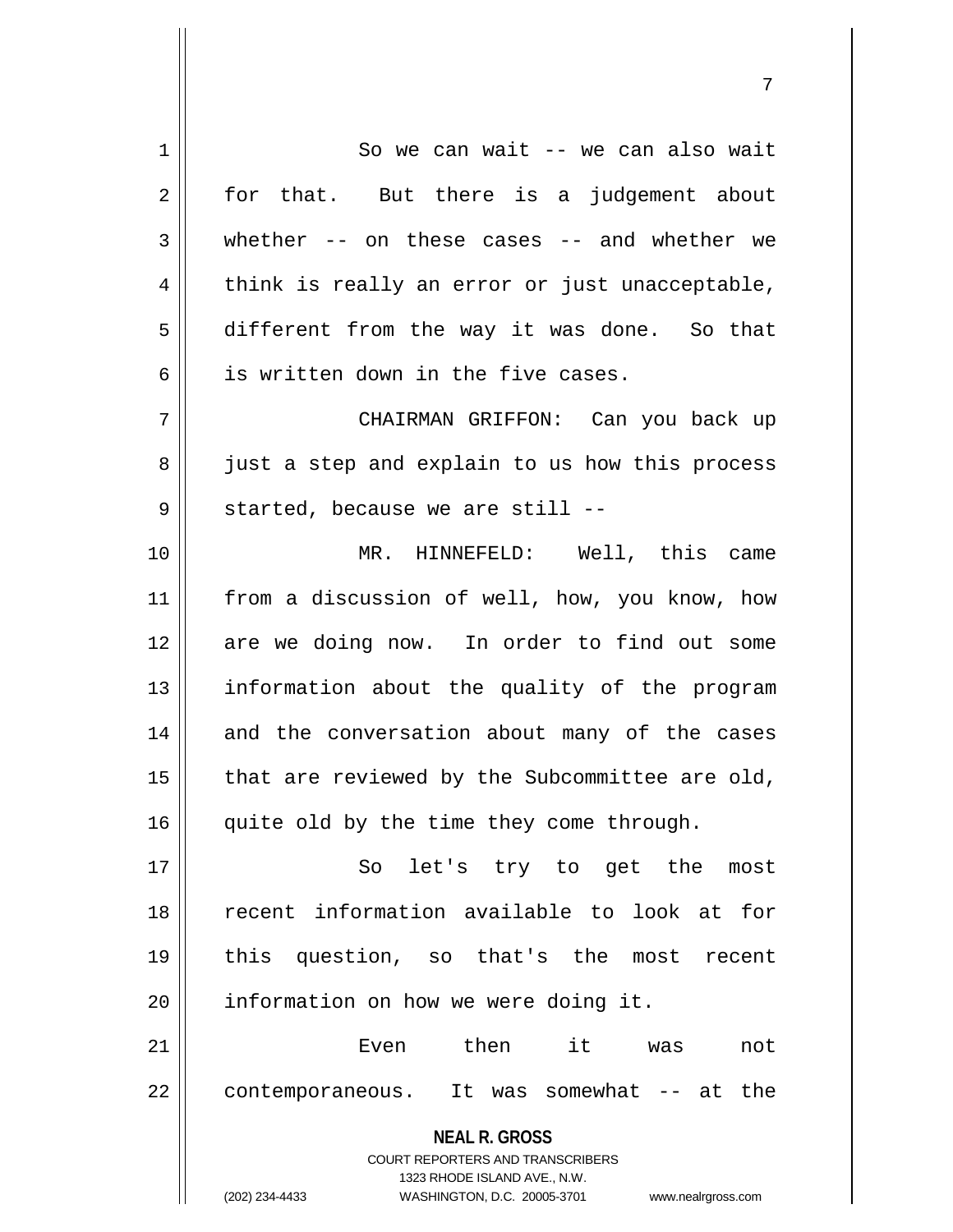$1 \parallel$  time we made the selection, the last case, the  $2 \parallel$  last set of findings that we had was the 12th  $3 \parallel$  set.

4 | Now, there have been others since  $5 \parallel$  then, but let me talk about the 12th set. We 6 selected from the 12th set the five cases that 7 had the latest dose reconstruction completion 8 date, you know, not the review date, but the 9 | latest dose reconstruction completion date.

10 We selected those five cases, went 11 || through the findings on the SC&A report and 12 made, you know kind of made our own judgment, 13 yes, this is a mistake of this nature, this 14 || one we think is just different acceptable ways 15 of doing it, those kinds, those kinds of 16 | judgments.

 That much judgment is made. So, || then the follow-on, which is not yet done, is to say okay, for these mistakes, where in that 20 || system should it have been caught, and if 21 there is nowhere in our system it should have || been caught, what should we do then for the

> **NEAL R. GROSS** COURT REPORTERS AND TRANSCRIBERS 1323 RHODE ISLAND AVE., N.W. (202) 234-4433 WASHINGTON, D.C. 20005-3701 www.nealrgross.com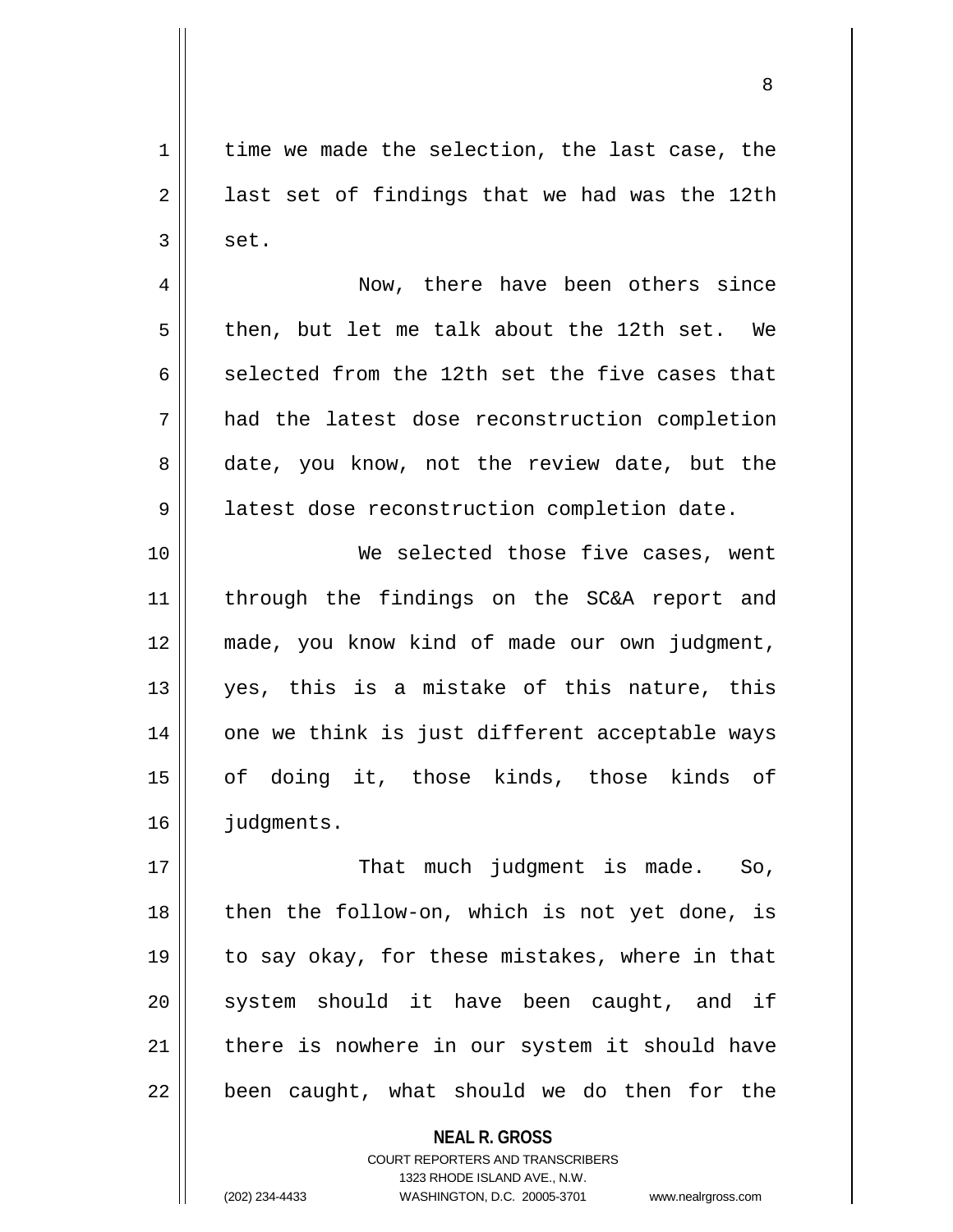$1 \parallel$  system, if anything, in order to catch this 2 mistake in the future. 3 So that's the part that's not done  $4 \parallel$  yet. So that was -- that's a big effort, and 5 we are kind of midstream in terms of the  $6 \parallel$  totality of the effort. 7 || So that's where we are. Like I  $8 \parallel$  said, we can share what we've done now --9 CHAIRMAN GRIFFON: And these were

  $\vert$  -- and this task, this tasking was internal, right? But you decided from the 10-year review to do this? I mean we didn't drive  $\parallel$  this process, right? We -- did we, or -- no. MR. HINNEFELD: No. I think we came to the Subcommittee with it from the 10-

16 | year review.

17 CHAIRMAN GRIFFON: Right, okay.

18 MR. HINNEFELD: The main 19 || recommendation of the 10-year review, I mean, 20 || it identified stuff. The main recommendation 21  $\parallel$  of it was to work with this Subcommittee --

22 || CHAIRMAN GRIFFON: Okay, right.

**NEAL R. GROSS** COURT REPORTERS AND TRANSCRIBERS

1323 RHODE ISLAND AVE., N.W. (202) 234-4433 WASHINGTON, D.C. 20005-3701 www.nealrgross.com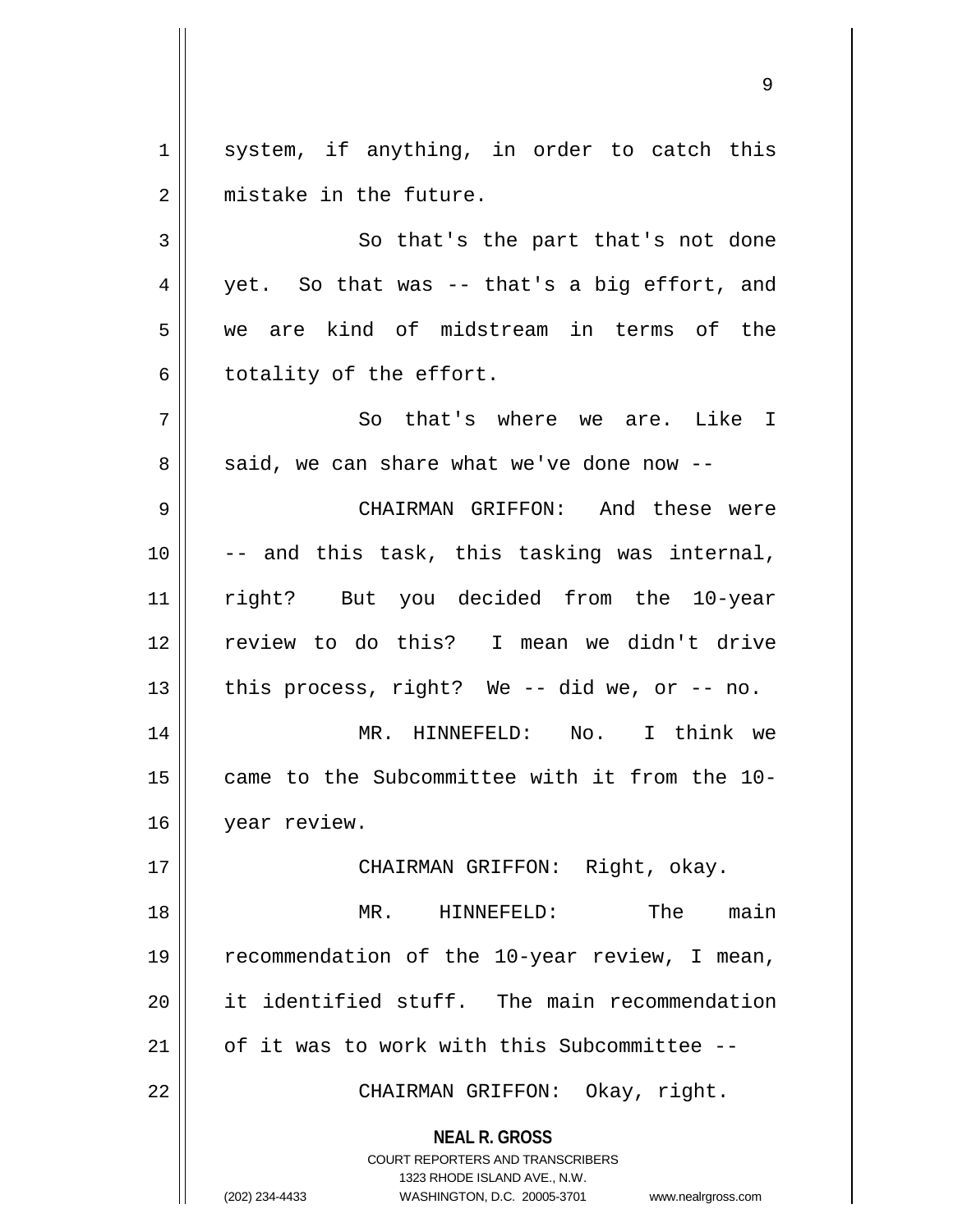| 1              | MR. HINNEFELD: -- on the dose                                           |
|----------------|-------------------------------------------------------------------------|
| 2              | reconstruction and the quality issue.                                   |
| 3              | CHAIRMAN GRIFFON: Right.                                                |
| $\overline{4}$ | MR. HINNEFELD: So we talked about                                       |
| 5              | it at the last Subcommittee meeting. I don't                            |
| 6              | know that it was a tasking from the                                     |
| 7              | Subcommittee, but we kind of came to the                                |
| 8              | committee with this idea that we would do                               |
| 9              | this.                                                                   |
| 10             | CHAIRMAN GRIFFON: We said we'll                                         |
| 11             | do this, right. Okay.                                                   |
| 12             | MR. HINNEFELD: Okay. Because                                            |
| 13             | that was one of the actions that -- if there                            |
| 14             | were mistakes being found, it was actually                              |
| 15             | straight from the dose reconstruction, we get                           |
| 16             | there are errors being found<br>in dose                                 |
| 17             | reconstruction, why didn't our system find it.                          |
| 18             | CHAIRMAN GRIFFON: Right.                                                |
| 19             | MR. HINNEFELD: And so that's to                                         |
| 20             | address that and then we hope to work with the                          |
| 21             | Subcommittee going forward on the resolution,                           |
|                |                                                                         |
| 22             | because the 10-year review is essentially --                            |
|                | <b>NEAL R. GROSS</b>                                                    |
|                | <b>COURT REPORTERS AND TRANSCRIBERS</b><br>1323 RHODE ISLAND AVE., N.W. |
|                | (202) 234-4433<br>WASHINGTON, D.C. 20005-3701<br>www.nealrgross.com     |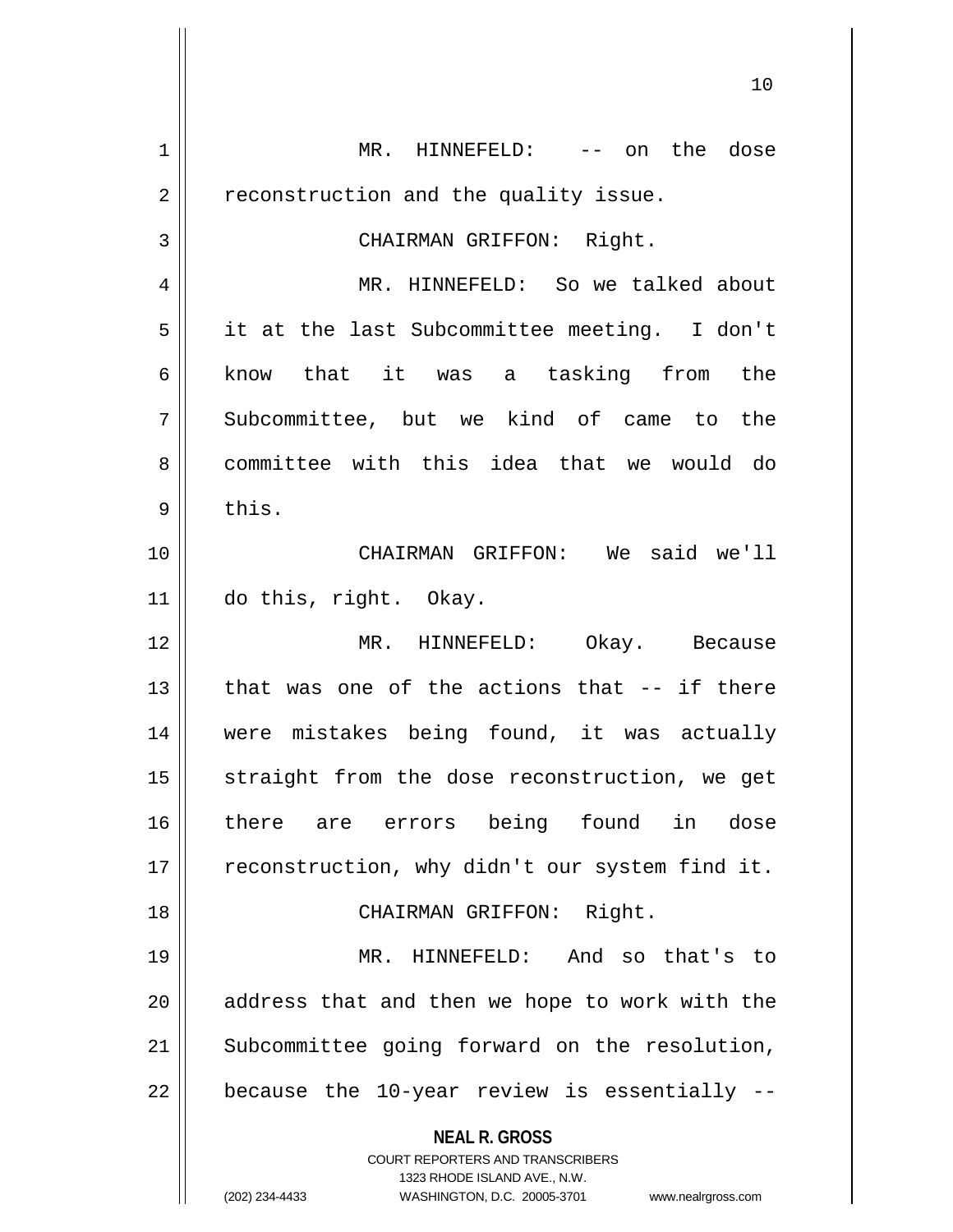**NEAL R. GROSS** COURT REPORTERS AND TRANSCRIBERS 1323 RHODE ISLAND AVE., N.W. (202) 234-4433 WASHINGTON, D.C. 20005-3701 www.nealrgross.com 1 has passed on it. To continue the work, in  $2 \parallel$  order to continue to follow it, there has to  $3 \parallel$  be a sort of a continuing issue. There's no  $4 \parallel$  way to continue the reviews checking a box. 5 MR. KATZ: So, should we have this 6 | on the agenda for the next meeting? I don't  $7 \parallel$  know what the timeframe is for that, sorting 8 it out. 9 MR. HINNEFELD: Well, I would 10 think certainly we should have it. I mean,  $11$  we're kind of -- we're late with it already. 12 We should have had it, you know, it was 13 || something we need to, it's like everything 14 || else, you know, you've got to keep it on your 15 || program list or nobody gets assigned it. 16 CHAIRMAN GRIFFON: And a little 17 heads up, what did you find? I mean you said  $18$  || that you hadn't done the second part --19 MR. HINNEFELD: No, you ran them  $20$  || more carefully than I --21 DR. ULSH: It was a mix. There 22 || were -- for each of the five cases there were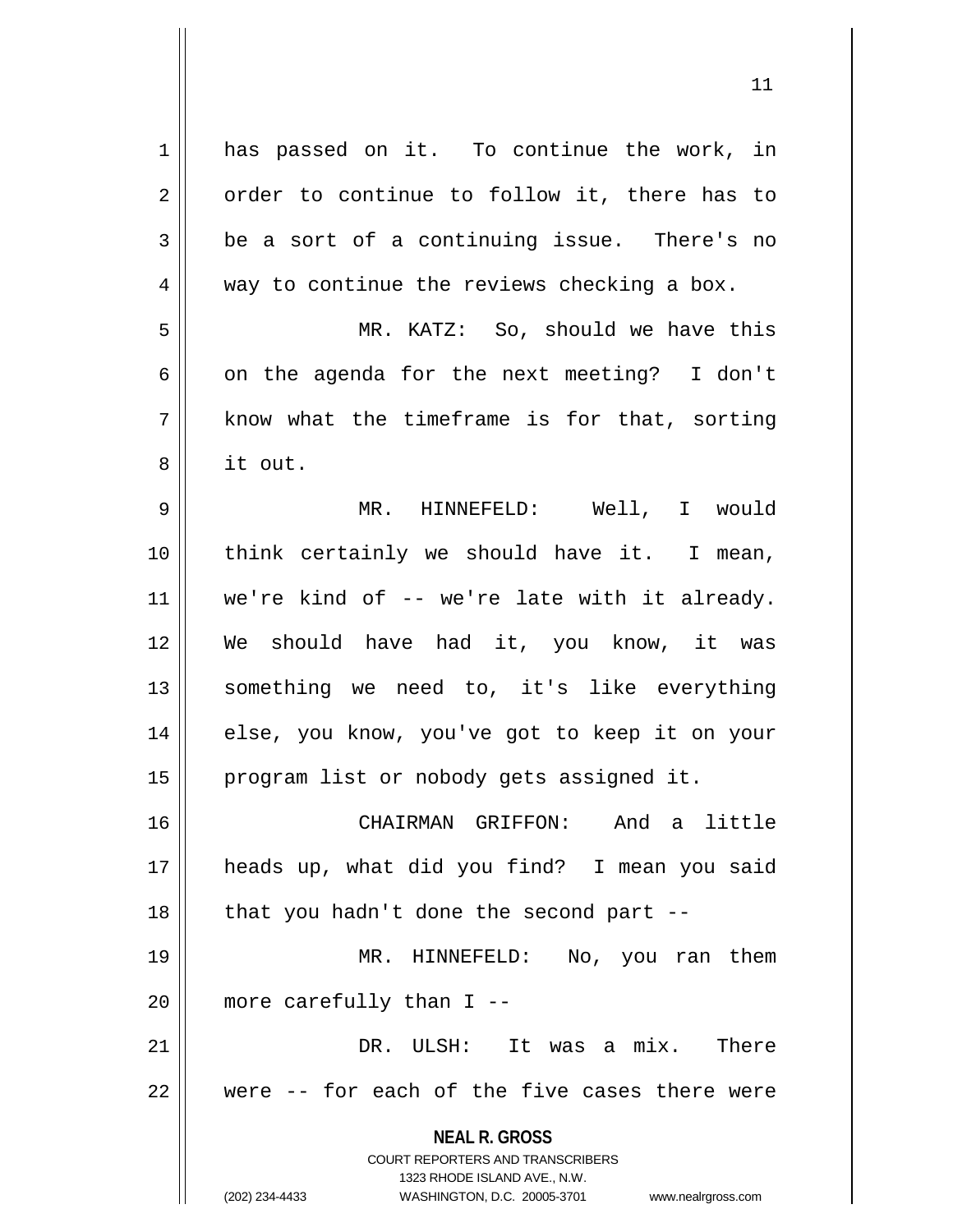1 multiple findings and some observations as 2 | well. Some of them we agreed with SC&A that 3 || they were indeed errors and that they 4 || represented quality assurance, QA issues.  $5 \parallel$  Some of them we disagreed and thought that it 6 was not an error and some of them, we agreed  $7 \parallel$  with the finding but we didn't consider it a  $8 \parallel$  OA issue. So it's a mix of those. 9 MEMBER RICHARDSON: So the 10 question that you are posing, why didn't the 11 system find it, is only a question that you 12 can answer about certain classes of these 13 || problems that you've laid out: those that are  $14$   $\vert$  -- for those that you don't agree with, you 15 shouldn't have found, so that's actually a  $16$  success; those that are quality issues, those 17 would be the ones you could engage with; those 18 which are -- you said were findings but were 19 technical issues, you are not necessarily  $20$  || going to have in place anything other than  $21$  | this committee I wouldn't think, that would be 22 || systematically going through or struggling

> **NEAL R. GROSS** COURT REPORTERS AND TRANSCRIBERS

1323 RHODE ISLAND AVE., N.W. (202) 234-4433 WASHINGTON, D.C. 20005-3701 www.nealrgross.com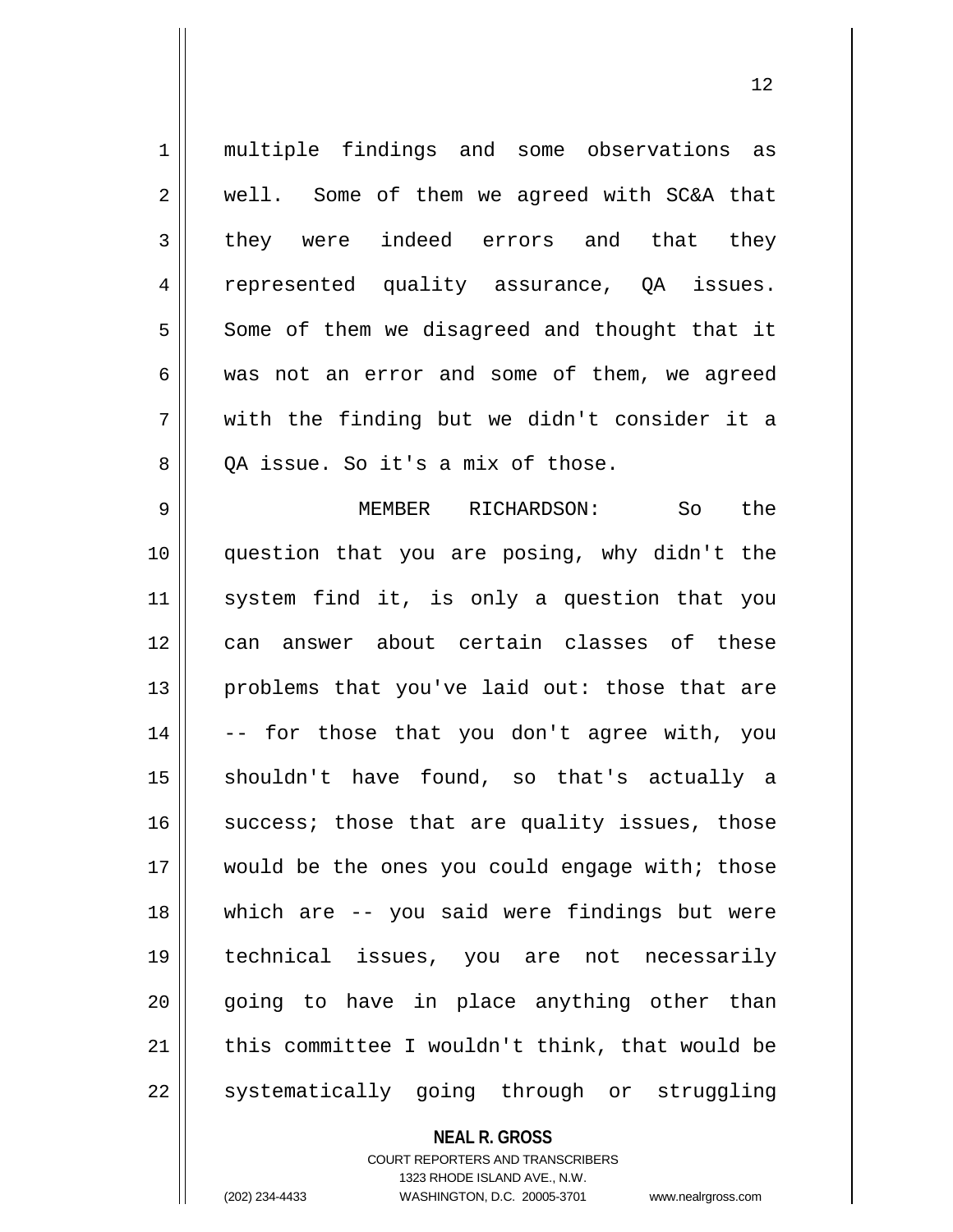| $\mathbf 1$ | with those sorts of problems, or would you?                         |
|-------------|---------------------------------------------------------------------|
| 2           | DR. ULSH: Well, you are correct                                     |
| 3           | that those findings where we agreed that an                         |
| 4           | error was made but we don't feel that it was a                      |
| 5           | QA issue, those are harder to address on a                          |
| 6           | systematic basis because they tend to be                            |
| 7           | unique.                                                             |
| 8           | I don't know that I want to go                                      |
| 9           | quite so far as to say we shouldn't have                            |
| 10          | caught it.                                                          |
| 11          | MEMBER RICHARDSON: There would be                                   |
| 12          | a way to -- the dose reconstructor could send                       |
| 13          | a flag and say this is an interesting problem.                      |
| 14          | DR. ULSH: I don't think I'd go                                      |
| 15          | quite that far, but I understand what you are                       |
| 16          | saying. It's going to be harder to address in                       |
| 17          | a systematic --                                                     |
| 18          | MEMBER RICHARDSON: And when you                                     |
| 19          | are going to go back and trying to understand                       |
| 20          | the quality issue, is it looking through steps                      |
| 21          | that are within NIOSH, or is going all the way                      |
| 22          | back through, kind of contractors as well?                          |
|             |                                                                     |
|             | <b>NEAL R. GROSS</b><br><b>COURT REPORTERS AND TRANSCRIBERS</b>     |
|             | 1323 RHODE ISLAND AVE., N.W.                                        |
|             | (202) 234-4433<br>WASHINGTON, D.C. 20005-3701<br>www.nealrgross.com |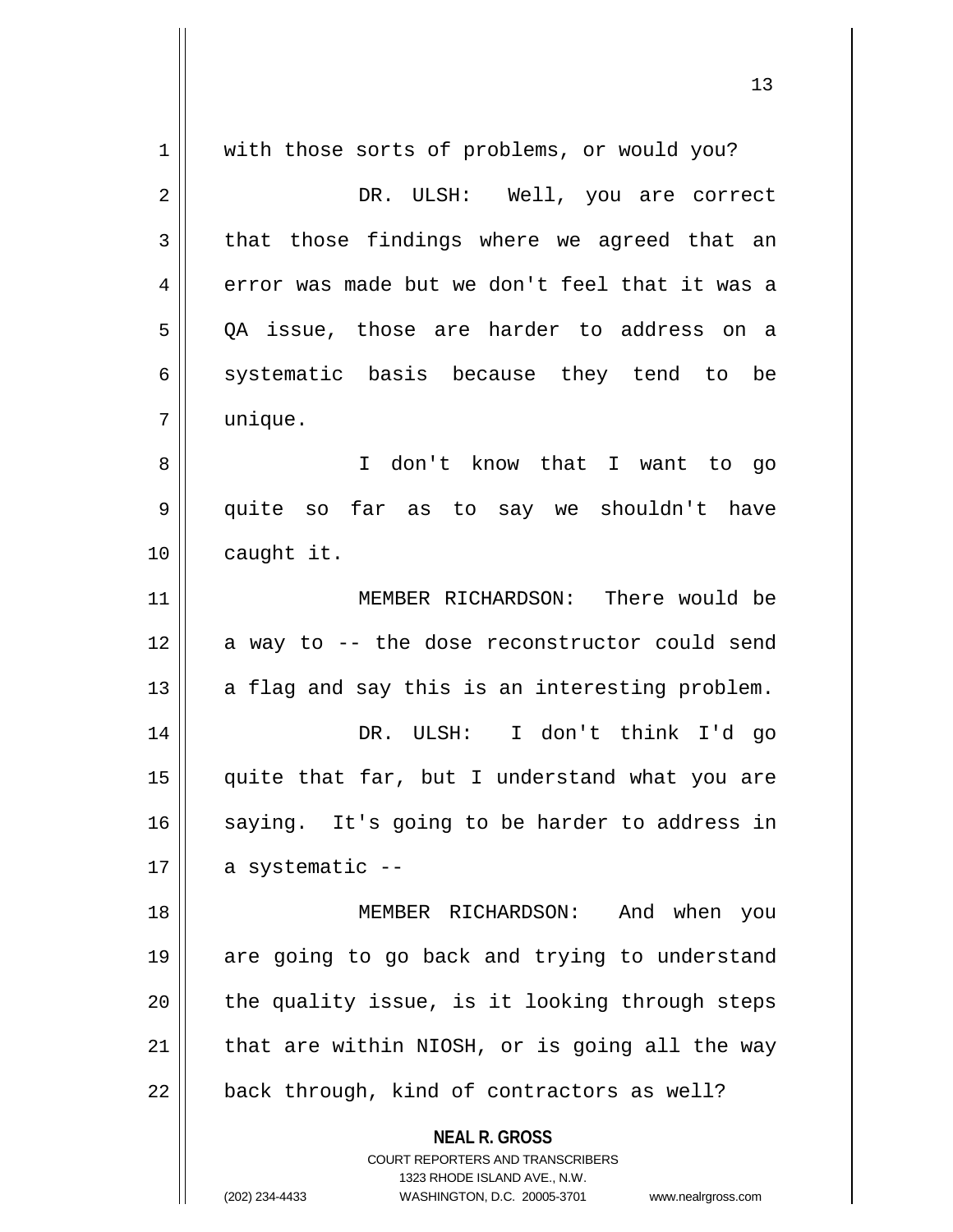|             | 14                                                                  |
|-------------|---------------------------------------------------------------------|
| $\mathbf 1$ | DR. ULSH: I think it's actually                                     |
| 2           | more --                                                             |
| 3           | MR. CALHOUN: All the way back.                                      |
| 4           | You would want to start from the very                               |
| 5           | beginning, you know, you could have caught it                       |
| 6           | at some point, we should have caught it at                          |
| 7           | some point, what can we do to fix it?                               |
| 8           | MEMBER RICHARDSON: That's good.                                     |
| 9           | CHAIRMAN GRIFFON: All right.                                        |
| 10          | MR. HINNEFELD: That can be on the                                   |
| 11          | agenda for the next meeting.                                        |
| 12          | MR. KATZ: I have it marked.                                         |
| 13          | CHAIRMAN GRIFFON: All right. You                                    |
| 14          | know, this might be a good, a good time to go                       |
| 15          | off the agenda just for one second, which is                        |
| 16          | something I had mentioned at the last Board                         |
| 17          | meeting, and we didn't get it on this agenda                        |
| 18          | so I don't think we'll be able to discuss it a                      |
| 19          | lot today but I think we, we should at least                        |
| 20          | make a note of it for our next meeting.                             |
| 21          | And we had talked about this at a                                   |
| 22          | previous Subcommittee meeting as well, but                          |
|             | <b>NEAL R. GROSS</b>                                                |
|             | COURT REPORTERS AND TRANSCRIBERS<br>1323 RHODE ISLAND AVE., N.W.    |
|             | (202) 234-4433<br>WASHINGTON, D.C. 20005-3701<br>www.nealrgross.com |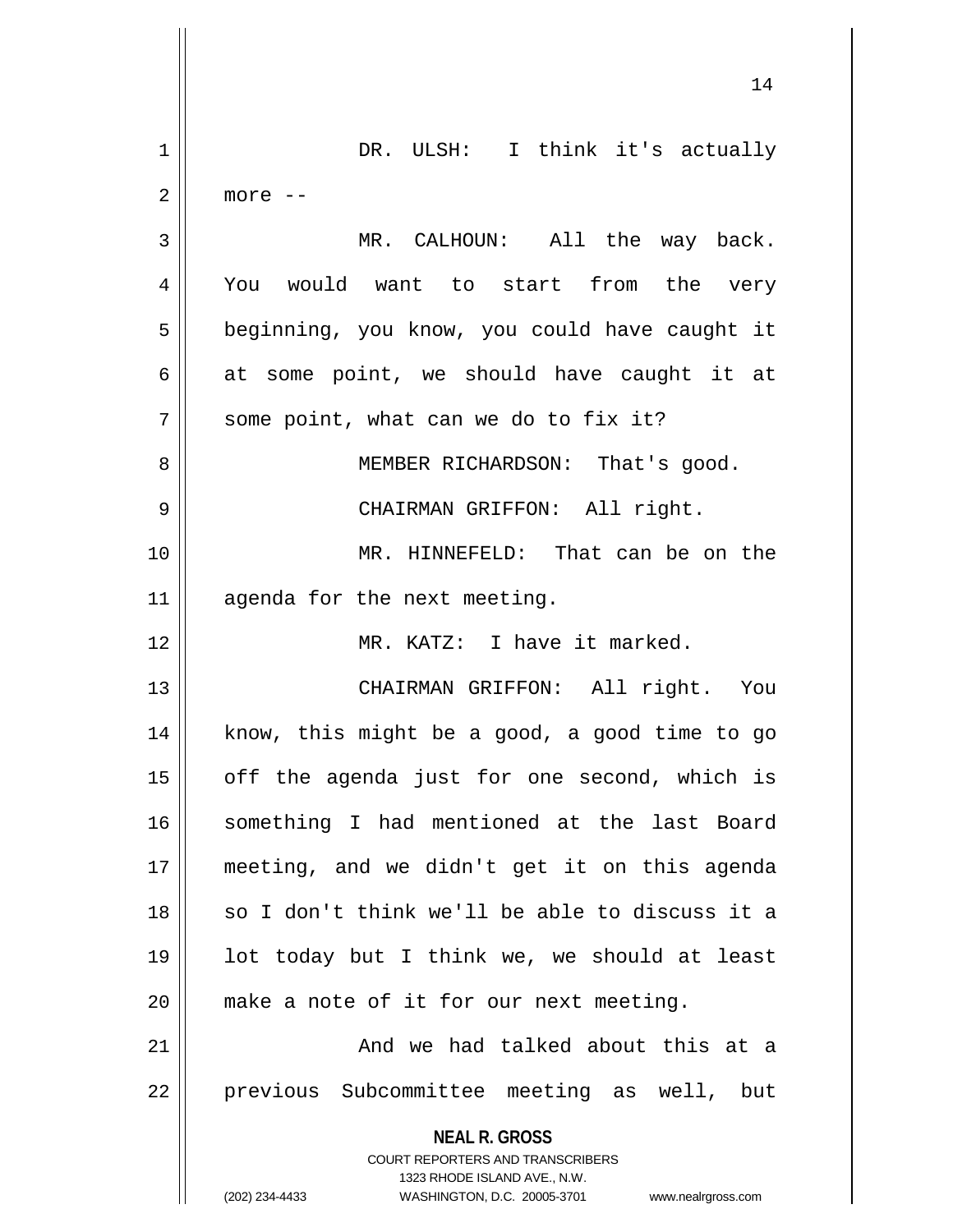| $\mathbf 1$ | we'd like NIOSH and/or ORAU, I'm not sure who                                                       |
|-------------|-----------------------------------------------------------------------------------------------------|
| 2           | is in the best place to do this, but to                                                             |
| 3           | provide an overview presentation, and also                                                          |
| 4           | maybe some specifics, you know, the procedures                                                      |
| 5           | or whatever, on their QA/QC program currently,                                                      |
| 6           | or you know, and if it's been modified in the                                                       |
| 7           | recent history, that's fine with modifications                                                      |
| 8           | as well, but we had a presentation at the ORAU                                                      |
| 9           | office, but I don't think that really -- you                                                        |
| 10          | know, that was sort of an overview at the                                                           |
| 11          | highest program level I think. It didn't                                                            |
| 12          | really address the mechanics of what you are                                                        |
| 13          | doing for QA, I don't think.                                                                        |
| 14          | So I guess that's what we'd like                                                                    |
| 15          | to know, is what sort of QA was in place or is                                                      |
| 16          | in place, and are you tracking errors, I mean,                                                      |
| 17          | what are they doing on ORAU's side as well as                                                       |
| 18          | NIOSH's side?                                                                                       |
| 19          | And Stu, I think you had agreed to                                                                  |
| 20          | sort of come back, you know, I'm sure we, you                                                       |
| 21          | know, I forgot about it, we all forgot about                                                        |
| 22          | it. But $--$                                                                                        |
|             | <b>NEAL R. GROSS</b>                                                                                |
|             | <b>COURT REPORTERS AND TRANSCRIBERS</b>                                                             |
|             | 1323 RHODE ISLAND AVE., N.W.<br>(202) 234-4433<br>WASHINGTON, D.C. 20005-3701<br>www.nealrgross.com |
|             |                                                                                                     |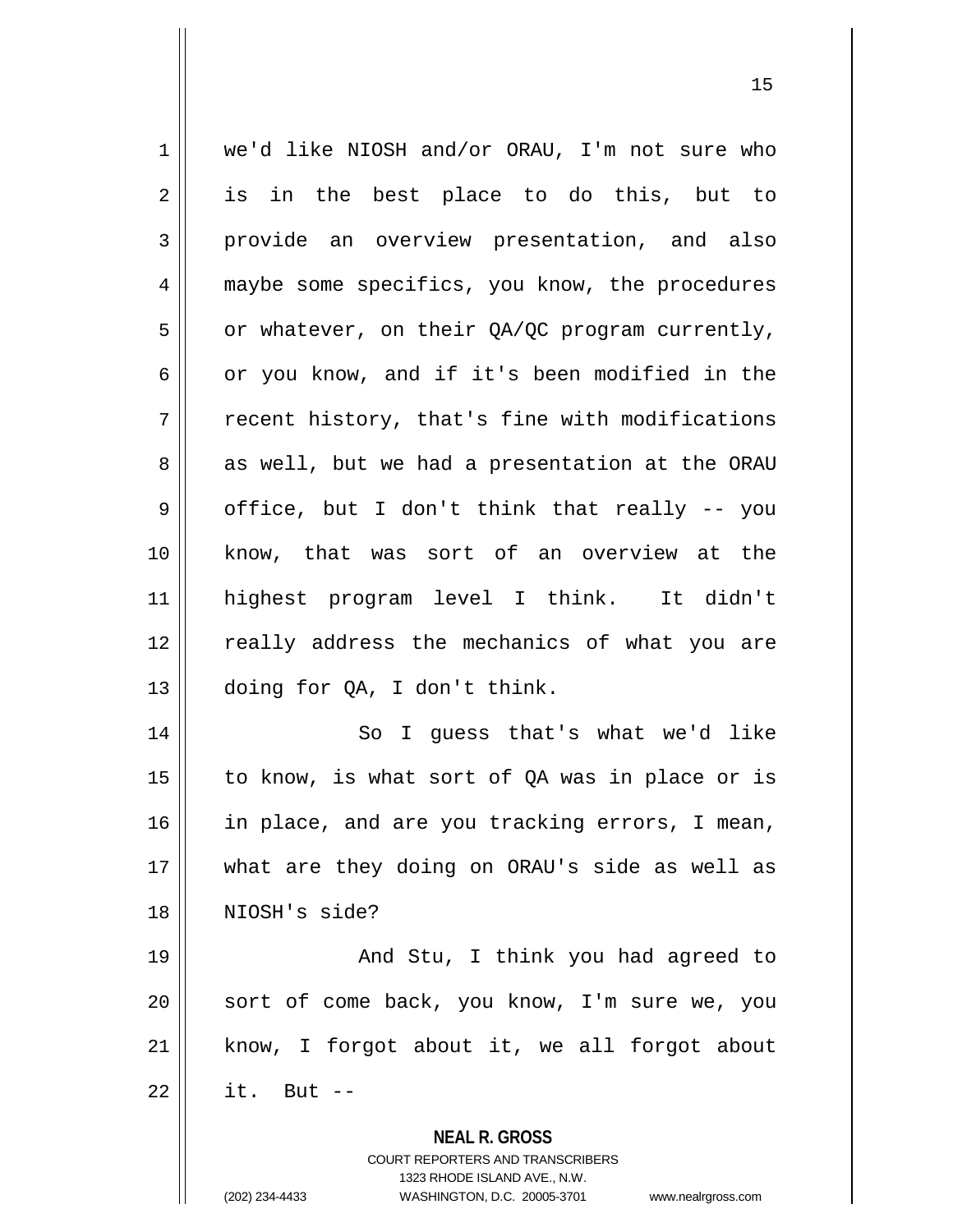**NEAL R. GROSS** COURT REPORTERS AND TRANSCRIBERS 1323 RHODE ISLAND AVE., N.W. (202) 234-4433 WASHINGTON, D.C. 20005-3701 www.nealrgross.com 1 || MR. HINNEFELD: Oh, we can -- yes, 2 we can come up with that. But you're not 3 interested in sort of a detailed  $4 \parallel$  error-tracking -- I was not able to make the 5 meeting at the ORAU office so I don't know  $6 \parallel$  what was presented there. 7 || But you're looking at -- you feel 8 || like that was sort of the general systems as  $9 \parallel$  it goes to the specific details, and whether - $10$  | - what sort of, what information is coming  $11$  out. 12 CHAIRMAN GRIFFON: Right. Right,  $13$  | that was the sense, that was --14 MR. HINNEFELD: Okay. I would  $15$  | propose that  $-$ 16 CHAIRMAN GRIFFON: I mean for 17 instance we had talked about the benchmark in 18 question, you know? 19 MR. HINNEFELD: Yes. 20 CHAIRMAN GRIFFON: Like, you are 21 making all these changes which in theory, it  $22$  || seems, a lot of what was presented in that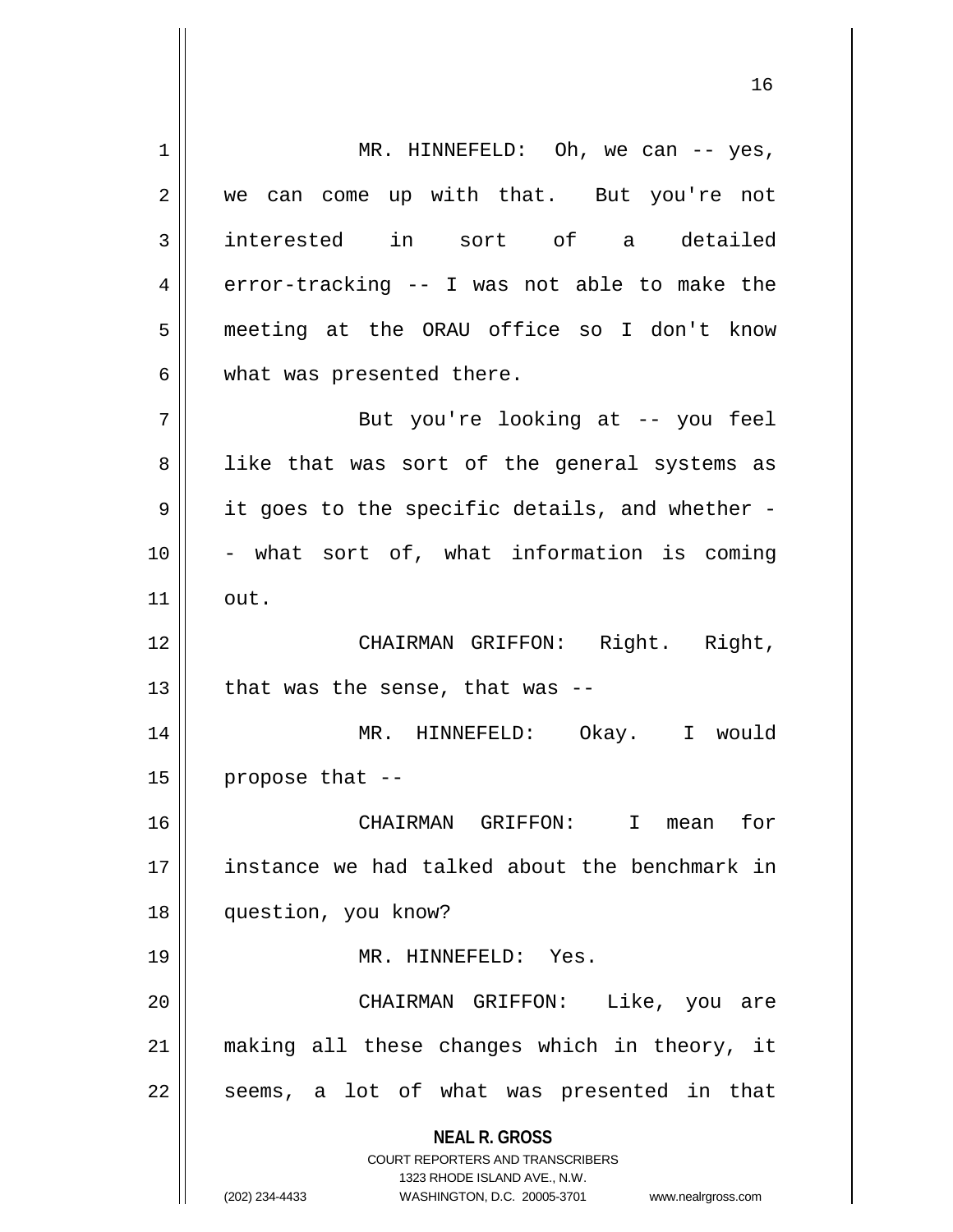1 || meeting at ORAU, would you know, definitely 2 || have made improvements, because they were 3 avoiding for instance physical data entry 4 steps, you know, they were tying things 5 | electronically so there was no more physical 6 | re-entering of data in some cases.

**NEAL R. GROSS** COURT REPORTERS AND TRANSCRIBERS 7 || So some of those things, you know, 8 || it seems obvious that they are going to 9 || improve or reduce errors, but it was noted by 10 several of the, you know, was there any error-11 tracking and how do you know you were 12 improving, you know, and other than just, you  $13$  know, a gut feeling that this is going to make 14 it better, how do you know? Are you tracking 15 | it, and going forward, are you tracking it? 16 MR. HINNEFELD: Well, I'd propose 17 then that we have some sort of interaction 18 || between -- to try to focus, you know, between 19 us and the Subcommittee Members about -- 20 || CHAIRMAN GRIFFON: Right. 21 || MR. HINNEFELD: -- this is the  $22$  | kind of stuff we found, and you can say, well,

> 1323 RHODE ISLAND AVE., N.W. (202) 234-4433 WASHINGTON, D.C. 20005-3701 www.nealrgross.com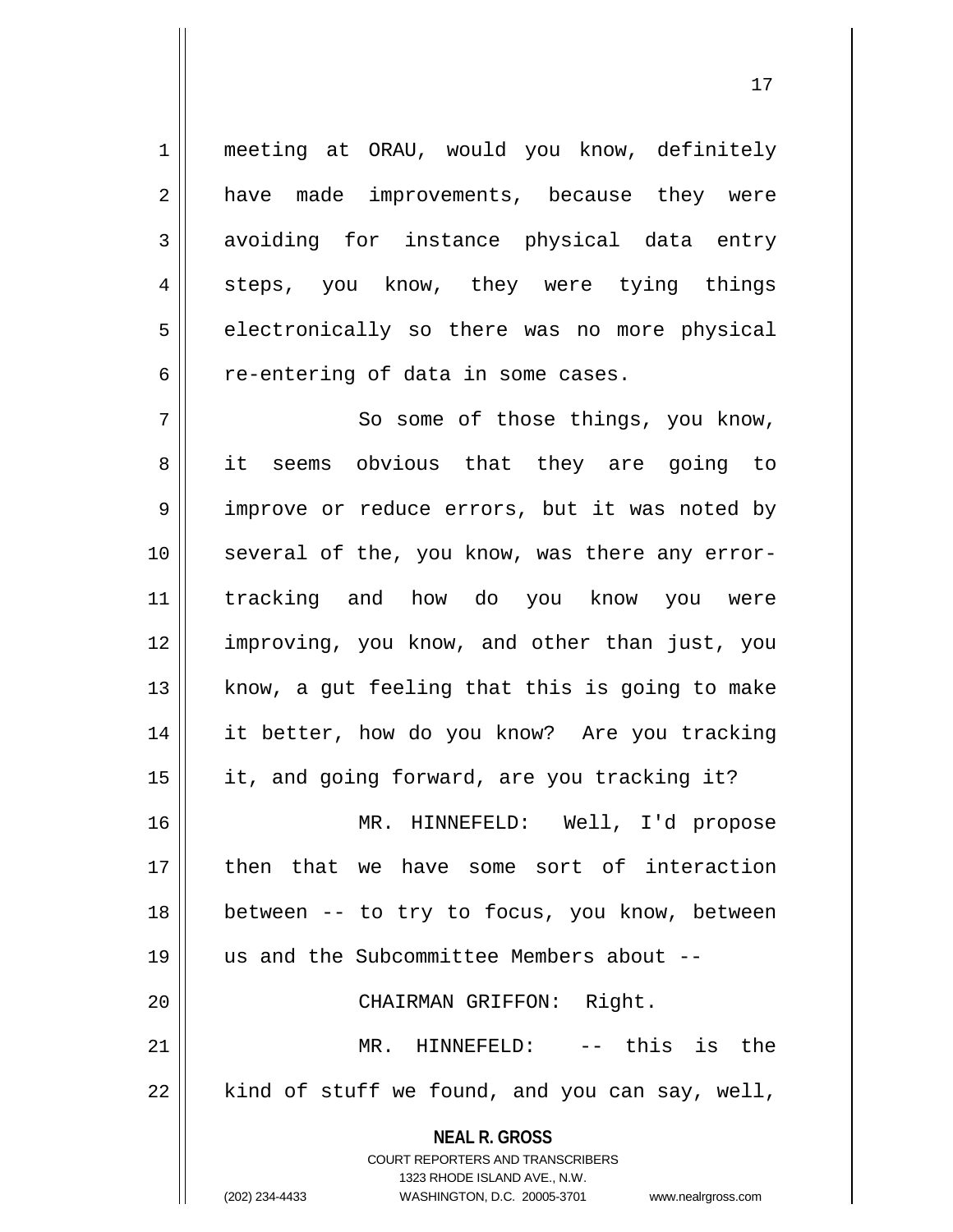**NEAL R. GROSS** COURT REPORTERS AND TRANSCRIBERS 1323 RHODE ISLAND AVE., N.W. (202) 234-4433 WASHINGTON, D.C. 20005-3701 www.nealrgross.com 1 | that's not exactly what we want, and so,  $2 \parallel$  because I am a little worried we are going to  $3$  | run along the wrong  $-$ 4 CHAIRMAN GRIFFON: Right. 5 MR. HINNEFELD: If we don't bring 6 up some of these factors. So I guess we can -  $7 \parallel$  - I mean, Scott's listening on the phone, so -8 - 9 CHAIRMAN GRIFFON: That's fine. 10 Yes, we can do this off-line. 11 MR. HINNEFELD: I'm just thinking 12 || that, you know, we'll need to say okay, well, 13 || what do we think they want, you know, come up 14 with something, and kind of share it. It's 15 || this kind of thing you are looking for, and  $16$  | then some back and forth as to modifying it. 17 I don't know that -- how much 18 error-tracking particularly historical error-19 tracking we'll be able to come up with, and I  $20$  | just don't know --21 DR. ULSH: So are you proposing  $22$  || that we maybe put together a draft agenda for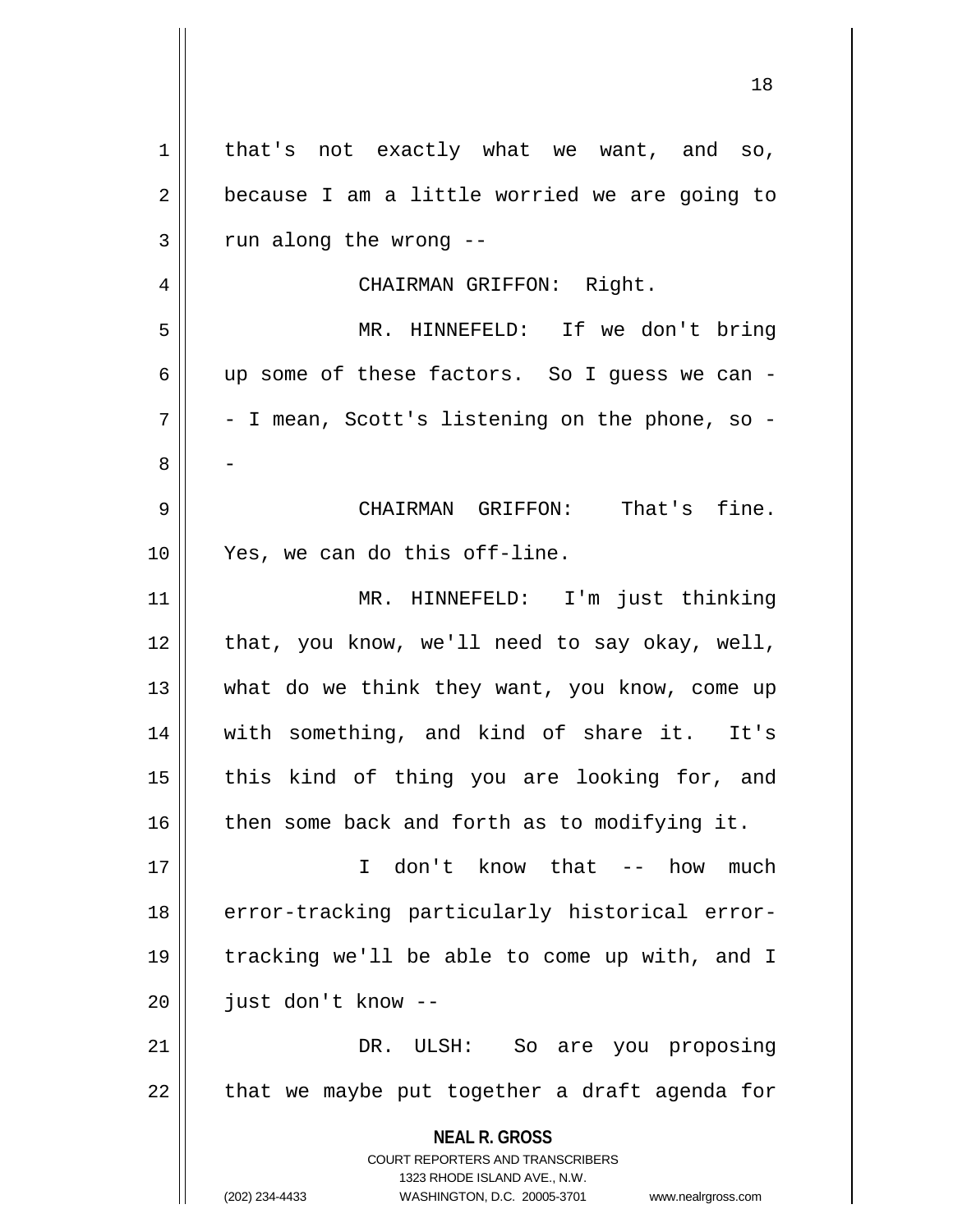**NEAL R. GROSS** COURT REPORTERS AND TRANSCRIBERS 1323 RHODE ISLAND AVE., N.W. (202) 234-4433 WASHINGTON, D.C. 20005-3701 www.nealrgross.com  $1 \parallel$  a presentation, or outline of a presentation? 2 || MR. HINNEFELD: Yes, an outline of 3 a presentation with some description, you 4 || know, but probably an outline is, it may sound 5 || right, but you know, you've got to have a 6 little bit of flesh on it -- 7 CHAIRMAN GRIFFON: Yes. 8 MR. HINNEFELD: -- on those  $9 \parallel$  outlines, as I say, to have details of this or 10 not. 11 MR. KATZ: Yes, and if you just  $12$   $\parallel$  recall, in the last meeting, what I was saying 13 was under ISO, International Standards 14 Organization, if you have an ISO-approved 15 quality system, you would have a quality 16 || manual that would actually make that very easy 17 to present because it lays out all your 18 parameters that you are evaluating your 19  $\parallel$  quality by --20 || MR. HINNEFELD: Yes. 21 || MR. KATZ: What your metrics are,  $22$  | are laid out in a quality manual.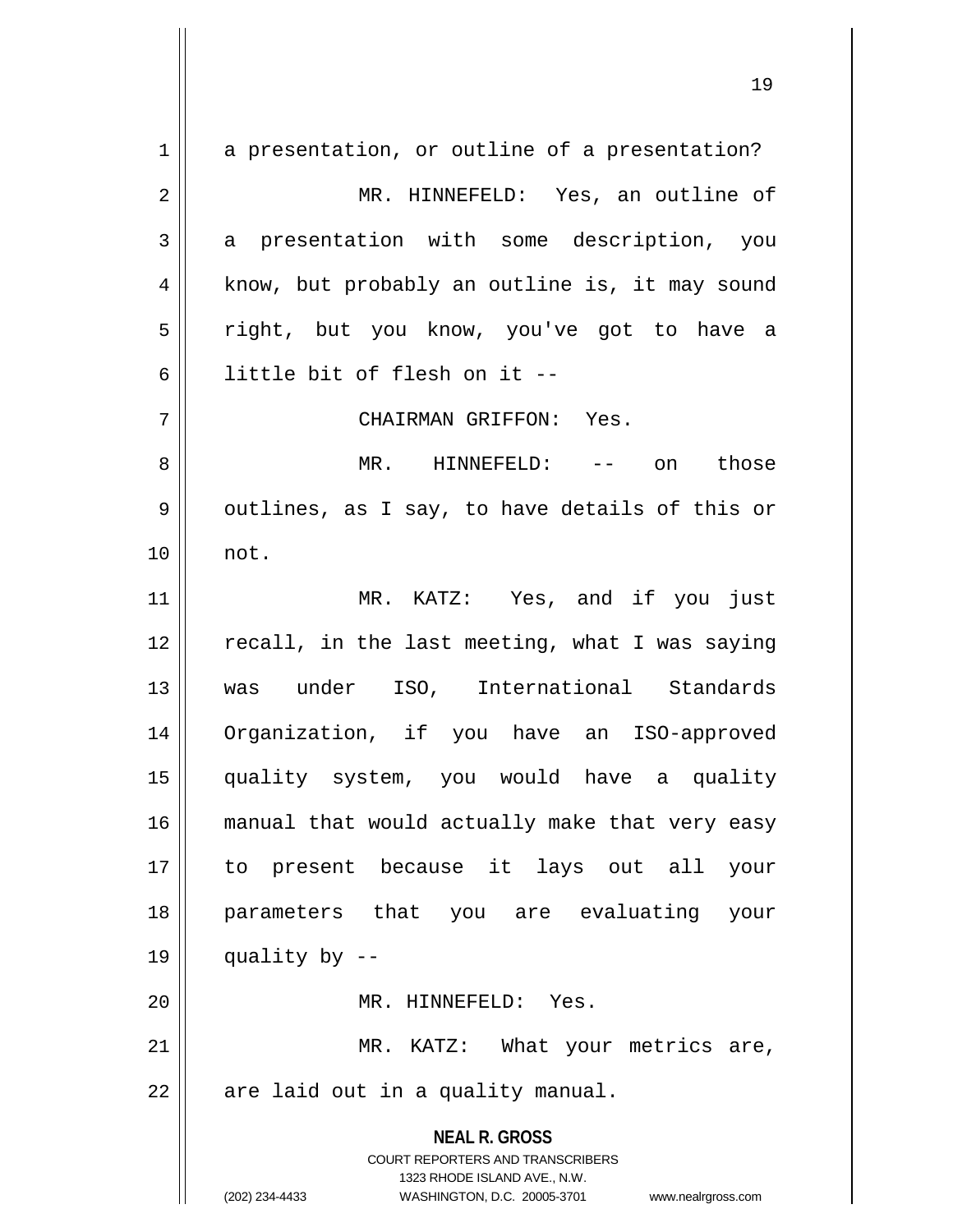| 1  | MR. HINNEFELD: Yes.                                              |
|----|------------------------------------------------------------------|
| 2  | MEMBER CLAWSON: Mark, if I am                                    |
| 3  | hearing what you are saying, you want to be                      |
| 4  | able to see what ORAU has tracked as far as                      |
| 5  | problems and then the corrective action for                      |
| 6  | that, kind of a historical, how they are                         |
| 7  | doing, just like any different QA program                        |
| 8  | should be set up as, as you even find these                      |
| 9  | marks yourself, what are you doing to --                         |
| 10 | CHAIRMAN GRIFFON: Correct, and                                   |
| 11 | sort of like what Ted said, what are they                        |
| 12 | doing, they indicated they are tracking and                      |
| 13 | they are showing improvement and all those                       |
| 14 | factors, yes.                                                    |
| 15 | I don't think -- I don't remember                                |
| 16 | that being in our previous, you know, the                        |
| 17 | presentation because, you know, it was useful.                   |
| 18 | I'm not saying that it wasn't a useful meeting                   |
| 19 | at ORAU, but I don't think we went there.                        |
| 20 | DR. ULSH: No, my thought is that                                 |
| 21 | we have some performance metrics but if $-$ - the                |
| 22 | kind of things that you are talking about,                       |
|    | <b>NEAL R. GROSS</b><br><b>COURT REPORTERS AND TRANSCRIBERS</b>  |
|    | 1323 RHODE ISLAND AVE., N.W.                                     |
|    | (202) 234-4433<br>WASHINGTON, D.C. 20005-3701 www.nealrgross.com |

 $\mathsf{I}$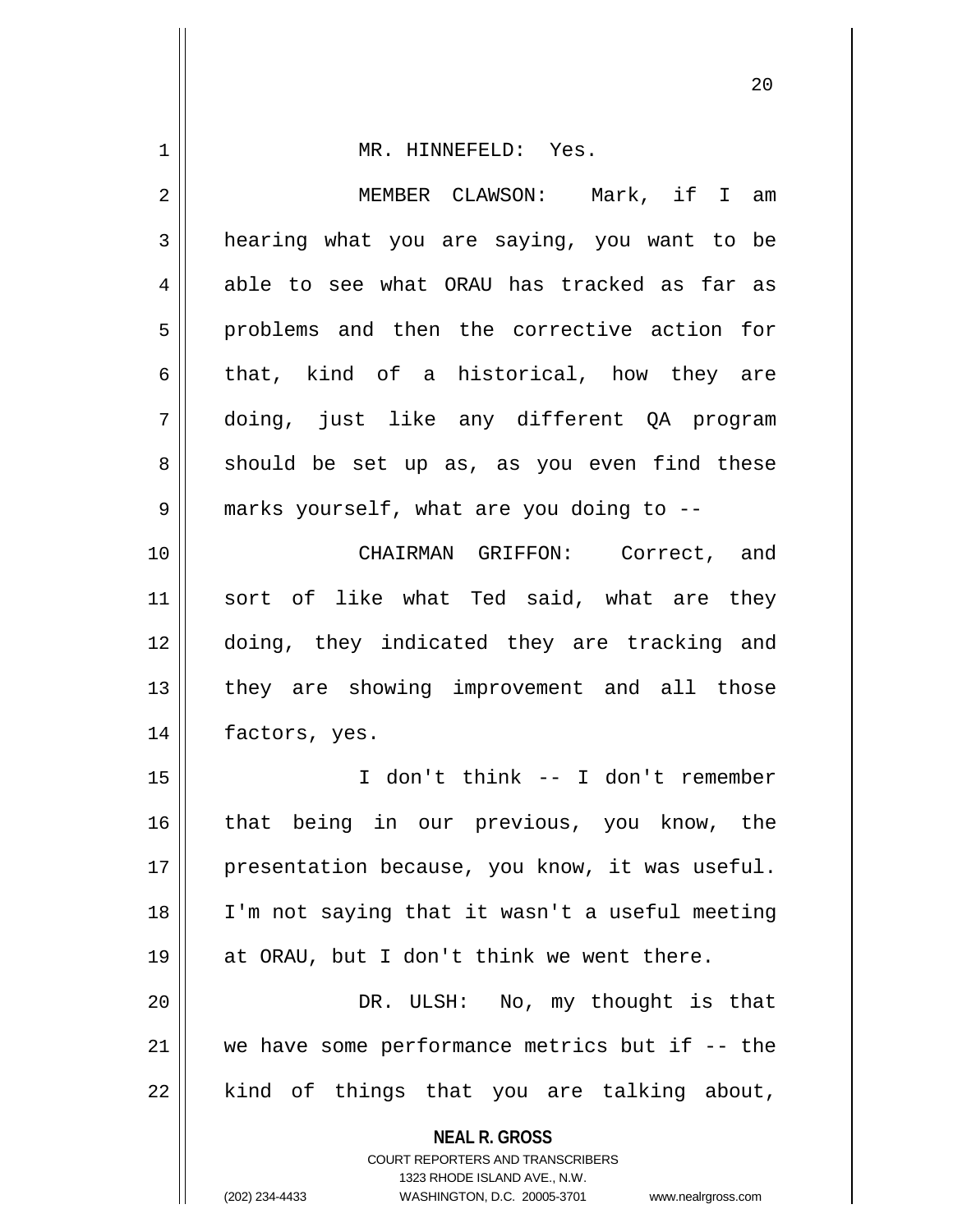1 error-tracking and pursuing a reduction in  $2 \parallel$  error rate, I'm not so sure that we're doing  $3 \parallel$  that. 4 MR. HINNEFELD: Yes, I'm not sure  $5 \parallel$  what we are going to be able to come up with,  $6 \parallel$  but we will see what we can come up with. 7 CHAIRMAN GRIFFON: Well, it's 8 || useful to know whether they are doing it or  $9 \parallel$  not, so, yes. 10 MEMBER RICHARDSON: And I think 11 those -- I mean all of those are important 12 things to understand, but I would take 13 performance metrics as a focus on production 14 || cost-efficiency and quality as a different set 15 || of metrics that you might also wish to track 16 and which I think are overlapping with some of  $17$  || the findings, that they are not  $-$ - I mean all 18 || of these, I mean all of these issues, and they 19 were all kind of laid out I think nicely in 20 || the 10-year review, of timeliness and those 21 || things, those are part of the performance

 $22 \parallel$  issues, but there is -- I think that's what we

**NEAL R. GROSS**

COURT REPORTERS AND TRANSCRIBERS 1323 RHODE ISLAND AVE., N.W. (202) 234-4433 WASHINGTON, D.C. 20005-3701 www.nealrgross.com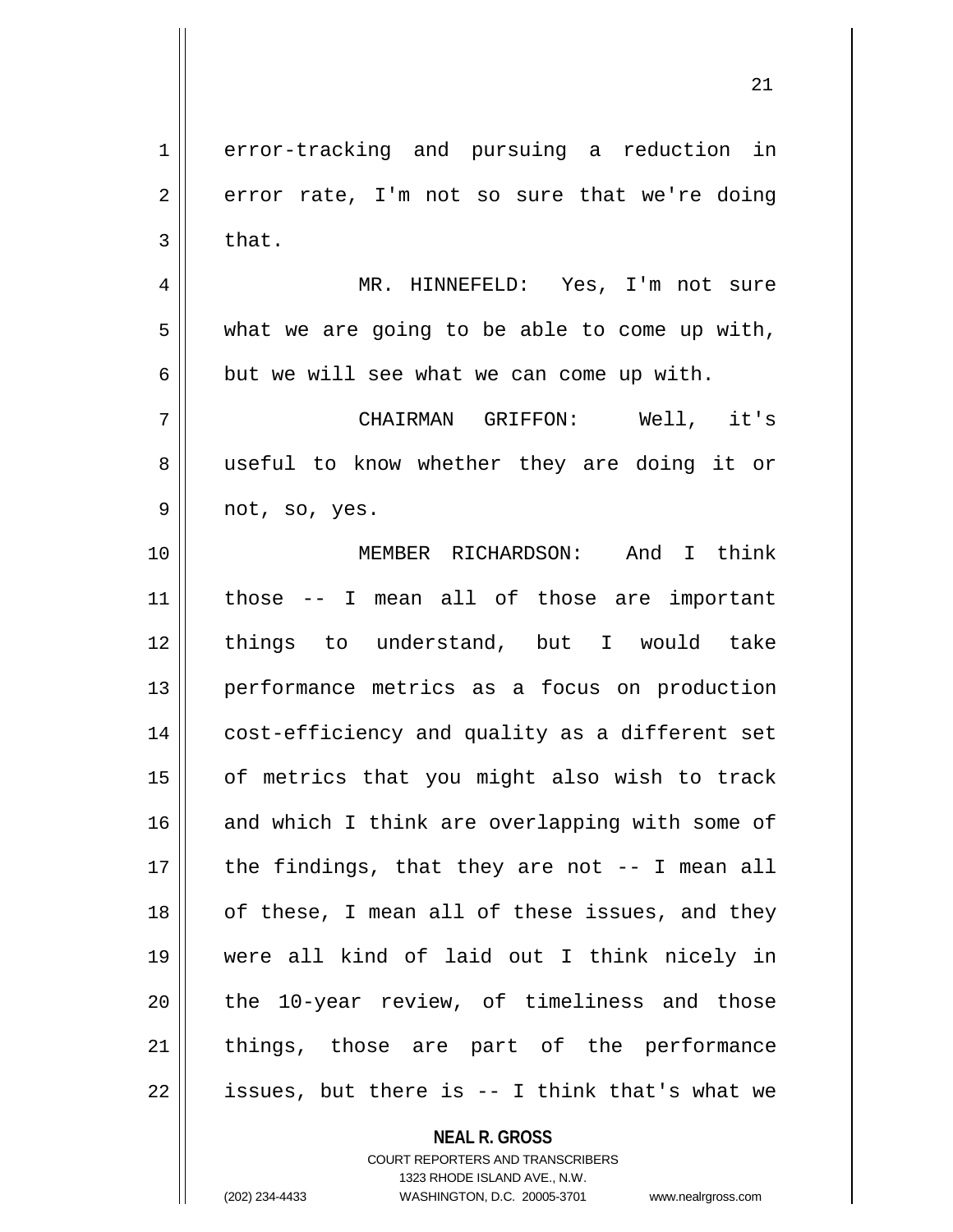1 had a hard time in the discussion at ORAU, was  $2 \parallel$  asking -- and it partly comes from, I mean I  $3 \parallel$  can say, I had my own experience with having a 4 programmer implement something which was 5 supposed to be -- reduce human error and 6 introduce technical error, instead, and you  $7 \parallel$  know, you find that the database system was  $8 \parallel$  not performing -- and so you need a metric, 9 you need some -- I felt like I wanted to see 10 || some sort of metrics in place that let me say 11 || this was the error rate for the intervention, 12 and after the intervention there's a 13 demonstrable kind of increase in quality and 14 || so I think that's what we are back wanting to 15 understand. 16 And there was -- I think there was  $17$   $\parallel$  receptiveness to that issue at the discussion, 18 || and so one of the things also was, now several 19 months forward, is has something been put in  $20$  || place that's going to let us  $-$ - you know, you  $21$  can look at the  $-$  not at the past issue but  $22$  || at the state of the program today.

> COURT REPORTERS AND TRANSCRIBERS 1323 RHODE ISLAND AVE., N.W. (202) 234-4433 WASHINGTON, D.C. 20005-3701 www.nealrgross.com

**NEAL R. GROSS**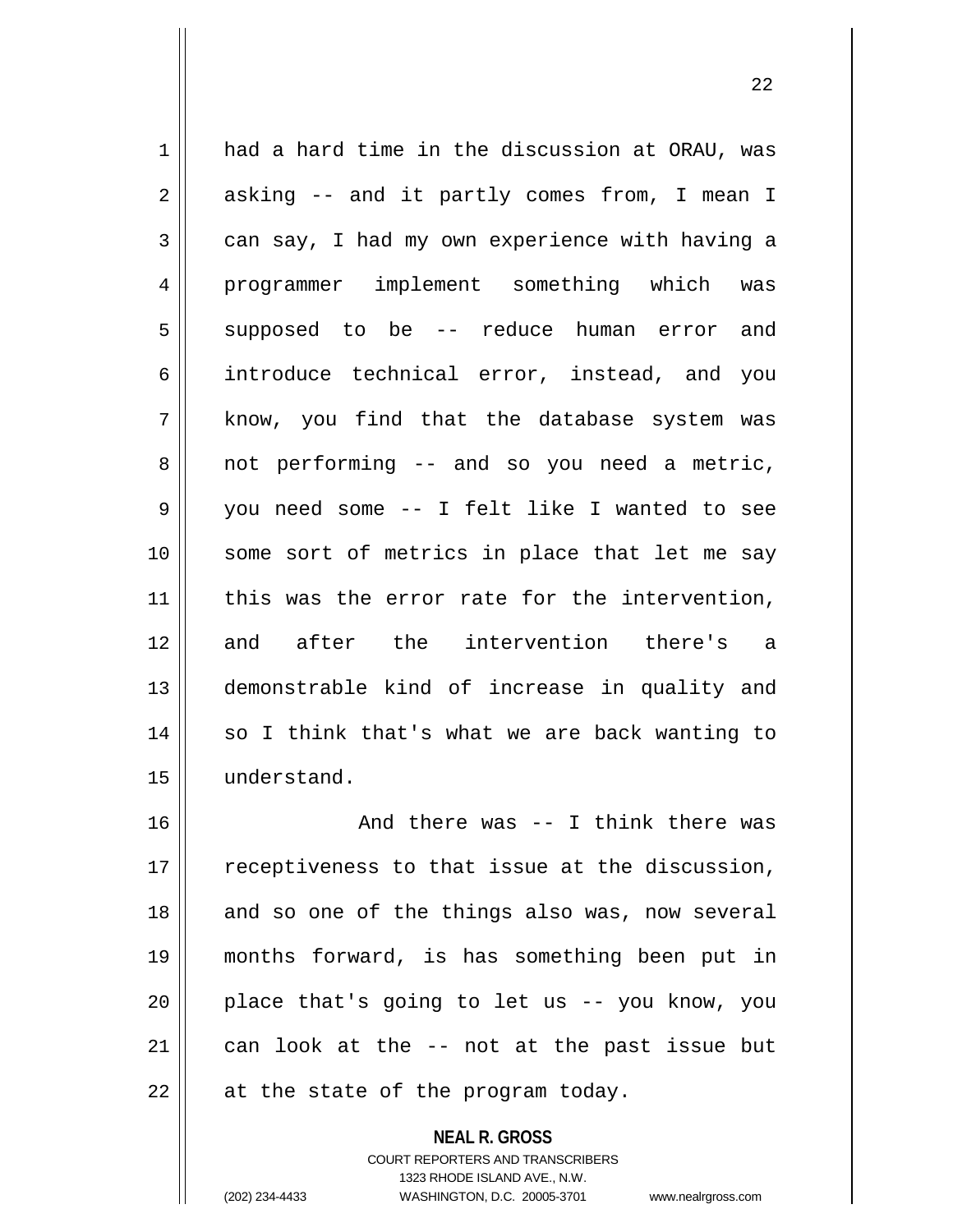| 1  | MR. KATZ: So, just one<br>more                 |
|----|------------------------------------------------|
| 2  | example. So a critical factor -- I'm<br>just   |
| 3  | thinking because I'm fairly familiar with what |
| 4  | we do with the respirator certification, with  |
| 5  | -- we have a regulation on what kind of        |
| 6  | quality systems respirator manufacturers have  |
| 7  | to have, for the performance of the            |
| 8  | respirators according to the certification     |
| 9  | status.                                        |
| 10 | And therefore, sort of analogous,              |
| 11 | I think, to this, I think you have different   |
| 12 | levels of severity or importance in your       |
| 13 | tracking system for metrics, and the<br>most   |
| 14 | serious would then be of course, I think       |
| 15 | analogous here would be a case for which the   |
| 16 | Probability of Causation -- the decision was   |
| 17 | impacted by the error. That would be the most  |
| 18 | serious type of error or, you know, if you     |
| 19 | talk about degrees of error, a hierarchy of    |
| 20 | errors, but that would be the most serious     |
| 21 | kind of error, and that would be one example   |
| 22 | of the category to track --                    |
|    |                                                |

**NEAL R. GROSS**

COURT REPORTERS AND TRANSCRIBERS 1323 RHODE ISLAND AVE., N.W. (202) 234-4433 WASHINGTON, D.C. 20005-3701 www.nealrgross.com

 $\mathsf{II}$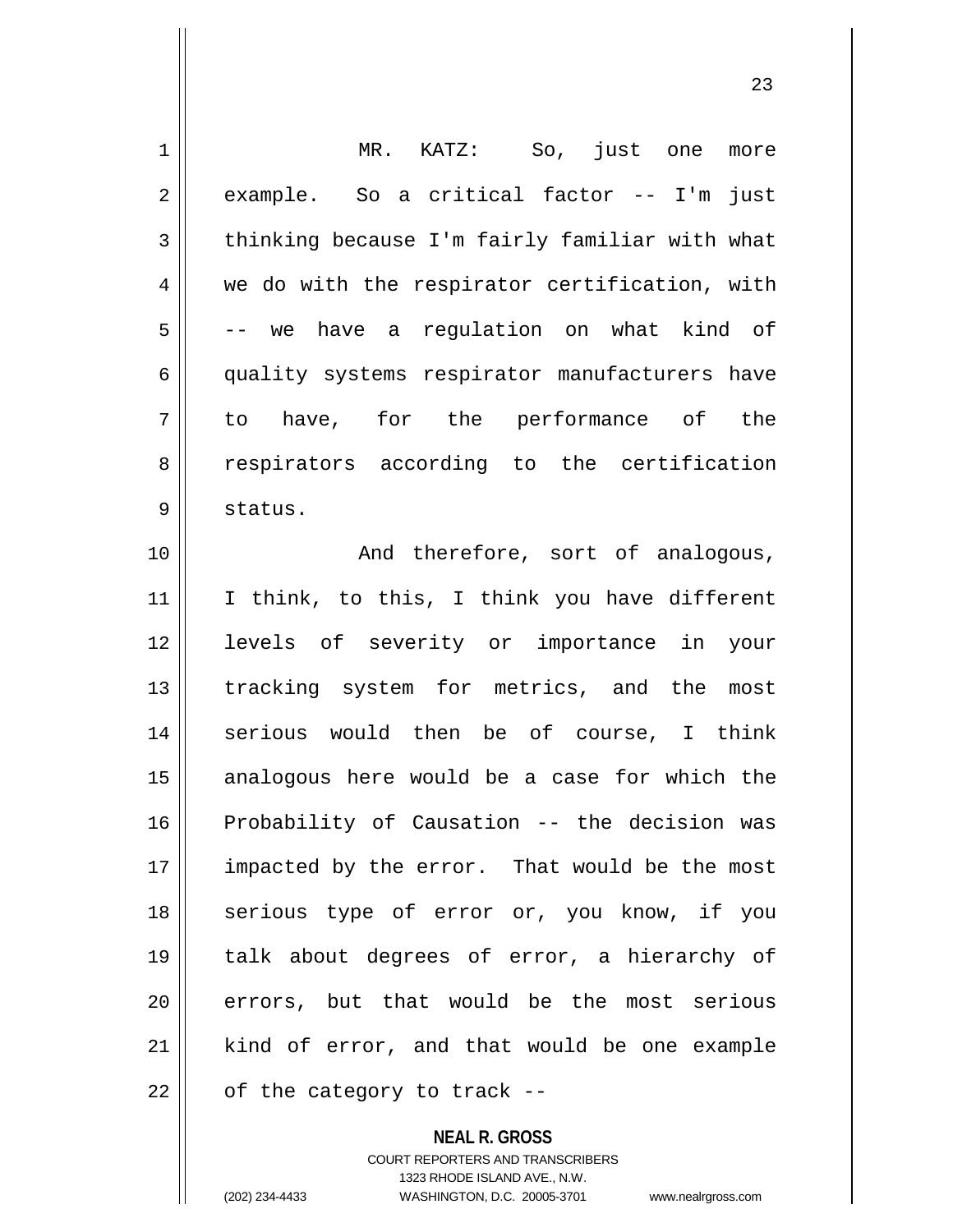| 1  | CHAIRMAN GRIFFON: Yes, yes.                                                                                                                                            |
|----|------------------------------------------------------------------------------------------------------------------------------------------------------------------------|
| 2  | MR. KATZ: I'm just trying to --                                                                                                                                        |
| 3  | CHAIRMAN GRIFFON: No, no, right.                                                                                                                                       |
| 4  | MR. KATZ: -- illustrate the --                                                                                                                                         |
| 5  | MEMBER MUNN: But that was                                                                                                                                              |
| 6  | essentially how we set up the form originally                                                                                                                          |
| 7  | when we were talking about how we were going                                                                                                                           |
| 8  | to track things. We had -- we were very                                                                                                                                |
| 9  | careful to establish a level of consequence                                                                                                                            |
| 10 | for -- but in the actual measures taken --                                                                                                                             |
| 11 | CHAIRMAN GRIFFON: In our review                                                                                                                                        |
| 12 | you mean. Yes, yes, yes.                                                                                                                                               |
| 13 | MEMBER MUNN: Yes.                                                                                                                                                      |
| 14 | CHAIRMAN GRIFFON: So we'd like to                                                                                                                                      |
| 15 | know what -- internally what they are doing as                                                                                                                         |
| 16 | well.                                                                                                                                                                  |
| 17 | MEMBER MUNN: Yes.                                                                                                                                                      |
| 18 | CHAIRMAN GRIFFON: Yes. Okay. I                                                                                                                                         |
| 19 | mean I don't think we have to harp on that and                                                                                                                         |
| 20 | I'll -- Stu, if you want to communicate on the                                                                                                                         |
| 21 | side and $-$                                                                                                                                                           |
| 22 | MR. HINNEFELD: Yes, I think we'd                                                                                                                                       |
|    | <b>NEAL R. GROSS</b><br><b>COURT REPORTERS AND TRANSCRIBERS</b><br>1323 RHODE ISLAND AVE., N.W.<br>(202) 234-4433<br>WASHINGTON, D.C. 20005-3701<br>www.nealrgross.com |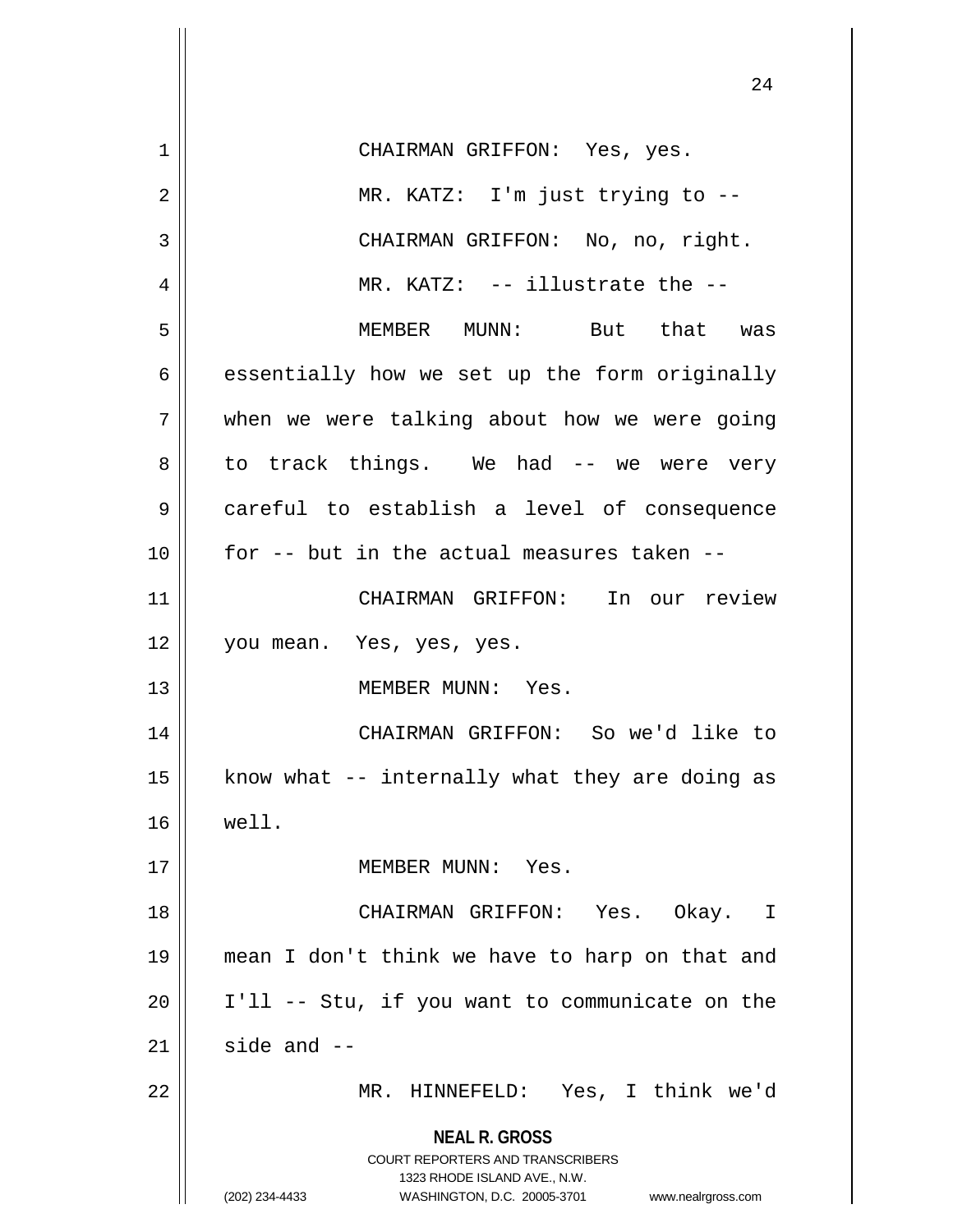**NEAL R. GROSS** COURT REPORTERS AND TRANSCRIBERS 1323 RHODE ISLAND AVE., N.W. want to have a little bit of communication  $2 \parallel$  back and forth  $-$  CHAIRMAN GRIFFON: Yes. MR. HINNEFELD: Because I have -- CHAIRMAN GRIFFON: Yes, just to make sure -- MR. HINNEFELD: -- no idea what we would find. CHAIRMAN GRIFFON: Right, right || right, and/or forward, like here's what I -- here's a document that ORAU is going from or whatever. Is this what you're looking for, you know, that kind of thing. That's fine. MR. HINNEFELD: All right. I haven't been -- I have met with a couple of individual people just on the side, kind of 17 || briefed because I'm going to be coming to this 18 || Subcommittee from now on, just, just -- I just can't keep my eye on this very much. I mean, Grady is the contracting officer 21 || representative for the ORAU contract, and so 22 | he's in more direct and constant communication

(202) 234-4433 WASHINGTON, D.C. 20005-3701 www.nealrgross.com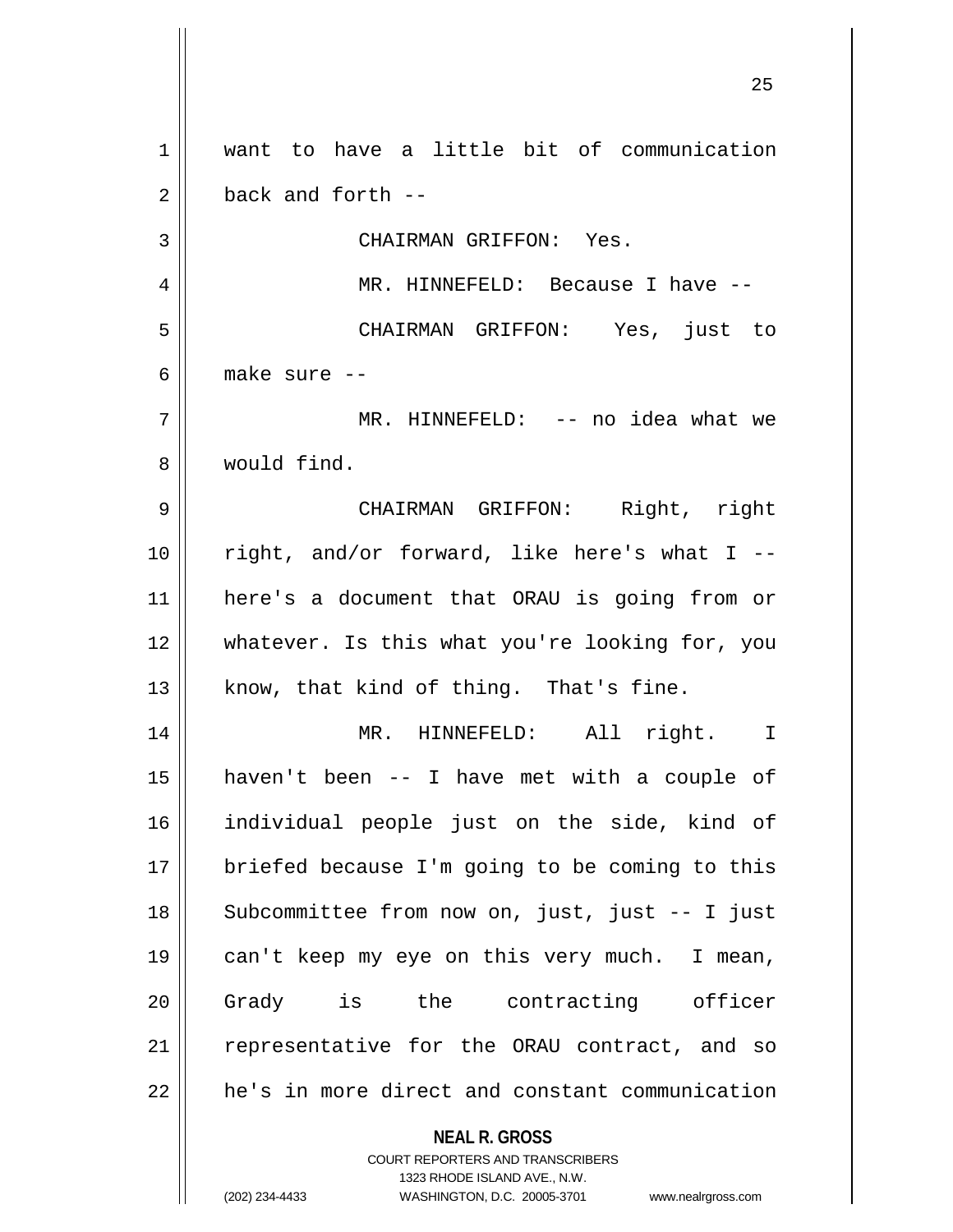**NEAL R. GROSS** COURT REPORTERS AND TRANSCRIBERS 1323 RHODE ISLAND AVE., N.W. (202) 234-4433 WASHINGTON, D.C. 20005-3701 www.nealrgross.com 1 || with them. So I think it'll be more effective 2 with Grady here than me trying to show up in  $3 \parallel$  addition to the work that Brant is doing. 4 | CHAIRMAN GRIFFON: I'm sorry,  $5 \parallel$  Grady. 6 MR. CALHOUN: It's okay. 7 || (Simultaneous speakers.) 8 MR. HINNEFELD: I'm taking care of  $9 \parallel$  him by adjusting the lever on his chair. 10 (Laughter.) 11 CHAIRMAN GRIFFON: Okay, let's go 12 on to the next topic, I think, the blind 13 || quality control evaluation. 14 || MR. HINNEFELD: Yes, this could be 15 || an interesting topic. 16 CHAIRMAN GRIFFON: Yes. And does 17 everybody have the -- you sent out your 18 || summary report --19 MR. HINNEFELD: We did send our  $20$  || summary report --21 CHAIRMAN GRIFFON: Is Paul on the  $22$  | phone by the way, is Paul -- Paul's on this --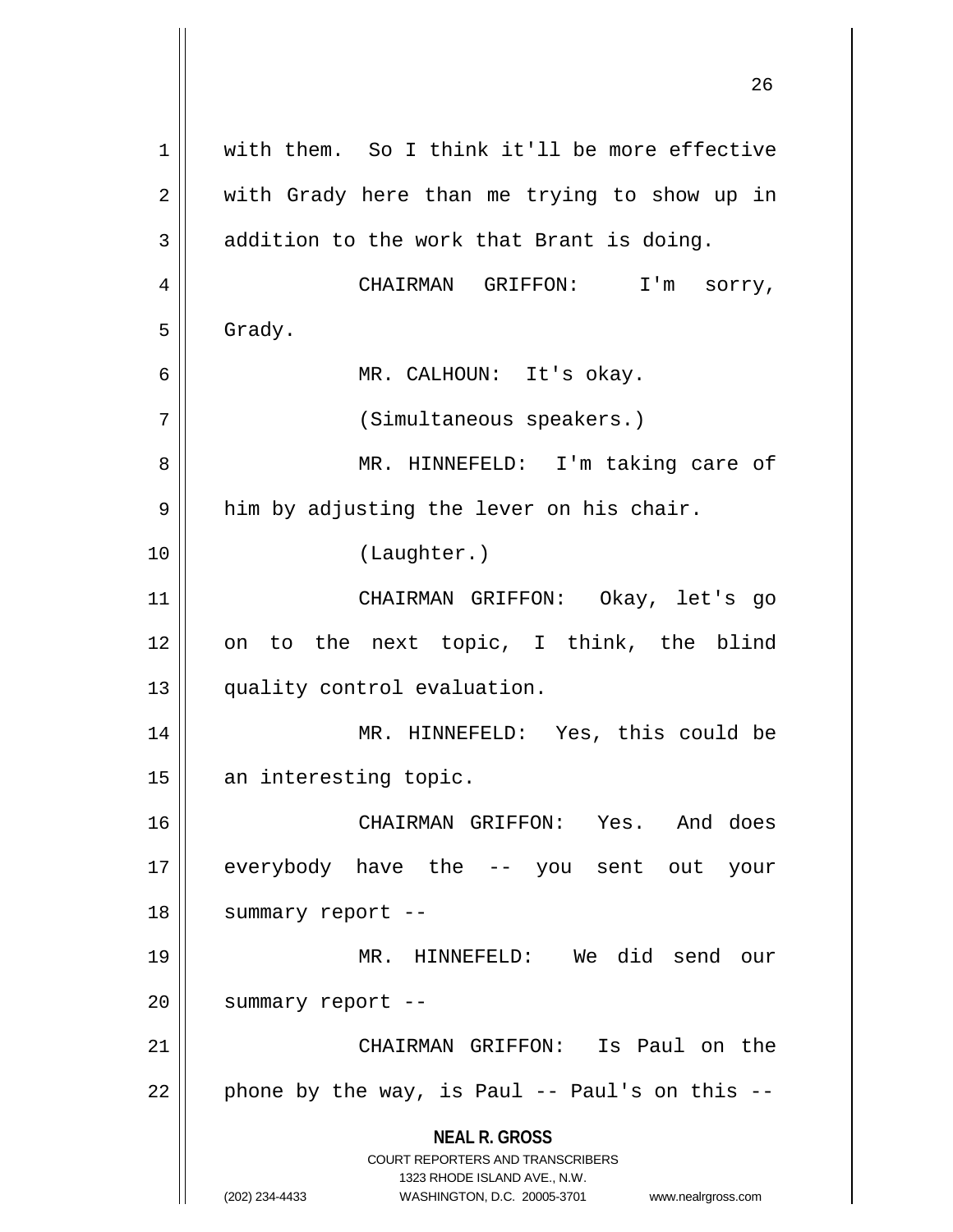| 1              | MR. KATZ: He is not, Procedures.                                    |
|----------------|---------------------------------------------------------------------|
| $\overline{2}$ | MEMBER MUNN: That other one.                                        |
| 3              | CHAIRMAN GRIFFON: Who chairs                                        |
| 4              | that? I can't recall.                                               |
| 5              | MR. HINNEFELD: The assessment                                       |
| 6              | report is just a vehicle we had in existence                        |
| 7              | for this kind of activity, where you go and                         |
| 8              | assess -- we've done an assessment on                               |
| 9              | contractor performance, that's been done.                           |
| 10             | That's -- it was a vehicle we had that we just                      |
| 11             | said, okay, this is how we are running this                         |
| 12             | thing. We hadn't really thought about how we                        |
| 13             | are going to run its results yet. But it fits                       |
| 14             | exactly with what this is intended for, and if                      |
| 15             | presented, the comparison that was done on the                      |
| 16             | -- I think there were actually eight cases                          |
| 17             | that were selected.                                                 |
| 18             | CHAIRMAN GRIFFON:<br>Hey Ted,<br>can                                |
| 19             | you send this to David --                                           |
| 20             | Oh, David didn't<br>MR. HINNEFELD:                                  |
| 21             | get it?                                                             |
| 22             | CHAIRMAN GRIFFON: Yes.                                              |
|                | <b>NEAL R. GROSS</b><br><b>COURT REPORTERS AND TRANSCRIBERS</b>     |
|                | 1323 RHODE ISLAND AVE., N.W.                                        |
|                | (202) 234-4433<br>WASHINGTON, D.C. 20005-3701<br>www.nealrgross.com |

 $\overline{\mathbf{1}}$ 

 $\mathsf{I}$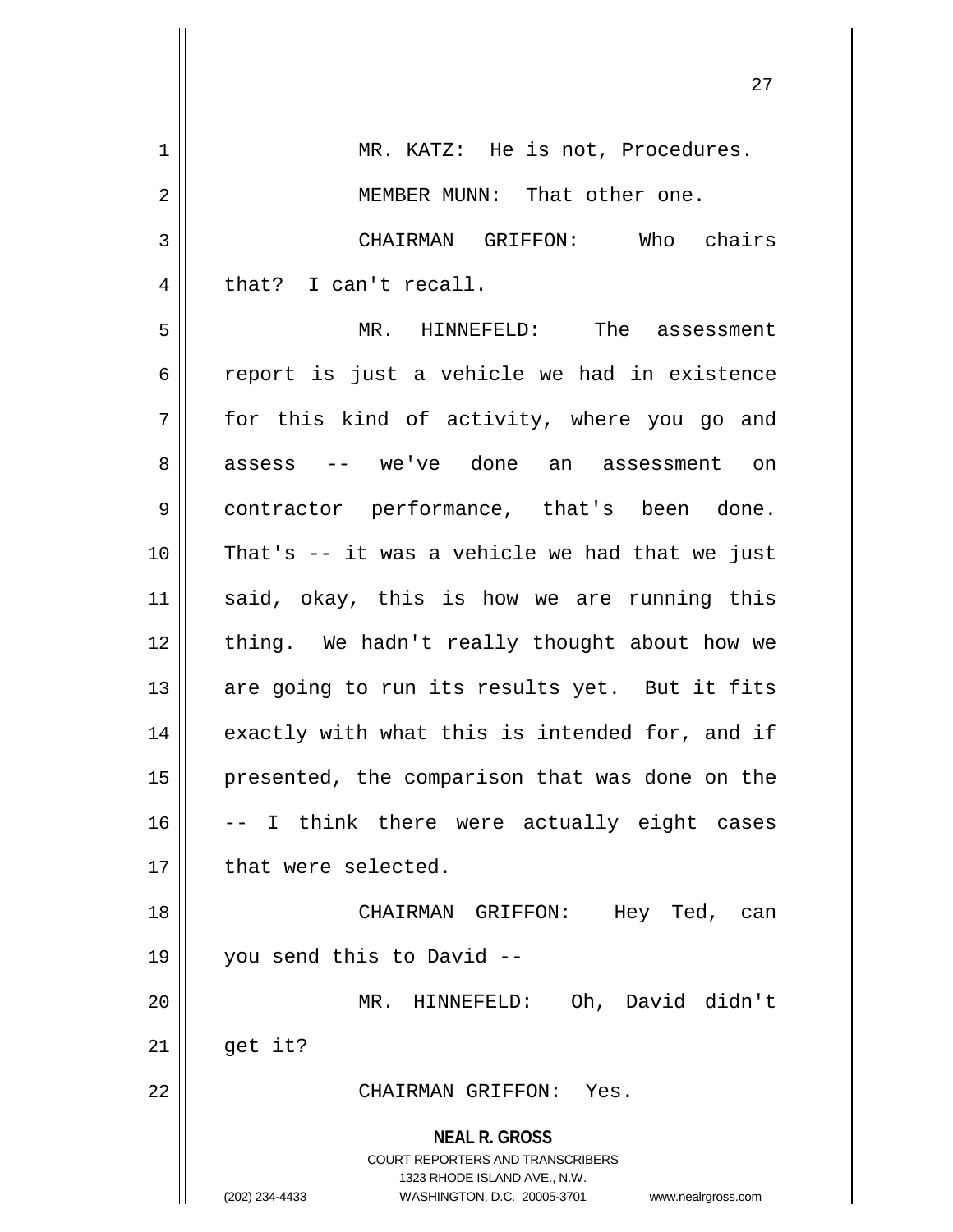|                | 28                                                                                                                                                                     |
|----------------|------------------------------------------------------------------------------------------------------------------------------------------------------------------------|
|                |                                                                                                                                                                        |
| 1              | MR. HINNEFELD: I'm sorry.                                                                                                                                              |
| $\overline{2}$ | MR. SIEBERT: This is Scott.                                                                                                                                            |
| 3              | Could you also send it to me because I don't                                                                                                                           |
| 4              | seem to have it?                                                                                                                                                       |
| 5              | MR. KATZ: Okay, send it to $-$                                                                                                                                         |
| 6              | MEMBER RICHARDSON: Did it go to                                                                                                                                        |
| 7              | the CDC account?                                                                                                                                                       |
| 8              | PARTICIPANT: Yes.                                                                                                                                                      |
| 9              | MEMBER RICHARDSON: Can you send                                                                                                                                        |
| 10             | it to my UNC account?                                                                                                                                                  |
| 11             | PARTICIPANT: Sure.                                                                                                                                                     |
| 12             | MR. HINNEFELD: Well, wait a                                                                                                                                            |
| 13             | minute, there's some privacy information on                                                                                                                            |
| 14             | there.                                                                                                                                                                 |
| 15             | MR. KATZ: That's why it would                                                                                                                                          |
| 16             | have gone it to your CDC --                                                                                                                                            |
| 17             | (Simultaneous speakers.)                                                                                                                                               |
| 18             | CHAIRMAN GRIFFON: We can share, I                                                                                                                                      |
| 19             | guess.                                                                                                                                                                 |
| 20             | MEMBER MUNN: I have a hard copy.                                                                                                                                       |
| 21             | MR. KATZ: Thank you Wanda.                                                                                                                                             |
| 22             | All right Scott, it's<br>DR. ULSH:                                                                                                                                     |
|                | <b>NEAL R. GROSS</b><br><b>COURT REPORTERS AND TRANSCRIBERS</b><br>1323 RHODE ISLAND AVE., N.W.<br>WASHINGTON, D.C. 20005-3701<br>(202) 234-4433<br>www.nealrgross.com |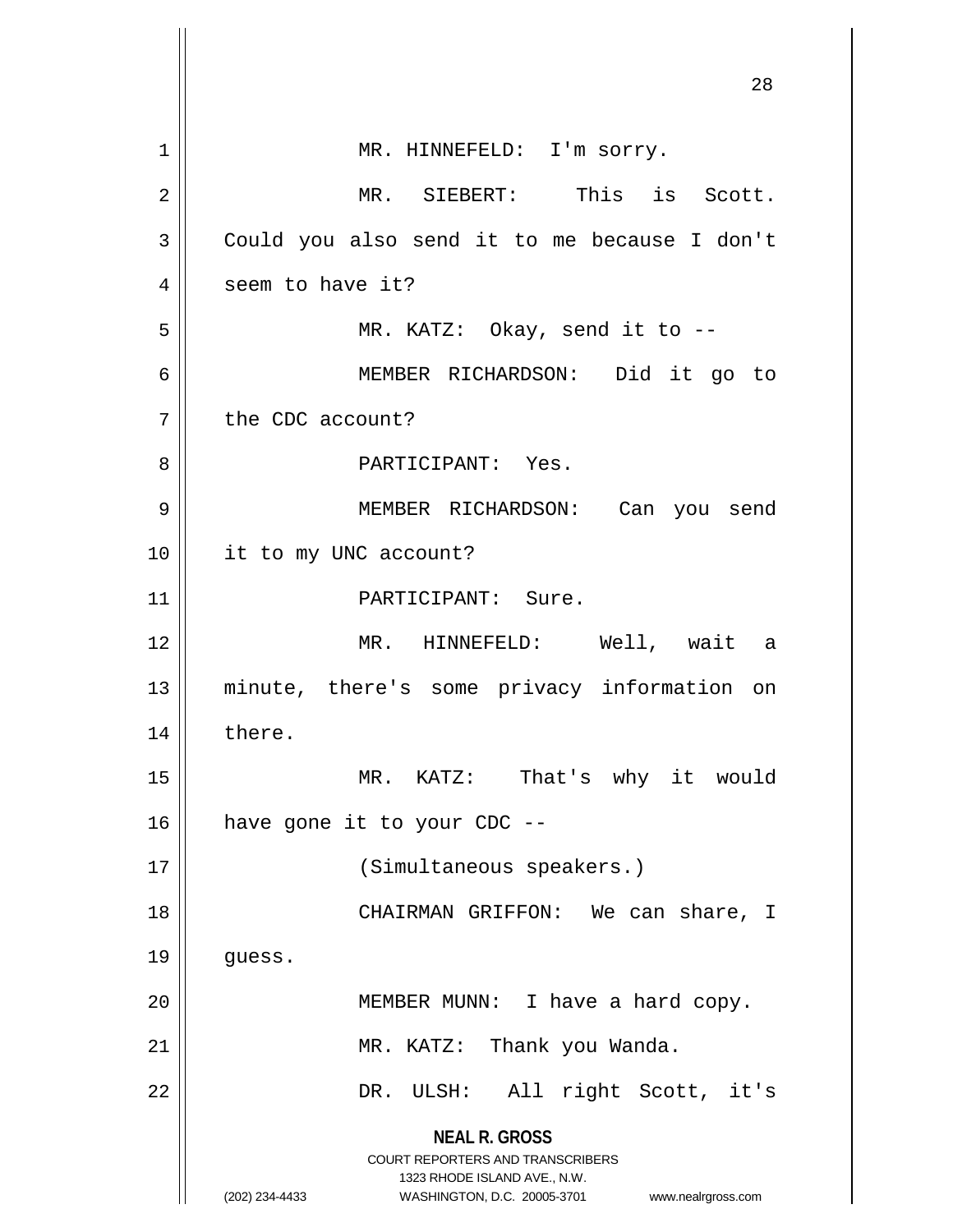$1 \parallel$  on its way to you.

| 2  | MR. SIEBERT: Thank you.                                                                                                                                                |
|----|------------------------------------------------------------------------------------------------------------------------------------------------------------------------|
| 3  | MR. HINNEFELD: I guess the meat                                                                                                                                        |
| 4  | of it is kind of at the end, the attachments.                                                                                                                          |
| 5  | I mean there are conclusions drawn, the                                                                                                                                |
| 6  | action that we felt like you pointed out to us                                                                                                                         |
| 7  | that we clearly needed to take was to clarify                                                                                                                          |
| 8  | the use of Site Profile, limit of detection                                                                                                                            |
| 9  | versus actually a number that's reported on a                                                                                                                          |
| 10 | bioassay result as the limit of detection for                                                                                                                          |
| 11 | bioassay, because that actually -- there was a                                                                                                                         |
| 12 | misinterpretation on our person's part, and                                                                                                                            |
| 13 | what kind of comes out of this is ORAU is                                                                                                                              |
| 14 | better doing these from scratch than we are,                                                                                                                           |
| 15 | because they do them all the time<br>from                                                                                                                              |
| 16 | scratch, plus they have review and -- a review                                                                                                                         |
| 17 | system on our side and we don't, and we didn't                                                                                                                         |
| 18 | intend to put a review system on our side for                                                                                                                          |
| 19 | this.                                                                                                                                                                  |
| 20 | And so there was<br>-- in<br>that                                                                                                                                      |
| 21 | instance ORAU correctly interpreted -- I think                                                                                                                         |
| 22 | I got this right -- they correctly interpreted                                                                                                                         |
|    | <b>NEAL R. GROSS</b><br><b>COURT REPORTERS AND TRANSCRIBERS</b><br>1323 RHODE ISLAND AVE., N.W.<br>(202) 234-4433<br>WASHINGTON, D.C. 20005-3701<br>www.nealrgross.com |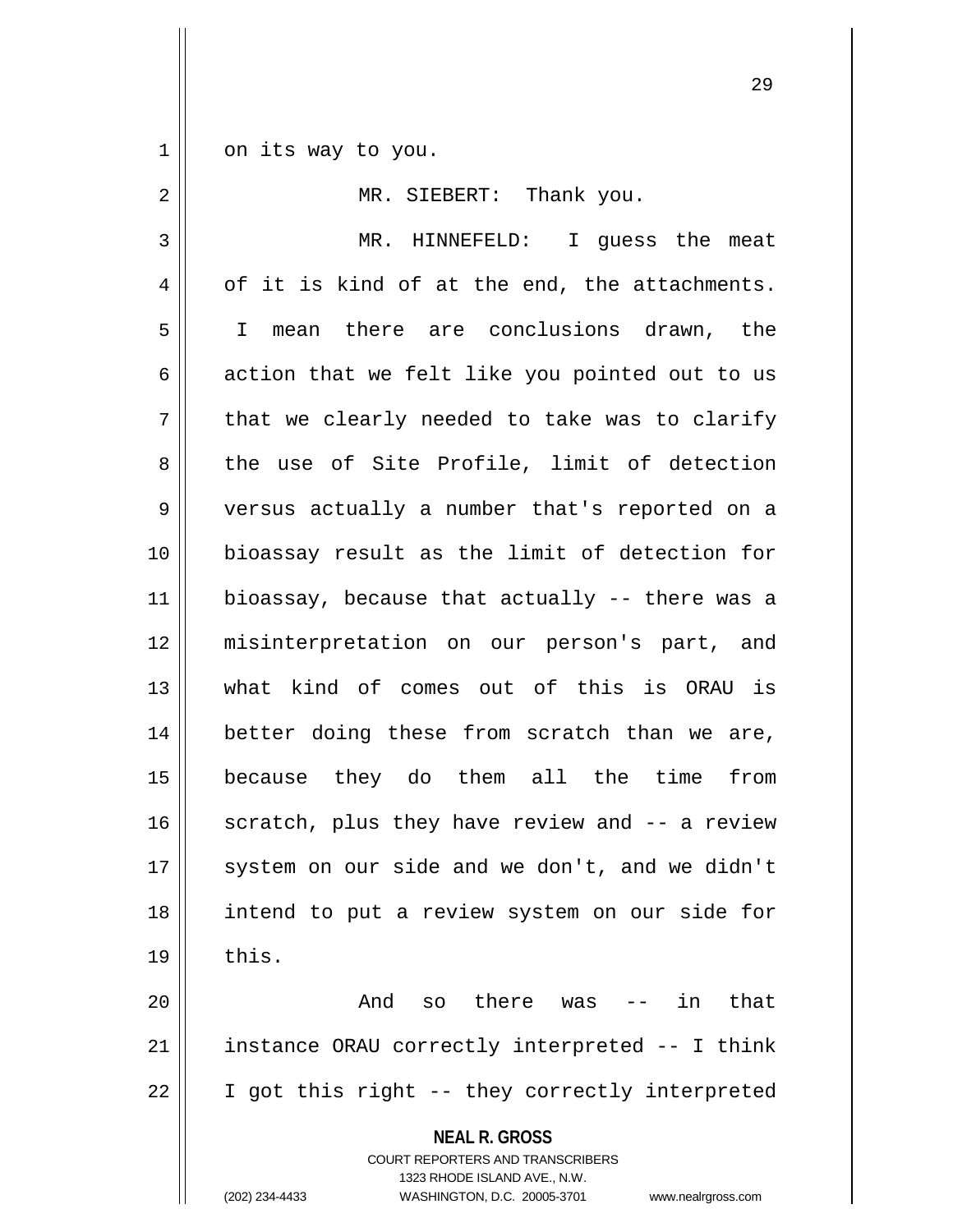1 | the Site Profile number as the correct limit  $2 \parallel$  of detection that you use, which is important 3 || in this dose calculation.

4 | And our reviewer incorrectly chose  $5 \parallel$  a value that was reported on the bioassay 6 result as the limit of detection in order to 7 do the missed dose calculation.

8 So the missed dose calculation was  $9 \parallel$  smaller on our side. The case was actually 10 compensable as it came over. But our review 11 did not have a compensable outcome. So that 12 was the big -- the big difference between the 13 || two and it was our error, because of the lack 14 || of clarity in the documents that described how  $15$  | to -- what to choose as the limit of detection 16 value.

17 || So that was the big finding and  $18$  | that is the action we need to take, we know we 19 need to take as a result of this. There was 20 || another -- there's another on there if you 21 || look at it very much. I'll have to look at it  $22 \parallel$  to find the number. But there's one in there

> **NEAL R. GROSS** COURT REPORTERS AND TRANSCRIBERS 1323 RHODE ISLAND AVE., N.W. (202) 234-4433 WASHINGTON, D.C. 20005-3701 www.nealrgross.com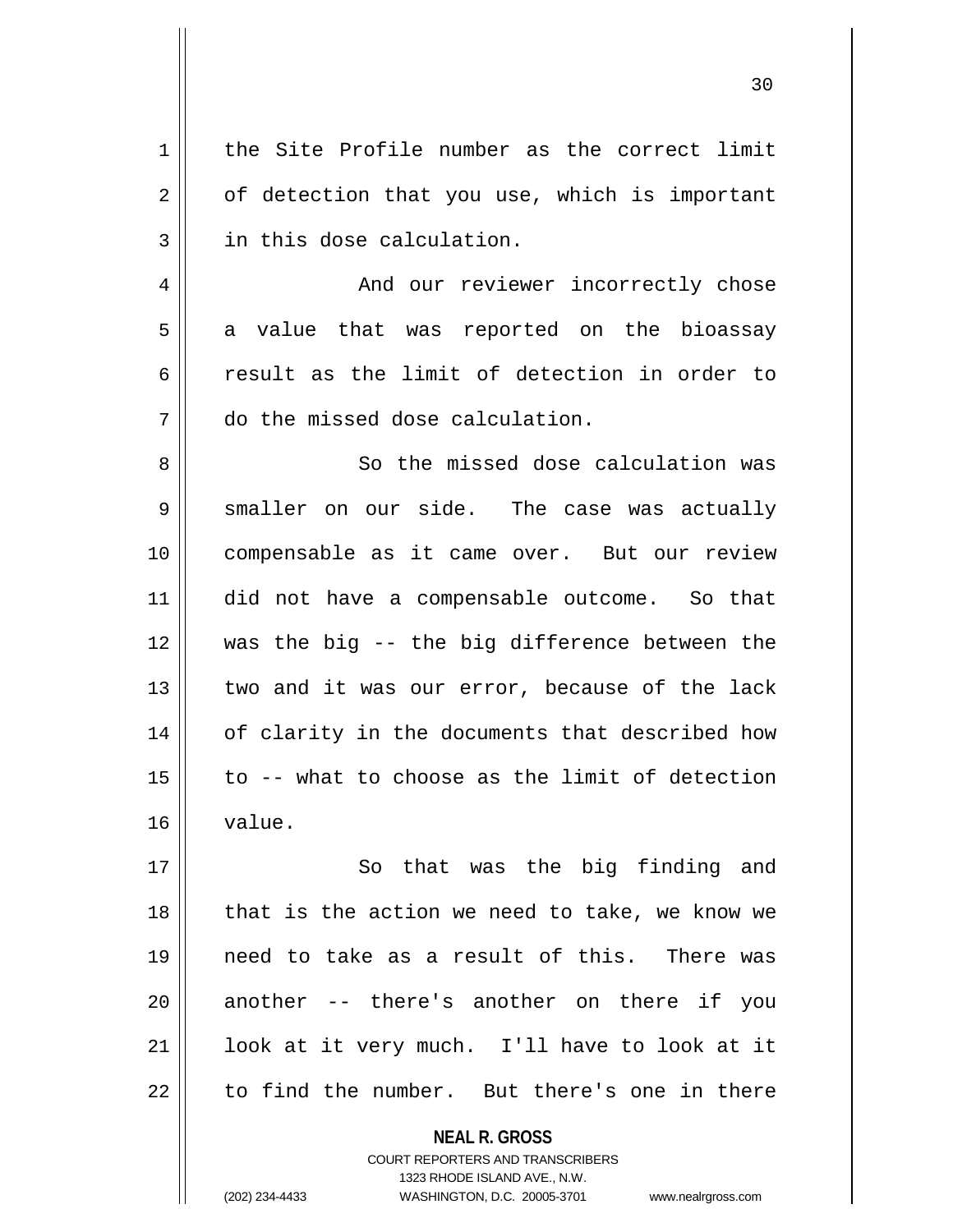$1 \parallel$  where you have a -- it's like with the covered 2 || period -- the covered period ends and then 3 there's a continuing commercial operation 4 period.

5 So the -- our dose reconstructor included doses from the commercial operation  $7 \parallel$  that really should not have been included. It couldn't have been from the residual contamination of the covered period. The medical X-rays for that period that was 11 || covered, they should not have been included. So our person just made a mistake in doing that. Now, in that case both dose 14 | reconstructions were -- CHAIRMAN GRIFFON: It couldn't have been from residual -- 17 || (Simultaneous speakers.) 18 || CHAIRMAN GRIFFON: -- just from a  $\parallel$  policy standpoint, it couldn't be --MR. HINNEFELD: It was probably a

21 different isotope.

22 CHAIRMAN GRIFFON: Oh, different

**NEAL R. GROSS** COURT REPORTERS AND TRANSCRIBERS

1323 RHODE ISLAND AVE., N.W.

<sup>(202) 234-4433</sup> WASHINGTON, D.C. 20005-3701 www.nealrgross.com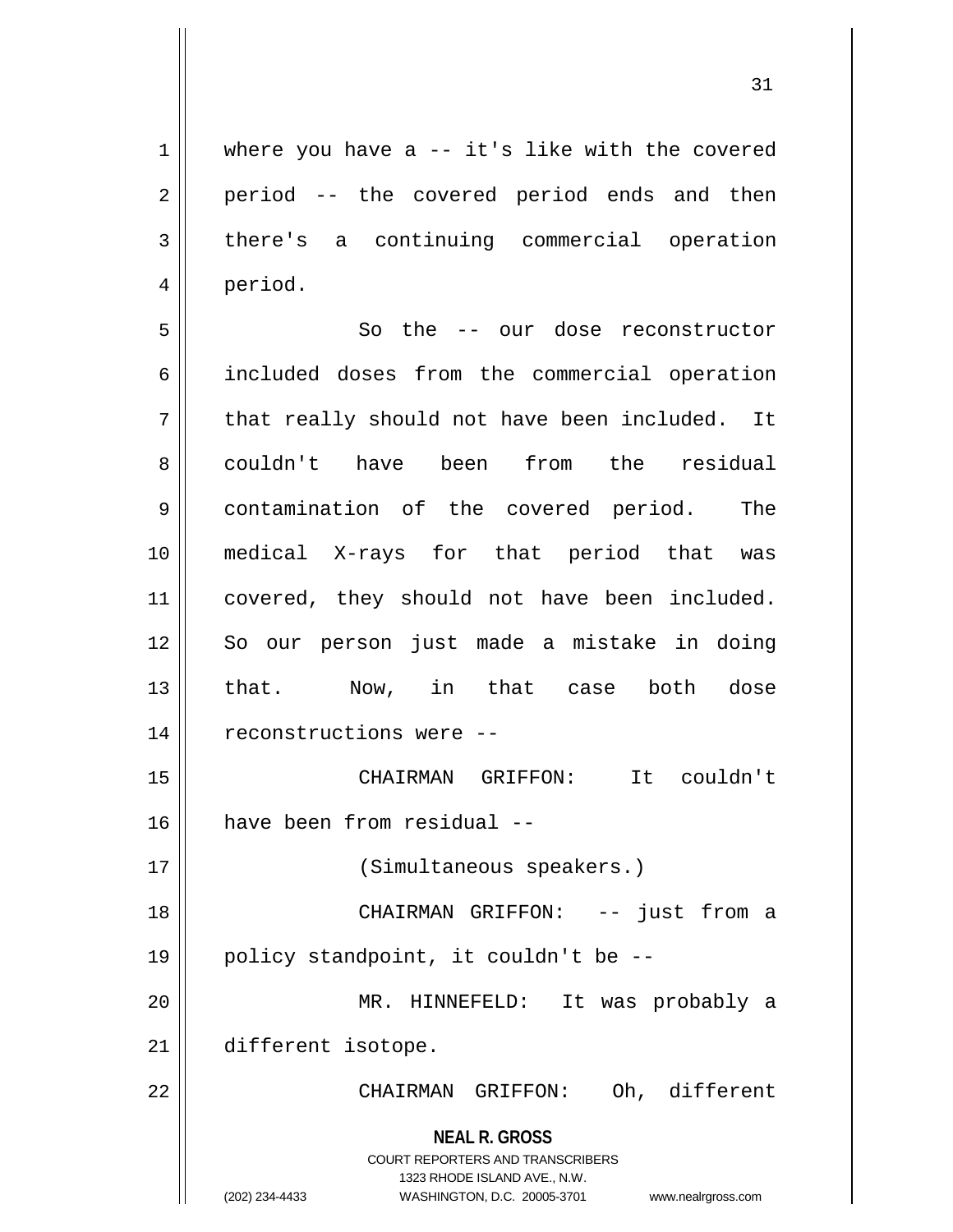$1 \parallel$  isotope.

| $\overline{2}$ | MR. HINNEFELD: Yes. So -- or,                                                                                                                                          |
|----------------|------------------------------------------------------------------------------------------------------------------------------------------------------------------------|
| 3              | for whatever reason, it really looked like it                                                                                                                          |
| 4              | couldn't have been from the residual -- from                                                                                                                           |
| 5              | the residual, from the covered period and                                                                                                                              |
| 6              | should not have been included in the dose                                                                                                                              |
| 7              | reconstruction that our person did because                                                                                                                             |
| 8              | their coverage continued into the --                                                                                                                                   |
| $\mathsf 9$    | CHAIRMAN GRIFFON: So this is the                                                                                                                                       |
| 10             | one that had like 12 years versus 19 years --                                                                                                                          |
| 11             | MR. HINNEFELD: That's probably --                                                                                                                                      |
| 12             | CHAIRMAN GRIFFON: Yes, there was                                                                                                                                       |
| 13             | some big --                                                                                                                                                            |
| 14             | MR. HINNEFELD: That was probably                                                                                                                                       |
| 15             | the one, yes. Okay. So the -- now, both of                                                                                                                             |
| 16             | those -- in both of those cases, the PoC was                                                                                                                           |
| 17             | still less than 50 percent, so this did not                                                                                                                            |
| 18             | change the outcome of the case.                                                                                                                                        |
| 19             | there were<br>And<br>other<br>some                                                                                                                                     |
| 20             | differences that seemed to be more minor and                                                                                                                           |
| 21             | would<br>be what we would consider<br>that<br>an                                                                                                                       |
| 22             | acceptable variation<br>in<br>оf<br>some<br>sort                                                                                                                       |
|                | <b>NEAL R. GROSS</b><br><b>COURT REPORTERS AND TRANSCRIBERS</b><br>1323 RHODE ISLAND AVE., N.W.<br>(202) 234-4433<br>WASHINGTON, D.C. 20005-3701<br>www.nealrgross.com |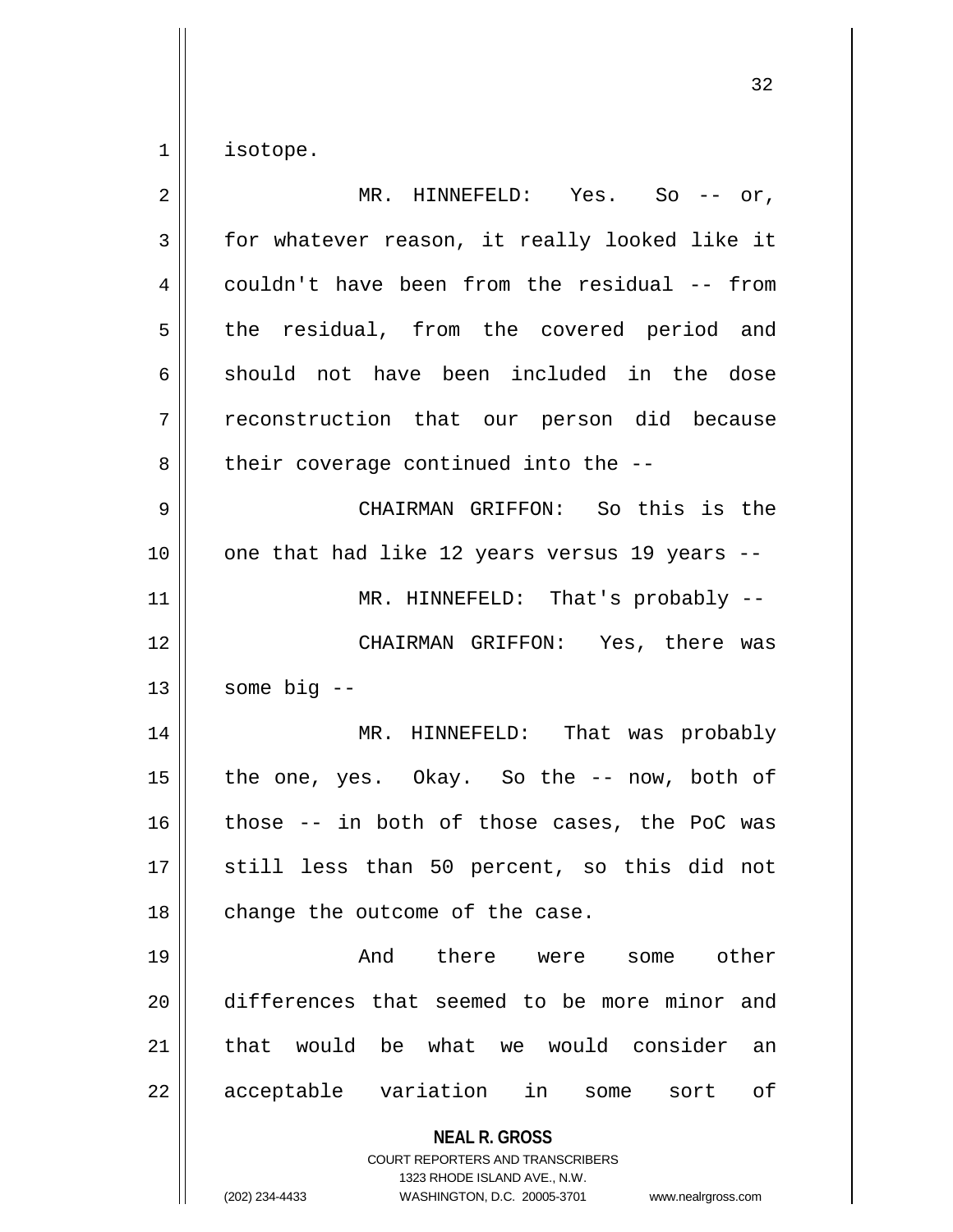$1 \parallel$  selection.

| $\overline{2}$ | A lot of these, I think, were                                                                                                                                          |
|----------------|------------------------------------------------------------------------------------------------------------------------------------------------------------------------|
| 3              | overestimated cases because this is a, sort of                                                                                                                         |
| 4              | an early artifact of the way the system is set                                                                                                                         |
| 5              | up. We kind of -- these kind of lean towards                                                                                                                           |
| 6              | AWE cases. The reason for that is the AWE                                                                                                                              |
| 7              | cases are predominantly done by contractors                                                                                                                            |
| 8              | who sit in our building, and you don't have to                                                                                                                         |
| 9              | ask for an exposure history for an AWE case.                                                                                                                           |
| 10             | So these were assigned, you know,                                                                                                                                      |
| 11             | from our pool, from new cases -- isn't that                                                                                                                            |
| 12             | right Grady? Don't we assign -- we assign                                                                                                                              |
| 13             | them one a week from new cases?                                                                                                                                        |
| 14             | MR. CALHOUN: Yes, at random.                                                                                                                                           |
| 15             | CHAIRMAN GRIFFON: At random.                                                                                                                                           |
| 16             | MR. CALHOUN: Yes.                                                                                                                                                      |
| 17             | CHAIRMAN GRIFFON: It used to be                                                                                                                                        |
| 18             | two, we are down to one case. We can't keep                                                                                                                            |
| 19             | up with two people.                                                                                                                                                    |
| 20             | CALHOUN:<br>And then what<br>MR.                                                                                                                                       |
| 21             | actually happens is, is we -- our team is                                                                                                                              |
| 22             | assigned to do the blind dose reconstruction                                                                                                                           |
|                | <b>NEAL R. GROSS</b><br><b>COURT REPORTERS AND TRANSCRIBERS</b><br>1323 RHODE ISLAND AVE., N.W.<br>(202) 234-4433<br>WASHINGTON, D.C. 20005-3701<br>www.nealrgross.com |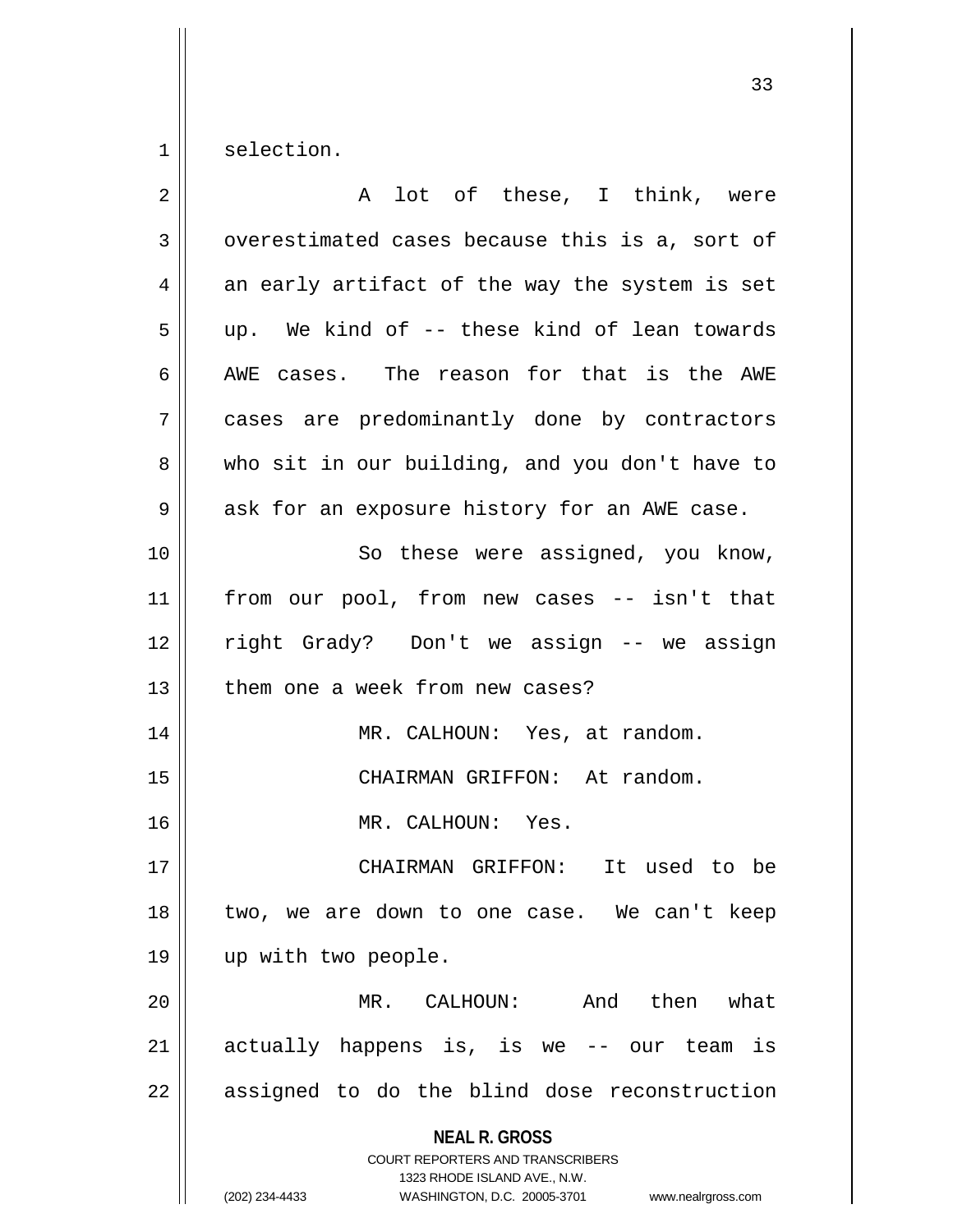**NEAL R. GROSS** COURT REPORTERS AND TRANSCRIBERS 1 | before we get it from anybody else. We do 2 that first. The one comes in from either ORAU  $3 \parallel$  or our contractor and then we compare it, 4 | because we don't want to do one that's already 5 || been completed because we want to be  $6 \parallel$  completely -- we don't want to be biased at  $7 \parallel$  all. Yes. 8 MR. HINNEFELD: Yes. We don't  $9$  || trust our people not to  $-$ 10 (Laughter.) 11 || MR. HINNEFELD: So, since it --12 since you don't have to request an exposure 13 history for a DOE facility, those get done 14 quick. And so the AWEs are the ones that kind 15 || of show up first, where you have, you know, 16 it's independent of how quickly the duplicate 17 is done on our side, but what is the driving 18 factor is when does the production DR show up. 19 And the production DR for an AWE  $20$  || shows up quicker and so that's why the first - $21$   $\parallel$  - the first ones are heavily weighted towards  $22$  |  $72$  AWE cases.

1323 RHODE ISLAND AVE., N.W.

(202) 234-4433 WASHINGTON, D.C. 20005-3701 www.nealrgross.com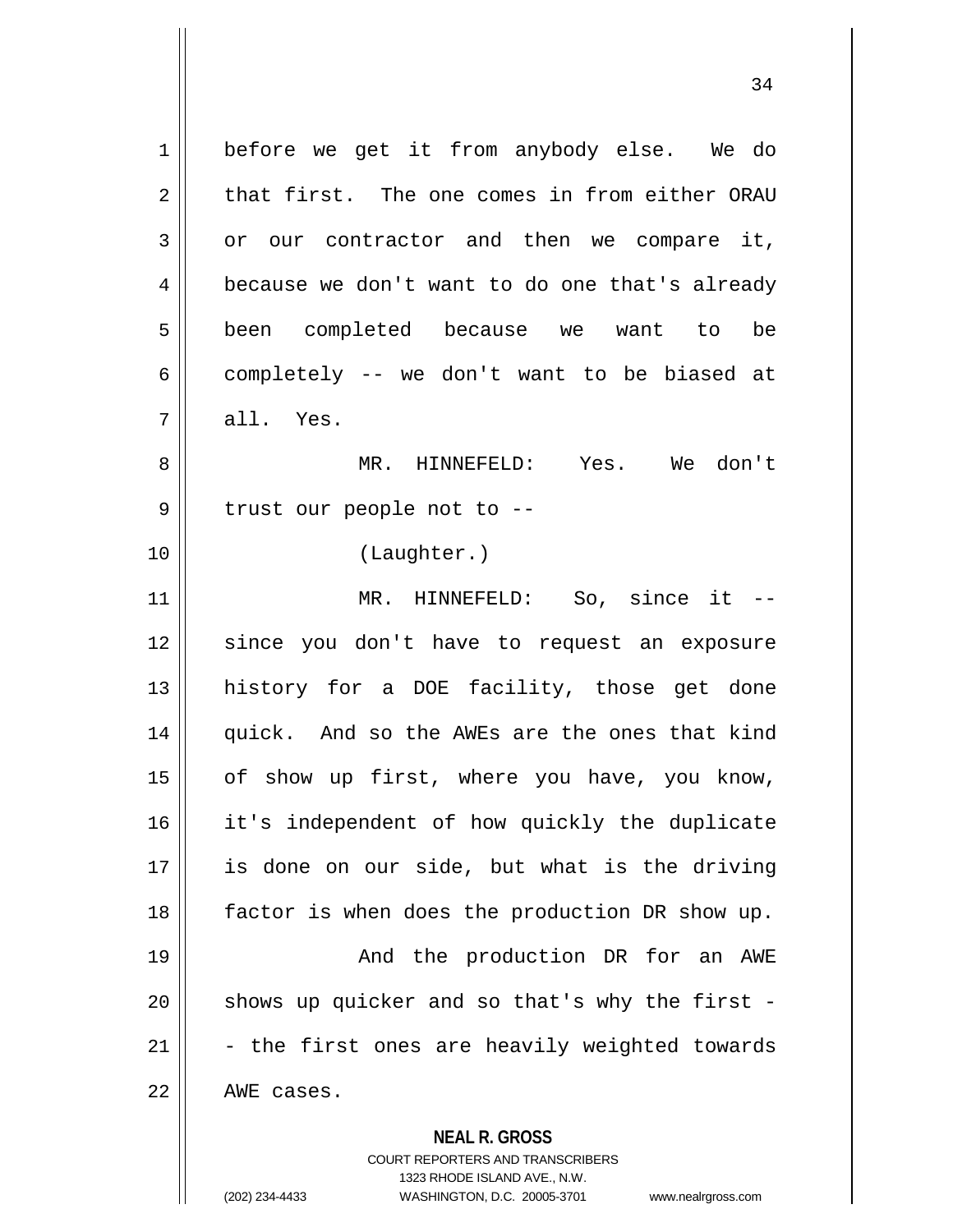| $\mathbf 1$ | So that's why they are heavily                                                                      |
|-------------|-----------------------------------------------------------------------------------------------------|
| 2           | weighted and then there are AWE cases tend to                                                       |
| 3           | be overestimates, a lot of them are pretty                                                          |
| 4           | simple, maybe not that long in duration and                                                         |
| 5           | it's usually a uranium place and there are                                                          |
| 6           | only a certain number of cancers that you can                                                       |
| 7           | compensate with the uranium exposure usually.                                                       |
| 8           | So that's how that worked.<br>This                                                                  |
| 9           | application is visible on my screen.<br>I don't                                                     |
| 10          | think the Board Members can probably see it. I                                                      |
| 11          | can let you know in a minute if you can see                                                         |
| 12          | the implication or not. I'd be surprised if                                                         |
| 13          | you could.                                                                                          |
| 14          | And then the application<br>just                                                                    |
| 15          | shows you the progress, shows you the cases                                                         |
| 16          | that have been selected and the ones that have                                                      |
| 17          | been deferred, and it gives us quality                                                              |
| 18          | analysis, the attachment on the assessment                                                          |
| 19          | just do that, that analysis of the two cases.                                                       |
| 20          | I think also, remember, this is                                                                     |
| 21          | are the first eight times we have done this                                                         |
| 22          | and I think we need to work with our group to                                                       |
|             | <b>NEAL R. GROSS</b>                                                                                |
|             | <b>COURT REPORTERS AND TRANSCRIBERS</b>                                                             |
|             | 1323 RHODE ISLAND AVE., N.W.<br>(202) 234-4433<br>WASHINGTON, D.C. 20005-3701<br>www.nealrgross.com |
|             |                                                                                                     |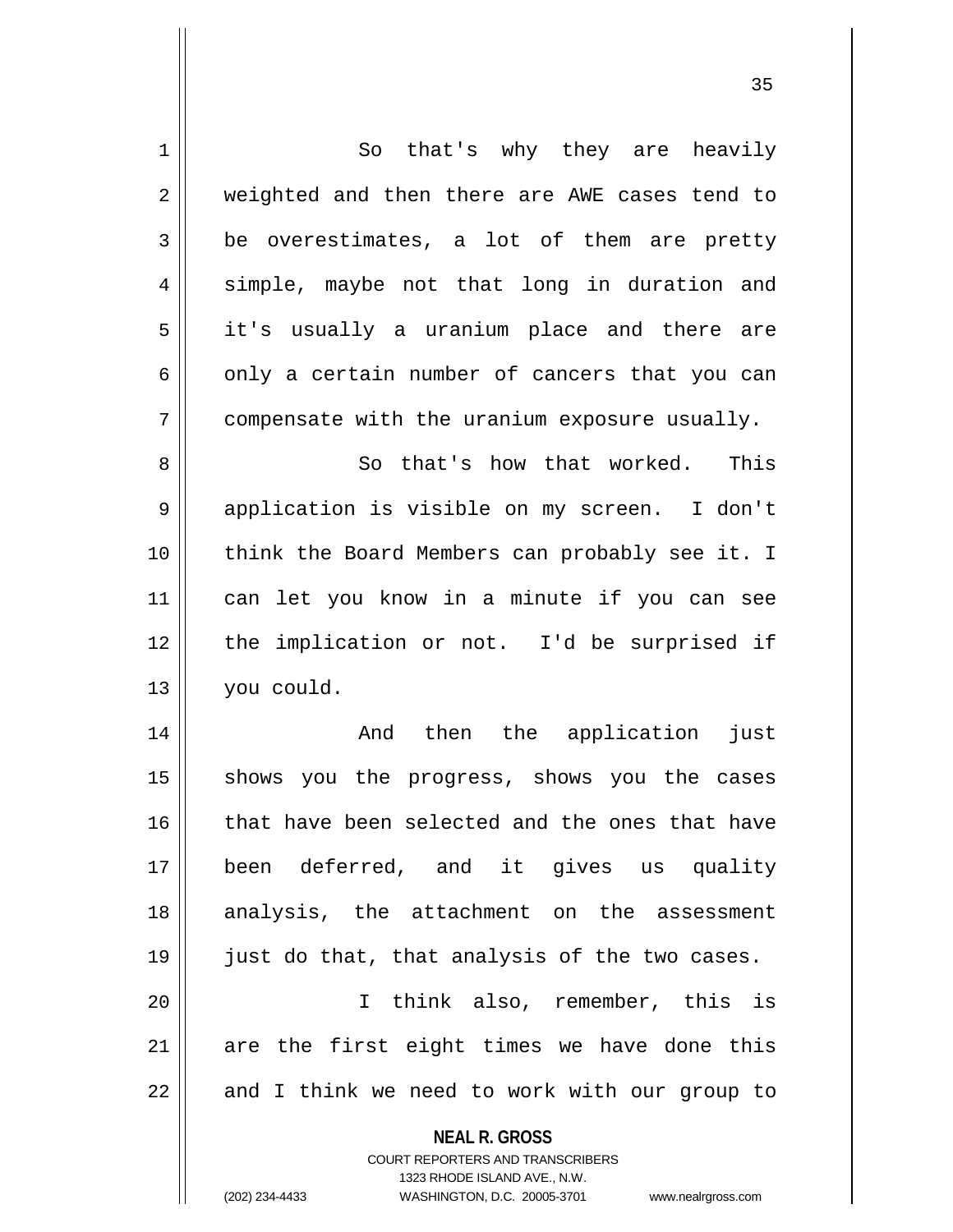1 || get a little better documentation of their  $2 \parallel$  thought process in their review.

**NEAL R. GROSS** COURT REPORTERS AND TRANSCRIBERS 1323 RHODE ISLAND AVE., N.W. (202) 234-4433 WASHINGTON, D.C. 20005-3701 www.nealrgross.com 3 | They haven't really gone through  $4 \parallel$  and decided, okay, why did you decide this 5 || technique that's supposed to be in there?  $6 \parallel$  There's not -- they haven't done that very 7 well either. So we need to kind of bring our 8 | troops up to give us some feedback on how this  $9 \parallel$  is being done and improve what we are doing. 10 CHAIRMAN GRIFFON: Yes, this 11 document here worked kind of all right -- 12 MR. HINNEFELD: Yes. 13 CHAIRMAN GRIFFON: Is that what 14 you are saying? 15 MR. HINNEFELD: Yes. 16 CHAIRMAN GRIFFON: Yes. 17 MEMBER CLAWSON: That's been one  $18$  | of our findings through all the  $-$ -19 CHAIRMAN GRIFFON: Yes. From the 20 beginning, yes, yes. State your assumptions. 21 MR. HINNEFELD: Now, we need to 22 continue this discussion because I know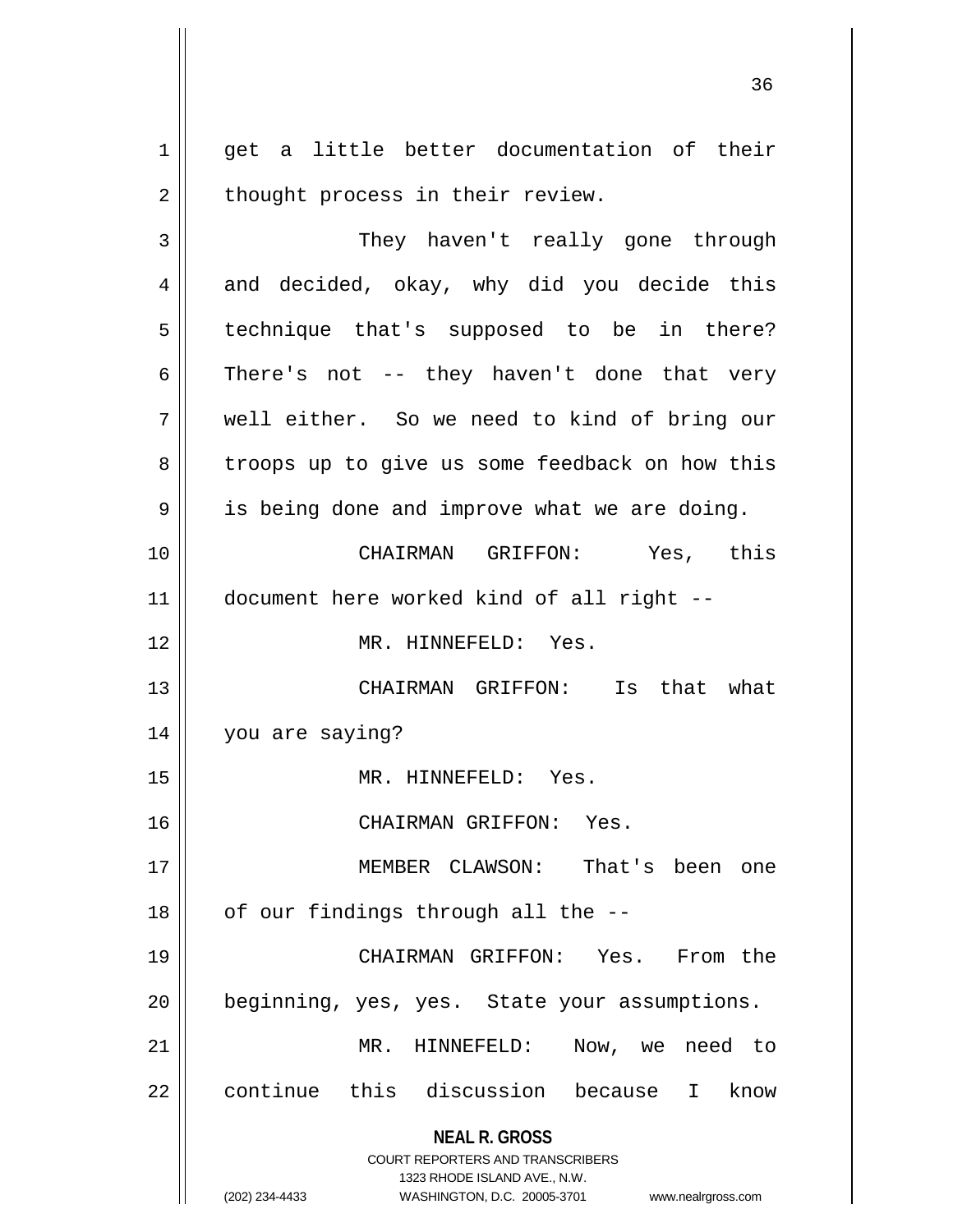1 | there's an expectation that this would go to 2 Doug or to SC&A or something, and there was  $3 \parallel$  some sort of SC&A action apparently that was 4 || going to be done and that completely slipped  $5 \parallel$  my mind.

6 Now, these are not adjudicated  $7 \parallel$  cases. These are all -- they are still with 8 || FAB, so these are not adjudicated cases.

 And so we certainly don't mind looking at the quality system but I think we have got to be careful about getting into 12 another review of this case which has not yet been adjudicated, you know, and we are not 14 || calling ours a review of the case. We are just trying to see if the instructions are 16 consistent enough that we do have the same, 17 || you know. The production, you know, the ORAU DR or the contract with ORAU, the DR is the production DR. We are not trying to substitute our judgment on that. That is a 21 | production DR.

22 Now, I suppose if we found one

**NEAL R. GROSS**

COURT REPORTERS AND TRANSCRIBERS 1323 RHODE ISLAND AVE., N.W. (202) 234-4433 WASHINGTON, D.C. 20005-3701 www.nealrgross.com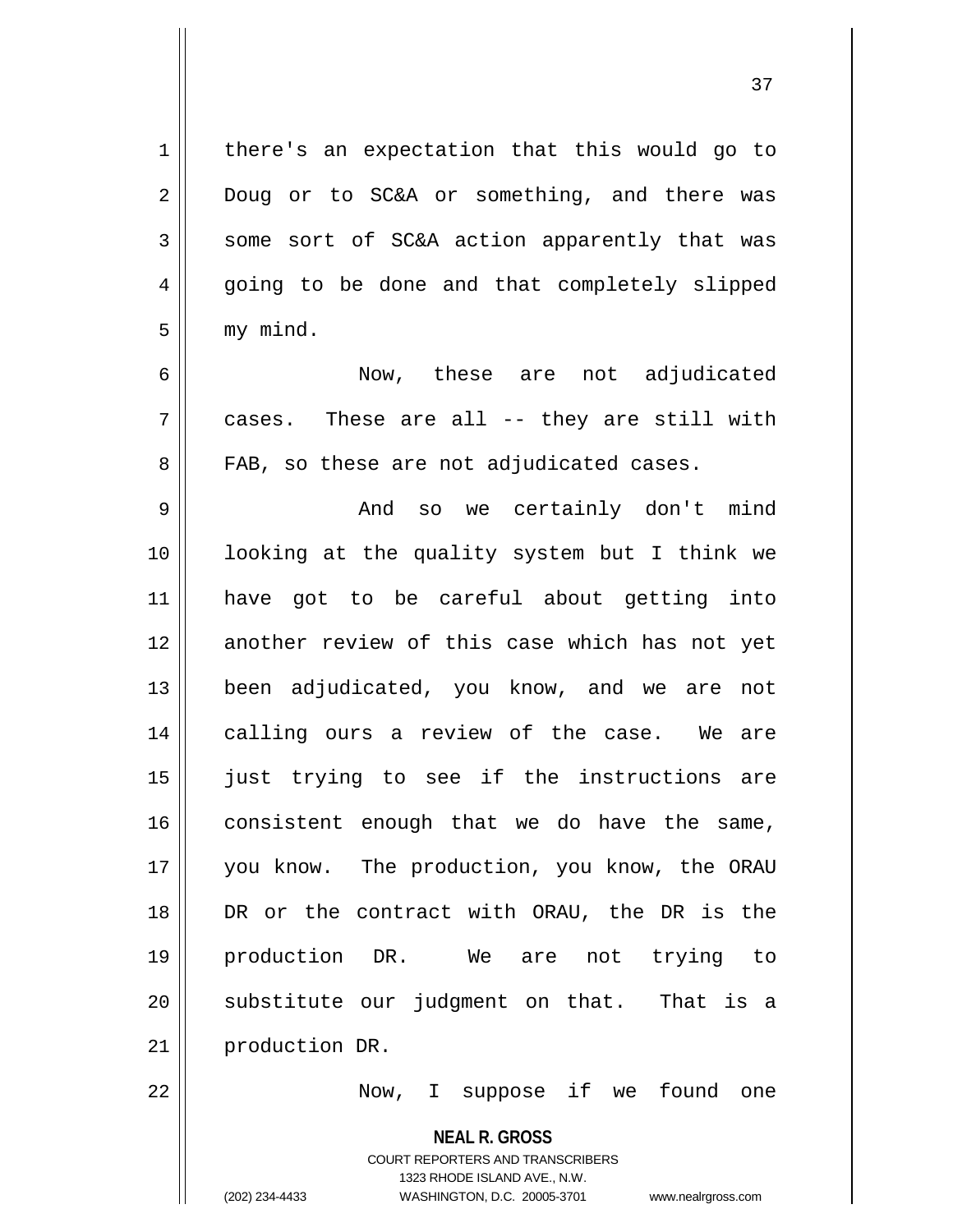**NEAL R. GROSS** COURT REPORTERS AND TRANSCRIBERS 1323 RHODE ISLAND AVE., N.W.  $1$  that was flagrantly wrong, we stopped it,  $2 \parallel$  because I would have thought that --3 || MR. CALHOUN: But mostly, that 4 would have stopped -- will get stopped anyway  $5 \parallel$  because those have not gone through the system 6 yet. They come over to us from the contractor  $7 \parallel$  and we compare it to our individual one before 8 || it even gets into our normal QC processes and 9 || those processes, and those could be rejected 10 || just like any of the other ones are. 11 MR. STIVER: This is John Stiver 12 from SC&A. We were kind of expecting a little 13 more detail on the report that would kind of 14 allow us to not really -- our intention was 15 never to try to do a full, de novo DR audit on  $16$  these things, but really to just try -- you 17 know, as we have been talking about it this 18 morning, to track the performance metric. 19 || So we have two HPs with presumably 20 comparable levels of experience on a 21 particular site, all in the same documents,  $22$  || and so we would expect to see, not necessarily

(202) 234-4433 WASHINGTON, D.C. 20005-3701 www.nealrgross.com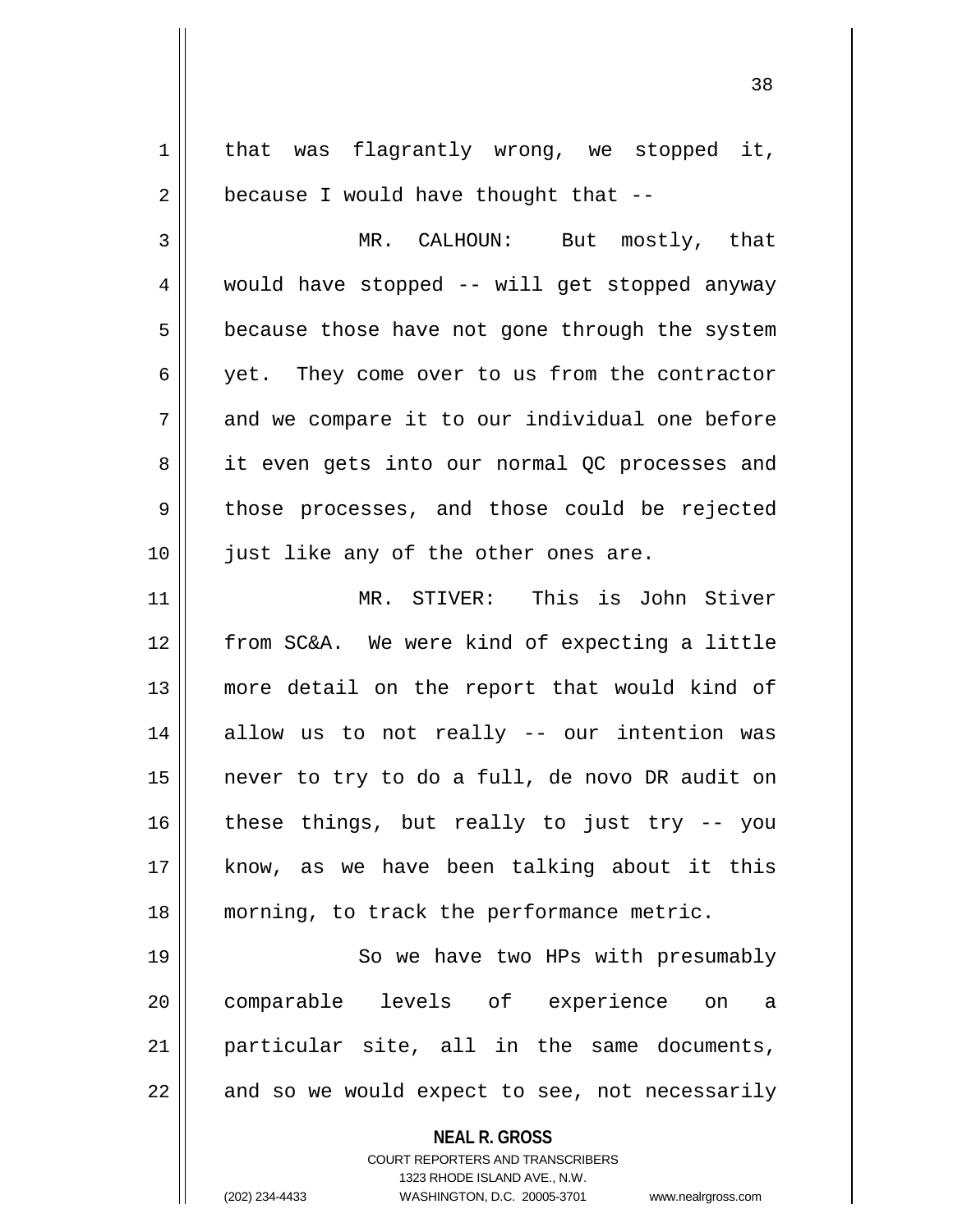1 || in lock-step but pretty close estimates,  $2 \parallel$  especially under the external dose.  $3 \parallel$  and a couple of the issues that 4 || Stu mentioned, like the detection limit for 5 || plutonium at Savannah River and I believe,  $6 \parallel$  what was the other, about the residual period  $7 \parallel$  on the AWE site, it appeared to me more a 8 matter of the DCAS reviewer not necessarily  $9 \parallel$  having the same level of experience as, say as 10 || the person at ORAU, so there's another kind of 11 || level of uncertainty that's creeping in there. 12 || But the kind of things we would 13 || like to see, you know, having a PoC would be 14 nice, the type of case, whether it's, you 15 know, a best estimate, a hybrid case, or an

 under- or overestimate, and then some documentation of these decision points, basically where the reconstructor has free will to exercise their professional judgment in making a determination about a particular 21 || exposure scenario or TBD interpretation to 22 use.

> **NEAL R. GROSS** COURT REPORTERS AND TRANSCRIBERS 1323 RHODE ISLAND AVE., N.W. (202) 234-4433 WASHINGTON, D.C. 20005-3701 www.nealrgross.com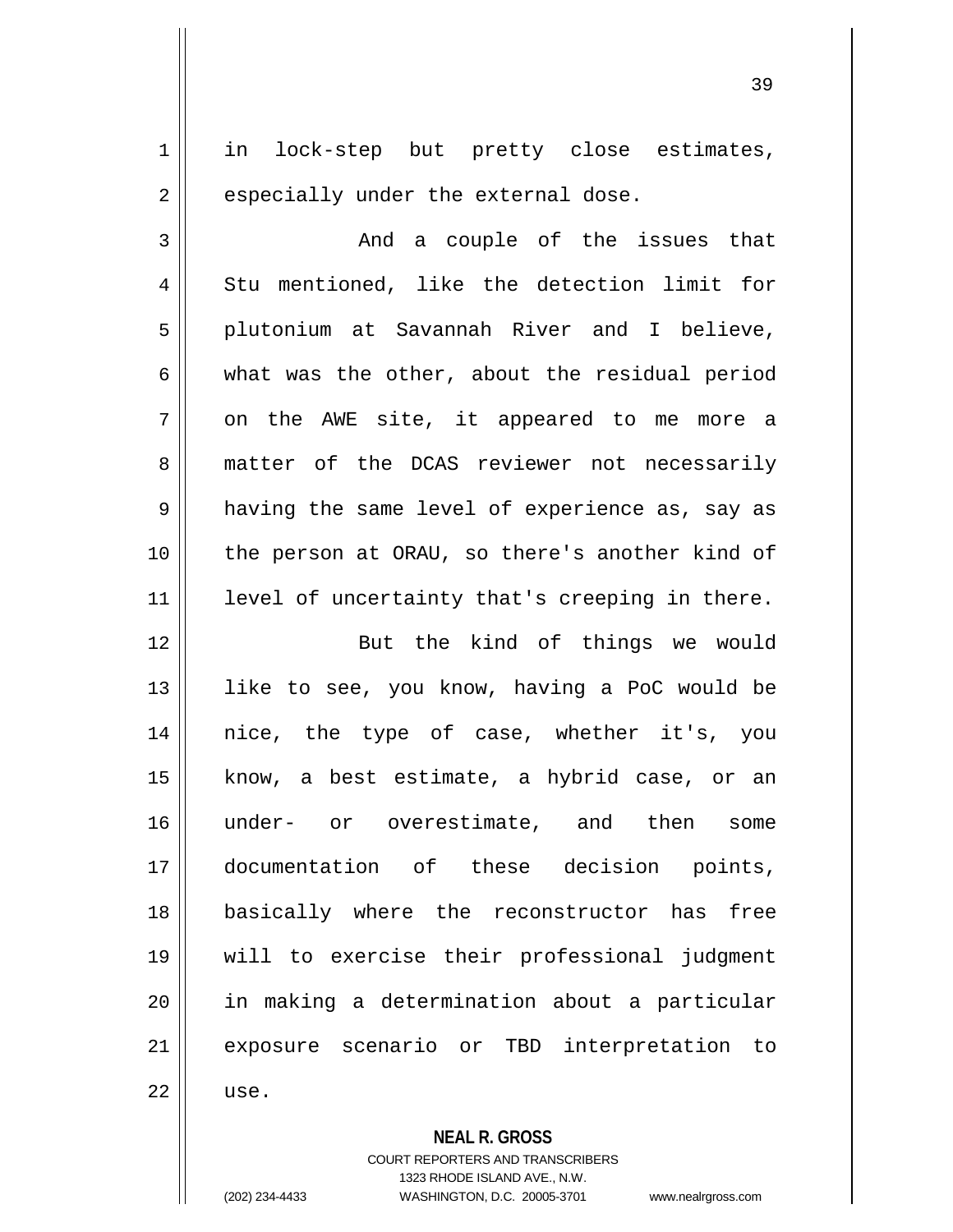| $\mathbf 1$ | And you know, presumably, they'd                                 |
|-------------|------------------------------------------------------------------|
| 2           | like all roads to lead to Rome and eventually                    |
| 3           | it becomes a certain error limit in that it                      |
| 4           | kind of concerns us that we are seeing factors                   |
| 5           | of two or three in some of these comparisons.                    |
| 6           | And this may very well be from --                                |
| 7           | this is the first set that kind of learning                      |
| 8           | and refining the process as we go and that                       |
| 9           | type of thing. But just more documentation of                    |
| 10          | the thought process with some decisions.                         |
| 11          | MR. HINNEFELD: Yes, well, we                                     |
| 12          | agree that that was intended if not --                           |
| 13          | MR. STIVER: Right. And I think                                   |
| 14          | we were basically talking the same -- about                      |
| 15          | the same thing.                                                  |
| 16          | CHAIRMAN GRIFFON:<br>$\mathbf{I}$<br>$\mathbb{I}$<br>mean,       |
| 17          | guess, to me, one thing that I was thinking                      |
| 18          | about, and reading through these summaries                       |
| 19          | it's a little difficult, I'm like -- it's hard                   |
| 20          | to understand which ones are -- I mean it's                      |
| 21          | obvious that many are over- or underestimates.                   |
| 22          | But just this thing you said                                     |
|             |                                                                  |
|             | <b>NEAL R. GROSS</b><br><b>COURT REPORTERS AND TRANSCRIBERS</b>  |
|             | 1323 RHODE ISLAND AVE., N.W.                                     |
|             | (202) 234-4433<br>WASHINGTON, D.C. 20005-3701 www.nealrgross.com |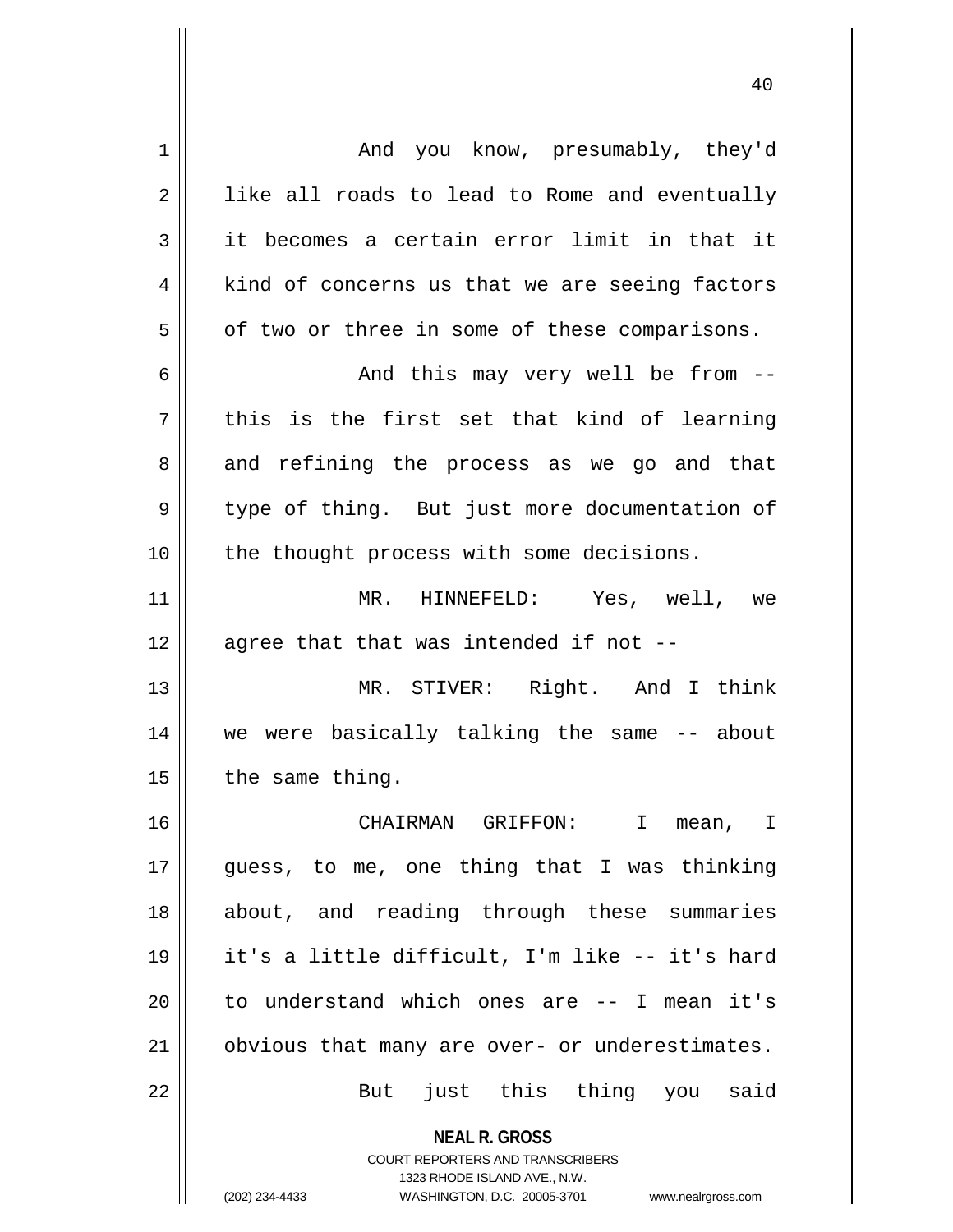1 earlier about these decision points, or the 2 assumptions that are made not being 3 documented, I think that, to me, might be a 4 bigger, more important finding than the 5 Savannah River document.

6 I mean that sets an overall trend 7 because I think that clarifies a lot in your 8 || quality review if people are documenting what 9 || DCF they use and why, and then when you are 10 doing your reviews, the reviewer can 11 || theoretically see that and agree or disagree.  $12 \parallel$  But  $-$ 

13 DR. ULSH: I think the errors, 14 || though, in that regard, Mark, where we didn't 15 || sufficiently describe the decision points, 16 were on the DCAS side, not on the ORAU side.

17 || CHAIRMAN GRIFFON: Was it because 18 both -- 19 DR. ULSH: Well, in other words,  $20$  || when the DCAS reviewer -- when the DCAS --

21 CHAIRMAN GRIFFON: Was it because  $22 \parallel$  the instructions weren't clear enough, though,

> **NEAL R. GROSS** COURT REPORTERS AND TRANSCRIBERS

> > 1323 RHODE ISLAND AVE., N.W.

(202) 234-4433 WASHINGTON, D.C. 20005-3701 www.nealrgross.com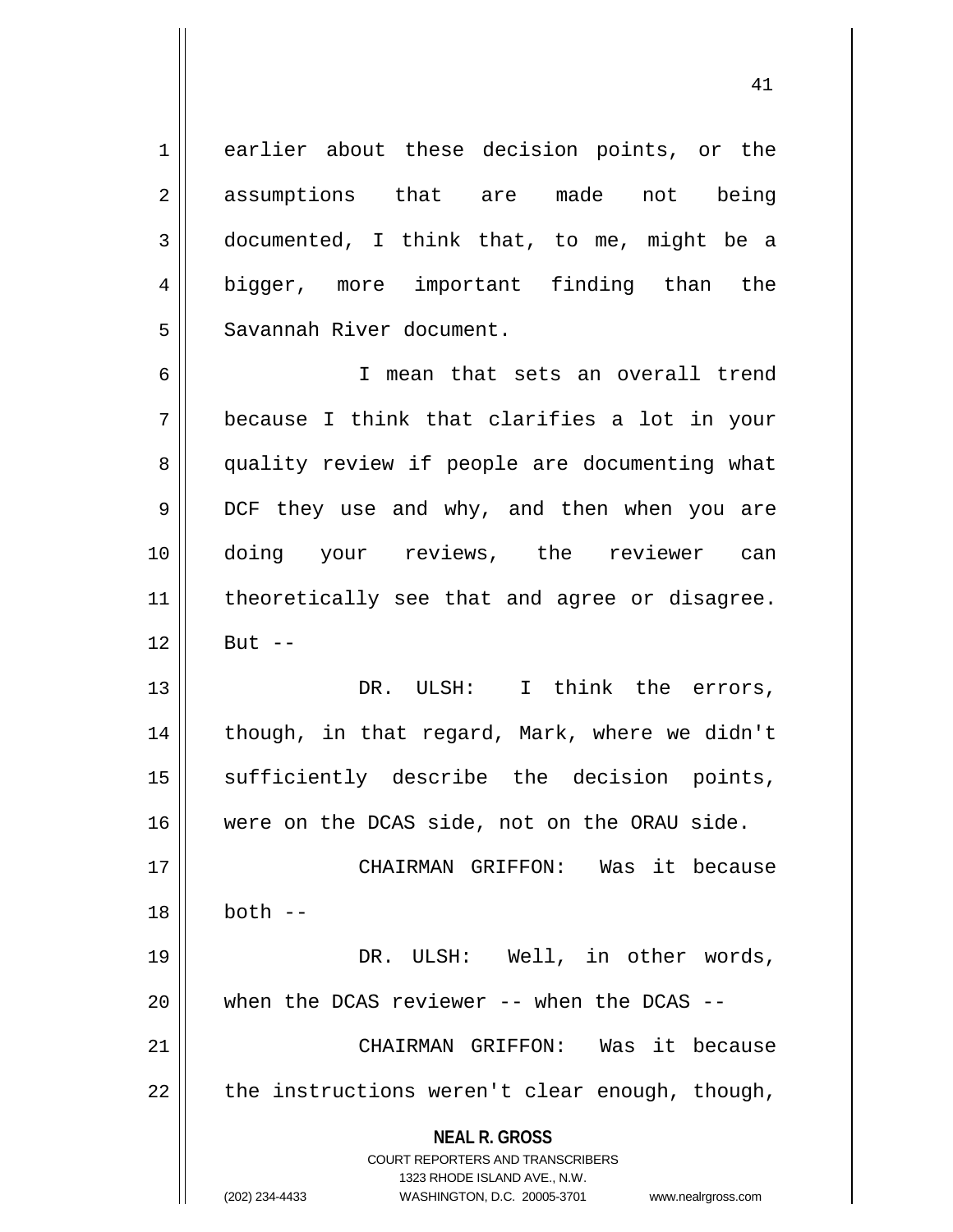**NEAL R. GROSS** COURT REPORTERS AND TRANSCRIBERS 1323 RHODE ISLAND AVE., N.W. (202) 234-4433 WASHINGTON, D.C. 20005-3701 www.nealrgross.com  $1 \parallel$  or was it because, I mean why, why? 2 MR. KATZ: I understand what you  $3 \parallel$  are saying. 4 CHAIRMAN GRIFFON: Yes. 5 MR. KATZ: Yes, well -- so I mean 6 they are saying that  $-$  I mean this is new for  $7 \parallel$  DCAS --8 || (Simultaneous speakers.) 9 || MR. KATZ: -- concessions and 10 they're not doing -- even though ORAU is in 11 the practice of doing this document your 12 || assumptions and all that, the DCAS folks were  $13$  | not in the practice of  $-$ 14 || (Simultaneous speakers.) 15 || MR. KATZ: -- so their blind  $16$  copies are not documented as well -- right,  $17 \parallel$  isn't that what you're saying? 18 DR. ULSH: Exactly. We didn't  $19$  || find ORAU to be  $-$ 20 CHAIRMAN GRIFFON: So they were  $21$  | documenting the  $-$ -22 DR. ULSH: Yes, they were -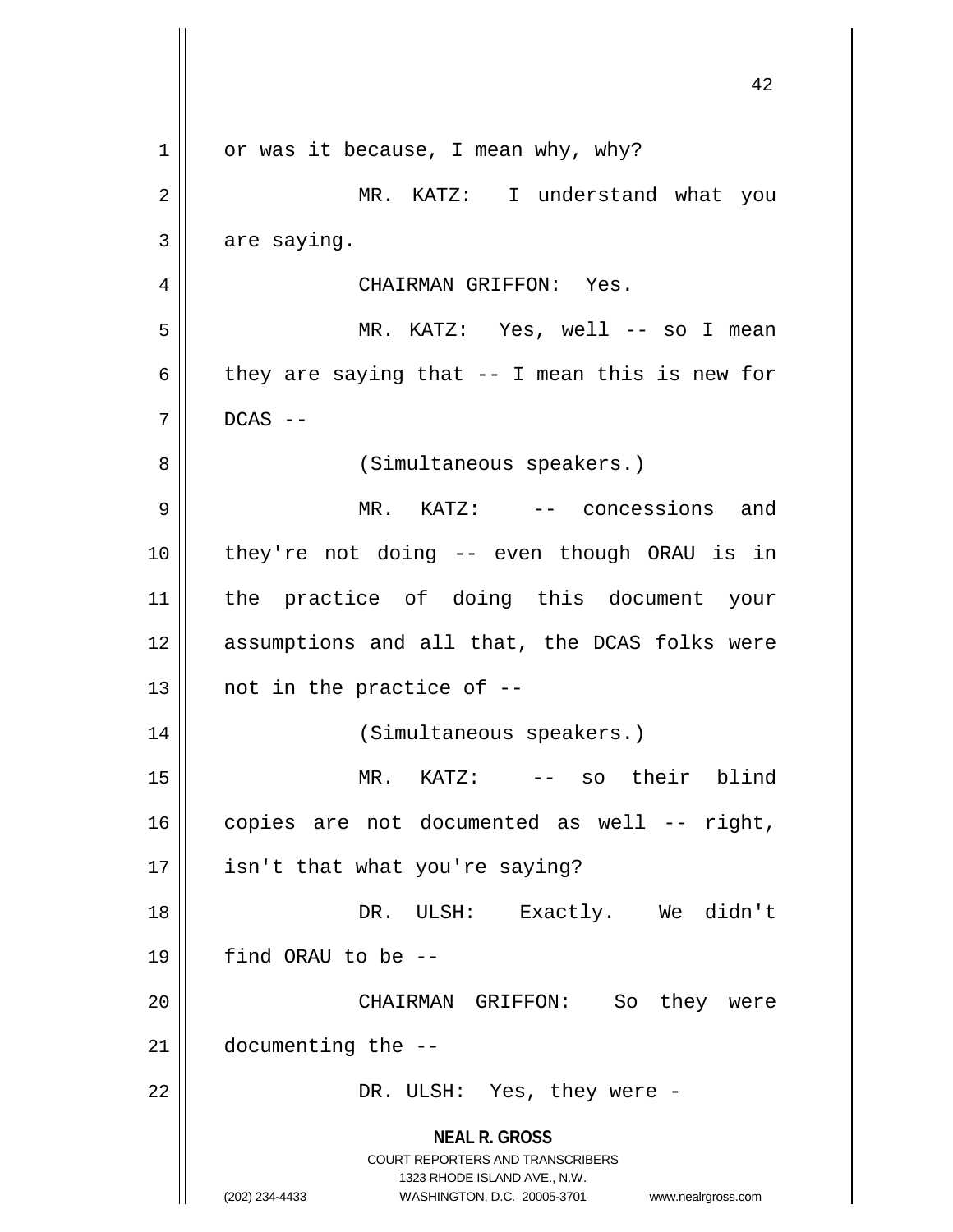**NEAL R. GROSS** COURT REPORTERS AND TRANSCRIBERS 1323 RHODE ISLAND AVE., N.W. (202) 234-4433 WASHINGTON, D.C. 20005-3701 www.nealrgross.com 1 CHAIRMAN GRIFFON: Okay. 2 DR. ULSH: It was the DCAS HP that  $3 \parallel$  was put in the  $-$ 4 CHAIRMAN GRIFFON: Okay. Okay. 5 MR. CALHOUN: I am not sure that 6 you could go into an ORAU DR record and say I  $7 \parallel$  chose this DCF because of this, you know, 8 there's tools that are available that select  $9 \parallel$  the DCF based on the organ, for example, that 10 you're doing, you know, external dose. I 11 don't think you're going to go in and find I 12 || used this neutron spectrum because of this. 13 It's just a template that's used as part of 14 | their tools. 15 Now, I may be wrong but it's not 16 anything we would see and I'm fairly certain  $17$   $\parallel$  that that - that does not exist to the level 18 || that you might want to see. But I'm not sure 19 I think it needs to exist. 20 || You know, I think it's more 21 important for our folks to explain their  $22$   $\parallel$  determination as to why they made the decision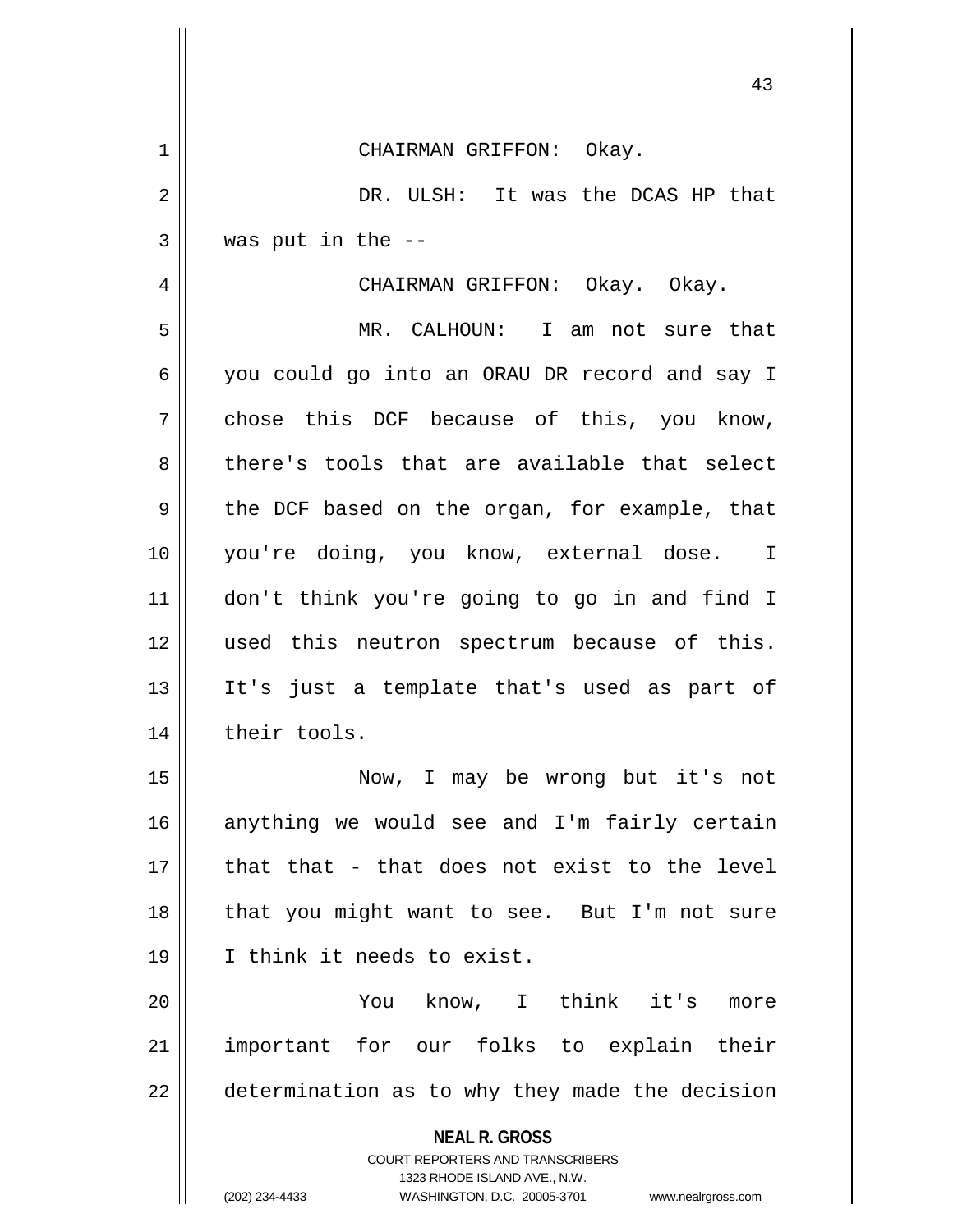**NEAL R. GROSS** COURT REPORTERS AND TRANSCRIBERS 1323 RHODE ISLAND AVE., N.W. 1 and then compare to that, to the mass 2 | production of these dose reconstructions that  $3 \parallel$  are coming out and then we can determine if 4 | their overall process meets our expectations. 5 That seems to me like how I would like to see  $6 \parallel$  it go. 7 MEMBER MUNN: I agree with Grady. 8 I think that's correct, and I have a little 9 problem with one thing that John said. I 10 don't know of any way that we can quantify the 11 respective experience of individual dose 12 || reconstructors with respect to any given site. 13 || I just don't know how you could quantify that  $14$ 15 MR. STIVER: You could. It's just 16 || a matter of you -- you are dealt a certain 17 || hand and you've got people that are your best 18 || reconstructors and you know, they will learn 19 || over time as they do more of these things, but  $20$  || probably you'll see less of that as  $-$ -21 MEMBER MUNN: Yes. I can 22 || understand why you would say that you know

(202) 234-4433 WASHINGTON, D.C. 20005-3701 www.nealrgross.com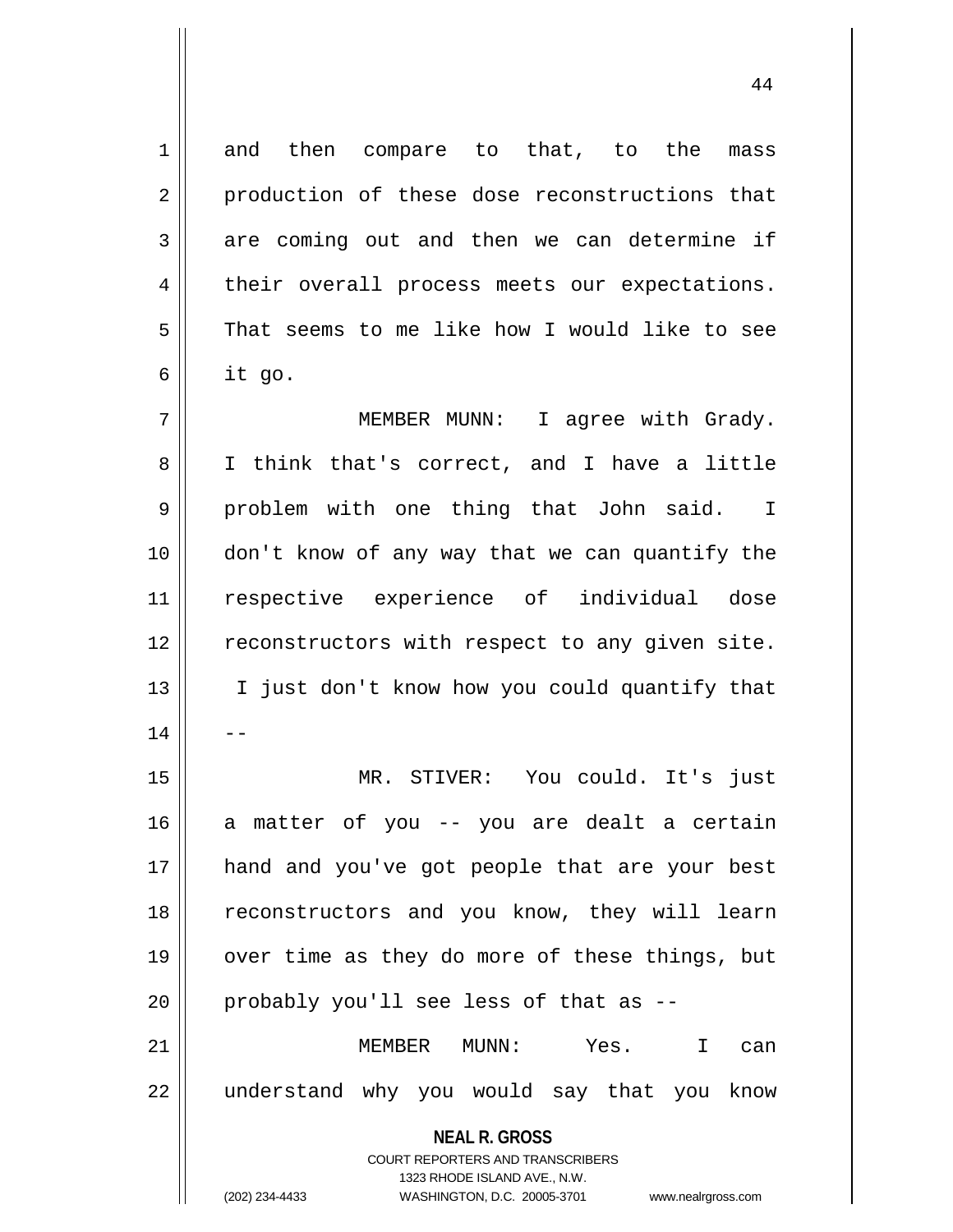$1 \parallel$  that  $-$ 

2 | (Simultaneous speakers.) 3 MEMBER MUNN: -- but I don't see  $4 \parallel$  any way that we can do that before the fact,  $5 \parallel$  and I don't see any real way we could do that  $6 \parallel$  even after the fact. 7 They are either cognizant of  $8 \parallel$  activities on the site or they are not. I --9 MR. STIVER: Well -- 10 CHAIRMAN GRIFFON: Just to go back 11 to Grady's point, I mean maybe I misstated it 12 in that the DCF may not be the best example 13 || but I'm just thinking of situations where, 14 because we have run across this in the years  $15$  | of our reviews, is that we have  $-$ - you know, 16 even for internal dose reconstructions, I can 17 || remember many times when Scott's on the phone

18 || saying, you know, well I think that what the

19 dose reconstructor probably did was made this

 $20$  || assumption, because when I redid it, this is

 $21$  | the numbers I got, and so that the assumptions

22 weren't stated and when SC&A reviewed it, it

**NEAL R. GROSS**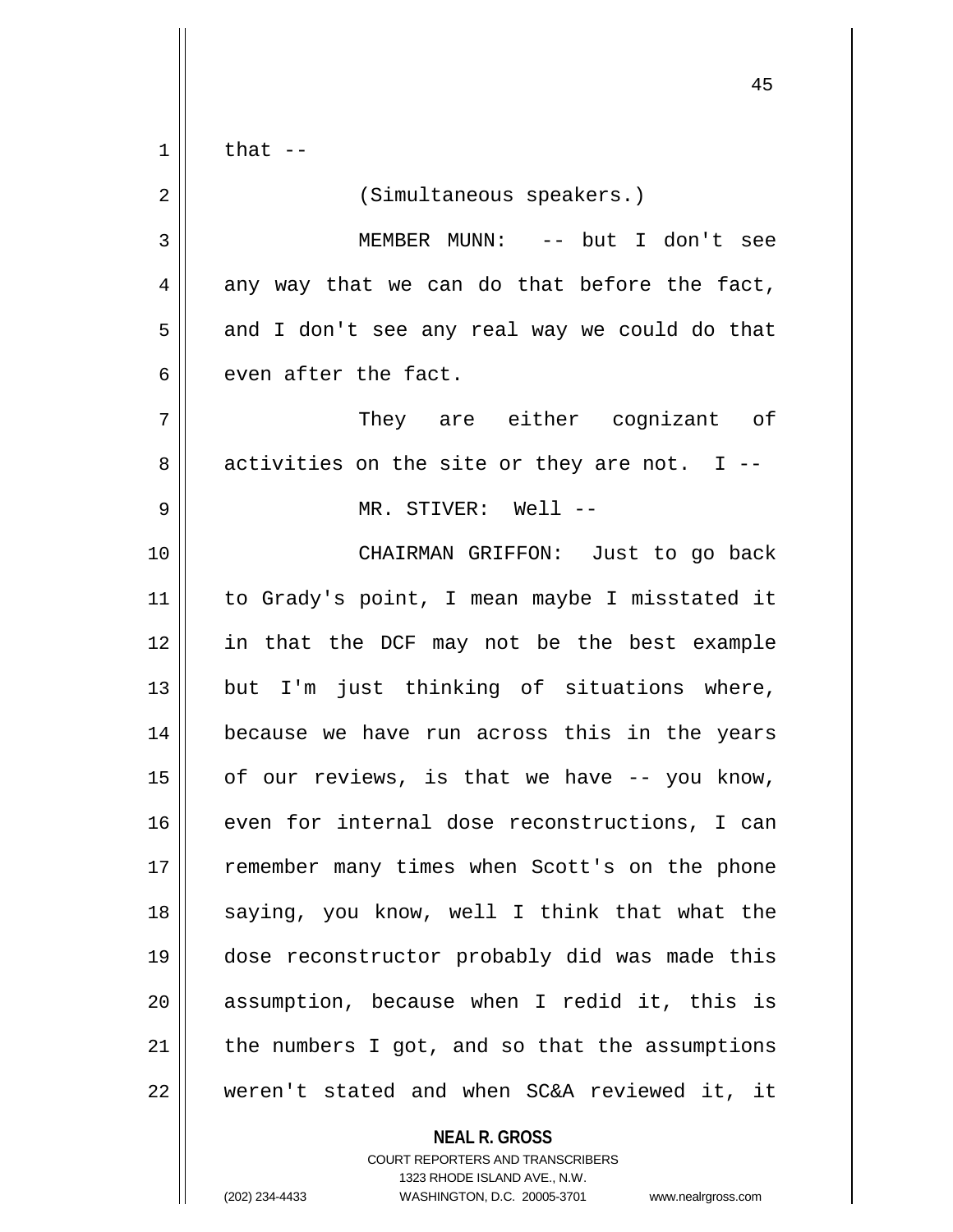1 || was kind of a guessing game of what 2 assumptions they made and so I'm saying  $3 \parallel$  critical assumptions, maybe DCFs are all, you 4 | know loaded into a workbook and you know, that  $5$  || may not be the best example.

6 || But you know, for some that you 7 have to make a decision, maybe it's a 8 claimant-favorable case or whatever the 9 decision is based on. Maybe it's on a worker 10 versus a more environmental dose decision, you 11 || know, you -- somehow that is noted in the case 12 and I don't know if that's you know, if you 13 found that or looked at that in these cases. 14 But that's what I was talking about, but I, 15 you know --

16 DR. H. BEHLING: This is Hans 17 || Behling. Can I make a couple of comments here 18 because I have been involved in the dose 19 || reconstruction process since the time we first 20  $\parallel$  qot the contract back in 2004, and I have some 21 || fairly strong comments about this particular  $22$  | report that I have had the chance to review,

> **NEAL R. GROSS** COURT REPORTERS AND TRANSCRIBERS 1323 RHODE ISLAND AVE., N.W. (202) 234-4433 WASHINGTON, D.C. 20005-3701 www.nealrgross.com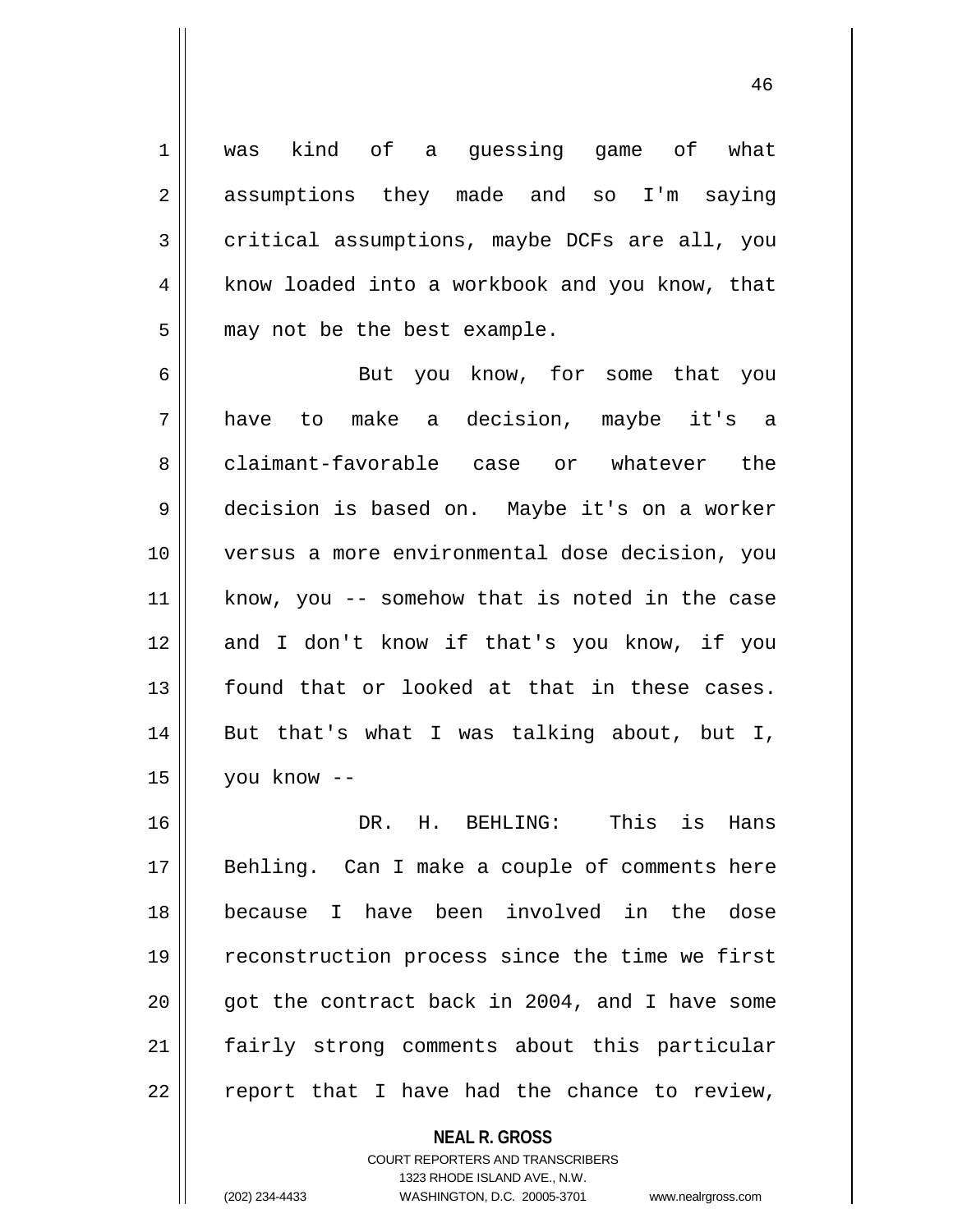1 and I would like to make a few comments here 2 || that will perhaps rain on somebody's parade  $3 \parallel$  here a little bit but I think it needs to be 4 | stated.

5 I remember back in January 2005 6 when we first reported on our first set of 7 cases that I came to a couple of conclusions 8 || that one, the guidance documents were not 9 || really sufficiently prescriptive. There was 10 too much wiggle room, too much subjective 11 interpretation that would allow a certain 12 || variability that was probably not warranted.

13 || Secondly, I also questioned the 14 quality of the dose reconstructors who were 15 doing these things. In other words I came to 16 a disturbing conclusion that perhaps not all 17 dose reconstructors were created equal, which 18 in combination of those two things, not 19 sufficiently prescriptive documentation for 20 dose reconstructors to follow and perhaps the 21 || quality of the dose reconstructors themselves, 22 would ultimately lead to a situation where the

> **NEAL R. GROSS** COURT REPORTERS AND TRANSCRIBERS 1323 RHODE ISLAND AVE., N.W. (202) 234-4433 WASHINGTON, D.C. 20005-3701 www.nealrgross.com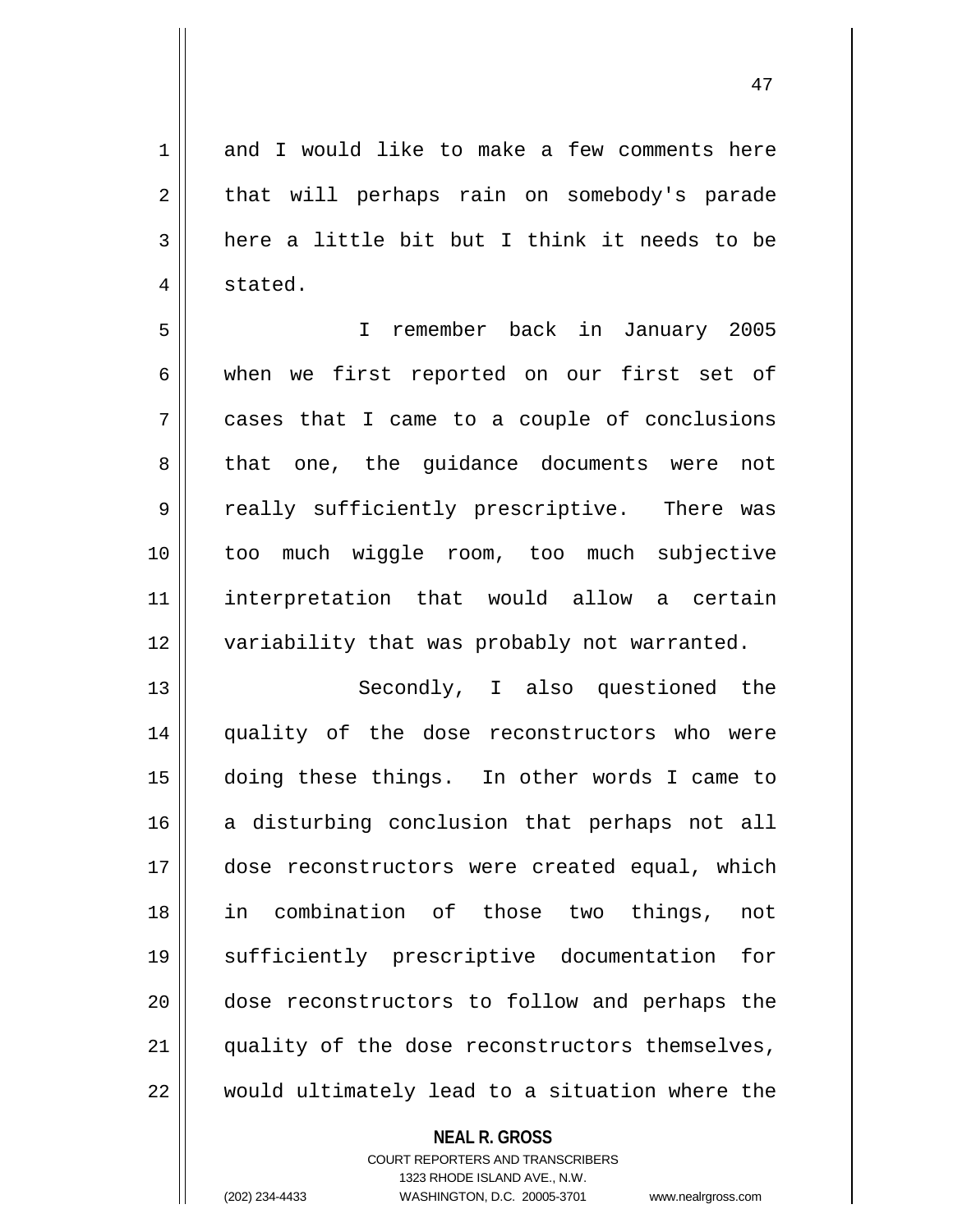1 | luck of the draw for the claimant whose claim 2 || was being evaluated, was potentially open to a  $3$  high degree of variability.

 And back in 2005, at one of the meetings, I went on record in stating that perhaps blind dose reconstructions should be done in-house, not by SC&A, to do two things:  $8 \parallel$  one, verify at the prescriptive level of each  $9 \parallel$  of the quidance documents; and two, make sure that it is not the luck of the draw that would decide whether or not a claim would be 12 | compensated or denied.

13 || The Contract And apparently, obviously, my 14 || recommendation was ignored. But in looking at 15 || this document, first of all, currently the 16 document is a little late in coming, and 17 || secondly, by design, it falls very short of 18 || what I thought it would actually do.

 And the reason I say this is because I looked at the eight cases and I 21 || looked at the PoCs that were actually assigned || to them, out of -- six out of the eight PoCs

**NEAL R. GROSS**

COURT REPORTERS AND TRANSCRIBERS 1323 RHODE ISLAND AVE., N.W. (202) 234-4433 WASHINGTON, D.C. 20005-3701 www.nealrgross.com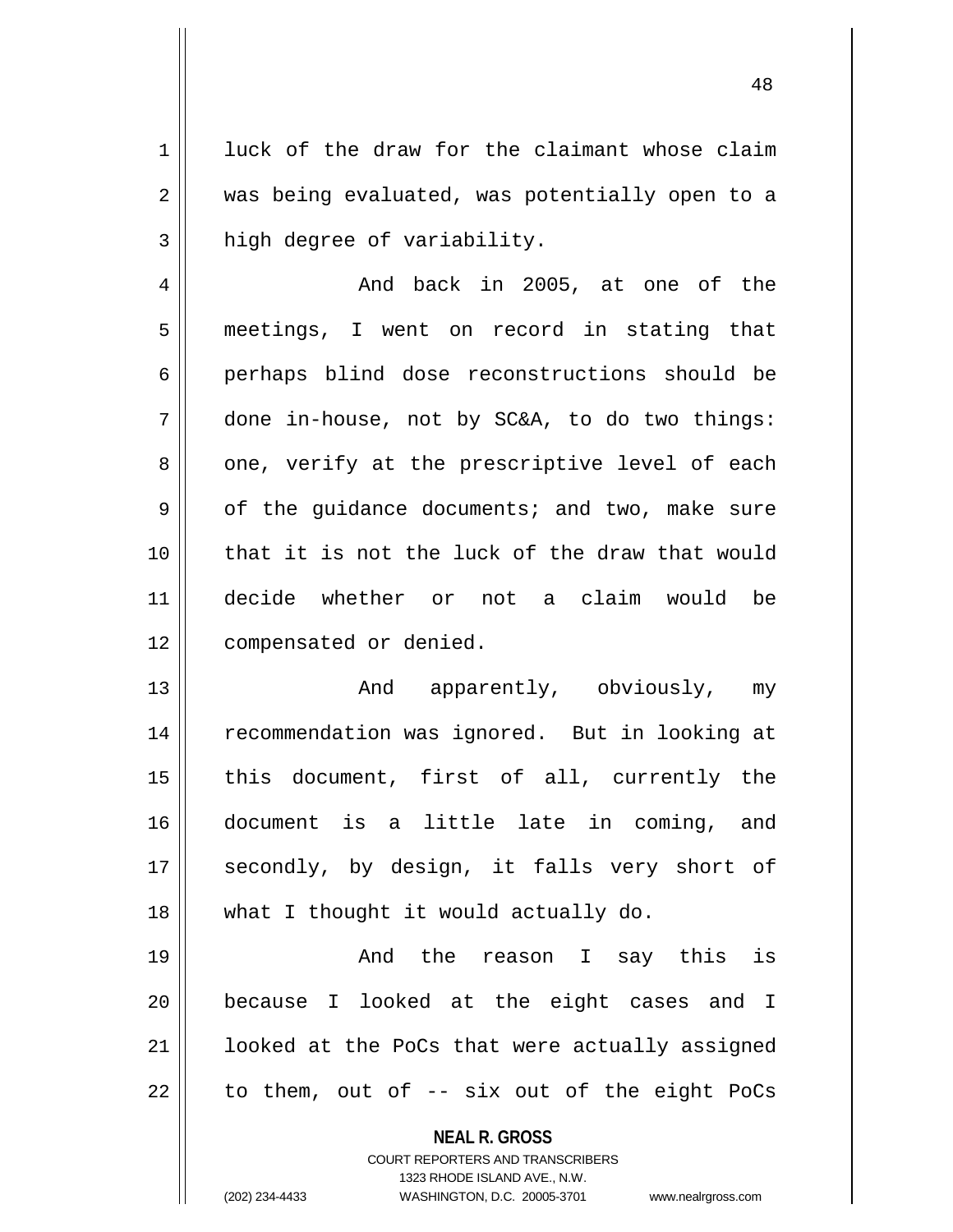1 || were below 10 percent and three of them were 2 | below one percent.

 And so when I read the conclusion 4 || in your report that all of the blind dose reconstruction there was one that had 59 6 percent and that was the only one that had a 7 || problem, but for the other seven, the 8 || statement says, "All of the blind dose reconstructions were consistent with the official dose reconstructions," in parentheses, "i.e. both calculated with PoC values greater than 50, of those calculated with PoC less than 50."

 Of course that's something that 15 || comes as no surprise when you had cases here that six of which were below 10 percent, it would be absolutely horrid for me to say that any of those six would have actually gone over 19 || 50 percent and conversely.

20 || And so what I really think needs  $21$  to be done here for this process to have any 22 meaning, is to not select the cases as is

**NEAL R. GROSS**

COURT REPORTERS AND TRANSCRIBERS 1323 RHODE ISLAND AVE., N.W. (202) 234-4433 WASHINGTON, D.C. 20005-3701 www.nealrgross.com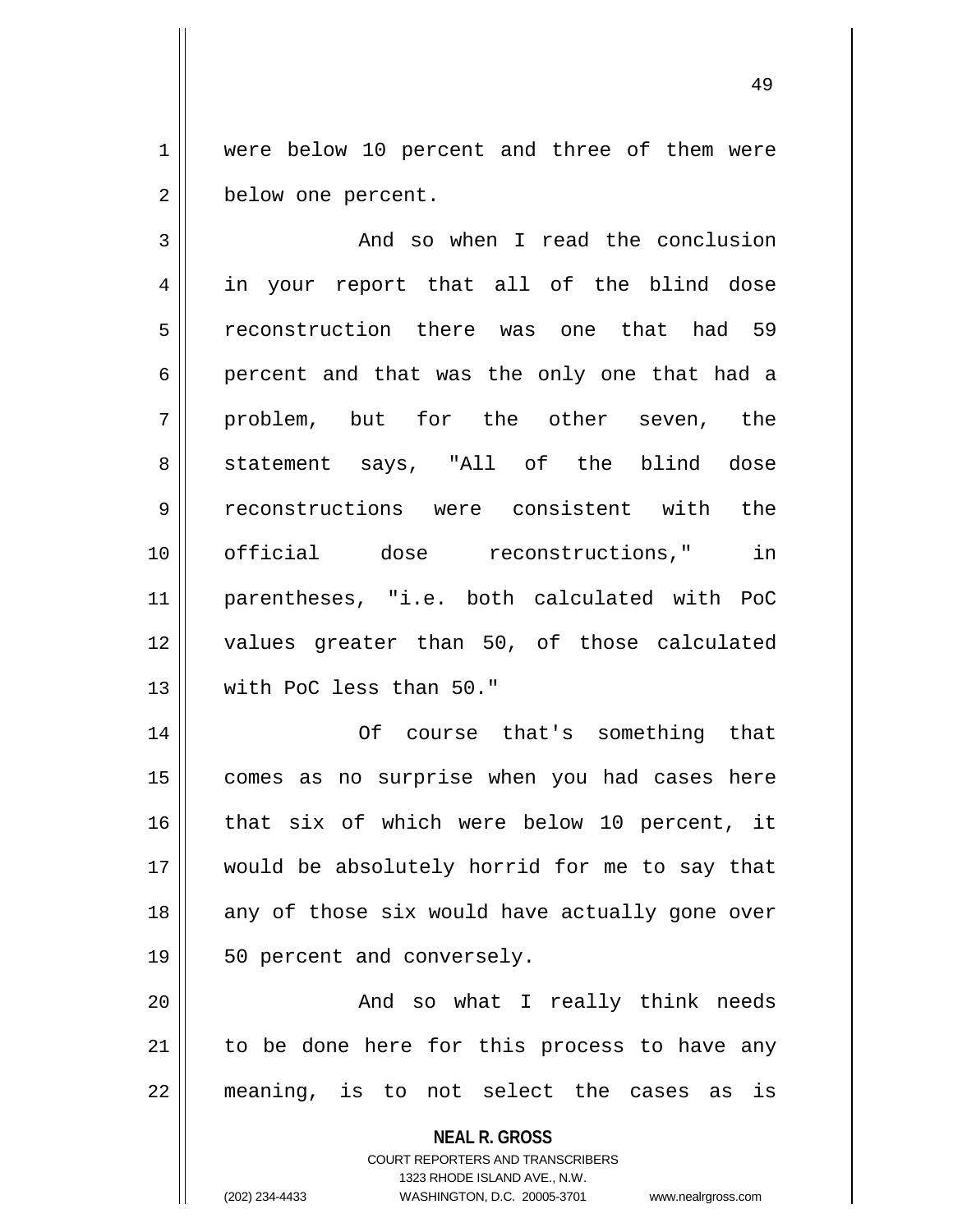$1 \parallel$  stated here -- the cases are selected randomly 2 W with each week for the review.

3 I mean I think the issue that 4 needs to be addressed here is what would  $5 \parallel$  happen if we had cases that had a PoC, DCAS  $6 \parallel$  PoC between 45 percent and 55 percent, five  $7 \parallel$  percent on either side of the pivotal point, 8 and then determine how many of those cases 9 would remain consistent as being compensable 10 || and non-compensable.

 When I see PoC values less than 10 12 || percent, in fact three of them were less than 13 || one percent, of course you are going to be consistent, and I would believe that the future cases that should be assessed, should have a PoC, a DCAS PoC, between 45 and 55 percent so that we can then assess is it 18 || really luck of the draw for the claimant in terms of a dose reconstruction that has -- || that is sitting near the pivotal point, near the edge.

22 || The Monduit you were to tell me, or if

**NEAL R. GROSS**

COURT REPORTERS AND TRANSCRIBERS 1323 RHODE ISLAND AVE., N.W. (202) 234-4433 WASHINGTON, D.C. 20005-3701 www.nealrgross.com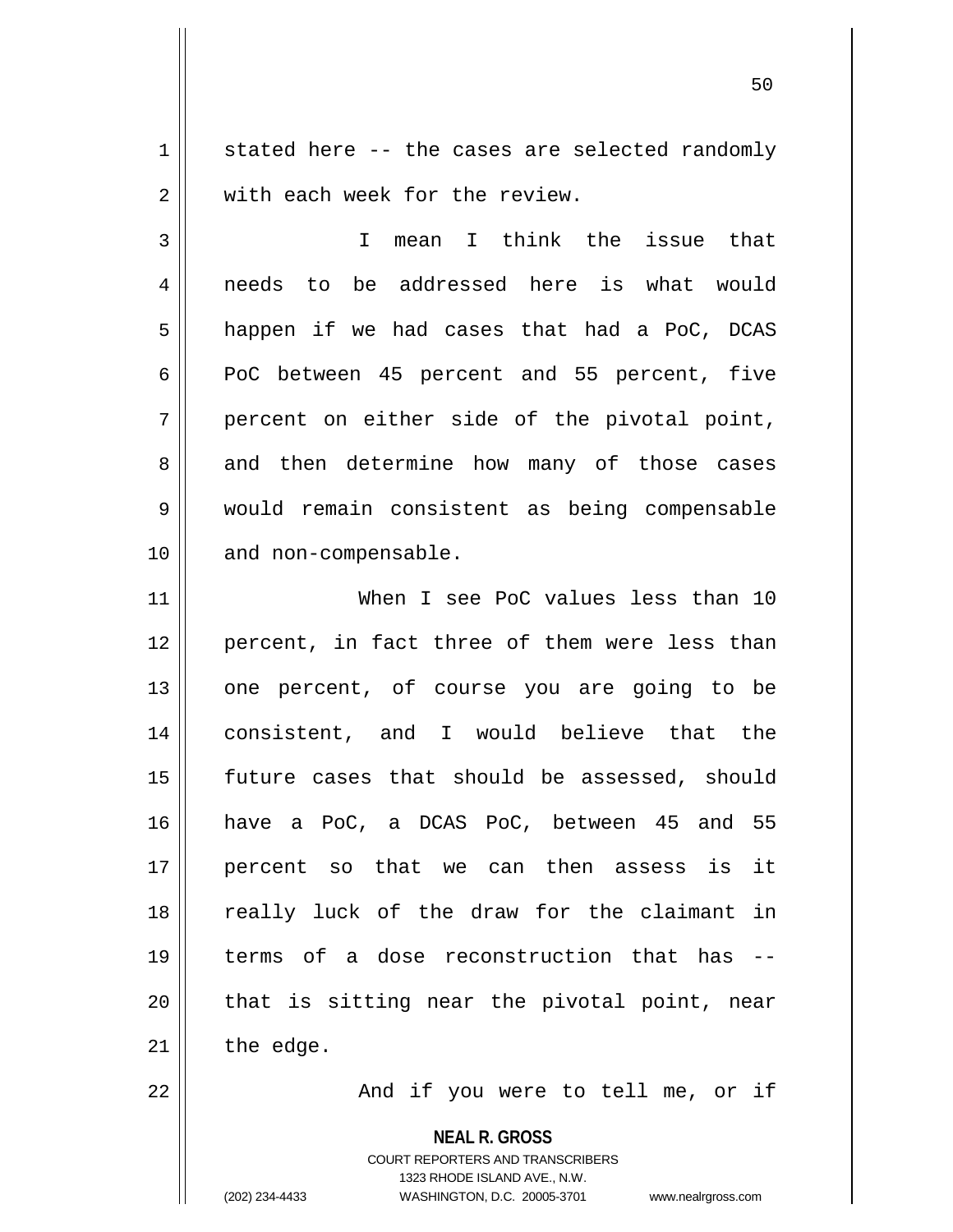| $\mathbf 1$ | these cases would have been in that particular                      |
|-------------|---------------------------------------------------------------------|
| 2           | range of PoC, then I would say you've got a                         |
| 3           | Quality Assurance Program that says yes, the                        |
| 4           | guidance documents are highly prescriptive to                       |
| 5           | the competence of the individual dose                               |
| 6           | reconstruction is such, where we can                                |
| 7           | reasonably assure that no matter gets this                          |
| 8           | case, it's going to end up with the same PoC                        |
| 9           | either denied or compensated. And I think                           |
| 10          | right now I don't see that.                                         |
| 11          | MEMBER RICHARDSON: Can I respond?                                   |
| 12          | I -- there are several -- there are a number                        |
| 13          | of points there which are good. One had to do                       |
| 14          | with variability in the dose reconstruction,                        |
| 15          | and the luck of the draw in terms of the dose                       |
| 16          | reconstructor, and how you could minimize that                      |
| 17          | through what you have described as reducing                         |
| 18          | the wiggle room in the guidance documents, and                      |
| 19          | I think those are very valuable points.                             |
| 20          | And<br>I had the same<br>sort of                                    |
| 21          | question in mind. I imagined ORAU losing a                          |
| 22          | dose reconstructor on Monday and being able to                      |
|             | <b>NEAL R. GROSS</b>                                                |
|             | <b>COURT REPORTERS AND TRANSCRIBERS</b>                             |
|             | 1323 RHODE ISLAND AVE., N.W.                                        |
|             | (202) 234-4433<br>WASHINGTON, D.C. 20005-3701<br>www.nealrgross.com |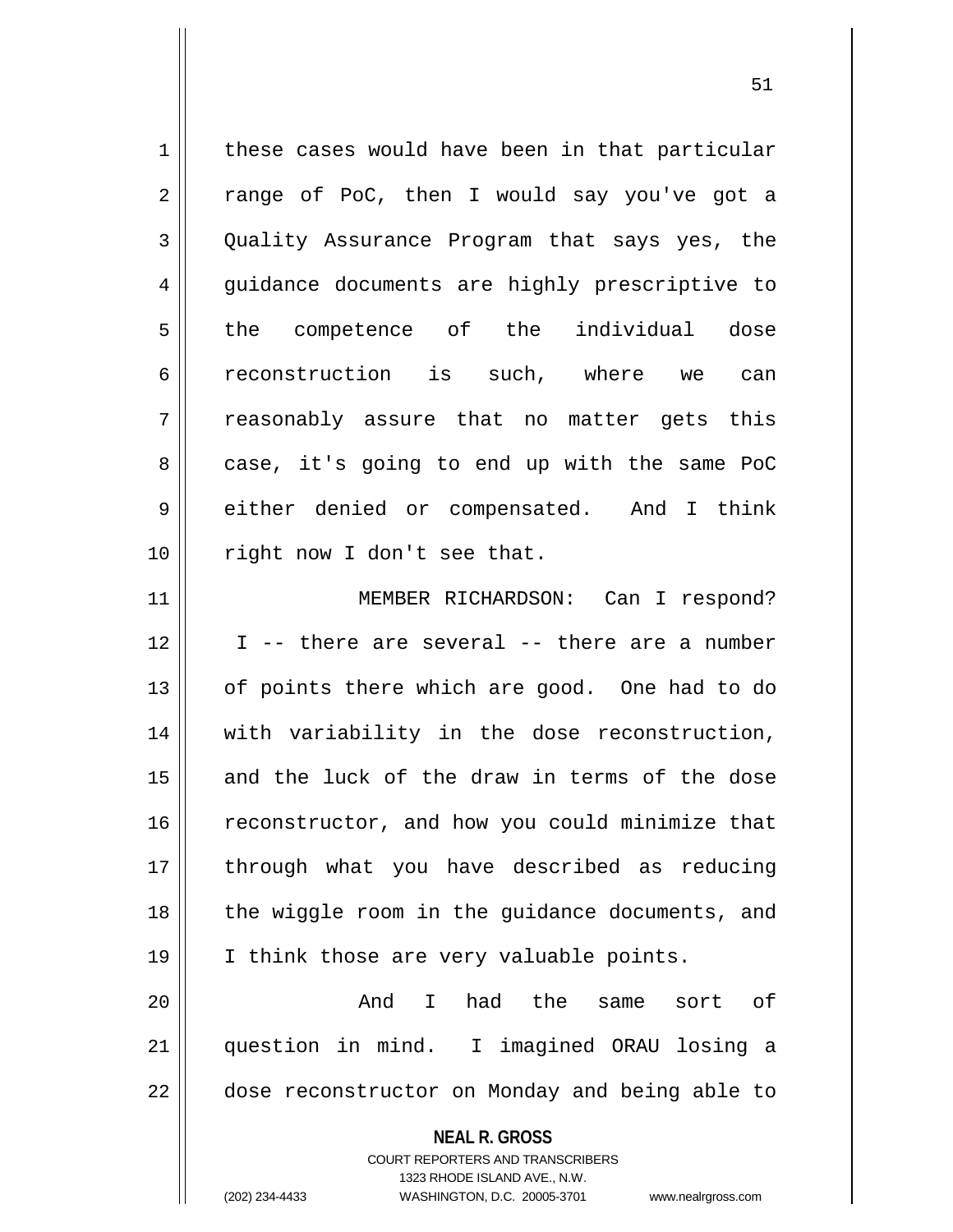1 | offer a package which seduced a NIOSH dose 2 || reconstructor to go and work for them  $3 \parallel$  privately.

4 And we had a situation here where  $5 \parallel$  two people, both trained with experience, came  $6 \parallel$  up in one of these eight cases with different 7 determinations and it was decided it was 8 because, in this realization of that, the ORAU 9 dose reconstructor was more experienced and 10 || followed the documents in a different way, and 11 || the NIOSH person had less experience with it.

12 || But if that person had quit on 13 Monday and you had hired the NIOSH person on 14 Wednesday, that dose reconstruction may have 15 || been done by the less experienced person, and 16 the decision would have slipped in the other 17 direction.

18 I think that was the scenario you 19 were sort of discussing. Now perhaps we will  $20$  || learn that in-house, ORAU does have a process 21 || in place which would catch that before it came  $22 \parallel$  out, but at least there's, I mean -- to me

**NEAL R. GROSS**

COURT REPORTERS AND TRANSCRIBERS 1323 RHODE ISLAND AVE., N.W. (202) 234-4433 WASHINGTON, D.C. 20005-3701 www.nealrgross.com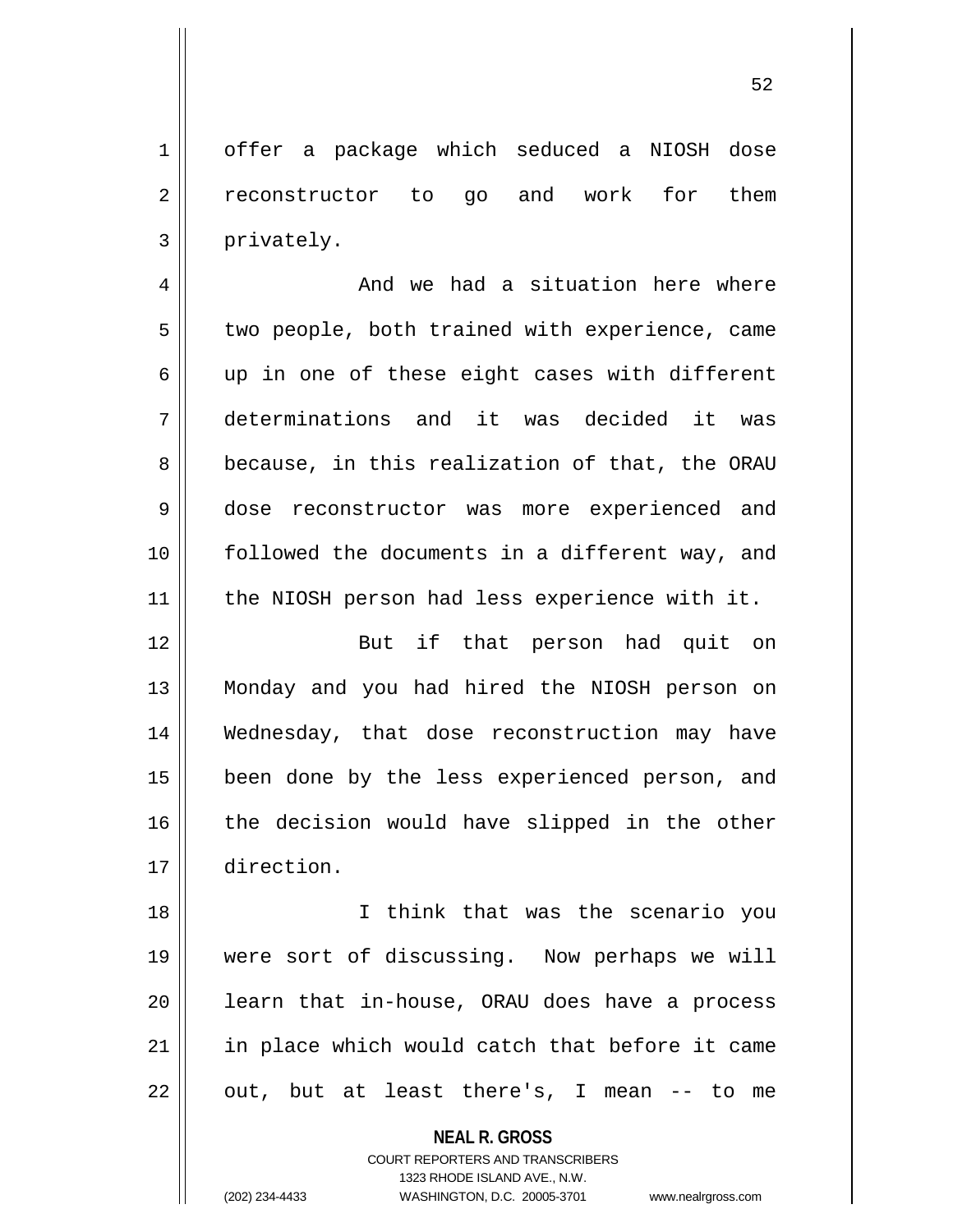**NEAL R. GROSS** COURT REPORTERS AND TRANSCRIBERS 1323 RHODE ISLAND AVE., N.W. (202) 234-4433 WASHINGTON, D.C. 20005-3701 www.nealrgross.com  $1$  this opens up the possibility that there are,  $2 \parallel$  as you said, not everybody is created equal,  $3$  there are different levels of experience and 4 || there's the possibility that two people with  $5 \parallel$  the best of intentions could have led to the 6 very extreme case of having different 7 decisions. 8 DR. H. BEHLING: Well, in the 9 | reviews saying --10 MEMBER RICHARDSON: If I could 11 finish up, because you had a number of points  $12$  | and I wanted to get to them. 13 || DR. H. BEHLING: Okay. 14 MEMBER RICHARDSON: The issue of 15 || sampling based on Probability of Causation as 16 || opposed to the process which is in place here 17 of a random draw I think has a number of flaws 18 in it. 19 It would be, it would be ideal to  $20$  || do if you knew the truth. If  $-$  what you are 21 proposing is to take the Probability of  $22 \parallel$  Causation as per -- what we want to audit is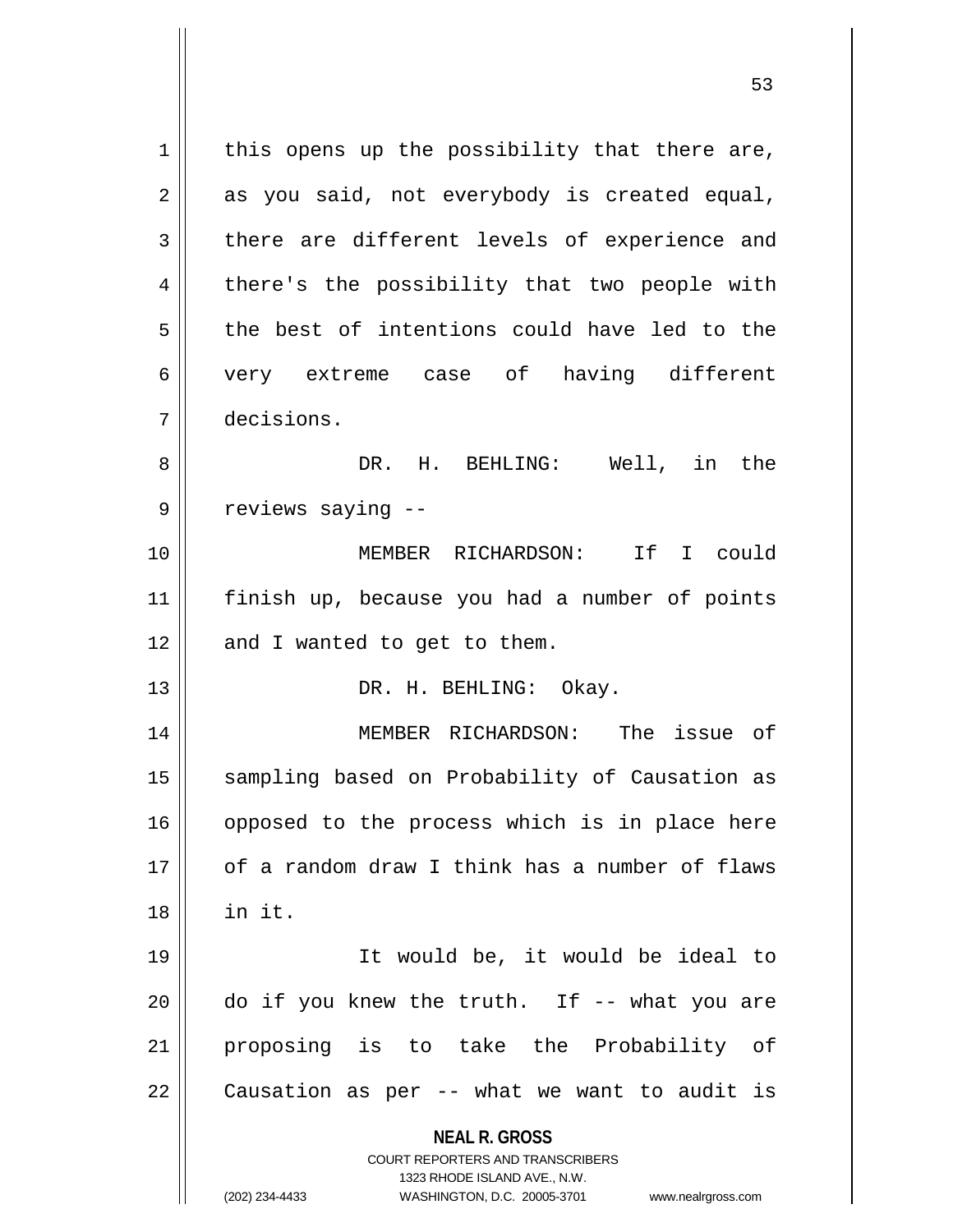1 | the quality of the dose reconstruction. You 2 || would be able to find those situations in 3 which that had erroneously been high, but you 4 wouldn't find the situations in which it had 5 | been erroneously reconstructed low.

6 So we don't know what the gold  $7 \parallel$  standard is until we do the audit, so there is 8 a real advantage to random sampling from the 9 || base in which you want to base your inference, 10 and not targeting it on one of the, one of the 11 data points which itself is measured with  $12 \parallel$  error.

13 || So I think, I mean I sort of am 14 leaning towards, I really like -- I like the  $15$  | process that has been put in place by NIOSH. 16 || It requires that you run this audit system --17 DR. H. BEHLING: For a longer  $18 \parallel$  time. 19 MEMBER RICHARDSON: -- for a 20 || longer period of time before you are going to 21 || get the information, but the type of

22 || information you get is going to be -- allow

**NEAL R. GROSS**

COURT REPORTERS AND TRANSCRIBERS 1323 RHODE ISLAND AVE., N.W. (202) 234-4433 WASHINGTON, D.C. 20005-3701 www.nealrgross.com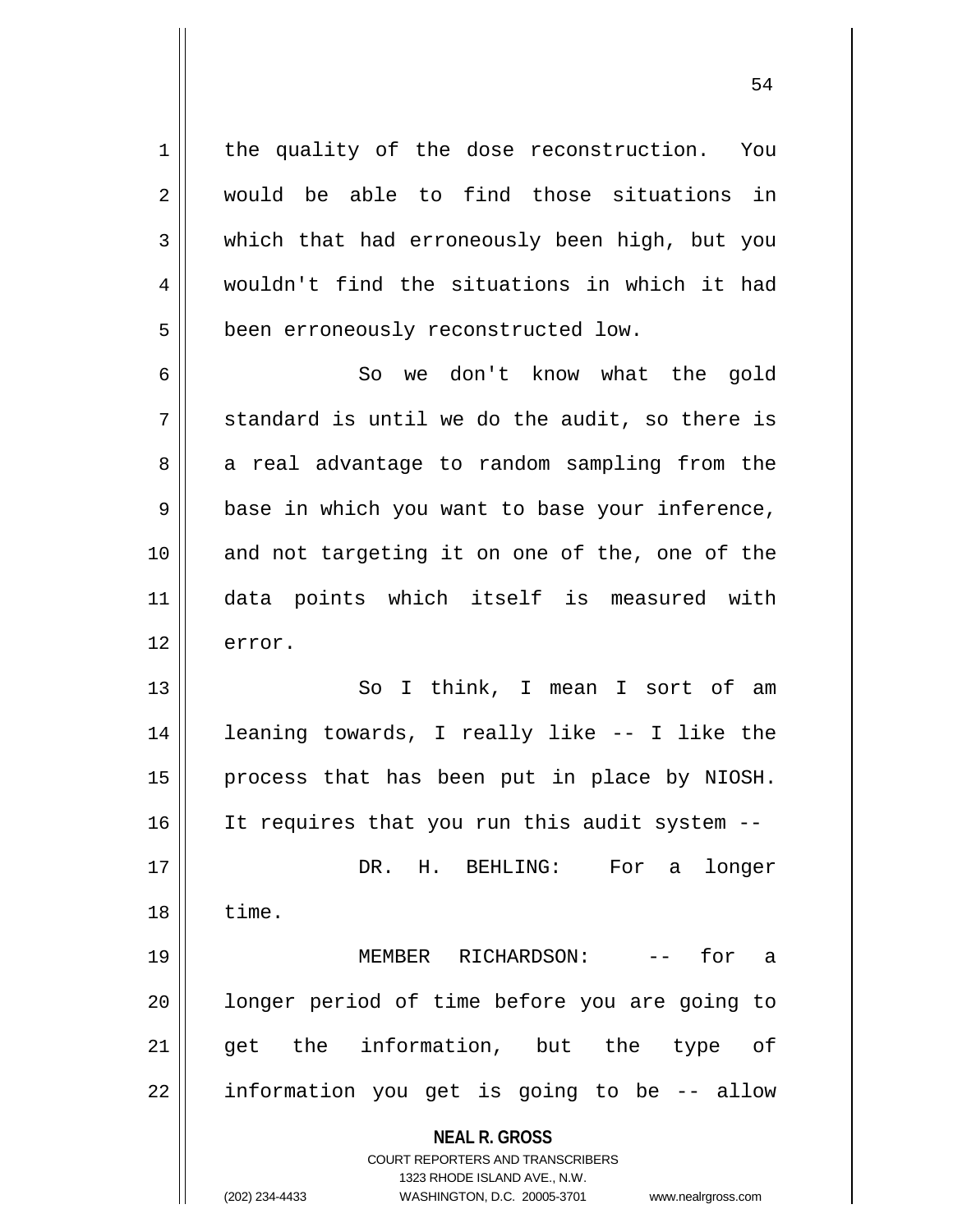1 || you to catch false negatives as well as false 2 | positives.

3 And if all you are interested in 4 || is the final -- the only metric you are 5 || interested in is the determination being true 6  $\vert$  or false, which I really don't think is what 7 || this Subcommittee needs to be solely focused  $8 \parallel$  on. I think there are other quality issues. 9 || Because there's risk coefficients 10 || that tie into the other, into the dose data in 11 || order to get that Probability of Causation,  $12$  and that's  $-$ - we're  $-$ - the whole system is set  $13$  || up to be very, very insensitive to errors that 14 are -- we're going to say are very low, like 15 || an audit of eight or 80 cases hopefully is not 16 || going to really be powered to find those 17 | problems. 18 DR. ULSH: I have a couple of

19 comments.

20 || CHAIRMAN GRIFFON: Yes, Brant. Go  $21 \parallel$  ahead.

22 DR. ULSH: I think we need to be

**NEAL R. GROSS** COURT REPORTERS AND TRANSCRIBERS

1323 RHODE ISLAND AVE., N.W.

(202) 234-4433 WASHINGTON, D.C. 20005-3701 www.nealrgross.com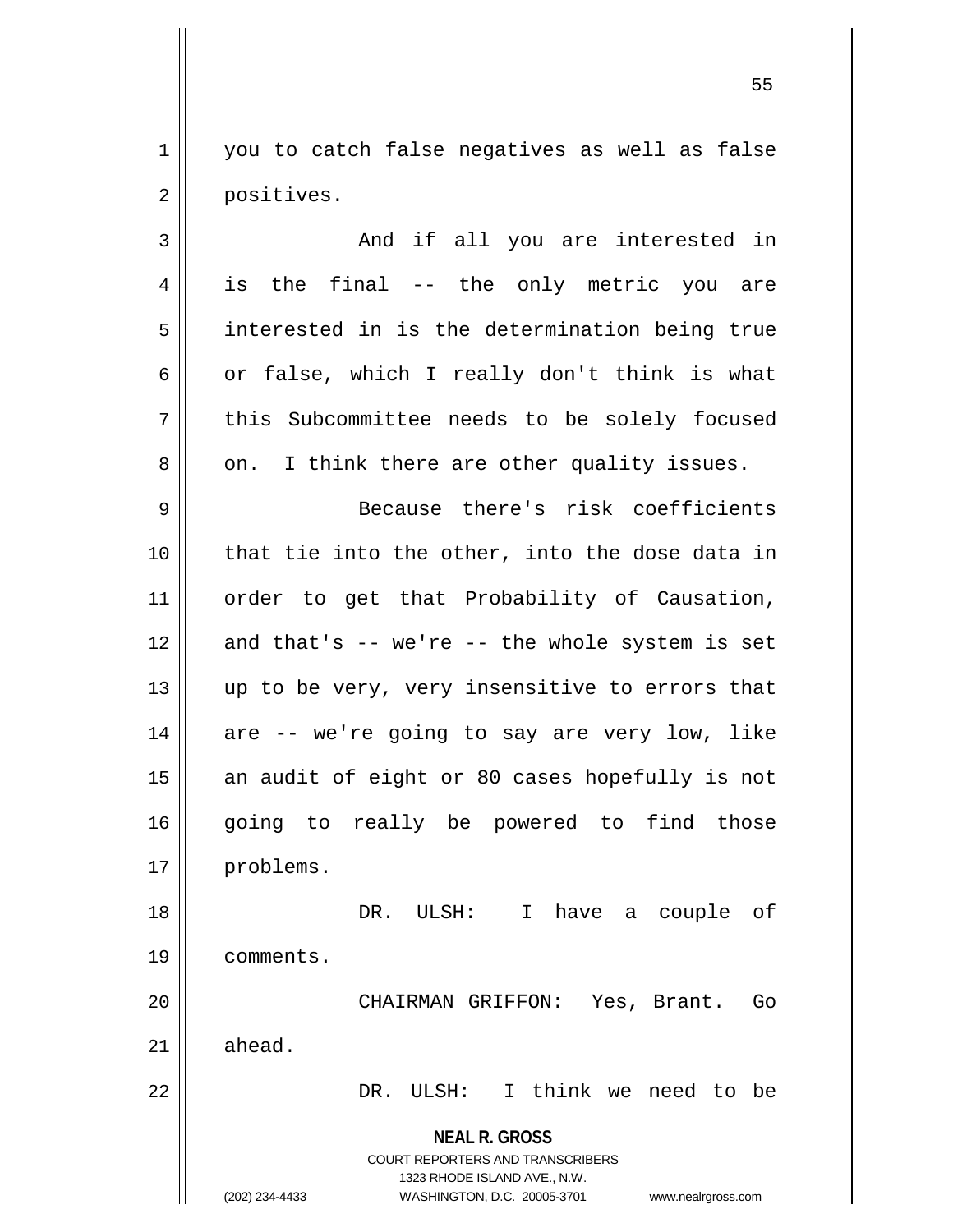**NEAL R. GROSS** COURT REPORTERS AND TRANSCRIBERS 1323 RHODE ISLAND AVE., N.W. (202) 234-4433 WASHINGTON, D.C. 20005-3701 www.nealrgross.com 1 careful talking about the competence of ORAU 2 dose reconstructors and focus on the product  $3 \parallel$  that comes out. 4 If we see some deficient dose 5 | reconstructions coming out from a particular 6 dose reconstructor, that's a matter that NIOSH 7 || will bring up with ORAU for sure. 8 That's not what this process is 9 designed to do, to root out weak dose 10 | reconstructors. 11 CHAIRMAN GRIFFON: No -- 12 DR. ULSH: In terms of -- 13 CHAIRMAN GRIFFON: And that's 14 || totally not where I'm heading, I mean, that's 15  $\parallel$  a blame the worker approach quite frankly, and 16 || if the system works, then those things are  $17$  | caught, and can be taken care of in training, 18 whatever. 19 DR. ULSH: Yes. In terms of  $20$  || selecting cases and going after ones that are 21 || near the 50 percent Probability of Causation,  $22$  || if you want this process to be blind that's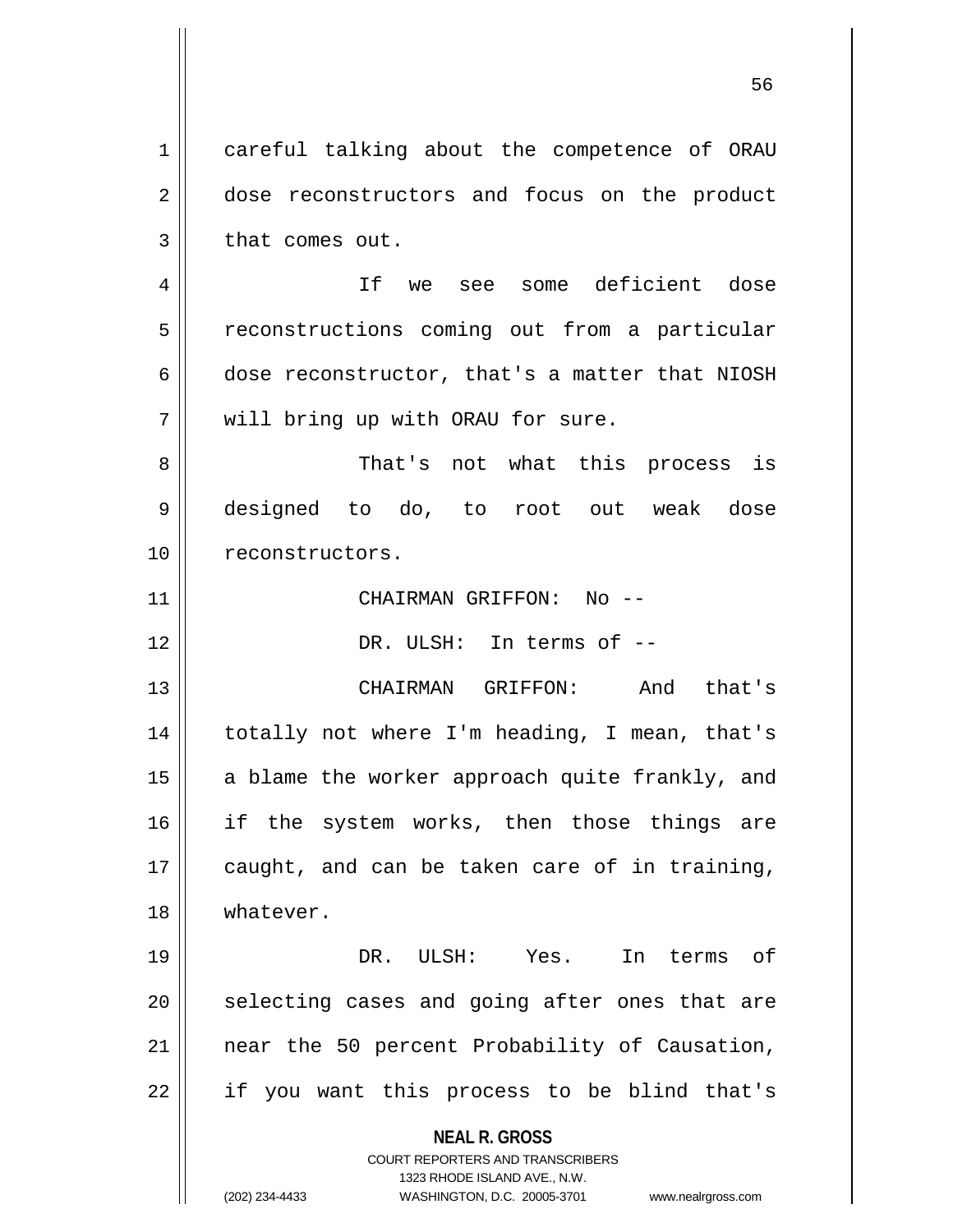1 || not possible, because at the point where we 2 || pick the cases, the dose reconstructions 3 || haven't been done yet. We don't have an  $4 \parallel$  estimate of the PoC. 5 So if you want a different  $6 \parallel$  process, that's fine. We can discuss that.  $7 \parallel$  But that's not the way this was set up. 8 DR. H. BEHLING: Let me just make  $9 \parallel$  a comment here. It's obvious that the bulk of 10 these cases, with the exception of 59th 11 percentile are cases that were probably 12 || subject to best estimates and of course we  $13$  know by definition that there's a tremendous 14 || amount of wiggle room built into the maximized  $15$   $\vert$  dose. 16 || The Rand there's no point in looking 17 for consistency because by definition, we 18 allow a lot of leeway to the dose

> **NEAL R. GROSS** COURT REPORTERS AND TRANSCRIBERS 1323 RHODE ISLAND AVE., N.W. (202) 234-4433 WASHINGTON, D.C. 20005-3701 www.nealrgross.com

19 reconstructor to throw in everything but the

20 kitchen sink to say given the worst-case

21 scenario you are still not going to be

 $22$  || compensated, and therefore there's a lot of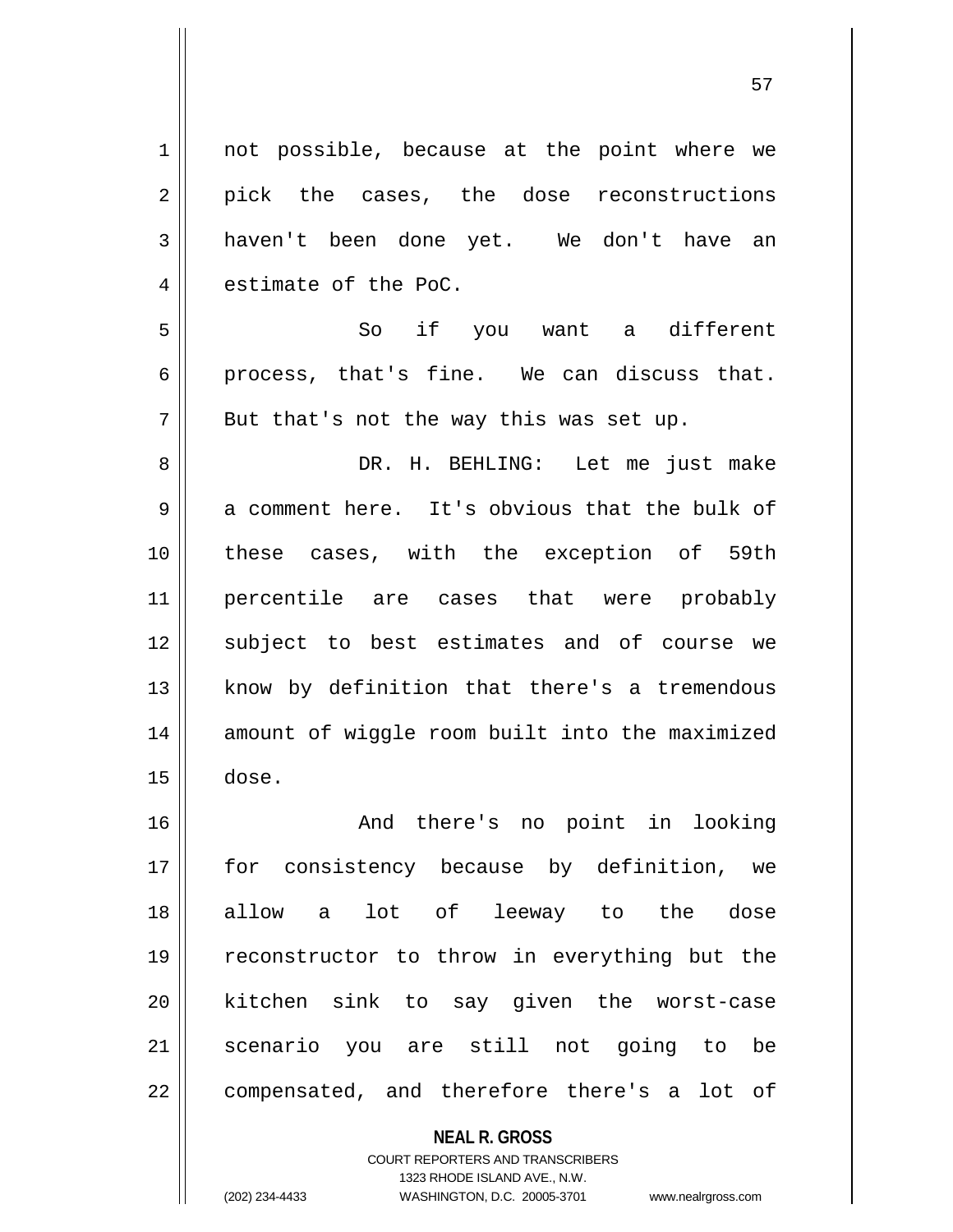1 subjective issue here in the dose  $2 \parallel$  reconstruction with no penalty, because we are  $3 \parallel$  trying to convince the claimant that no matter 4 | how you look at his case, he is not going to  $5 \parallel$  be to compensated, and so for consistency  $6 \parallel$  point, yes, if we all come below the 50  $7 \parallel$  percentile, we say we won the argument. 8 || But the truth is there is really 9 very little prescriptive approach to a 10 maximized reconstruction, and so I don't see 11 || the value in it. 12 DR. ULSH: Well, the guidance 13 document should be prescriptive enough so that 14 the compensation decision is consistently 15 || correct. If two dose reconstructors do a dose 16 || reconstruction in a different way, but both  $17$  are equally correct, in other words, let's say 18 I have vast experience in internal dosimetry 19 || so I choose to look at the internal dose and  $20$  || that's enough to put the guy over. A second 21 dose reconstructor comes from an external 22 || dosimetry background. He chooses to do the

> **NEAL R. GROSS** COURT REPORTERS AND TRANSCRIBERS 1323 RHODE ISLAND AVE., N.W.

(202) 234-4433 WASHINGTON, D.C. 20005-3701 www.nealrgross.com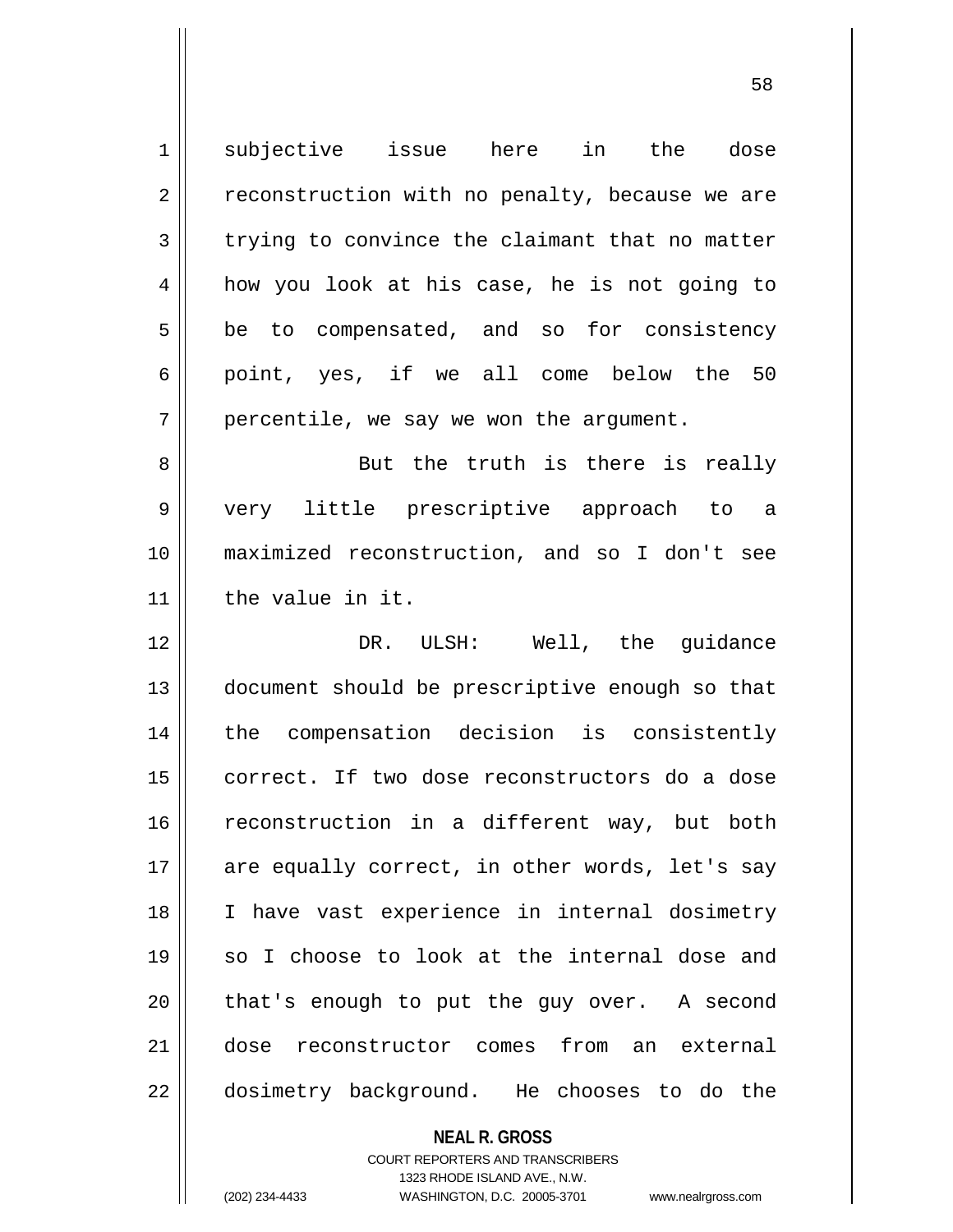1 || external and that's enough to put him over. 2 || Is one of them wrong? No.

3 And the guidance document should  $4 \parallel$  allow that kind of latitude, as long as the 5 || compensation decision that is reached, is 6 correct.

 DR. H. BEHLING: Well, early on, 8 when we were doing dose reconstruction and I was very much part of it, so it was the first several sets before I started to wean myself, but one of the things we always said, we need 12 || to really look at the best estimate, because  $\parallel$  that's where the rubber meets the road.

14 This is where quality assurance 15 || comes in. This is where prescriptive guidance 16 documents come into play. All the other ones, 17 as far as I'm concerned, were questionable 18 because we always knew up front that those 19 were the hanging low fruit, as we referred to 20 || them in those days, and they had very little 21 || to say about the quality of the quidance 22 || documents, because you were by and large in a

## **NEAL R. GROSS**

COURT REPORTERS AND TRANSCRIBERS 1323 RHODE ISLAND AVE., N.W. (202) 234-4433 WASHINGTON, D.C. 20005-3701 www.nealrgross.com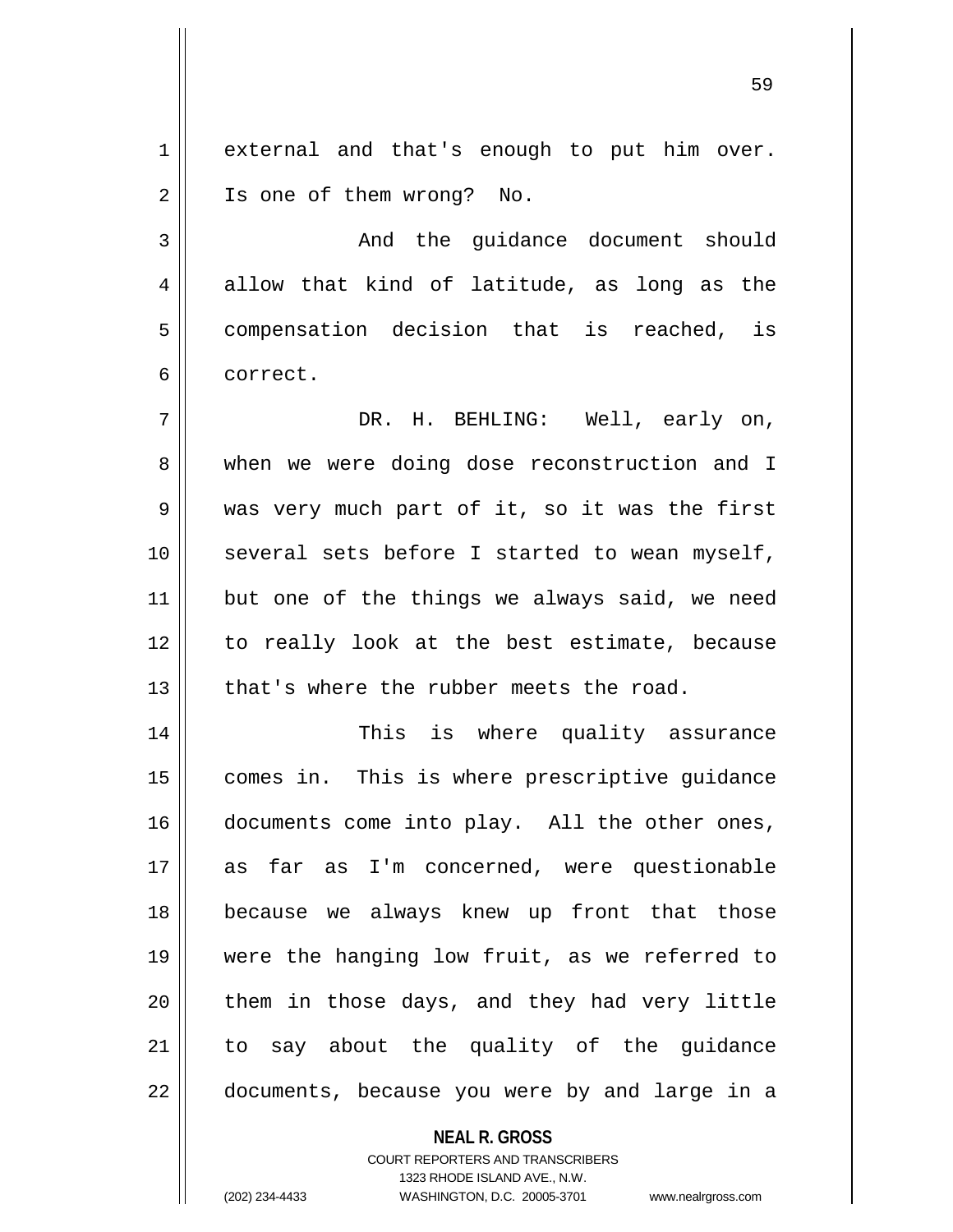1 || position where you could assign almost  $2 \parallel$  anything as long as we knew for a fact that 3 ultimately they were not going to be a PoC 4 || that was subject to compensation because  $5 \parallel$  that's when we would kick in, into next year, 6 where there would have to be thousands of  $7 \parallel$  iterations and review of everything. 8 And we have had cases where we had  $9 \parallel$  a PoC of 49 point some change percent. Those 10 are the cases where obviously would have 11 || changed with the luck of the draw here. Where 12 do we have the ability to say no, you are  $13$  || going to be denied a compensation or you will, 14 || and this is where I would love to see people - $15$  - the dose reconstructors sit down blindly and 16 || say how many of you would agree with you're 17 || not going to be compensated versus you are? 18 And this is where I believe the 19 quality assurance would come at its finest  $20$  || test to see how consistent are we. Is it the 21 Iuck of the draw or is it not? And we are not 22 || going to know this by the cases you are

**NEAL R. GROSS**

COURT REPORTERS AND TRANSCRIBERS 1323 RHODE ISLAND AVE., N.W. (202) 234-4433 WASHINGTON, D.C. 20005-3701 www.nealrgross.com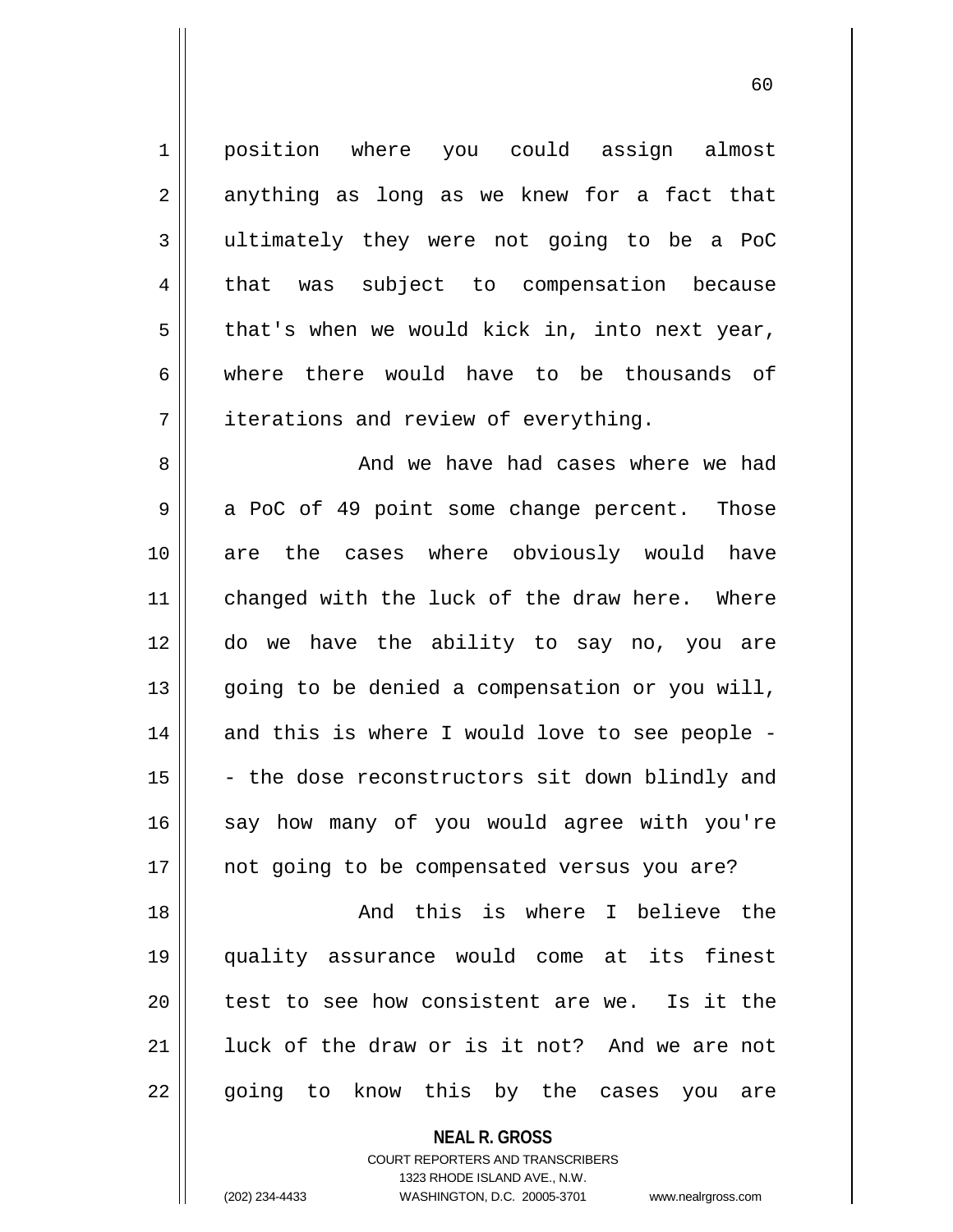reviewing right here.

| 2  | MEMBER RICHARDSON: Could I ask,                                                                                                                                        |
|----|------------------------------------------------------------------------------------------------------------------------------------------------------------------------|
| 3  | because John had suggested that the report                                                                                                                             |
| 4  | indicate -- that the summary report indicate                                                                                                                           |
| 5  | what the approach was taken, and I think that                                                                                                                          |
| 6  | would be useful and it may actually guide how                                                                                                                          |
| 7  | later on these descriptions develop, whether                                                                                                                           |
| 8  | there's different levels of resolution or                                                                                                                              |
| 9  | information put in for different types of dose                                                                                                                         |
| 10 | reconstruction.                                                                                                                                                        |
| 11 | I guess one of the things I am not                                                                                                                                     |
| 12 | clear about is do we imagine that there will                                                                                                                           |
| 13 | be situations where NIOSH -- a NIOSH dose                                                                                                                              |
| 14 | reconstructor tried to do an -- or took the                                                                                                                            |
| 15 | overestimating approach and an ORAU dose                                                                                                                               |
| 16 | reconstructor did not, will there be, I mean,                                                                                                                          |
| 17 | does that -- do we need three categories, or                                                                                                                           |
| 18 | you need a cross-classification of all<br>do                                                                                                                           |
| 19 | possible categories?                                                                                                                                                   |
| 20 | MEMBER MUNN: Isn't that covered                                                                                                                                        |
| 21 | by the third of the purposes that we -- that                                                                                                                           |
| 22 | were listed in<br>your summary there?<br>The                                                                                                                           |
|    | <b>NEAL R. GROSS</b><br><b>COURT REPORTERS AND TRANSCRIBERS</b><br>1323 RHODE ISLAND AVE., N.W.<br>(202) 234-4433<br>WASHINGTON, D.C. 20005-3701<br>www.nealrgross.com |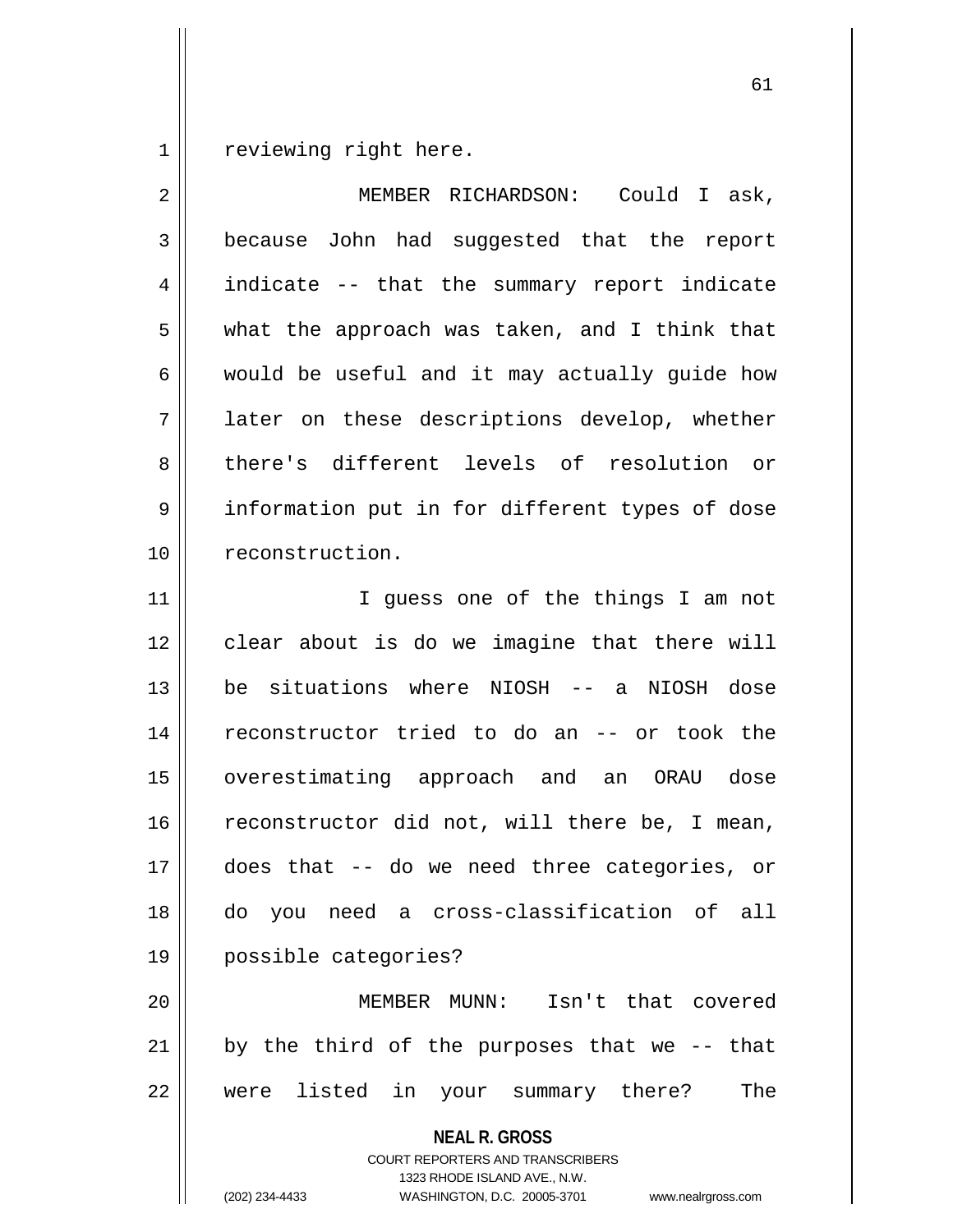1 || finding prepared decision points and  $2 \parallel$  assumptions used, doesn't that fall under that  $3 \parallel$  category? 4 MEMBER RICHARDSON: Maybe, but I  $5 \parallel$  am just imagining, is the summary report, is 6 the  $-$  the easy one is where let's say they  $7 \parallel$  are both doing overestimating approaches, and 8 || you have got a brief report that says they are 9 going -- there's -- there's less, kind of, 10 nuance that needs to be done on entry, but are 11 there going to be situations where one dose 12 reconstructor decides to do an overestimate  $13$  || and the other one has --14 DR. ULSH: Well, I think at the 15 || outset that could happen. I mean, both ORAU 16 and NIOSH dose reconstructors have a feel for 17 what kind of cases tend to be compensable or 18 not and so we might start out with a 19 particular assumption, like --

20 MEMBER RICHARDSON: Prostate  $21$  cancer  $-$ 

22 DR. ULSH: Yes, if it's a prostate

**NEAL R. GROSS**

COURT REPORTERS AND TRANSCRIBERS 1323 RHODE ISLAND AVE., N.W. (202) 234-4433 WASHINGTON, D.C. 20005-3701 www.nealrgross.com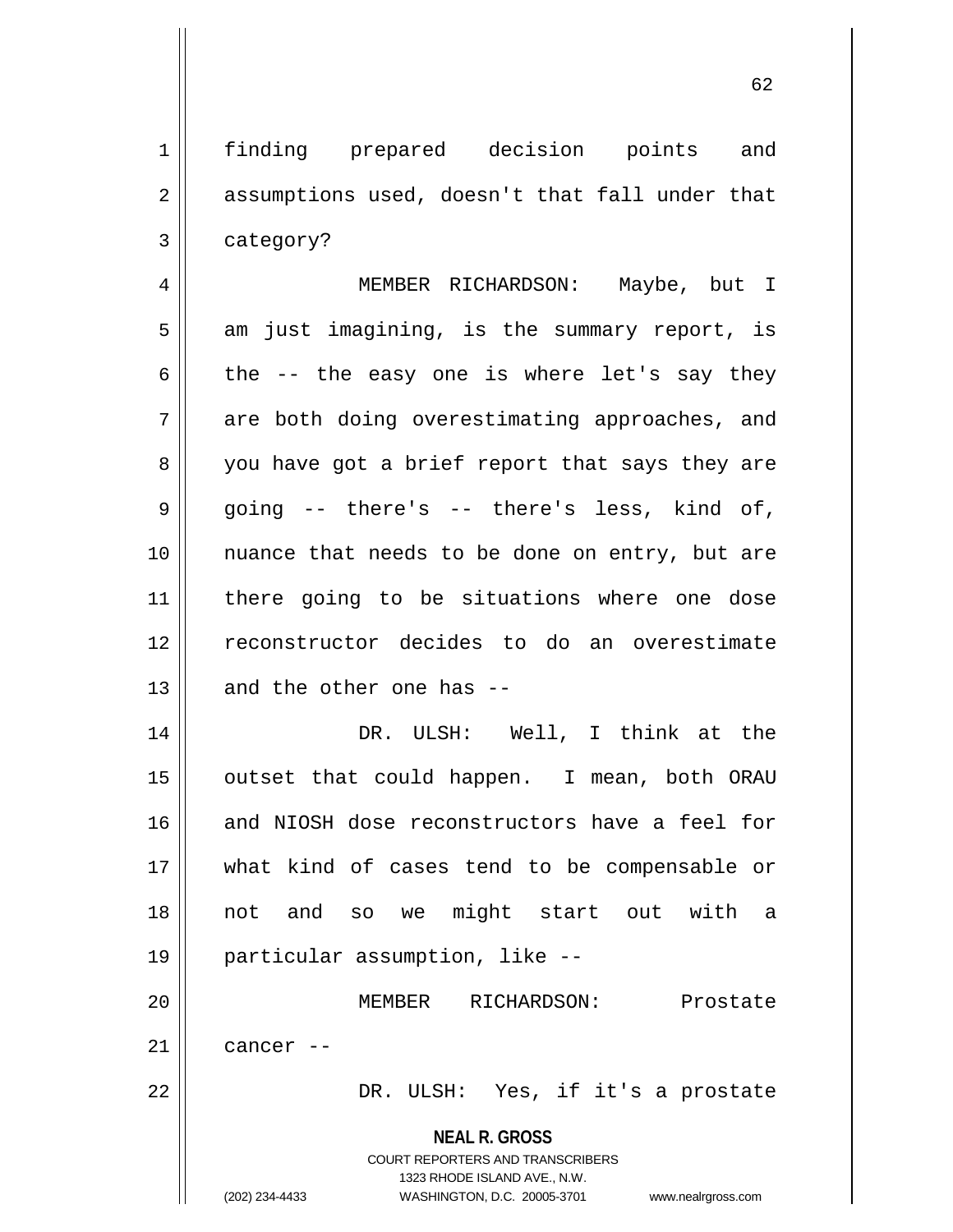**NEAL R. GROSS** COURT REPORTERS AND TRANSCRIBERS 1323 RHODE ISLAND AVE., N.W. (202) 234-4433 WASHINGTON, D.C. 20005-3701 www.nealrgross.com 1 || with very little exposure, we are going to  $2 \parallel$  start with an overestimating assumption. Now, 3 could it happen that ORAU and NIOSH would 4 || start out with different initial assumptions? 5 Yes, that could happen. It would be unusual  $6 \parallel$  but it could happen. 7 || But what should happen is if I 8 start out with an overestimating assumption  $9 \parallel$  and I get a PoC over 50 -- let me make sure 10 I'm saying that right -- then I've got to slam 11 || on my brakes and say I did it wrong. Then you  $12 \parallel$  go back and do a best estimate. 13 MR. CALHOUN: And I kind of think 14 || everybody is going to start out with either an 15 || over or an under. Nobody is going to start  $16$  | out with a best because it takes too long. 17 You know, that's just, that's just  $18$  how we  $-$ 19 CHAIRMAN GRIFFON: You just want  $20$  || to get a feel for where you are, yes. 21 MR. CALHOUN: They're all, ORAU  $22 \parallel$  and us, we are going to start out either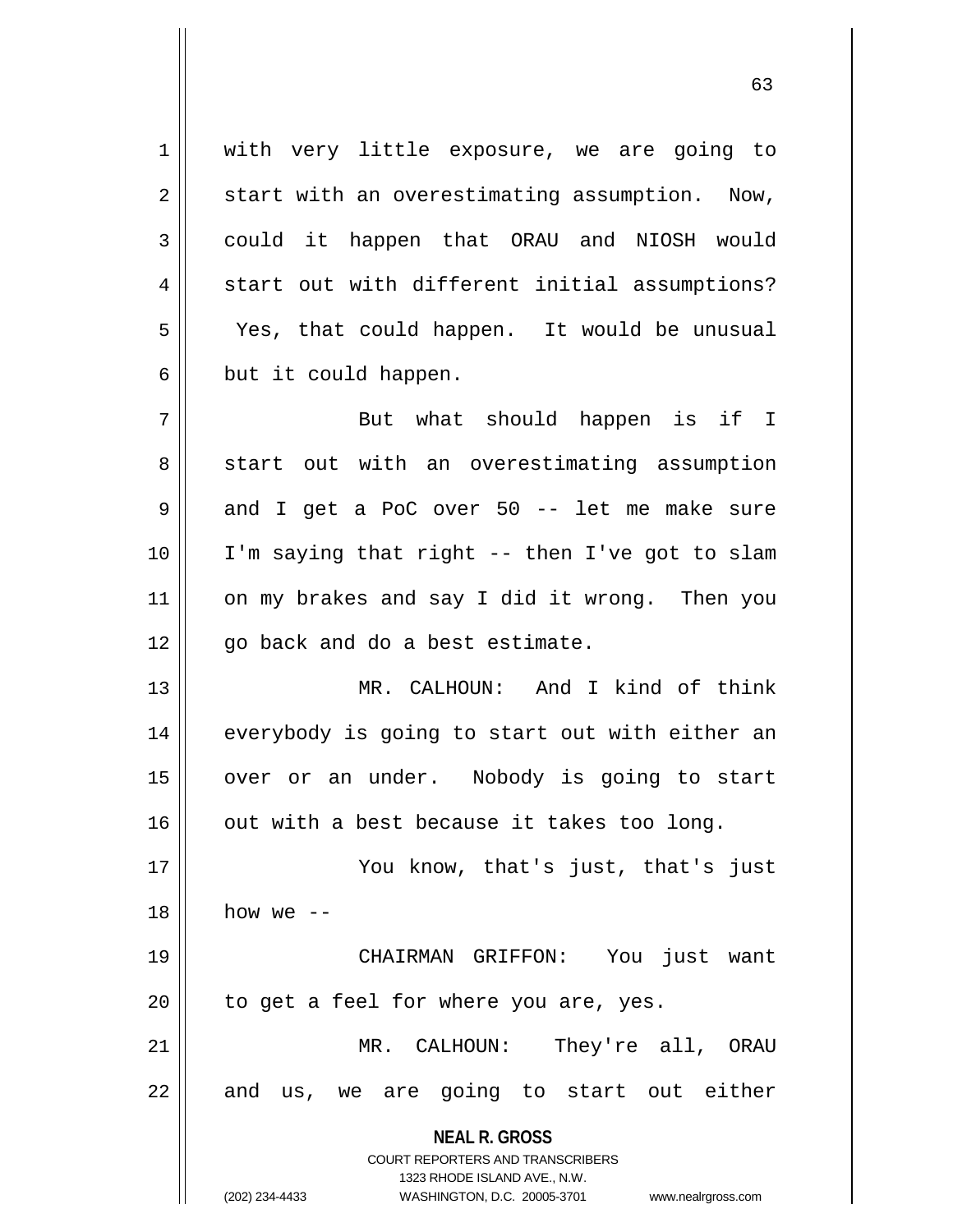**NEAL R. GROSS** COURT REPORTERS AND TRANSCRIBERS 1323 RHODE ISLAND AVE., N.W. (202) 234-4433 WASHINGTON, D.C. 20005-3701 www.nealrgross.com 1 | overestimating or underestimating, and you 2 || know, there's really not just an 3 | overestimating and just an underestimating and  $4 \parallel$  just a best, it's a gradient and it's just a - $5 \parallel$  - you know, you start out at one and you 6 || gradually work your way to the center, to the 7 | best estimate in all cases really. 8 But if the overestimate is 9 Successful, you are done, and if the 10 || underestimate is successful you are done. 11 || MEMBER MUNN: Well, you have to be  $12$  | practical  $-$ 13 || MR. CALHOUN: Right. 14 MEMBER MUNN: -- in your estimate 15 || approach when you think we have so many cases  $16 \parallel$  to look at. 17 MR. CALHOUN: Now the degree of 18 | overestimating or underestimating is certainly 19 || going to be different. 20 MEMBER MUNN: That comes in the 21 comparison of the decision points and 22 | assumptions.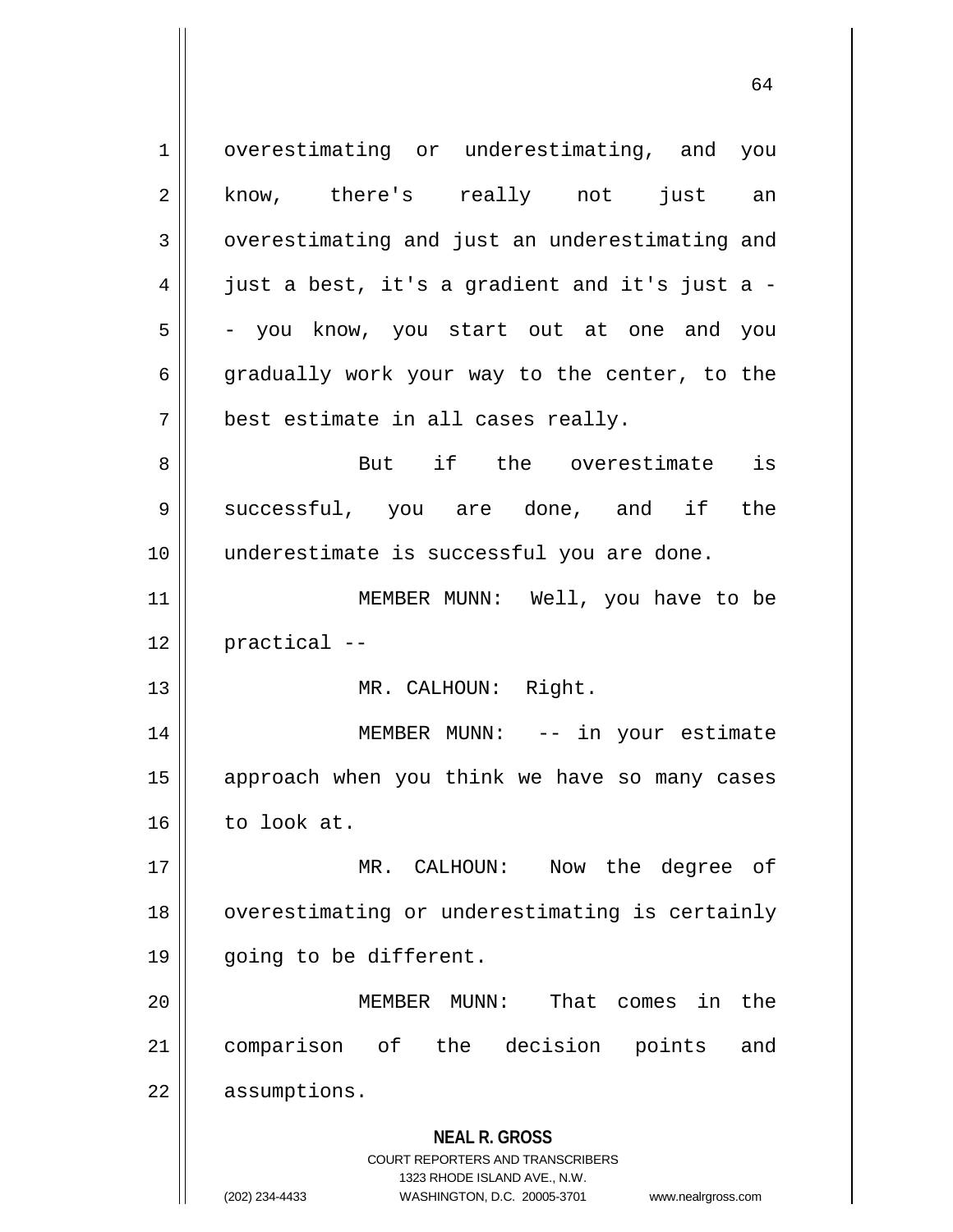| $\mathbf 1$    | CHAIRMAN GRIFFON:<br>And<br>$\mathbf I$                                                             |
|----------------|-----------------------------------------------------------------------------------------------------|
| $\sqrt{2}$     | appreciate, I mean, I understand Wanda's                                                            |
| $\mathfrak{Z}$ | point. I also think the way we are sampling                                                         |
| 4              | is correct for an ongoing program at NIOSH.                                                         |
| 5              | But I guess the concern I would                                                                     |
| 6              | have is the sampling rate or, you know, at                                                          |
| 7              | what point are we going to have enough to                                                           |
| 8              | address some of Hans' concerns, you know, if                                                        |
| 9              | you're down to one a week now, it worries me a                                                      |
| 10             | bit. I understand resource-wise, you know --                                                        |
| 11             | MR. HINNEFELD: I got to tell you                                                                    |
| 12             | guys, there's a lot of activity now being, you                                                      |
| 13             | know, demanded by the Subcommittee, you know,                                                       |
| 14             | we are, like Ted was pointing out earlier, we                                                       |
| 15             | are six reviews behind.                                                                             |
| 16             | CHAIRMAN GRIFFON: I'm asking.                                                                       |
| 17             | I'm asking.                                                                                         |
| 18             | MR. HINNEFELD: We're behind.                                                                        |
| 19             | CHAIRMAN GRIFFON: I'm not --                                                                        |
| 20             | $MR$ .<br>HINNEFELD:<br>We've got this                                                              |
| 21             | additional process that we're doing, you know,                                                      |
| 22             | the decision to back off the<br>made<br>I.<br>one                                                   |
|                | <b>NEAL R. GROSS</b>                                                                                |
|                | <b>COURT REPORTERS AND TRANSCRIBERS</b>                                                             |
|                | 1323 RHODE ISLAND AVE., N.W.<br>(202) 234-4433<br>WASHINGTON, D.C. 20005-3701<br>www.nealrgross.com |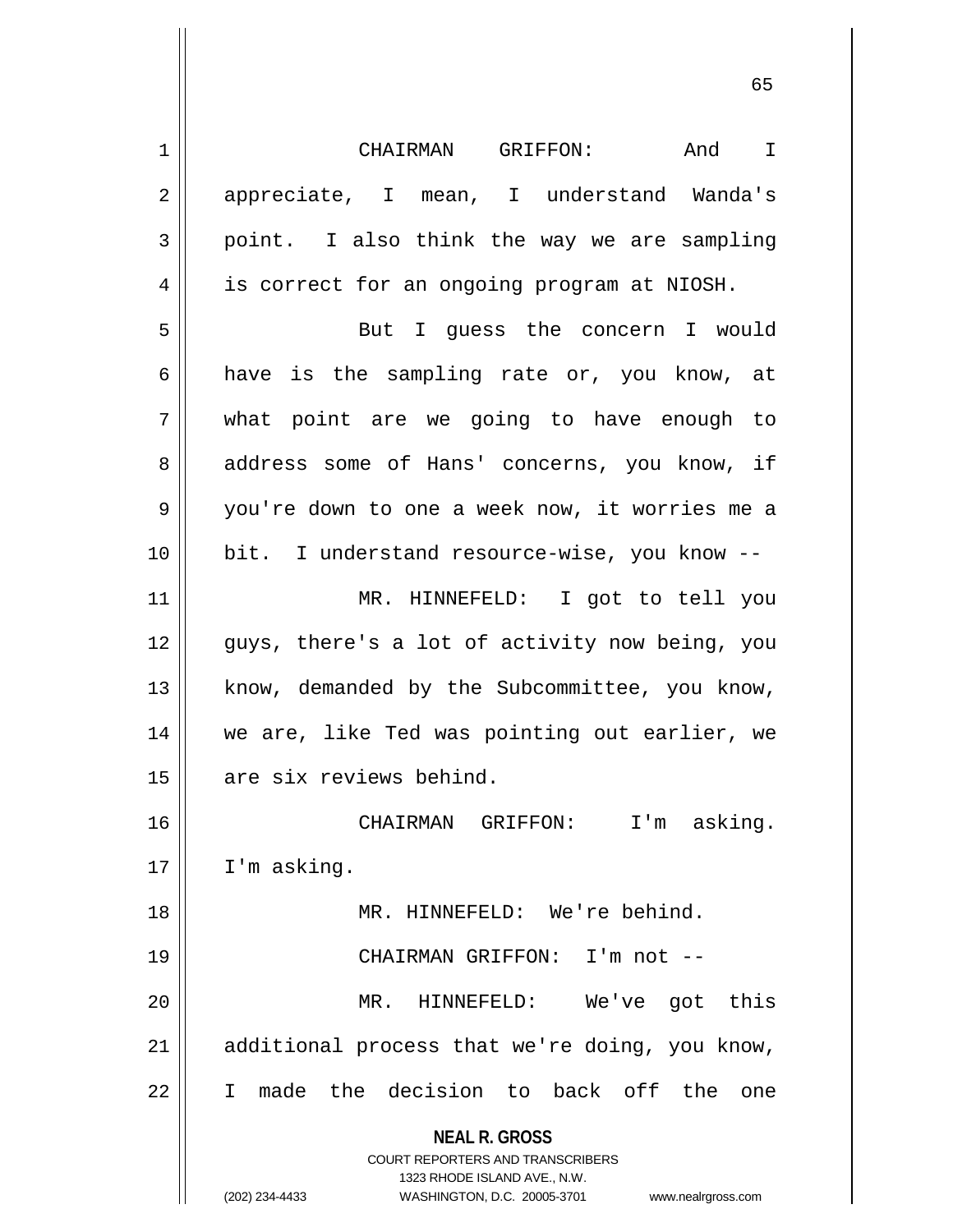**NEAL R. GROSS** 1 | because we weren't keeping up with two, and  $2 \parallel$  with the others, and you know, I'm not sort of 3 crying on anybody's shoulder, we just had a 4 Fesignation of one of our top DR review 5 || performers, of a guy who really keeps the DRs  $6 \parallel$  going out the door. 7 CHAIRMAN GRIFFON: Well, and this 8 || is something you can -- I mean you are doing 9 || one per week, you get in about 250 a month, is  $10$  || that, is that  $-$ 11 MR. HINNEFELD: Yes. Two to two 12 fifty in there. Actually the new ones are  $13$   $\parallel$  closer to 200. 14 CHAIRMAN GRIFFON: So you are 15 doing four per month and it's about -- two 16 | percent, around two percent, right? 17 MEMBER MUNN: This is close to 18 what we originally said we would try to 19 sample. 20 CHAIRMAN GRIFFON: So I mean I 21 || think you can look at the -- at least  $22$  || historically, how many cases have fallen

> COURT REPORTERS AND TRANSCRIBERS 1323 RHODE ISLAND AVE., N.W.

(202) 234-4433 WASHINGTON, D.C. 20005-3701 www.nealrgross.com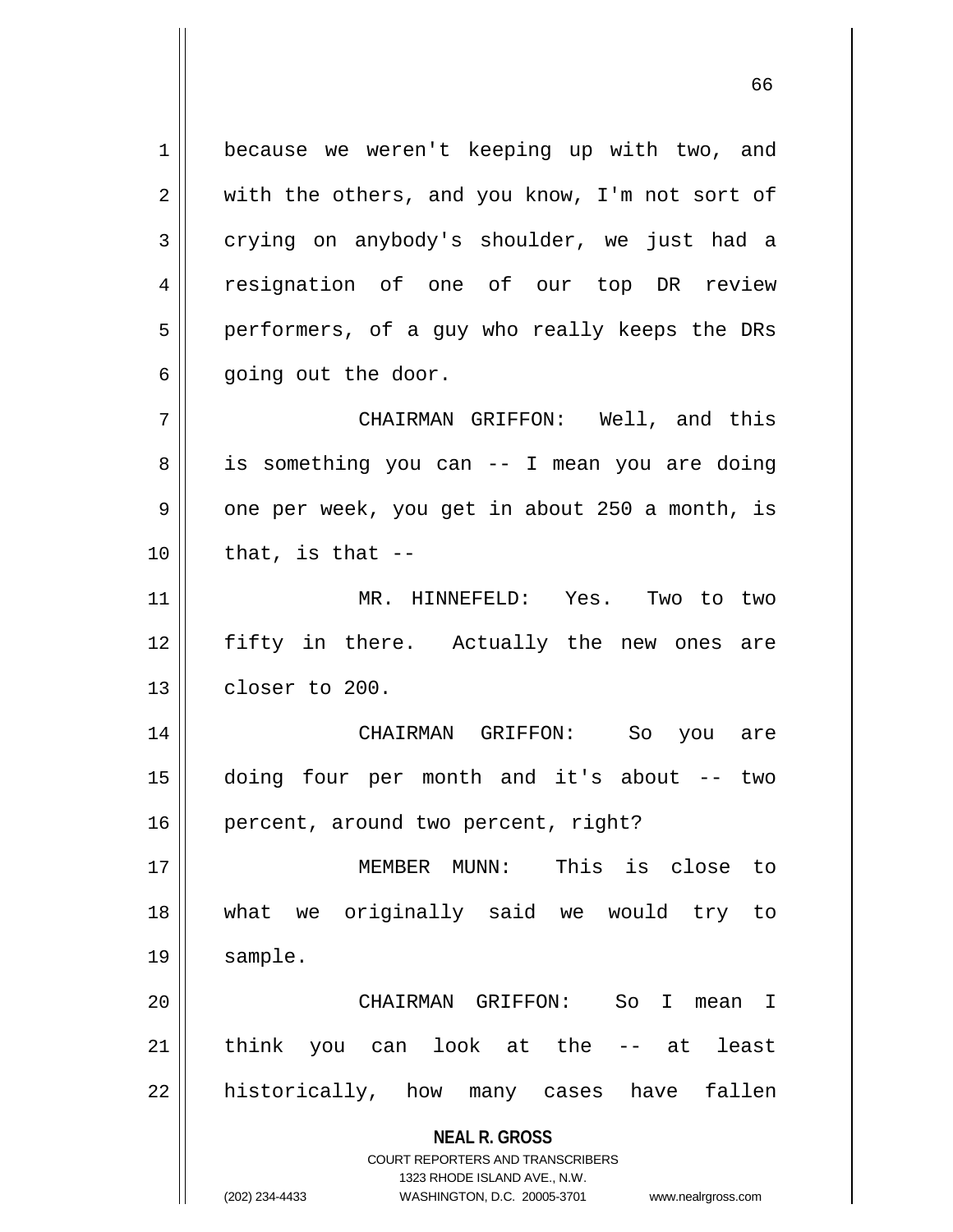**NEAL R. GROSS** COURT REPORTERS AND TRANSCRIBERS 1323 RHODE ISLAND AVE., N.W. (202) 234-4433 WASHINGTON, D.C. 20005-3701 www.nealrgross.com 1 between 45 and 50. 2 || MR. HINNEFELD: Not that many. 3 CHAIRMAN GRIFFON: And then how 4 || long is it going to take you to get a good 5 || number of those --6 MR. CALHOUN: I thought that just 7 || was picked up here in the committee. I know I  $8 \parallel$  have  $-$ 9 || (Simultaneous speakers.) 10 CHAIRMAN GRIFFON: This is really 11 || a different process --12 MR. CALHOUN: But still, still  $13$  || it's a process, it's going to go through the 14 TBD and say okay, I don't believe this was 15 || correct and you don't believe this is correct 16 and we'll kind of hash out our differences. 17 You'll find it's similar. 18 DR. ULSH: I was going to make a - 19 20 || (Simultaneous speakers.) 21 CHAIRMAN GRIFFON: Yes, we are 22 || focused on those. You are right, you are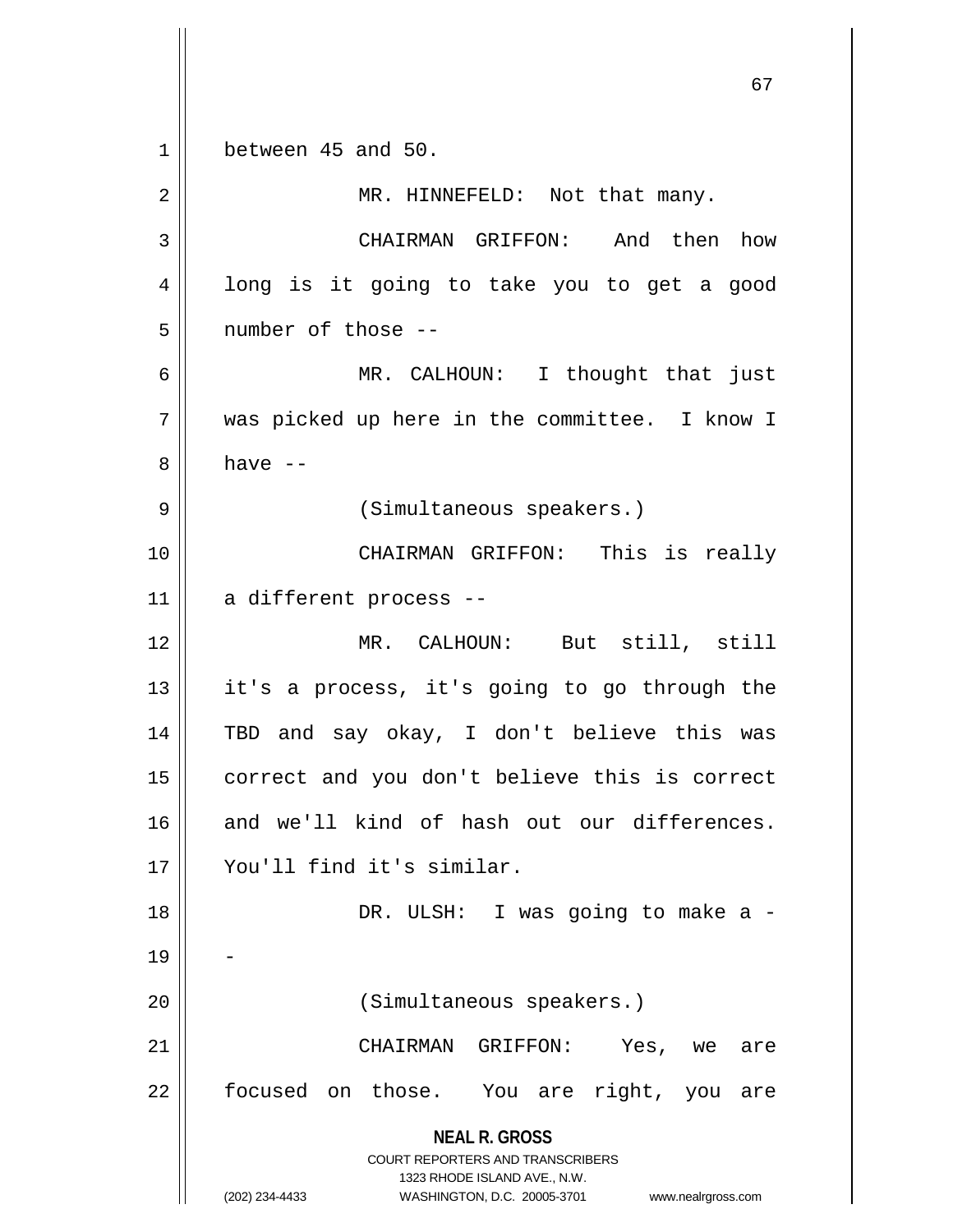**NEAL R. GROSS** COURT REPORTERS AND TRANSCRIBERS 1323 RHODE ISLAND AVE., N.W. (202) 234-4433 WASHINGTON, D.C. 20005-3701 www.nealrgross.com  $1$  | right. I'm just asking how long it might be - $2 \parallel$  - $3 \parallel$  DR. ULSH: It'll be a while  $-$ 4 CHAIRMAN GRIFFON: Well yes,  $5 \parallel$  right. 6 MR. HINNEFELD: But I mean, we've 7 got a, we've got an inbox full. I mean we 8 || have done 80 and we were selecting two a week 9 | for what, four months? 10 You know, so we have got an inbox  $11$  | full and so --12 MR. CALHOUN: Yes -- a lot of  $13$  | them, you know, assigned and  $-$ -14 MR. STIVER: And given enough 15 time, you guys, we'll have a representative 16 | sample. 17 MR. HINNEFELD: But do you know  $18$  || off the top of your head  $-$  the representative 19 is going to be skewed towards low -- 20 || (Simultaneous speakers.) 21 CHAIRMAN GRIFFON: So 45 to 50 is 22 || what, maybe five percent or not even?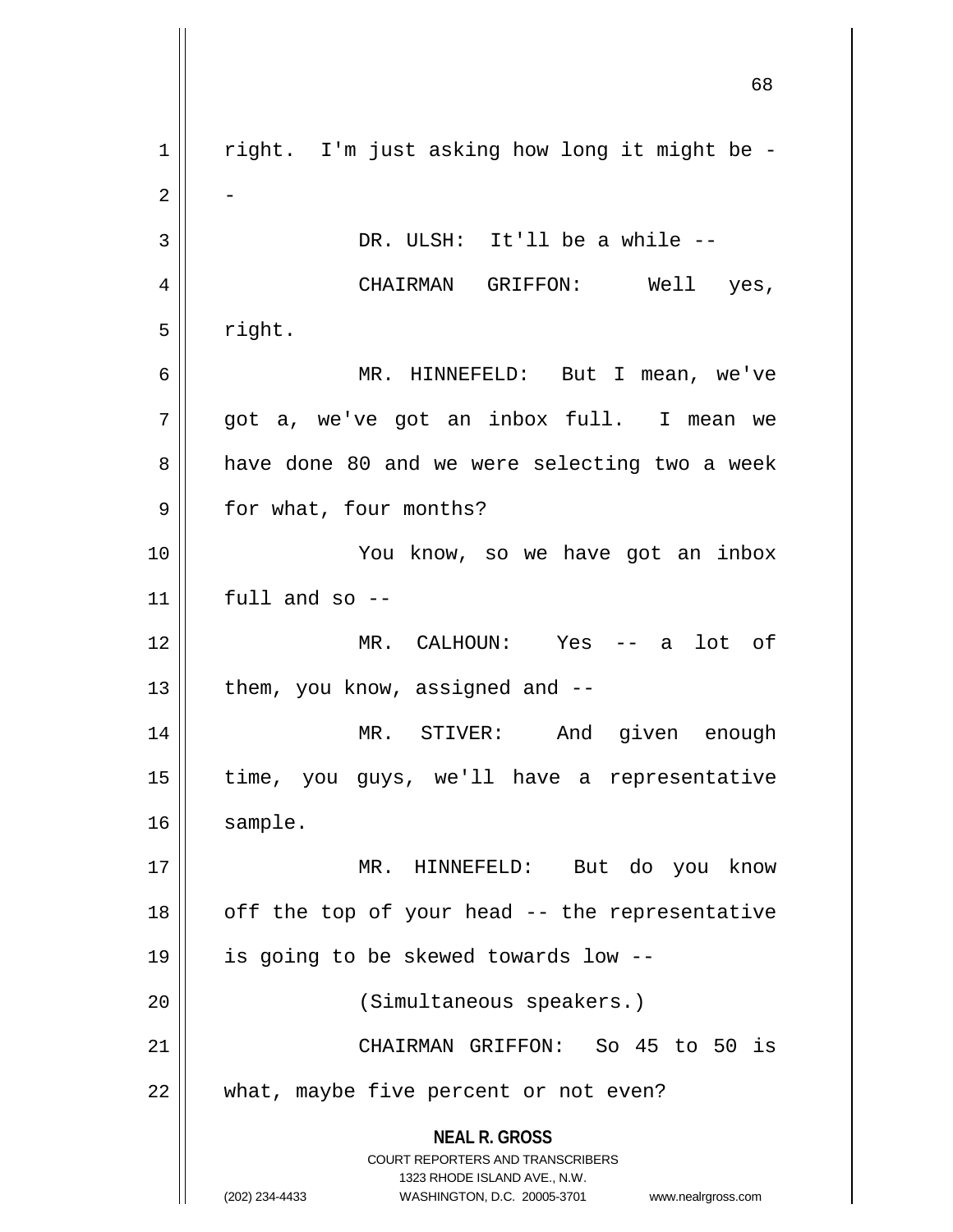| $\mathbf 1$ | MR. HINNEFELD: Oh I don't know.                                                                                                                                 |
|-------------|-----------------------------------------------------------------------------------------------------------------------------------------------------------------|
| 2           | It's not a whole lot. Not even five percent.                                                                                                                    |
| 3           | I'd have to go see what my -- I might have a                                                                                                                    |
| 4           | slide somewhere that says something about --                                                                                                                    |
| 5           | MR. STIVER: I think that was on                                                                                                                                 |
| 6           | one of your summary slides has the stats on                                                                                                                     |
| 7           | it.                                                                                                                                                             |
| 8           | DR. ULSH: I was going to follow                                                                                                                                 |
| 9           | up on Grady's point, and that is that we have                                                                                                                   |
| 10          | other ways of looking at best estimate dose                                                                                                                     |
| 11          | reconstructions. As you are all intimately                                                                                                                      |
| 12          | familiar with, this committee focuses                                                                                                                           |
| 13          | specifically on those dose reconstructions.                                                                                                                     |
| 14          | CHAIRMAN GRIFFON: Right.                                                                                                                                        |
| 15          | DR. ULSH: But we also have other                                                                                                                                |
| 16          | ways of evaluating whether our guidance                                                                                                                         |
| 17          | documents are sufficiently prescriptive at the                                                                                                                  |
| 18          | Procedures Subcommittee. That's one of the                                                                                                                      |
| 19          | things that, you know, when SC&A reviews                                                                                                                        |
| 20          | procedure, if it's unclear, that's one of the                                                                                                                   |
| 21          | things that they comment on frequently.                                                                                                                         |
| 22          | So it's not like those topics are                                                                                                                               |
|             | <b>NEAL R. GROSS</b><br>COURT REPORTERS AND TRANSCRIBERS<br>1323 RHODE ISLAND AVE., N.W.<br>(202) 234-4433<br>WASHINGTON, D.C. 20005-3701<br>www.nealrgross.com |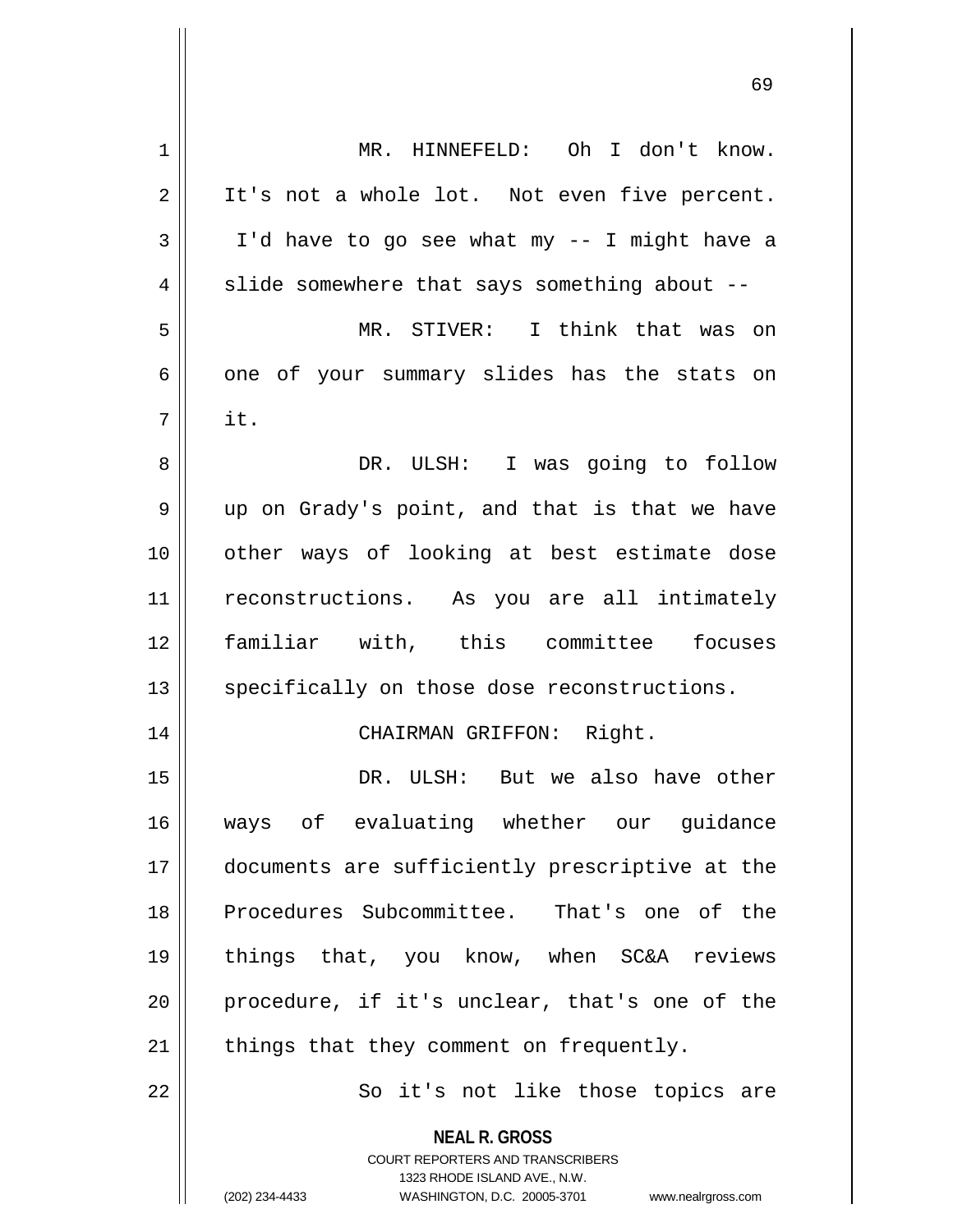**NEAL R. GROSS** 1 | being ignored. It's just that this particular  $2 \parallel$  process, the blind dose reconstruction review, 3 is not designed to address those particular 4 | issues. 5 MR. KATZ: Actually, it's sort of 6 || integrative. I mean it addresses all issues,  $7 \parallel$  really, it's just that it can take a while to  $8 \parallel$  build up the data but --9 MR. CALHOUN: And -- 10 DR. H. BEHLING: The problem is I 11 have seen that this whole process was in 12 || essence a final OA test and as such, I stand  $13$  by what I said earlier, and in fact I even  $14$  | thought -- early on when I made those comments 15 back in January 2005 to the Advisory Board,  $16$  | that maybe this whole process could actually 17 || be used to select dose reconstructors as part 18 || of the screening process. It's like accepting 19 || a candidate into graduate school, you have to 20 pass a test, and for instance a blind dose 21 || reconstruction by dose reconstructors would be  $22$  || that test that says you came within five

> COURT REPORTERS AND TRANSCRIBERS 1323 RHODE ISLAND AVE., N.W.

(202) 234-4433 WASHINGTON, D.C. 20005-3701 www.nealrgross.com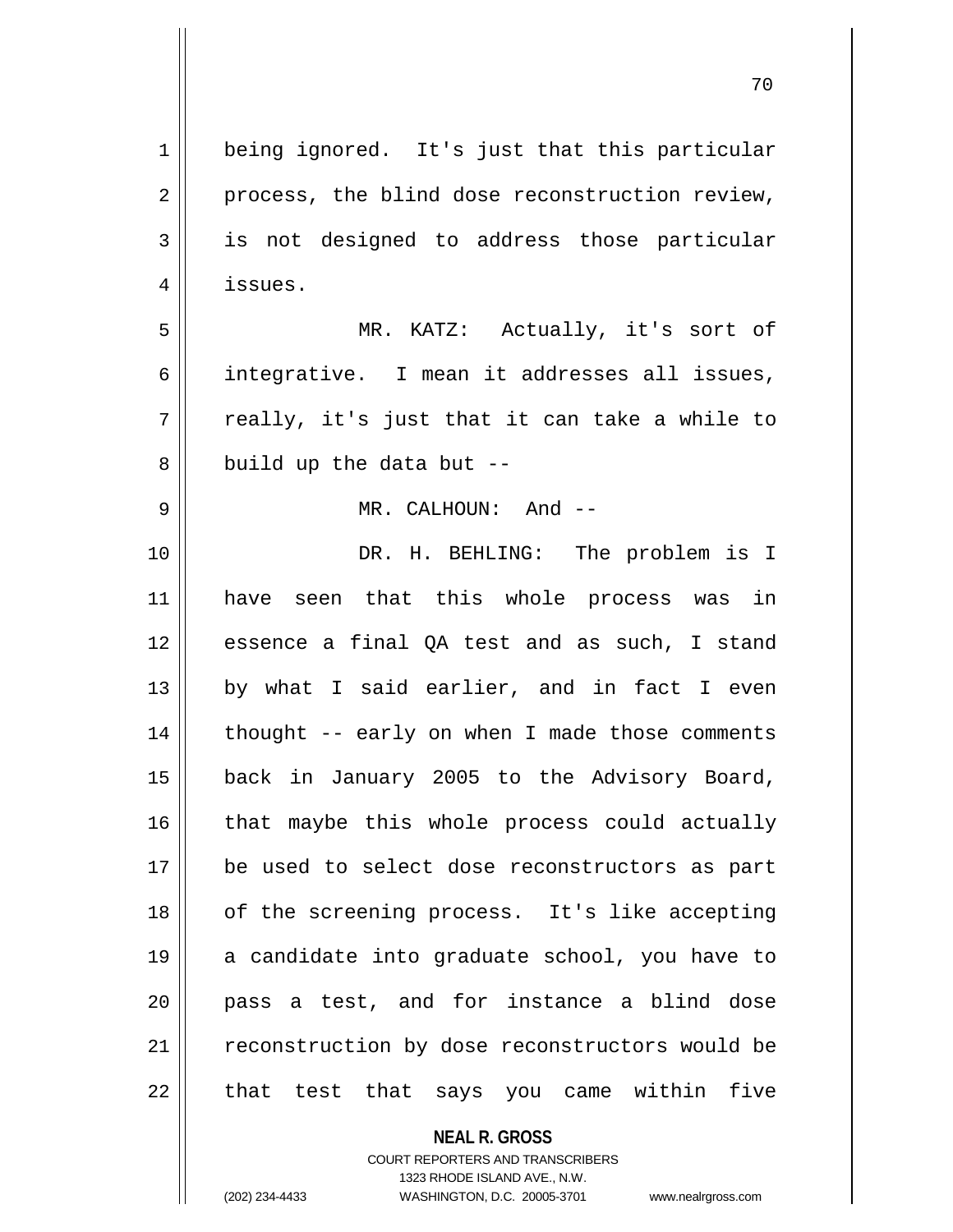$1 \parallel$  points of our estimate of a PoC, and I think  $2 \parallel$  you make the grade in becoming one of the dose 3 | reconstructors.

4 And then I think this is exactly 5 what I always felt, that blind dose 6 ceconstructions that initially was passed on  $7 \parallel$  to SC&A, we were the ones, we were asked to do 8 | blind dose reconstruction, and I questioned, 9 what is the value? We don't do dose  $10$  || reconstructions; we audit them.

11 || And it was always my understanding 12 || that that whole process was aimed at the final 13 | quality assurance test.

14 CHAIRMAN GRIFFON: Well, we may 15 have some disagreement on that. But I mean I  $16$ 17 || MR. HINNEFELD: With respect to

18 || training programs, ORAU has a more robust dose 19 reconstruction training program, candidly,  $20$  | than we do.

21 CHAIRMAN GRIFFON: And see I think  $22 \parallel$  that's all part of this, of looking at the

> **NEAL R. GROSS** COURT REPORTERS AND TRANSCRIBERS 1323 RHODE ISLAND AVE., N.W.

(202) 234-4433 WASHINGTON, D.C. 20005-3701 www.nealrgross.com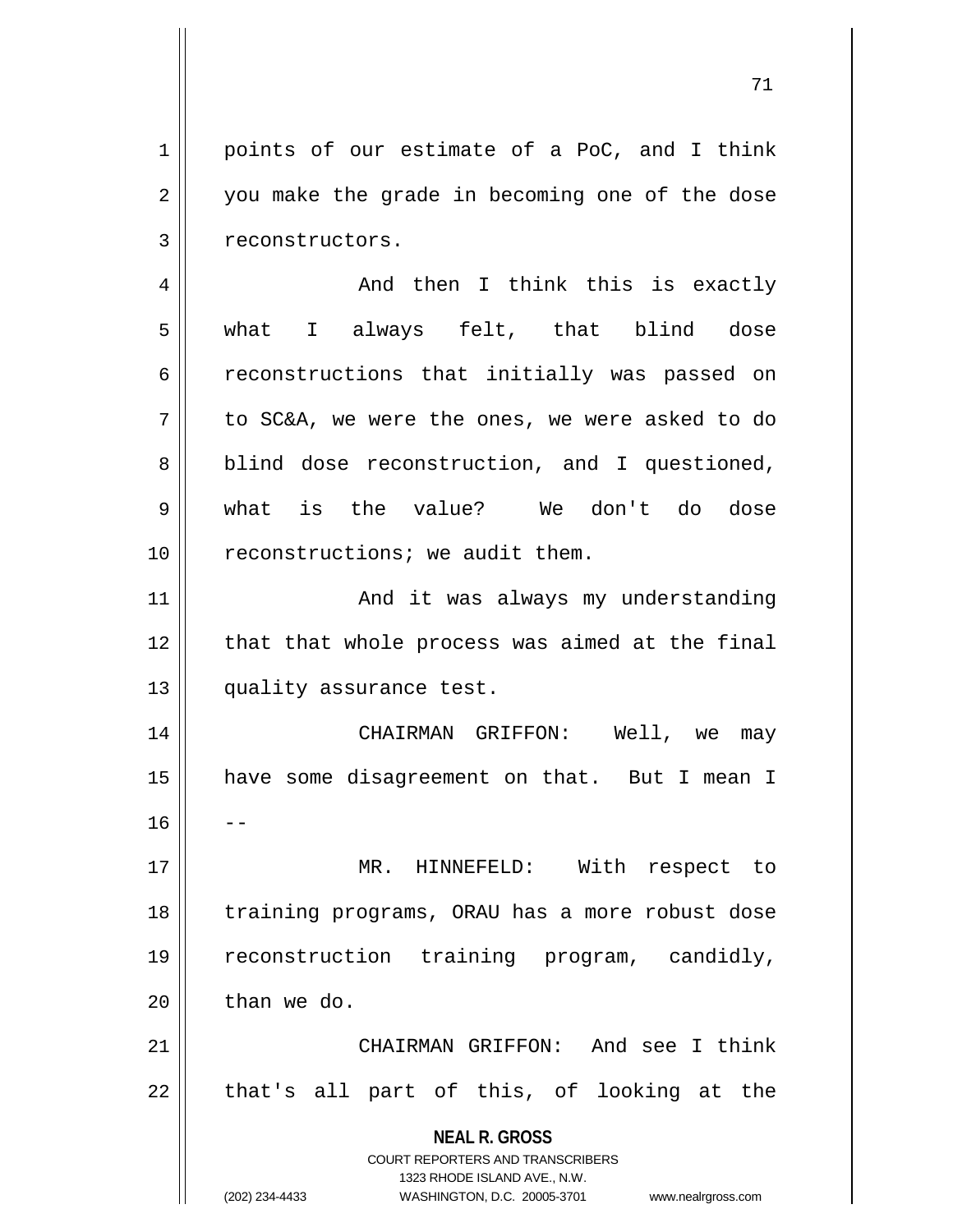1 quality program, because I am pretty sure, I 2 || mean just by knowing some of the individuals  $3 \parallel$  even at ORAU, that you get these difficult 4 || internal dose cases and you've got certain  $5 \parallel$  people that work in that area, right?

6 MR. HINNEFELD: Yes. Yes.

 CHAIRMAN GRIFFON: And then the 8 other, I mean the other, the other sort of 9 checks that we're interested in is the peer 10 || reviews, and you know, sometimes -- and we've noted this in past -- some of the audits, I mean Doug has demonstrated this on several 13 || occasions, where you know, this, this is a big difference in dose, and not that it made any difference in the ultimate compensation, but how did this not -- how did this get signed 17 || off by three reviewers without getting caught? You know, this kind of -- so I guess that's  $\parallel$  the, the  $-$  I think the system is more || important than, you know, is the DR individual DR person competent enough. I || think if it were a typical case then you have

**NEAL R. GROSS**

COURT REPORTERS AND TRANSCRIBERS 1323 RHODE ISLAND AVE., N.W. (202) 234-4433 WASHINGTON, D.C. 20005-3701 www.nealrgross.com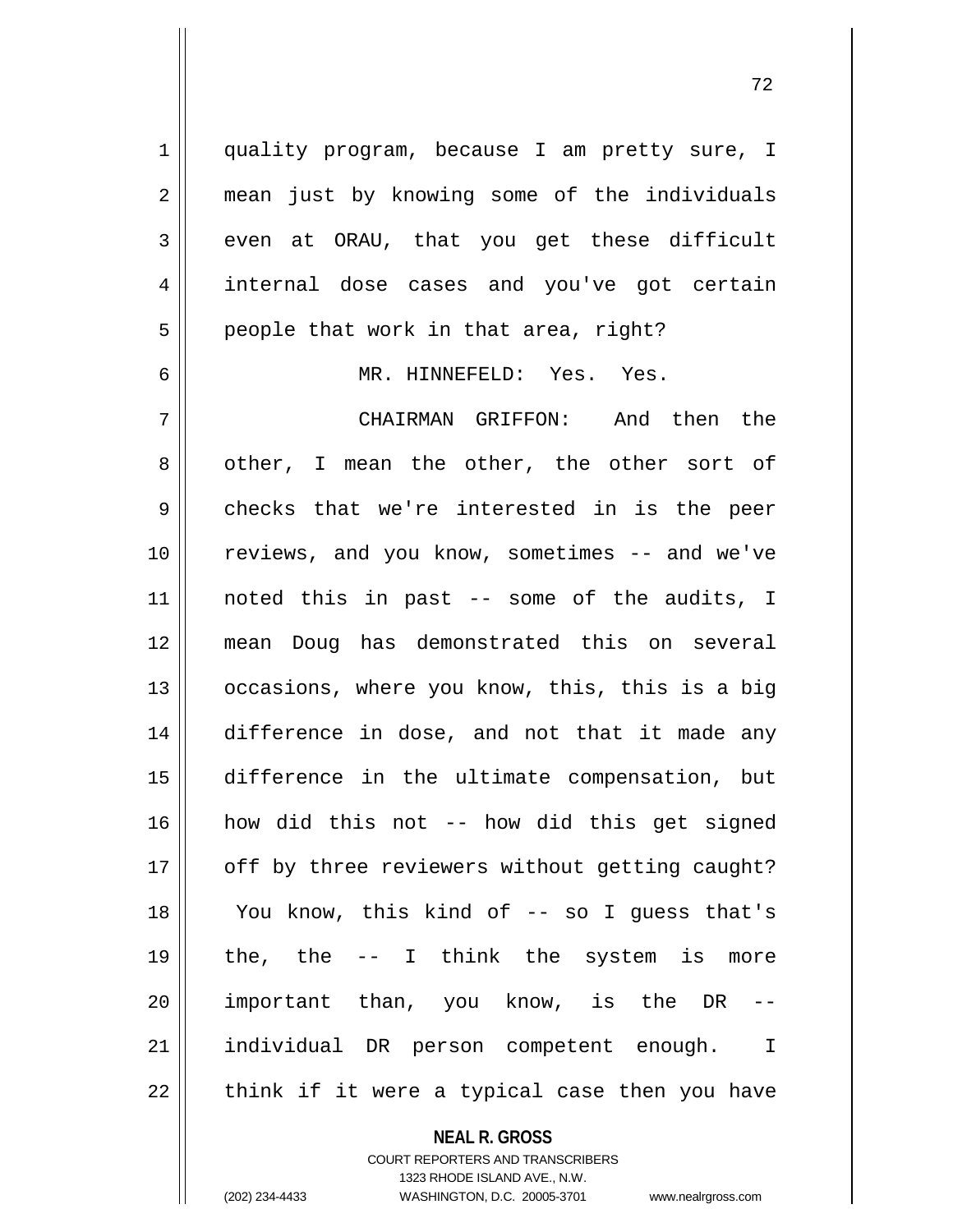**NEAL R. GROSS** COURT REPORTERS AND TRANSCRIBERS 1323 RHODE ISLAND AVE., N.W. 1 certain people that are going to do certain  $2 \parallel$  elements of it, and you have a -- if you have  $3$  rigorous review, then it gets caught, and if 4 || you are finding one DR is deficient constantly  $5 \parallel$  in one area, then you should have a feedback  $6 \parallel$  loop that says they need more training in this 7 area -- 8 || MR. HINNEFELD: I suspect there's  $9 \parallel$  a lot of that that goes on on the ORAU side. 10 || To your question, how many are -- I'm sorry,  $11$  | 45 or 50, let's just get this out of the way. 12 I don't have 45 and 50. I have 41 and 49 as  $13 \parallel$  of February --14 || MR. CALHOUN: I can find out. 15 MR. HINNEFELD: Out of 30,000 16 cases that had been done, 2,100. So that's  $17$  || less than 10 percent are using 41 --18 CHAIRMAN GRIFFON: Forty-one to --  $19$  | yes. 20 MR. STIVER: So we are talking 21 | five to 10 percent. 22 CHAIRMAN GRIFFON: Yes.

(202) 234-4433 WASHINGTON, D.C. 20005-3701 www.nealrgross.com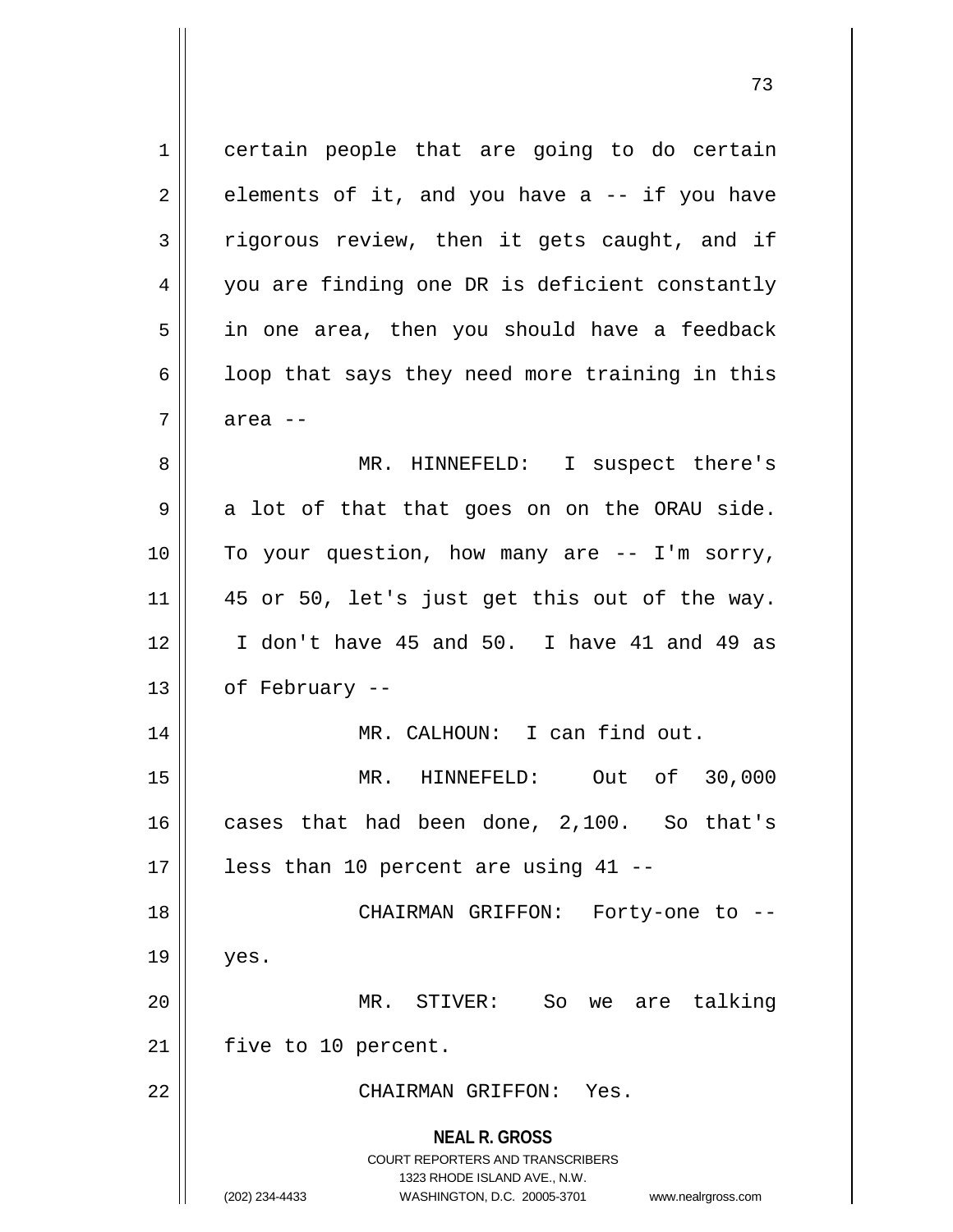| 1  | MR. STIVER: It's at 10 percent.                                     |
|----|---------------------------------------------------------------------|
| 2  | MR. HINNEFELD: Probably less                                        |
| 3  | because that was -- 41 and 49 is less than 10                       |
| 4  | percent, so 45 to 50 is below five.                                 |
| 5  | DR. MAURO: Mark, this is John.                                      |
| 6  | If it's an appropriate place to jump in, I                          |
| 7  | heard something earlier that went right by,                         |
| 8  | that I think needs to be talked about a little                      |
| 9  | bit, and -- or put to bed.                                          |
| 10 | During the discussion, a statement                                  |
| 11 | was made that very often most dose                                  |
| 12 | reconstructions really start off as you know,                       |
| 13 | either maximizing or minimizing the -- and                          |
| 14 | which was $-$ and then of course, and if it's                       |
| 15 | maximizing, and you come in above, you know,                        |
| 16 | it slips, it gradually slips into more and                          |
| 17 | more realistic.                                                     |
| 18 | Now, this is the concern I have.                                    |
| 19 | It has to do with the implications, if this in                      |
| 20 | fact is the case -- it may have been not                            |
| 21 | exactly the way it's done -- but what I heard                       |
| 22 | was, well, we came in, we did a quick one and                       |
|    |                                                                     |
|    | <b>NEAL R. GROSS</b><br><b>COURT REPORTERS AND TRANSCRIBERS</b>     |
|    | 1323 RHODE ISLAND AVE., N.W.                                        |
|    | (202) 234-4433<br>WASHINGTON, D.C. 20005-3701<br>www.nealrgross.com |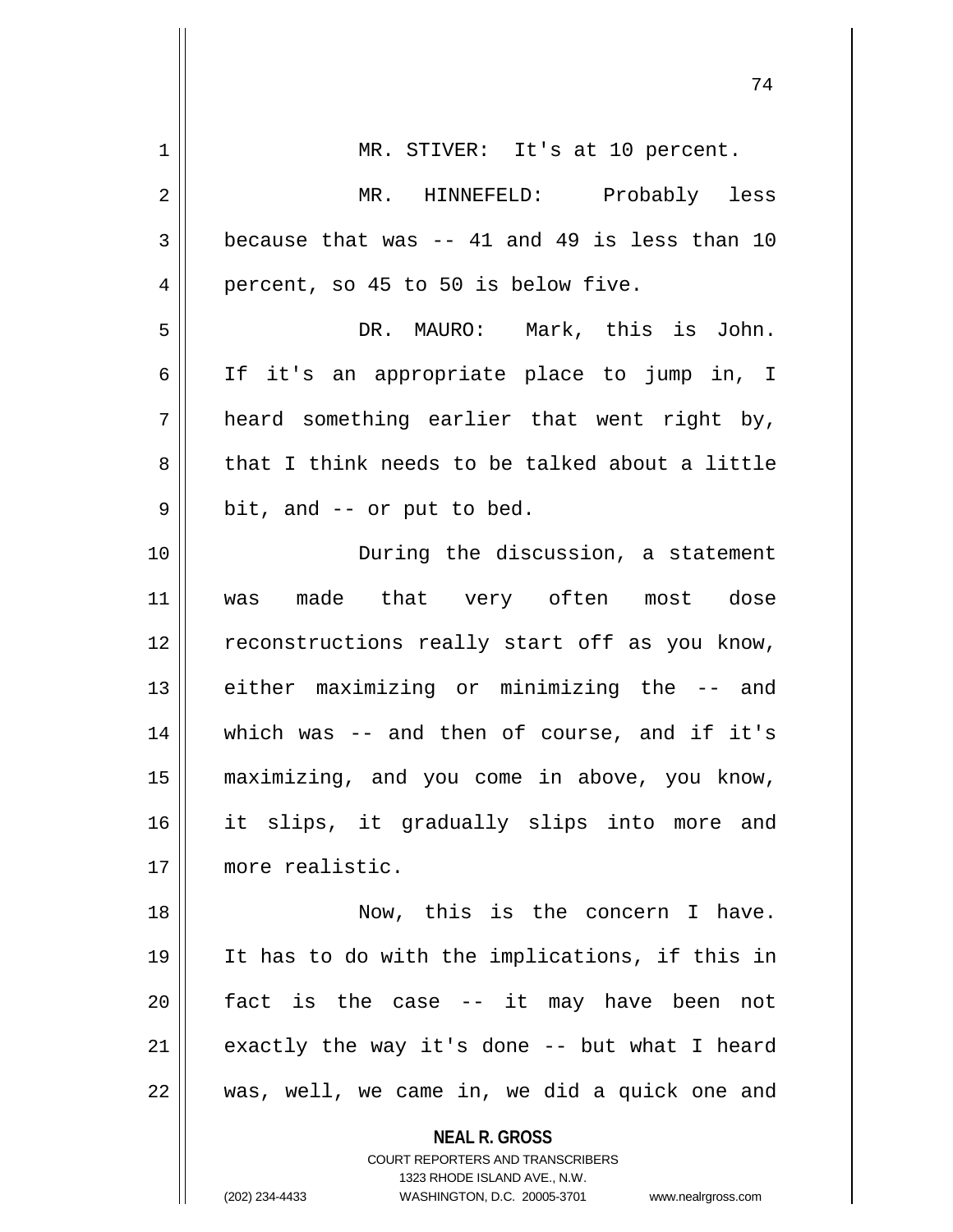**NEAL R. GROSS** COURT REPORTERS AND TRANSCRIBERS 1 | we came in you know, at 58 percent or whatever  $2 \parallel$  it came in, you did a maximizing and you said, 3 hmm, let's take a closer look, we probably 4 threw in too many conservative assumptions,  $5 \parallel$  and let's get a little more realistic. 6 and I have seen a few of these and 7 what happens is the skilled dose reconstructor 8 could take a closer look and start to work on 9 || it and said listen, we could do better, this 10 is just too crude. 11 And all that is very 12 understandable but there is an unintended  $13$  consequence here and I have run across these, 14 where we get to the point where the ability to  $15$  shave  $-$  and it might be legitimate, don't get 16 me wrong -- and it's a hmm, we could take a 17 || close look at this, let's take a close look at 18 || this, and little by little work your way and 19 just dip it below the 50 percent and deny. 20 Now, all of that might be  $21$  | legitimate. What I mean by that is when you  $22$  || bring a level of excellence and saying listen,

1323 RHODE ISLAND AVE., N.W.

(202) 234-4433 WASHINGTON, D.C. 20005-3701 www.nealrgross.com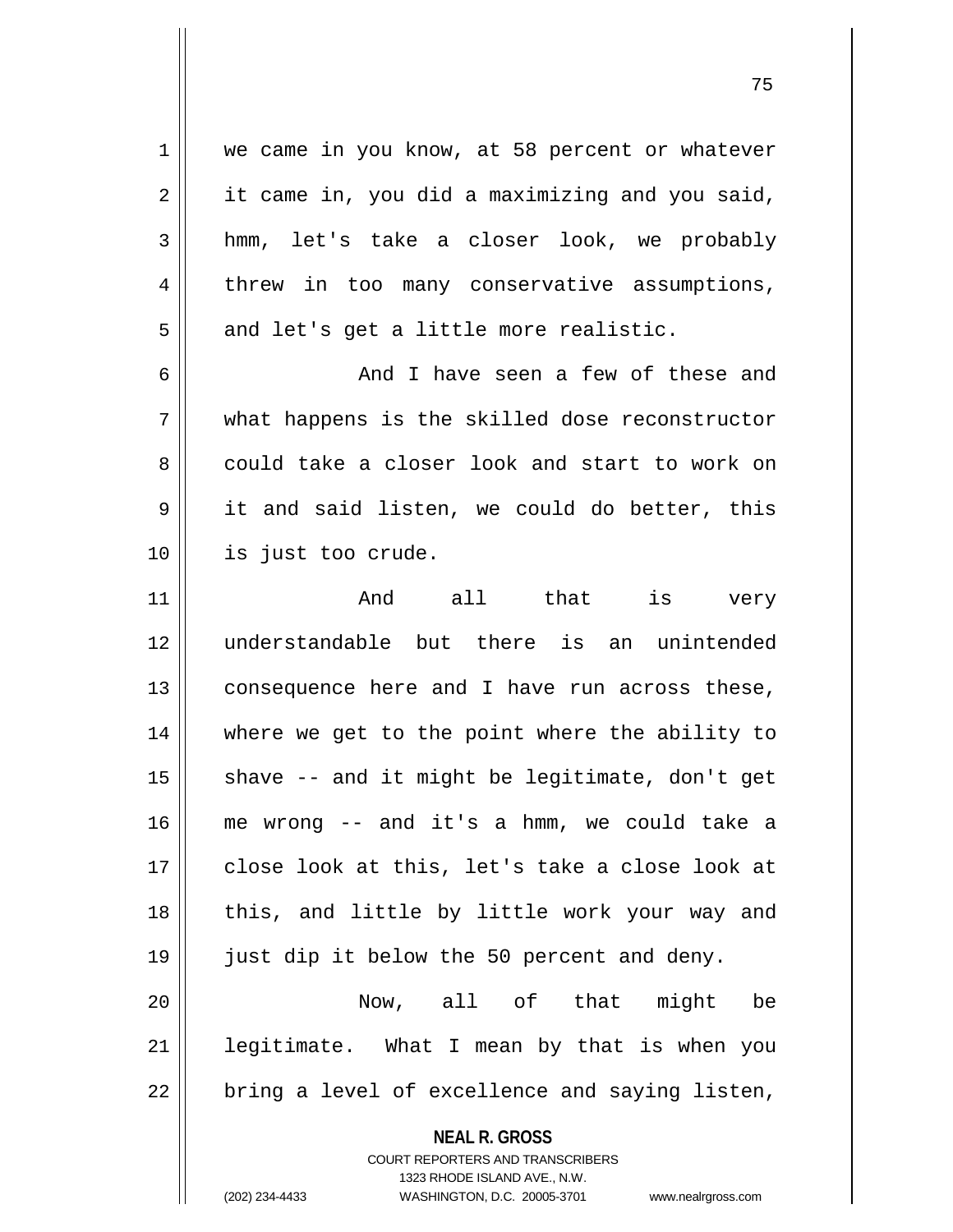1 we could do better, and do a better scientific 2 || analysis of the data and the assumptions and  $3 \parallel$  get it below, and one of the  $-$  and there's 4 || nothing wrong with that except that what 5 || happens is, it goes back to Hans' point, if 6 that's the process, I'm not saying that it is  $7 \parallel$  or it always is, but if that is the process, 8 What you have is a process that on two levels 9 | could be problematic. 10 || One is the optics of it, that is 11 it certainly looks like you're working and I 12 mentioned this once before, I got myself in a

13 little trouble, it looks like you're working 14 || real hard to get below that 50 percent and you 15 do not want that optic.

16 || The Second thing is -- goes to what Hans pointed out about the skill of the dose reconstructor who has a great deal of knowledge on internal or external dosimetry | and what the processes are.

21 || So if what I just described is a  $22$  || fair representation of the process, there are

> **NEAL R. GROSS** COURT REPORTERS AND TRANSCRIBERS 1323 RHODE ISLAND AVE., N.W. (202) 234-4433 WASHINGTON, D.C. 20005-3701 www.nealrgross.com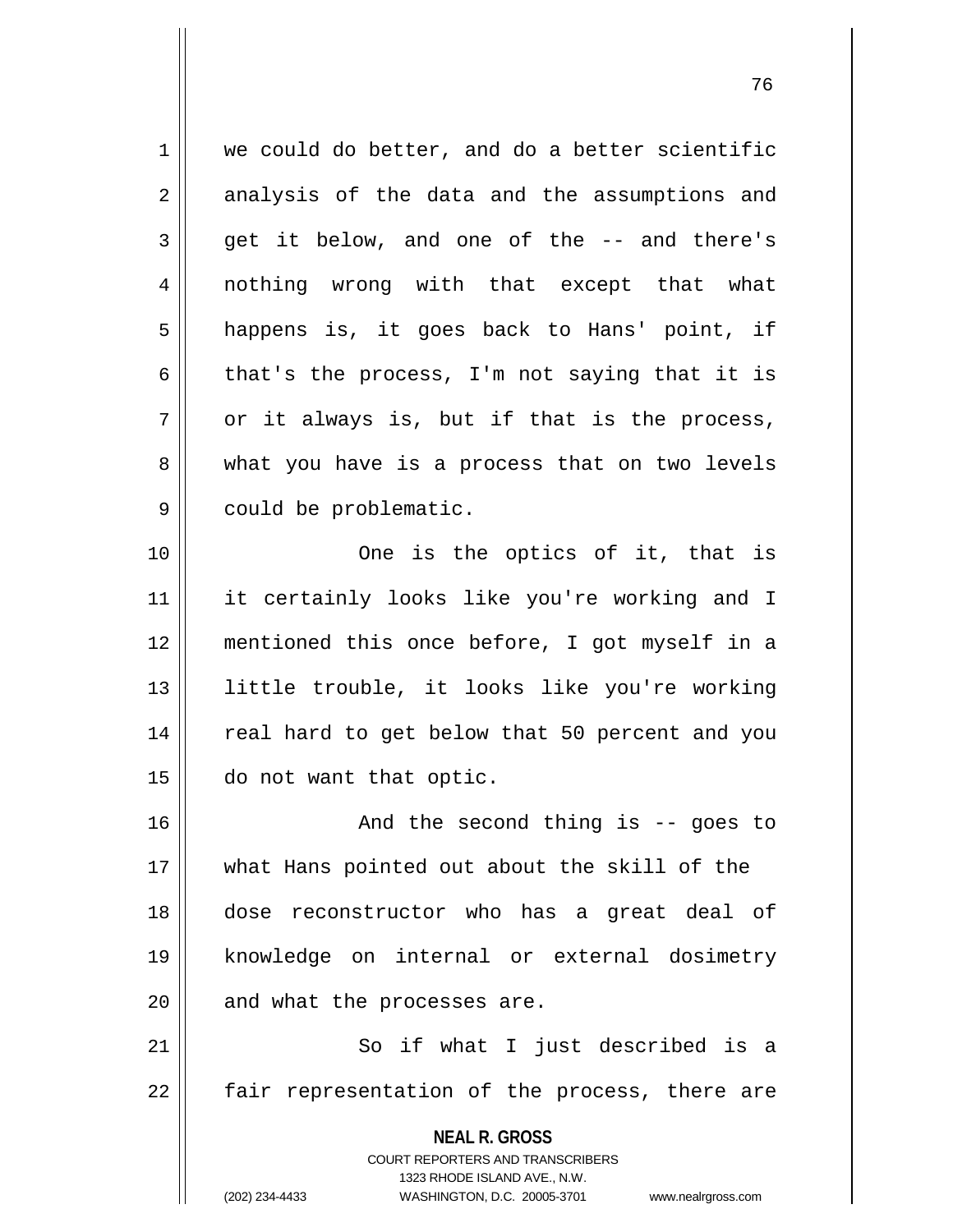| 1              | these unintended consequences of what appear   |
|----------------|------------------------------------------------|
| 2              | on the surface to be certainly a valid         |
| 3              | approach, but it has this unintended outcome.  |
| $\overline{4}$ | What I just described is there's a             |
| 5              | general sense that that process that I just    |
| 6              | described is in fact going on and is a matter  |
| 7              | of routine.                                    |
| 8              | MR. CALHOUN: Well, this is Grady               |
| $\mathsf 9$    | and one thing that I can clarify on that is    |
| 10             | that any time that we have a DR that a         |
| 11             | cumulative PoC, Probability of Causation,      |
| 12             | comes between 45 and 52 percent, there can be  |
| 13             | no aspects of that DR that are overestimated   |
| 14             | or underestimated.                             |
| 15             | So that would eliminate, I think,              |
| 16             | at least a portion of what you are getting to. |
| 17             | You can't just eliminate some of<br>the        |
| 18             | overestimating portions to get you to 48       |
| 19             | percent. Once you get into that 45 to 52       |
| 20             | percent, there can be no overestimates or      |
| 21             | underestimates as part of that DR, at least    |
| 22             | there shouldn't be, that's the --              |

**NEAL R. GROSS** COURT REPORTERS AND TRANSCRIBERS 1323 RHODE ISLAND AVE., N.W. (202) 234-4433 WASHINGTON, D.C. 20005-3701 www.nealrgross.com

 $\mathsf{I}$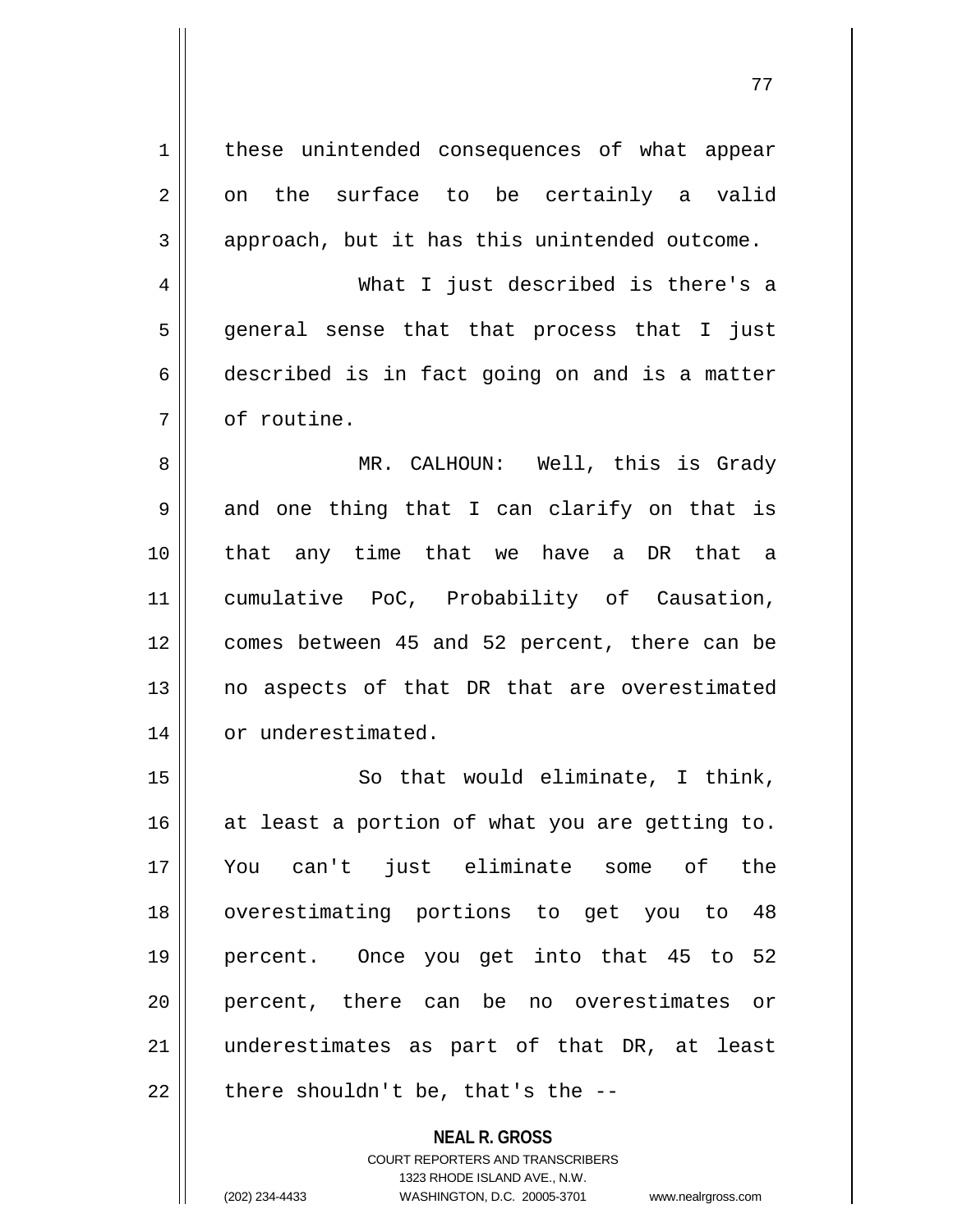**NEAL R. GROSS** COURT REPORTERS AND TRANSCRIBERS 1323 RHODE ISLAND AVE., N.W. (202) 234-4433 WASHINGTON, D.C. 20005-3701 www.nealrgross.com 1 || MR. FARVER: You see that all the  $2 \parallel$  time. They call them hybrid cases. 3 || MR. HINNEFELD: In the 45 to 52 --4 || MR. FARVER: Yes. 5 MR. CALHOUN: I'll check on that. 6 | I've never heard of a hybrid case, ever. 7 MR. FARVER: Well, we used to call 8 them best-estimate cases and then we started  $9 \parallel$  tracking best-estimate and we said this is a 10 best estimate, and you'll say, oh no, we 11 overestimated these doses, just you know, a  $12$   $\parallel$  small  $-$ 13 MR. CALHOUN: That's okay as long 14 || as it's below 45 and above 52. 15 MR. FARVER: But not within that  $16$  | range of 45 --17 MR. CALHOUN: Correct. 18 MR. FARVER: Okay. I believe we 19 | have seen them. 20 || MR. CALHOUN: Yes, I have to check  $21$  || on --22 MR. FARVER: I wouldn't --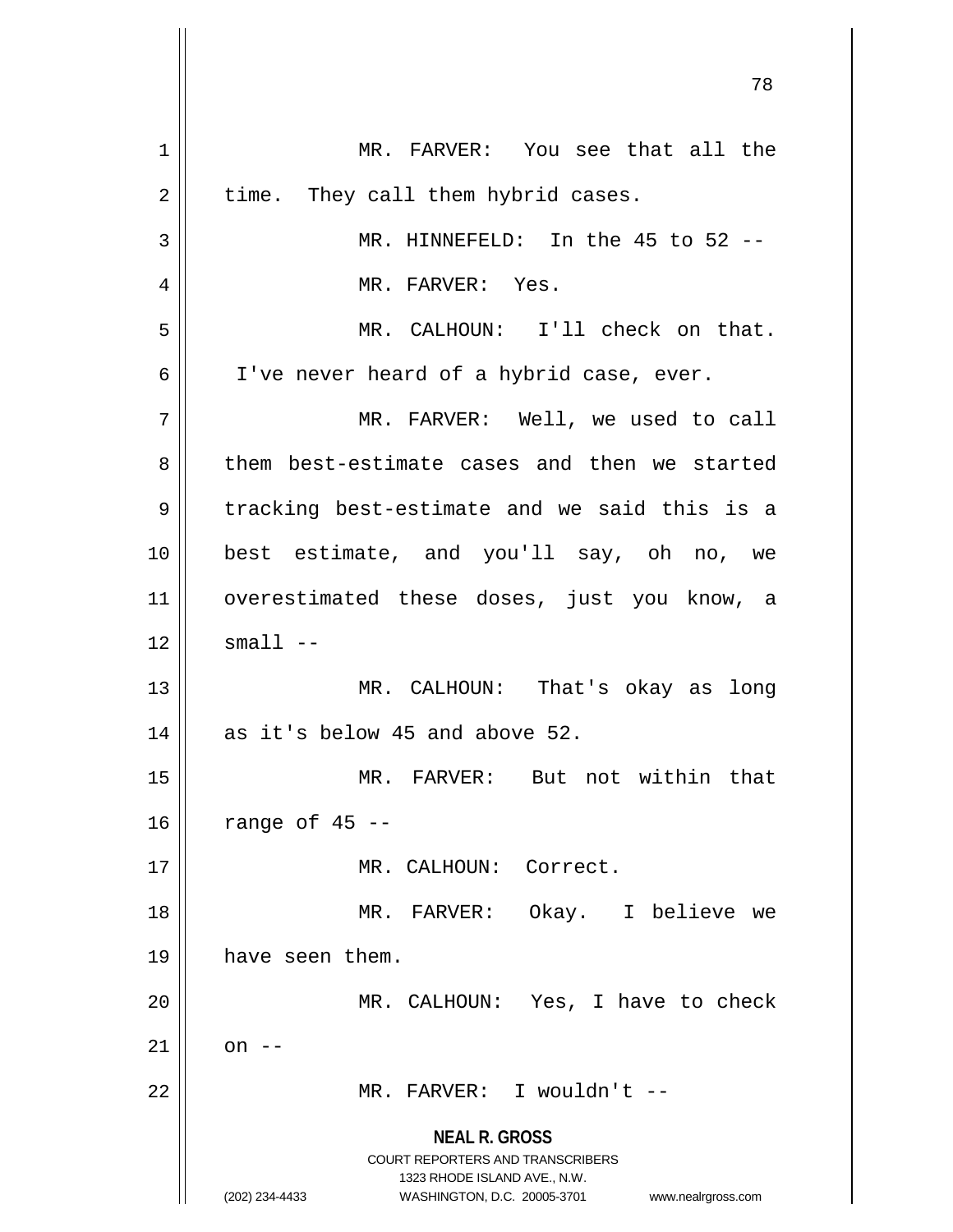|    | 79                                                                                       |
|----|------------------------------------------------------------------------------------------|
| 1  | (Simultaneous speakers.)                                                                 |
| 2  | MR. FARVER: I'm not sure if they                                                         |
| 3  | are under 52.                                                                            |
| 4  | MR. CALHOUN: There's a selfish                                                           |
| 5  | reason for that, in that it's a pain in the                                              |
| 6  | butt to run the thousand -- the EE runs on                                               |
| 7  | IREP.                                                                                    |
| 8  | MR. FARVER: The $10,000$ runs $-$                                                        |
| 9  | MR. CALHOUN: Yes, and that delays                                                        |
| 10 | us getting case out the door. So when I look                                             |
| 11 | at cases, and I'm sure that the other guys                                               |
| 12 | too, when they look at cases that are going to                                           |
| 13 | require that 10,000-iteration run, they make                                             |
| 14 | there<br>sure that<br>there<br>is<br>no<br>are<br>$--$<br>no                             |
| 15 | overestimating aspects of that<br>dose                                                   |
| 16 | reconstruction.                                                                          |
| 17 | DR. ULSH: You could both be right                                                        |
| 18 | though, however, because we implemented that                                             |
| 19 | best-estimate procedure, 45 to 52, at a                                                  |
| 20 | particular point in time --                                                              |
| 21 | MR. CALHOUN: Oh yes.                                                                     |
| 22 | DR. ULSH: And before that, we                                                            |
|    | <b>NEAL R. GROSS</b><br>COURT REPORTERS AND TRANSCRIBERS<br>1323 RHODE ISLAND AVE., N.W. |
|    | (202) 234-4433<br>WASHINGTON, D.C. 20005-3701<br>www.nealrgross.com                      |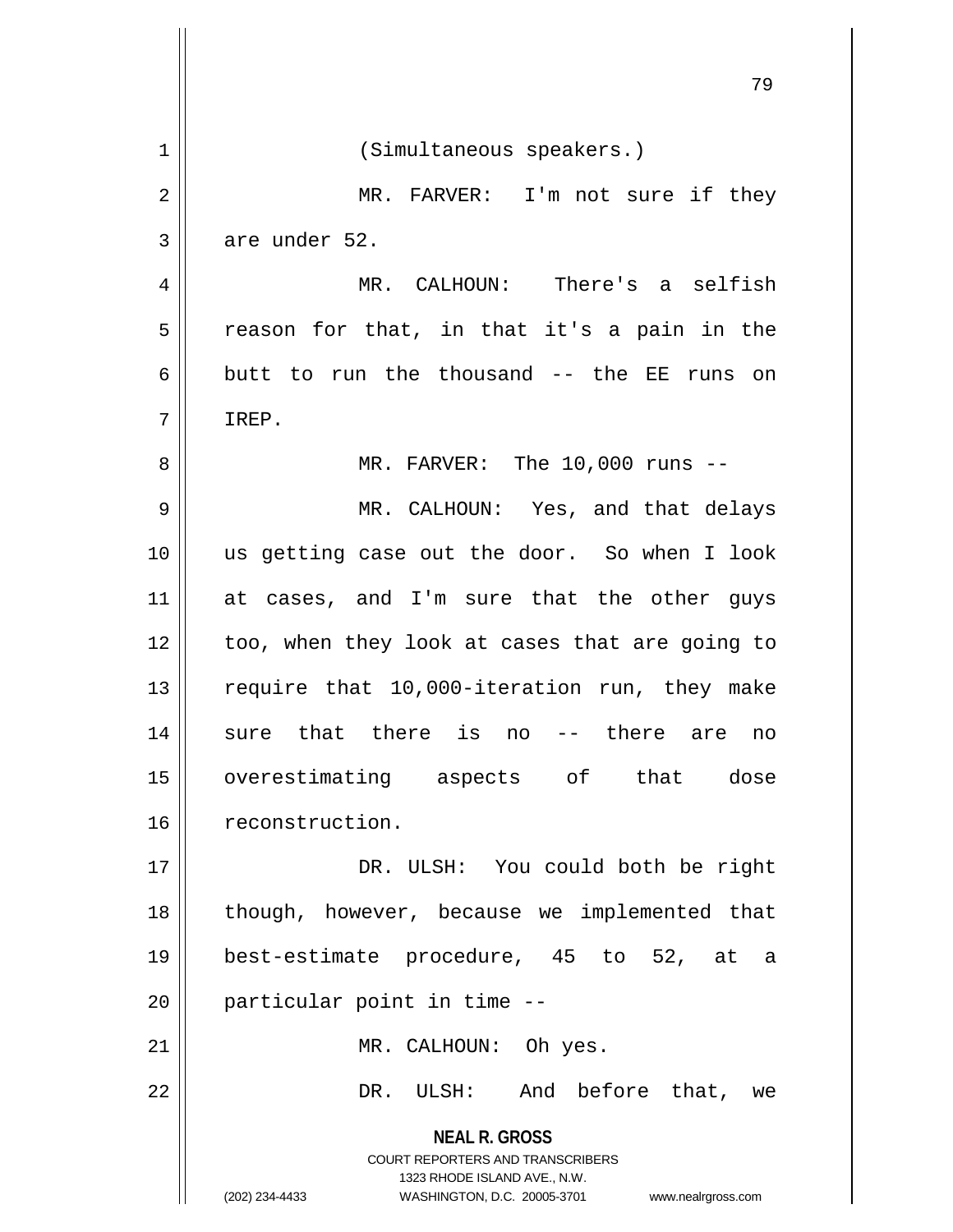**NEAL R. GROSS** COURT REPORTERS AND TRANSCRIBERS 1323 RHODE ISLAND AVE., N.W. (202) 234-4433 WASHINGTON, D.C. 20005-3701 www.nealrgross.com 1 || might have done something different and that - $2 \parallel$  -3 (Simultaneous speakers.) 4 CHAIRMAN GRIFFON: You might be 5 | remembering older cases --6 MR. FARVER: Could we have that 7 data at some point? 8 MR. CALHOUN: I am checking right 9 || now to see if we can get some numbers on the 10 | total number between 45 and 52 percent. 11 || DR. ULSH: Grady, won't it be the  $12$   $\vert$  -- the date that we made that change, won't it 13  $\parallel$  be about the time we did the PER and we re-14 looked at all those cases? 15 MR. SIEBERT: The PER on that 16 issue, I'm looking to find it right now. 17 MR. HINNEFELD: But won't it be 18 || about the time you made the change, is when we 19 did that PER? 20 MR. SIEBERT: Yes, I'm going to 21 || say it's somewhere around March to May of  $22 \parallel 2005$ . But let me pull that up.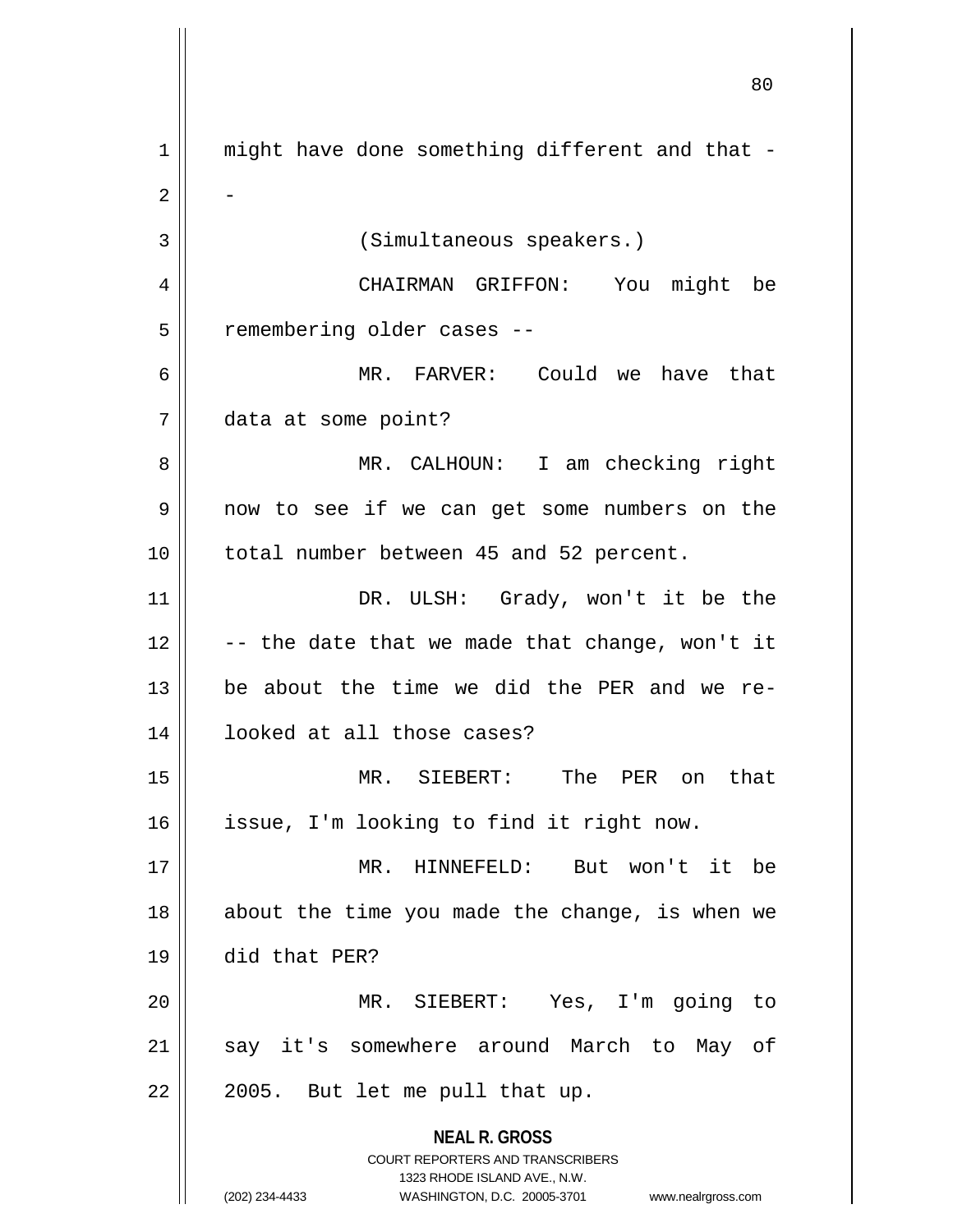| $\mathbf 1$ | MEMBER MUNN: That sounds about                                      |
|-------------|---------------------------------------------------------------------|
| 2           | right. And, John, I have to take issue with                         |
| 3           | something that you said. You continually made                       |
| 4           | the assertion that anyone who was attempting                        |
| 5           | to be more precise in their dose calculation                        |
| 6           | was deliberately attempting to go below a                           |
| 7           | certain point rather than to be accurate and,                       |
| 8           | which would, in terms of accuracy, just as                          |
| 9           | likely place you above the point.                                   |
| 10          | That just doesn't seem reasonable                                   |
| 11          | that you would make the assumption that                             |
| 12          | someone was attempting to avoid a just claim.                       |
| 13          | DR. MAURO: You know, it's funny,                                    |
| 14          | I didn't want to characterize it that way,                          |
| 15          | Wanda, and I understand --                                          |
| 16          | MEMBER MUNN: That's the way it                                      |
| 17          | came across, John.                                                  |
| 18          | DR. MAURO: Yes, what I, what I --                                   |
| 19          | see, it's a process, the process being when                         |
| 20          | you start off with the idea that listen, we                         |
| 21          | want to move these out quickly, we'll do an                         |
| 22          | overestimate, you come in and everyone agrees                       |
|             | <b>NEAL R. GROSS</b>                                                |
|             | <b>COURT REPORTERS AND TRANSCRIBERS</b>                             |
|             | 1323 RHODE ISLAND AVE., N.W.                                        |
|             | (202) 234-4433<br>WASHINGTON, D.C. 20005-3701<br>www.nealrgross.com |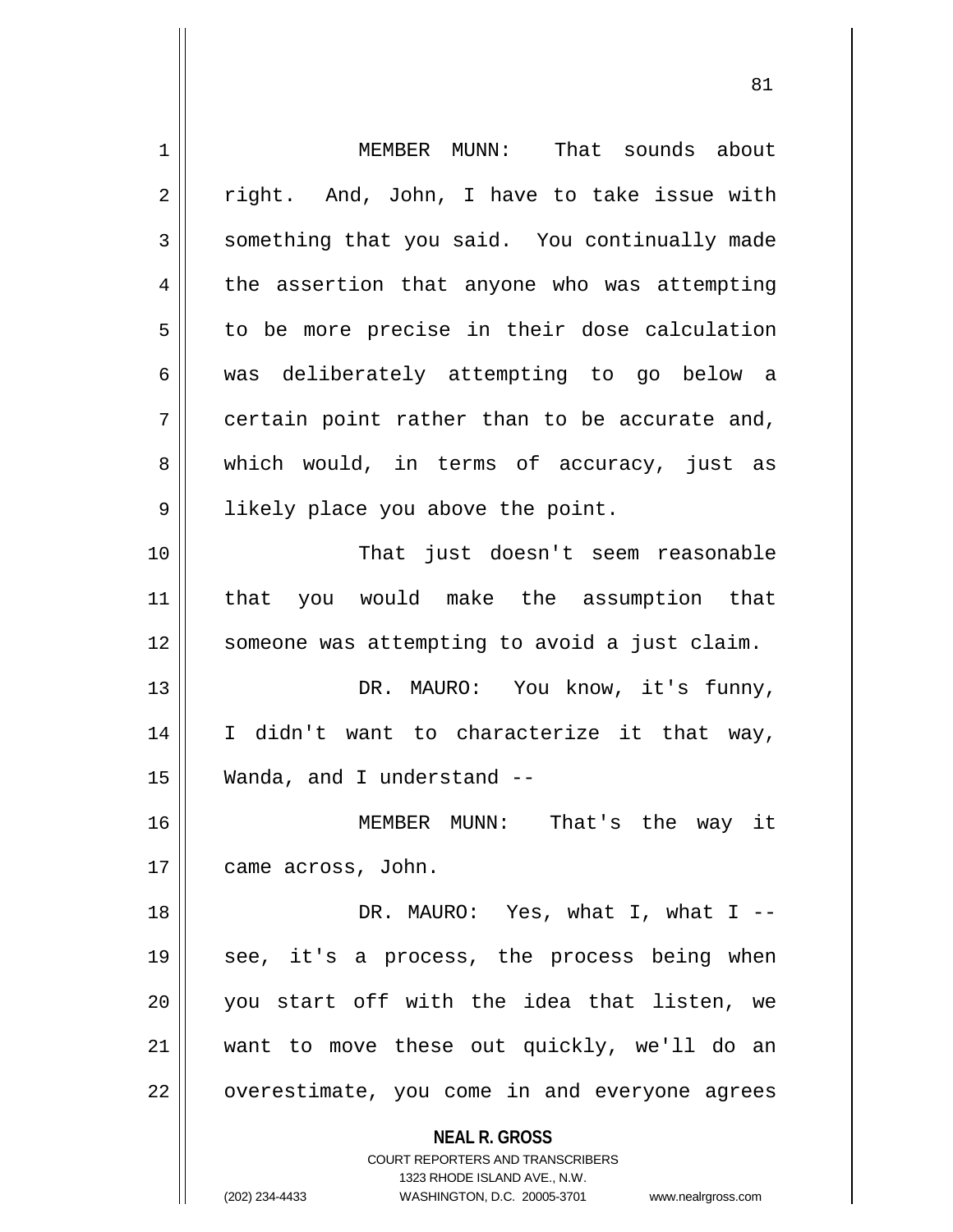1 it's an overestimate, we come in below 50  $2 \parallel$  percent, we're done.

**NEAL R. GROSS** COURT REPORTERS AND TRANSCRIBERS 1323 RHODE ISLAND AVE., N.W.  $3 \parallel$  and that's fully  $-$  that makes 4 perfect sense. But what it does, then, is it  $5 \parallel$  puts you in a process that -- where you are 6 | not, you are not deliberately -- how can I say  $7 \parallel$  this. You are not deliberately trying to get  $8 \parallel$  the guy below 50 percent, but --9 MS. LIN: Dr. Mauro, this is Jenny 10 Lin with HHS, and I think the agency has a 11 statutory responsibility to make best 12 estimate, a reasonable estimate, dose  $13$  || estimate, under the statute for a compensable 14 claim. 15 || So I appreciate your input but I 16 || think we can rest that conversation at this 17 point. 18 || DR. MAURO: Okay. 19 MEMBER POSTON: Hello? This is 20 John Poston. I just wanted to let you know I 21 || was about a minute late. Sorry. 22 MR. KATZ: Oh, John Poston.

(202) 234-4433 WASHINGTON, D.C. 20005-3701 www.nealrgross.com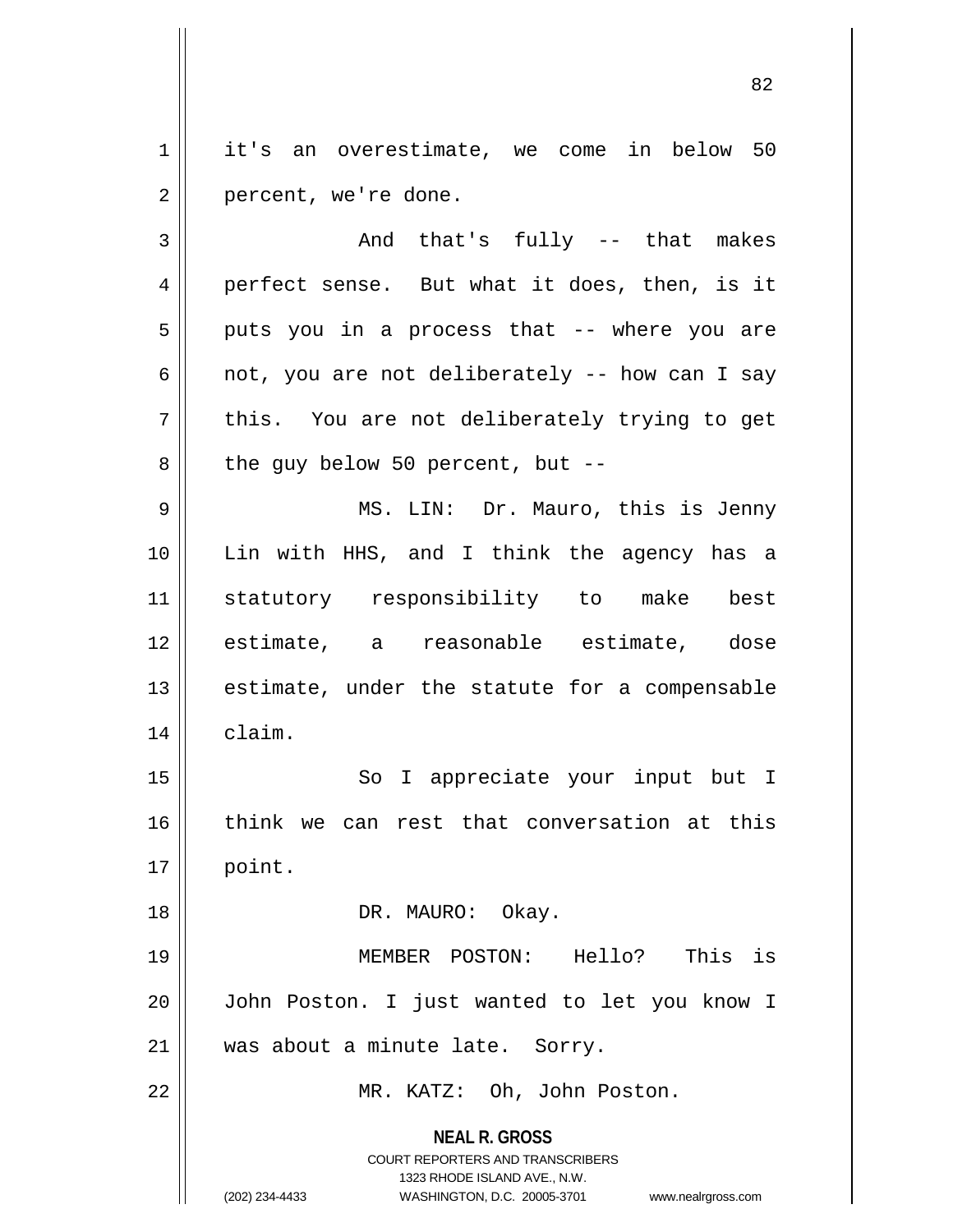| $\mathbf 1$ | MEMBER POSTON: I couldn't get a                                  |
|-------------|------------------------------------------------------------------|
| 2           | word in edgewise, so --                                          |
| 3           | MR. KATZ: Well welcome, we are                                   |
| 4           | glad to have you, John. And I need to do my -                    |
| 5           |                                                                  |
| 6           | (Simultaneous speakers.)                                         |
| 7           | MR. KATZ: I have to just announce                                |
| 8           | your conflicts since you are on the line,                        |
| 9           | because that's a procedure that we have put in                   |
| 10          | place for all FACA committees across the CDC,                    |
| 11          | Subcommittees.                                                   |
| 12          | MEMBER POSTON: Well, that should                                 |
| 13          | be everything, isn't it?                                         |
| 14          | MR. KATZ: Yes, it's everything --                                |
| 15          | no. No, but -- so let me just -- I don't                         |
| 16          | expect you to recall these but let me just                       |
| 17          | note, these are BWXT, X-10, Sandia, LANL and                     |
| 18          | any DR matters involving Dr. Poston's son,                       |
| 19          | Y-12, West Valley Demonstration Project,                         |
| 20          | Pantex and any DR matters involving Dr.                          |
| 21          | Poston's daughter.                                               |
| 22          | MEMBER POSTON: My son is pretty                                  |
|             | <b>NEAL R. GROSS</b><br><b>COURT REPORTERS AND TRANSCRIBERS</b>  |
|             | 1323 RHODE ISLAND AVE., N.W.                                     |
|             | (202) 234-4433<br>WASHINGTON, D.C. 20005-3701 www.nealrgross.com |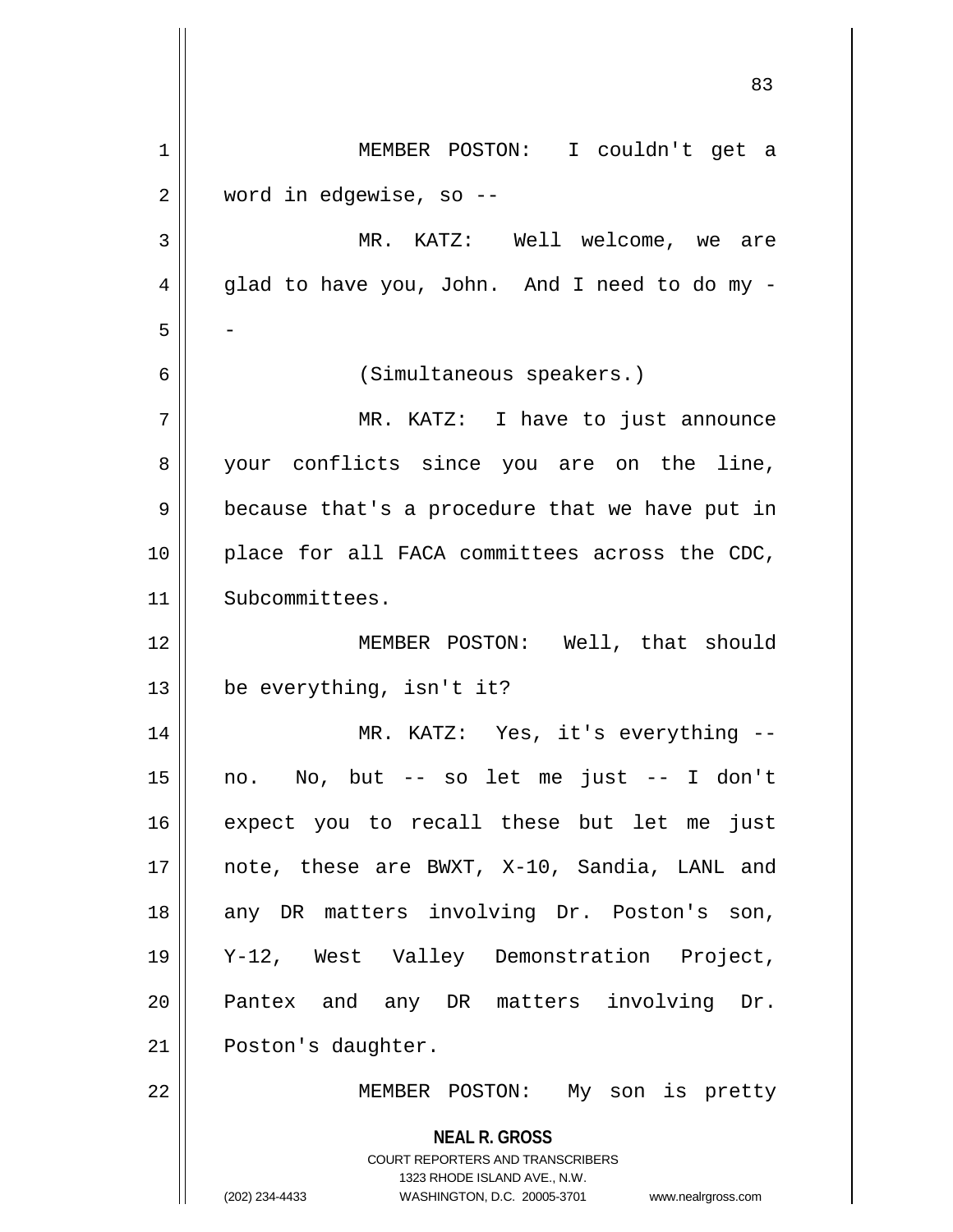| 1  | well versed at making sure that I don't see    |
|----|------------------------------------------------|
| 2  | anything that -- he keeps me straight.         |
| 3  | MR. KATZ: Right, right. No, I --               |
| 4  | and, John, this is just a requirement, I have  |
| 5  | to announce it for each Member, for the DR     |
| 6  | Subcommittee and same with Procedures when we  |
| 7  | go to Procedures Subcommittee meetings.        |
| 8  | MEMBER POSTON: Thank you.                      |
| 9  | CHAIRMAN GRIFFON: Can I just                   |
| 10 | follow up, I'm not exactly sure what -- why    |
| 11 | John was cut off, I'm not -- you know, but     |
| 12 | anyway, I think what we have seen, this could  |
| 13 | get to that point, what we have seen is, when  |
| 14 | we sharpen the pencil, I think it's more a     |
| 15 | question of, even in those best estimates,     |
| 16 | there's still assumptions that have to be made |
| 17 | by the dose reconstructor often, especially in |
| 18 | internal dose reconstructions, and when we     |
| 19 | have reviewed -- several of these in the first |
| 20 | set were Savannah River cases, and they were   |
| 21 | very close, and I guess sort of to build on    |
| 22 | Hans' point, I don't think you want the luck   |
|    |                                                |

COURT REPORTERS AND TRANSCRIBERS 1323 RHODE ISLAND AVE., N.W. (202) 234-4433 WASHINGTON, D.C. 20005-3701 www.nealrgross.com

**NEAL R. GROSS**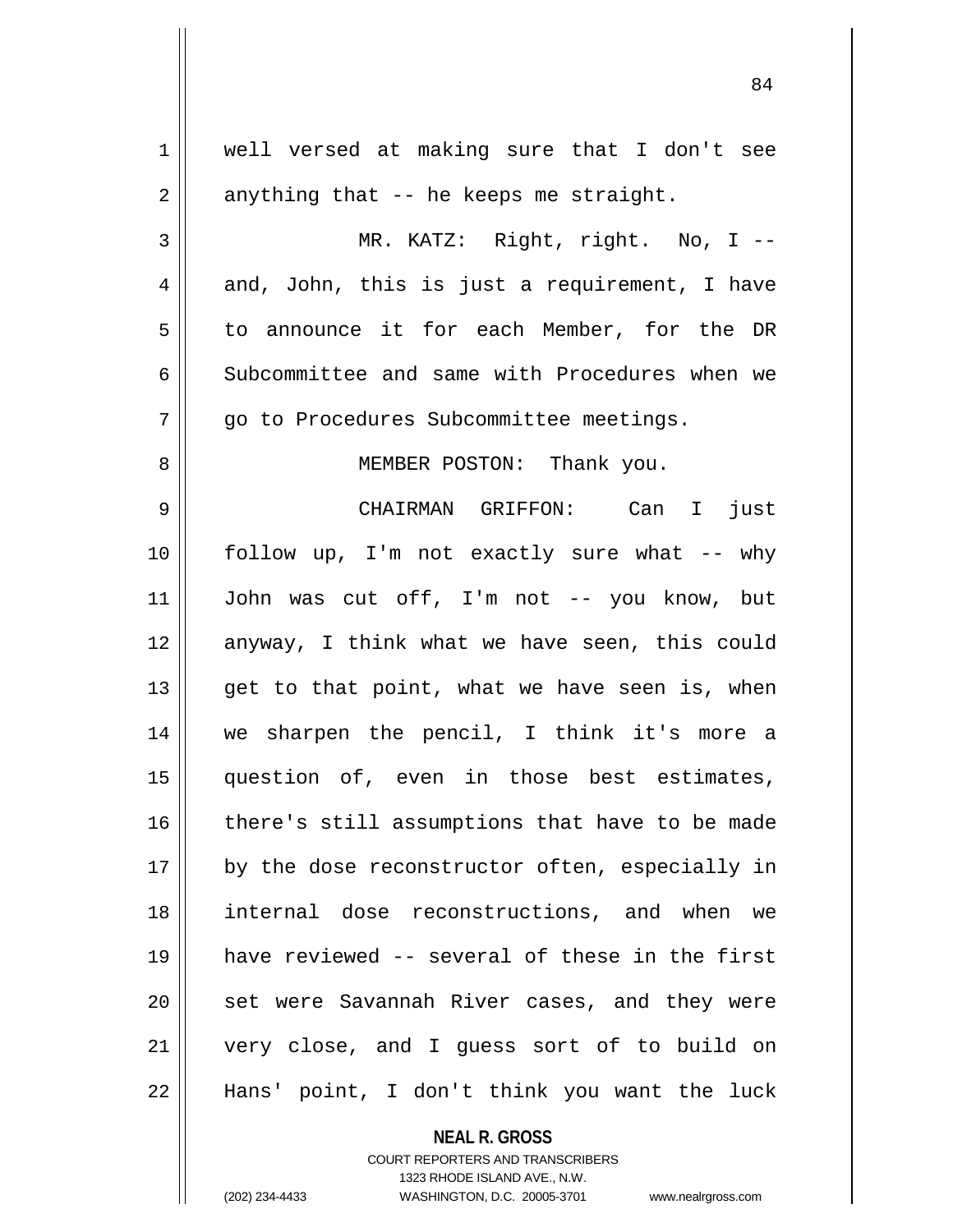1 | of the draw, and I think the system at ORAU  $2 \parallel$  has to -- and NIOSH has to protect from this  $3 \parallel$  that you don't give one -- you don't, by luck  $4 \parallel$  of the draw, get a more, a person that's going 5|| to make, you know, tend to make more 6 contractive assumptions as opposed to a more 7 generous assumption. You know, it should be 8 || neutral to that, it should be -- and 9 sometimes, just by the nature of people's 10 backgrounds, they have done dose -- they have 11 done it a certain way all their life, they 12 know -- you know they really feel this is 13 || correct and right, they're not trying to bias 14 or get the number low, they just feel like 15  $\parallel$  that's the way they're doing things. 16 On the other hand you don't want  $17$  || it to be a luck of the draw situation so that 18 -- but I'm saying the system should catch

 that, if you find that this is happening 20 || constantly with one dose reconstructor, you may have to say well, you know, I understand || the way you've done things, however we are

> **NEAL R. GROSS** COURT REPORTERS AND TRANSCRIBERS 1323 RHODE ISLAND AVE., N.W. (202) 234-4433 WASHINGTON, D.C. 20005-3701 www.nealrgross.com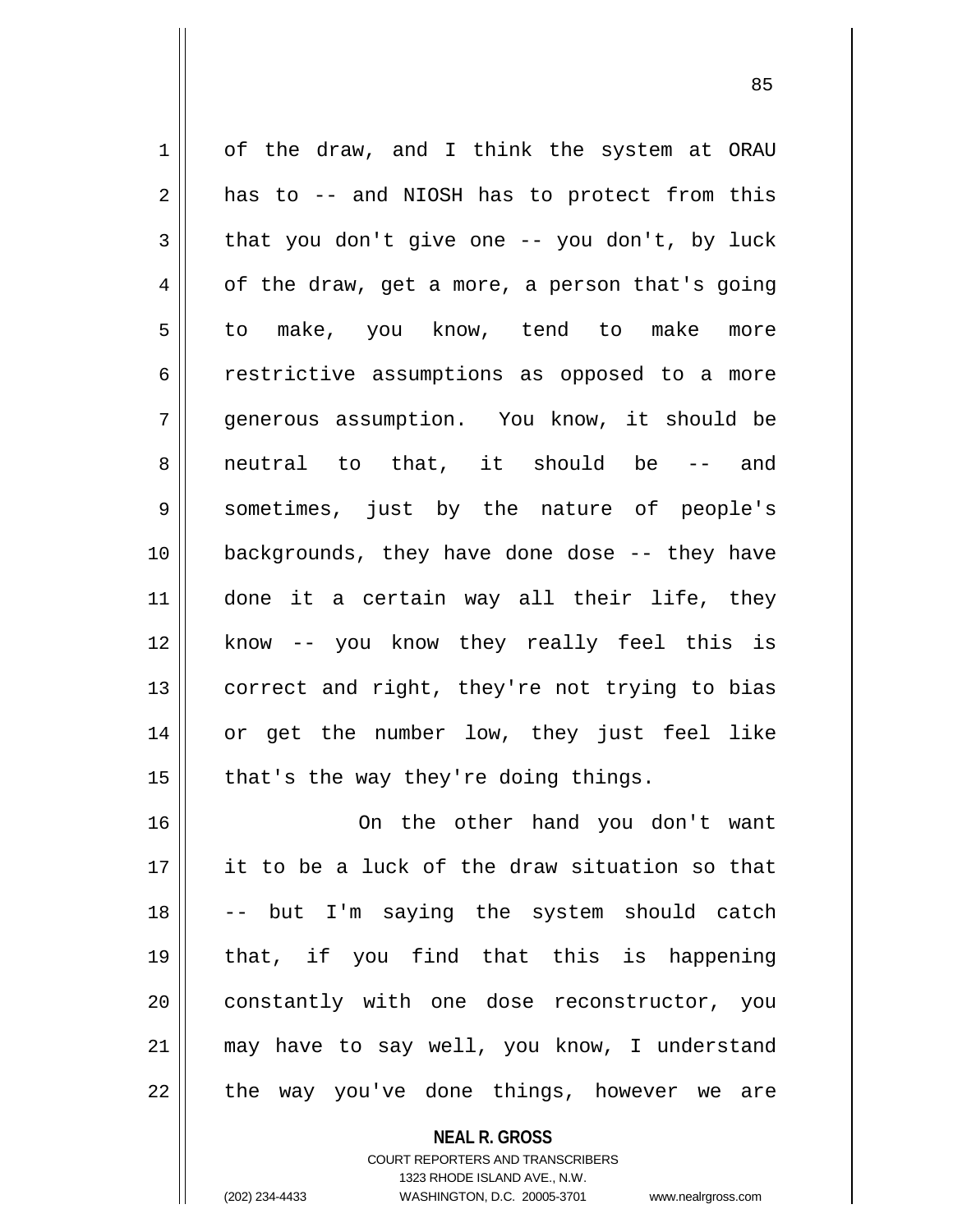**NEAL R. GROSS** COURT REPORTERS AND TRANSCRIBERS 1323 RHODE ISLAND AVE., N.W. (202) 234-4433 WASHINGTON, D.C. 20005-3701 www.nealrgross.com 1 || giving a little more, you know, 2 | claimant-favorability and this is the approach 3 | here. Whatever. 4 MS. LIN: Sure, I mean I 5 | understand that perspective --6 CHAIRMAN GRIFFON: Yes, that's I'm  $7 \parallel$  trying to get at. 8 MS. LIN: But I would encourage  $9$  || that this Subcommittee to  $-$ 10 CHAIRMAN GRIFFON: I think that's 11 || sort of what John was getting at. 12 MS. LIN: -- the technical part of 13 it as opposed to making a generalized 14 discussion about how best estimate is never 15 becoming a tool of minimizing compensability.  $16$  | That's all I'm saying here. 17 CHAIRMAN GRIFFON: Yes, I don't  $18$  | think -- I don't --19 || MS. LIN: It shouldn't -- I mean, 20 || for public members who may be listening or 21 || may be reading the transcript, it's very  $22$  || dangerous for the agency to be  $-$ - the agency's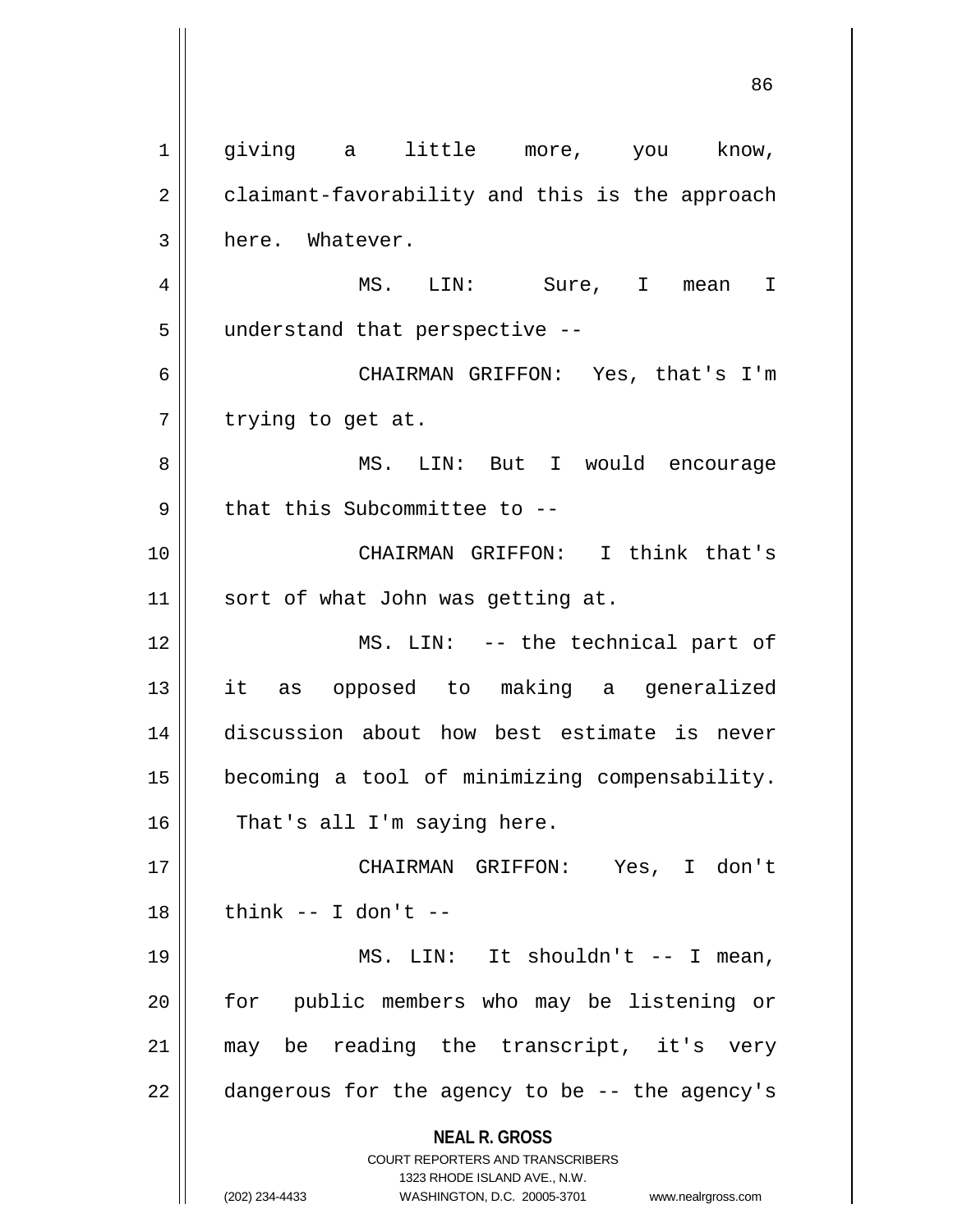**NEAL R. GROSS** COURT REPORTERS AND TRANSCRIBERS 1323 RHODE ISLAND AVE., N.W. 1 credibility to be tainted by that kind of 2 | allegation. 3 CHAIRMAN GRIFFON: And I don't 4 | think John -- I don't think John meant that,  $5 \parallel$  but I don't speak for John. 6 MEMBER RICHARDSON: Can I ask -- 7 CHAIRMAN GRIFFON: But anyway, 8 || we'll --9 MEMBER RICHARDSON: Can I ask for 10 clarification? The -- I mean this is all 11 framed within how to -- how to usefully 12 | summarize the blind reviews. 13 And my -- my suggestion earlier, 14 or thought, building off of John Stiver's  $15$  comment, was the -- was that the dose 16 reconstructors would each -- each indicate 17 || what type of reconstruction they had done. 18 It's sounding from Grady's 19 comments like that -- that's a little bit  $20$  || fluid and actually what's  $-$  you, maybe the 21 name that would be given to most dose  $22$  | reconstructions is, is not purely that it was

(202) 234-4433 WASHINGTON, D.C. 20005-3701 www.nealrgross.com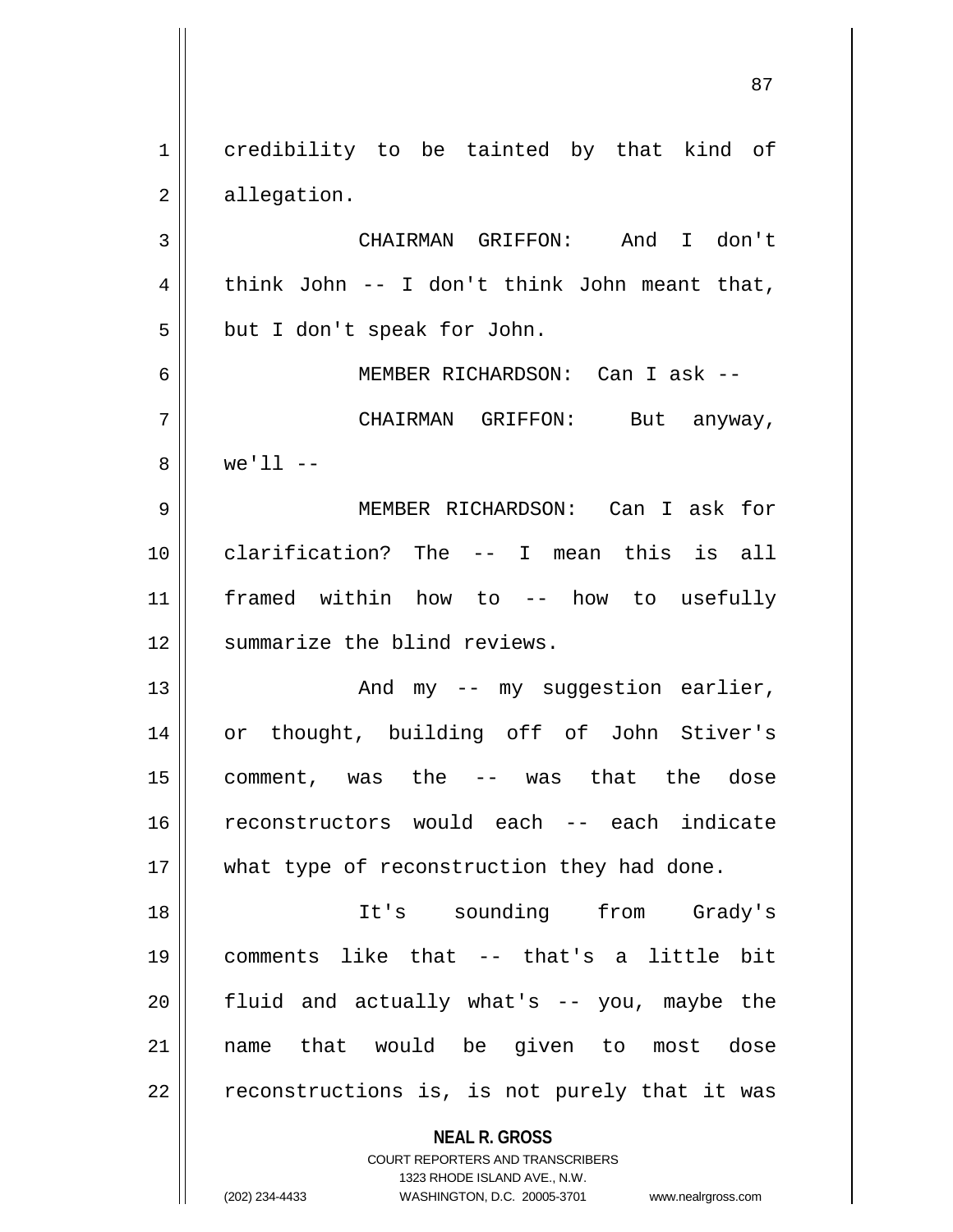1 an overestimating or a best estimate, but it  $2 \parallel$  has aspects of each to it.

3 MR. CALHOUN: Sure, we'll call it  $4 \parallel$  that. We'll -- if there's an overestimate of 5 || missed dose for example, let's say that we 6 || used the actual x-ray doses, which would be a 7 best estimate, and we used a maximizing 8 || approach to missed dose, the case is still an 9 | overestimate because there was some portion of 10 that dose reconstruction that was 11 | overestimated.

 MR. HINNEFELD: But some people  $\parallel$  may refer to that as a hybrid of best -- I mean, there -- we haven't really defined it as a hybrid but some people could, you know, | really use that  $-$ 

17 MR. CALHOUN: I would contend that 18 || all DRs are hybrids then, because there's 19 || always a degree of over or under.

20 MR. STIVER: My experience -- this  $21$  is John Stiver - is that what Grady's saying  $22 \parallel$  is true, that they are hybrid cases. It

**NEAL R. GROSS**

COURT REPORTERS AND TRANSCRIBERS 1323 RHODE ISLAND AVE., N.W. (202) 234-4433 WASHINGTON, D.C. 20005-3701 www.nealrgross.com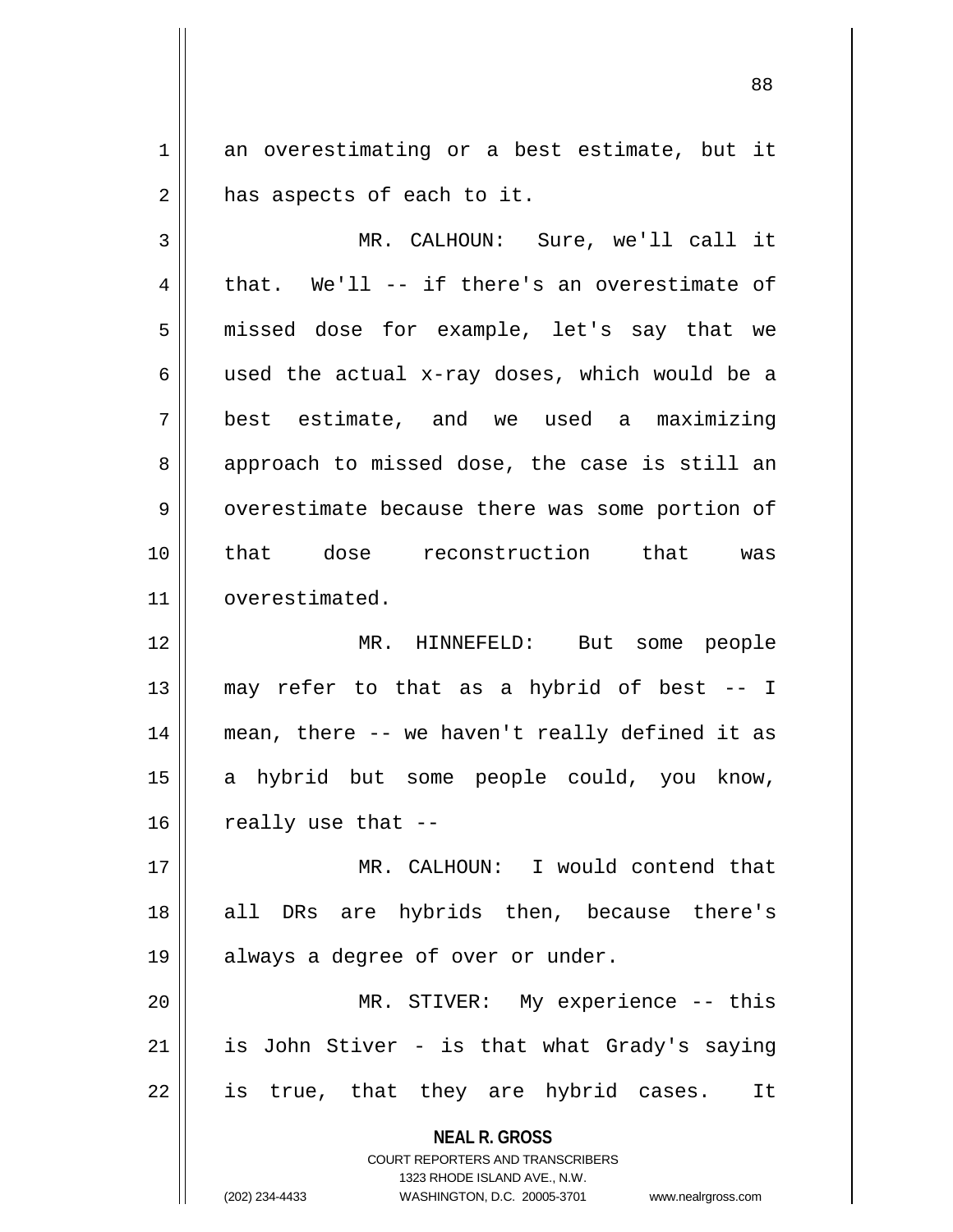**NEAL R. GROSS** COURT REPORTERS AND TRANSCRIBERS 1323 RHODE ISLAND AVE., N.W. 1 | depends how much refinement was applied and  $2 \parallel$  then what brought -- the type of scenario that  $3 \parallel$  was affected --4 MR. HINNEFELD: And whether you  $5 \parallel$  gain any time, I mean, the whole idea of that 6  $\parallel$  overestimate is, it's got to be -- it should 7 be more efficient. If it's not more efficient  $8 \parallel$  -- it's just as efficient to give the actual  $9 \parallel$  X-ray dose as to give the actual X-ray. 10 || MEMBER RICHARDSON: And so, if we 11 were to measure a report that had components  $12$  of the dose broken out, and they would flag, 13  $\vert$  okay the X-rays are best estimates, yes or no,  $14$  || the internal doses is a best estimate, they're 15 | a hybrid, or  $-$ 16 CHAIRMAN GRIFFON: We do that on 17 || our case selection matrices. 18 (Simultaneous speakers.) 19 MR. STIVER: There may be more, 20 you know, in complete documentation, for if a 21 particular aspect of the reconstruction, say,  $22 \parallel$  a measured photon dose was  $-$  or a missed dose

(202) 234-4433 WASHINGTON, D.C. 20005-3701 www.nealrgross.com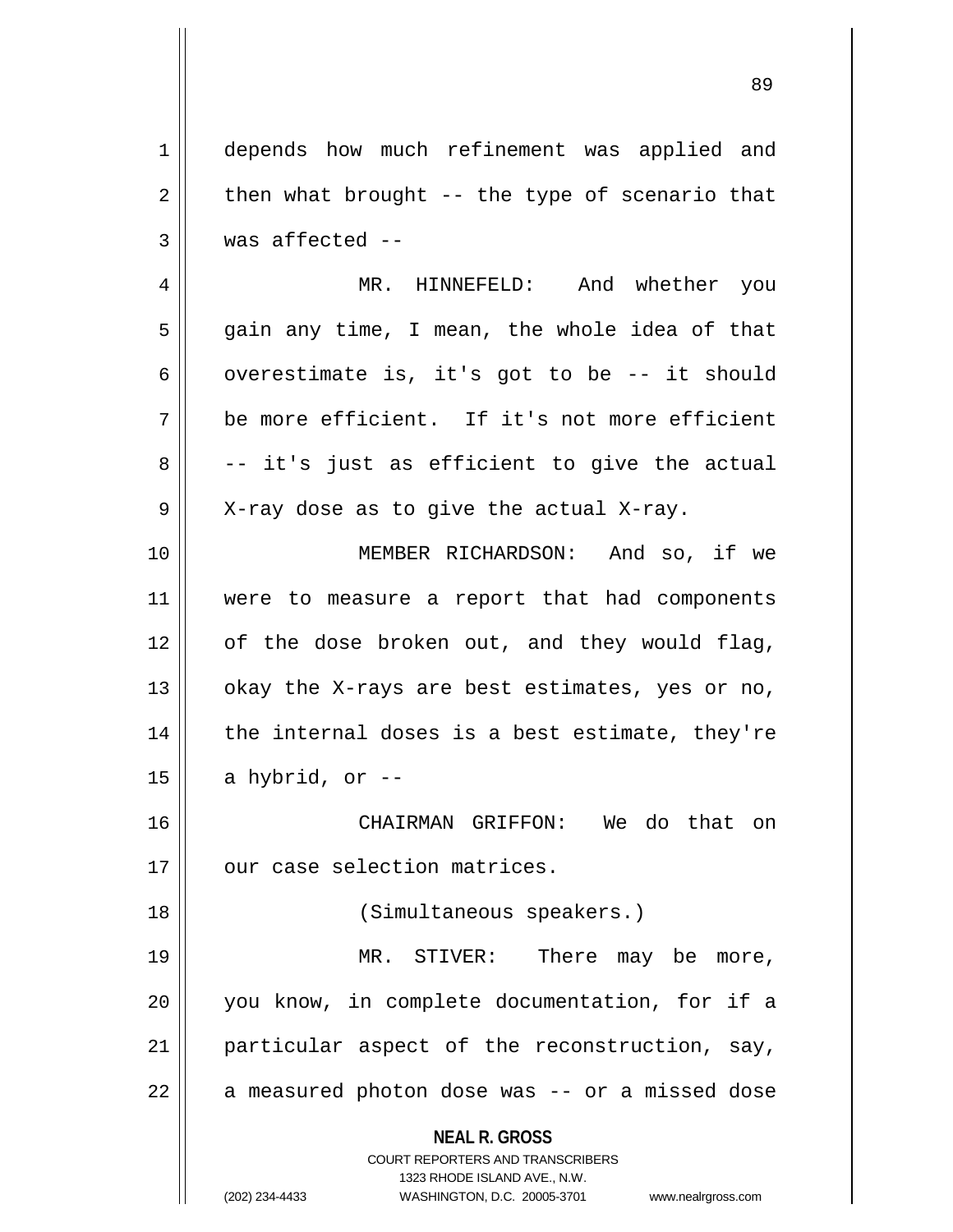| $\mathbf 1$ | was overestimated and then was changed later,                           |
|-------------|-------------------------------------------------------------------------|
| 2           | just a comment to that effect.                                          |
| 3           | MEMBER RICHARDSON: I mean we                                            |
| 4           | talked about --                                                         |
| 5           | (Simultaneous speakers.)                                                |
| 6           | MEMBER RICHARDSON: -- in terms of                                       |
| 7           | summarizing, and I think it's fine to talk                              |
| 8           | about, you know, briefly summarize those where                          |
| 9           | the decision flips, but I am agreeing kind of                           |
| 10          | with the idea that the intention of this sort                           |
| 11          | of line review is less to focus on that, and                            |
| 12          | in part is to -- I'm wondering if like the                              |
| 13          | experience from the other sort of work that                             |
| 14          | has been done by the committee, where we flag                           |
| 15          | things that are quality issues, what the                                |
| 16          | nature of, of those -- what are the processes                           |
| 17          | that led to those and maybe we could try and                            |
| 18          | kind of get, get those sort of -- are those, I                          |
| 19          | mean, so you can help, you can remind me what                           |
|             |                                                                         |
| 20          | sorts of -- where those came up. Are those                              |
| 21          | anything from data entry onwards?                                       |
| 22          | MR. SIEBERT: Oh, there were some,                                       |
|             | <b>NEAL R. GROSS</b>                                                    |
|             | <b>COURT REPORTERS AND TRANSCRIBERS</b><br>1323 RHODE ISLAND AVE., N.W. |
|             | (202) 234-4433<br>WASHINGTON, D.C. 20005-3701<br>www.nealrgross.com     |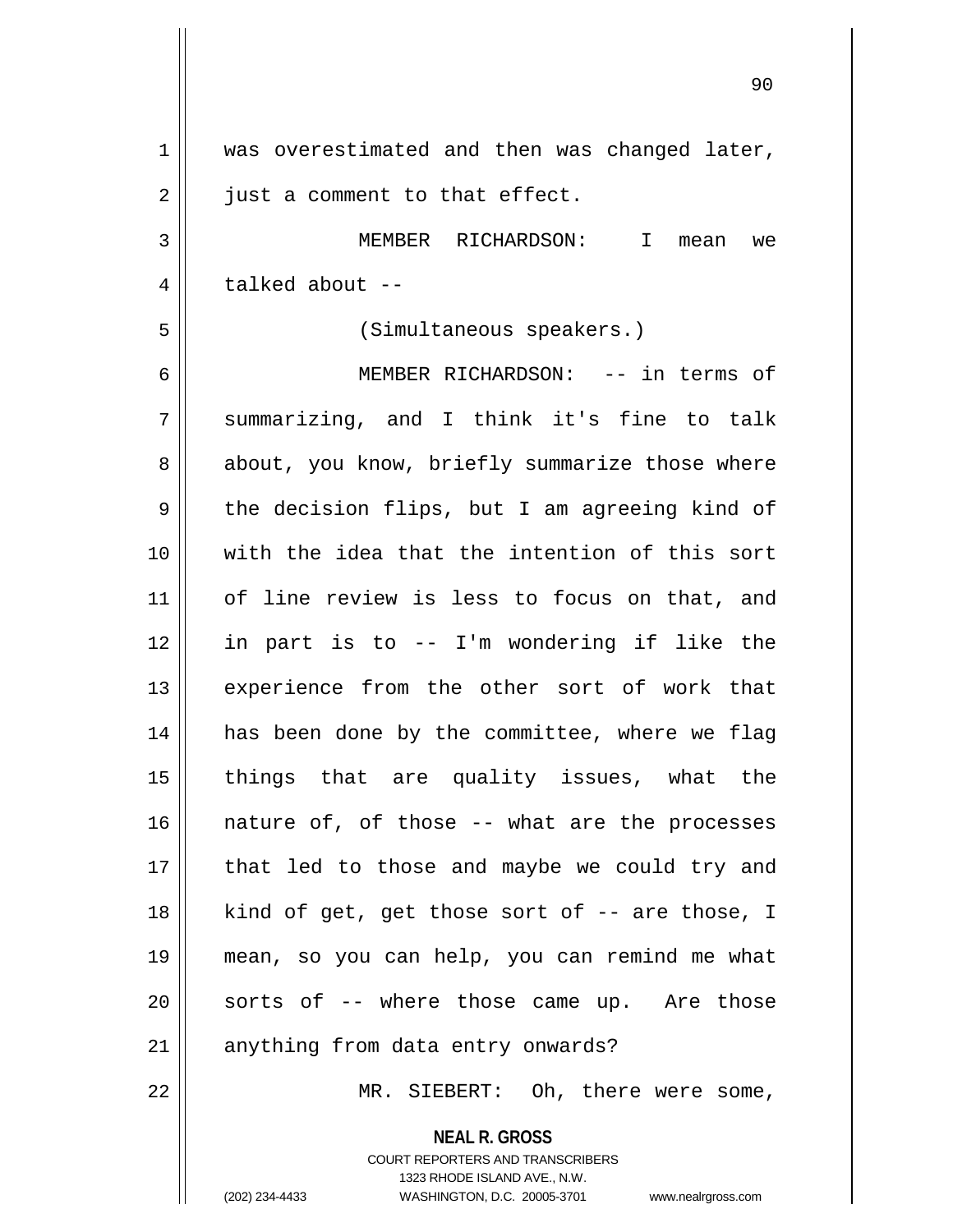| 1  | I think it was a matter of transcription                            |
|----|---------------------------------------------------------------------|
| 2  | errors that were found, decimal point, it                           |
| 3  | might be a millirem versus rem issue.                               |
| 4  | (Simultaneous speakers.)                                            |
| 5  | MR. SIEBERT: It could probably be                                   |
| 6  | caught with an interview review I would think,                      |
| 7  | or outside.                                                         |
| 8  | MR. FARVER: Or years were omitted                                   |
| 9  | in the final IREP table. In other words the                         |
| 10 | workbook tool calculates the doses, they are                        |
| 11 | in the workbook tool. Somehow they don't make                       |
| 12 | it to the final IREP table.                                         |
| 13 | MR. STIVER: Yes. There's the                                        |
| 14 | hand transfer of --                                                 |
| 15 | MR. FARVER: A year just gets cut                                    |
| 16 | out.                                                                |
| 17 | MEMBER RICHARDSON: And so that's                                    |
| 18 | where I was -- when I was first reading this,                       |
| 19 | and there were kind of -- there<br>was                              |
| 20 | information about the number of years of dose                       |
| 21 | from one organization versus the other, that                        |
| 22 | was -- those were the sort of things I thought                      |
|    | <b>NEAL R. GROSS</b>                                                |
|    | <b>COURT REPORTERS AND TRANSCRIBERS</b>                             |
|    | 1323 RHODE ISLAND AVE., N.W.                                        |
|    | (202) 234-4433<br>WASHINGTON, D.C. 20005-3701<br>www.nealrgross.com |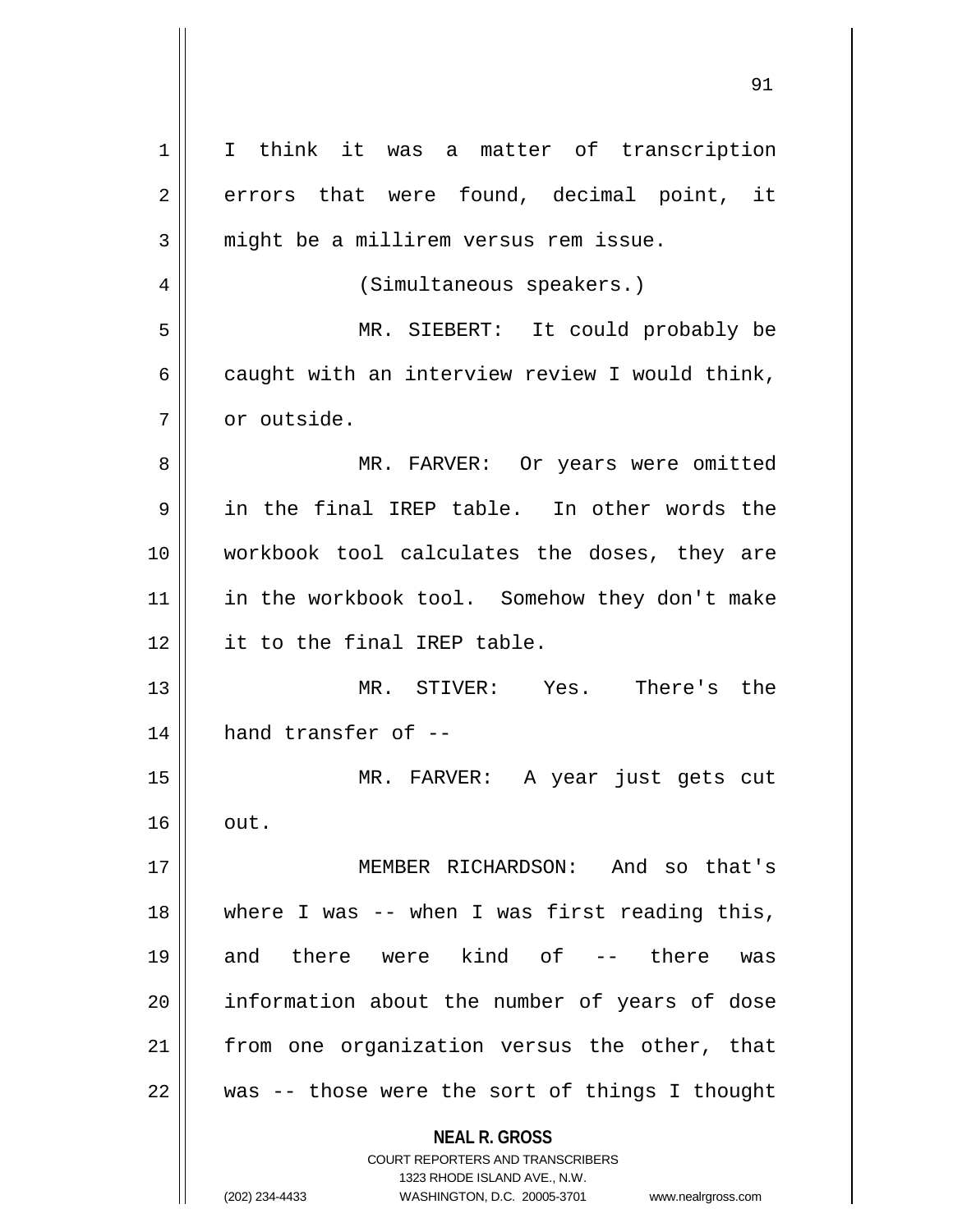1 | I was catching which I think maybe I wasn't 2 | understanding.

3 || But if there was -- if the summary  $4 \parallel$  report had a little bit more focus on these -- $5$  those things which we have been passing as 6 quality issues, as separate from judgement  $7 \parallel$  issues, maybe that would be a way of  $-$ 8 MR. HINNEFELD: Yes, we could -- 9 || you are getting this, right, Grady? 10 MR. CALHOUN: Yes, our plan is 11  $\parallel$  certainly -- we -- I agree that we do need to 12 improve the usability of the information that 13 || we get out of these blind reviews, and one of 14 || the things that -- one of the most important  $15$  || things that we -- that could come out of this 16 and will come out of this, is that we're going 17 to end up changing documents that add to that 18 | confusion between the ORAU team and our guys.

19 || So this is the very first line, you know, we are going to add that TBD modified so that it is more instructive to | people who are doing the dose reconstruction.

**NEAL R. GROSS**

COURT REPORTERS AND TRANSCRIBERS 1323 RHODE ISLAND AVE., N.W. (202) 234-4433 WASHINGTON, D.C. 20005-3701 www.nealrgross.com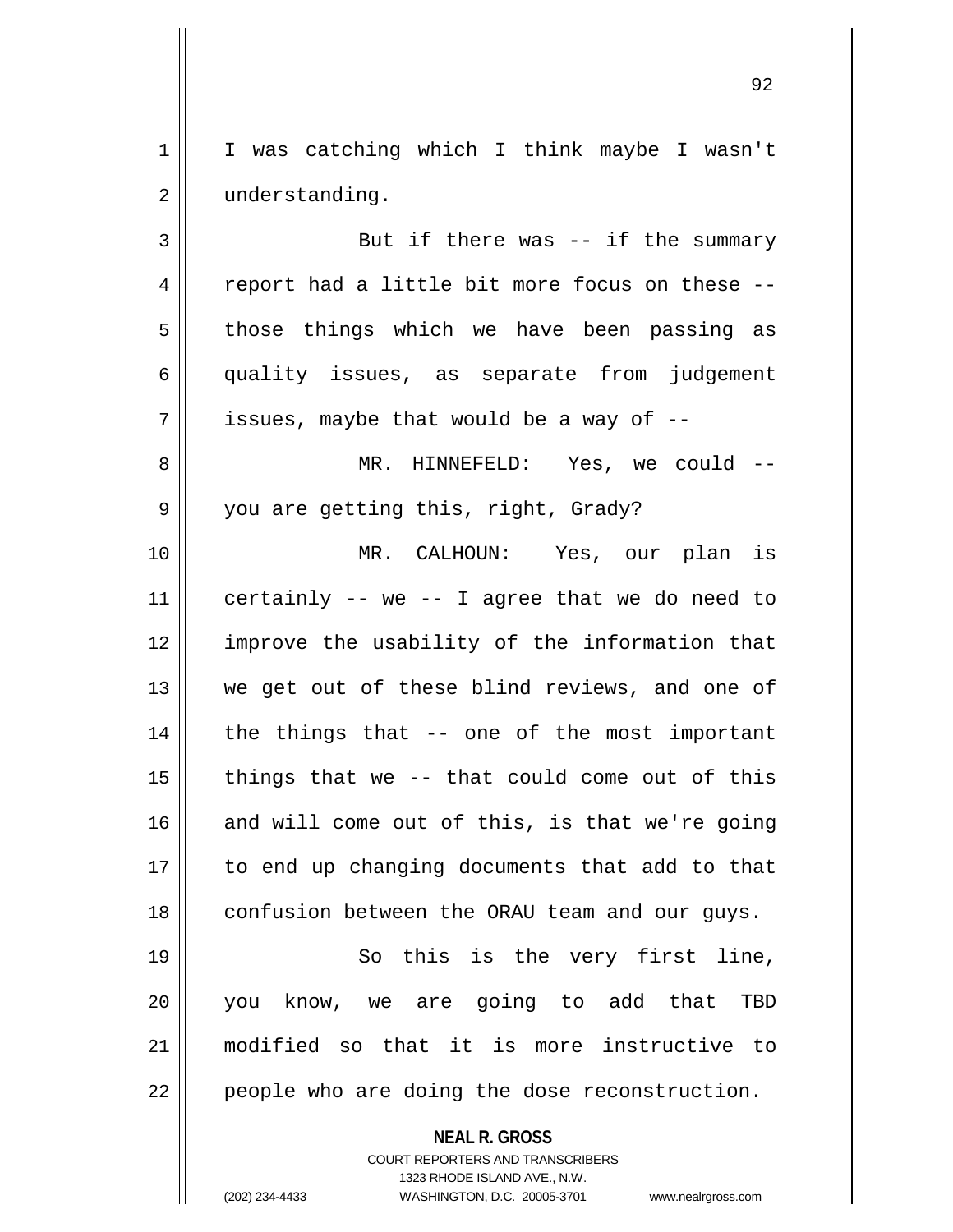| 1  | And that's what -- that's one of                                                                                                                                       |
|----|------------------------------------------------------------------------------------------------------------------------------------------------------------------------|
| 2  | the biggest benefits I see coming out of this,                                                                                                                         |
| 3  | is we should be able to come up with very                                                                                                                              |
| 4  | similar approaches. You know, the degree of                                                                                                                            |
| 5  | overestimate will always be an issue, but for                                                                                                                          |
| 6  | this one in particular, there should be some                                                                                                                           |
| 7  | more clarification as far as when to use a                                                                                                                             |
| 8  | critical level or an MDA.                                                                                                                                              |
| 9  | MR. FARVER: On these blind                                                                                                                                             |
| 10 | evaluations, are you looking at the<br>IREP                                                                                                                            |
| 11 | tables and comparing them, the final IREP                                                                                                                              |
| 12 | tables?                                                                                                                                                                |
| 13 | MR. CALHOUN: Yes.                                                                                                                                                      |
| 14 | MR. FARVER: Or are you comparing                                                                                                                                       |
| 15 | the DR report?                                                                                                                                                         |
| 16 | CALHOUN:<br>MR.<br>We're<br>not<br>SO                                                                                                                                  |
| 17 | concerned about the text as we are the numbers                                                                                                                         |
| 18 | that have come out. But the text will help us                                                                                                                          |
| 19 | see how they determined it.                                                                                                                                            |
| 20 | Now, you've got a guy who does the                                                                                                                                     |
| 21 | blind DR, the calculations on our side, and we                                                                                                                         |
| 22 | are -- I'm just going to say ORAU does the                                                                                                                             |
|    | <b>NEAL R. GROSS</b><br><b>COURT REPORTERS AND TRANSCRIBERS</b><br>1323 RHODE ISLAND AVE., N.W.<br>(202) 234-4433<br>WASHINGTON, D.C. 20005-3701<br>www.nealrgross.com |
|    |                                                                                                                                                                        |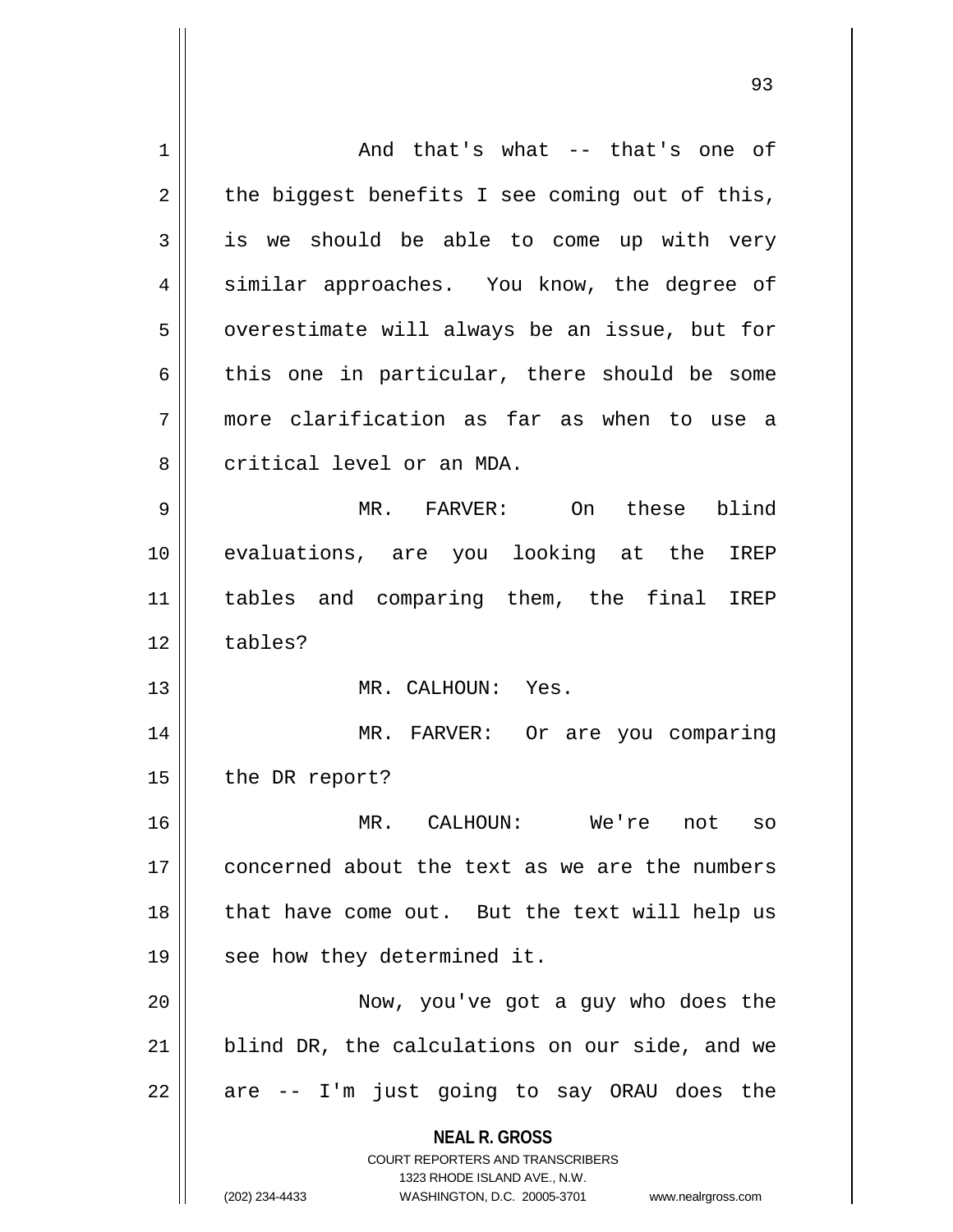**NEAL R. GROSS** COURT REPORTERS AND TRANSCRIBERS 1323 RHODE ISLAND AVE., N.W. (202) 234-4433 WASHINGTON, D.C. 20005-3701 www.nealrgross.com 94 1 | other one, and then there's a third person who 2 | compares them. 3 || MR. FARVER: Okay. 4 MR. HINNEFELD: And the -- our  $5 \parallel$  people don't really write the text. 6 MR. CALHOUN: No, they don't write  $7 \parallel$  the text, no. 8 MR. FARVER: That's okay -- 9 || (Simultaneous speakers.) 10 MR. CALHOUN: We have seen 11 || problems before with the DR text not matching  $12$  | the IREP table. 13 || MR. FARVER: Right, and that's why 14 || I was wondering, you know, how are we going to  $15 \parallel$  catch that, or --16 (Simultaneous speakers.) 17 MR. CALHOUN: No, we wouldn't  $18$  | catch that  $-$ 19 MR. FARVER: Okay, that's okay. 20 MR. CALHOUN: But we'd catch that  $21$  here, as evidenced by the fine reviews that 22 you just got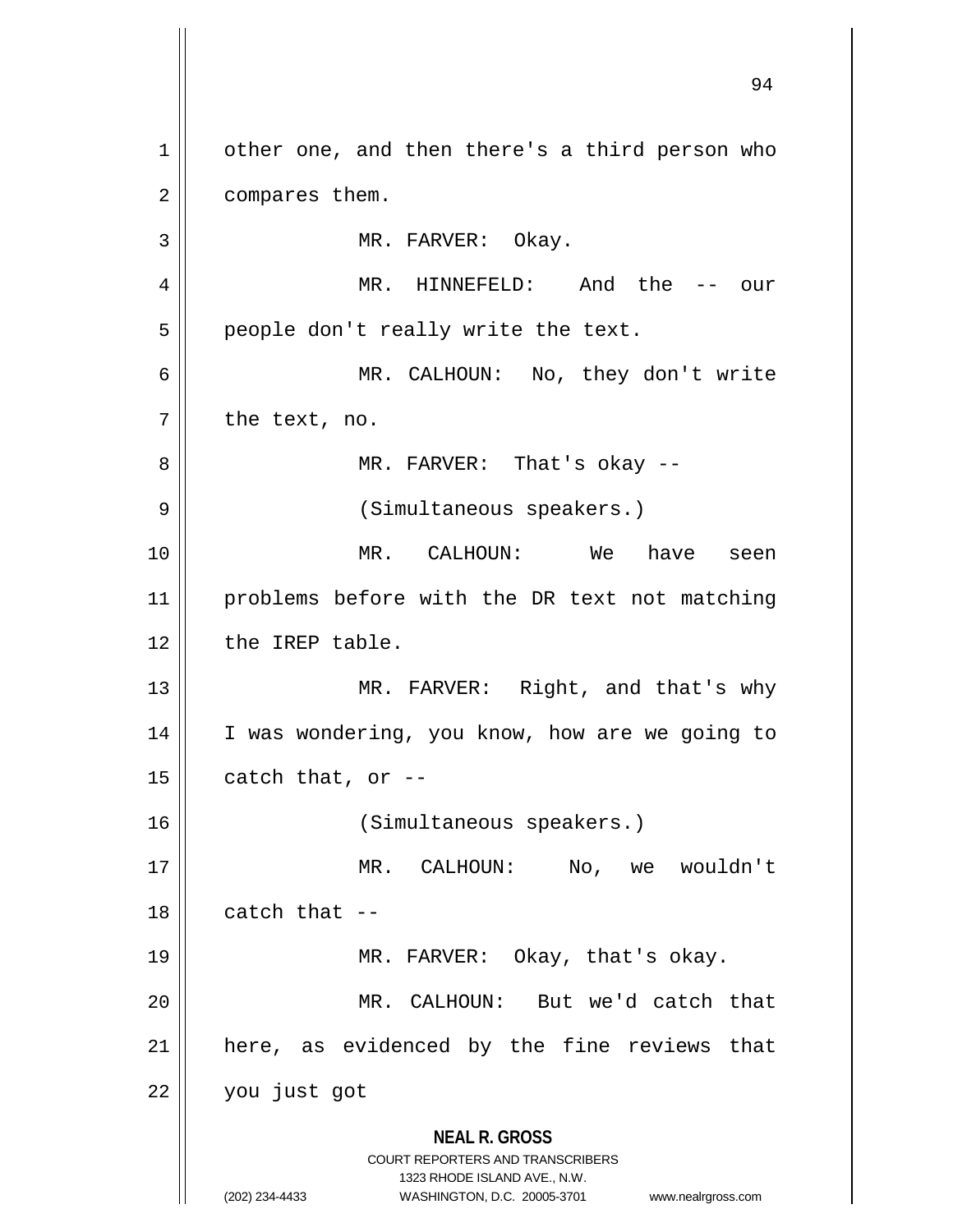| 1  | (Simultaneous speakers.)                                                                                                                                               |
|----|------------------------------------------------------------------------------------------------------------------------------------------------------------------------|
| 2  | MR. HINNEFELD: They should be                                                                                                                                          |
| 3  | caught in the internal review.                                                                                                                                         |
| 4  | MR. CALHOUN: Yes.                                                                                                                                                      |
| 5  | DR. ULSH: And I think the kind of                                                                                                                                      |
| 6  | things that you were talking about, David, the                                                                                                                         |
| 7  | QA issues and where should they have been                                                                                                                              |
| 8  | caught, that's not the purpose of the blind                                                                                                                            |
| 9  | DR, that's those other five cases that we                                                                                                                              |
| 10 | picked from the 12th set, and they are exactly                                                                                                                         |
| 11 | what I think you described there.                                                                                                                                      |
| 12 | MEMBER RICHARDSON: I wasn't                                                                                                                                            |
| 13 | thinking about digging into them. I was just                                                                                                                           |
| 14 | thinking about, kind of the usability, trying                                                                                                                          |
| 15 | to break out sort of classes of problems with,                                                                                                                         |
| 16 | with these blind reviews -- I was having a                                                                                                                             |
| 17 | hard time just -- I mean it was the first stab                                                                                                                         |
| 18 | at a summary.                                                                                                                                                          |
| 19 | MR. CALHOUN: I would have a hard                                                                                                                                       |
| 20 | time understanding it, you know, looking at                                                                                                                            |
| 21 | everything that everybody had done, because it                                                                                                                         |
| 22 | wasn't as consistent as I would like to see,                                                                                                                           |
|    | <b>NEAL R. GROSS</b><br><b>COURT REPORTERS AND TRANSCRIBERS</b><br>1323 RHODE ISLAND AVE., N.W.<br>(202) 234-4433<br>WASHINGTON, D.C. 20005-3701<br>www.nealrgross.com |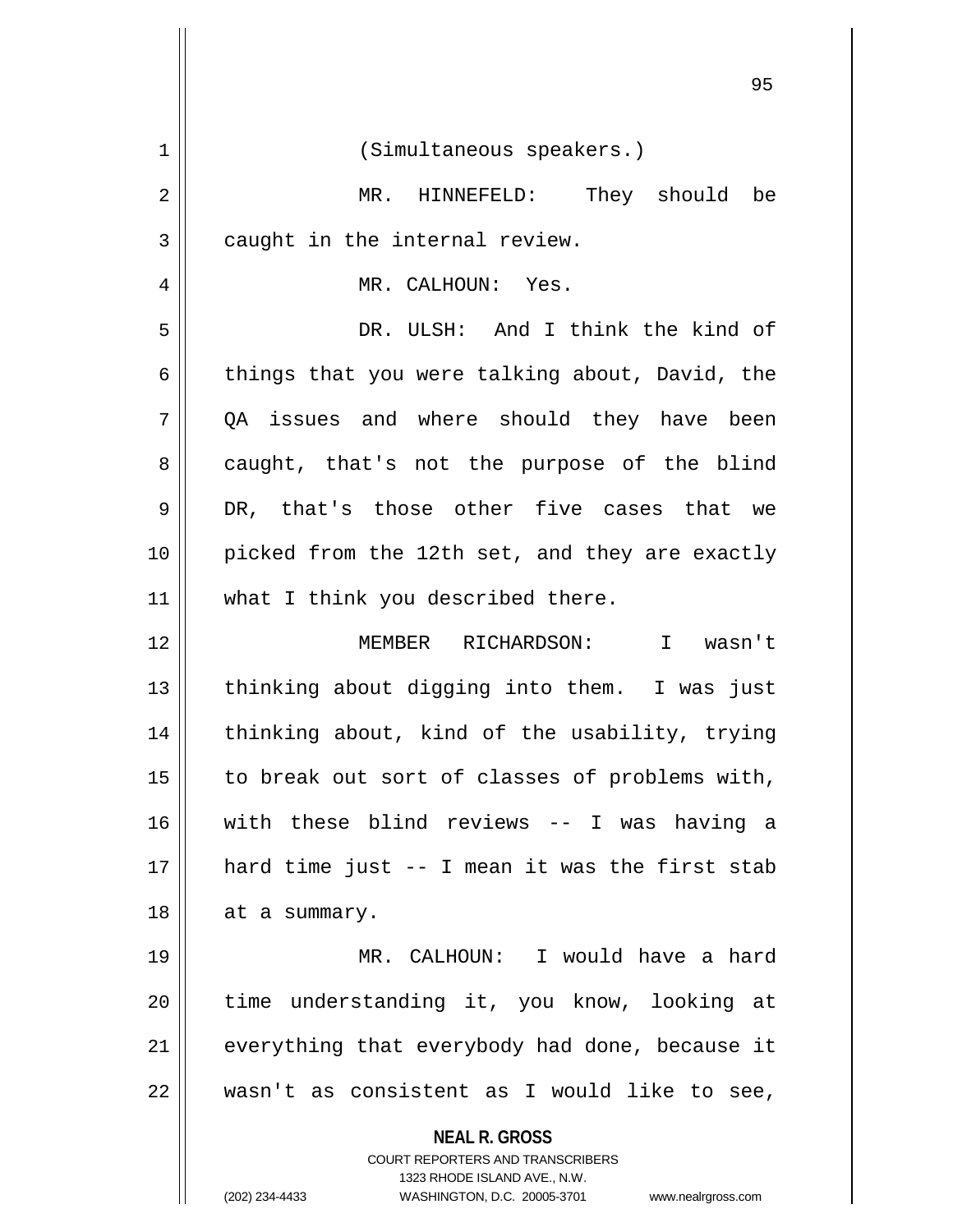**NEAL R. GROSS** COURT REPORTERS AND TRANSCRIBERS 1323 RHODE ISLAND AVE., N.W. (202) 234-4433 WASHINGTON, D.C. 20005-3701 www.nealrgross.com 1 and I just looked, there's 93 in the queues  $2 \parallel$  right now for us to do, so we've done eight. 3 || It's our first eight that are complete, so we  $4 \parallel$  are going to get better at this, I promise. 5 It's just a matter of getting a little bit of  $6 \parallel$  experience. 7 MEMBER MUNN: The process is  $8 \parallel$  always the harder barrier to go over. 9 || (Simultaneous speakers.) 10 MR. FARVER: Could I ask a few 11 || questions about this batch? 12 CHAIRMAN GRIFFON: Sure. 13 || MEMBER RICHARDSON: One thing I 14 || just, I would point out, is as was just said, 15 || I mean one of the purposes of this was to keep 16 || them timely. If they build up into this queue 17 || where you've got two years' backlog already. 18 There's a problem of maybe wanting to purge  $19 \parallel$  that queue and  $-$ 20 MR. HINNEFELD: Yes, it's all -- 21 || it's a few months, you may be able to bring 22 || some of the earlier selections out. But we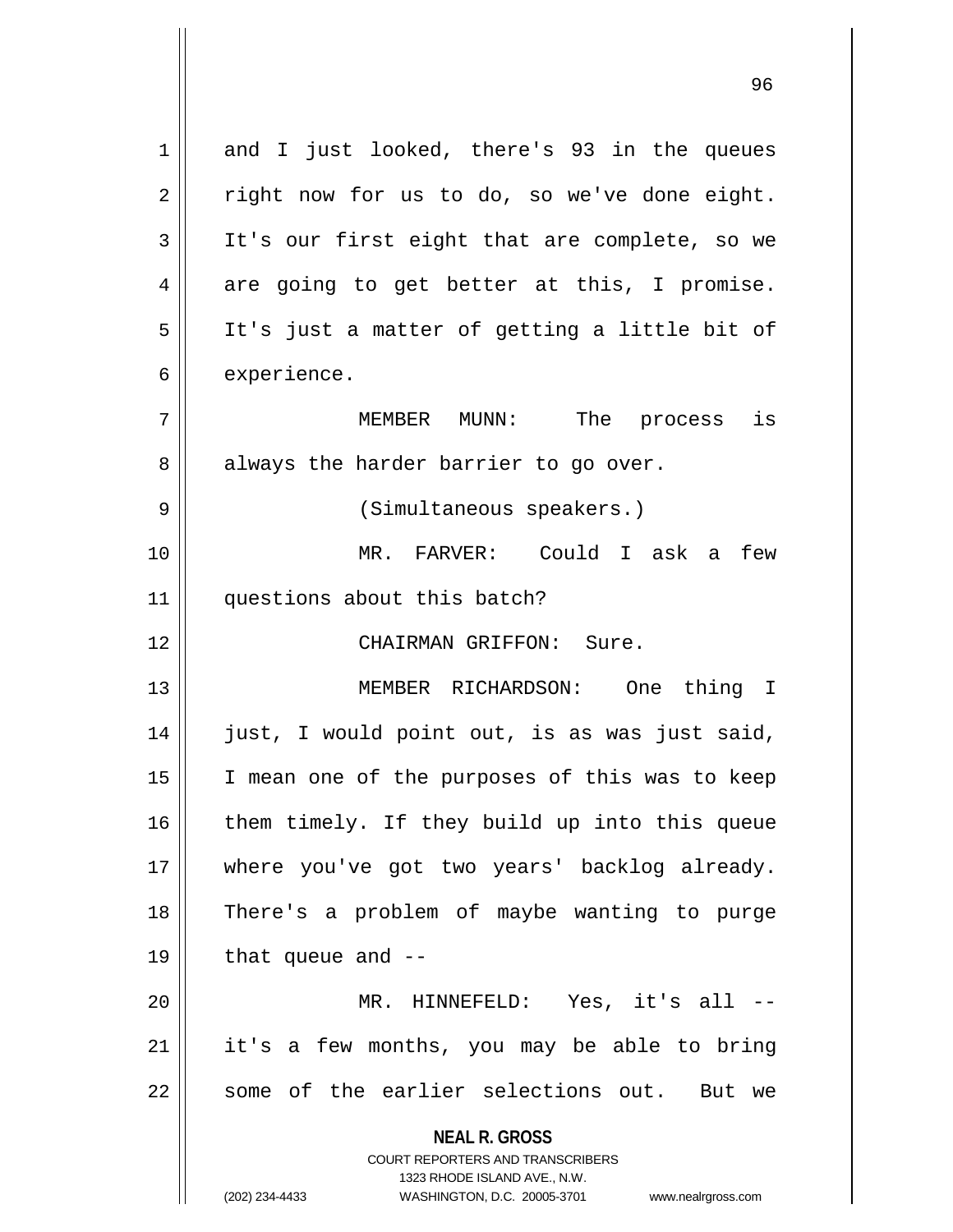$1 \parallel$  only started selecting, what --

| $\overline{2}$ | MR. CALHOUN: Yes. Yes.<br>It                                                                                                                                           |
|----------------|------------------------------------------------------------------------------------------------------------------------------------------------------------------------|
| 3              | wasn't very long ago at all. So we do need to                                                                                                                          |
| 4              | just get a hold of this. This is just one                                                                                                                              |
| 5              | more thing we started and just need to rein in                                                                                                                         |
| 6              | -- I need to rein in.                                                                                                                                                  |
| 7              | That's why he's<br>MR. HINNEFELD:                                                                                                                                      |
| 8              | coming.                                                                                                                                                                |
| 9              | (Laughter.)                                                                                                                                                            |
| 10             | MEMBER MUNN: But in some ways                                                                                                                                          |
| 11             | this is fortuitous because it gives us an                                                                                                                              |
| 12             | opportunity to have this discussion, which                                                                                                                             |
| 13             | should inform the entire process.                                                                                                                                      |
| 14             | MR. CALHOUN: Right, I agree.                                                                                                                                           |
| 15             | MR. KATZ: Doug.                                                                                                                                                        |
| 16             | MR. FARVER: The first was page 6,                                                                                                                                      |
| 17             | the first claim or the first case. And this                                                                                                                            |
| 18             | is just -- well this is just -- I don't                                                                                                                                |
| 19             | understand. I'm trying to learn.                                                                                                                                       |
| 20             | If you look at B.1.4.                                                                                                                                                  |
| 21             | MR. CALHOUN: Hold on. I've got                                                                                                                                         |
| 22             | to find this still.                                                                                                                                                    |
|                | <b>NEAL R. GROSS</b><br><b>COURT REPORTERS AND TRANSCRIBERS</b><br>1323 RHODE ISLAND AVE., N.W.<br>(202) 234-4433<br>WASHINGTON, D.C. 20005-3701<br>www.nealrgross.com |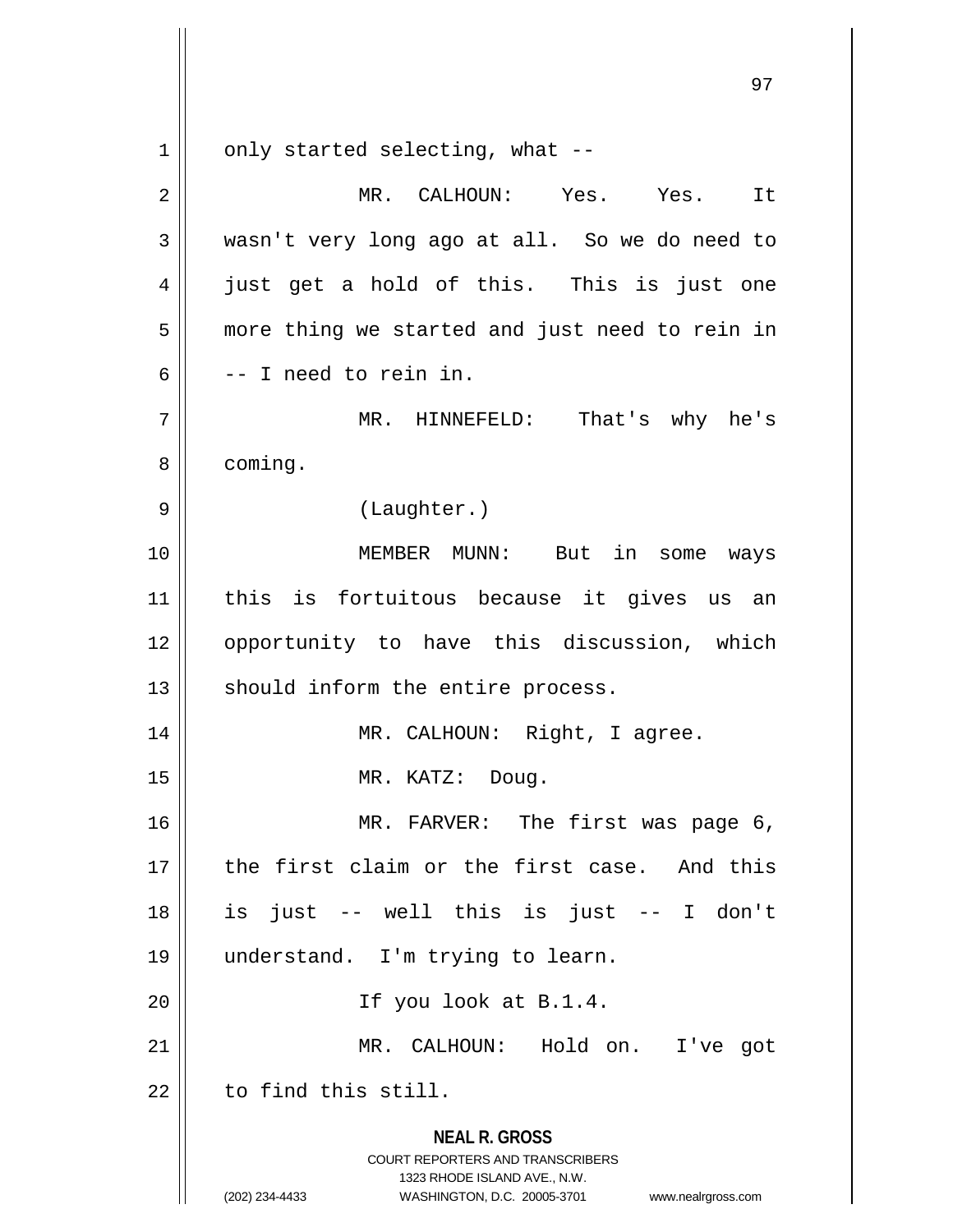|                | 98                                                                  |
|----------------|---------------------------------------------------------------------|
| 1              | CHAIRMAN GRIFFON: B.1.4.                                            |
| $\overline{2}$ | MR. FARVER: Yes. 1.4 talks about                                    |
| 3              | the DCFs for the one year. I believe it's one                       |
| 4              | year.                                                               |
| 5              | CHAIRMAN GRIFFON: Oh yes. That's                                    |
| 6              | the one I was looking at, and that's why I                          |
| 7              | brought the DCF up --                                               |
| 8              | MR. FARVER: I don't understand                                      |
| 9              | how you can have an overestimate of one and an                      |
| 10             | overestimate of 1.244, and both be                                  |
| 11             | overestimates. If it's higher than one, you                         |
| 12             | should use the higher value.                                        |
| 13             | MR. CALHOUN: I am still not there                                   |
| 14             | yet.                                                                |
| 15             | MR. FARVER: Perhaps that's one to                                   |
| 16             | follow.                                                             |
| 17             | GRIFFON:<br>That's<br>the<br>CHAIRMAN                               |
| 18             | exact one I was looking at when I made<br>my                        |
| 19             | example before.                                                     |
| 20             | MR. STIVER:<br>How can that be an                                   |
| 21             | overestimate if you are using the value of                          |
| 22             | one?                                                                |
|                | <b>NEAL R. GROSS</b><br><b>COURT REPORTERS AND TRANSCRIBERS</b>     |
|                | 1323 RHODE ISLAND AVE., N.W.                                        |
|                | (202) 234-4433<br>WASHINGTON, D.C. 20005-3701<br>www.nealrgross.com |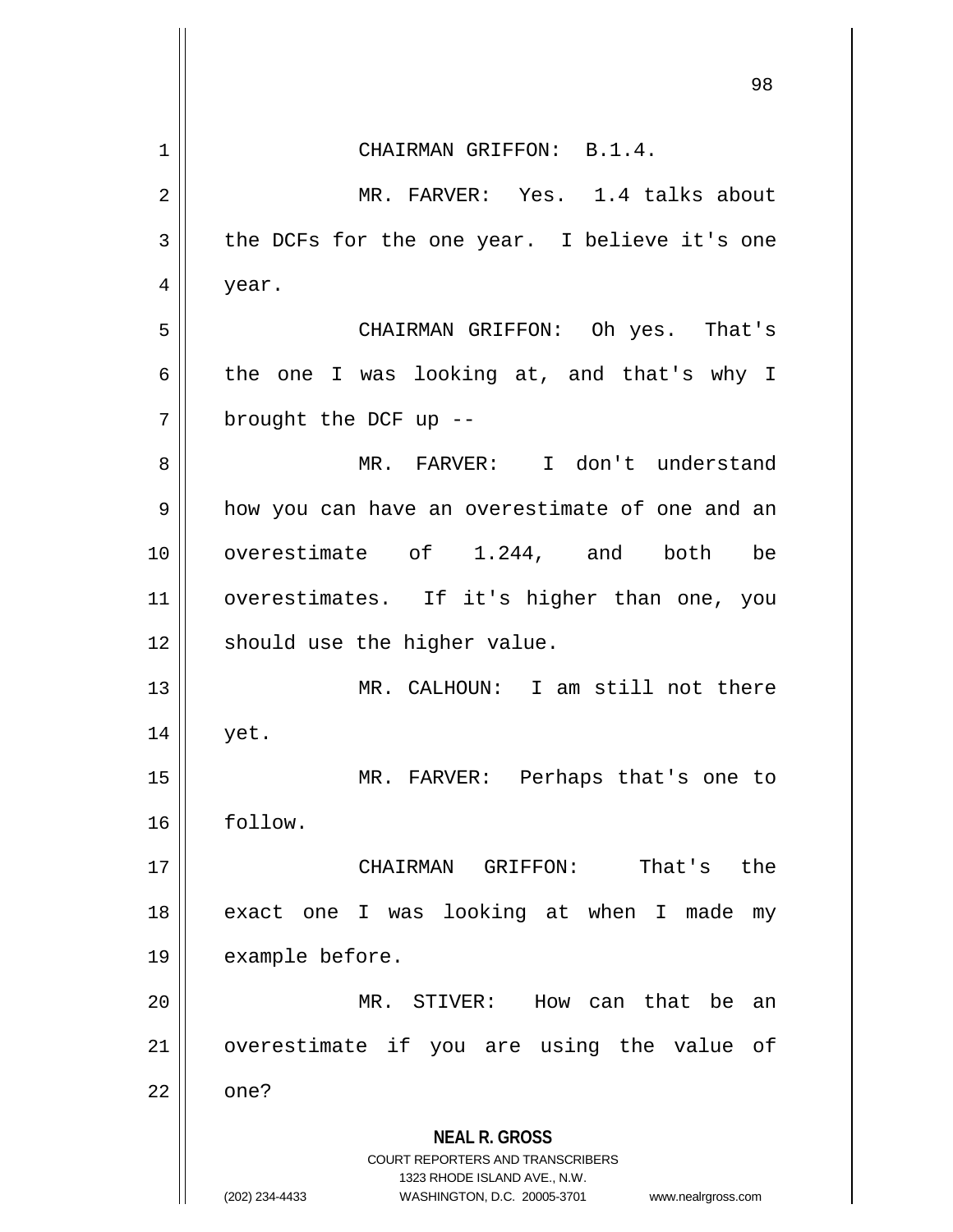| 1  | MR. FARVER: Well, one of them                                                                                                                                          |
|----|------------------------------------------------------------------------------------------------------------------------------------------------------------------------|
| 2  | should not be correct.                                                                                                                                                 |
| 3  | MR. CALHOUN: Where am I? Which                                                                                                                                         |
| 4  | one is this?                                                                                                                                                           |
| 5  | CHAIRMAN GRIFFON: B.1.4.                                                                                                                                               |
| 6  | MR. FARVER: I could see if one                                                                                                                                         |
| 7  | was 0.8 and the other was 0.1. Okay.                                                                                                                                   |
| 8  | CHAIRMAN GRIFFON: Or one.                                                                                                                                              |
| 9  | MR. FARVER: Right.                                                                                                                                                     |
| 10 | MR. CALHOUN: I'd have to see that                                                                                                                                      |
| 11 | -- I don't know what kind of cancer this is.                                                                                                                           |
| 12 | The term DCF may be less than one.                                                                                                                                     |
| 13 | MR. FARVER: Well, then the 1.244                                                                                                                                       |
| 14 | is wrong. I mean if you just used that                                                                                                                                 |
| 15 | number, you would use one.                                                                                                                                             |
| 16 | MR. CALHOUN: Yes, I can't,<br>T.                                                                                                                                       |
| 17 | can't tell you.                                                                                                                                                        |
| 18 | MR. FARVER: But I mean isn't that                                                                                                                                      |
| 19 | the proper process? If it's 0.8 you could                                                                                                                              |
| 20 | round up to one, you know, we've seen that a                                                                                                                           |
| 21 | lot. You don't typically round over one to                                                                                                                             |
| 22 | some odd number.                                                                                                                                                       |
|    | <b>NEAL R. GROSS</b><br><b>COURT REPORTERS AND TRANSCRIBERS</b><br>1323 RHODE ISLAND AVE., N.W.<br>(202) 234-4433<br>WASHINGTON, D.C. 20005-3701<br>www.nealrgross.com |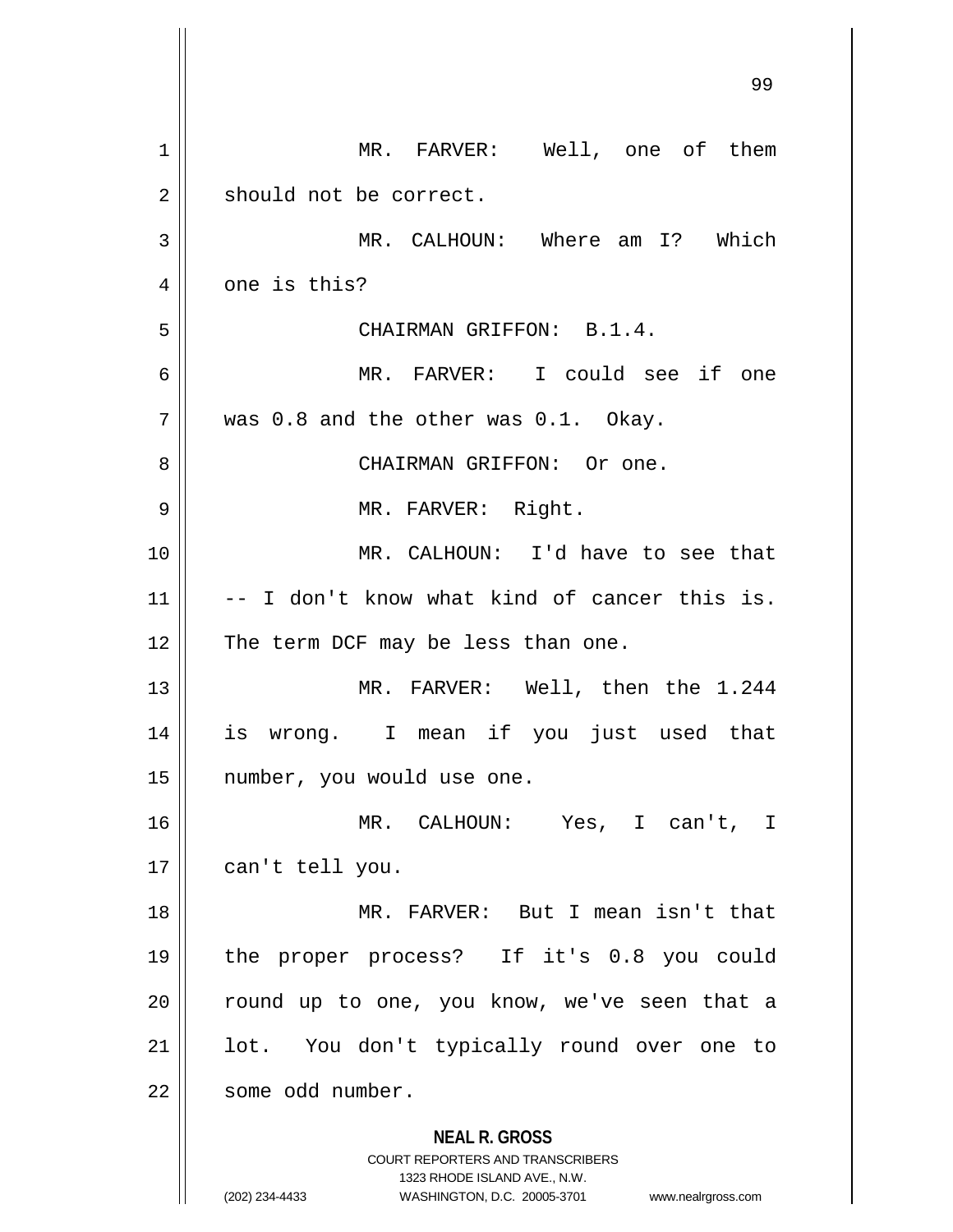| 1  | MR. CALHOUN: Yes, see that's one                                        |
|----|-------------------------------------------------------------------------|
| 2  | of those things, I don't know what the process                          |
| 3  | is. I'd have to look and I'd have to see                                |
| 4  | actual documents.                                                       |
| 5  | MR. FARVER: Things like this, I                                         |
| 6  | would like to see more --                                               |
| 7  | MR. CALHOUN: Exactly. Exactly.                                          |
| 8  | MR. SIEBERT: Well, I can probably                                       |
| 9  | shed a little light on that, because as you                             |
| 10 | guys say, when you do these enough, you tend                            |
| 11 | to notice numbers.                                                      |
| 12 | MR. KATZ: Go ahead, Scott.                                              |
| 13 | MR. SIEBERT: It's likely -- this                                        |
| 14 | is Scott Siebert -- it's likely a bladder                               |
|    |                                                                         |
| 15 | cancer because that's the upper, the maximum                            |
| 16 | number of the DCF in the triangular                                     |
| 17 | distribution, though using the maximum number                           |
| 18 | would obviously be overestimating.                                      |
| 19 | Using a one<br>the<br>way the<br>$- -$                                  |
| 20 | triangular distribution is laid out, using a                            |
| 21 | one actually overestimates the full triangular                          |
| 22 | distribution as well. So both of them could                             |
|    | <b>NEAL R. GROSS</b>                                                    |
|    | <b>COURT REPORTERS AND TRANSCRIBERS</b><br>1323 RHODE ISLAND AVE., N.W. |
|    | (202) 234-4433<br>WASHINGTON, D.C. 20005-3701<br>www.nealrgross.com     |

 $\overline{\phantom{a}}$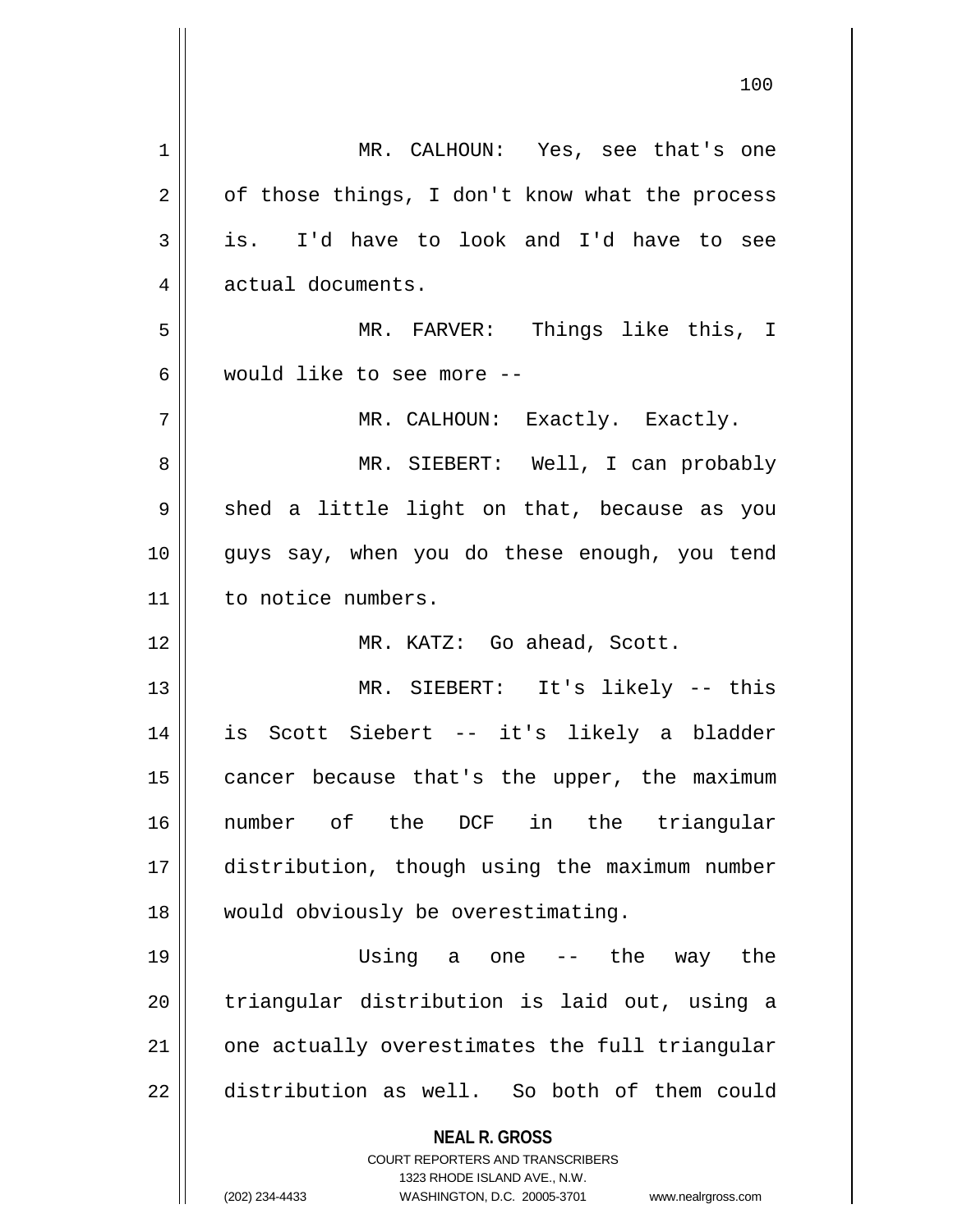**NEAL R. GROSS** COURT REPORTERS AND TRANSCRIBERS 1323 RHODE ISLAND AVE., N.W. (202) 234-4433 WASHINGTON, D.C. 20005-3701 www.nealrgross.com 1 easily be overestimates of the full triangular 2 distribution. 3 MR. FARVER: Which one would you 4 || typically use? 5 MR. SIEBERT: As an overestimate, 6 | likely one. But once again, using the maximum 7 as an overestimate also would not be 8 || inappropriate. 9 MR. FARVER: But that's not the 10 || typical process, is my point. 11 MR. SIEBERT: Yes. 12 CHAIRMAN GRIFFON: Go ahead on  $13$  | your next --14 MR. FARVER: Now, if you look at 15 || the second claim, or second case number, I 16 like this, it started at the beginning and 17 everything is -- it's a mirror, one side to 18 the other. And that's the way I think it 19 should be. That's what you would expect if  $20$  | you look down page 8, and that's -- that's how 21 it should be. 22 || MR. SIEBERT: What page were you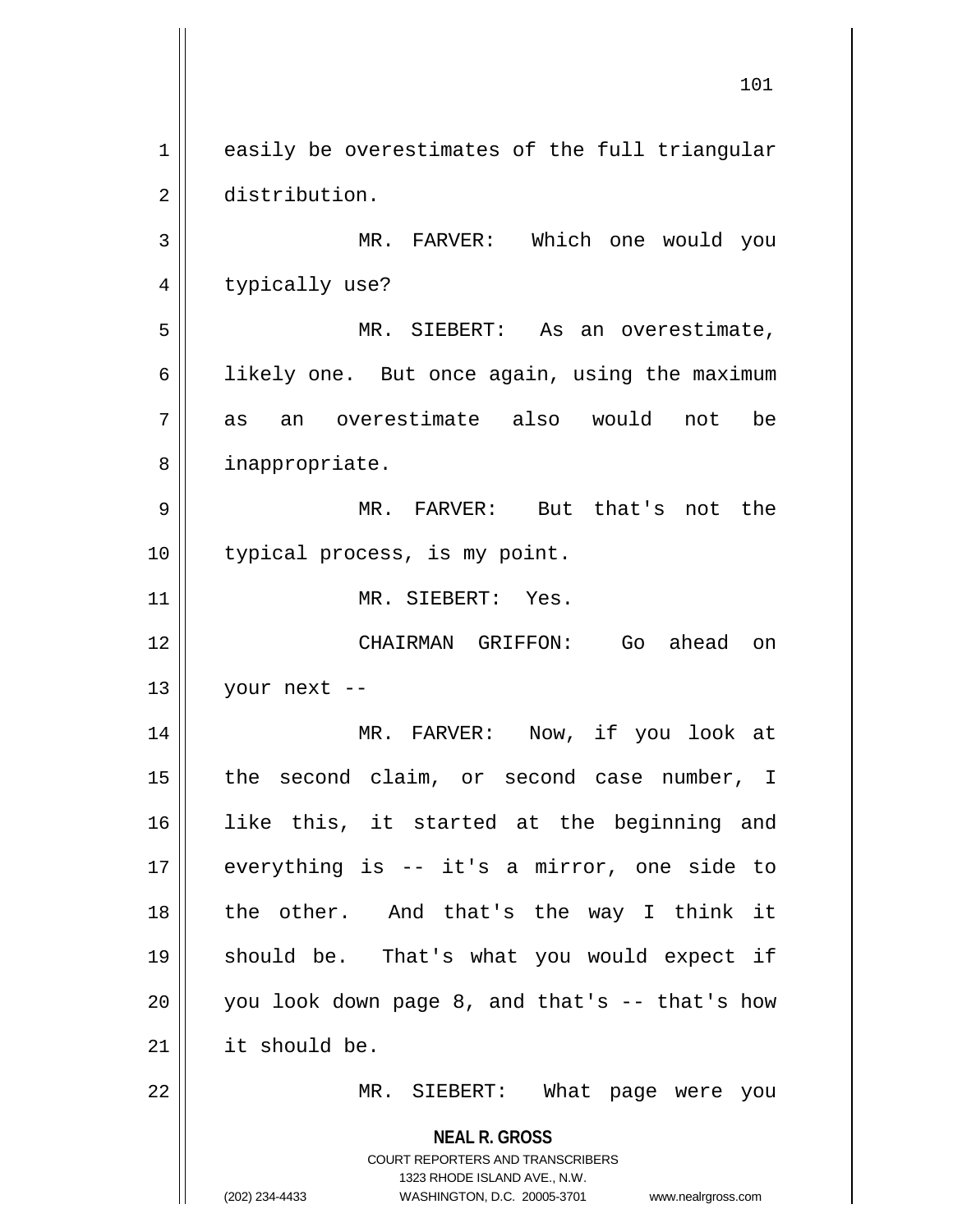**NEAL R. GROSS** 1 || talking about there Doug? I'm sorry. 2 MR. FARVER: Page 8. 3 || MR. SIEBERT: Thank you. 4 MR. FARVER: And then we get down  $5 \parallel$  to the internal dose, F.1.1 and we see a 6 difference. And then in the comments section  $7 \parallel$  they say that the two selected different 8 uranium intakes -- well, that kind of bothers  $9 \parallel me.$ 10 || **MEMBER MUNN: Wondering why.** 11 || MR. FARVER: Right, because you 12 are pulling a number from a table. It should  $13$  | be pretty cut and dried. No, for this case, 14 it won't affect the compensation claim, but 15 you know, that tells me there's something 16 different in the minds going on here. 17 DR. ULSH: You know, I think you 18 make a good point. We should put in more 19 || explanation about why there was a difference. 20 I would caution you, though that in cases 21 where there is a difference, ORAU, probably  $22 \parallel$  did it right and we probably did it wrong.

> COURT REPORTERS AND TRANSCRIBERS 1323 RHODE ISLAND AVE., N.W.

(202) 234-4433 WASHINGTON, D.C. 20005-3701 www.nealrgross.com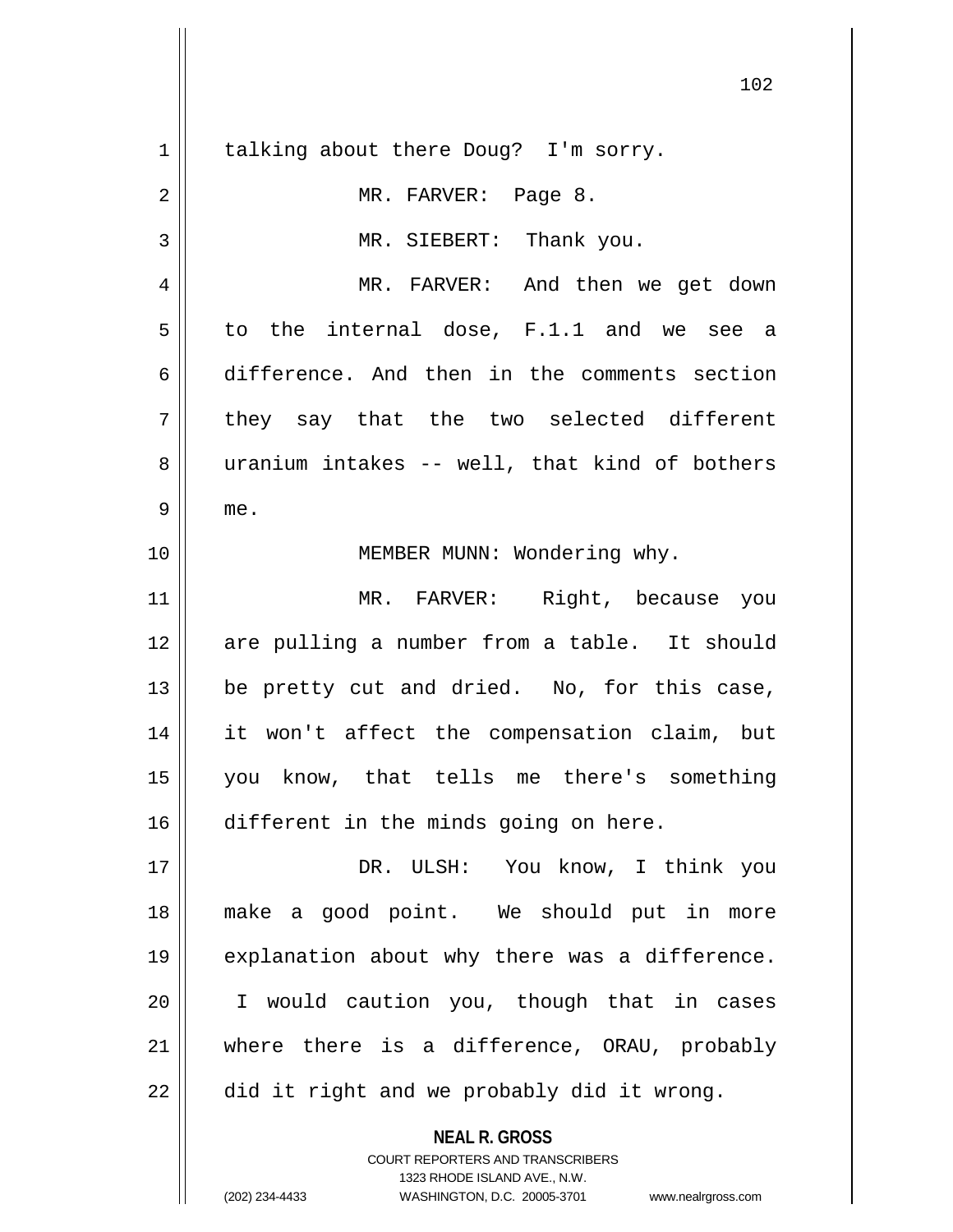| 1  | I think it's reasonable to expect                                                                   |
|----|-----------------------------------------------------------------------------------------------------|
| 2  | that we should have analyzed the differences                                                        |
| 3  | and say $-$                                                                                         |
| 4  | MR. FARVER: Well, what they are                                                                     |
| 5  | telling you is two knowledgeable people looked                                                      |
| 6  | at it and they came up with different                                                               |
| 7  | conclusions, you know, they picked two                                                              |
| 8  | different values.                                                                                   |
| 9  | CHAIRMAN GRIFFON: And also, no                                                                      |
| 10 | matter who did it wrong, the more important                                                         |
| 11 | question is why, you know, was there not                                                            |
| 12 | enough guidance there to --                                                                         |
| 13 | MEMBER CLAWSON: Doesn't this come                                                                   |
| 14 | back to what we've said, show your work, so                                                         |
| 15 | we'll be able to understand why we did -- why                                                       |
| 16 | they did that? That's something we have been                                                        |
| 17 | dealing with all the way through this.                                                              |
| 18 | MR. FARVER: And then if you go on                                                                   |
| 19 | to the next case, and you go down to the                                                            |
| 20 | bottom of page 11 in the comments, this                                                             |
| 21 | concerns the F.2.2, but it came up with                                                             |
| 22 | different internal doses and it talked about -                                                      |
|    | <b>NEAL R. GROSS</b>                                                                                |
|    | <b>COURT REPORTERS AND TRANSCRIBERS</b>                                                             |
|    | 1323 RHODE ISLAND AVE., N.W.<br>(202) 234-4433<br>WASHINGTON, D.C. 20005-3701<br>www.nealrgross.com |
|    |                                                                                                     |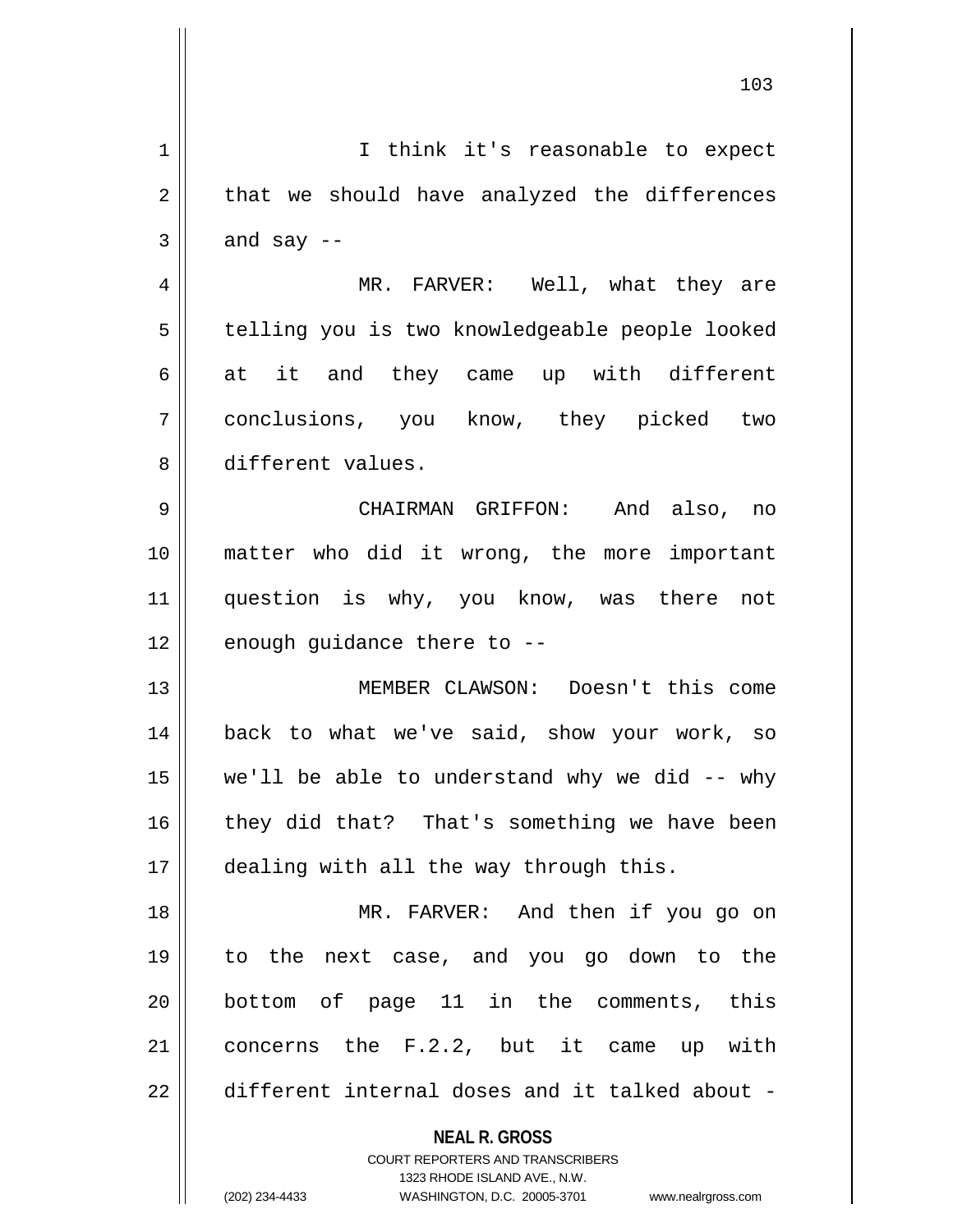| $\mathbf 1$    |                                                                                                                                                                        |
|----------------|------------------------------------------------------------------------------------------------------------------------------------------------------------------------|
| 2              | CHAIRMAN GRIFFON: Can I ask,                                                                                                                                           |
| $\mathfrak{Z}$ | before you go on to that one, just talking                                                                                                                             |
| 4              | about your mirror images, on page 9, right                                                                                                                             |
| 5              | below that internal doses -- go on the                                                                                                                                 |
| 6              | internal dose section. It says, "Correct                                                                                                                               |
| 7              | solubility used per TBD." And there's a false                                                                                                                          |
| 8              | and a true. I mean, is it that DCAS used the                                                                                                                           |
| $\mathsf 9$    | different solubility and that's why they got a                                                                                                                         |
| 10             | different number? Is that -- anyway, I don't                                                                                                                           |
| 11             | just $--$                                                                                                                                                              |
| 12             | MR. FARVER: That could be. They                                                                                                                                        |
| 13             | might have chosen the wrong value from the                                                                                                                             |
| 14             | table. But that's an error.                                                                                                                                            |
| 15             | CHAIRMAN GRIFFON:<br>Okay, anyway.                                                                                                                                     |
| 16             | Go ahead. I'm sorry.                                                                                                                                                   |
| 17             | MR. FARVER: Okay. Bottom of page                                                                                                                                       |
| 18             | 11, if you look through those comments, and --                                                                                                                         |
| 19             | I took a look at the internal dose and they                                                                                                                            |
| 20             | used reporting level or MDA. The TBD does not                                                                                                                          |
| 21             | specify. Well, maybe it should.                                                                                                                                        |
| 22             | MR. STIVER: Is this one of the                                                                                                                                         |
|                | <b>NEAL R. GROSS</b><br><b>COURT REPORTERS AND TRANSCRIBERS</b><br>1323 RHODE ISLAND AVE., N.W.<br>(202) 234-4433<br>WASHINGTON, D.C. 20005-3701<br>www.nealrgross.com |

 $\mathsf{I}$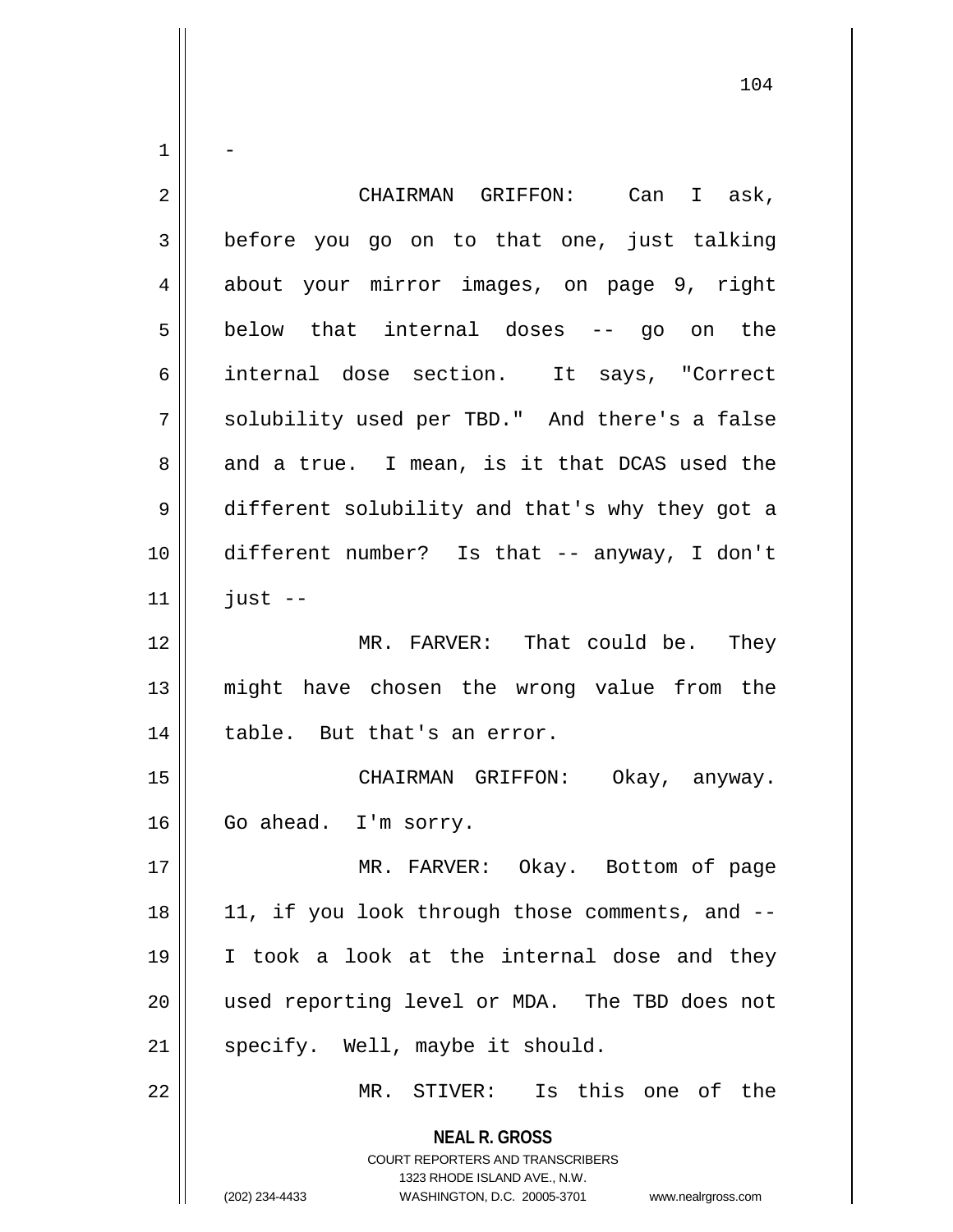**NEAL R. GROSS** COURT REPORTERS AND TRANSCRIBERS 1323 RHODE ISLAND AVE., N.W. (202) 234-4433 WASHINGTON, D.C. 20005-3701 www.nealrgross.com 105 1 || findings you said was pretty important that 2 | was going to maybe result in a PER? 3 CHAIRMAN GRIFFON: Is this that  $4 \parallel$  one? 5 MR. CALHOUN: This is the one 6 | that, that we believe that ORAU did correctly,  $7$  || but I have already put out a request to ORAU  $8 \parallel$  to look at this and clarify that, so that's  $9 \parallel$  the one  $-$ 10 CHAIRMAN GRIFFON: Clarify the 11 instructions. 12 MR. CALHOUN: There's going to be  $13$  | a change in the TBD. 14 MR. HINNEFELD: Yes, this is the  $15$  | one that gave rise to the  $-$ -16 || MR. CALHOUN: Yes. 17 || MR. HINNEFELD: Observations that  $18 \parallel$  we  $-$ 19 (Simultaneous speakers.) 20 MR. CALHOUN: And that's exactly 21 What we're looking for, is when we can find  $22$  || things that we can improve our process and our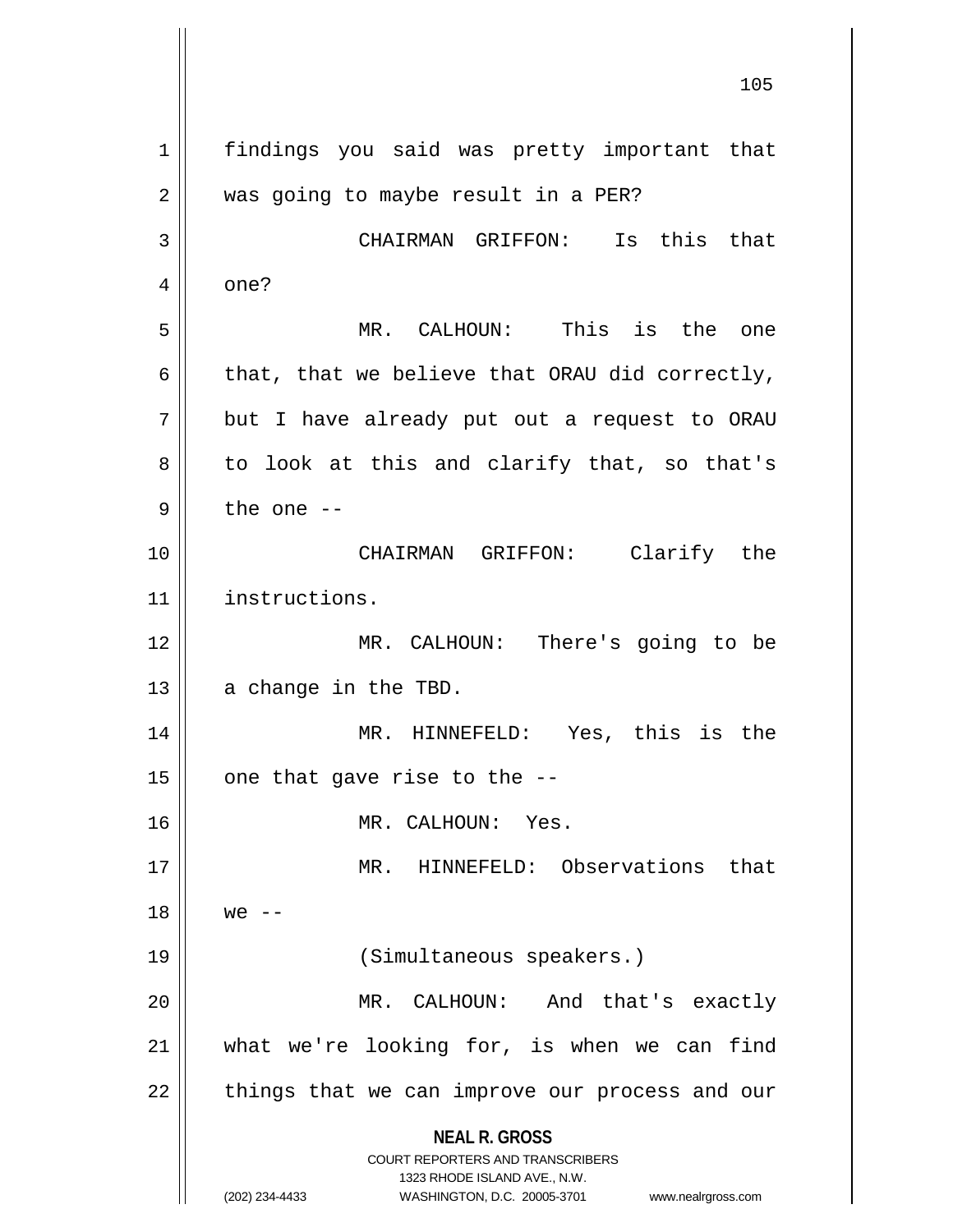**NEAL R. GROSS** 1 | instruction, that's what we're going to do. 2 CHAIRMAN GRIFFON: But for this  $3 \parallel$  kind of situation, do you think that there was  $4 \parallel$  a possibility that other people at ORAU made  $5 \parallel$  the mistake that -- you know, made the 6 assumption that DCAS made in this case? In 7 | other words is it a broader --8 MR. CALHOUN: We'll have them look  $9 \parallel$  at that, because this could be very well 10 embedded into a program that they don't have a 11 big selection for. 12 MR. FARVER: We'll move on to page  $13 \parallel$  12 on the next case, just by reading you can 14 || see it's an AWE case. It's using TBD-6000, 15 || and if you go to the bottom of page 13 and 16 || read the comments, a lot of it stems from 17 choosing rolling operator as opposed to 18 plant-floor load and I believe this has been 19 an issue that's been brought up before about 20 || what value do you choose from the table. 21 And in some cases we believe you  $22$   $\parallel$  should choose a different one than what is

> COURT REPORTERS AND TRANSCRIBERS 1323 RHODE ISLAND AVE., N.W.

(202) 234-4433 WASHINGTON, D.C. 20005-3701 www.nealrgross.com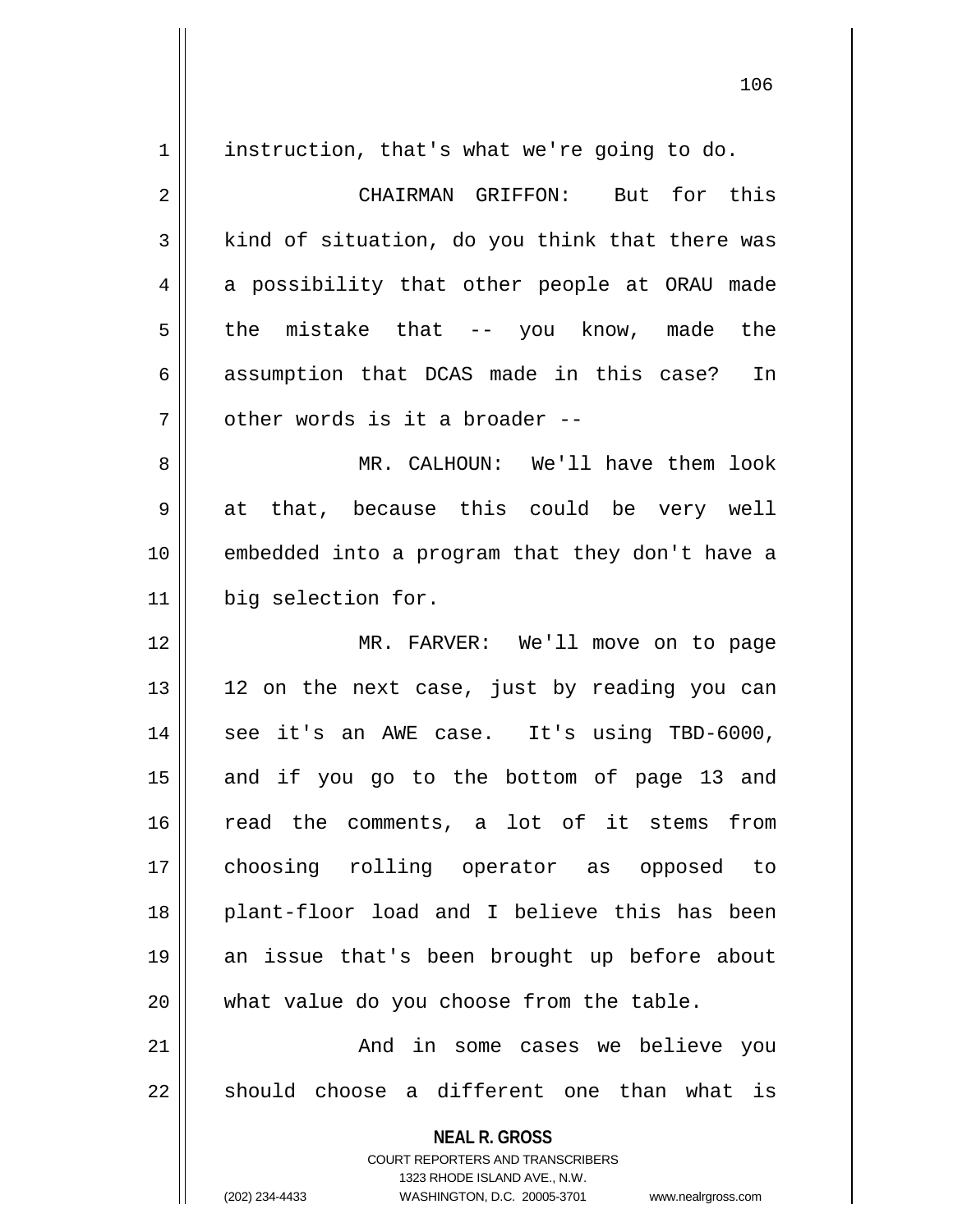1 chosen by ORAU, by the, you know, the dose 2 | reconstructor.

 $3 \parallel$  So this is an issue we've run into 4 || in the past and it's obviously something that 5 the dose reconstructors disagreed on. I don't  $6$  know which one is right, I'm just saying  $7$  || there's some disagreement here.

 MR. CALHOUN: Right, and I just looked, the person is listed as a lab assistant and I don't know the details of all | these cases to that level, but I agree, when there's something that was different, we  $\parallel$  should have a sentence or two that says why.

 MR. FARVER: And I think somewhere in there it says that the DCAS person did it because it was more claimant-favorable, which tells me that he wasn't sure, so he used the 18 || one that was more claimant-favorable.

19 MEMBER MUNN: There's some kind of  $20$   $\parallel$  comment about that in the text.

21 MR. FARVER: Is there? Okay, I'll 22 || comment about that. And if you look at the

> **NEAL R. GROSS** COURT REPORTERS AND TRANSCRIBERS

> > 1323 RHODE ISLAND AVE., N.W.

(202) 234-4433 WASHINGTON, D.C. 20005-3701 www.nealrgross.com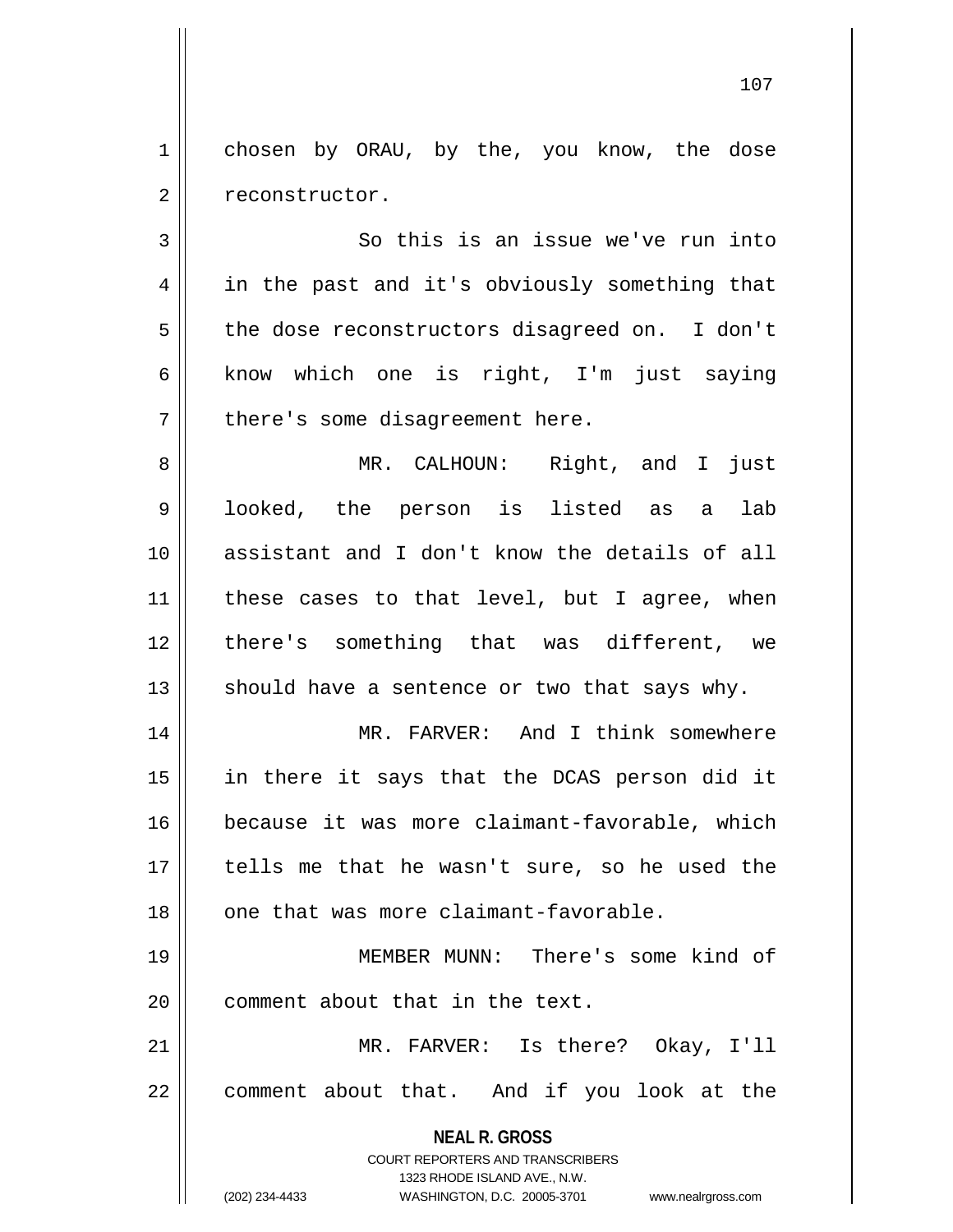$1 \parallel$  internal doses in you know, F.1.1, it's off by  $2 \parallel$  a factor of 10 approximately. So for this  $3 \parallel$  case it didn't matter, but it could. 4 DR. MAURO: This is John. In  $5 \parallel$  OTIB-70, one of the things that we found very  $6 \parallel$  favorably, was there is a statement in there 7 || that says whenever there's some ambiguity 8 Tegarding what category to assign the worker  $9 \parallel$  to, the direction is to give him the benefit 10 of the doubt and put him in that higher 11 category, which is a very good posture to  $12 \parallel$  take. 13 || And what I'm hearing here is that,  $14$  and most of the time  $-$  I do a lot of these 15 AWEs -- most of the time that's exactly what's 16 done, that is I've seen on very rare 17 occasions, they give a lower assignment to a 18 worker. It sounds like you do have one case 19 here that you looked at, where a lower 20 || assignment was given, and there's reason to 21 question whether or not that was the right  $22$  | thing to do.

> **NEAL R. GROSS** COURT REPORTERS AND TRANSCRIBERS

1323 RHODE ISLAND AVE., N.W. (202) 234-4433 WASHINGTON, D.C. 20005-3701 www.nealrgross.com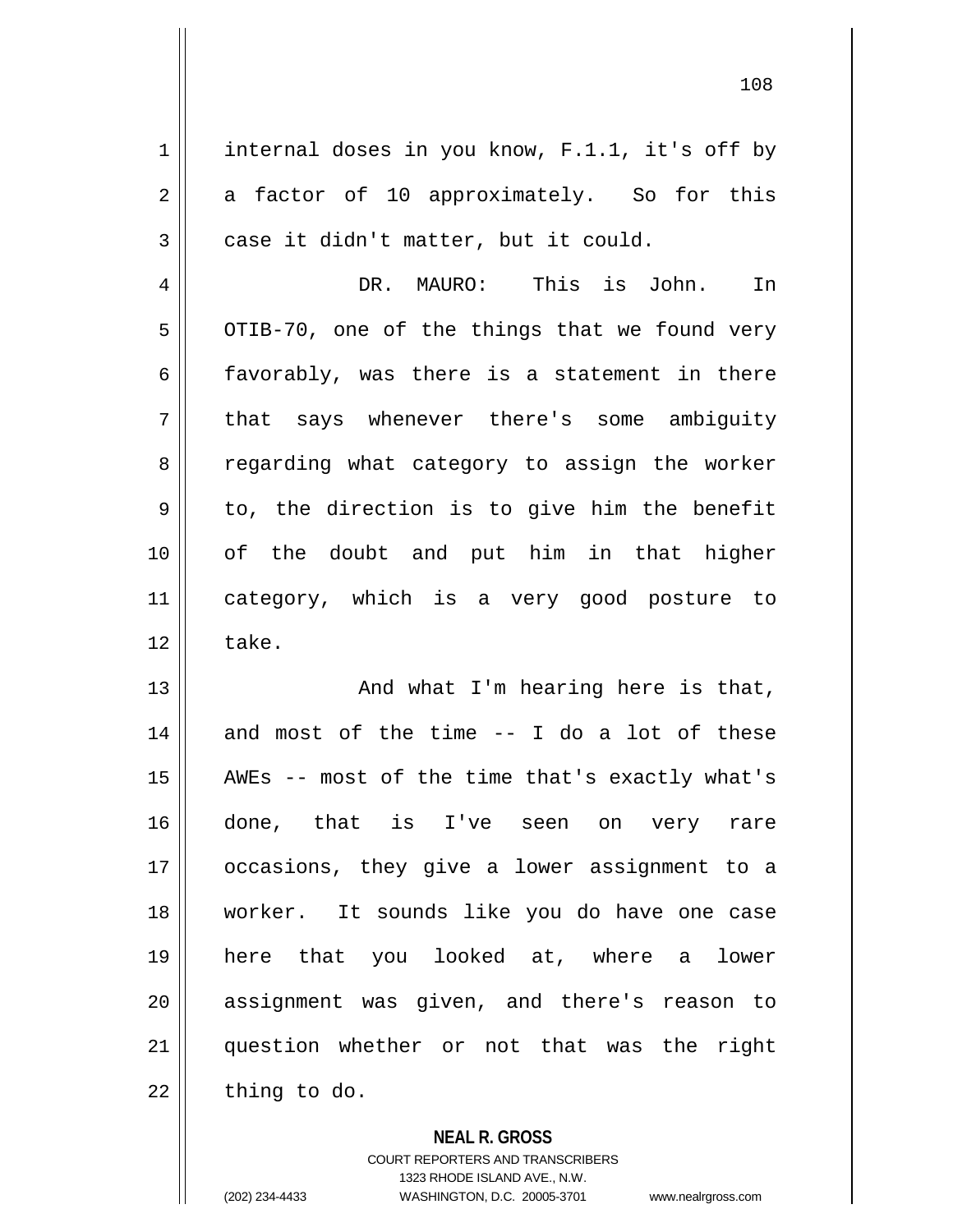| 1              | But I'd just like to make sure                 |
|----------------|------------------------------------------------|
| $\overline{2}$ | everybody recognizes that OTIB-70 is very good |
| 3              | with regard to this, giving direct             |
| 4              | instructions to give the benefit of the doubt  |
| 5              | when there's any question because, where to    |
| 6              | place the person.                              |
| 7              | MR. FARVER: So maybe ORAU didn't               |
| 8              | do an overestimate on this dose. I don't       |
| 9              | know.                                          |
| 10             | CHAIRMAN GRIFFON: And I guess                  |
| 11             | this could become important. I'm<br>just       |
| 12             | thinking of this 45 to 52 criteria that they   |
| 13             | have, that if ORAU chose an -- what they       |
| 14             | viewed as an overestimating technique, which   |
| 15             | you know, based on this DCAS review, wasn't    |
| 16             | quite as claimant-favorable, and it didn't,    |
| 17             | you know, if you used DCAS's model and I'm not |
| 18             | saying it happened in this case, obviously it  |
| 19             | didn't, but if you used DCAS's model it kicked |
| 20             | them into the 47 percent say, they would kick  |
| 21             | into a best estimate, whereas the -- you know, |
| 22             | so I don't know how often that scenario would  |

COURT REPORTERS AND TRANSCRIBERS 1323 RHODE ISLAND AVE., N.W.

**NEAL R. GROSS**

 $\mathsf{I}$ 

(202) 234-4433 WASHINGTON, D.C. 20005-3701 www.nealrgross.com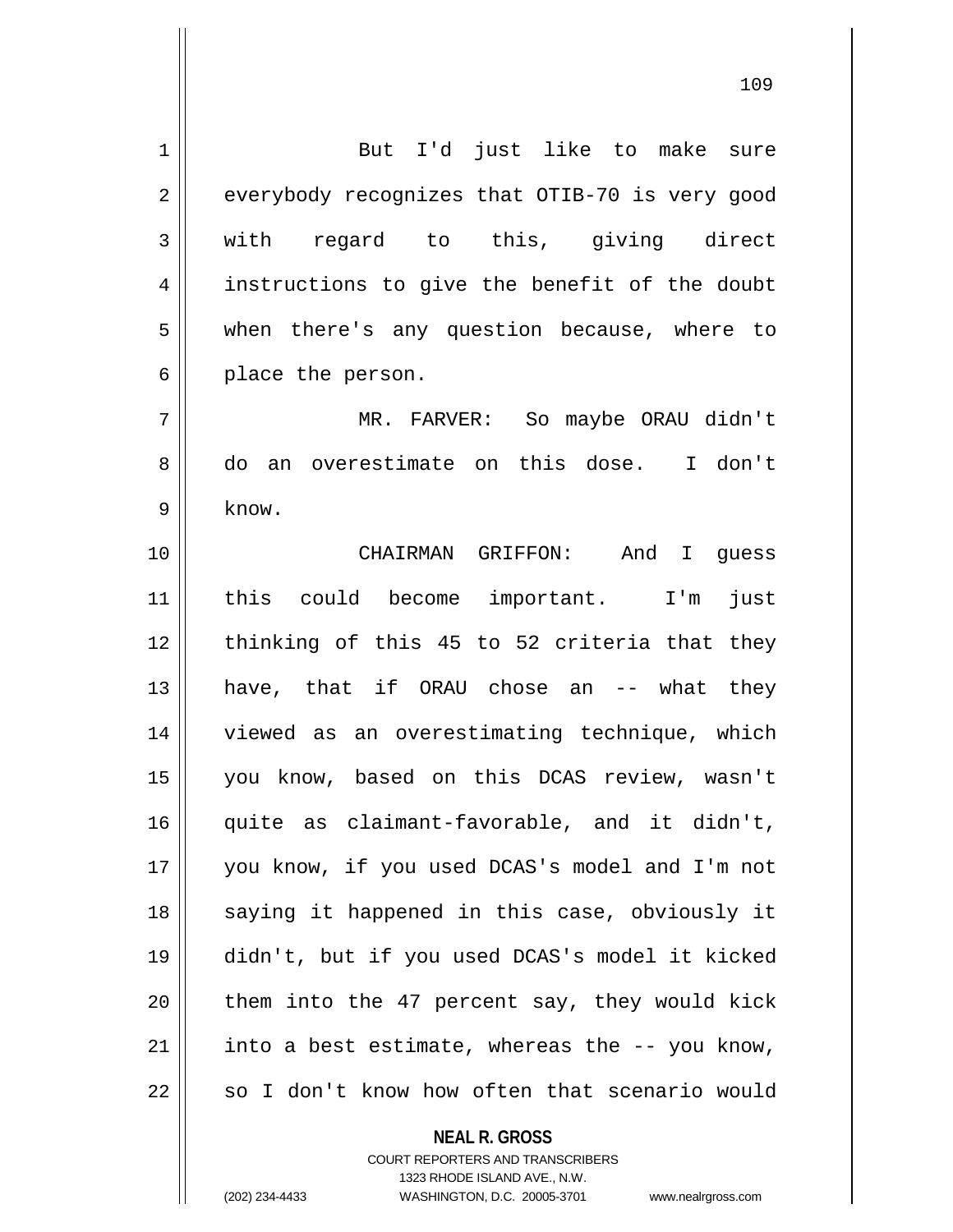1 actually happen, but do you follow what I'm  $2 \parallel$  saying, that if your overestimating technique 3 is not truly overestimating, and you, you 4 || know, follow your procedure, if you get the 45 5 you'll go to best estimate but it doesn't, you 6 | know, get you to 42 percent, then you would, 7 || you know, you never may do that more sensitive 8 | analysis. 9 MR. HINNEFELD: So in -- yes, but 10 specifically in this case, I mean, you said he 11 || was the lab assistant. 12 MR. CALHOUN: Yes, it's the lab 13 || assistant. I just looked up the CATI and they 14 didn't ever knowingly work with radioactive 15 material. They entered areas and oversaw 16 | steel operations. 17 CHAIRMAN GRIFFON: So there's 18 | overestimating and overestimating -19 (Simultaneous speakers.) 20 MR. HINNEFELD: But we don't have  $21$  any specific instruction about that.

22 MR. CALHOUN: Or discussion as to

**NEAL R. GROSS** COURT REPORTERS AND TRANSCRIBERS

1323 RHODE ISLAND AVE., N.W.

<sup>(202) 234-4433</sup> WASHINGTON, D.C. 20005-3701 www.nealrgross.com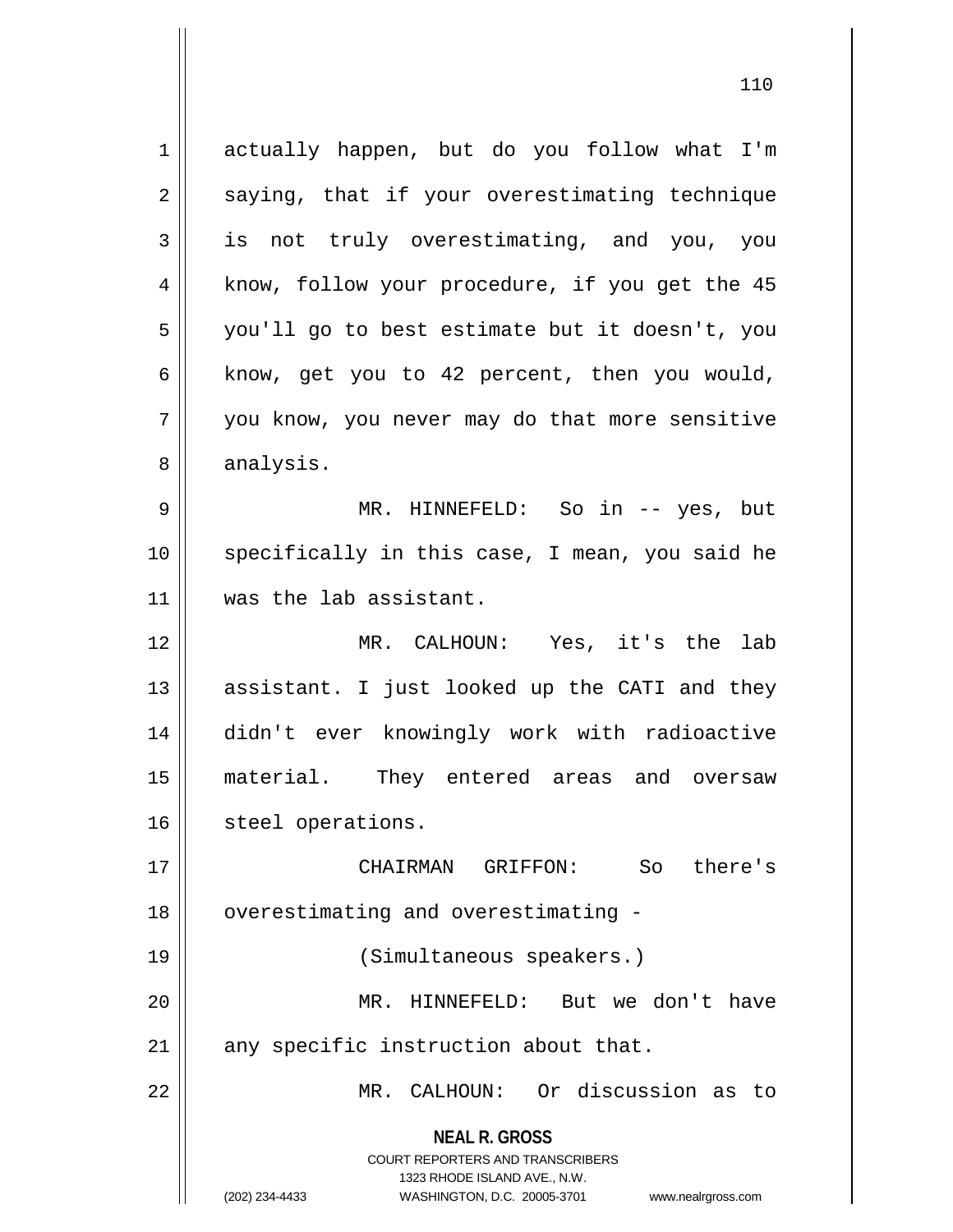$1 \parallel$  why --

| $\overline{2}$ | MR. HINNEFELD: -- a discussion as                 |
|----------------|---------------------------------------------------|
| 3              | to why I selected this category, which            |
| 4              | probably should be here.                          |
| 5              | DR. ULSH: Since you just brought                  |
| 6              | up the 45 to 52, to answer an earlier             |
| 7              | question, Scott just emailed me. "PER-16          |
| 8              | states that we started doing the 30 IREP runs     |
| $\mathsf 9$    | on June 6th of 2006." And that's that             |
| 10             | procedure we were talking about earlier.          |
| 11             | MR. FARVER: Okay.                                 |
| 12             | MEMBER RICHARDSON: There was an                   |
| 13             | ORAU response for -- this is on page 13 for       |
| 14             | $E.1.1$ , and I've -- this is one of these places |
| 15             | where it seemed like there were several types     |
| 16             | of information maybe within this box. There       |
| 17             | was -- there's the -- if I am understanding it    |
| 18             | correctly, there's the total medical dose,        |
| 19             | which differs by a factor of 10 between the       |
| 20             | DCAS and the ORAU, which may be it's a DCAS       |
| 21             | key-punch error. And then there's a comment       |
| 22             | that says, "An X-ray for each year of             |

**NEAL R. GROSS** COURT REPORTERS AND TRANSCRIBERS

1323 RHODE ISLAND AVE., N.W.

(202) 234-4433 WASHINGTON, D.C. 20005-3701 www.nealrgross.com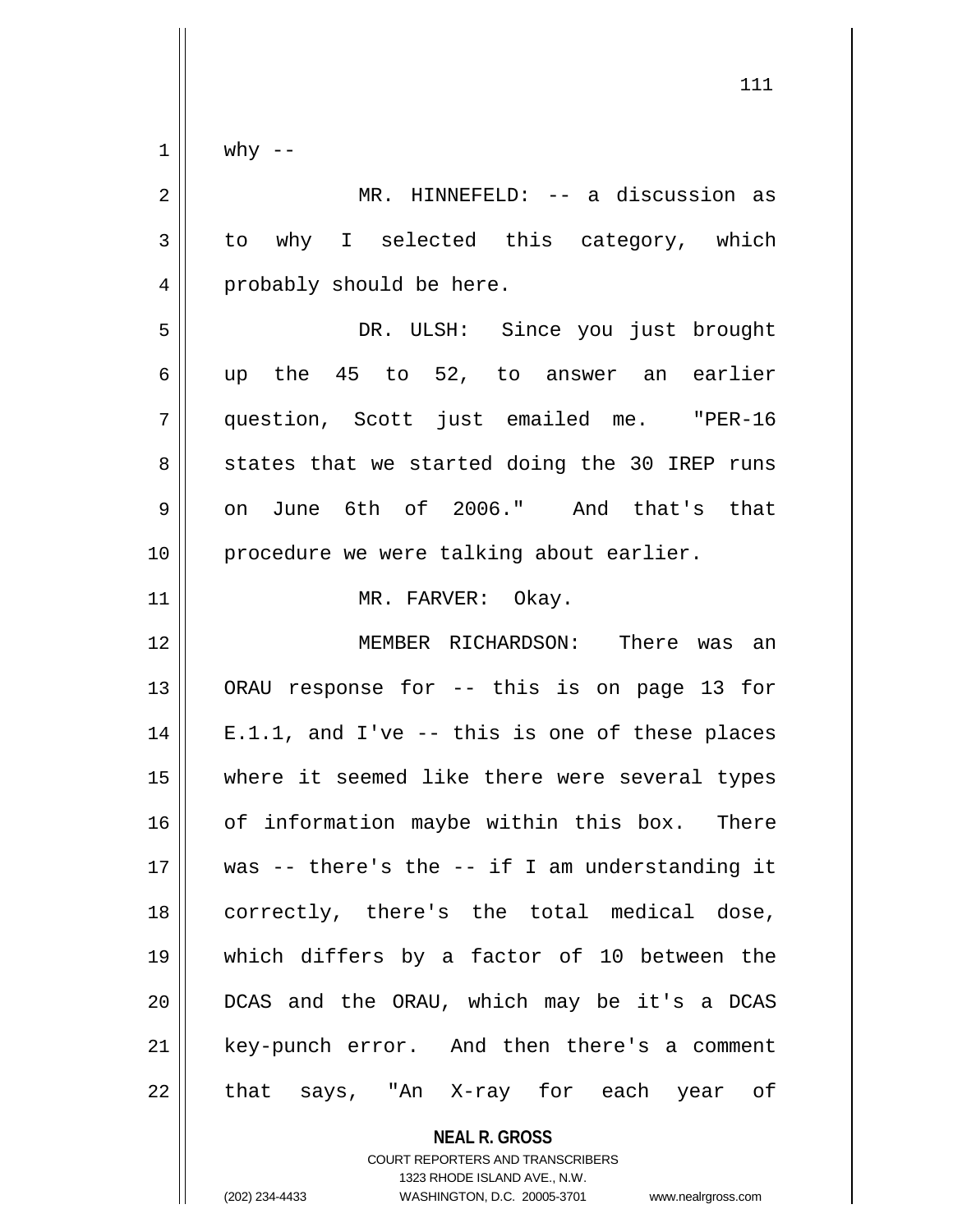1 || employment but in accordance with TBD-600, 2 || possibly should have also assigned a pre-3 employment X-ray for the first year of 4 | employment.

5 So three X-rays could have been  $6 \parallel$  assigned and it seems like there's a lot of, 7 you know, I don't know, hedging there. Is the 8 TBD not specific about that, and if so, did 9 || neither DCAS nor ORAU, but only the person who 10 || audited the comparison of all three, I mean, 11 it seems like there's -- there probably is a 12 || clear statement about what was supposed to be 13 done, and maybe nobody did it. If so, that 14  $\parallel$  should just be stated. I -- again, that would 15 be another category of types of errors that 16  $\parallel$  could be captured. That was my reading anyway 17 || of the comment, was it sort of implied nobody 18 | had done it.

19 MR. CALHOUN: Yes, again, I am 20 || just going to have to take these all back and 21 | look at them.

22 MR. HINNEFELD: I mean, it's good

**NEAL R. GROSS**

COURT REPORTERS AND TRANSCRIBERS 1323 RHODE ISLAND AVE., N.W. (202) 234-4433 WASHINGTON, D.C. 20005-3701 www.nealrgross.com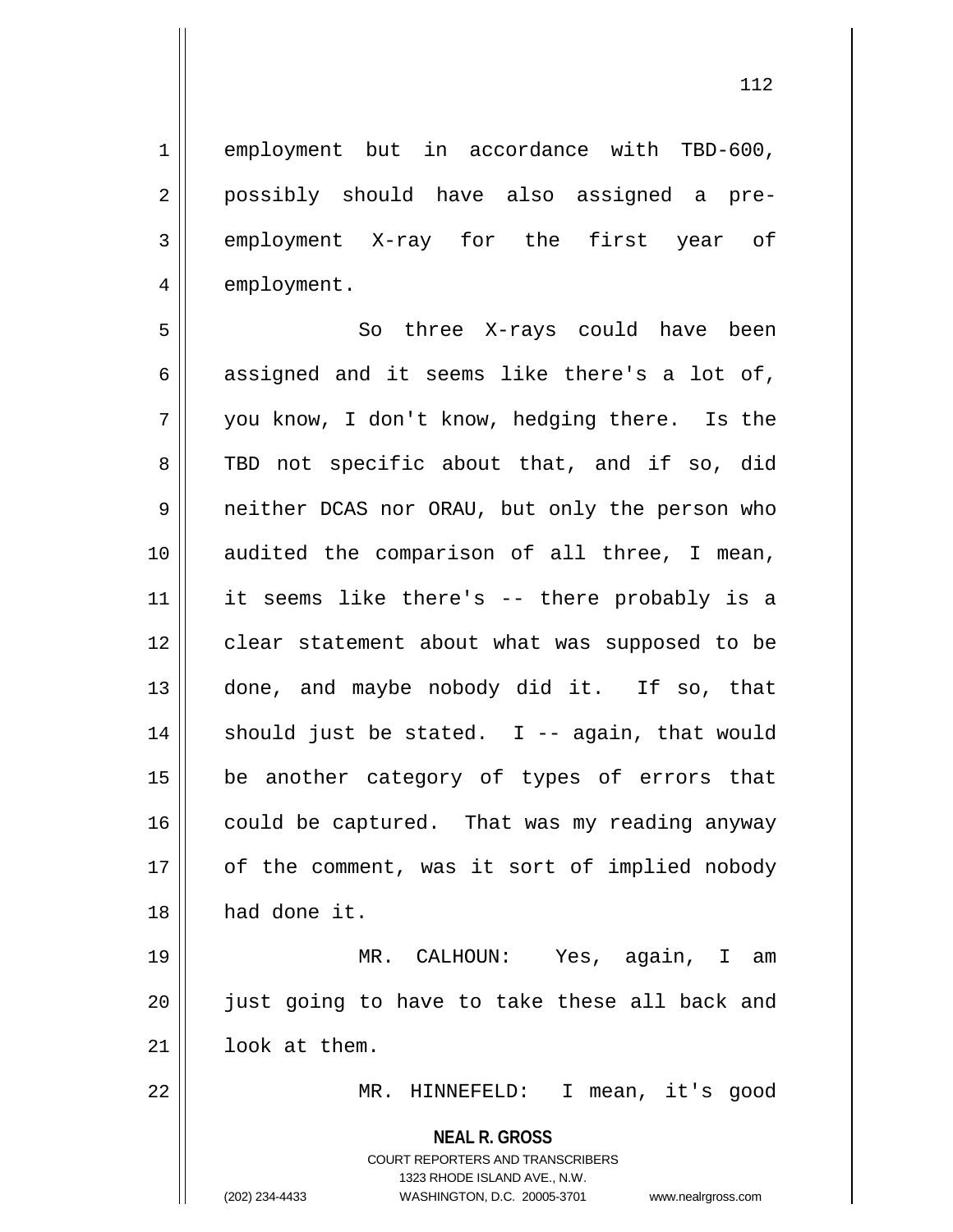$1 \parallel$  that there's a lot of information in here and  $2 \parallel$  that you can look at. 3 MEMBER RICHARDSON: I am still, I

 $4 \parallel$  am just, I am still thinking about trying to 5 | synthesize it, because it's making me imagine  $6 \parallel$  that there's actually a third category.

7 There's the concordance between he 8 two reconstructors, and then there was an 9 audit which was done which suggested, well in 10 fact, maybe nobody, nobody did what could 11 || have, what should have been done according to 12 | the document.

13 MEMBER MUNN: I can't address what 14 TBD-6000 says, right?

15 || DR. ULSH: So both did it correct,  $16$  this is one category. Another category is one 17 side or the other did it correct, and the 18 || other didn't. And what you are saying is a  $19$  || third category is we all screwed up.

20 MEMBER RICHARDSON: That's what I  $21$  think  $-$ 

22 DR. ULSH: In which case you would

**NEAL R. GROSS**

COURT REPORTERS AND TRANSCRIBERS 1323 RHODE ISLAND AVE., N.W. (202) 234-4433 WASHINGTON, D.C. 20005-3701 www.nealrgross.com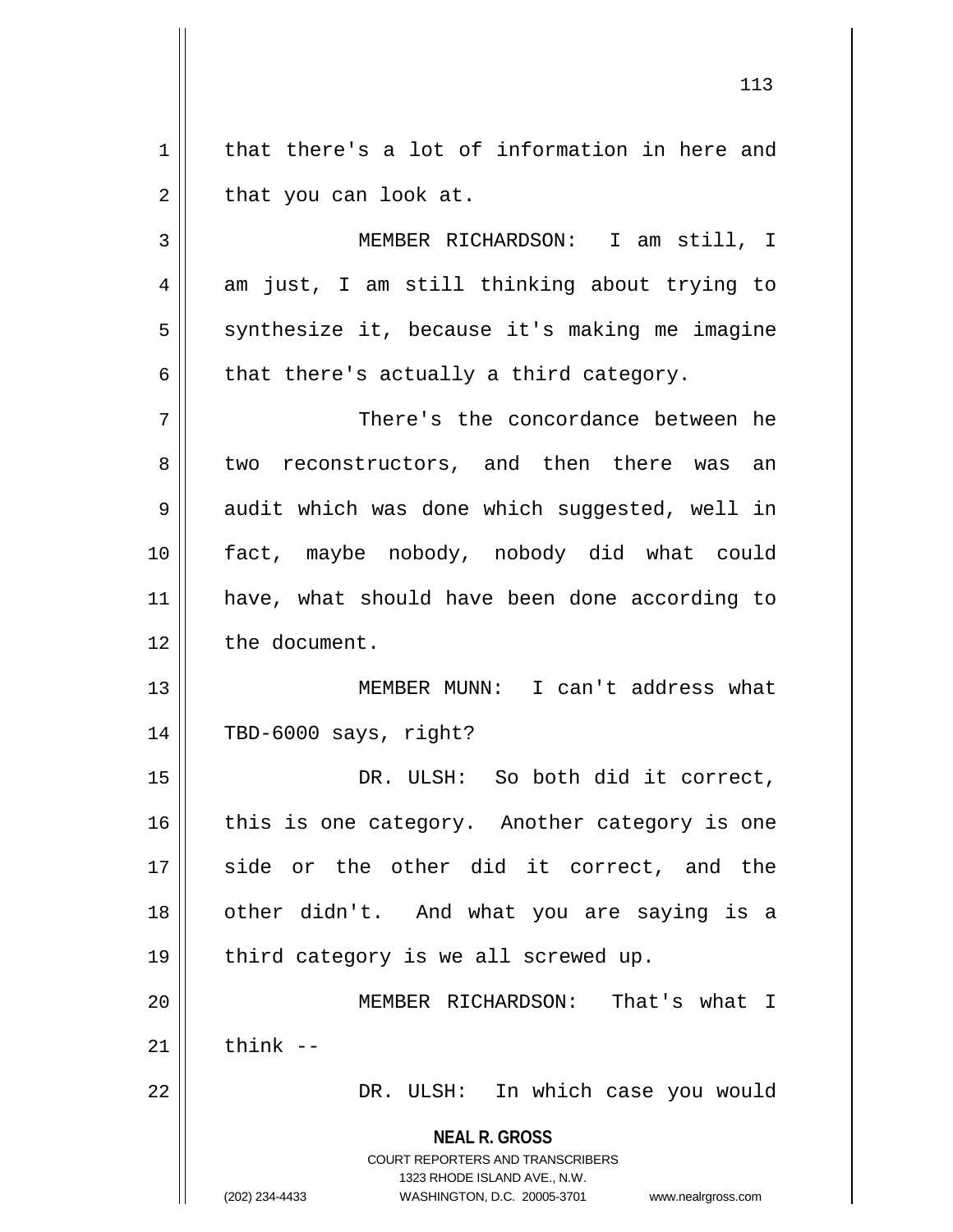**NEAL R. GROSS** COURT REPORTERS AND TRANSCRIBERS 1323 RHODE ISLAND AVE., N.W. (202) 234-4433 WASHINGTON, D.C. 20005-3701 www.nealrgross.com 1 || wonder why, maybe the guidance document --2 MEMBER RICHARDSON: I get it,  $3 \parallel$  right. 4 DR. ULSH: and they're all just 5 boneheads. 6 MEMBER RICHARDSON: But I mean, 7 || that's because you've got multiple eyes 8 || looking at the same one now, and so I can 9 || imagine that, but that is another category of 10 thing, it's the last person who does the 11 | judgment. 12 DR. ULSH: That's probably the 13 worst situation because it means there really 14 || is something that's not clear that everybody 15 | is missing. 16 || MEMBER RICHARDSON: Right. 17 || MR. HINNEFELD: Yes, and the way 18 the reviewer wrote the finding makes you 19 wonder if even TBD-6000 is very clear about  $20$  | this situation. 21 || MEMBER RICHARDSON: Right. 22 CHAIRMAN GRIFFON: Any others,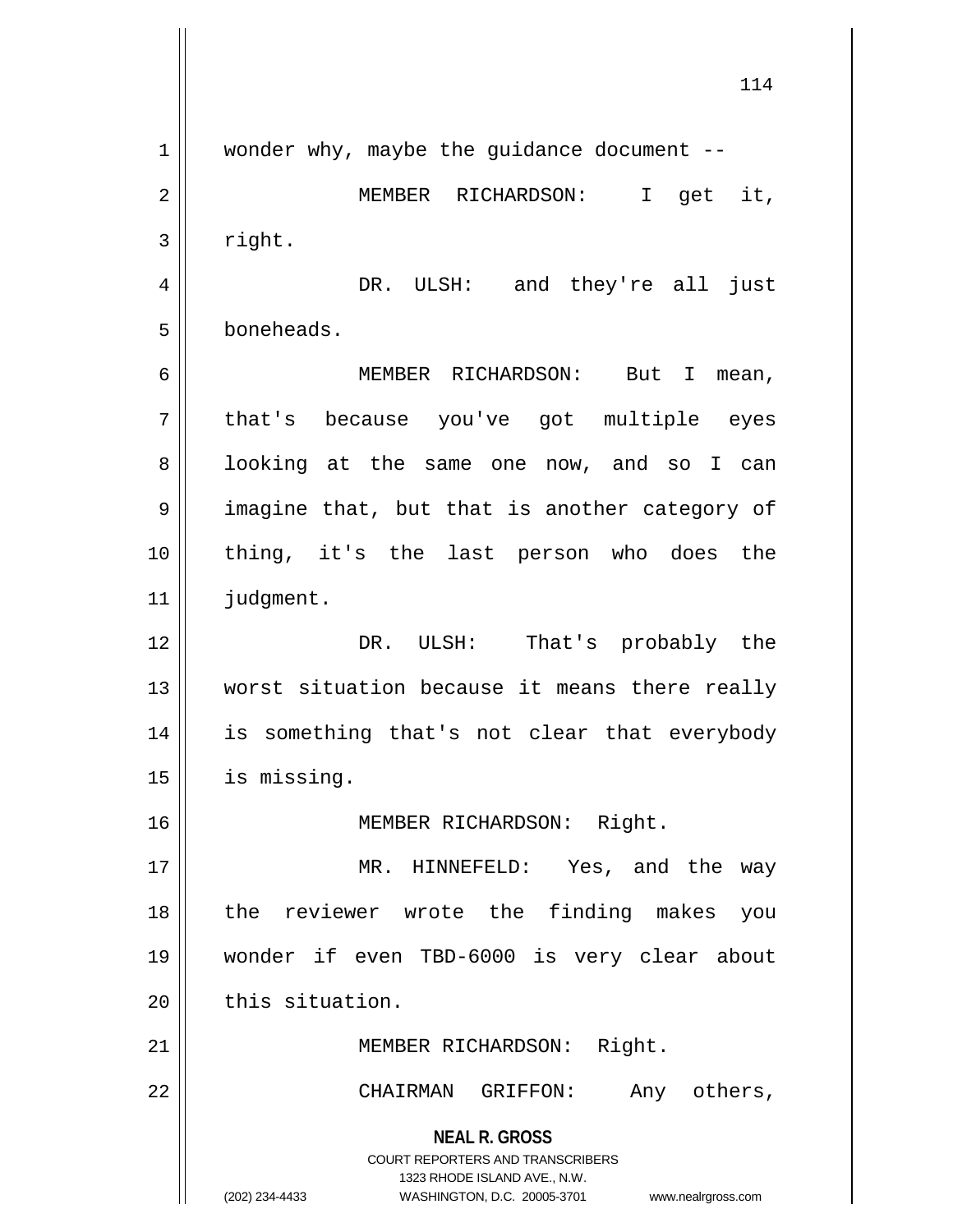$1 \parallel$  Doug?

| $\overline{2}$ | MR. FARVER: I'll try and close it                                                                                                                                   |
|----------------|---------------------------------------------------------------------------------------------------------------------------------------------------------------------|
| 3              | up here. I think you get the gist of it, just                                                                                                                       |
| 4              | by looking through, you can identify the                                                                                                                            |
| 5              | differences and kind of say, well, I wonder                                                                                                                         |
| 6              | why those are different.                                                                                                                                            |
| 7              | And even if you just look at their                                                                                                                                  |
| 8              | comments, I don't know, we can look at the                                                                                                                          |
| 9              | page 18, let's look at the unmonitored dose,                                                                                                                        |
| 10             | B.3.1. It came up a little bit different                                                                                                                            |
| 11             | unmonitored.                                                                                                                                                        |
| 12             | CHAIRMAN GRIFFON: What was it,                                                                                                                                      |
| 13             | B.3.1?                                                                                                                                                              |
| 14             | MR. FARVER: Yes. And there just                                                                                                                                     |
| 15             | some confusion about the hours and one person                                                                                                                       |
| 16             | looked at it one way, one person looked at it                                                                                                                       |
| 17             | another.                                                                                                                                                            |
| 18             | MR. HINNEFELD: Yes, that's one I                                                                                                                                    |
| 19             | know that there was some issue with that tool                                                                                                                       |
| 20             | that, maybe, we'll have to take a look at.                                                                                                                          |
| 21             | MR. FARVER: And I mention that                                                                                                                                      |
| 22             | because we have seen that before in the                                                                                                                             |
|                | <b>NEAL R. GROSS</b><br><b>COURT REPORTERS AND TRANSCRIBERS</b><br>1323 RHODE ISLAND AVE., N.W.<br>(202) 234-4433<br>WASHINGTON, D.C. 20005-3701 www.nealrgross.com |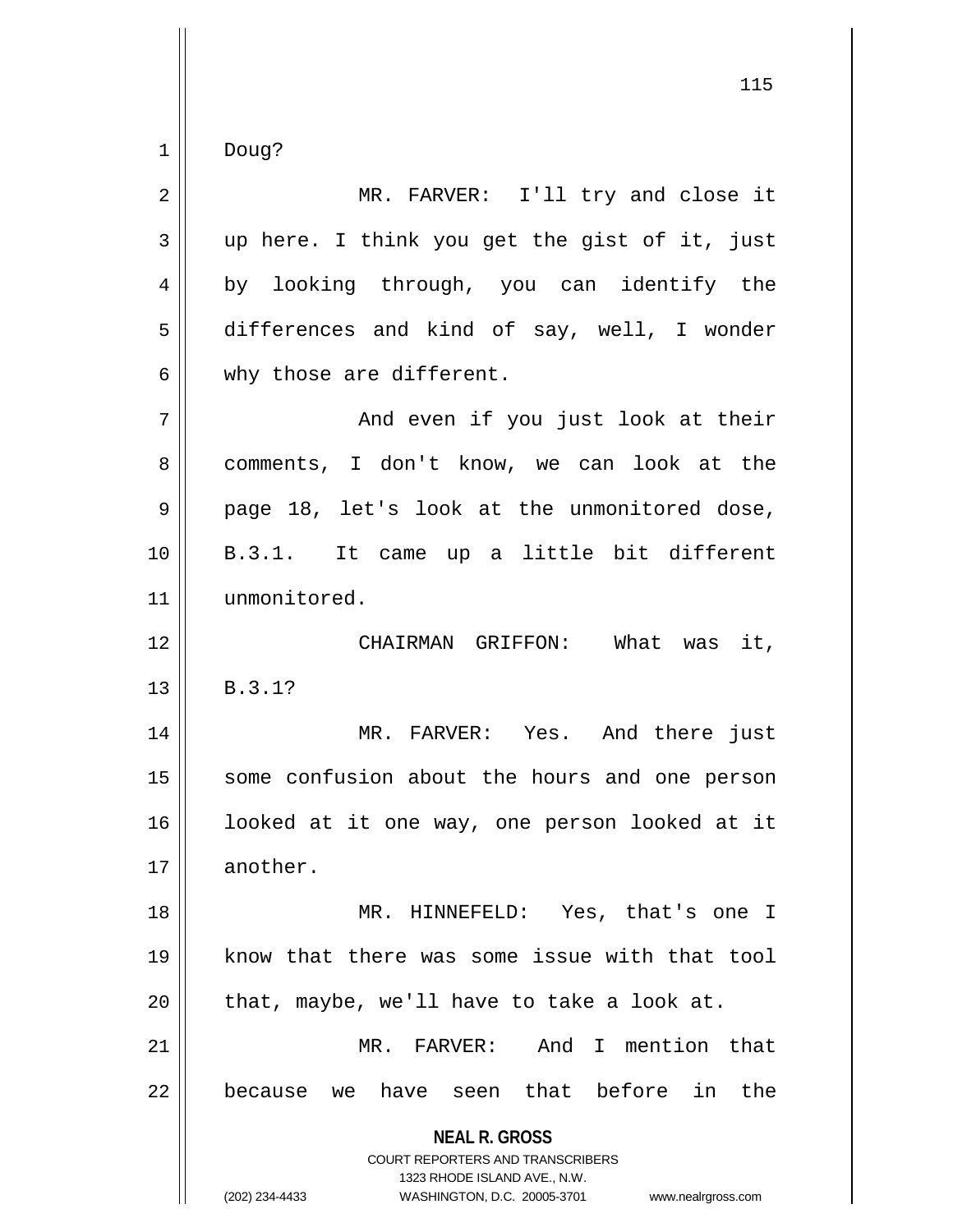**NEAL R. GROSS** COURT REPORTERS AND TRANSCRIBERS 1323 RHODE ISLAND AVE., N.W. (202) 234-4433 WASHINGTON, D.C. 20005-3701 www.nealrgross.com 1 unmonitored dose with the hours and so I'm 2 | familiar with that problem. 3 MEMBER RICHARDSON: Yes, this is a 4 great one for what a blind review should  $5 \parallel$  catch, right? 6 MR. FARVER: Yes. 7 MEMBER RICHARDSON: Suggesting 8 | that somebody independently couldn't replicate 9 || something which you think is embedded in the 10 || equation there, in their tool. 11 || MR. FARVER: When you're pulling  $12$  | things from tables, and  $-$ 13 CHAIRMAN GRIFFON: It's not even 14 used in that table, I think it's in the 15 workbook, right? 16 MEMBER RICHARDSON: I think it's  $17$   $\parallel$  in their  $-$ 18 MR. FARVER: Oh, it's in the 19 workbook but it's in the document table. 20 || MEMBER RICHARDSON: Right. 21 MR. FARVER: I mean that's how we  $22$  || usually go in and look at the table and see if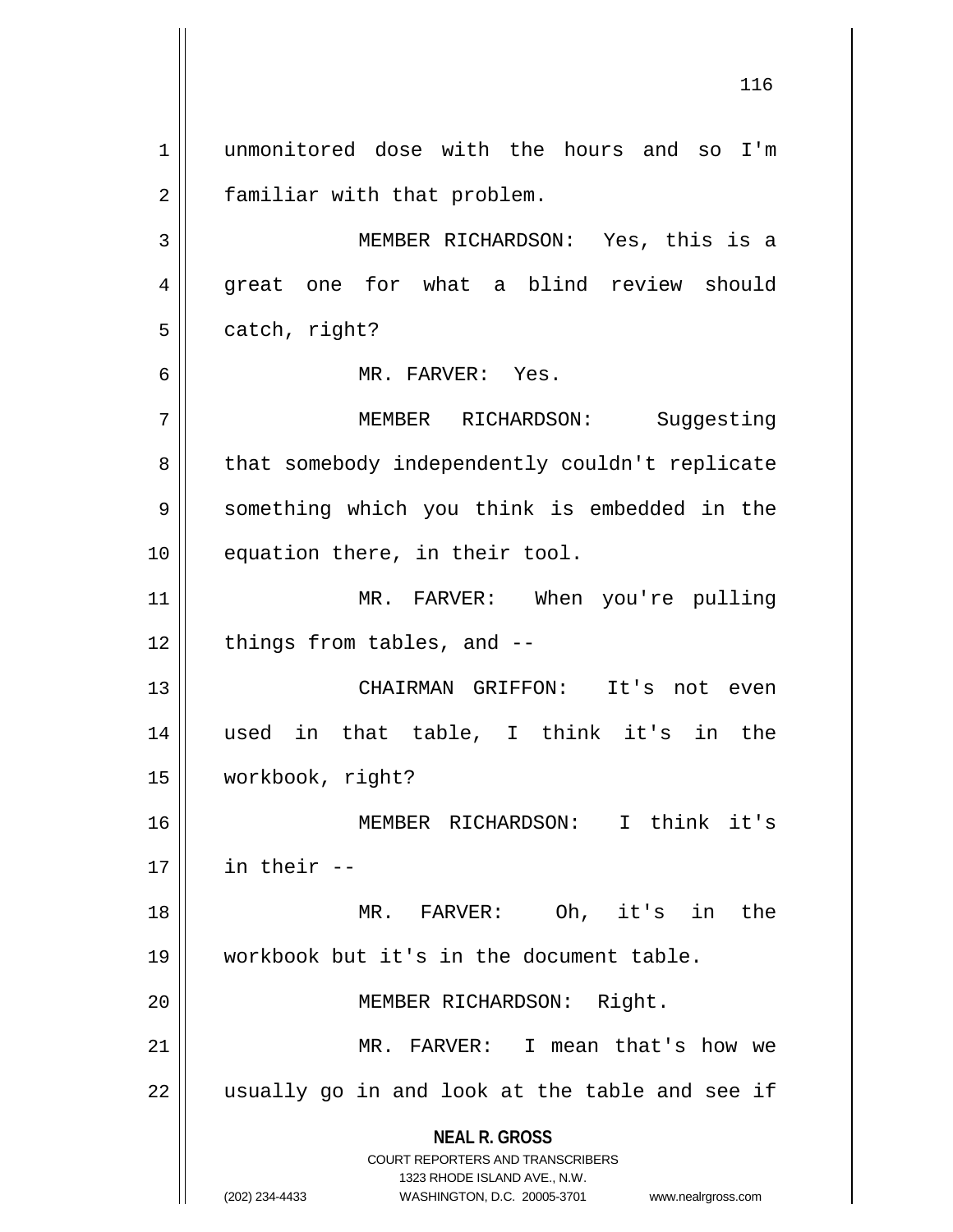1 | it matches and try and get it to match the 2 || number in there.

3 MEMBER RICHARDSON: But am reading 4 || what this person says, that they couldn't  $5 \parallel$  recover that value independently because there 6 is some question about an error in the  $7$  || equation used to adjust the hours worked.

 So it's -- maybe the table is  $9 \parallel$  correct, but whatever ORAU is using as a tool. MR. FARVER: Could be. And I'll bring that up -- because I get after our own people when it's a value from the table, and 13 || they can't put it down in our document and make it match a NIOSH number.

15 || Because something is wrong. 16 You're just pulling it from the table. 17 | Somebody is wrong.

 MR. STIVER: Yes, this was just an adjustment, to go from 8,760 down to 2,600 hours so it should have been pretty 21 | straightforward.

22 MEMBER RICHARDSON: You mean it's

**NEAL R. GROSS** COURT REPORTERS AND TRANSCRIBERS

1323 RHODE ISLAND AVE., N.W.

(202) 234-4433 WASHINGTON, D.C. 20005-3701 www.nealrgross.com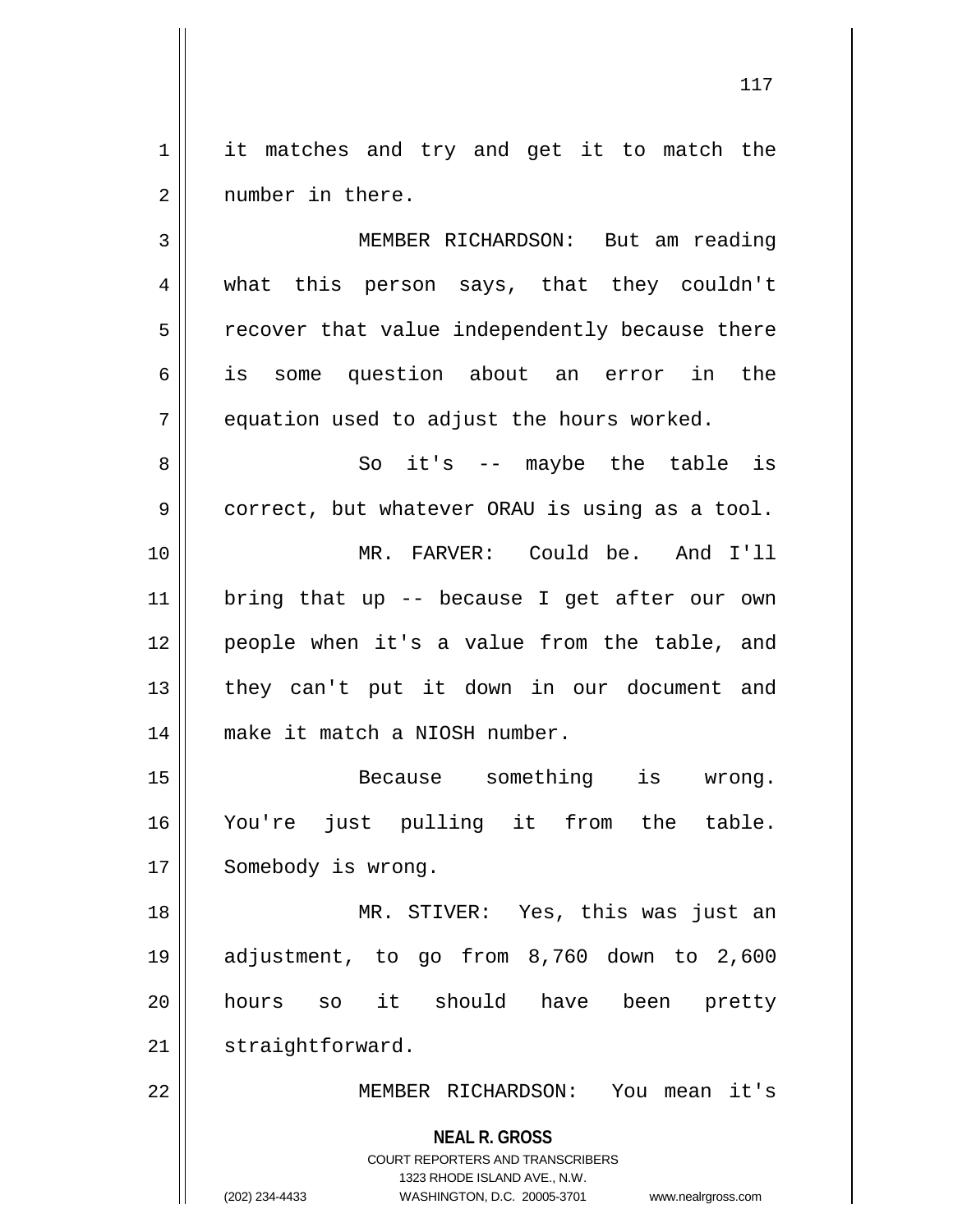| $\mathbf 1$ | not a very complicated equation?                                                                 |
|-------------|--------------------------------------------------------------------------------------------------|
| $\mathbf 2$ | MR. STIVER: Right.                                                                               |
| 3           | MR. FARVER: I guess that's enough                                                                |
| 4           | comments. You guys kind of get the idea.                                                         |
| 5           | Page 21, another unmonitored dose.                                                               |
| 6           | Oh that's a prorated dose I'm sorry.                                                             |
| 7           | DR. ULSH: So I guess going                                                                       |
| 8           | forward --                                                                                       |
| 9           | MR. FARVER: No, I just suggested                                                                 |
| 10          | that -- I was kind of looking at some of these                                                   |
| 11          | differences and saying you know, you wonder                                                      |
| 12          | why they're different, two people looked at                                                      |
| 13          | things differently.                                                                              |
| 14          | DR. ULSH: Yes, the message that I                                                                |
| 15          | got from all of this discussion so far is that                                                   |
| 16          | number one, we need to more clearly define why                                                   |
| 17          | there were differences and whether or not an                                                     |
| 18          | error was made, and I think a third part of                                                      |
| 19          | that, I don't know if we have explicitly said                                                    |
| 20          | it, is if there was an error made, what                                                          |
| 21          | corrective actions have we taken as a result.                                                    |
| 22          | So going forward, you are going to                                                               |
|             | <b>NEAL R. GROSS</b>                                                                             |
|             | <b>COURT REPORTERS AND TRANSCRIBERS</b>                                                          |
|             | 1323 RHODE ISLAND AVE., N.W.<br>(202) 234-4433<br>WASHINGTON, D.C. 20005-3701 www.nealrgross.com |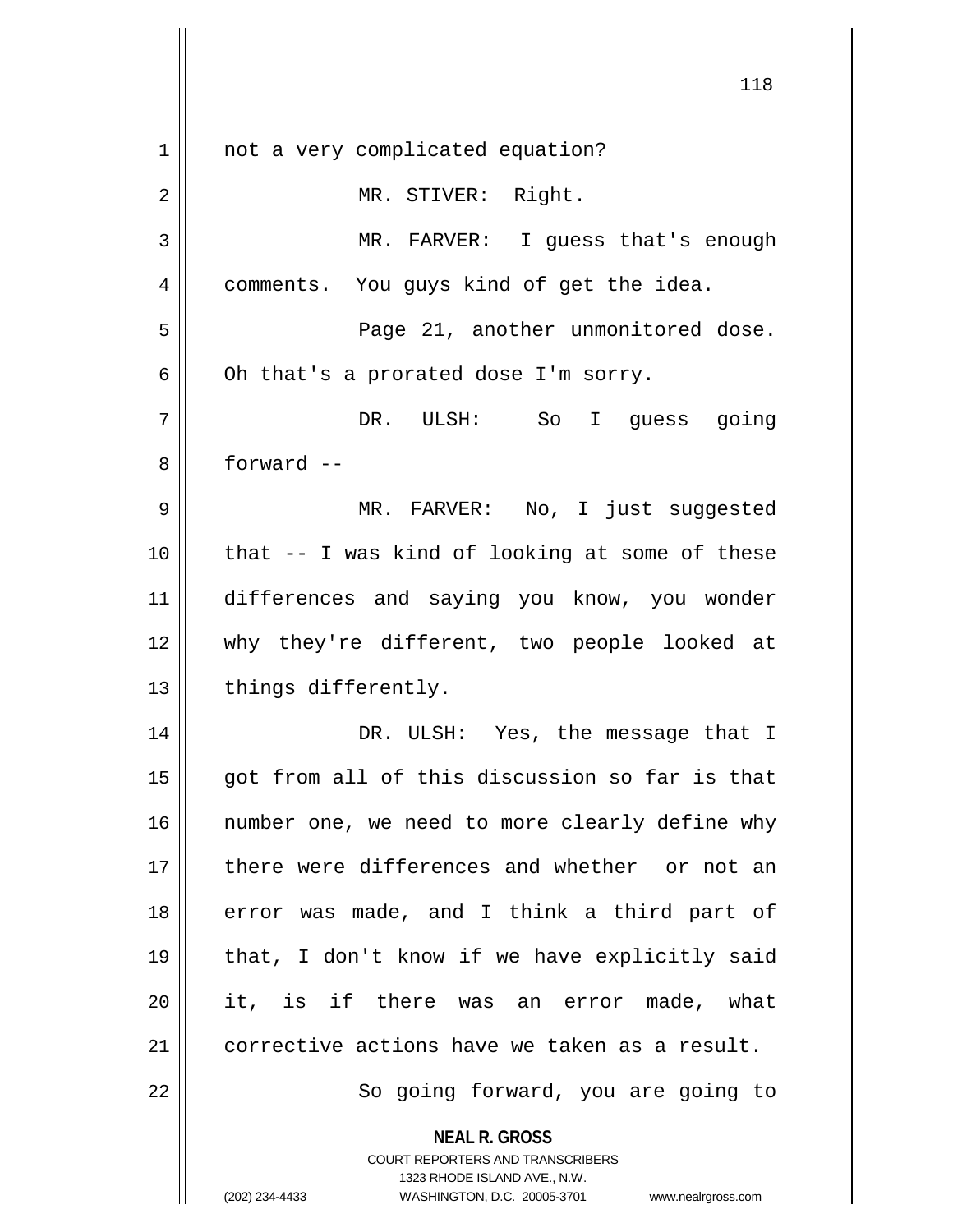**NEAL R. GROSS** COURT REPORTERS AND TRANSCRIBERS 1323 RHODE ISLAND AVE., N.W. 1 || see another report on the next set of blind  $2 \parallel$  DRs. That's one item. My question is, what 3 about this report? MR. CALHOUN: There will be 5 || close-out report for that one, and the 6 observations and recommendations from the group. 8 || MR. HINNEFELD: Meaning the corrective actions -- MR. CALHOUN: Yes when they are completed. MR. HINNEFELD: and the actions || that are recommended -- MR. CALHOUN: Yes. Officially we don't need to do it for findings but I'll do it for -- if we only need to do it for findings and concerns, but we'll do it for observations and recommendations for improvement on this one. MR. HINNEFELD: But part of what Doug was saying is that in order to make, you || know, get the value out of this, we really

<sup>(202) 234-4433</sup> WASHINGTON, D.C. 20005-3701 www.nealrgross.com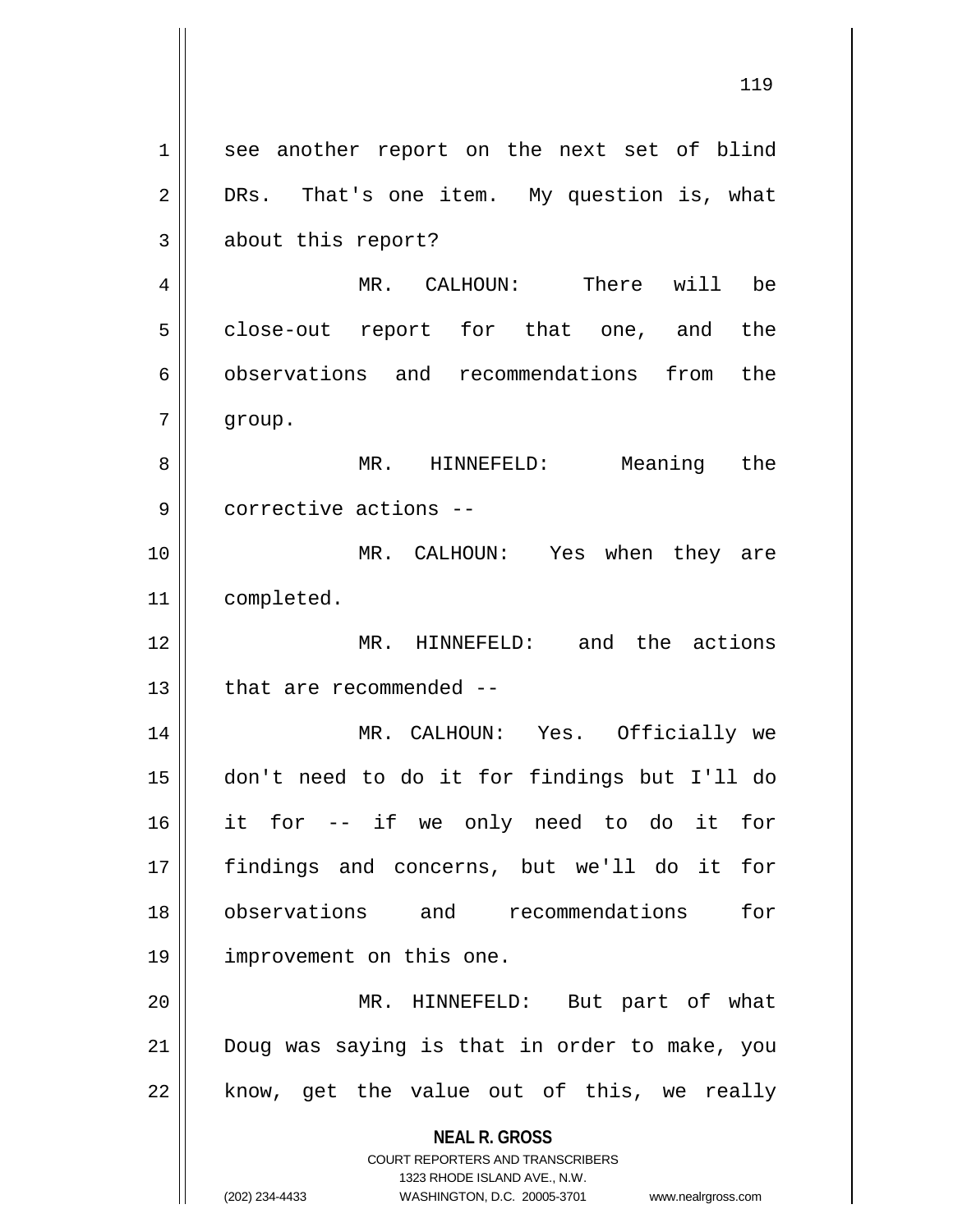**NEAL R. GROSS** COURT REPORTERS AND TRANSCRIBERS 1323 RHODE ISLAND AVE., N.W. 1 | need to investigate these differences and make  $2 \parallel$  a judgment about a preferred method to the  $3 \parallel$  extent that there is some -- some of that --4 when you are talking about 1.24 times 1.0 and  $5 \parallel$  they are both overestimates, I don't know that  $6 \parallel$  there's -- we're going to come up with a 7 confirmed method for that. I have to be 8 | honest with you. 9 || But some of these, it seems like 10 there is a preferred method, that should be 11 || done, and they should be done the same way, 12 || even though they are both overestimates and 13  $\parallel$  they are not -- it doesn't affect the case,  $14$  | that there should be a preferred method. 15 MR. FARVER: I have never seen an 16 || overestimate where they have chosen the 17 maximum of the distribution. I have seen the 18 || ones where they choose one, you know, if it's 19 below one. 20 DR. ULSH: Well I don't know the 21 particulars of that case but it does go back  $22$  || to the principle that you said, that if it's

(202) 234-4433 WASHINGTON, D.C. 20005-3701 www.nealrgross.com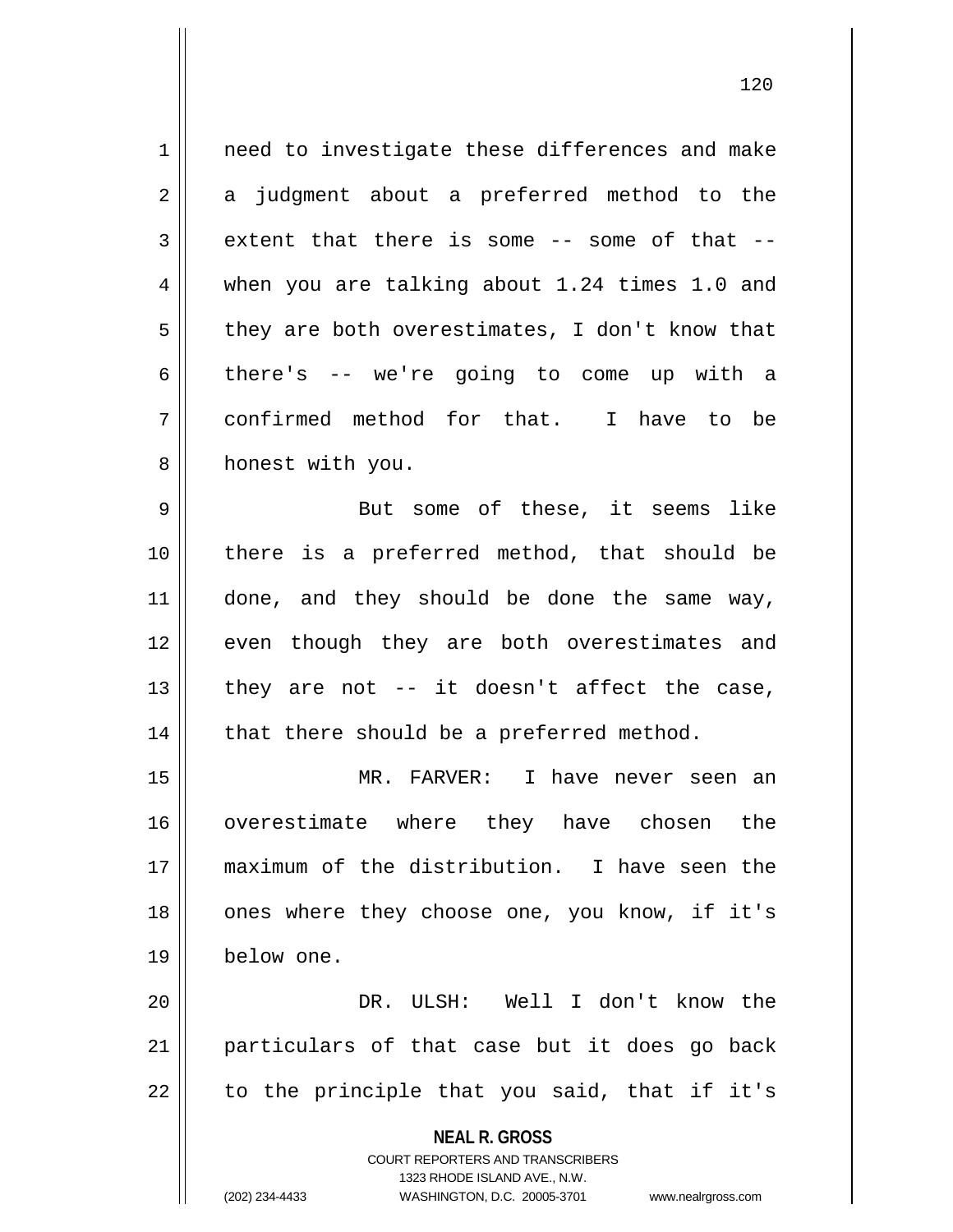**NEAL R. GROSS** COURT REPORTERS AND TRANSCRIBERS 1323 RHODE ISLAND AVE., N.W. 1 || just as easy to pick one number versus  $2 \parallel$  another, then we should pick the --3 || MR. HINNEFELD: Well, there should 4 | probably be a preferred method. 5 MR. FARVER: From what I've seen 6 you pick one, or you just -- the DCF is  $7$  | qreater than one, then you use the DCF. 8 That's all. We don't have to beat  $9 \parallel$  this to death any further. 10 CHAIRMAN GRIFFON: Right, and I am 11 || trying to think, I mean, maybe once we have 12 || this other discussion on the Quality Assurance 13 | Program at ORAU, this might gel better. 14 || But I mean you said if we find --15 if we find errors in this, the other thing is  $16$  to correct that, what are we doing, you know? 17 || And, but you know, from my other line of work 18 right now, I guess I would caution, and I 19 think, Stu, you said this at a couple of 20 meetings, caution that you're -- we're not 21 || just -- you know, you might want to look at  $22$  || this systematically, like fixing one thing at

(202) 234-4433 WASHINGTON, D.C. 20005-3701 www.nealrgross.com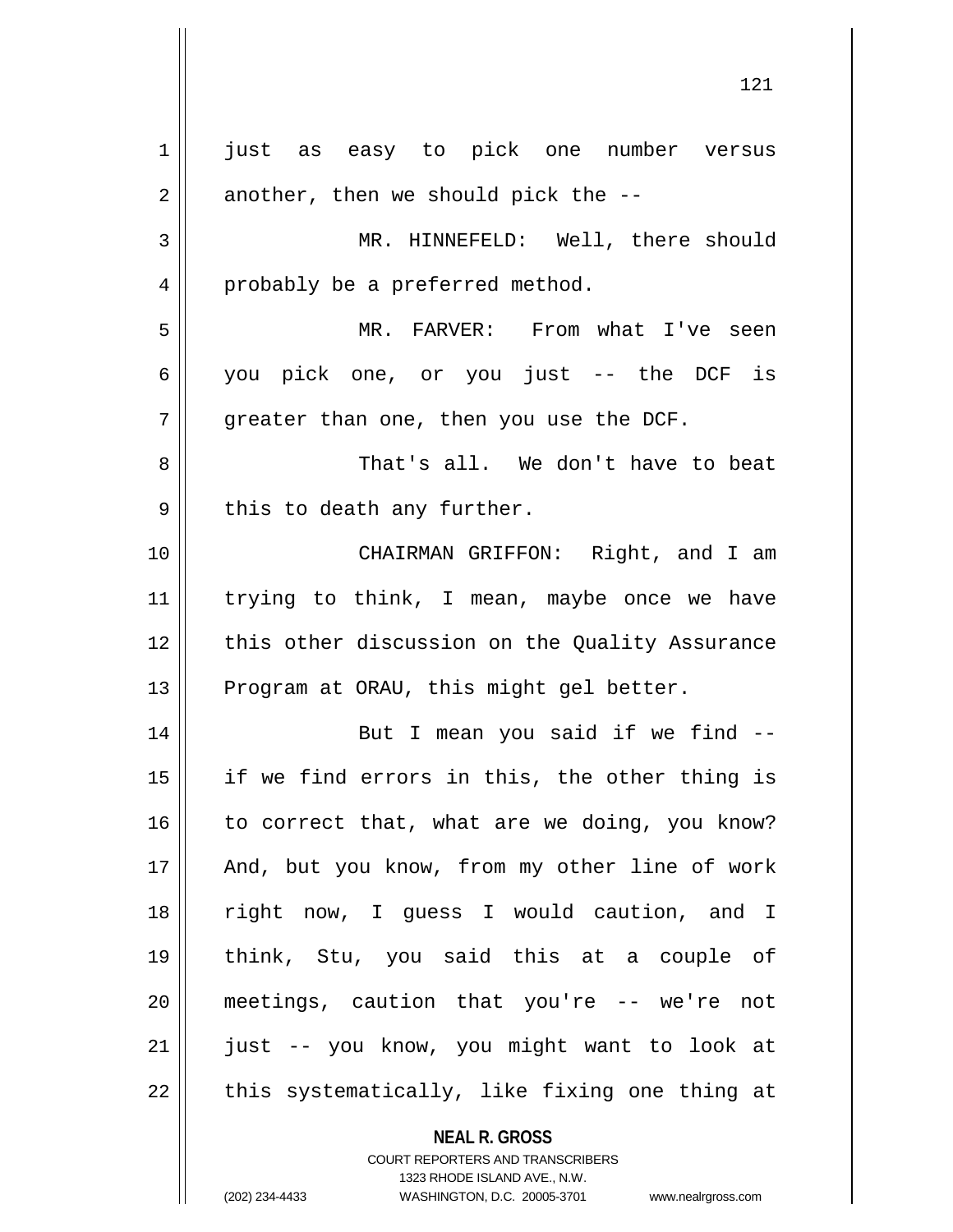1 a time is not what you are setting this  $2 \parallel$  program up to do.

3 You may look at the more root 4 || cause of why, you know, why did this happen so 5 || yes, in some cases, I think you are right that  $6 \parallel$  certain procedures in identifying that, you 7 know, what value to use as the MBA or 8 whatever, I mean, that, that's pretty clear,  $9 \parallel$  but there might be others that are -- it's not 10 just fixing the immediate problem but it's 11 looking beyond, like why did that -- why is  $12$  | that happening? Why is that getting through - $13 \parallel - \text{yes}.$ 14 DR. ULSH: To give a totally 15 made-up example, if we discovered that there's

16 || a problem with the DCF and the Idaho tool, all  $17$  | right, we fix that.

 If we see the same kind of a problem in the Hanford tool and the Savannah River tool, maybe something's going on and we | need to figure out why this is happening.

22 || CHAIRMAN GRIFFON: Right.

**NEAL R. GROSS** COURT REPORTERS AND TRANSCRIBERS

1323 RHODE ISLAND AVE., N.W.

(202) 234-4433 WASHINGTON, D.C. 20005-3701 www.nealrgross.com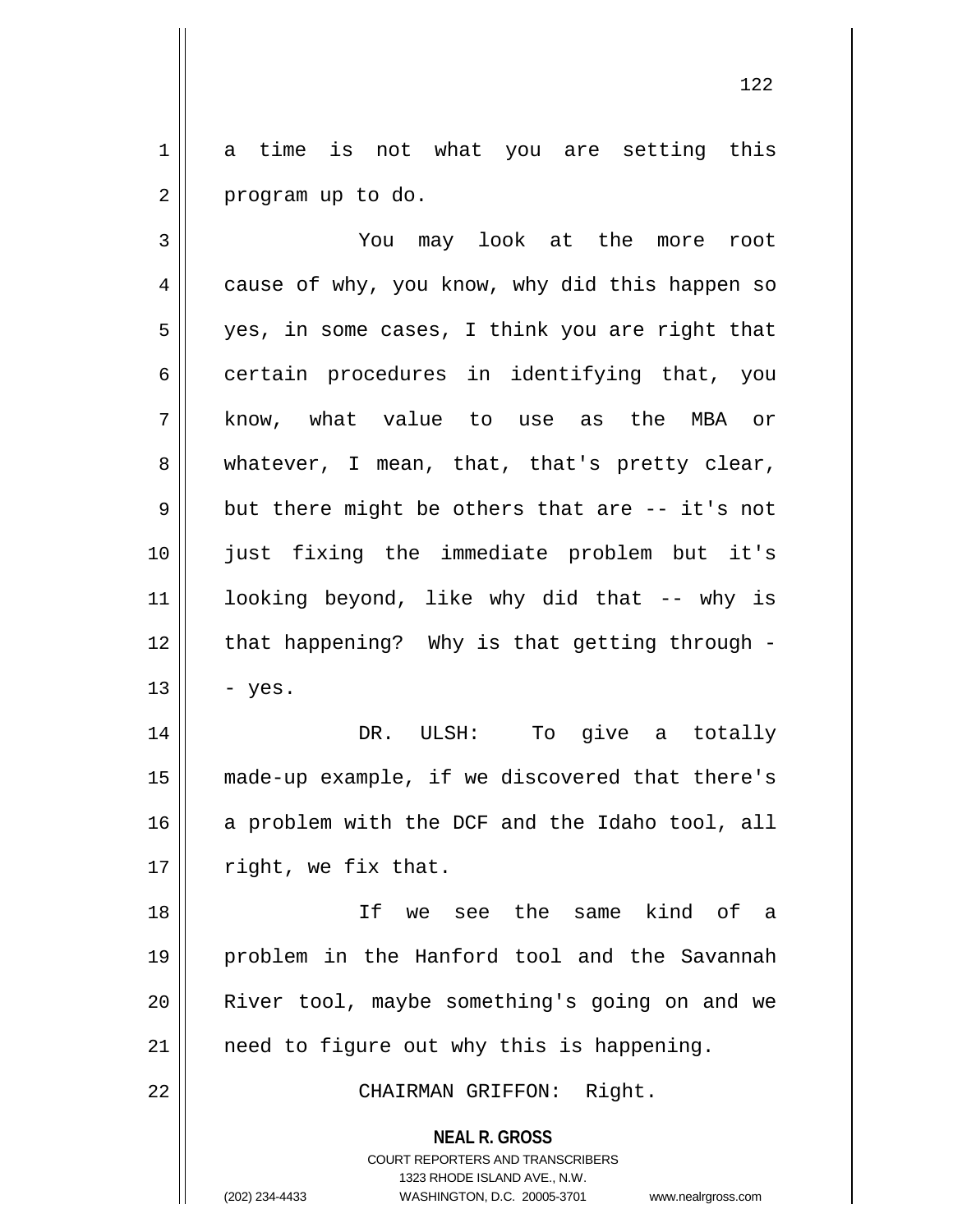**NEAL R. GROSS** COURT REPORTERS AND TRANSCRIBERS 1 || MR. HINNEFELD: Right. You're 2 | talking about you know, you --3 CHAIRMAN GRIFFON: Or even the 4 || 8,760 hours, I mean you might want to step one 5 || further back and say let's check our other  $6 \parallel$  tools to make sure that they are doing this  $7 \parallel$  calculation correctly, you know, that we --8 MR. STIVER: Well I wish this 9 would be captured in the V&V with the tool 10 itself. 11 CHAIRMAN GRIFFON: It should be 12 yes, right, right, right. Anyway you -- yes, 13 I think you get the idea. Anything else to  $14$  add before we -- I think it's a -- I am 15 worried about the production but you need to 16 hire some more -- 17 MR. HINNEFELD: I am quite worried 18 about the resource demand. And while so far 19 federal budgets -- our federal budget is okay, 20 || every year I get called about when can you  $21$  start turning some of this money back. I get  $22$  || that call every year. In fact I just got it

1323 RHODE ISLAND AVE., N.W.

(202) 234-4433 WASHINGTON, D.C. 20005-3701 www.nealrgross.com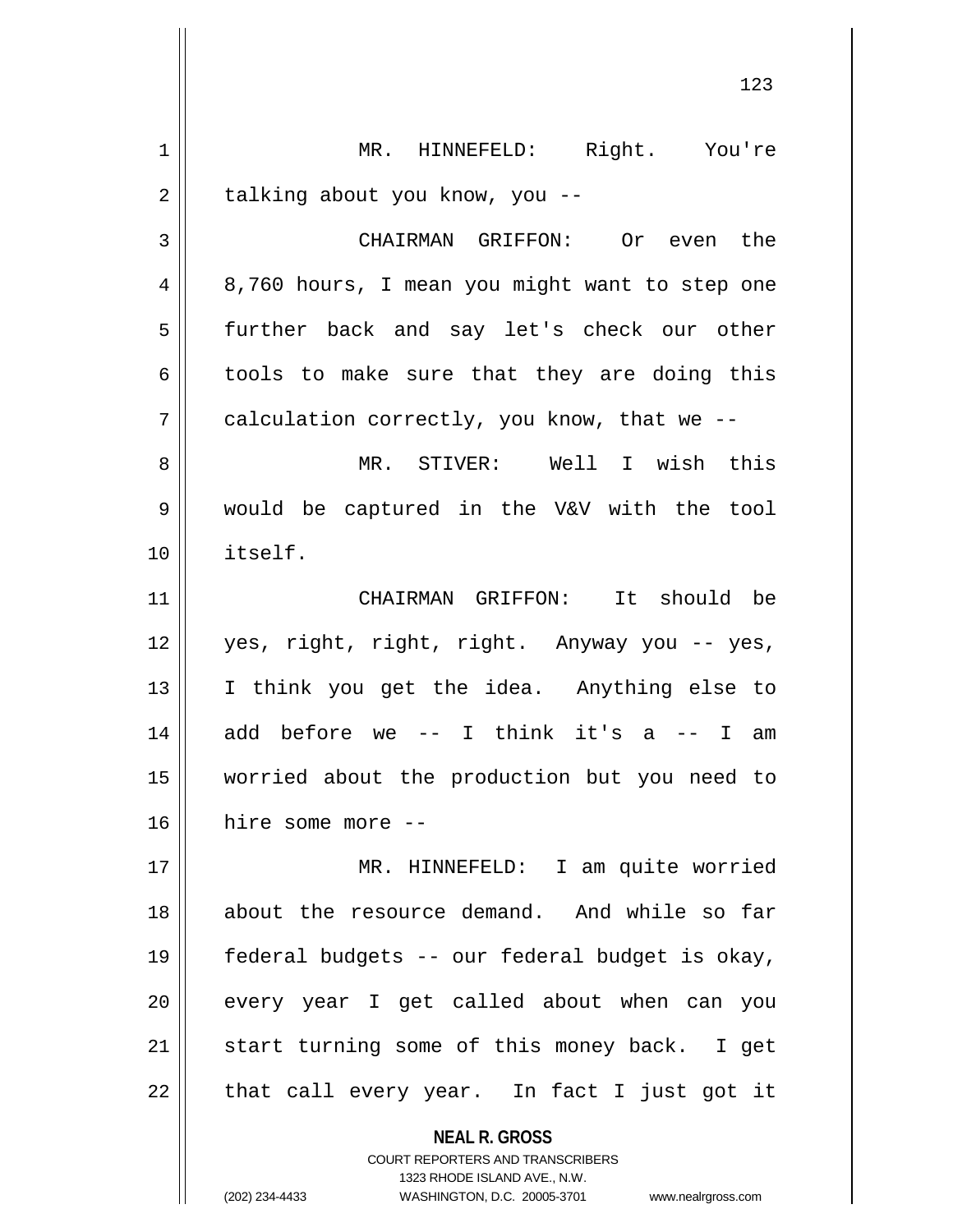| 1  | for 2015. Do you really need all that money?                        |
|----|---------------------------------------------------------------------|
| 2  | We still think you should finish the backlog.                       |
| 3  | So I just got that call. But yes, it's a                            |
| 4  | worry.                                                              |
| 5  | MR. KATZ: We can circle back on                                     |
| 6  | this question after we get the other resources                      |
| 7  | used to -- that we'll need to talk about                            |
| 8  | today.                                                              |
| 9  | CHAIRMAN GRIFFON: Right. Well                                       |
| 10 | why don't we -- let's take a break.                                 |
| 11 | MEMBER MUNN: Let's do.                                              |
| 12 | CHAIRMAN GRIFFON: For early                                         |
| 13 | lunch? No. Let's take like 10 minutes or so                         |
| 14 | and then we'll work through to lunch, right?                        |
| 15 | (Whereupon, the above-entitled matter went off                      |
| 16 | the record at 10:44 a.m.<br>and                                     |
| 17 | resumed at $11:03$ a.m.)                                            |
| 18 | MR. KATZ: We are back from a                                        |
| 19 | short break. Mark.                                                  |
| 20 | CHAIRMAN GRIFFON: Okay. The next                                    |
| 21 | couple of items on the agenda are -- looks                          |
| 22 | like DCAS reports really. The question of DR                        |
|    |                                                                     |
|    | <b>NEAL R. GROSS</b><br><b>COURT REPORTERS AND TRANSCRIBERS</b>     |
|    | 1323 RHODE ISLAND AVE., N.W.                                        |
|    | (202) 234-4433<br>WASHINGTON, D.C. 20005-3701<br>www.nealrgross.com |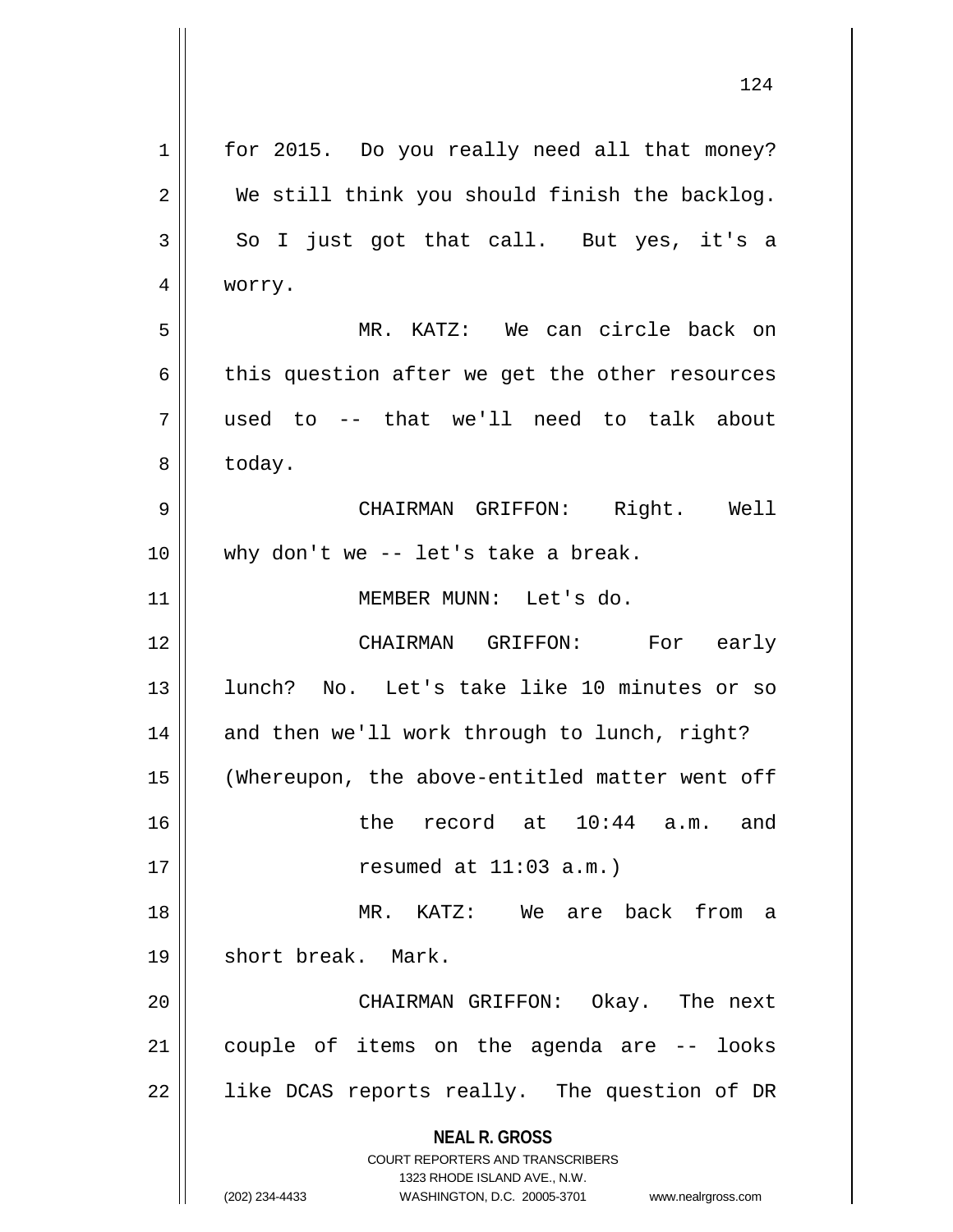**NEAL R. GROSS** COURT REPORTERS AND TRANSCRIBERS 1323 RHODE ISLAND AVE., N.W. (202) 234-4433 WASHINGTON, D.C. 20005-3701 www.nealrgross.com 1 efficiency process and you've looked at this  $2 \parallel$  and whether it was going to save any time,  $3 \parallel$  what the impact of doing all I quess best  $4 \parallel$  estimates as opposed to -- I think that was  $5$  | the original question. 6 MR. HINNEFELD: Why don't you just  $7 \parallel$  go ahead while I look for this? 8 MR. CALHOUN: Okay, I just didn't 9 || know if it wasn't the right place, I didn't 10 || think, but we asked about the 45 to 52 percent 11 || in the last five years and we started tracking  $12$  || that. It's been 1.9 percent of the DRs. 13 || CHAIRMAN GRIFFON: All right. 14 MEMBER MUNN: That's pretty close  $15$  to two. 16 MR. CALHOUN: It's very close to  $17$  || two, it is, in my mind. 18 MEMBER MUNN: I'll have to think 19 about it, though. 20 MEMBER RICHARDSON: You said  $21$  | that's 45 to 52 percent? 22 MR. CALHOUN: Correct. So if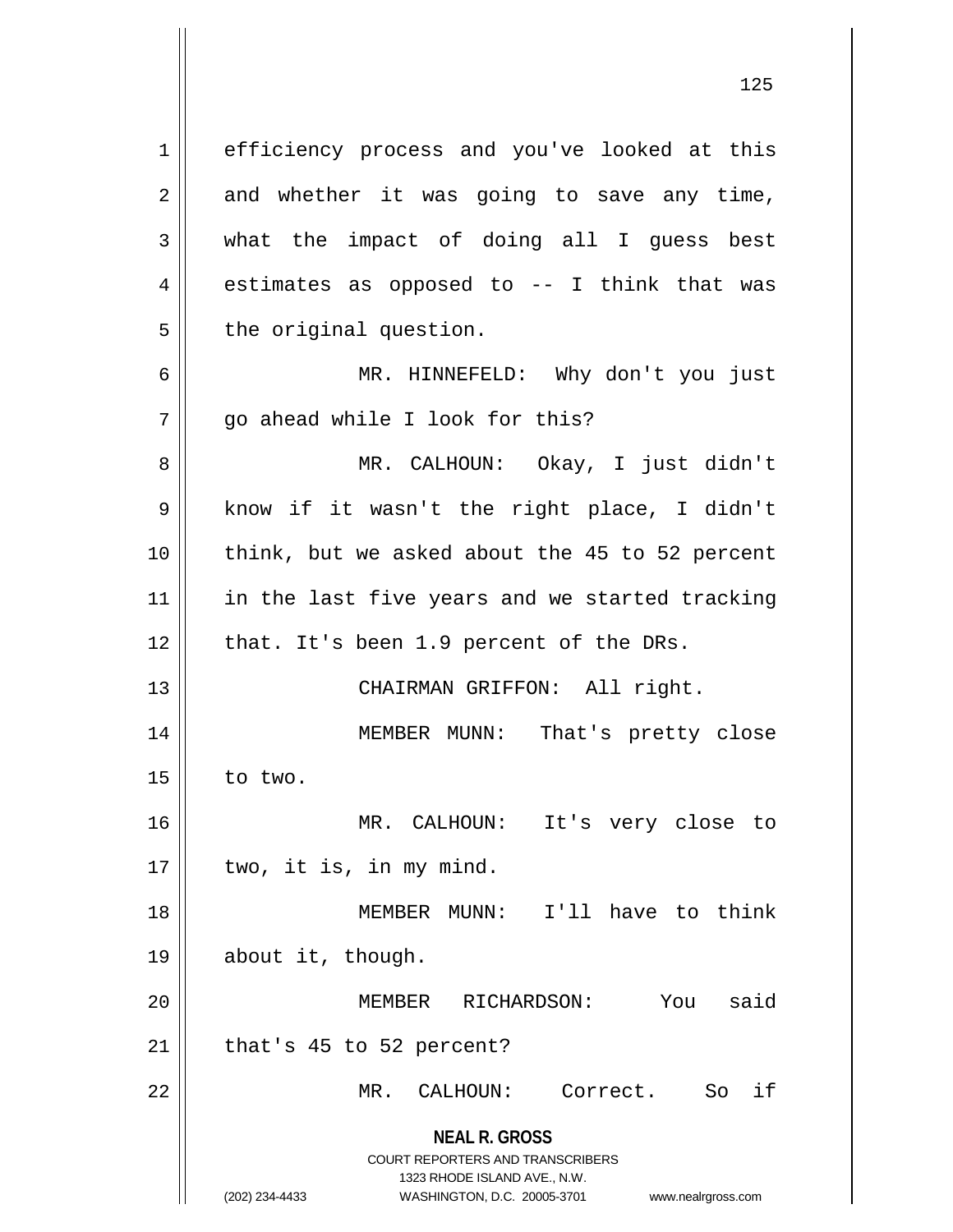$1 \parallel$  there's --

| $\overline{2}$ | MEMBER RICHARDSON: So are you                                                                                                                                          |
|----------------|------------------------------------------------------------------------------------------------------------------------------------------------------------------------|
| 3              | talking about it's two percent within that                                                                                                                             |
| 4              | bounds, and at 10 percent over the range,                                                                                                                              |
| 5              | which is $-$ which is a 10 percent range, 40 to                                                                                                                        |
| 6              | 49, versus 45 to 52 which is a seven percent                                                                                                                           |
| 7              | span, which only owns two percent of the mass.                                                                                                                         |
| 8              | It's a weird distribution.                                                                                                                                             |
| 9              | MR. CALHOUN: I don't know what                                                                                                                                         |
| 10             | that means.                                                                                                                                                            |
| 11             | MEMBER RICHARDSON: I certainly                                                                                                                                         |
| 12             | don't, because when they cross that threshold,                                                                                                                         |
| 13             | they get scrutinized and bounced back out of                                                                                                                           |
| 14             | that threshold. Right?                                                                                                                                                 |
| 15             | I mean that must -- something is                                                                                                                                       |
| 16             | driving observation data there.                                                                                                                                        |
| 17             | (Simultaneous speakers.)                                                                                                                                               |
| 18             | MR. CALHOUN: -- overestimate one                                                                                                                                       |
| 19             | underestimate portion of the DR that falls --                                                                                                                          |
| 20             | CHAIRMAN GRIFFON: That<br>is<br>the                                                                                                                                    |
| 21             | process, yes.                                                                                                                                                          |
| 22             | MR. STIVER: If you looked at the                                                                                                                                       |
|                | <b>NEAL R. GROSS</b><br><b>COURT REPORTERS AND TRANSCRIBERS</b><br>1323 RHODE ISLAND AVE., N.W.<br>(202) 234-4433<br>WASHINGTON, D.C. 20005-3701<br>www.nealrgross.com |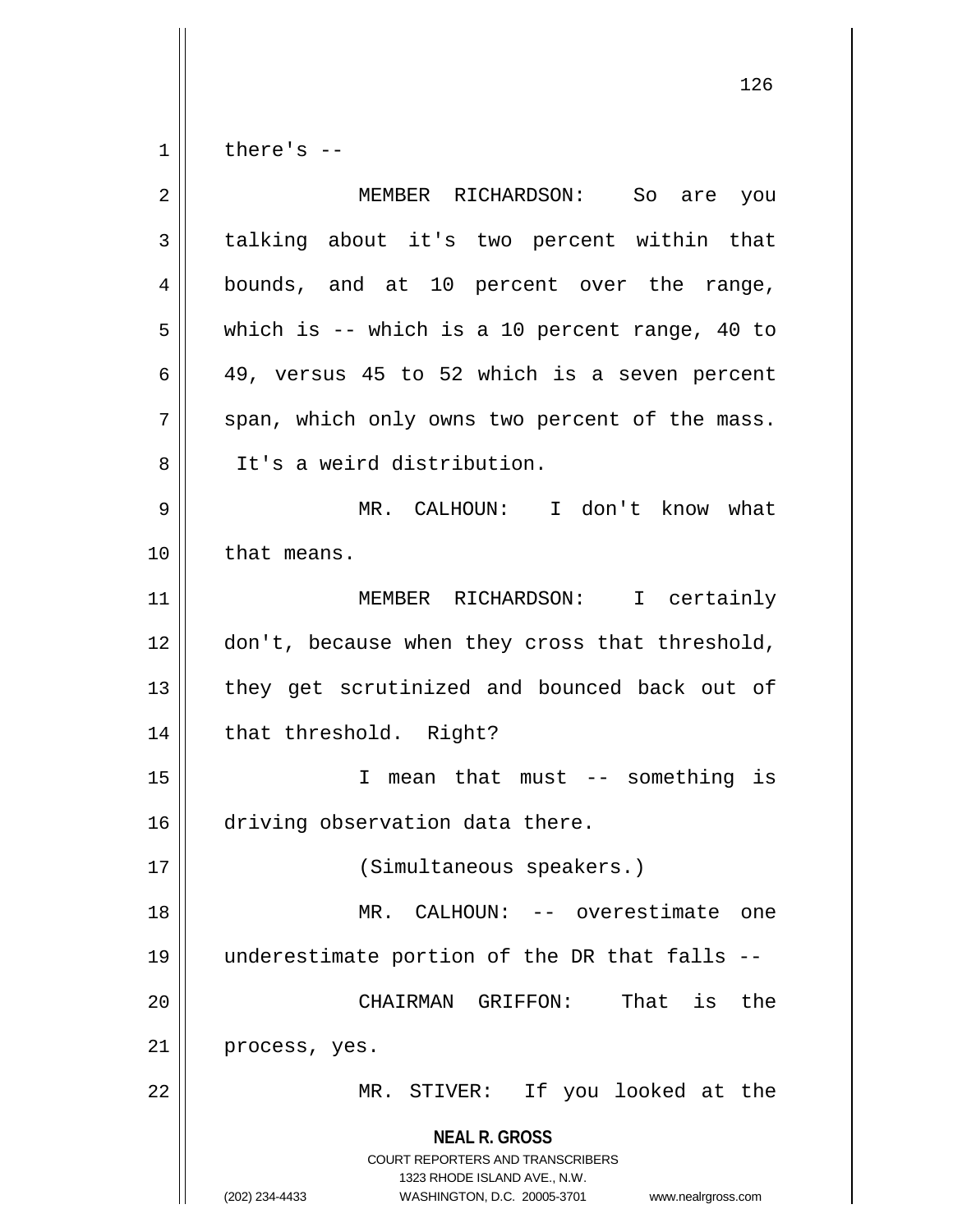**NEAL R. GROSS** COURT REPORTERS AND TRANSCRIBERS 1323 RHODE ISLAND AVE., N.W. 1 || adjacent three or four percent which makes you  $2 \parallel - -$ 3 MEMBER RICHARDSON: You do, 4 || because the 45 to 49 holds 10 percent of the 5 || observations and yet you've got only two 6 | percent. 7 MR. STIVER: Forty to 49. 8 CHAIRMAN GRIFFON: Forty to 49. 9 || All right Stu, we gave you time to look at 10 your update and -- 11 MR. HINNEFELD: Yes, the history 12 || on this was that we have an analysis from our 13 || contract about the impact of doing away with 14 || this and it included information that we 15 | thought they might consider confidential. 16 And so we just send it back to  $17$  | them and say hey, can you give us a version of 18 || this that you are okay going public, you know 19 being public, because once it's hear, it's  $20$  | essentially public? 21 And they made some -- they 22 modified it and they sent it to me with so

(202) 234-4433 WASHINGTON, D.C. 20005-3701 www.nealrgross.com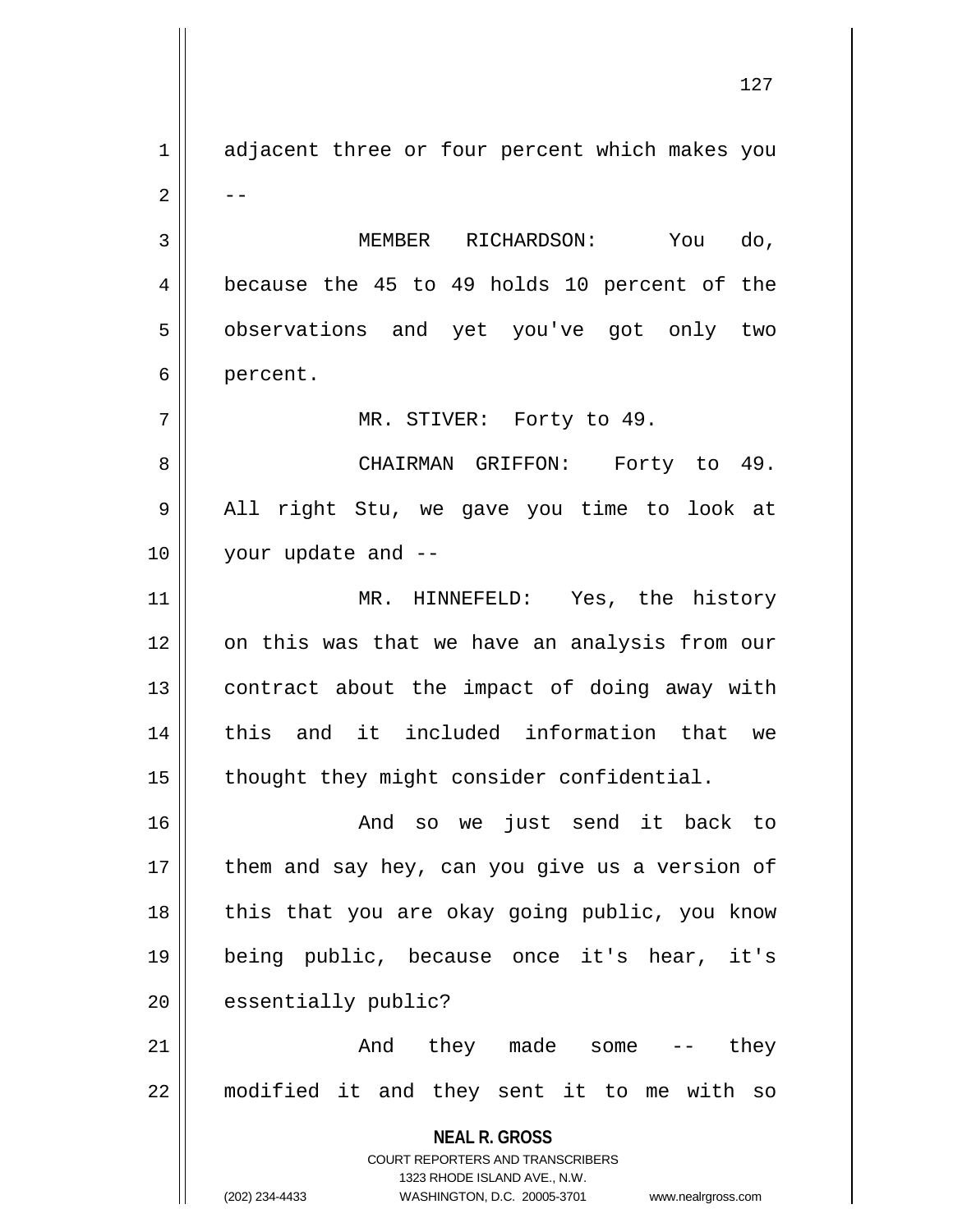1 || many caveats on it that I said, well, what 2 || good is this, you know, you said it shouldn't be shared, you know, this is just for our internal conversation and it shouldn't be  $5 \parallel$  shared and I said well, hey, the idea for you 6 to change it was to share it. So can you kind 7 | of lighten up on your message? Now, I think she's done that but I want to make sure I get the right version here, and I can share her most recent one, if -- when I'm confident I have it. I hate to make the judgment sitting here today but I'll | send it to everybody after this. I think we talked about this a little bit verbally at the last meeting, is 16 || that there is a very large cost associated with doing away with the best estimates -- 18 || with doing away with the overestimates. Because right now to the majority || of the claims are an overestimate rather than an underestimate of some fashion. To the  $\parallel$  extent that for a given manpower loading which

> **NEAL R. GROSS** COURT REPORTERS AND TRANSCRIBERS

1323 RHODE ISLAND AVE., N.W. (202) 234-4433 WASHINGTON, D.C. 20005-3701 www.nealrgross.com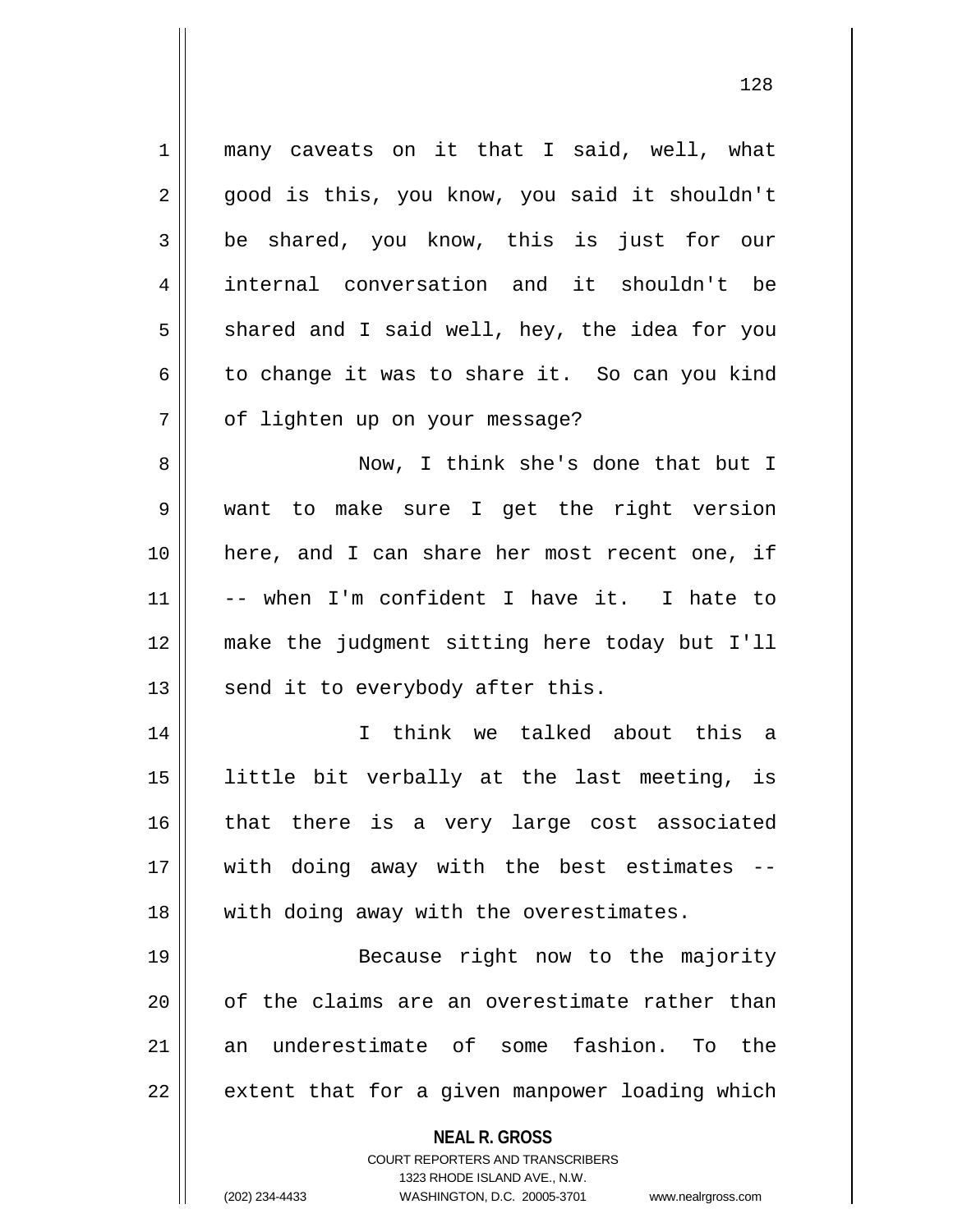1 || would -- this is actually a little dated 2 because we don't have this much manpower 3 working on dose reconstructions right now. 4 || But the time they did this, they could produce 5 about 76 dose reconstructions a week and only  $6 \parallel$  about 10 percent of those were best estimates.

 And if we had gone to 100 percent 8 || best estimates, production would have been half, about 35 -- about 35 a week. So you would have to double -- in order to maintain the same production level, you would kind of roughly double the price, for dose reconstruction if you didn't do any best estimate.

15 || So we just said well it's not 16 || something we want to pursue right now, and then there was some additional analysis of partial -- of what, some things we could do. And I'm going to have to study this a little 20 || bit I think to make much more sense of than I  $\parallel$  said last time. I think I talked about it a || little bit at the last meeting.

> **NEAL R. GROSS** COURT REPORTERS AND TRANSCRIBERS 1323 RHODE ISLAND AVE., N.W. (202) 234-4433 WASHINGTON, D.C. 20005-3701 www.nealrgross.com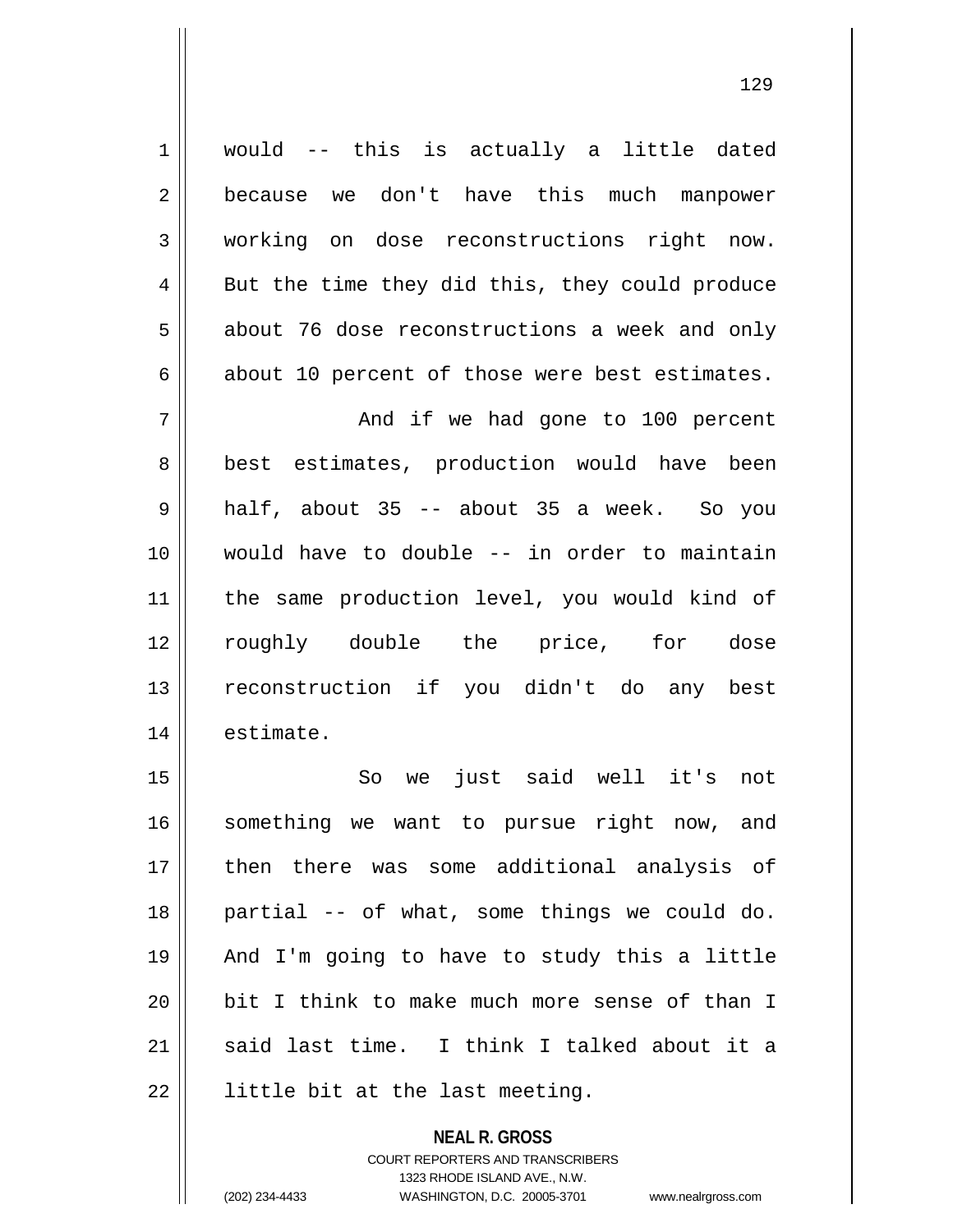| $\mathbf 1$ | There's not a $-$ nothing that                 |
|-------------|------------------------------------------------|
| 2           | really seems to get us very much in terms of   |
| 3           | really reducing the number of -- of really     |
| 4           | reducing the number of overestimates, is a low |
| 5           | cost item.                                     |
| 6           | You know, if -- you know, even                 |
| 7           | skin cancers, for instance, skin cancers are a |
| 8           | big chunk of claims, and so it's not really a  |
| 9           | low cost item to do all --                     |
| 10          | CHAIRMAN GRIFFON: Yes, that's the              |
| 11          | one we did talk about because of the chances   |
| 12          | of secondary cancers. Yes.                     |
| 13          | MR. HINNEFELD: But even that's a               |
| 14          | pretty significant cause. And we've talked --  |
| 15          | I talked earlier today a little bit about the  |
| 16          | ways we are behind for the Subcommittee, and   |
| 17          | so taking on, so I really hate to take on a    |
| 18          | more expensive, existing process, you know, to |
| 19          | make the existing process for dose             |
| 20          | reconstruction more expensive, which is time   |
| 21          | really, I mean, just people's time, in light   |
| 22          | of the fact that we have all this other work   |
|             | <b>NEAL R. GROSS</b>                           |

COURT REPORTERS AND TRANSCRIBERS 1323 RHODE ISLAND AVE., N.W.

 $\mathsf{I}$ 

(202) 234-4433 WASHINGTON, D.C. 20005-3701 www.nealrgross.com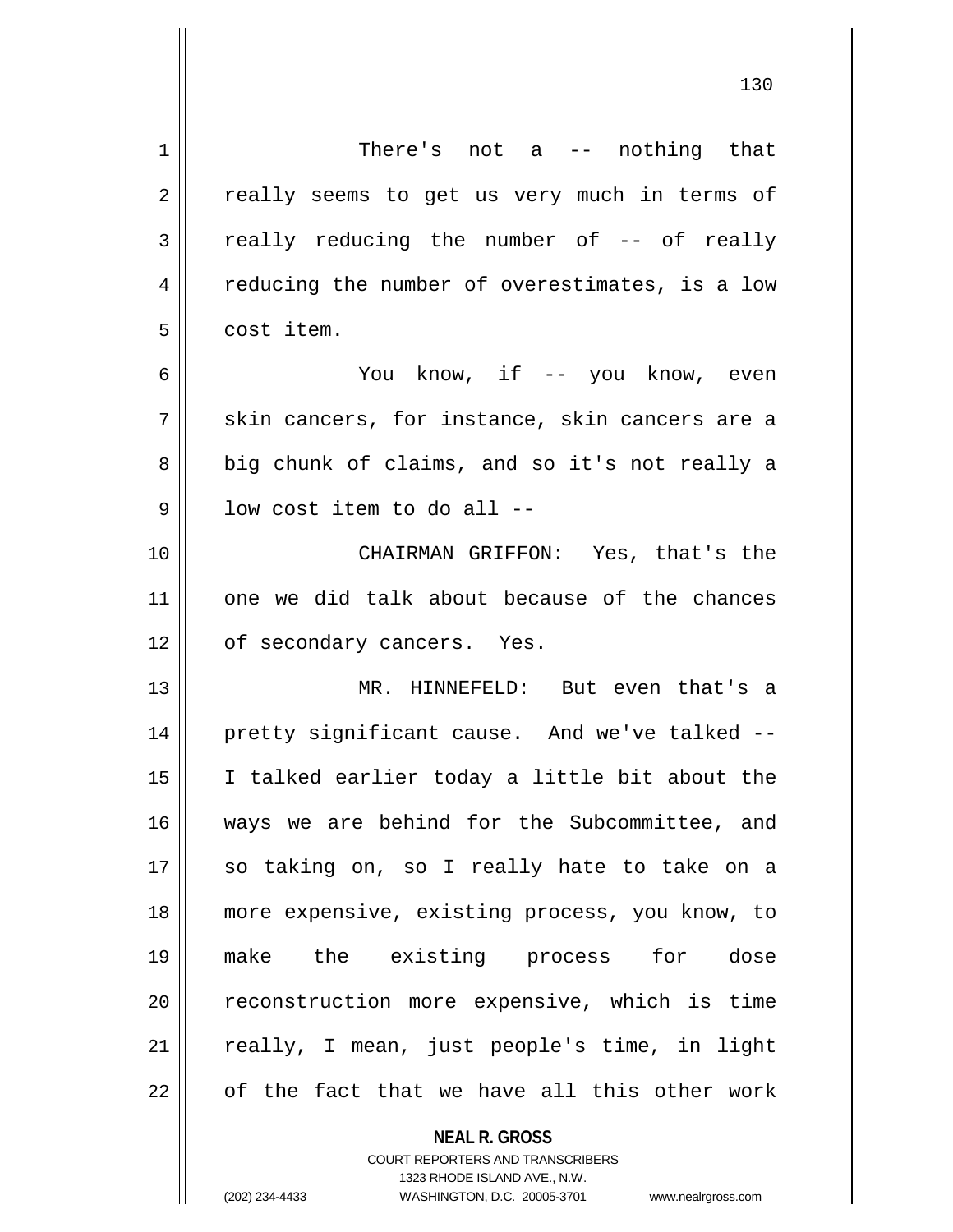**NEAL R. GROSS** COURT REPORTERS AND TRANSCRIBERS 1323 RHODE ISLAND AVE., N.W.  $1 \parallel$  that we really need to focus on to catch up.  $2 \parallel$  So as much as I hate to have to  $3 \parallel$  explain to people why their rework went down, 4 || you know, when they got an additional cancer,  $5 \parallel$  because I had a lot of those conversations, 6 you know, as much as I hate to do that, I 7 don't see a way out of it right now that we 8 can afford. You know, that's kind of where we  $9 \parallel$  are. 10 I apologize, I didn't get this 11 || ready, I've had kind of a busy week, and, and 12 I just failed to pick it up off the agenda 13 when the agenda came out, I said oh it's just 14 || something I think I can get in. 15 I'm pretty sure I have that, that 16 revised non-business-sensitive analysis from 17 ORAU that I will share. And I'll just go  $18$  || ahead and send all of it to everybody here. 19 But it's -- the original analysis 20 || kind of talked about how many hours it takes  $21$  to do a dose reconstruction, things like that  $22$  || that ORAU feels may be a little business

(202) 234-4433 WASHINGTON, D.C. 20005-3701 www.nealrgross.com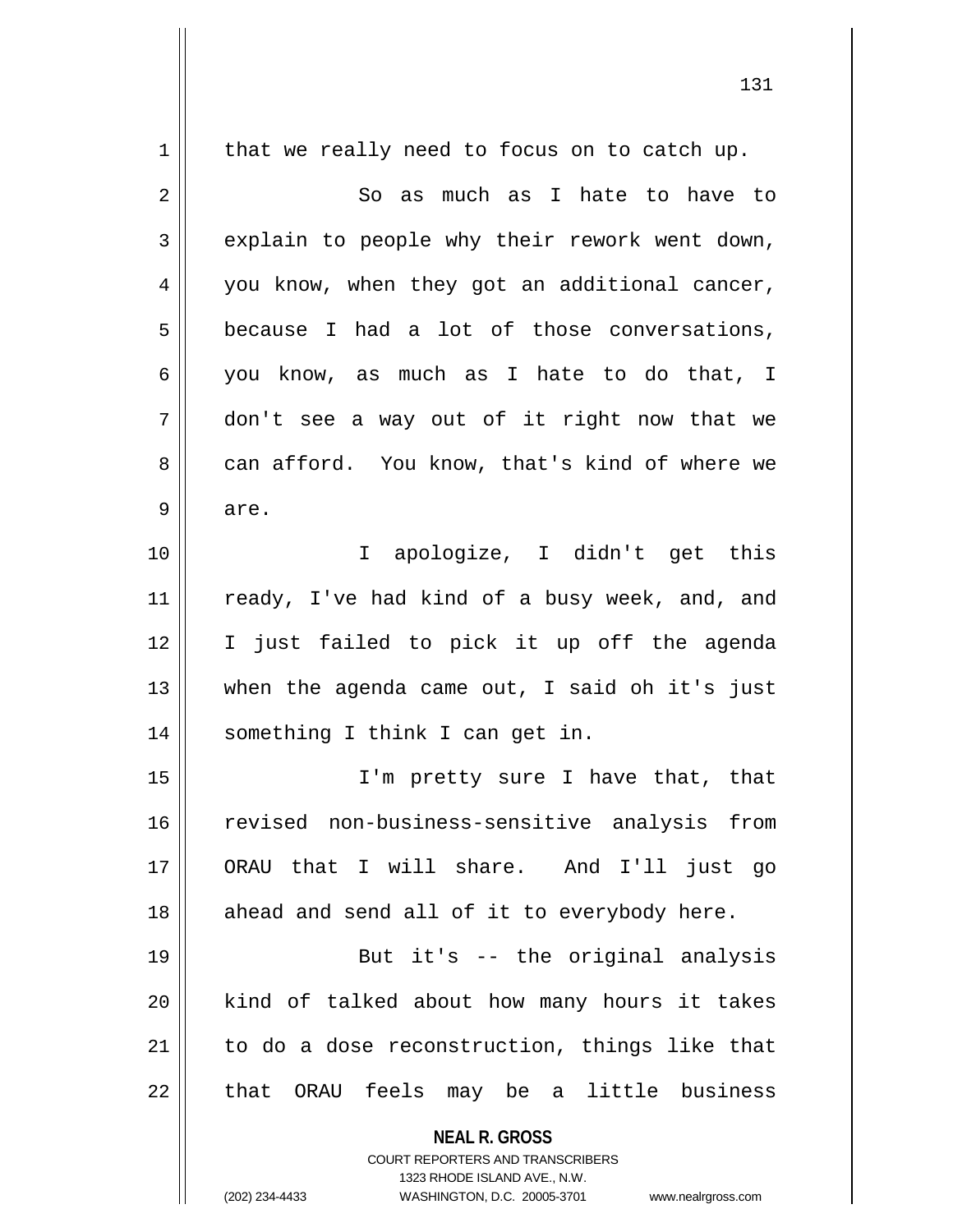1 sensitive because realistically, all these 2 | contracts are competitive, and you know, and 3 in fact we are only about a year away from 4 | beginning that process again.

5 MEMBER RICHARDSON: So, you know,  $6 \parallel$  one of the things that struck me in the past 7 is not so much the logic of doing the 8 || overestimate as the communication issue of 9 doing an overestimate, and I certainly 10 appreciate the time -- the kind of the time 11 demands that make it not feasible to do best 12 || estimates for everybody, and I took from that 13 || report raising the issue that it was kind of 14 the -- it was an issue of kind of the 15 || perception of the program and the kind of  $-$ - $16$  | the feelings that people had when their dose -17 - their Probability of Causation was changing 18 || and the compensation decisions seemed to be 19 backing in the wrong direction.

20 || Some of it seems to me like it's a 21 || secondary product of kind of a false level of 22 precision in which certain numbers are

> **NEAL R. GROSS** COURT REPORTERS AND TRANSCRIBERS 1323 RHODE ISLAND AVE., N.W.

(202) 234-4433 WASHINGTON, D.C. 20005-3701 www.nealrgross.com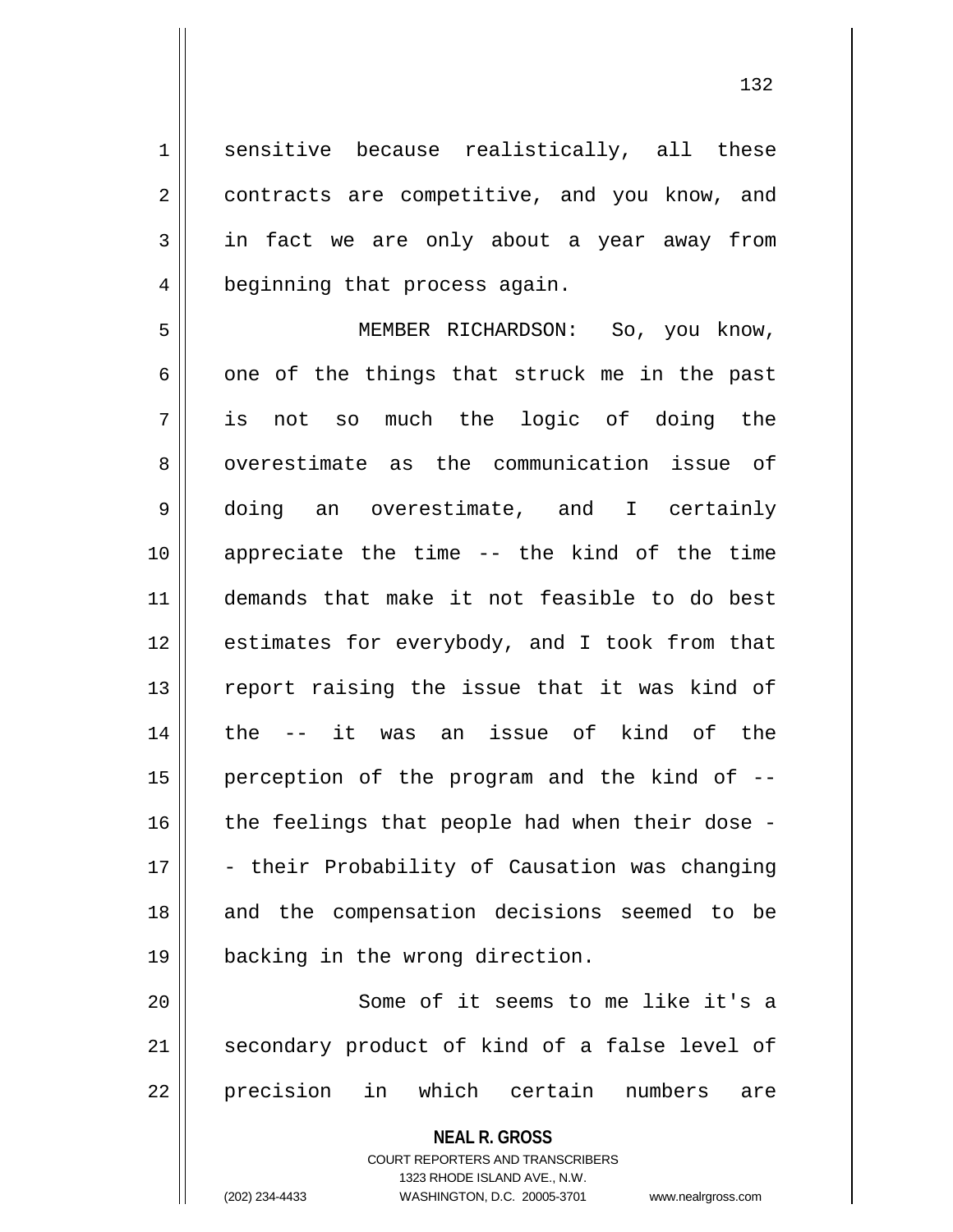1 communicated to claimants.

| $\overline{2}$ | Like, when you say, well, we                                                                                                                                           |
|----------------|------------------------------------------------------------------------------------------------------------------------------------------------------------------------|
| $\mathfrak{Z}$ | calculated your Probability of Causation and                                                                                                                           |
| 4              | our best estimate, or you know, or our                                                                                                                                 |
| 5              | estimate is 43 percent.                                                                                                                                                |
| 6              | You know, and then it's going to                                                                                                                                       |
| 7              | get back and it's going to be -- and when                                                                                                                              |
| 8              | there's -- when that's not in that sense the                                                                                                                           |
| 9              | best estimate, because I'm wondering if                                                                                                                                |
| 10             | there's a way of pulling off from that.                                                                                                                                |
| 11             | I mean, I just -- yes.                                                                                                                                                 |
| 12             | MR. HINNEFELD: Well, that's                                                                                                                                            |
| 13             | interesting.                                                                                                                                                           |
| 14             | CHAIRMAN GRIFFON: If the PoC is                                                                                                                                        |
| 15             | less -- yes.                                                                                                                                                           |
| 16             | MEMBER RICHARDSON: It's in this                                                                                                                                        |
| 17             | range, it's in the bottom quartile. You know,                                                                                                                          |
| 18             | I don't know, if that -- it's useful to people                                                                                                                         |
| 19             | or not, but I think one of the things they're                                                                                                                          |
| 20             | seeing is that number is shifting.                                                                                                                                     |
| 21             | MR. CALHOUN: They don't see the                                                                                                                                        |
| 22             | actual PoC. They just see the dose.                                                                                                                                    |
|                | <b>NEAL R. GROSS</b><br><b>COURT REPORTERS AND TRANSCRIBERS</b><br>1323 RHODE ISLAND AVE., N.W.<br>(202) 234-4433<br>WASHINGTON, D.C. 20005-3701<br>www.nealrgross.com |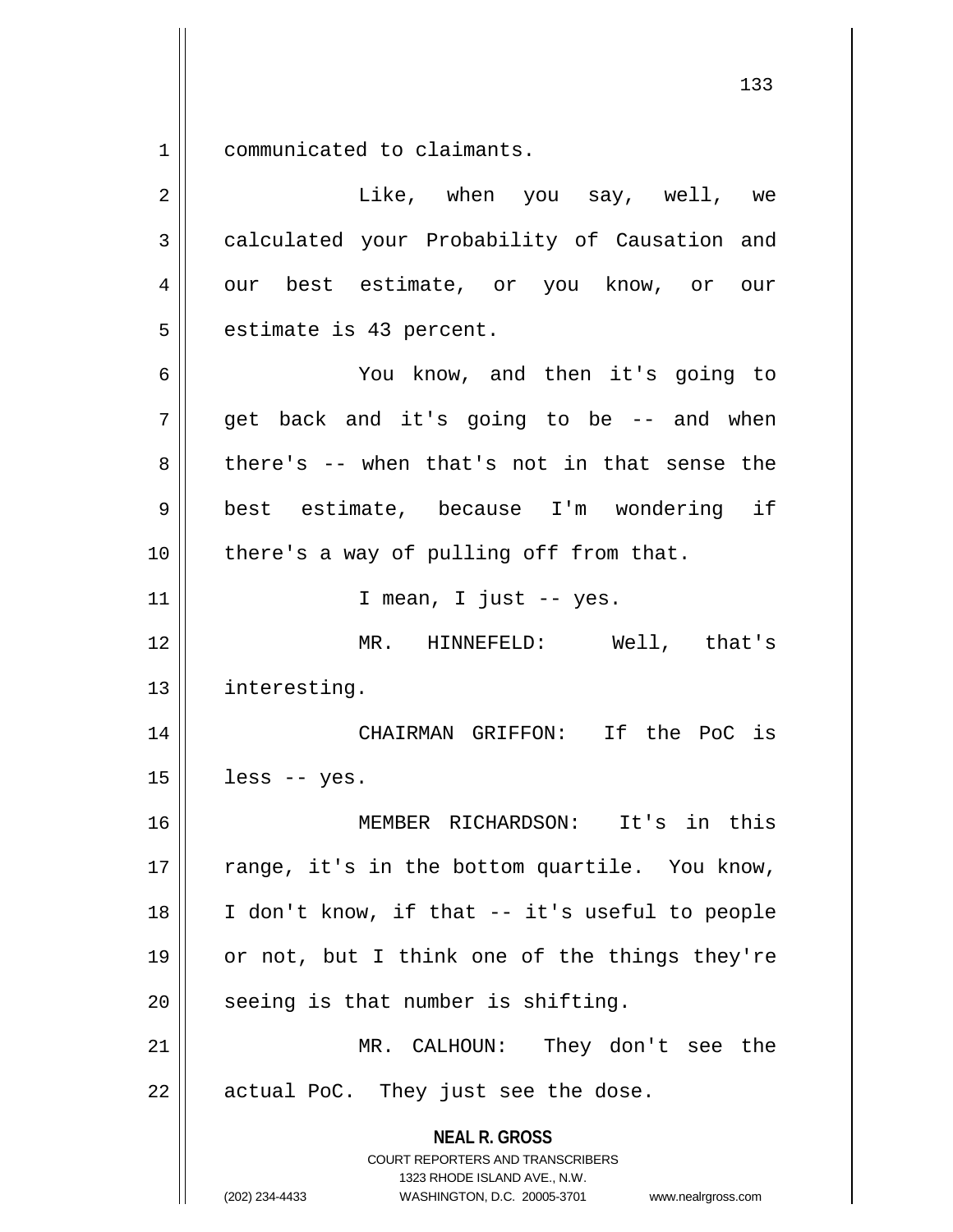|    | 134                                                                     |
|----|-------------------------------------------------------------------------|
| 1  | MR. HINNEFELD: Labor tells them.                                        |
| 2  | MR. CALHOUN: And every time we                                          |
| 3  | have an overestimate, there is a sentence in                            |
| 4  | the dose reconstruction that says, "This is an                          |
| 5  | overestimate and any changes could result in a                          |
| 6  | lower dose."                                                            |
| 7  | CHAIRMAN GRIFFON: That was                                              |
| 8  | actually a result of our, our work.                                     |
| 9  | MR. HINNEFELD: I think that came                                        |
| 10 | $out$ --                                                                |
| 11 | MEMBER RICHARDSON: They have been                                       |
| 12 | in place for a long, long time. They get a                              |
| 13 | PoC thought, don't they?                                                |
| 14 | MR. CALHOUN: Not from us. No.                                           |
| 15 | They see the<br>CHAIRMAN GRIFFON:                                       |
| 16 | $POC$ --                                                                |
| 17 | They get it from<br>MR. CALHOUN:                                        |
| 18 | Labor.                                                                  |
| 19 | (Simultaneous speakers.)                                                |
| 20 | MR. CALHOUN: -- that it's over or                                       |
| 21 | under 50 percent. You know, it will say that                            |
| 22 | the internal dose alone resulted in a<br>is                             |
|    | <b>NEAL R. GROSS</b>                                                    |
|    | <b>COURT REPORTERS AND TRANSCRIBERS</b><br>1323 RHODE ISLAND AVE., N.W. |
|    | (202) 234-4433<br>WASHINGTON, D.C. 20005-3701<br>www.nealrgross.com     |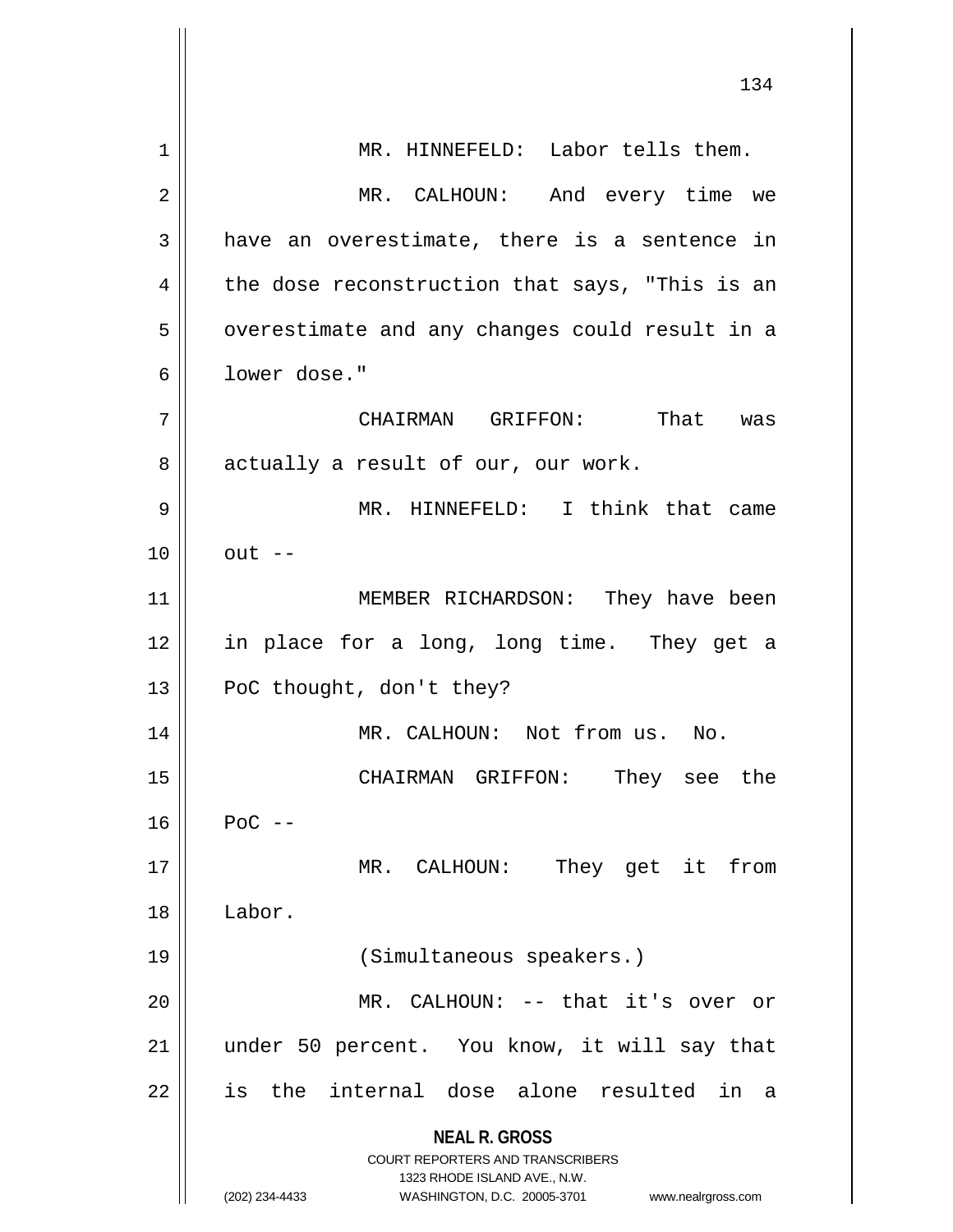**NEAL R. GROSS** 1 Probability of Causation greater than 50  $2 \parallel$  percent. We won't say it 's 55. And -- or 3 we'll say even under these assumptions, the 4 dose for the -- the dose will not reach a 5 || Probability of Causation of 50 percent or  $6 \parallel$  greater, and that's the only thing they get 7 from us. 8 || MR. FARVER: And that's in the DR 9 | report. 10 MR. CALHOUN: Yes. 11 CHAIRMAN GRIFFON: So they are 12 || getting it from one agency or another. But --13 || and they do get the specific doses, even 14 || though we -- even though you qualify, correct? 15 || The Commethion of that's why they have come 16 before the Board several times saying you 17 || know, I've got, you know, here I was 20 rem 18 || and now I've got another cancer, and now it's 19 10 rem, or you know, how has this happened.  $20$  | The next time I get a cancer is it going to be  $21$  | two rem? You know, I mean, they -- it creates  $22$  | that mistrust I think so yes.

> COURT REPORTERS AND TRANSCRIBERS 1323 RHODE ISLAND AVE., N.W.

(202) 234-4433 WASHINGTON, D.C. 20005-3701 www.nealrgross.com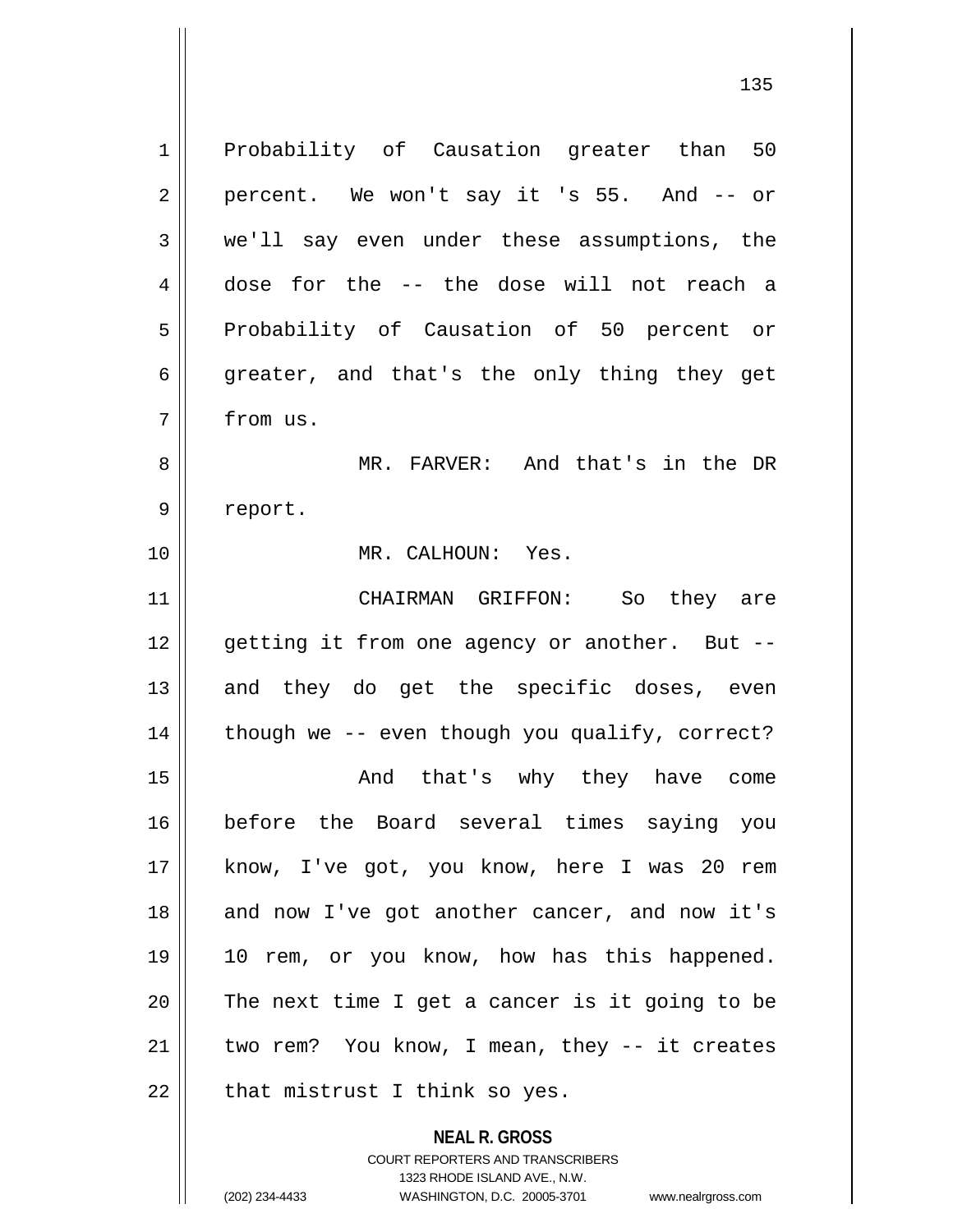1 MEMBER MUNN: Several is a very 2 | conservative number.

3 || MR. HINNEFELD: Yes.

4 MEMBER MUNN: It's been more than  $5 \parallel$  several. But the language has been changed on 6  $\parallel$  two or three different occasions, to try to be 7 more and more clear and to be as specific as 8 || possible.

 MR. HINNEFELD: Yes, I struggle with this because I would dearly love to have fewer of those conversations, or have some 12 || other way, you know, having people not have to  $\parallel$  face that, gee, I was 40 and now I'm -- got 14 || another cancer, I'm 25, what are you guys doing to me here? I'm 30, or you know, you  $\parallel$  are changing the rules so you don't pay me.

17 || But I really struggle with how 18 well you communicate this idea. I mean, you 19 || know, what comes to mind, I'm just thinking, I 20 don't know if you knew this or not, you know, 21 || rather than give them their dose numbers, then 22 || you know, your dose would be less than this

> **NEAL R. GROSS** COURT REPORTERS AND TRANSCRIBERS 1323 RHODE ISLAND AVE., N.W. (202) 234-4433 WASHINGTON, D.C. 20005-3701 www.nealrgross.com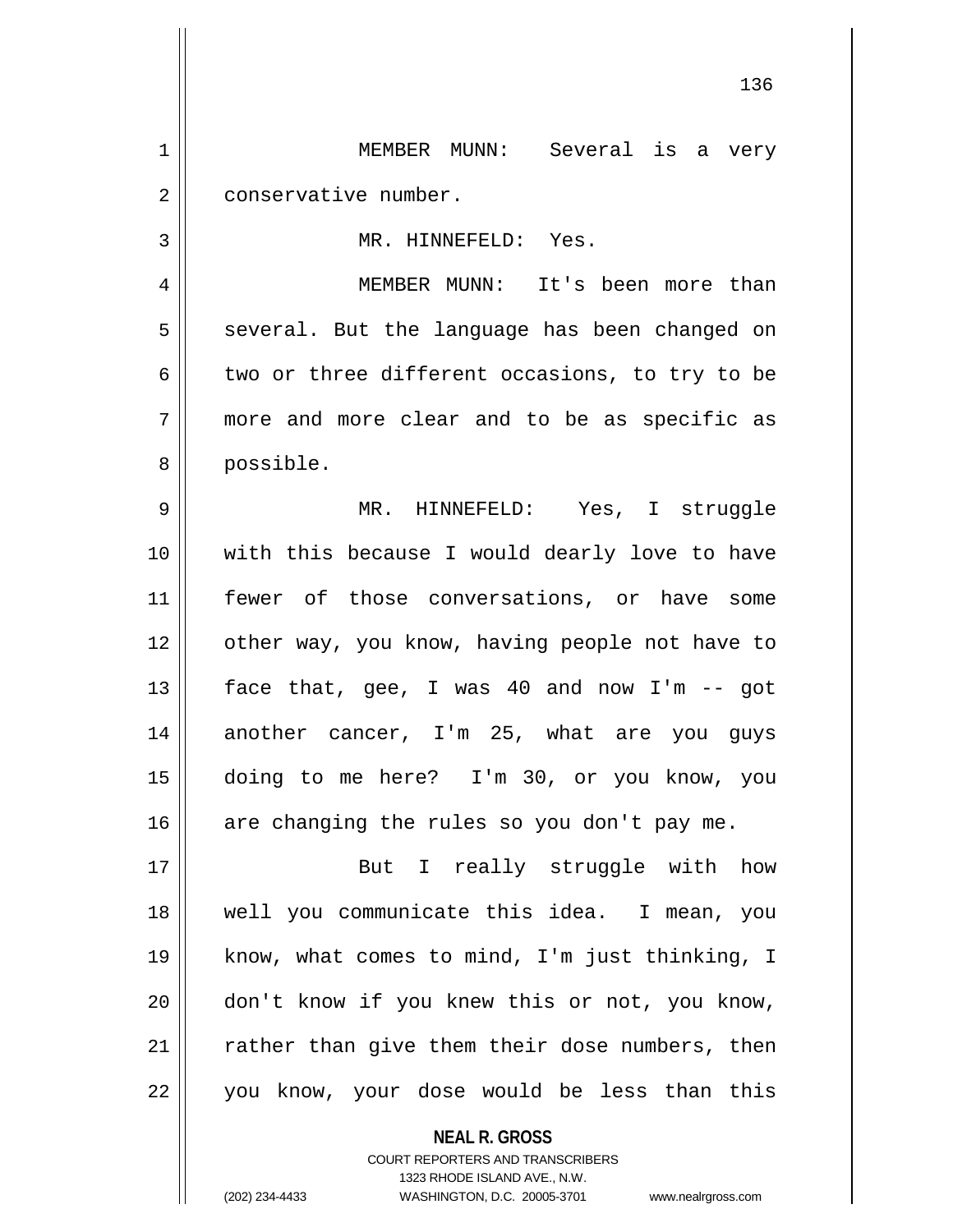$1 \parallel$  number.

| $\overline{2}$ | I mean, but that's going to be                                                                                                                                         |
|----------------|------------------------------------------------------------------------------------------------------------------------------------------------------------------------|
| 3              | buried, I mean that's going to occur as the                                                                                                                            |
| 4              | dose reconstruction is now, as it comes                                                                                                                                |
| 5              | designed, it's going to occur at the various                                                                                                                           |
| 6              | places where you have an overestimating dose.                                                                                                                          |
| 7              | You get to the extra dose and you are saying                                                                                                                           |
| 8              | our dose reconstruction indicates that the                                                                                                                             |
| 9              | dose would be less than this number as opposed                                                                                                                         |
| 10             | to the number.                                                                                                                                                         |
| 11             | You know, but I don't think that                                                                                                                                       |
| 12             | is fixing it. I don't know --                                                                                                                                          |
| 13             | MR. CALHOUN: No. I mean --                                                                                                                                             |
| 14             | (Simultaneous speakers.)                                                                                                                                               |
| 15             | MR. CALHOUN: There's a space in                                                                                                                                        |
| 16             | the top and the bottom to give the overall                                                                                                                             |
| 17             | dose.                                                                                                                                                                  |
| 18             | MR. HINNEFELD: Yes.                                                                                                                                                    |
| 19             | MR. CALHOUN: For cancer. And you                                                                                                                                       |
| 20             | could say, and I know Chris used to put into                                                                                                                           |
| 21             | there, "We determined that your dose is no                                                                                                                             |
| 22             | greater than" for non-comp cases.                                                                                                                                      |
|                | <b>NEAL R. GROSS</b><br><b>COURT REPORTERS AND TRANSCRIBERS</b><br>1323 RHODE ISLAND AVE., N.W.<br>(202) 234-4433<br>WASHINGTON, D.C. 20005-3701<br>www.nealrgross.com |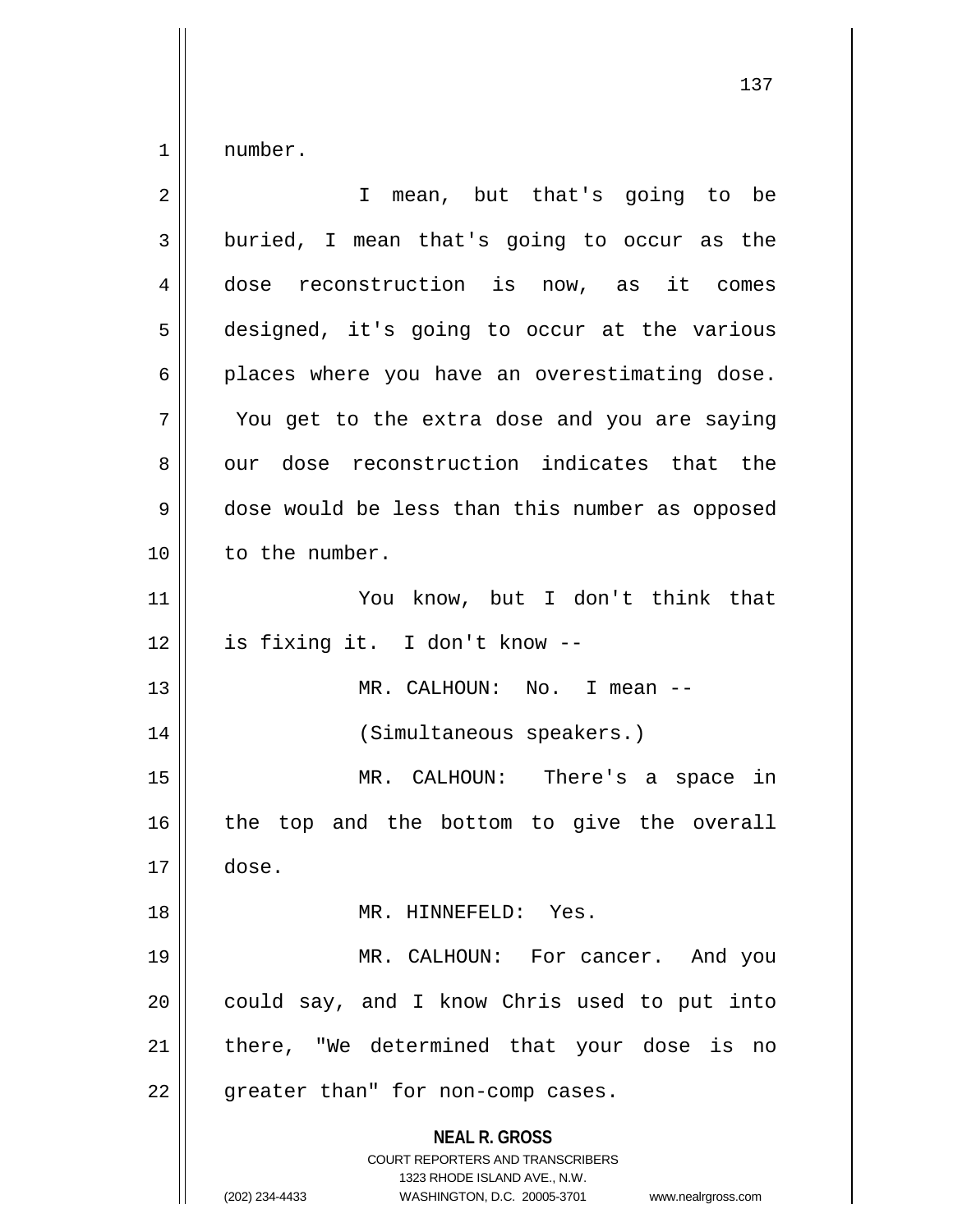| 1  | MR. FARVER: Is this something                  |
|----|------------------------------------------------|
| 2  | that the Worker Outreach Group could help out  |
| 3  | with? Ask the workers how they -- how best is  |
| 4  | it to present this to you. Say this is what    |
| 5  | could happen. You know, we -- this is the      |
| 6  | process and if it gets reworked, these things  |
| 7  | can happen. How's it best to explain it to     |
| 8  | you? You know, what --                         |
| 9  | DR. ULSH: Well you know, I was                 |
| 10 | thinking of not necessarily Worker Outreach    |
| 11 | Group, but and it's always dangerous to think  |
| 12 | on the fly, I get in trouble a lot. In         |
| 13 | situations where -- okay, the problem is that  |
| 14 | we have got this perception about what happens |
| 15 | when my dose goes down, and I wonder if, in    |
| 16 | those situations, if we could develop a        |
| 17 | communications piece that goes into<br>more    |
| 18 | detail and says look, this is the situation,   |
| 19 | let's walk you through an example case, here's |
| 20 | why you're seeing what you're seeing, that we  |
| 21 | insert in with the dose reconstruction when we |
| 22 | mail it out to them the second time around or  |
|    |                                                |

**NEAL R. GROSS** COURT REPORTERS AND TRANSCRIBERS

1323 RHODE ISLAND AVE., N.W.

(202) 234-4433 WASHINGTON, D.C. 20005-3701 www.nealrgross.com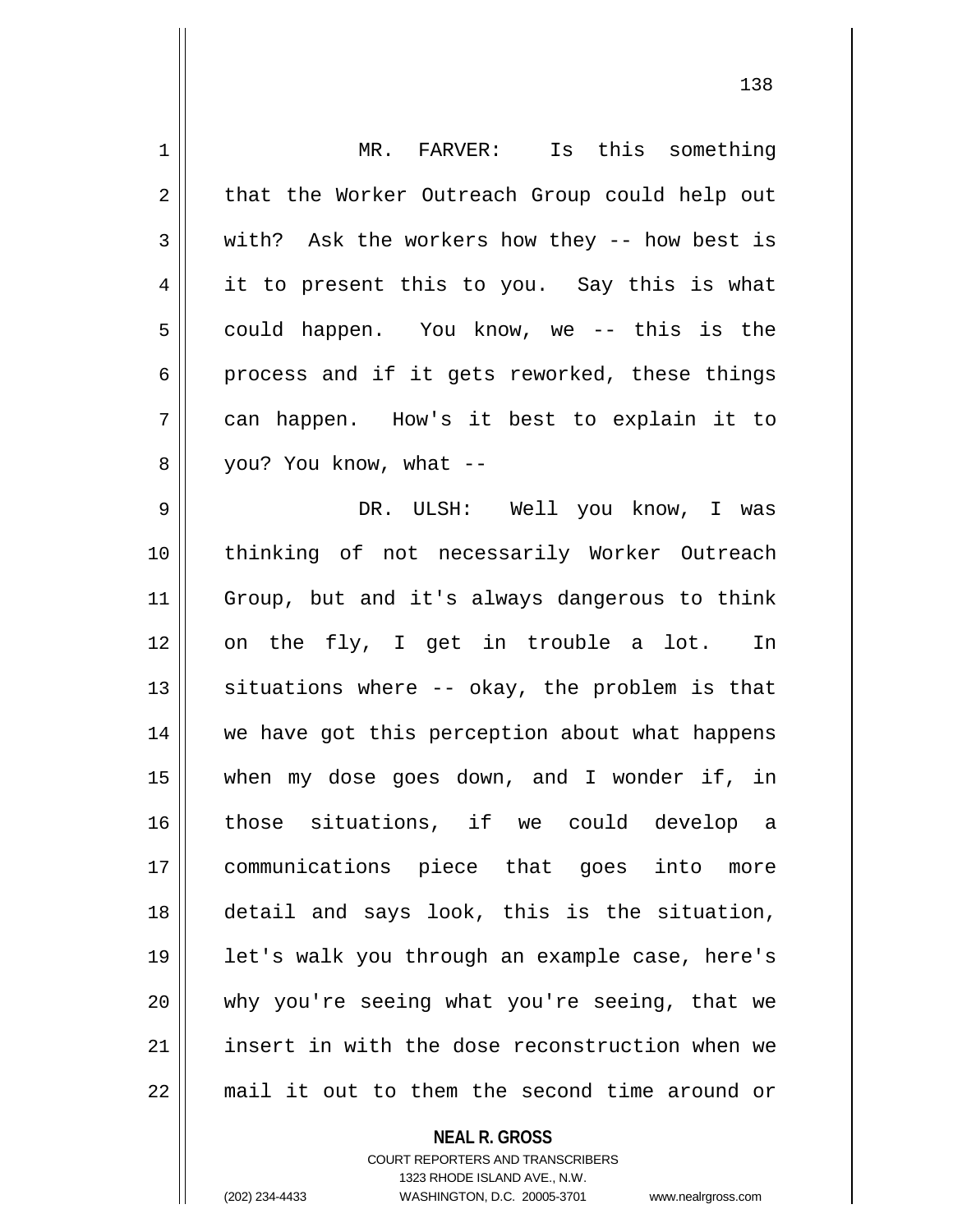1 whatever. That would be cheaper than  $2 \parallel$  eliminating best estimate cases.

3 MR. CALHOUN: Or even just a full 4 paragraph --

5 MR. FARVER: That's kind of what I 6 was getting at, you know, you work through the 7 workers and find out what they -- what they 8 || would want to see or what would help them 9 understand better, and I just thought the 10 outreach group, that might be something for 11 | them to work on.

12 MR. KATZ: I am not so sure the 13 || Subcommittee -- the Work Group is really the 14 || place to have expertise on this. This is a 15 communication issue and this is something you 16 would do, you would develop some -- with 17 communications people you would develop some 18 different approaches and you would test them 19 || out on a focus group of people you determined 20 || and that's how you would figure out what works  $21 \parallel$  best.

22 I mean, that's as good as it gets

**NEAL R. GROSS** COURT REPORTERS AND TRANSCRIBERS 1323 RHODE ISLAND AVE., N.W. (202) 234-4433 WASHINGTON, D.C. 20005-3701 www.nealrgross.com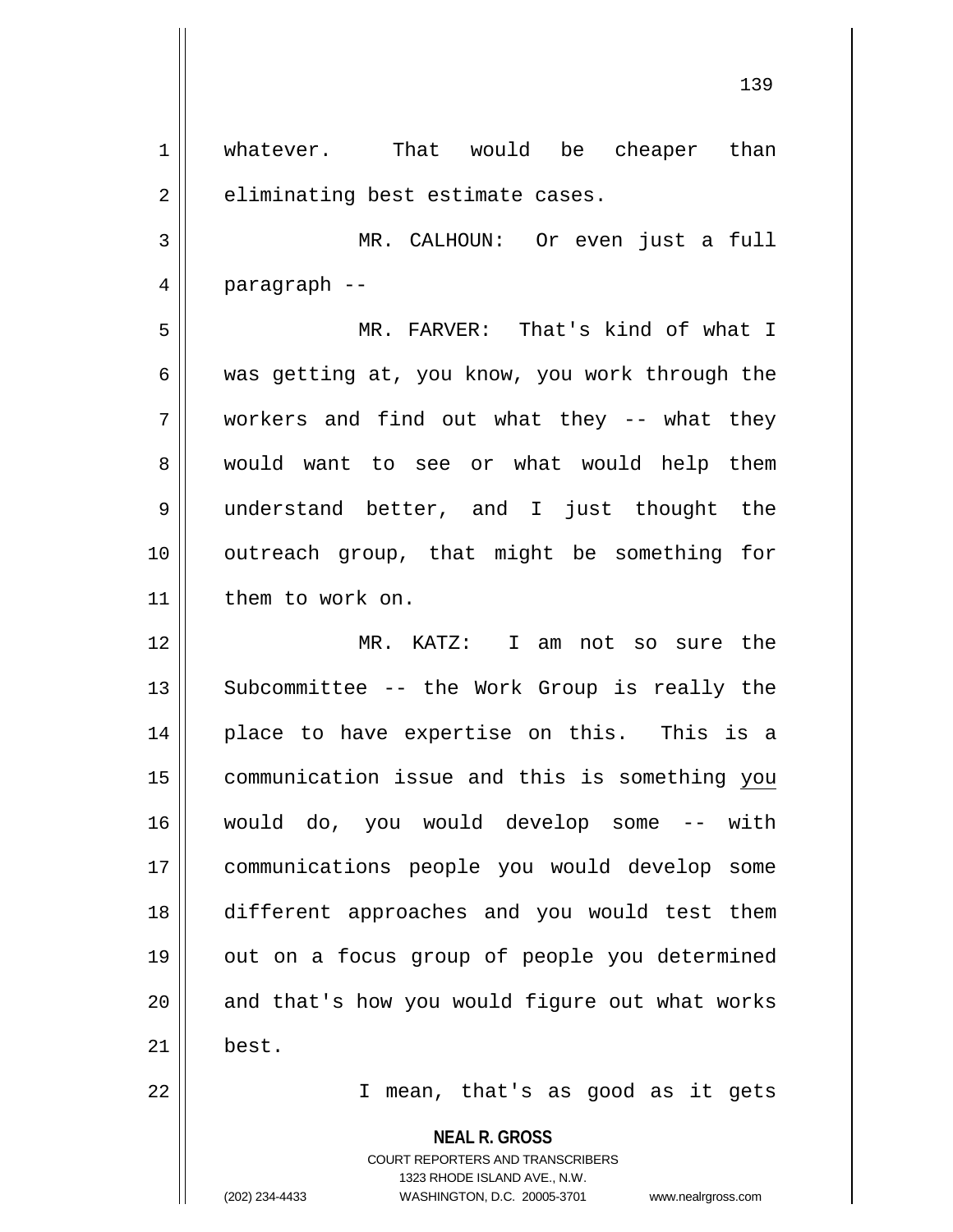|    | 140                                            |
|----|------------------------------------------------|
| 1  | I think for this kind of behavioral issue --   |
| 2  | communication issue.                           |
| 3  | DR. ULSH: I think that would be a              |
| 4  | more plausible and economical way of dealing   |
| 5  | with it.                                       |
| 6  | MR. KATZ: But that -- and that                 |
| 7  | would be sort of a very robust, professional   |
| 8  | approach to it.                                |
| 9  | CHAIRMAN GRIFFON: I mean, you                  |
| 10 | know, there's a lot of -- it's probably        |
| 11 | outside of what we're doing here, I agree.     |
| 12 | But there might be other -- because it's part  |
| 13 | of the -- unfortunately it hits at questioning |
| 14 | the credibility of NIOSH, and I think even     |
| 15 | outreach, NIOSH doing outreach, for some of    |
| 16 | the larger sites, you might even want to tie   |
| 17 | in with the unions, as long as they are        |
| 18 | supporting your position, you know make sure   |
| 19 | they understand -- because when you go to      |
| 20 | these things, I mean I can tell you, if you do |
| 21 | a town hall meeting or a meeting in a local    |
| 22 | union, and try to explain this, you have got   |
|    | <b>NEAL R. GROSS</b>                           |

COURT REPORTERS AND TRANSCRIBERS 1323 RHODE ISLAND AVE., N.W.

 $\mathsf{II}$ 

 $\mathsf{I}$ 

(202) 234-4433 WASHINGTON, D.C. 20005-3701 www.nealrgross.com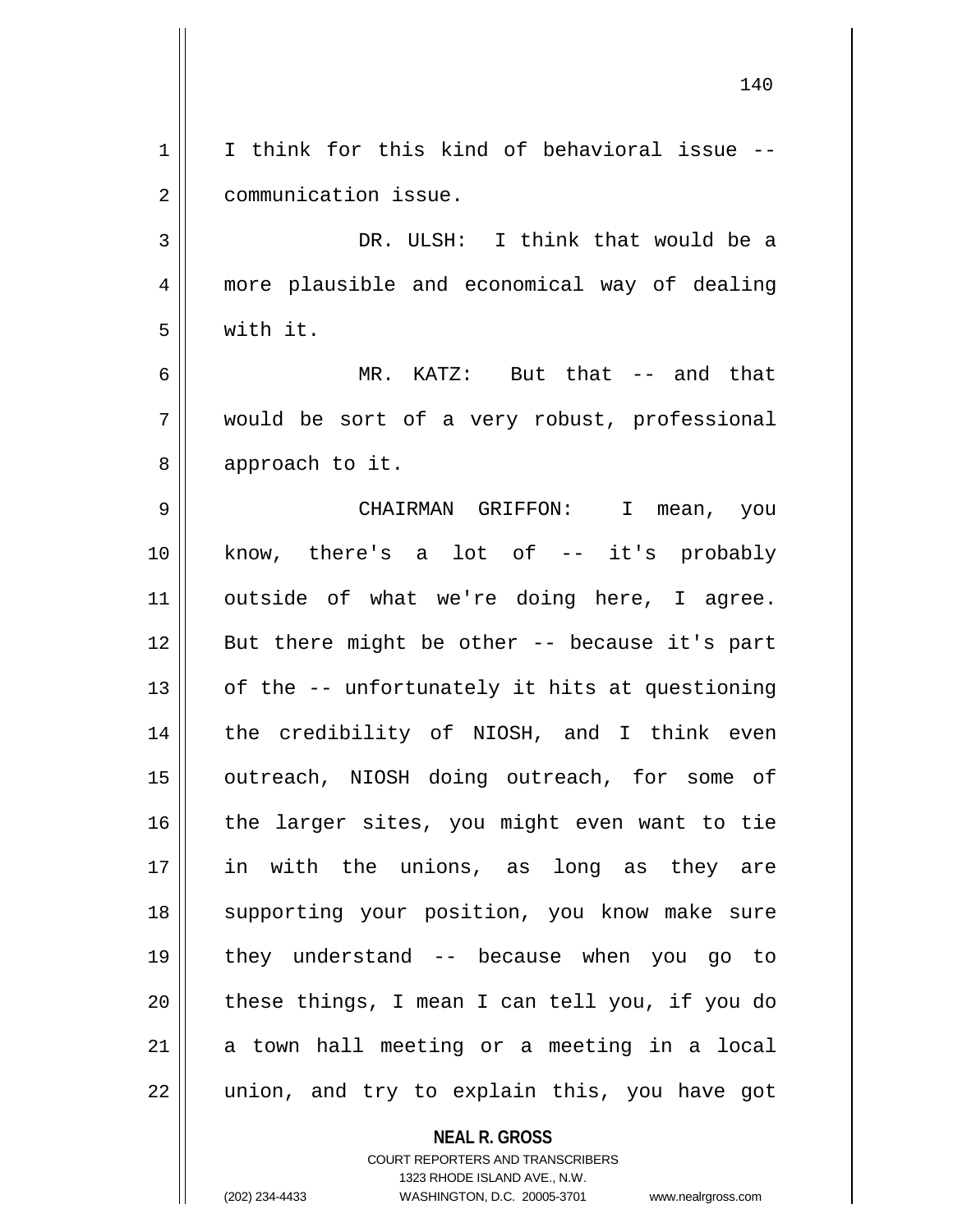| 1      | the best intentions and but you are going to   |
|--------|------------------------------------------------|
| 2      | get some people saying oh yes, oh so now you   |
| 3      | are trying to explain away this?               |
| 4      | You know, and I mean -- well it's              |
| 5      | big government telling them how -- whereas if  |
| 6      | you have some local people that they trust     |
| 7      | more, it -- the message is more credible, you  |
| 8      | know?                                          |
| 9      | I mean that's a lot of what we do              |
| 10     | with the medical surveillance program was that |
| 11     | -- this is getting off track a little bit --   |
| 12     | but with the Department of Energy, they didn't |
| 13     | have a lot of trust for the Department of      |
| 14     | Energy but they had more trust for these more  |
| 15     | university-based,<br>neutral<br>programs,      |
| 16     | union-based relationships.                     |
| 17     | And we went in with DOE which was              |
| $18\,$ | initially awkward but you know, you sort of -- |
| 19     | it was building the trust thing. So that       |
| 20     | might be another way but it's all about the -- |
| 21     | that's part of it. I mean I was hoping, I'd    |
| 22     | still be interested in that report, Stu, the - |
|        |                                                |

**NEAL R. GROSS** COURT REPORTERS AND TRANSCRIBERS 1323 RHODE ISLAND AVE., N.W.

(202) 234-4433 WASHINGTON, D.C. 20005-3701 www.nealrgross.com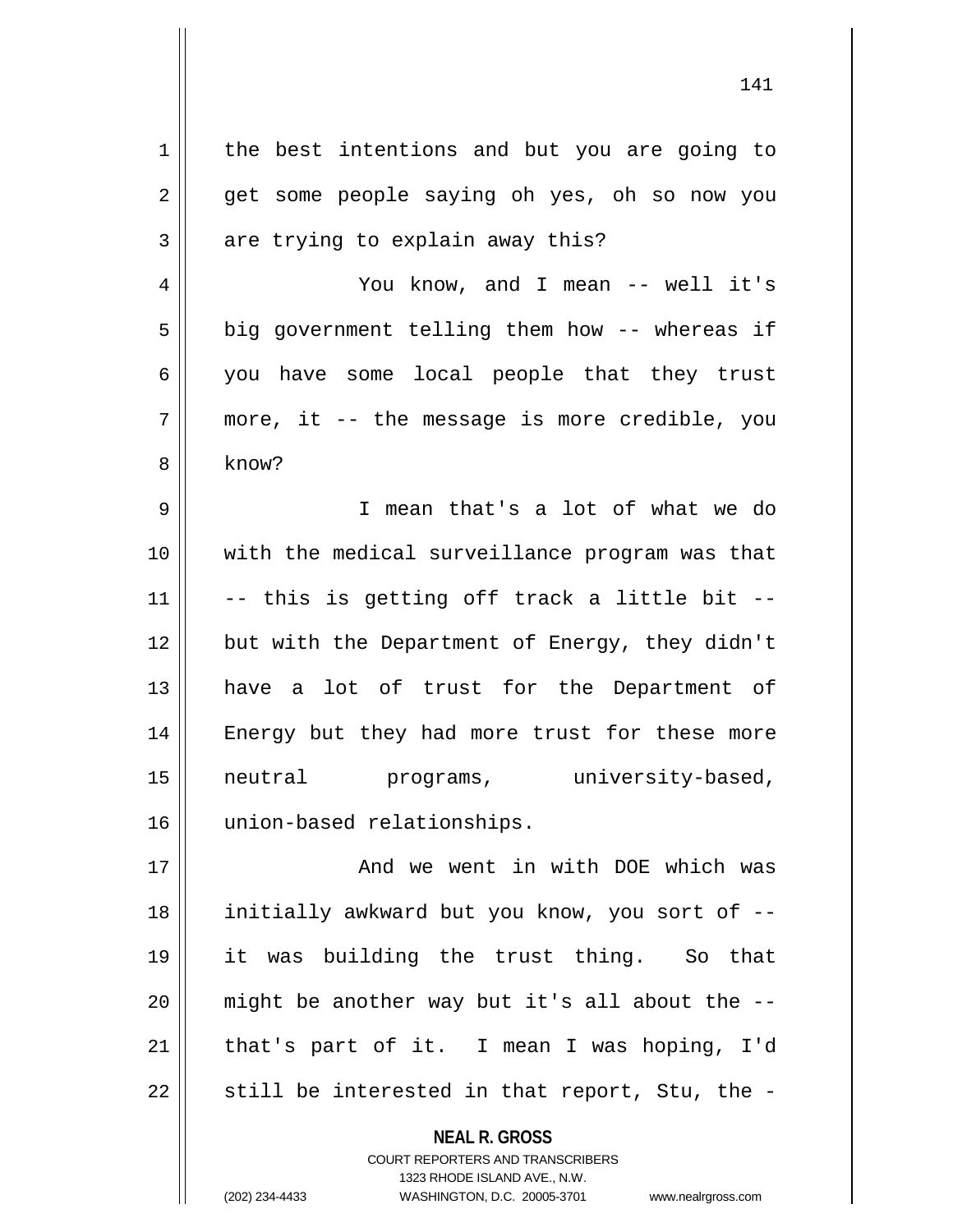**NEAL R. GROSS**  $1 \parallel -$  you know I hear what you're saying but it  $2 \parallel$  seems like a big fraction of these were -- $3 \parallel$  could be the skin cancer type things, but even  $4 \parallel$  that's going to be a large cost impact. 5 MR. HINNEFELD: I apologize, I'm 6 pretty sure I have this. I got the, I got  $7 \parallel$  the, quote, sanitized analysis but with the  $8 \parallel$  caveat, and I think I got that -- I certainly 9 got an apology when I raised the point, 10 because hey the whole point was to make them 11 public. 12 || T got an apology but I don't know 13 || if I actually got a version that they had 14 gotten an okay from you. 15 MR. CALHOUN: You know, we 16 actually cover this in the workshops we do. 17 || But I think it could be improved because I do 18 most of the workshops and dose reconstructions 19 when it comes to overestimate and 20 underestimate, and you know, we go all over  $21$  and dose these things, and we've got union 22 || reps there and we've got DOL reps there and

> COURT REPORTERS AND TRANSCRIBERS 1323 RHODE ISLAND AVE., N.W.

(202) 234-4433 WASHINGTON, D.C. 20005-3701 www.nealrgross.com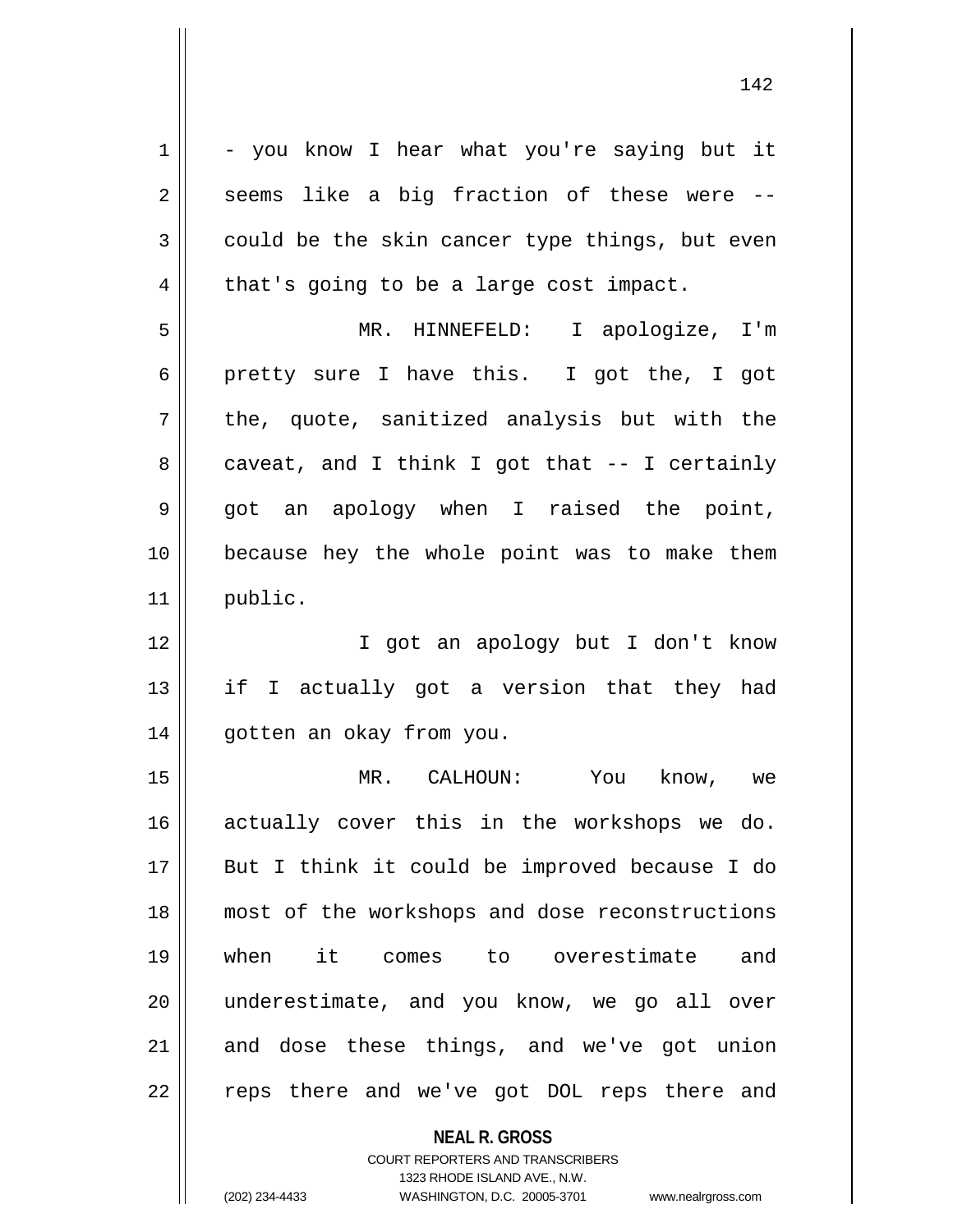1 | we've got worker advocates there to help  $2 \parallel$  explain the process to people.

| 3  | And maybe just beefing up, you                 |
|----|------------------------------------------------|
| 4  | know, the portion that talks about, in the     |
| 5  | overestimate section, what if my dose          |
| 6  | reconstruction goes down, just even a few      |
| 7  | slides, I think that would certainly help,     |
| 8  | because those people are there to help educate |
| 9  | the people that come to them for help on this  |
| 10 | program, and I think that would be at least    |
| 11 | one -- it would be easy to do.                 |
| 12 | MR. HINNEFELD: Good, this is your              |
| 13 | action.                                        |
| 14 | MEMBER RICHARDSON: So the other                |
| 15 | thing it relates to is how overestimates are   |
| 16 | derived right now. So, like this example of a  |
| 17 | triangular distribution where an overestimate, |
| 18 | if the assumption for the overestimate was     |
| 19 | that you took the rightmost tail of the        |
| 20 | triangle as the value and did<br>the           |
| 21 | reconstruction, then when you went and redid   |
| 22 | that with a best estimate approach, the dose   |

**NEAL R. GROSS**

COURT REPORTERS AND TRANSCRIBERS 1323 RHODE ISLAND AVE., N.W. (202) 234-4433 WASHINGTON, D.C. 20005-3701 www.nealrgross.com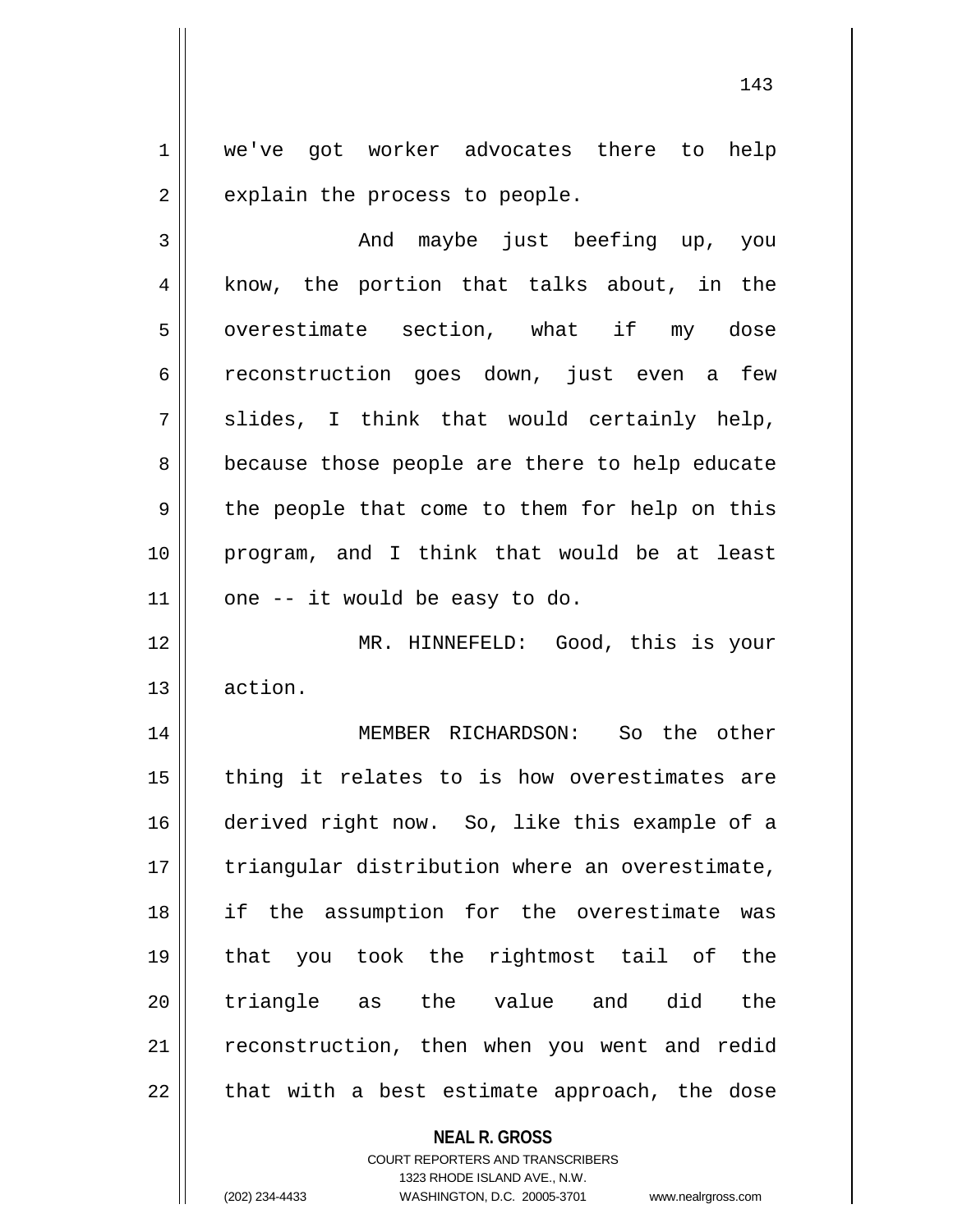1 || is going to shift much more dramatically than  $2 \parallel$  if you had taken a point of the mass which was 3 more central.

4 || So to the extent that there is  $5$  clarification on how overestimates are done, 6 which is in some sense still being 7 || overestimating but not being wildly  $8 \parallel$  overestimating, there should be less shifting  $9 \parallel$  of the dose upon -- I think, you know it's --10 MR. KATZ: That was a point of 11 conversation actually. That was exactly a 12 point of conversation, about how do we at 13 || least moderate the overestimation so that it's 14 | not so extreme.

 DR. MAURO: This is John. You 16 || know one of the things that came out of the 17 || skin conversation the last time we had, and I was thinking a little bit more about it, I notice when I do a dose reconstruction, most 20 || of my time is on the internal. That's the tough one. External, it seems to me a  $\parallel$  realistic estimate of external, the difference

## **NEAL R. GROSS** COURT REPORTERS AND TRANSCRIBERS 1323 RHODE ISLAND AVE., N.W.

(202) 234-4433 WASHINGTON, D.C. 20005-3701 www.nealrgross.com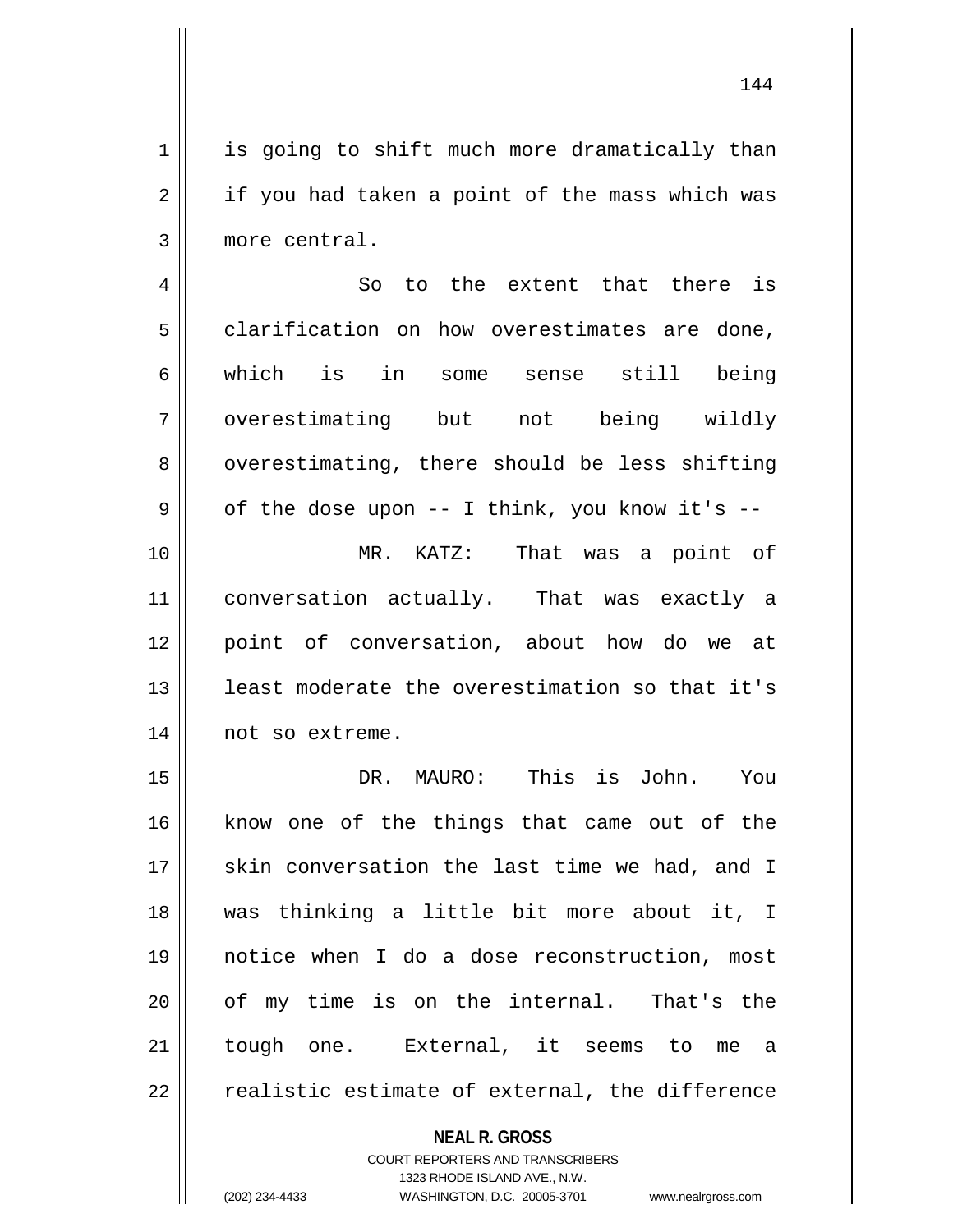| $\mathbf 1$    | between let's say doing an expedited analysis, |
|----------------|------------------------------------------------|
| $\overline{2}$ | a maximizing, and actually trying to do the    |
| $\mathfrak{Z}$ | number itself, I don't know if there's that    |
| 4              | much of a difference in the cost for that      |
| 5              | side, and that has a direct bearing, and       |
| 6              | really dominates the skin and the prostate,    |
| 7              | and I think between skin and prostate we are   |
| 8              | talking about perhaps 30 percent of all the    |
| $\mathsf 9$    | cancers that are -- you have all the numbers.  |
| 10             | I mean that's -- skin and prostate             |
| 11             | are the ones that by far dominate the cancers  |
| 12             | that people get, if you add them up. And I     |
| 13             | think those -- I think when you speak to ORAU, |
| 14             | you may want to make a distinction, is there   |
| 15             | that much of a difference between overestimate |
| 16             | and realistic for external exposures?          |
| 17             | MR. HINNEFELD: I don't know but I              |
| 18             | know if Scott would talk or anything, I think  |
| 19             | if you really do a best estimate on the        |
| 20             | external, you Monte Carlo the dose in the DCF, |
| 21             | don't you?                                     |
| 22             | DR. MAURO: Yes.                                |
|                | <b>NEAL R. GROSS</b>                           |

COURT REPORTERS AND TRANSCRIBERS 1323 RHODE ISLAND AVE., N.W. (202) 234-4433 WASHINGTON, D.C. 20005-3701 www.nealrgross.com

 $\mathsf{II}$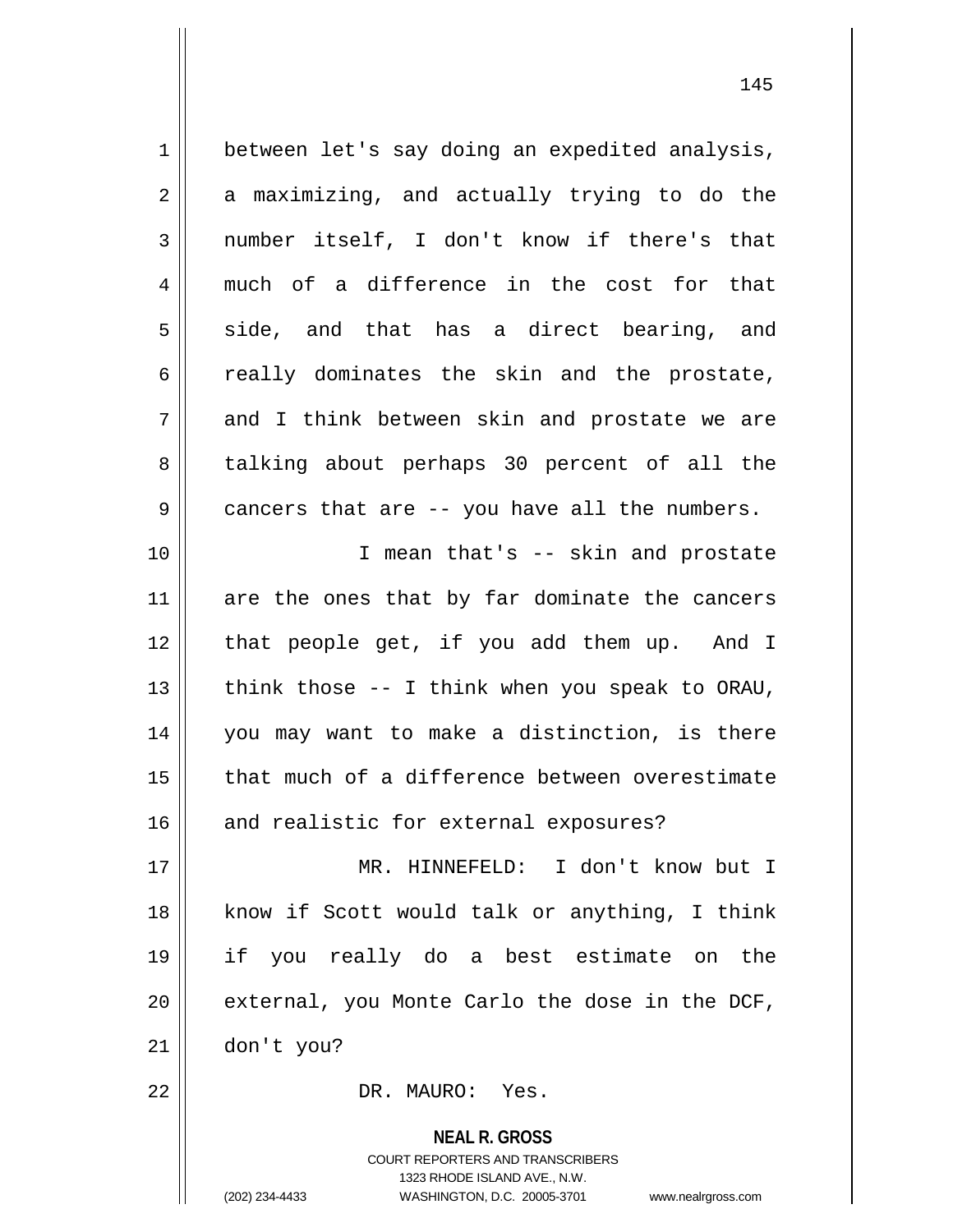| $\mathbf 1$    | MR. HINNEFELD: So, I mean, you've                                                                                                                                      |  |  |  |  |  |  |
|----------------|------------------------------------------------------------------------------------------------------------------------------------------------------------------------|--|--|--|--|--|--|
| $\overline{2}$ | got a Monte Carlo then built in just to get                                                                                                                            |  |  |  |  |  |  |
| $\mathfrak{Z}$ | each external dose number.                                                                                                                                             |  |  |  |  |  |  |
| 4              | DR. MAURO: Okay, no, if that's                                                                                                                                         |  |  |  |  |  |  |
| 5              | their experience then that's that. I know                                                                                                                              |  |  |  |  |  |  |
| 6              | from my experience, I found the externals a                                                                                                                            |  |  |  |  |  |  |
| 7              | lot easier.                                                                                                                                                            |  |  |  |  |  |  |
| 8              | MR. HINNEFELD: Well, I won't deny                                                                                                                                      |  |  |  |  |  |  |
| 9              | that externals are a lot easier. I just don't                                                                                                                          |  |  |  |  |  |  |
| 10             | think that the efficiency -- it's not a fact                                                                                                                           |  |  |  |  |  |  |
| 11             | that efficiency processes in external dose                                                                                                                             |  |  |  |  |  |  |
| 12             | don't save you much time, because I think they                                                                                                                         |  |  |  |  |  |  |
| 13             | do.                                                                                                                                                                    |  |  |  |  |  |  |
| 14             | MR. CALHOUN: Yes, I think you get                                                                                                                                      |  |  |  |  |  |  |
| 15             | the biggest bang for you buck with externals                                                                                                                           |  |  |  |  |  |  |
| 16             | when it comes to like, assuming missed dosed                                                                                                                           |  |  |  |  |  |  |
| 17             | badge change-out frequencies, rather than                                                                                                                              |  |  |  |  |  |  |
| 18             | using these and the actual number zeroes in                                                                                                                            |  |  |  |  |  |  |
| 19             | their records, or with X-rays, instead of                                                                                                                              |  |  |  |  |  |  |
| 20             | assuming a frequency, you just go with a                                                                                                                               |  |  |  |  |  |  |
| 21             | number of records in their file.                                                                                                                                       |  |  |  |  |  |  |
| 22             | That's my thought.                                                                                                                                                     |  |  |  |  |  |  |
|                | <b>NEAL R. GROSS</b><br><b>COURT REPORTERS AND TRANSCRIBERS</b><br>1323 RHODE ISLAND AVE., N.W.<br>(202) 234-4433<br>WASHINGTON, D.C. 20005-3701<br>www.nealrgross.com |  |  |  |  |  |  |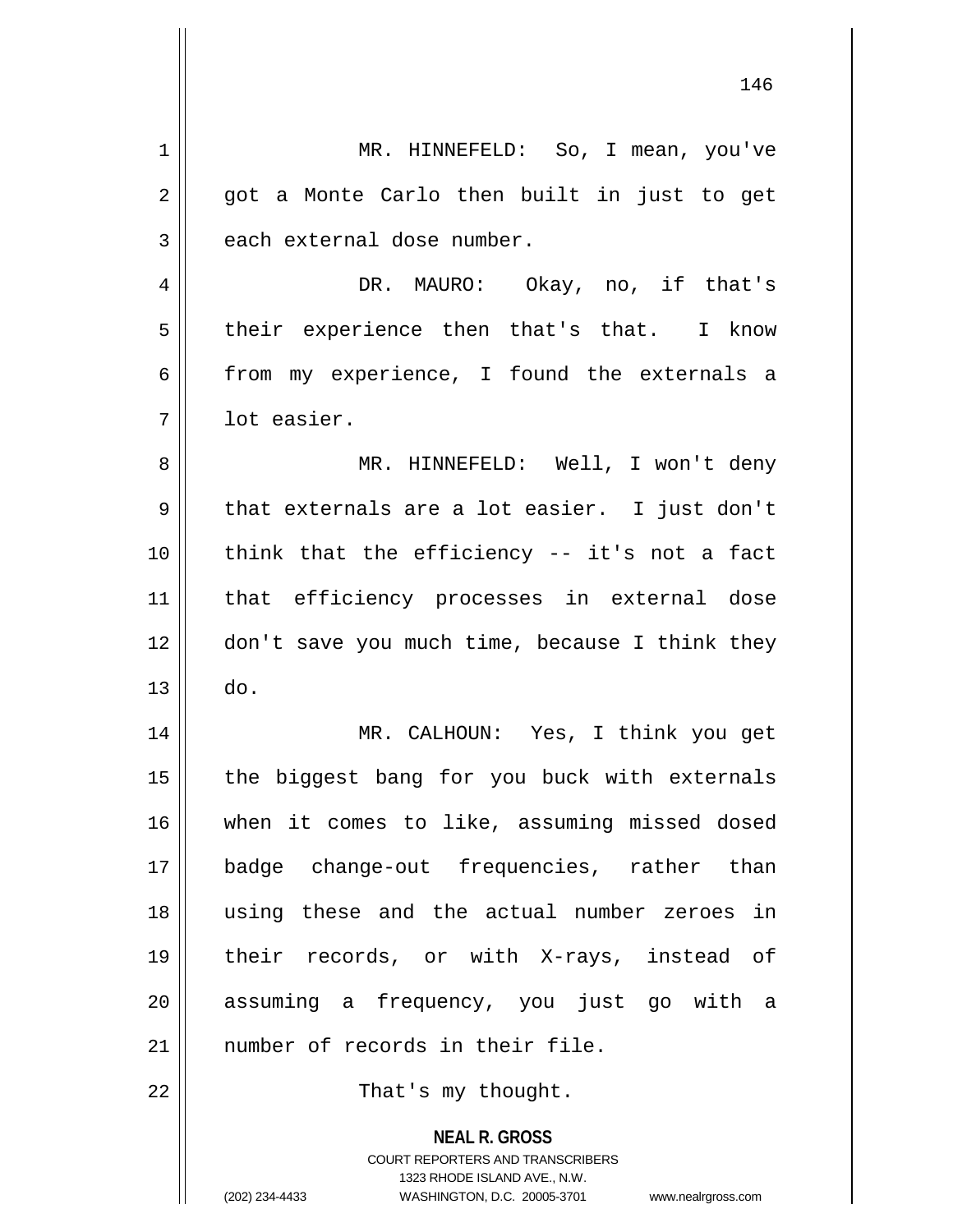**NEAL R. GROSS** COURT REPORTERS AND TRANSCRIBERS 1323 RHODE ISLAND AVE., N.W. 1 || DR. MAURO: Okay, it was just a  $2 \parallel$  thought. 3 CHAIRMAN GRIFFON: Well, so Stu, 4 || you can have this sort of version next time, 5 | right, this report? 6 MR. HINNEFELD: Oh, I'll email it. 7 CHAIRMAN GRIFFON: Okay. But it 8 || seems like, I mean, the preliminary --9 MR. HINNEFELD: There's not a lot 10 | to gain there. 11 || CHAIRMAN GRIFFON: Right. 12 MR. HINNEFELD: I mean we have 13 taken some preliminary steps with some DOE 14 || sites that don't normally send us medical 15 history when we send exposure requests, but we  $16$  can get it. 17 CHAIRMAN GRIFFON: Yes. 18 MR. HINNEFELD: So why don't you 19 just send it to start with so we've got the  $20$  | record, because that, you know, just do a best  $21$  estimate on it, just count the X-rays because  $22$  || it's a little extra and that doesn't seem to

(202) 234-4433 WASHINGTON, D.C. 20005-3701 www.nealrgross.com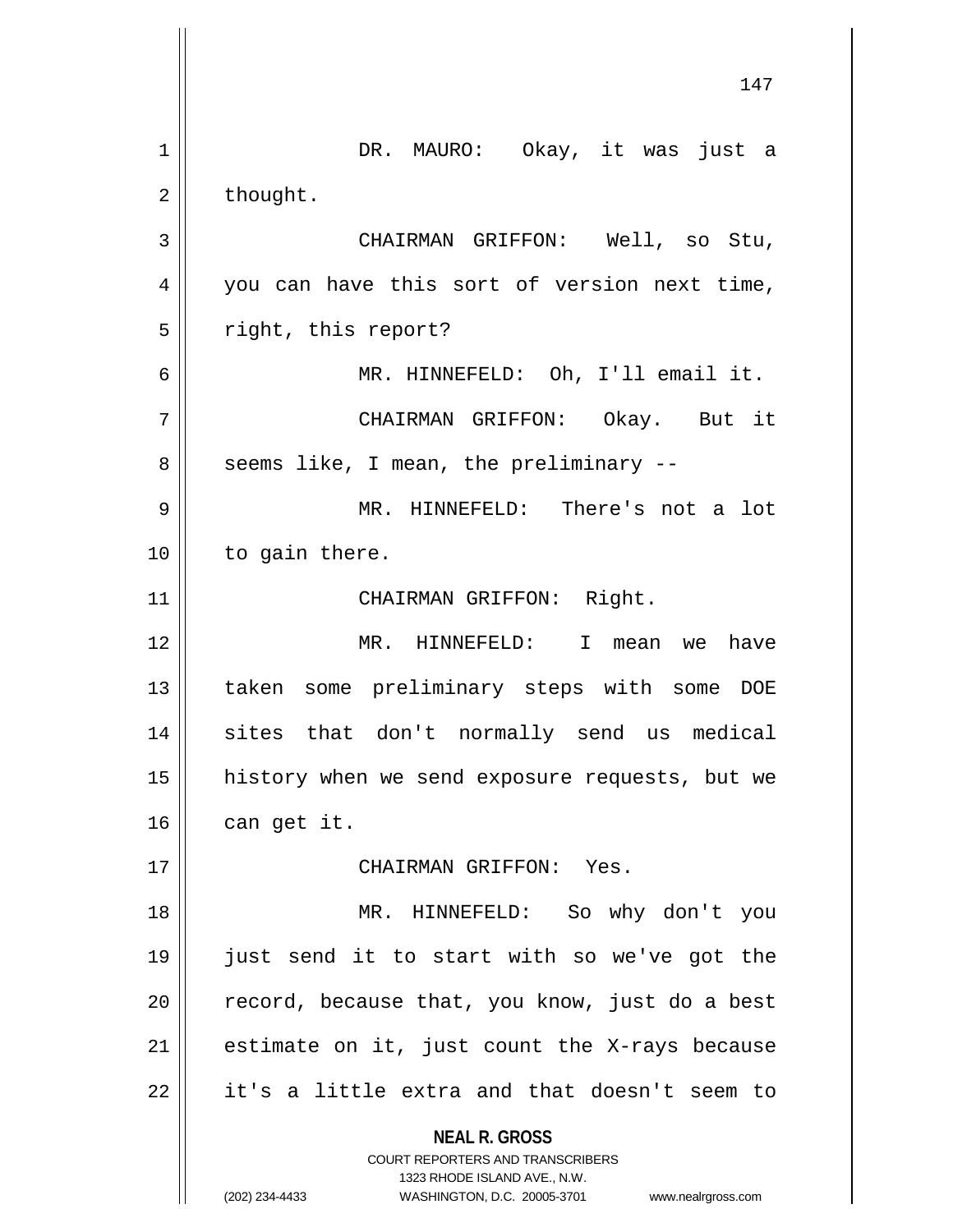$1 \parallel$  be a lot extra.

| $\overline{2}$ | CHAIRMAN GRIFFON: I guess we --                                                                                                                                        |
|----------------|------------------------------------------------------------------------------------------------------------------------------------------------------------------------|
| 3              | yes. It might be most interesting for our                                                                                                                              |
| 4              | discussion, the middle stuff, you know, that -                                                                                                                         |
| 5              | - not whether you can or cannot do this, but                                                                                                                           |
| 6              | are there certain --                                                                                                                                                   |
| 7              | MR. HINNEFELD: And there are some                                                                                                                                      |
| 8              | things that --                                                                                                                                                         |
| 9              | CHAIRMAN GRIFFON: Well we might                                                                                                                                        |
| 10             | be able to $-$ yes $-$                                                                                                                                                 |
| 11             | MR. HINNEFELD: There are certain                                                                                                                                       |
| 12             | things that fall into that category --                                                                                                                                 |
| 13             | CHAIRMAN GRIFFON: Right.                                                                                                                                               |
| 14             | MR. HINNEFELD: That maybe cost                                                                                                                                         |
| 15             | two, three, a couple of million dollars or                                                                                                                             |
| 16             | maybe out of the year, a couple of million out                                                                                                                         |
| 17             | of the year, and that's --                                                                                                                                             |
| 18             | CHAIRMAN GRIFFON: So then it's                                                                                                                                         |
| 19             | the cost benefit you know, and if you analyze                                                                                                                          |
| 20             | that a little bit it would be useful, I think                                                                                                                          |
| 21             | to discuss that further --                                                                                                                                             |
| 22             | MR.<br>HINNEFELD: Yes, and<br>some                                                                                                                                     |
|                | <b>NEAL R. GROSS</b><br><b>COURT REPORTERS AND TRANSCRIBERS</b><br>1323 RHODE ISLAND AVE., N.W.<br>(202) 234-4433<br>WASHINGTON, D.C. 20005-3701<br>www.nealrgross.com |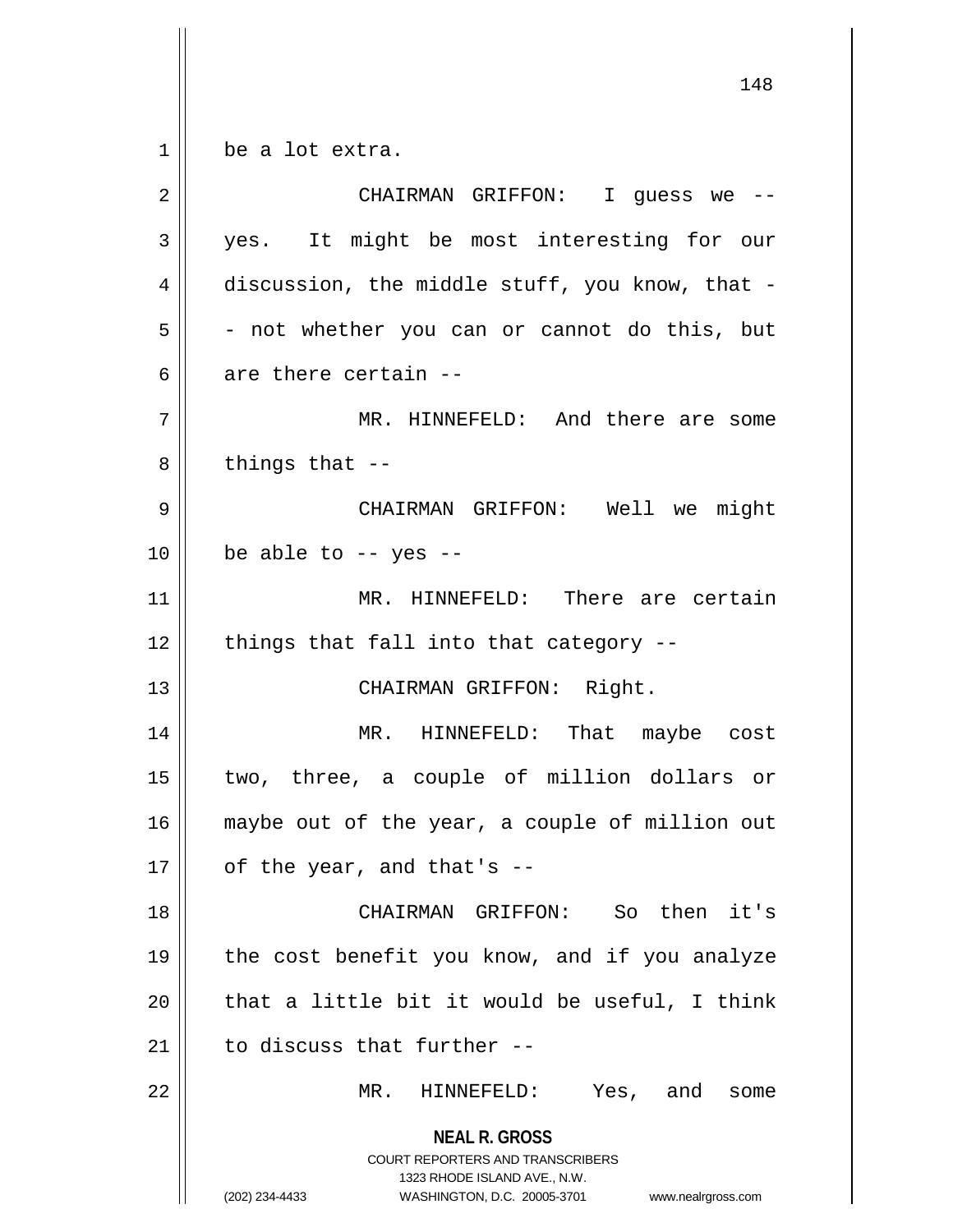**NEAL R. GROSS** COURT REPORTERS AND TRANSCRIBERS 1323 RHODE ISLAND AVE., N.W. (202) 234-4433 WASHINGTON, D.C. 20005-3701 www.nealrgross.com 1 || stuff, but again, I'm behind. You know, it's 2 | not like I'm staying even. I'm behind. 3 CHAIRMAN GRIFFON: Yes, and  $4 \parallel$  they're taking money away. 5 MR. HINNEFELD: Yes, I know, you  $6 \parallel$  can call them about 2015 when you call them  $7 \parallel$  about 2014. I don't know how it's going to go 8 || in 2014. They finished them off last year,  $9 \parallel 2013, I think.$ 10 CHAIRMAN GRIFFON: Okay. 11 MR. HINNEFELD: The President's 12 | budget request went in okay. 13 CHAIRMAN GRIFFON: Was there 14 || anything more on that item then? I'm not sure  $15$  we can  $-$ 16 MR. HINNEFELD: I don't really 17 || have much more to hand there I don't think. 18 CHAIRMAN GRIFFON: How about the 19 DCAS follow-up on ORAU quality management 20 | system? 21 MR. KATZ: We talked about that. 22 || CHAIRMAN GRIFFON: We just kind of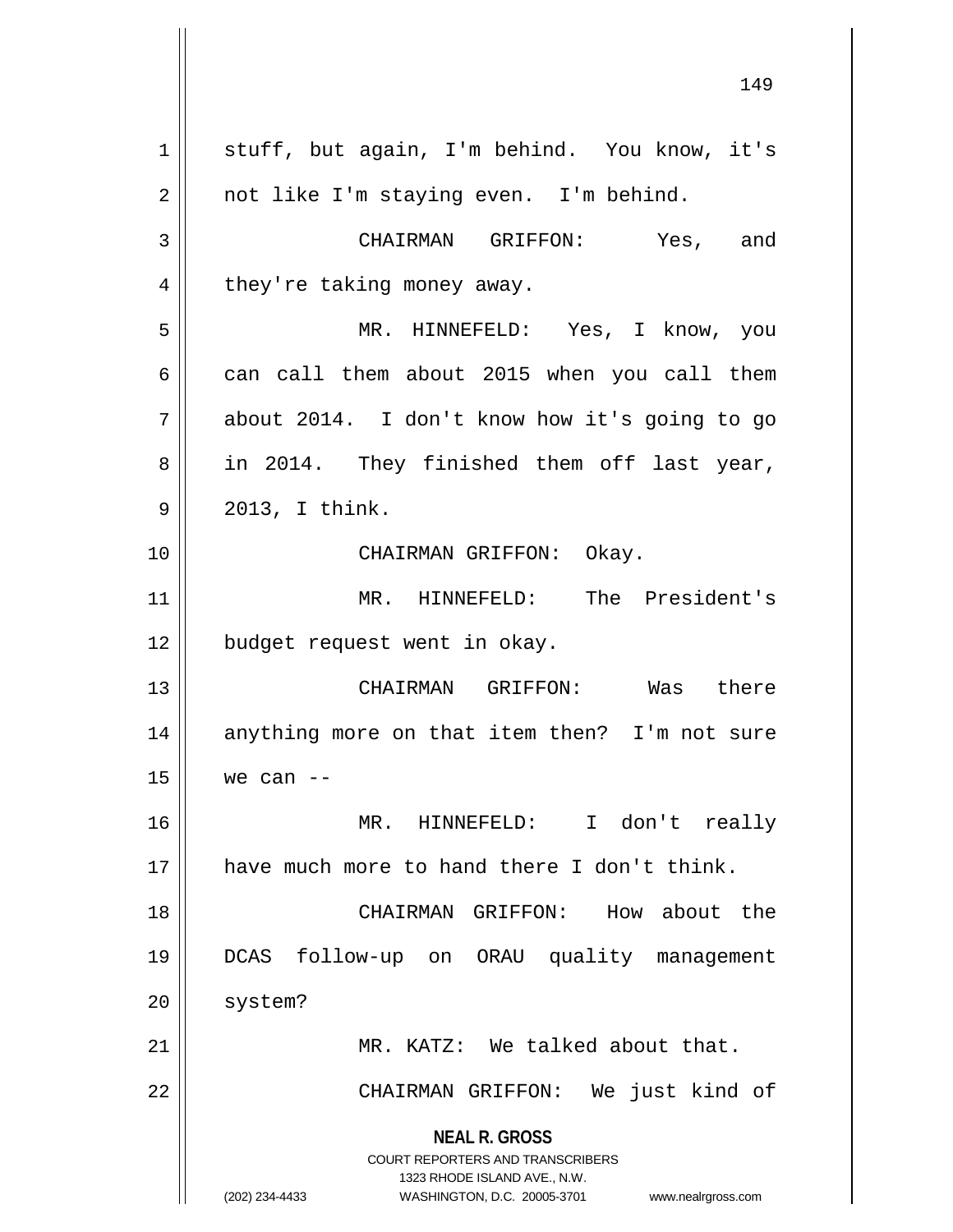**NEAL R. GROSS** COURT REPORTERS AND TRANSCRIBERS 1323 RHODE ISLAND AVE., N.W. 150 1 | talked about that. 2 MR. KATZ: We did -- 3 CHAIRMAN GRIFFON: I thought you 4 didn't have it on the agenda, yes, so you kind  $5 \parallel$  of did  $-$ 6 MR. KATZ: I did, yes. 7 CHAIRMAN GRIFFON: So the action  $8$  | there is that for the next meeting Stu, do you  $9 \parallel$  think that we can -- we'll talk in between to 10 || figure out exactly what we'd like to see. But 11 for the next meeting I'd like to plan some 12 || sort of -- and if you need some ORAU folks to 13 De in attendance or whatever. 14 Alright, SC&A – oh, okay. The 15 || evaluation of sets 10 through 13. This was 16 || looking for the sort of trends or bins or like 17 || type of findings, right? 18 || MR. STIVER: At the last meeting, 19 remember, there was concern about this ever-20 widening gap between our production rate 21 what's actually being reviewed -- but I  $22 \parallel$  believe that we are talking about sets 7 or 8.

(202) 234-4433 WASHINGTON, D.C. 20005-3701 www.nealrgross.com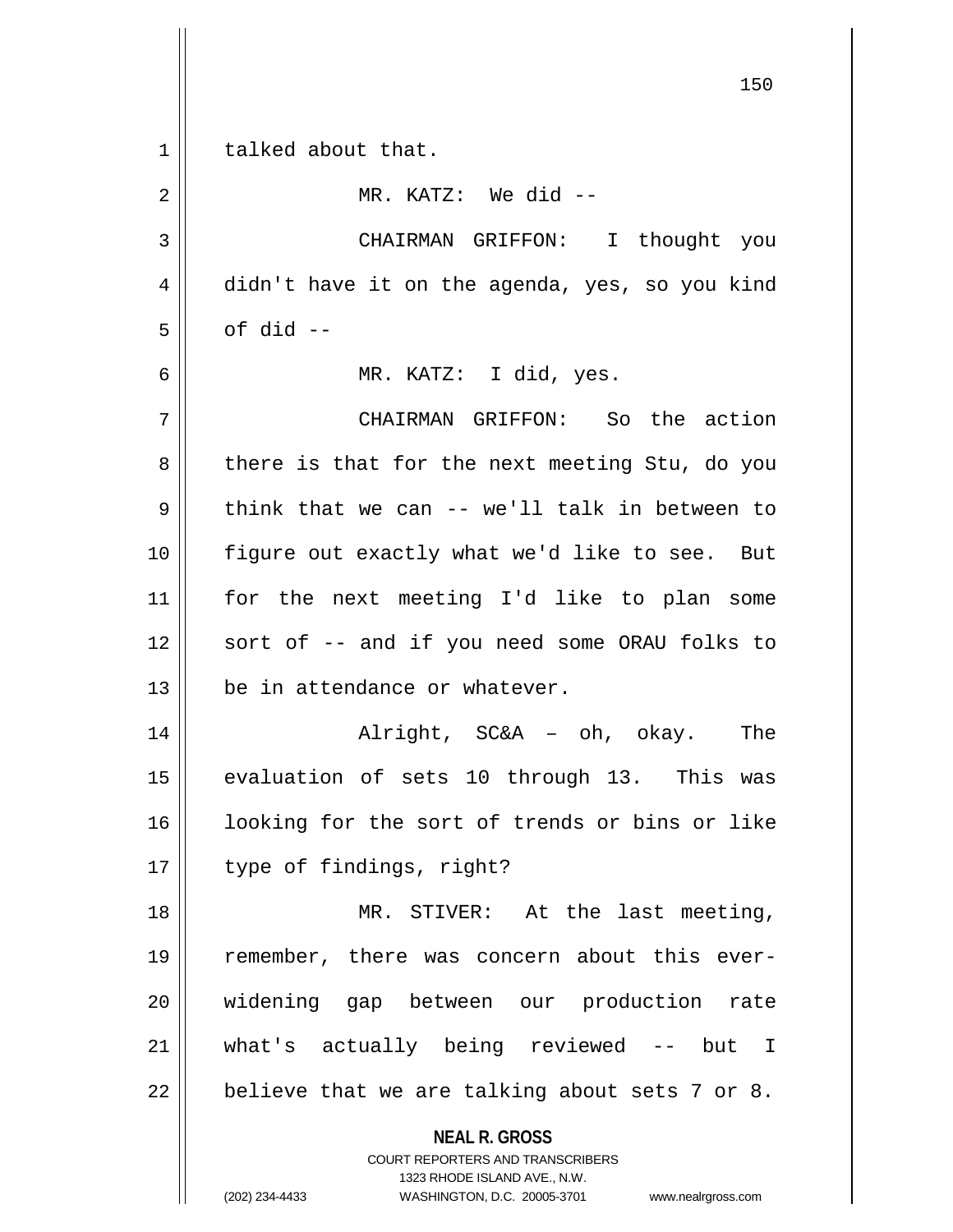**NEAL R. GROSS** COURT REPORTERS AND TRANSCRIBERS 1323 RHODE ISLAND AVE., N.W. (202) 234-4433 WASHINGTON, D.C. 20005-3701 www.nealrgross.com 1 | It sparked this discussion about 2 || how best we could kind of expedite this  $3 \parallel$  intervening set of about four, I believe it 4 was sets 10 through 13, and there was already 5 discussion about how best to do that, and the  $6 \parallel$  conclusion was that we would bin types of 7 | findings by categories. 8 And I believe we looked at 9 || overarching scientific issues as one kind of 10 broad category with three sub-categories 11 within that. 12 || The Mand it really came down to looking 13 || at worker placement, basically the spatial and 14 temporal placement of workers in their 15 | radiation environment. 16 There was development of the 17 exposure scenario within the placement 18 || basically while potential sources and modes of 19 | exposure accounted for. 20 And within that really are sub-21 || headings to that or related to them, what are 22 || the appropriate models for external and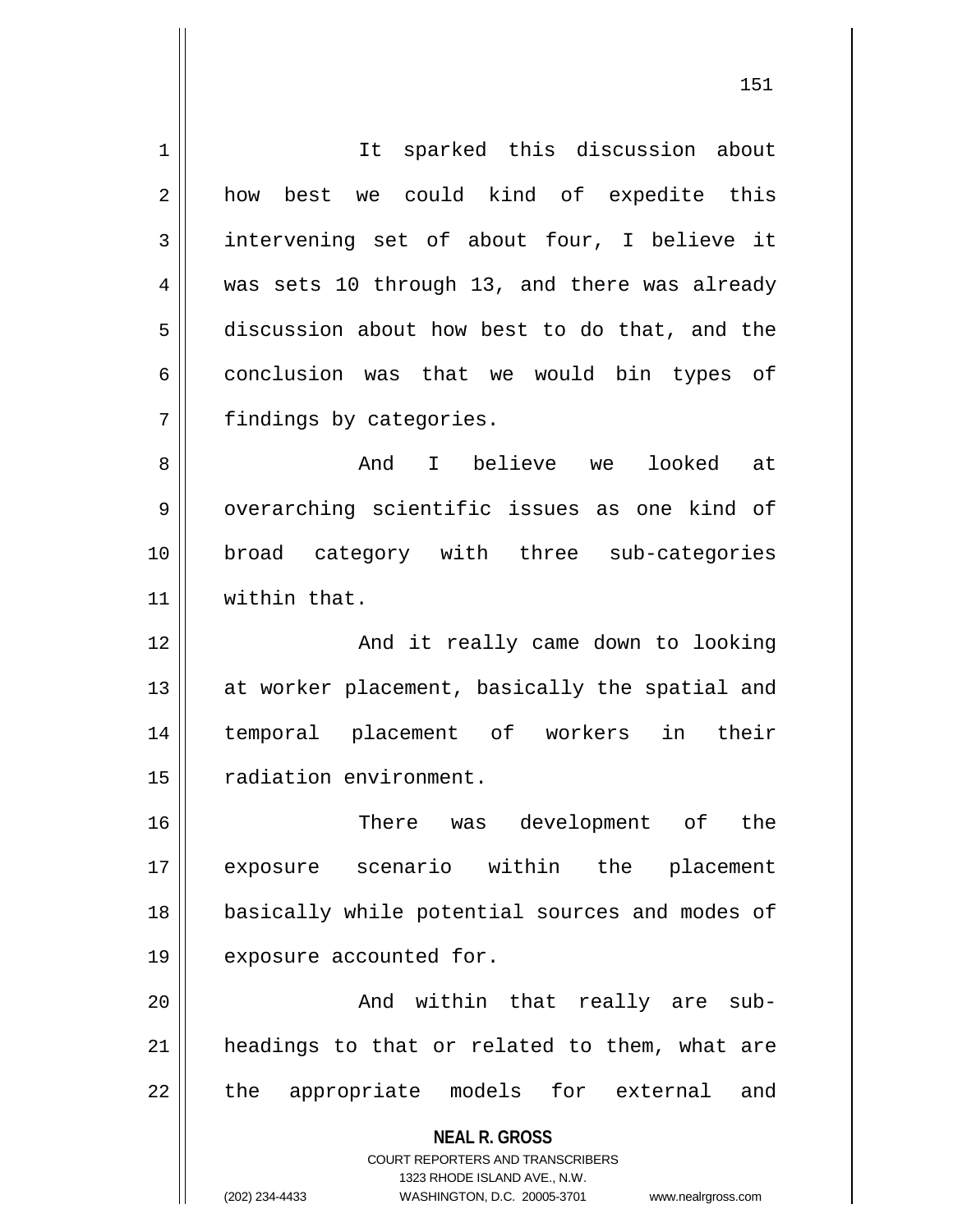1 | internal dose used in the analysis.

2 and then we added two other 3 categories to this. One was quality issues 4 || basically, the things that we have been 5 | talking about today, were the TBDs properly  $6 \parallel$  applied, were mistakes made on the part of the 7 || reconstructor, were there shortcomings 8 dentified in the quidance documents 9 l themselves. 10 || The Rand then the final category was

 basically those that really didn't fit any of those other five categories, which would 13 || include replicates, findings that have already been resolved in previous discussions.

15 And so Doug went through and put 16 || all this together into a report. We looked at 17 I believe there were about 275 findings and 18 || 116 cases within those four sets.

19 And they were binned out by those 20 || categories, and I believe what was about four 21 percent came in as a worker placement issue, 22 || about 10 percent were scenario development and

**NEAL R. GROSS**

COURT REPORTERS AND TRANSCRIBERS 1323 RHODE ISLAND AVE., N.W. (202) 234-4433 WASHINGTON, D.C. 20005-3701 www.nealrgross.com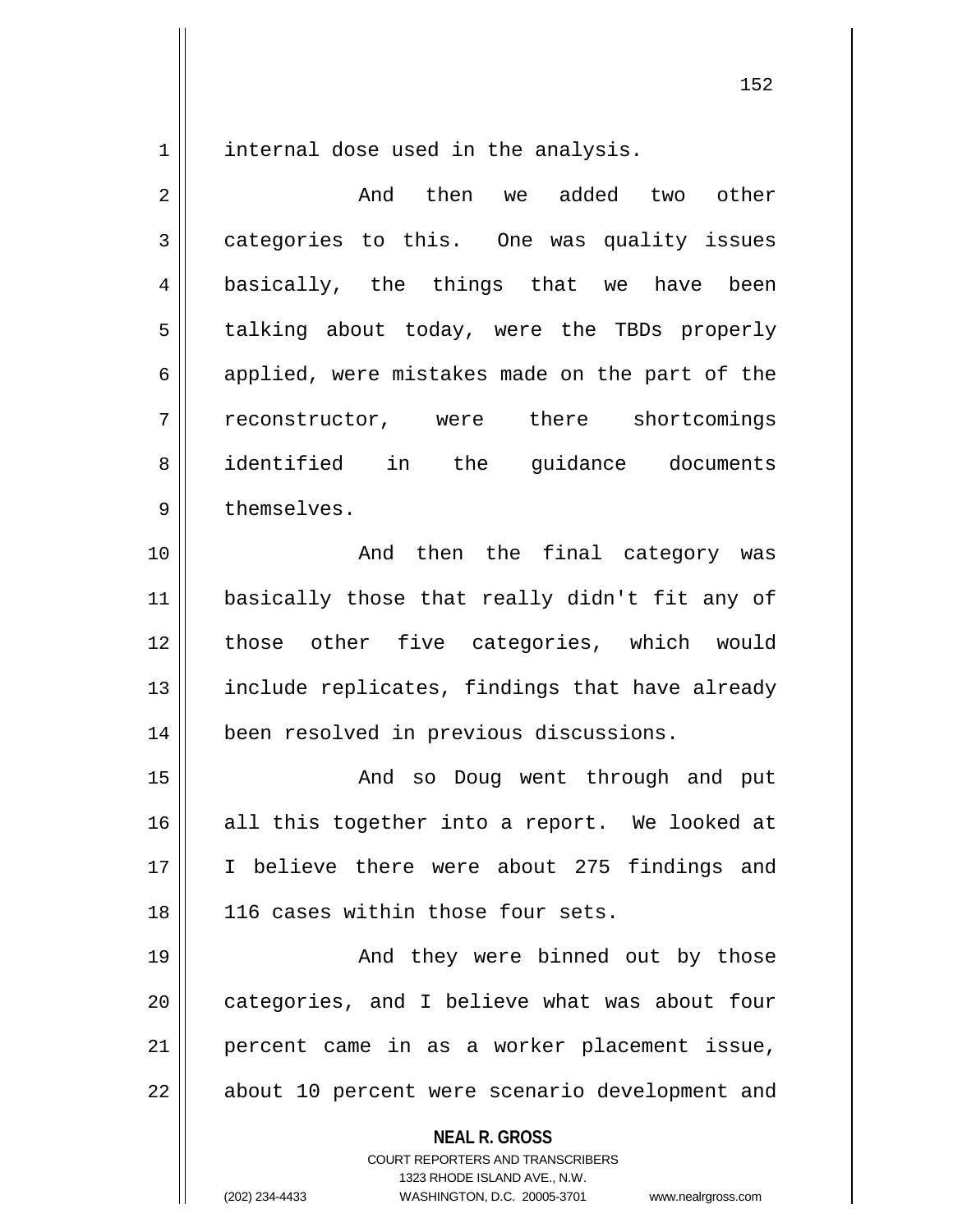1 || notably, what was about 28 percent were 2 related to the selection of the external 3 exposure models, a small fraction -- 28 4 || percent. 5 This is in the report. I believe 6 it's the last table here. It's in the 7 || executive summary and also on page 15, there's 8 | this summary conclusion here. 9 || But the executive summary lays it 10 || out, and so basically, yes, 27 percent were 11 || external, 14 percent were the internal models, 12 12 percent were related to quality issues and  $13$  33 percent actually came into this category of 14 || none of the above. 15 || And so we have looked at different 16 ways to deal with the -- how best to implement 17 || the process and the meetings, but before we 18 get into that, I'd like Doug, who was the 19 || author of the report, to maybe give you a kind 20 || of a more detailed description of how the

21 || categories were selected and the various

22 | findings.

**NEAL R. GROSS**

COURT REPORTERS AND TRANSCRIBERS 1323 RHODE ISLAND AVE., N.W. (202) 234-4433 WASHINGTON, D.C. 20005-3701 www.nealrgross.com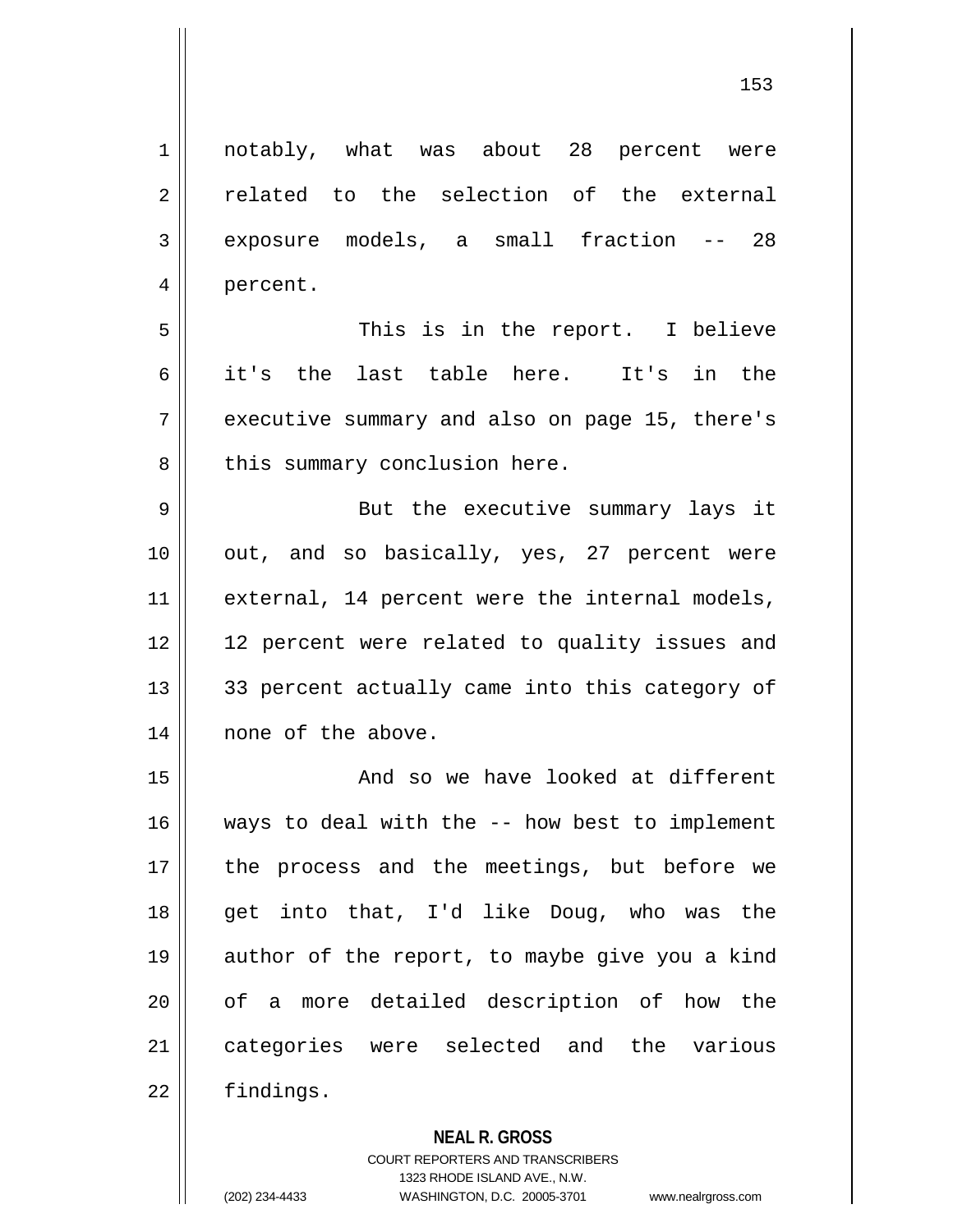**NEAL R. GROSS** 1 | MR. FARVER: Do you really want to 2 | know how the categories were selected? 3 | MEMBER MUNN: Sure. 4 MR. FARVER: I went back and read  $5$  | the transcripts for the last meeting, because 6 during the meeting, I'm sitting here thinking 7 I haven't a clue how I'm going to do this. I 8 went back and read the transcripts, and from  $9 \parallel$  the transcripts, I determined the categories, 10 || the work location. 11 || We talked about exposure scenario. 12 We talked about the dose-modeling assumptions 13 where you break it down into internal and 14 || external, and then I threw in quality because 15 we talk about that a lot, and just so 16 everything tallies up, I have the other 17 | criteria. 18 || So it was not an elaborate process 19 determining the categories. Now, when you try  $20$  || to group these into the categories, that's a 21 little bit more difficult. It's always a 22 || little bit subjective and I'd say in all

> COURT REPORTERS AND TRANSCRIBERS 1323 RHODE ISLAND AVE., N.W.

(202) 234-4433 WASHINGTON, D.C. 20005-3701 www.nealrgross.com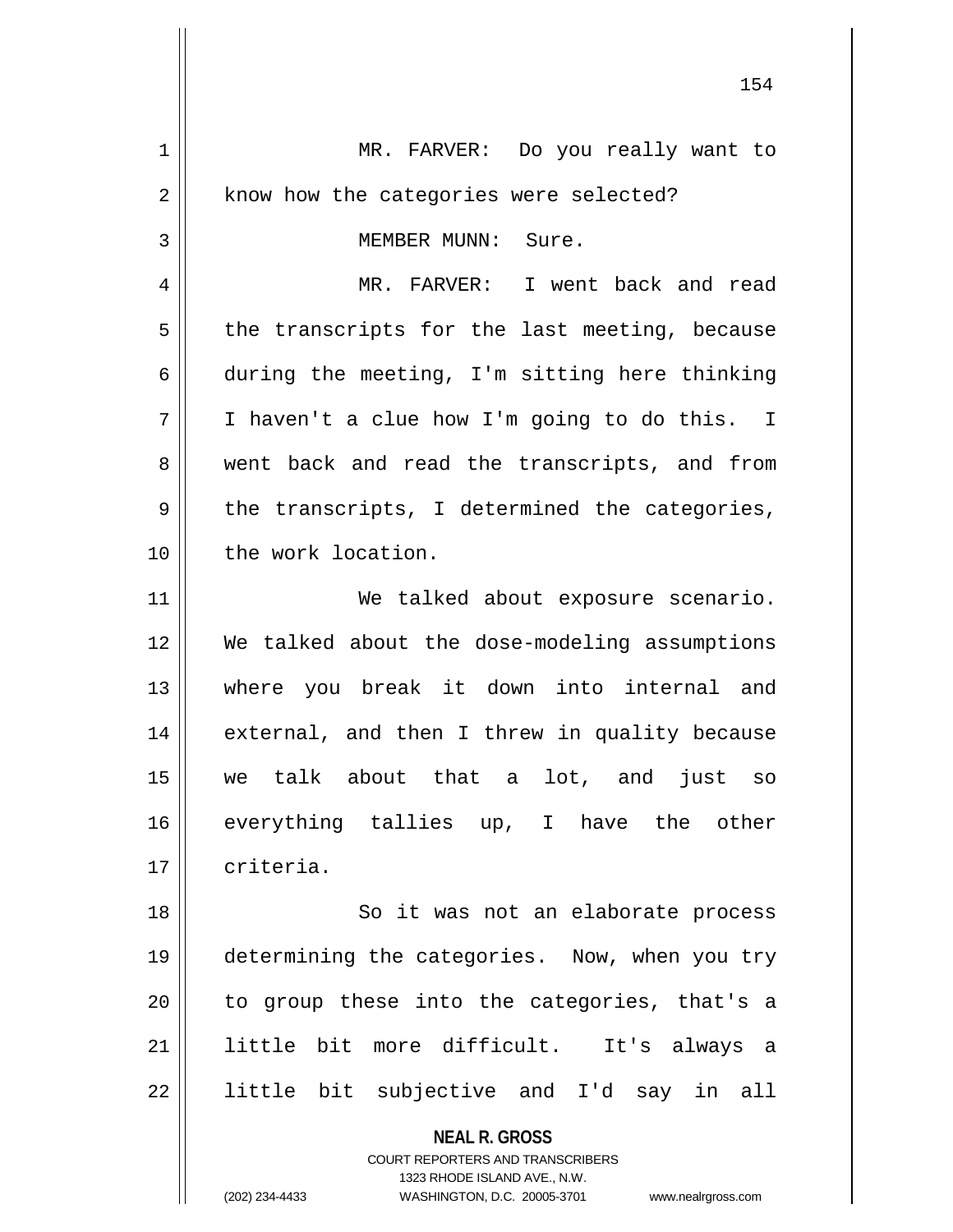**NEAL R. GROSS** COURT REPORTERS AND TRANSCRIBERS 1 cases, I had to go back at least to our report  $2 \parallel$  that we wrote, and in many cases I went back  $3 \parallel$  to the DR report for the actual files, the DR 4 || files, for each finding. 5 And just because -- you can't 6 always, just by what's written down in the 7 finding, you can't tell what that means. So 8 || there really was an elaborate process, once  $9 \parallel$  you get the criteria established. 10 || Then I tried to go through and 11 || give examples, you know, maybe for an external 12 dose and an internal dose example, two 13 || examples for each type of -- each category of 14 | findings. 15 I don't know if you want me to go 16 into details about those, or just let the 17 || folks read those. 18 || MR. STIVER: You may as well just 19 kind of go through and give them an overview. 20 MR. FARVER: Okay, so the first  $21$  || category is work location. And if we go to -- $22 \parallel$  we can look at page 7, we're onto page 7,

1323 RHODE ISLAND AVE., N.W.

(202) 234-4433 WASHINGTON, D.C. 20005-3701 www.nealrgross.com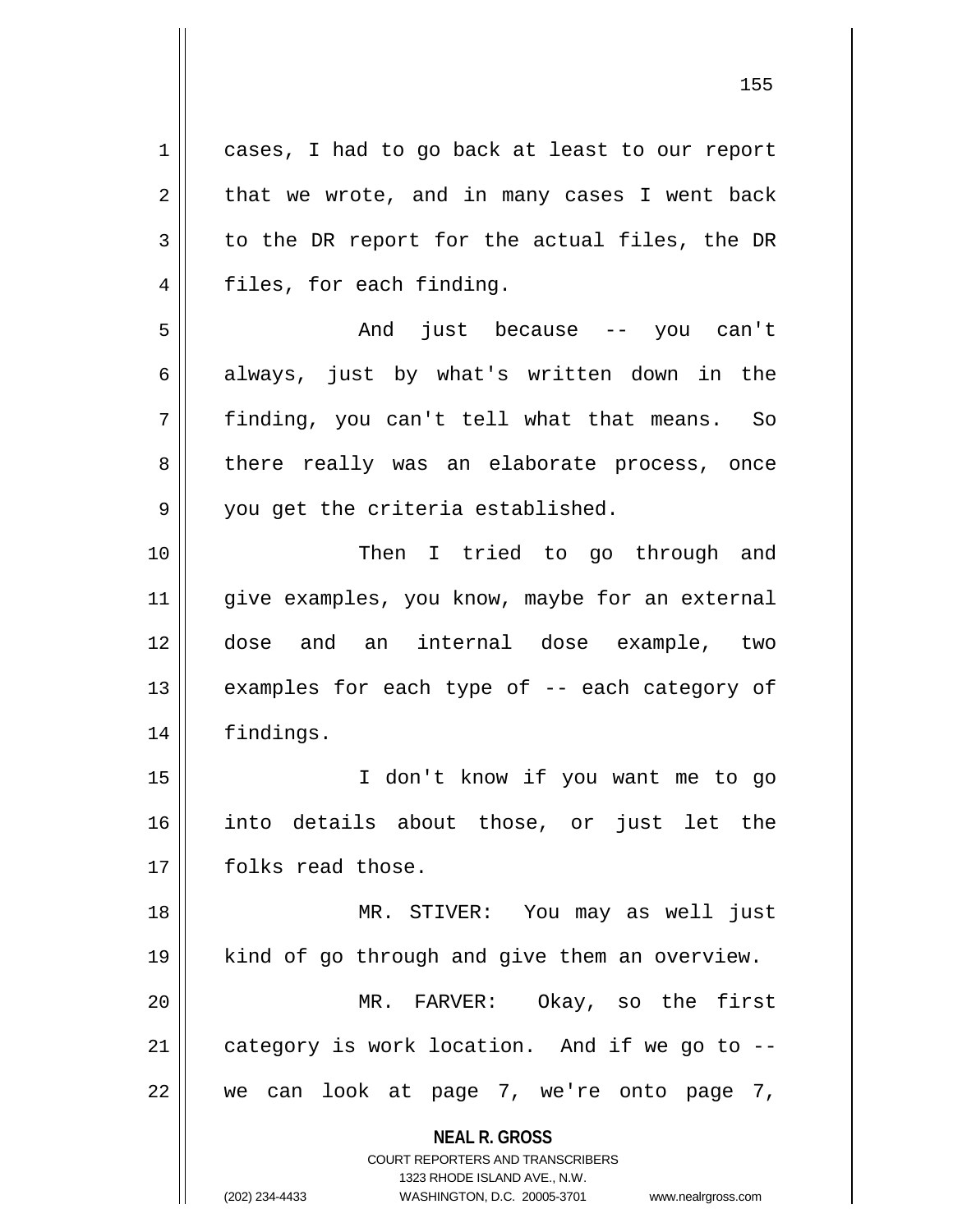$1 \parallel$  where I give an example.

| 2  | The work location -- the potential                                                                                                                              |  |  |  |  |  |
|----|-----------------------------------------------------------------------------------------------------------------------------------------------------------------|--|--|--|--|--|
| 3  | radiological sources were not documented.                                                                                                                       |  |  |  |  |  |
| 4  | This is kind of a hairy case because this                                                                                                                       |  |  |  |  |  |
| 5  | talks about Oak Ridge Institute for Nuclear                                                                                                                     |  |  |  |  |  |
| 6  | Studies and Oak Ridge Institute for Science                                                                                                                     |  |  |  |  |  |
| 7  | and there's an odd one in there.                                                                                                                                |  |  |  |  |  |
| 8  | Oh, nuclear studies, which was not                                                                                                                              |  |  |  |  |  |
| 9  | around very long, I don't believe. And you                                                                                                                      |  |  |  |  |  |
| 10 | know, the management changes and the name                                                                                                                       |  |  |  |  |  |
| 11 | changes, ORAU and ORISE.                                                                                                                                        |  |  |  |  |  |
| 12 | And you know, to come back to our                                                                                                                               |  |  |  |  |  |
| 13 | finding, we talk about well, they used doses                                                                                                                    |  |  |  |  |  |
| 14 | from Y-12 and X-10, and those might not have                                                                                                                    |  |  |  |  |  |
| 15 | been appropriate, might not have been the                                                                                                                       |  |  |  |  |  |
| 16 | proper work location for this person, having                                                                                                                    |  |  |  |  |  |
| 17 | worked at the institute for nuclear studies,                                                                                                                    |  |  |  |  |  |
| 18 | worked on a facility hospital doing cancer                                                                                                                      |  |  |  |  |  |
| 19 | studies.                                                                                                                                                        |  |  |  |  |  |
| 20 | So that's kind of what<br>brought                                                                                                                               |  |  |  |  |  |
| 21 | about that finding. So that raises a little                                                                                                                     |  |  |  |  |  |
| 22 | question about is there -- are<br>those<br>the                                                                                                                  |  |  |  |  |  |
|    | <b>NEAL R. GROSS</b><br>COURT REPORTERS AND TRANSCRIBERS<br>1323 RHODE ISLAND AVE., N.W.<br>(202) 234-4433<br>WASHINGTON, D.C. 20005-3701<br>www.nealrgross.com |  |  |  |  |  |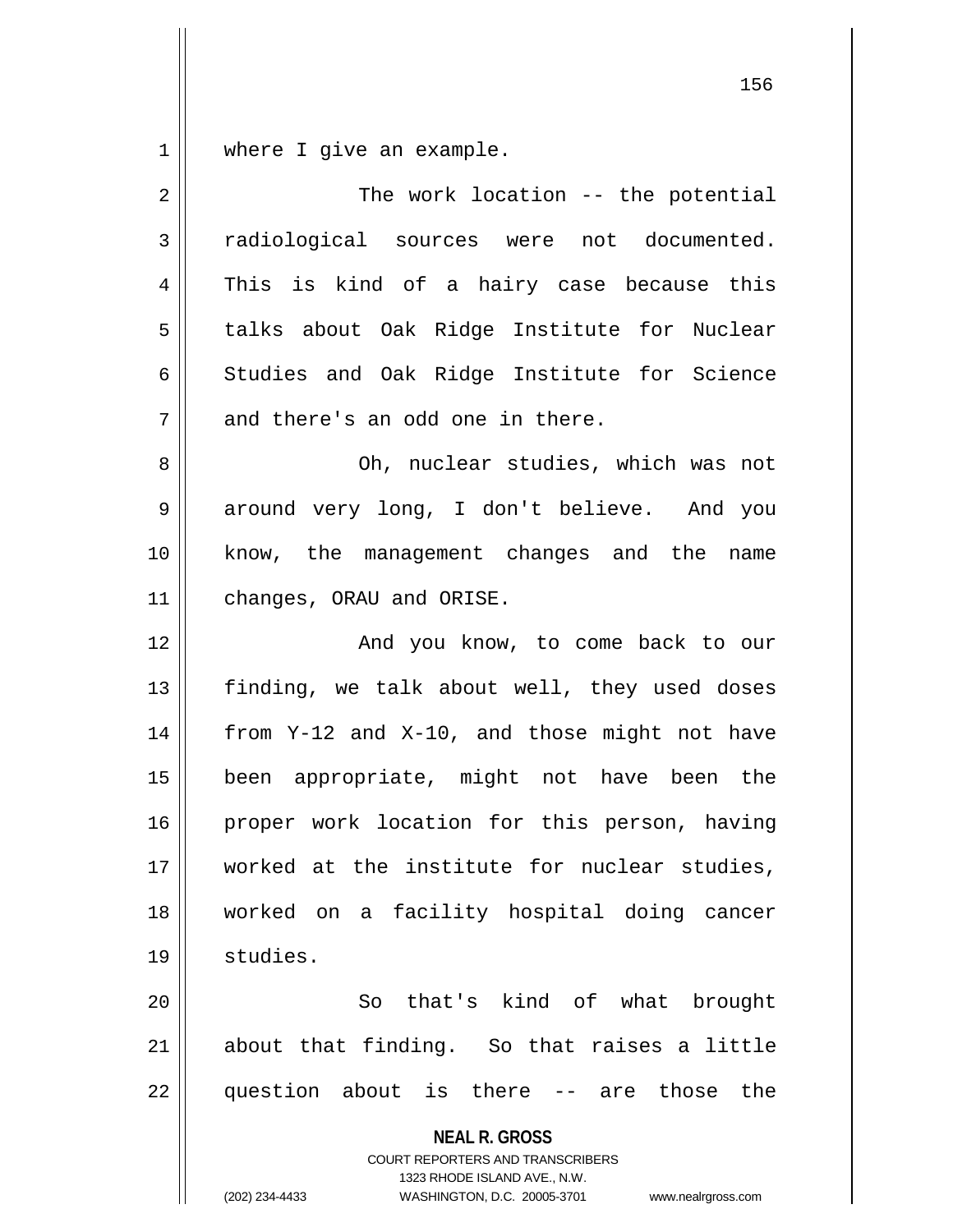**NEAL R. GROSS** COURT REPORTERS AND TRANSCRIBERS 1 appropriate doses to use. I don't know. 2 Example two, external dose from 3 penetrating radiation is underestimated. And 4 || this is something we talked about earlier 5 where you choose plant floor low, or what  $6 \parallel$  other value you choose from the table in  $7 \parallel$  TBD-6000. 8 || The person's position was a motor 9 || inspector and then I believe it goes on to, 10 there's electrician and crane operator. So 11 there's some concern, is plant floor low the 12 || proper category or should it be plant floor  $13$  || high? 14 These are just two examples where 15 work location comes into play. Now I guess 16 you could consider that second example 17 exposure scenario. I don't know. But I kind 18 || of grouped it into work location. 19 || Move on to exposure scenario, and  $20$  || on page 9 I give two more examples. We talk 21 about the CATI information, identifying 22 || uranium fires that could affect skin doses.

1323 RHODE ISLAND AVE., N.W.

(202) 234-4433 WASHINGTON, D.C. 20005-3701 www.nealrgross.com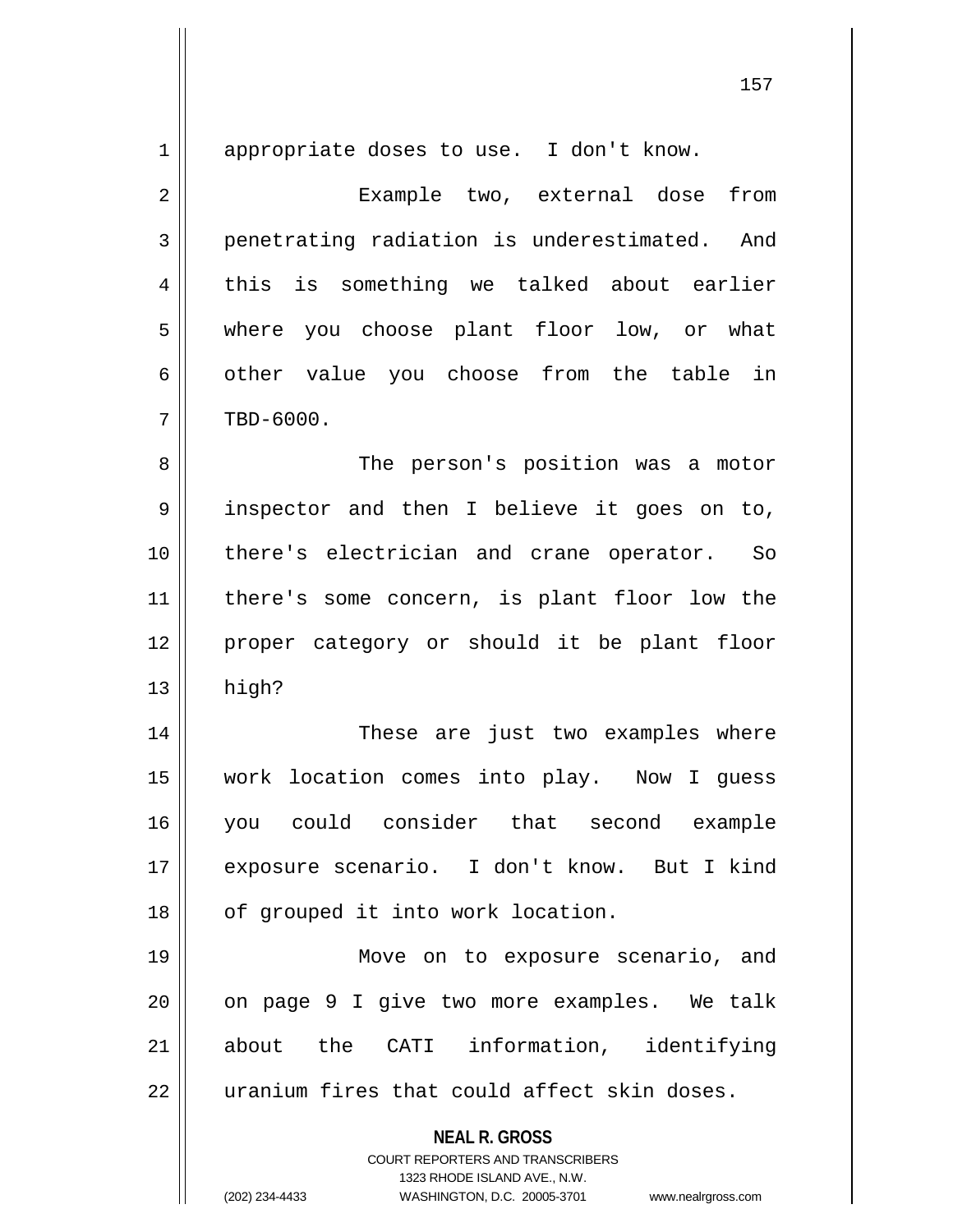1 || Communisation and this goes back to the  $2 \parallel$  skin-dose issue, because I mean there's some 3 particles on the skin as a result of the 4 fires. Me, I believe this would be an  $5$  | exposure scenario for external dose. 6 Number two is a failure to assign 7 acternal neutron dose and this almost falls  $8 \parallel$  into is it the right work location, but it  $9 \parallel$  kind of falls on the edge of whether it's a 10 work location issue or a -- the work location 11 || is what determines the neutron dose. 12 And that's a Pinellas case, I 13 quess there's some issues about neutron doses 14 in Pinellas. We can go on with you external  $15$  | dose and a few more examples of  $-$  excuse me  $16$   $-$  issues. 17 Incorrect accounting of medical 18 doses. They may not have accounted for all of 19 the exams that were listed in the dosimetry 20 | records. 21 And I pretty much just 22 || cut-and-pasted these findings from our reports

> **NEAL R. GROSS** COURT REPORTERS AND TRANSCRIBERS 1323 RHODE ISLAND AVE., N.W.

(202) 234-4433 WASHINGTON, D.C. 20005-3701 www.nealrgross.com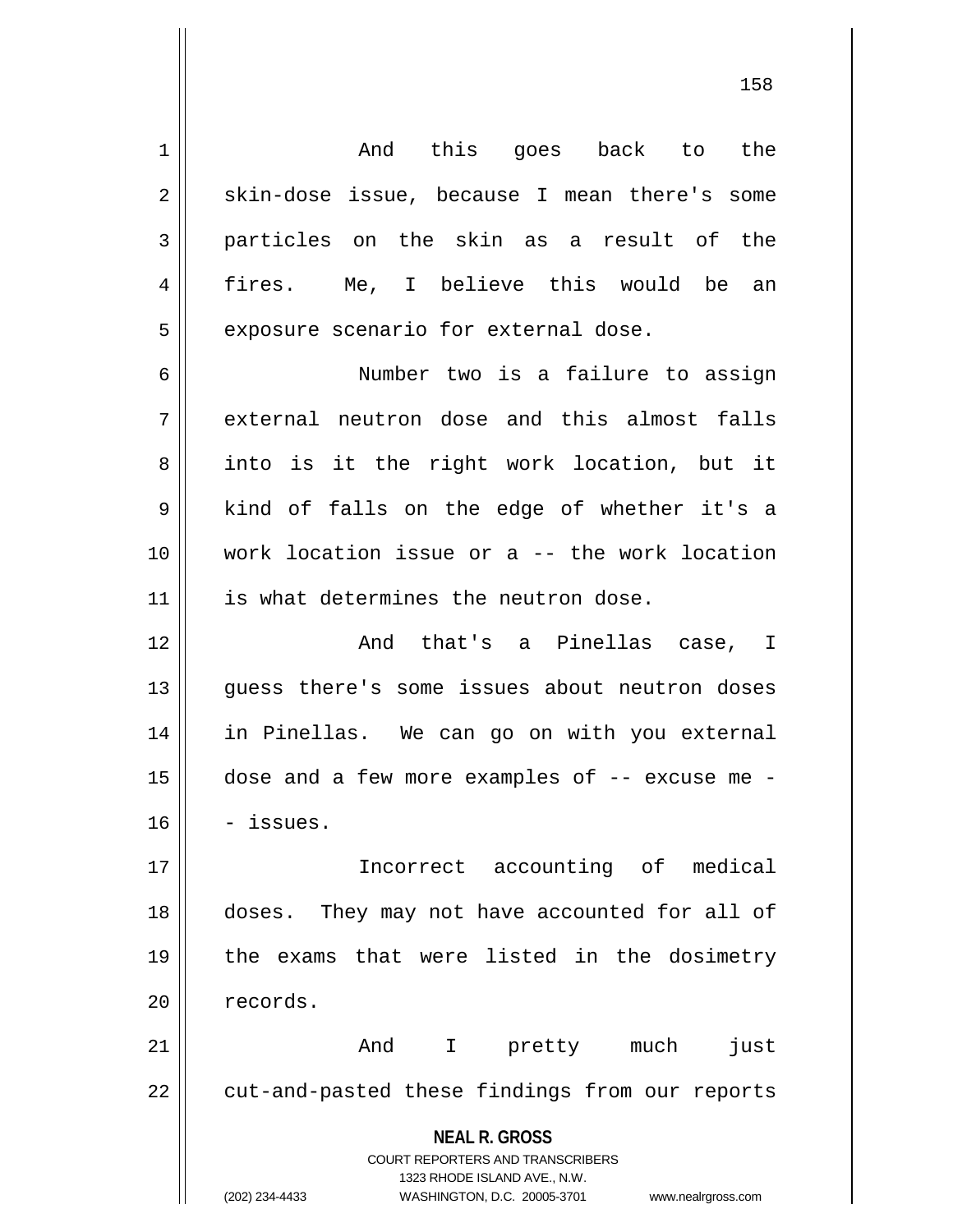**NEAL R. GROSS** COURT REPORTERS AND TRANSCRIBERS 1323 RHODE ISLAND AVE., N.W. (202) 234-4433 WASHINGTON, D.C. 20005-3701 www.nealrgross.com 1 || and so they may not be extremely detailed,  $2 \parallel$  there should be more details in the report. 3 CHAIRMAN GRIFFON: I am looking at 4 your -- just going down your listing in the  $5 \parallel$  back, the appendix, well, the findings and the  $6 \parallel$  categories. 7 || Category F interested me the most. 8 | I just glanced through and I mean, in my quick 9 || review, it seems like a lot of those had the 10 word medical in, or the word CATI, and several 11 || other ones I thought fit into internal dose,  $12$  | but I am sure you the judge. 13 || (Simultaneous speakers.) 14 MR. FARVER: -- for the AWE PFG 15 medical dose, you know, we have talked about 16 that before and I believe that's been  $17 \parallel$  resolved. 18 CHAIRMAN GRIFFON: Well that was 19 my question. How -- 20 || MR. FARVER: This is one of those 21 findings that's redundant, it's been resolved. 22 CHAIRMAN GRIFFON: Okay. Because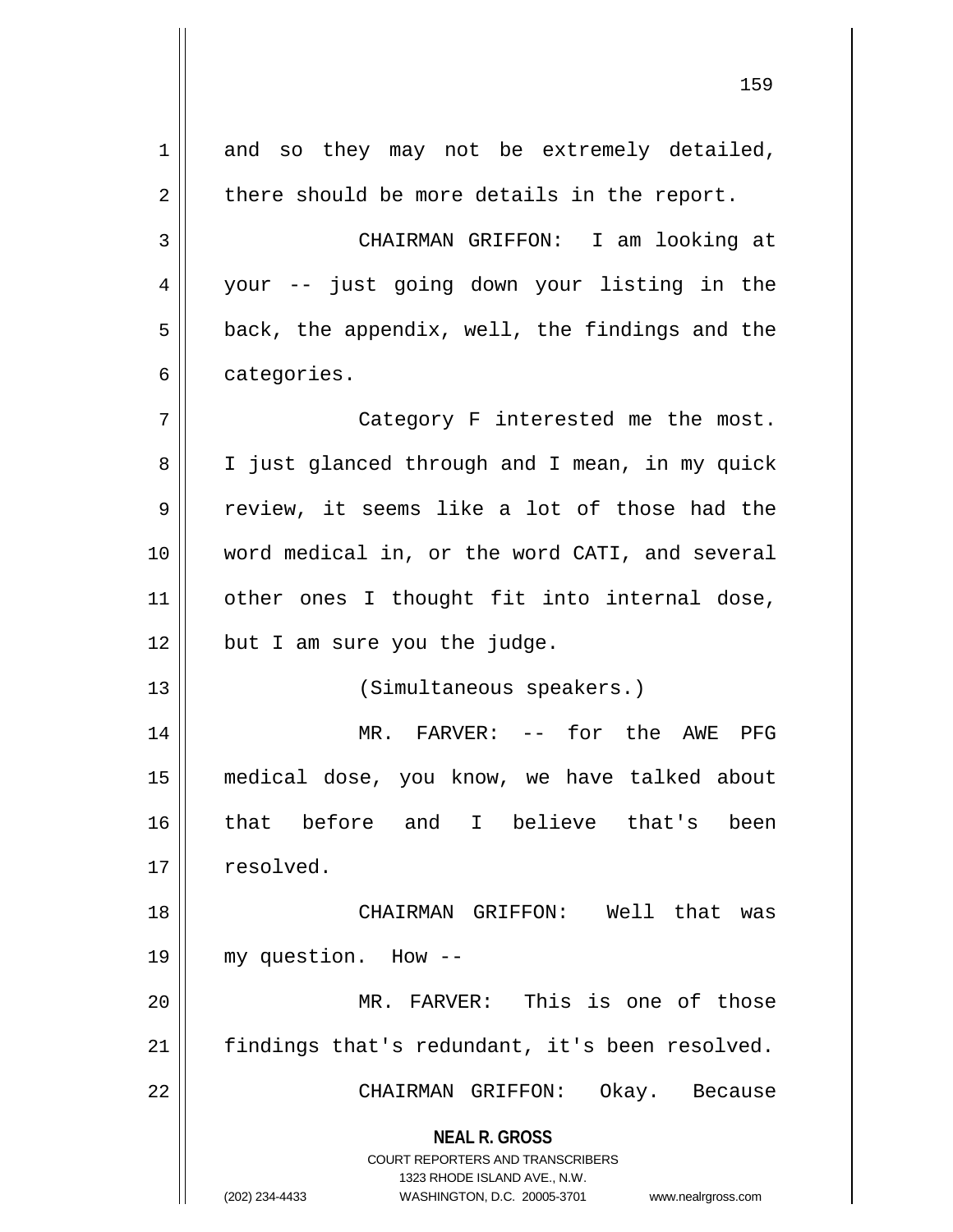**NEAL R. GROSS** COURT REPORTERS AND TRANSCRIBERS 1 || some of these, 33 percent, I mean do you know 2 many in that other category are resolved 3 versus just didn't fit into the bins? 4 MR. FARVER: No, I got all, and  $5 \parallel$  there's also, in that group, ones that are 6 redundant, ones that had been identified and  $7 \parallel$  put into a bin, but I didn't repeat them and  $8 \parallel$  they just keep crawling in the bin. 9 I mean it's been identified once, 10 and we're just going to throw all the others 11 into F because if you identify it once and 12 | correct it, then I can deal with it again. 13 MR. STIVER: This is John. So if 14 I could jump in for just a second. One of the 15 || reasons we went with this particular process 16 was, in the interest of making these meetings 17 || a bit more efficient. 18 And while we haven't changed any 19 of the aspects of the actual dose  $20$   $\parallel$  reconstructions and the findings and how we go  $21$  about doing that, we felt that it might be 22 more efficient for the use of the

1323 RHODE ISLAND AVE., N.W.

(202) 234-4433 WASHINGTON, D.C. 20005-3701 www.nealrgross.com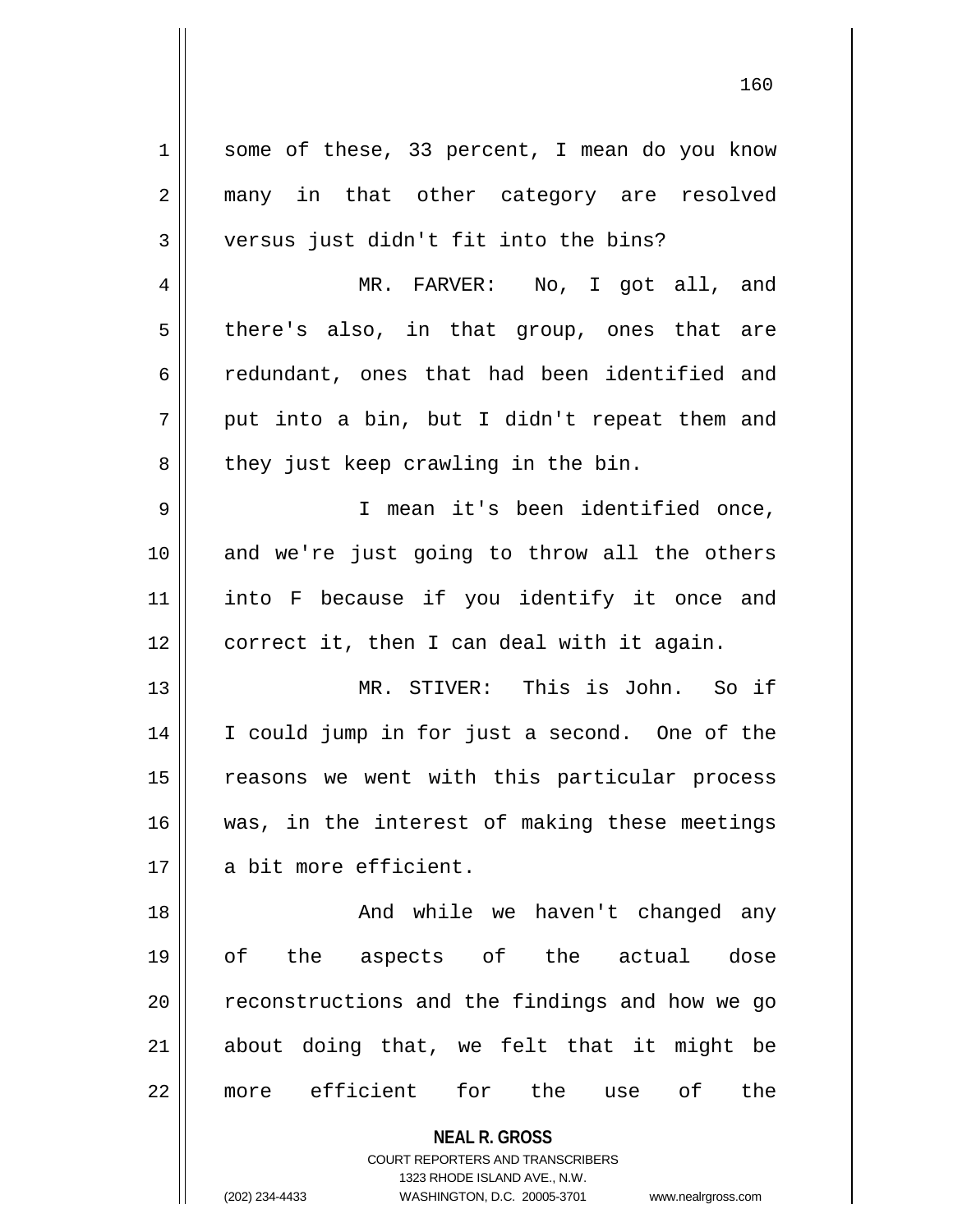**NEAL R. GROSS** COURT REPORTERS AND TRANSCRIBERS 1323 RHODE ISLAND AVE., N.W. 1 Subcommittee's time to, instead of going 2 || through and plodding through each individual  $3 \parallel$  case, one at a time, for each of the different  $4 \parallel$  sets, and doing that, we have -- at least I  $5 \parallel$  have noticed during the time that I have been 6 || involved with this process -- that there's a  $7 \parallel$  lot of revisiting of old issues, of things 8 that have been talked about maybe a meeting or 9 two back and which -- our memories aren't 10 quite up to speed yet so we end up talking 11 about a lot of these things over again, some 12 of which have already been resolved in 13 different venues. 14 And so we're thinking maybe the 15  $\parallel$  best -- or better approach would be to look at  $16$  these by  $-$  these bins, these categories of 17 || like types of findings. 18 || And so, for, say, sets 10 through  $19 \parallel 13$ , we would just dedicate a meeting to say, 20 looking at say, quality issues across all  $21$  these various reconstructions. 22 || Now we would probably have to have

(202) 234-4433 WASHINGTON, D.C. 20005-3701 www.nealrgross.com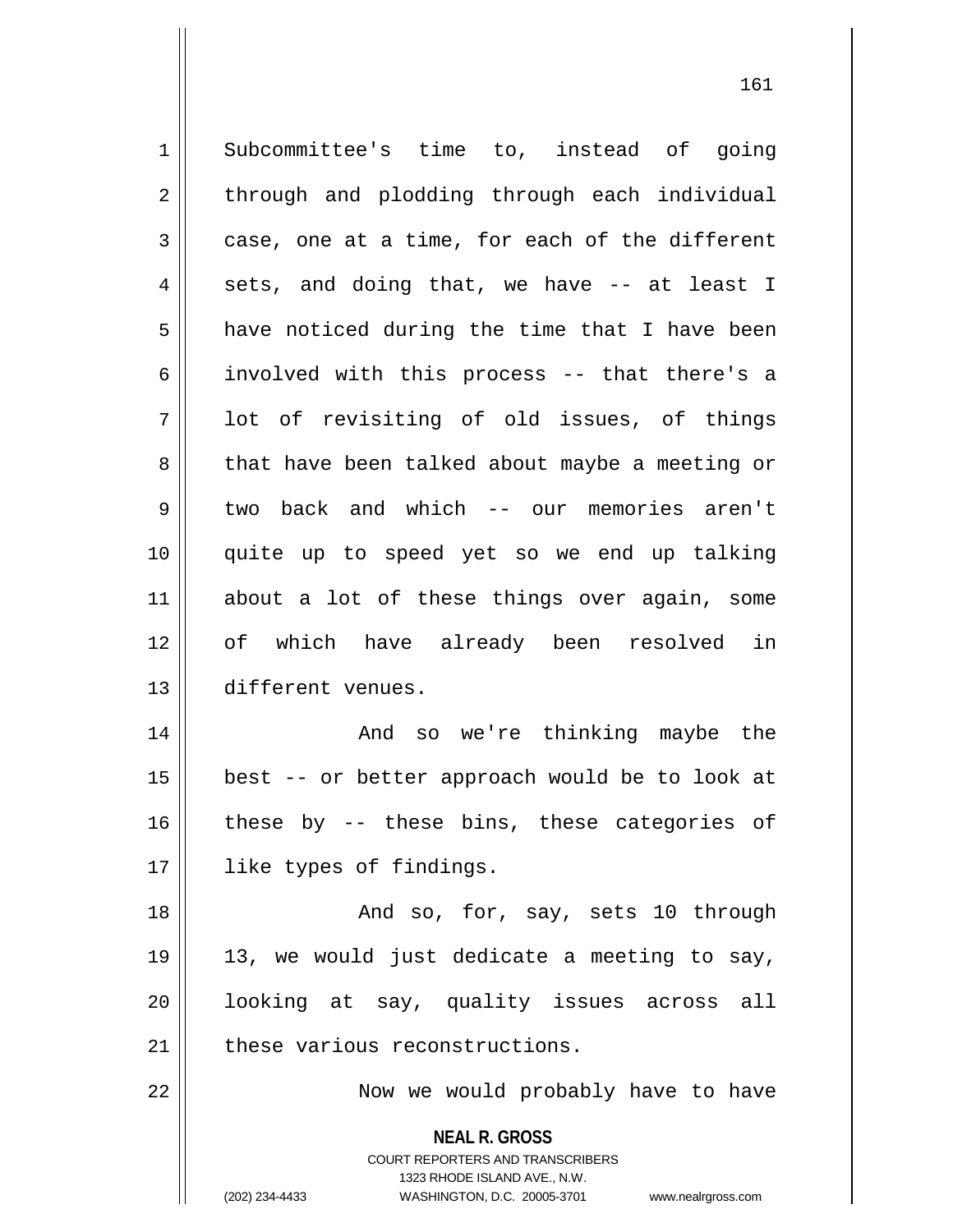1 || some adjustments to the matrices and things as  $2 \parallel$  to how that was handled, the mechanics of it.  $3 \parallel$  But then we would have the advantage of, we 4 could focus in on a particular topic and  $5 \parallel$  granted the first two or three might take as  $6 \parallel$  long as it would be in the conventional  $7 \parallel$  approach, but after that I think that it would 8 || probably go quite a bit faster. The focus 9 || would be on one particular subject, there 10 would be a lot of similar types of issues, 11 different aspects of the same type of problem 12 | coming up. 13 So we thought that might be a

14 better use of the Board's time to help get up 15 to speed to where we are kind of looking at  $16$  | the same sets.

17 || And also, given the fact that, you 18 || know, the budgetary issues at DCAS are such 19 that it doesn't appear to me that there's 20 || qoing to be more funding available for more 21 meetings and more resources dedicated to this  $22$  || type of thing while the other activities are

> **NEAL R. GROSS** COURT REPORTERS AND TRANSCRIBERS 1323 RHODE ISLAND AVE., N.W. (202) 234-4433 WASHINGTON, D.C. 20005-3701 www.nealrgross.com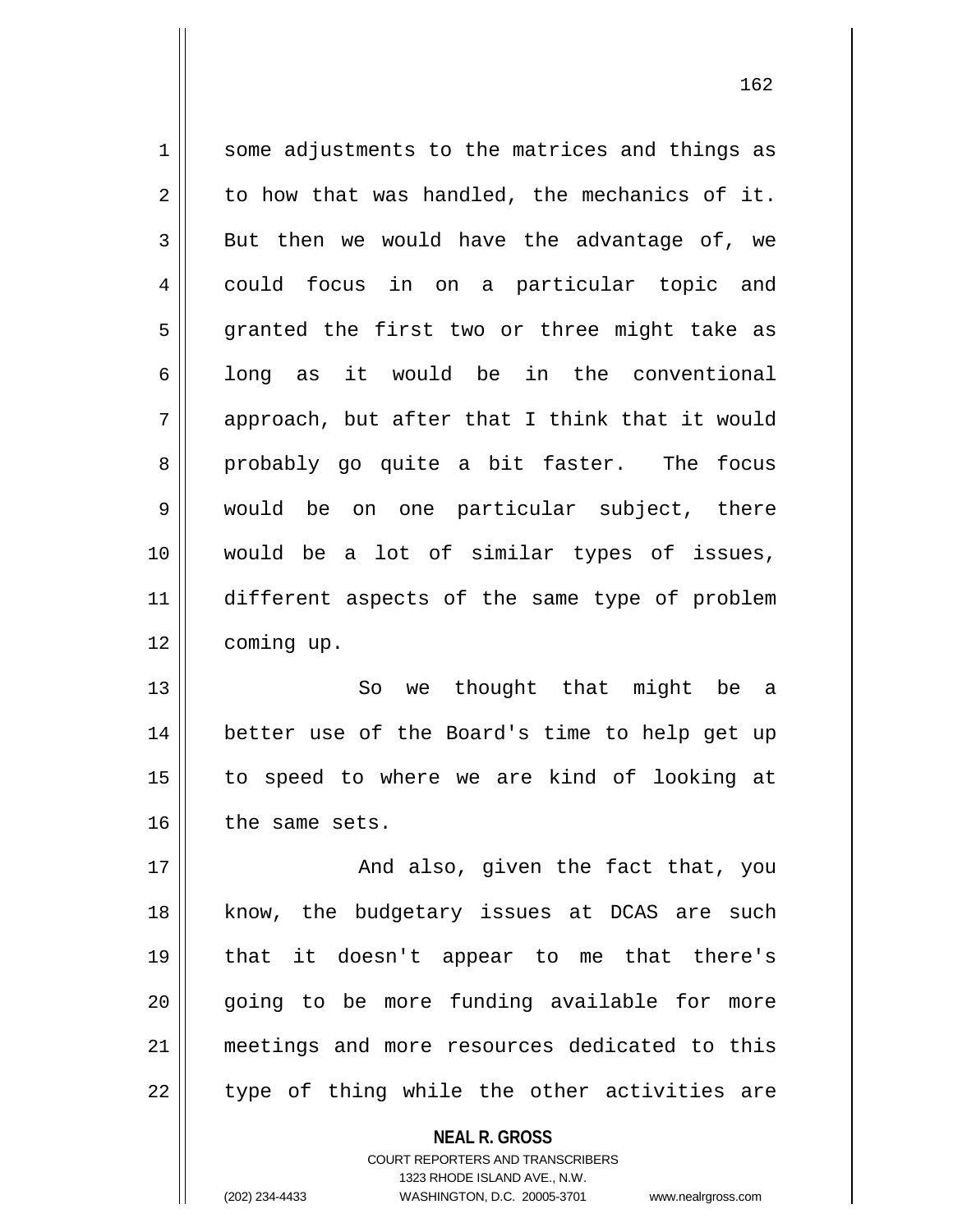1 || going on.

| $2 \parallel$ |                                                          |  | So I just want to put that out |  |  |  |
|---------------|----------------------------------------------------------|--|--------------------------------|--|--|--|
|               | $3 \parallel$ there as an idea for discussion that maybe |  |                                |  |  |  |
|               | 4   that would be a $-$                                  |  |                                |  |  |  |

5 CHAIRMAN GRIFFON: Yes, and we had 6  $\parallel$  talked a little bit and I mean the question I 7 would have is just, and it's hard to do this 8 || in theoretical terms, but would we actually 9 || gain these efficiencies? I think if, say we 10 are looking at sets 10 through 13, or 11 || whatever, was it  $-$  we'll say 10 through 13  $12$  and if  $-$  I would totally agree with this 13 approach if NIOSH has already done responses 14 || to sets 10 through 13, and it was just the 15  $\parallel$  Subcommittee that was holding up, that I'd say 16 || okay let's just not, let's do it like you are  $17$  saying.

 My question is, and this is sort of directed to you guys, you know, would this process gain you efficiencies because if we have -- if we decide to take this work 22 | location one, you know we said okay, we've

> **NEAL R. GROSS** COURT REPORTERS AND TRANSCRIBERS 1323 RHODE ISLAND AVE., N.W. (202) 234-4433 WASHINGTON, D.C. 20005-3701 www.nealrgross.com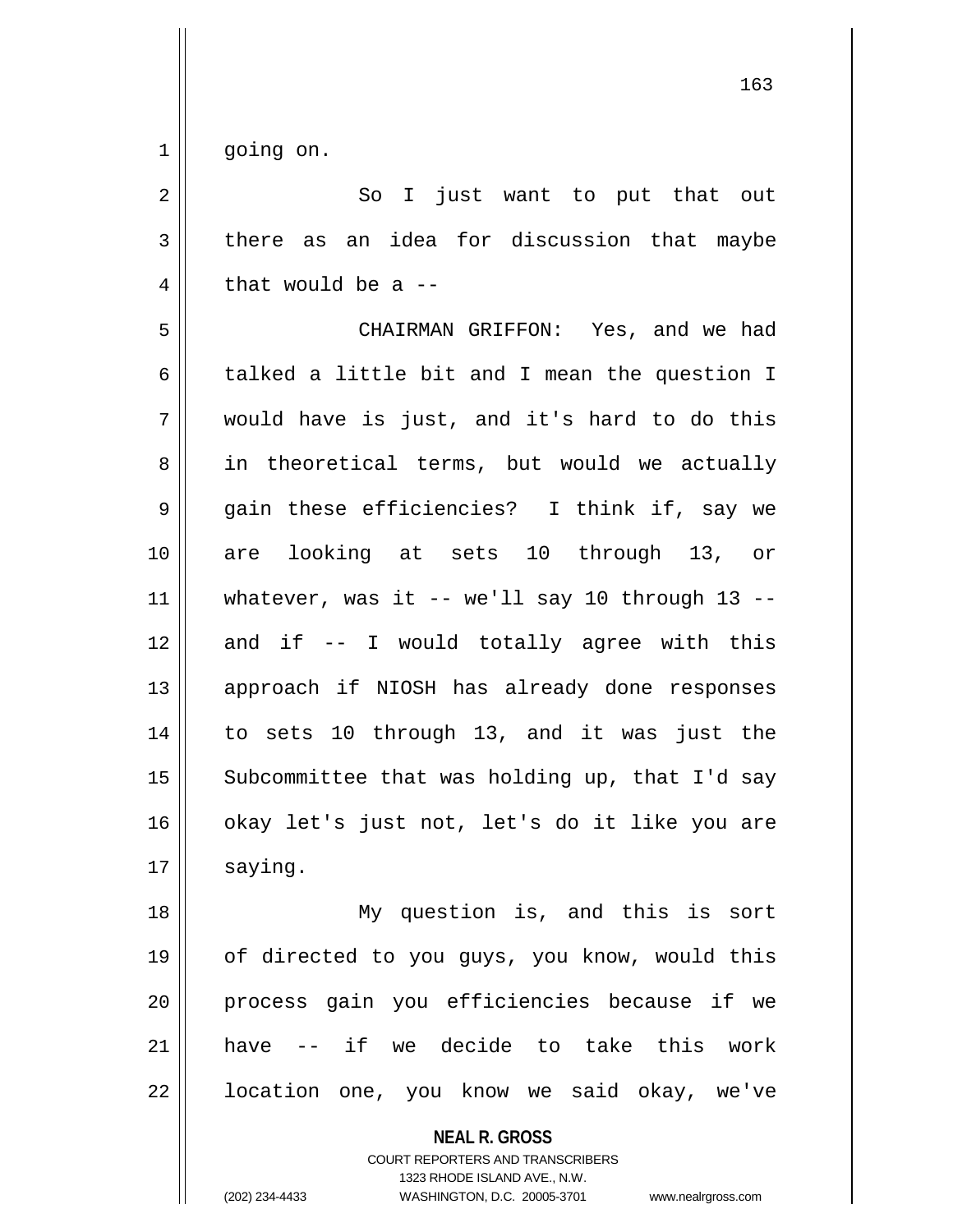**NEAL R. GROSS** COURT REPORTERS AND TRANSCRIBERS 1 || found, in sets 10 through 13, there's you  $2 \parallel$  know, 12 cases that involve that, well, then  $3$  NIOSH still has to go back and review those 12 4 | cases and their specific findings. 5 Then if we do the next bin, you  $6 \parallel$  are doing 13 different cases maybe, and then 7 we might back to other findings and those 8 || original 12 cases at some point -- I'm not  $9 \parallel$  sure if the gains, you know, I'm not sure if - $10$ 11 MR. HINNEFELD: Well from my 12 || standpoint there is a certain disadvantage to 13 do it by group because you are going to go 14 back and look at the same, the same case, 15 || multiple times. 16 (Simultaneous speakers.) 17 || MR. HINNEFELD: I think there's an 18 || opportunity here, depending on how comfortable 19 the Subcommittee feels, with SC&A's sorting 20 into group F of the result, duplicate, you  $21$  know, that category, in the 37 percent, to in  $22$  | our responses, you know, mark on the matrices

1323 RHODE ISLAND AVE., N.W.

164

(202) 234-4433 WASHINGTON, D.C. 20005-3701 www.nealrgross.com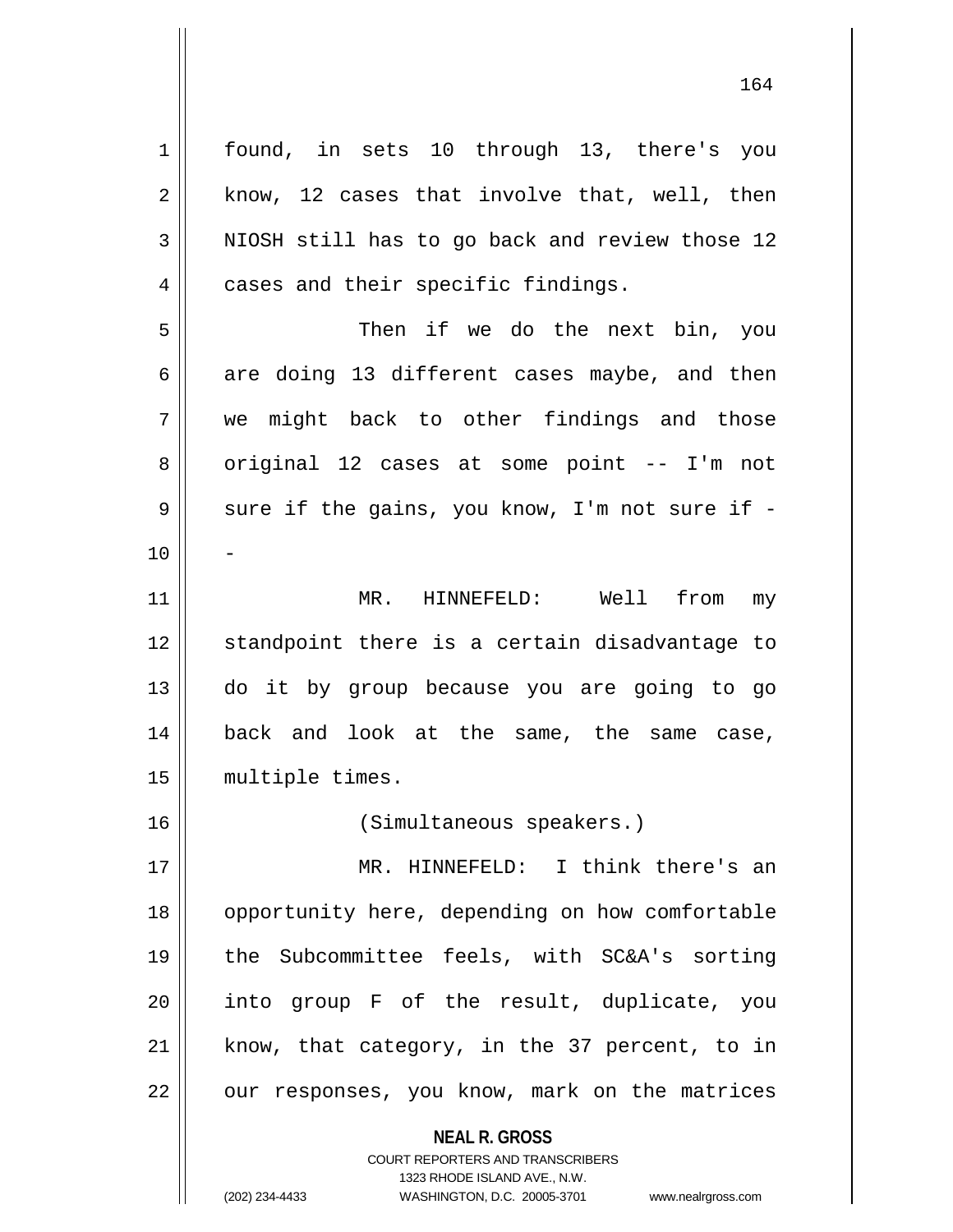**NEAL R. GROSS** COURT REPORTERS AND TRANSCRIBERS 1323 RHODE ISLAND AVE., N.W. 1 || which ones are F's and just say no response 2 Category F, and just not worry about those 3 || particular findings. 4 CHAIRMAN GRIFFON: But that's why 5 | I was asking what Category F meant, because I  $6 \parallel$  think it's more than just the already been 7 | resolved, right? 8 || MR. FARVER: It's others, some  $9 \parallel$  that I didn't feel fit into the other 10 | categories. 11 MR. HINNEFELD: Okay so it's going  $12$  | to be other things. 13 MR. STIVER: So there could be  $14$  || some other things that -- so that's something  $15$  | that we could probably work on. 16 || CHAIRMAN GRIFFON: But if that has 17 already been resolved -- well explain to me  $18$  || the duplicate. The only concern I have about 19 thee duplicates is you get into a situation 20 where, did it affect the case? 21 || MR. FARVER: Typically it would be 22 | -- remember we talked about the Hanford

(202) 234-4433 WASHINGTON, D.C. 20005-3701 www.nealrgross.com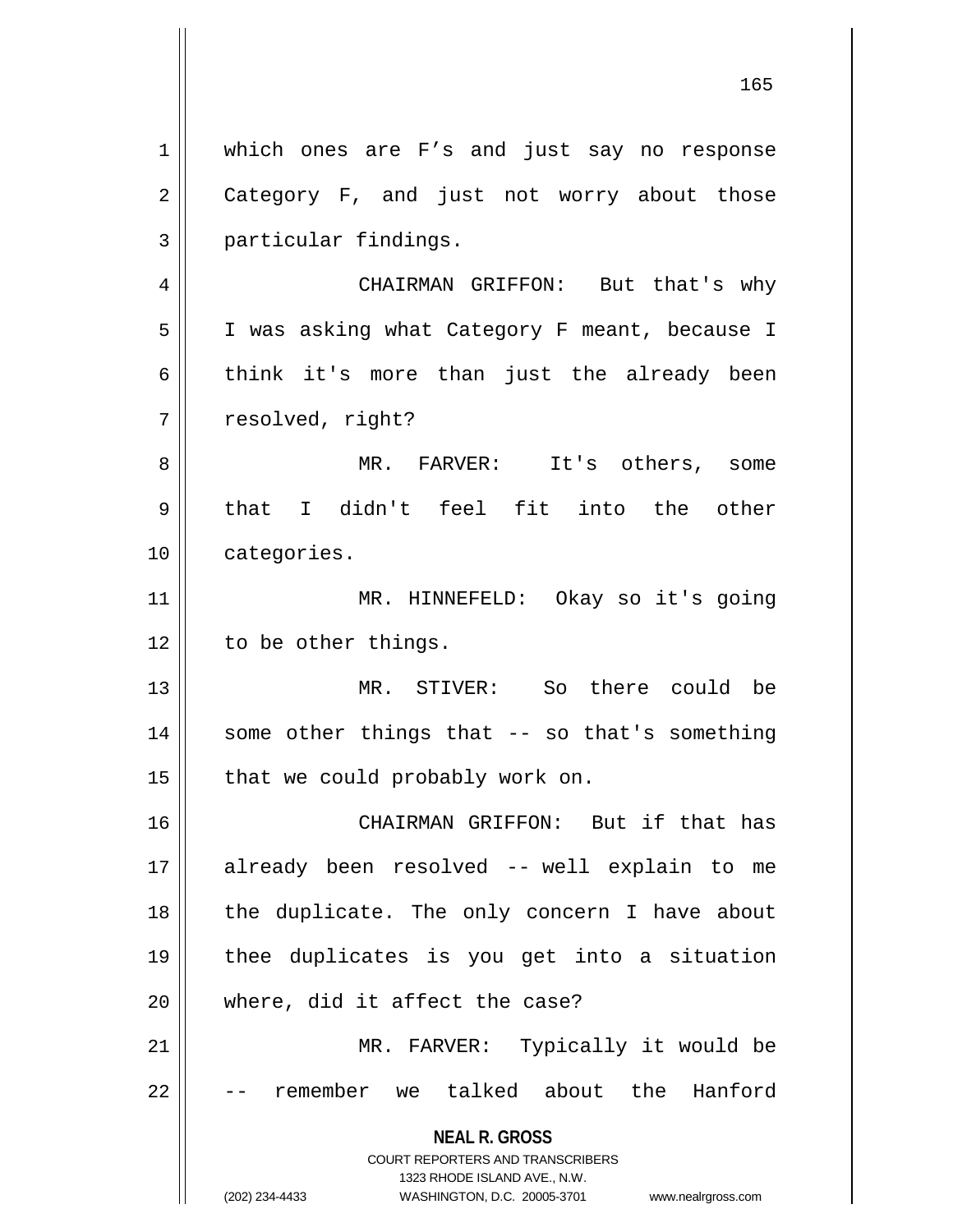1 || fission products?

2 || CHAIRMAN GRIFFON: Right.

3 MR. FARVER: And we went and we 4 || rattled that around for, I don't know, it 5 || seemed like years. And we finally got that 6 || resolved.

 And I think, you know, in these 8 groups, we still have identified issues, just like for Savannah River case when there was an | issue with the workbook, and  $-$ 

11 CHAIRMAN GRIFFON: But when you  $12$  | say resolved, what was the resolution?

13 MR. FARVER: Gosh what was that? 14 It was OTIB-54 --

15 CHAIRMAN GRIFFON: Had to be --  $16 \parallel$  yes, OTIB-54.

17 MR. FARVER: Yes.

18 || CHAIRMAN GRIFFON: So it was the - $19 \parallel -I$  guess what I'm getting at is just because 20 it was resolved, if you have a case that's at  $21$  || 49 percent and you say, oh, we have already  $22$  |  $\blacksquare$  looked at that finding, if it's got a bunch of

> **NEAL R. GROSS** COURT REPORTERS AND TRANSCRIBERS

> > 1323 RHODE ISLAND AVE., N.W.

(202) 234-4433 WASHINGTON, D.C. 20005-3701 www.nealrgross.com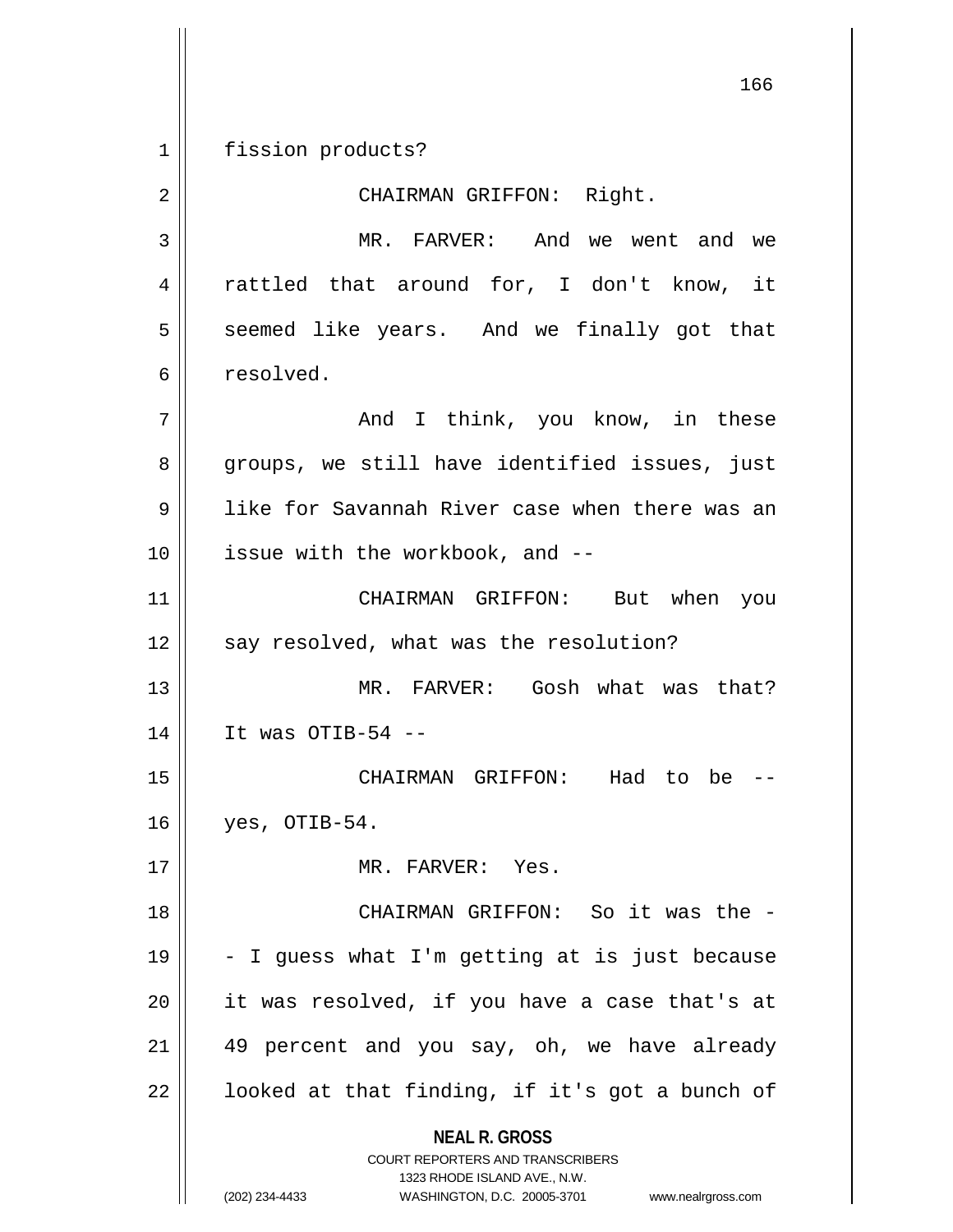**NEAL R. GROSS** COURT REPORTERS AND TRANSCRIBERS 1 | findings and you've got that one, you know, in  $2 \parallel$  aggregate they can make a difference to that  $3 \parallel$  case. You know what I'm saying? 4 Instead of the overall issue, I  $5 \parallel$  think we agree on that, that the overall issue 6 was dealt with, but part of our mission was  $7 \parallel$  also to look at the cases we review, would any 8 | likely have flipped, you know? 9 || So in that situation --10 MEMBER RICHARDSON: So this is -- 11 you are saying that this was the case, the 12 case heard -- the case is an old case, there's 13 a finding, and the issue has been resolved 14 || subsequently by a revised policy document, a 15 | change in technical document. 16 MR. FARVER: Yes, now I don't know  $17$  || if that triggered a PER or anything. 18 MEMBER RICHARDSON: And you are 19 || raising a question about whether that reopens 20 || your evaluation for this particular claim? 21 || CHAIRMAN GRIFFON: Right, and if  $22$  || it did a PER or whatever, yes. That may  $-$ 

1323 RHODE ISLAND AVE., N.W.

(202) 234-4433 WASHINGTON, D.C. 20005-3701 www.nealrgross.com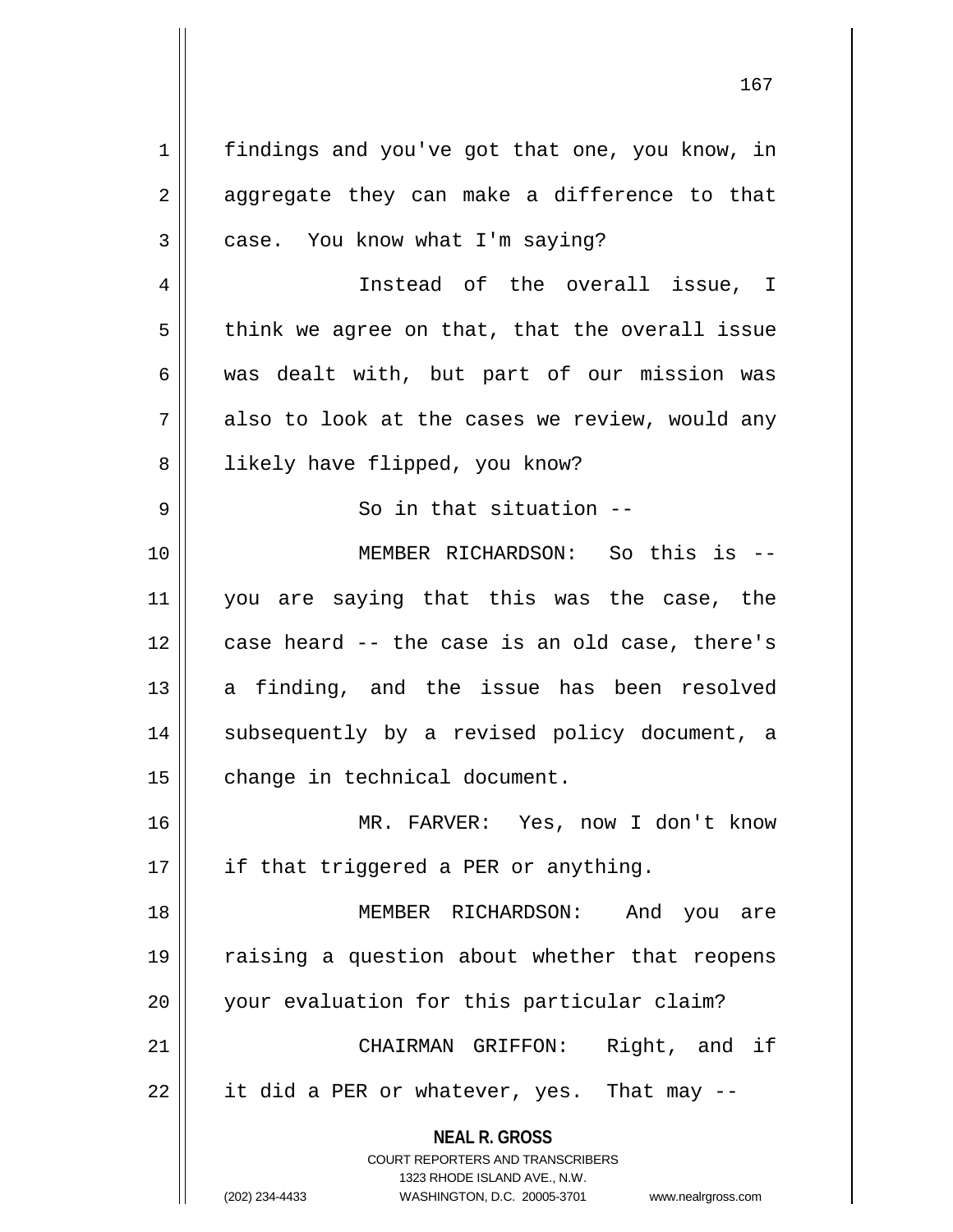**NEAL R. GROSS** COURT REPORTERS AND TRANSCRIBERS 1323 RHODE ISLAND AVE., N.W. (202) 234-4433 WASHINGTON, D.C. 20005-3701 www.nealrgross.com 1 || MR. KATZ: Then that would put it 2 l to bed. CHAIRMAN GRIFFON: Right, that 4 || would put it to bed, right. MR. KATZ: Because that would have been fixed. CHAIRMAN GRIFFON: I'm just saying | there might be a little more nuance to it. I  $9 \parallel$  don't disagree with the idea that we might -- we shouldn't have to go through them again, but  $-$ 12 || MR. FARVER: Oh, I just think that || if we go back and we say when we look at that issue in case, let's say, during set 11, we | look at it, and we say oh well, you know, we have OTIB-54 and we have all this done and || it's not going to affect this case. CHAIRMAN GRIFFON: Well, that's  $19 \parallel$  what -- that's -- the last part is -- the | point is what I'm questioning, you know? MR. FARVER: Well I don't see how,  $\parallel$  how would it affect the case if it's  $-$ - what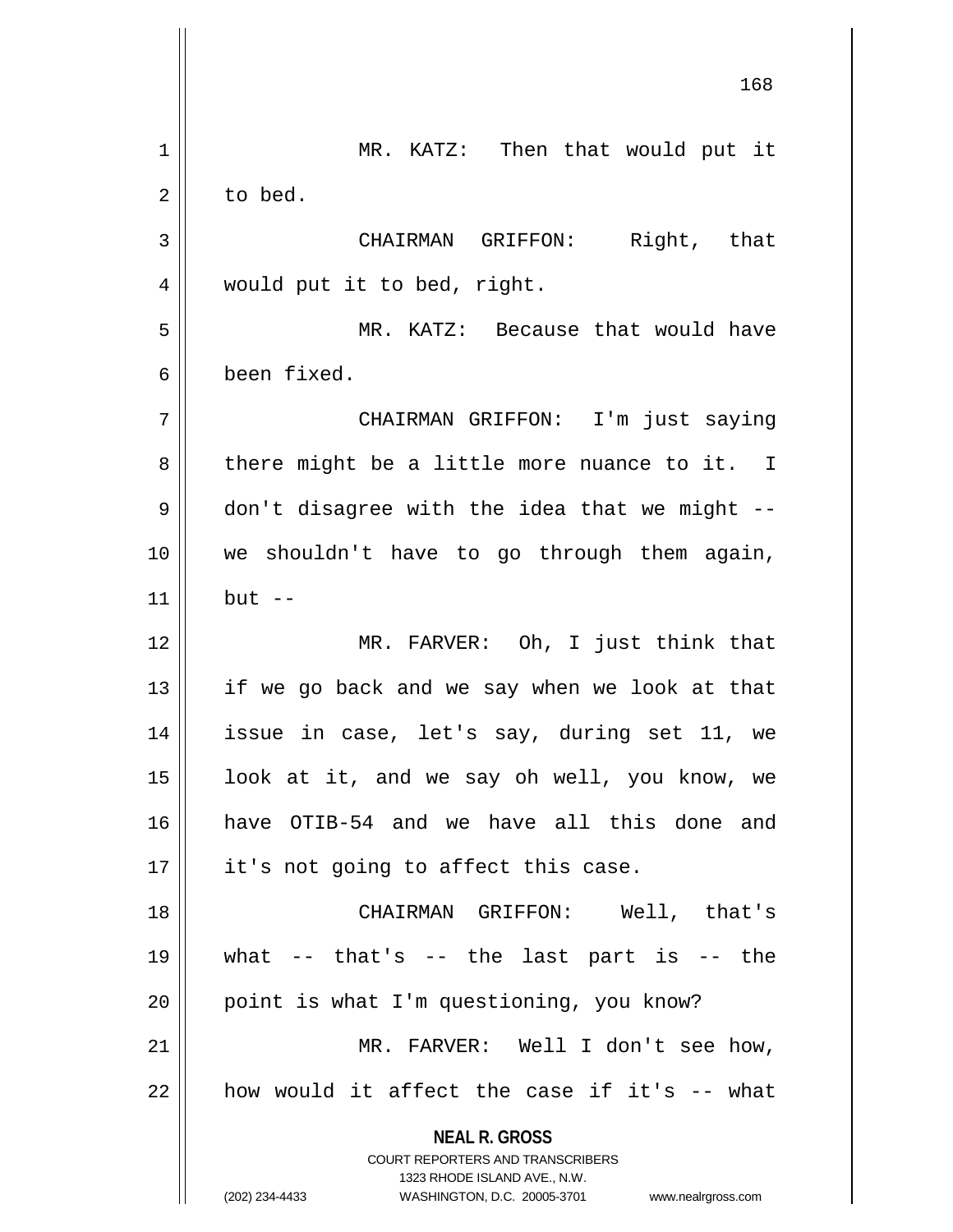$1 \parallel$  they have been doing, they have been doing 2 | correctly?

3 CHAIRMAN GRIFFON: Well, that's 4 what I don't know. If you're telling me that  $5 \parallel$  then yes, I agree with you. If one resolution  $6 \parallel$  was that SC&A agrees with NIOSH and everything  $7$  || was okay, then yes, all these are not going to 8 affect the case.

9 If the resolution was that NIOSH 10 changed their protocol and it resulted in some 11 || higher doses and maybe, you know, --

12 MR. FARVER: Yes, I don't believe 13  $\parallel$  I have -- I think this was the case in the --14 CHAIRMAN GRIFFON: I'm just 15 || saying, not this specific example, but in 16 | qeneral.

 MR. STIVER: There is one example where it could have an effect in reducing the PoC and this is what the -- this issue of whether to use PFG exam -- presumption of PFG | is greater in many cases, for several examples | where that one comes up, and you know the PFG,

**NEAL R. GROSS**

COURT REPORTERS AND TRANSCRIBERS 1323 RHODE ISLAND AVE., N.W. (202) 234-4433 WASHINGTON, D.C. 20005-3701 www.nealrgross.com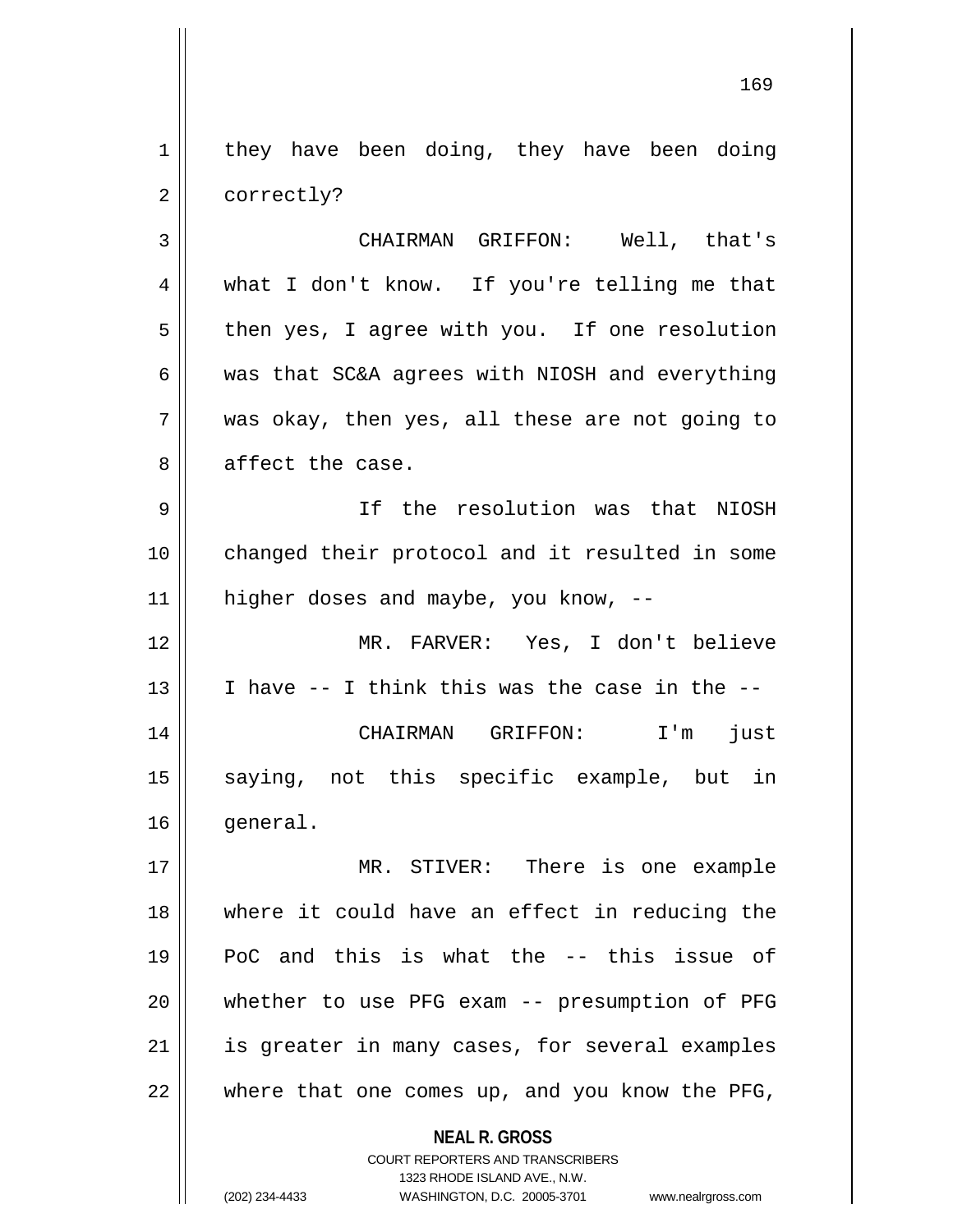it gets a much higher dose.

| 2  | because the<br>So<br>TBD<br>has<br>been                                                                                                                                |  |  |  |  |
|----|------------------------------------------------------------------------------------------------------------------------------------------------------------------------|--|--|--|--|
| 3  | changed to adjust that, basically, the big DOE                                                                                                                         |  |  |  |  |
| 4  | facilities obviously you make an assumption                                                                                                                            |  |  |  |  |
| 5  | but not for an AWE unless it was specifically                                                                                                                          |  |  |  |  |
| 6  | called out in some document.                                                                                                                                           |  |  |  |  |
| 7  | And so in a case like that, where                                                                                                                                      |  |  |  |  |
| 8  | it might have to be reworked, there could                                                                                                                              |  |  |  |  |
| 9  | actually be a difference in PoC.<br><b>It</b>                                                                                                                          |  |  |  |  |
| 10 | definitely has the potential for changes to --                                                                                                                         |  |  |  |  |
| 11 | (Simultaneous speakers.)                                                                                                                                               |  |  |  |  |
| 12 | MR. FARVER: Well, I don't think                                                                                                                                        |  |  |  |  |
| 13 | they typically assign PFG, and you did do, and                                                                                                                         |  |  |  |  |
| 14 | our finding was that maybe you should and then                                                                                                                         |  |  |  |  |
| 15 | it would resolve it and maybe you shouldn't                                                                                                                            |  |  |  |  |
| 16 | for AWE so no, we are not --                                                                                                                                           |  |  |  |  |
| 17 | MR. STIVER: So it was never the                                                                                                                                        |  |  |  |  |
| 18 | opposite when you had done it when you should                                                                                                                          |  |  |  |  |
| 19 | not have.                                                                                                                                                              |  |  |  |  |
| 20 | CHAIRMAN GRIFFON: I don't want to                                                                                                                                      |  |  |  |  |
| 21 | get lost too much on this issue. I think                                                                                                                               |  |  |  |  |
| 22 | generally it's a good idea if we can,<br>you                                                                                                                           |  |  |  |  |
|    | <b>NEAL R. GROSS</b><br><b>COURT REPORTERS AND TRANSCRIBERS</b><br>1323 RHODE ISLAND AVE., N.W.<br>(202) 234-4433<br>WASHINGTON, D.C. 20005-3701<br>www.nealrgross.com |  |  |  |  |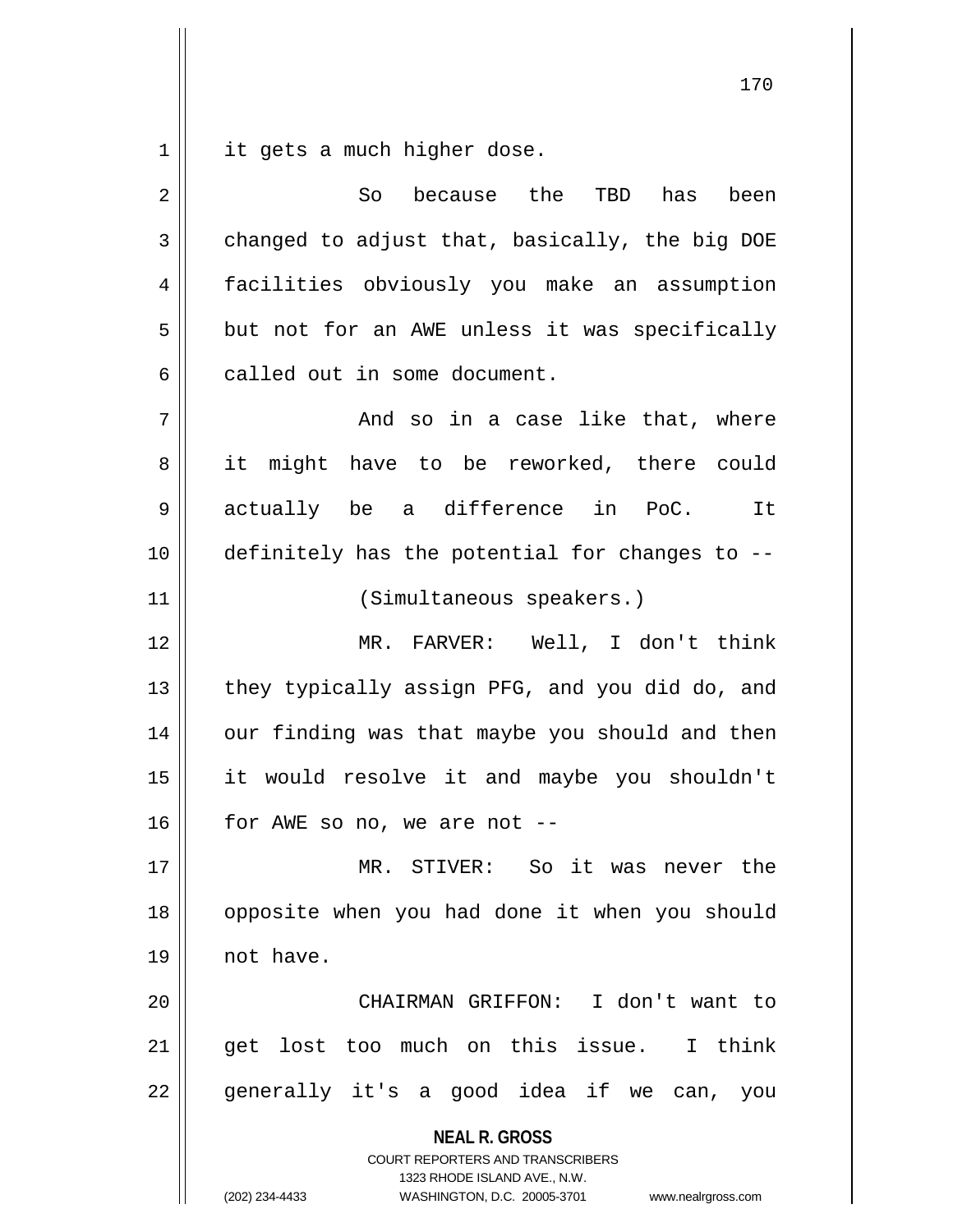**NEAL R. GROSS** COURT REPORTERS AND TRANSCRIBERS 1 | know, for most of that 33 percent maybe we can  $2 \parallel$  just say take no further action --3 MR. FARVER: I would think if  $4 \parallel$  anything, for the issue that we have resolved, 5 | it would result in higher doses, should have 6 | qenerated a PER. 7 CHAIRMAN GRIFFON: Should have 8 generated a PER, yes. We might just want to 9 flag that as we are going through this 10 || process, but otherwise we didn't --11 MR. FARVER: Well that was my  $12$  | thought when I included  $-$ 13 CHAIRMAN GRIFFON: We did 14 || administratively close those --15 MR. FARVER: We want a result 16 because if we fixed it, and if it changed the 17 doses, it should have triggered a PER. 18 CHAIRMAN GRIFFON: That's fine, 19 || and if your numbers are close, I mean, even if 20 it's not the full 32 percent, if it's 25 21 percent, you are still saving quite a bit of  $22$  | time, right.

1323 RHODE ISLAND AVE., N.W.

(202) 234-4433 WASHINGTON, D.C. 20005-3701 www.nealrgross.com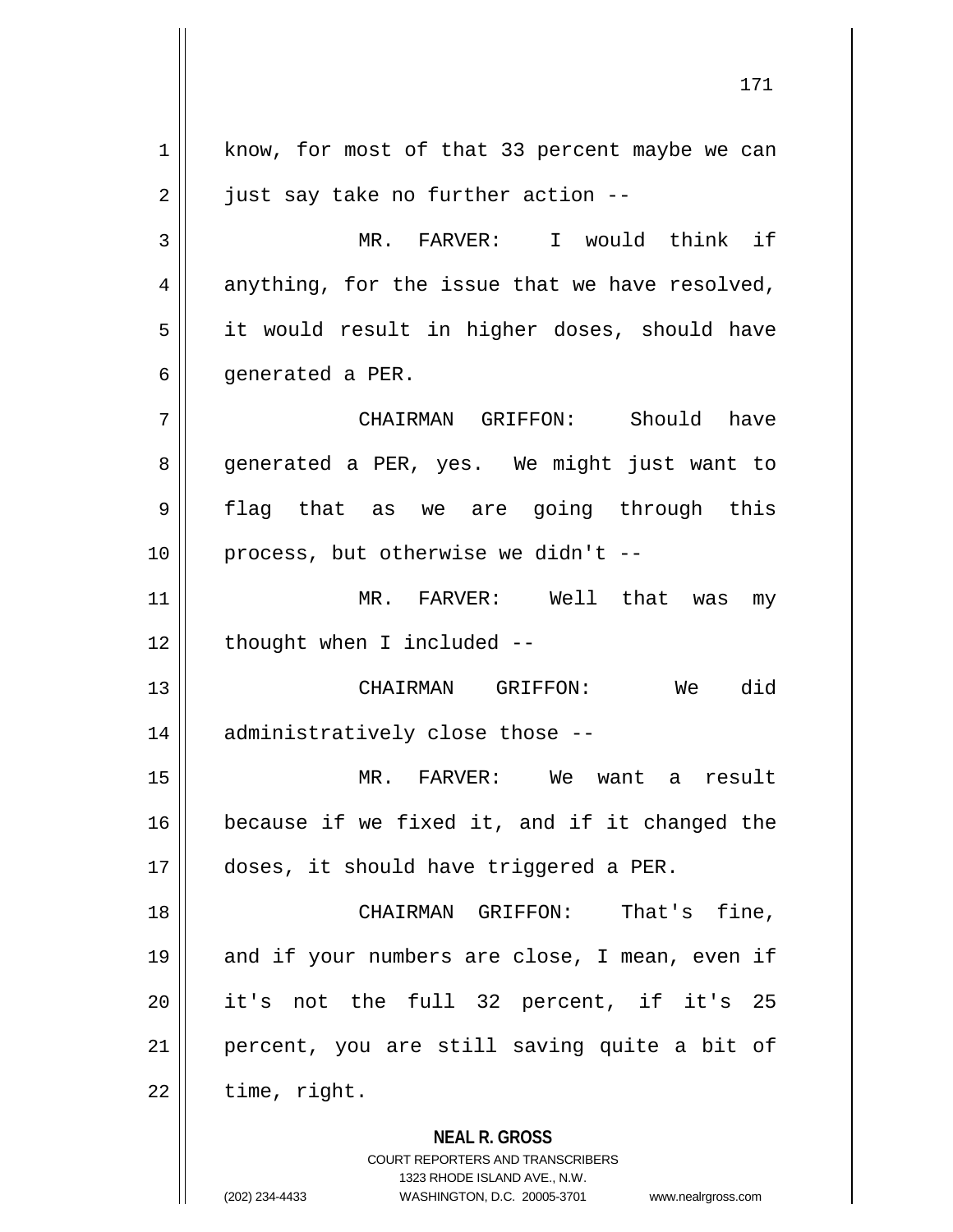**NEAL R. GROSS** COURT REPORTERS AND TRANSCRIBERS 1323 RHODE ISLAND AVE., N.W. (202) 234-4433 WASHINGTON, D.C. 20005-3701 www.nealrgross.com 1 || So I agree generally but I think  $2 \parallel$  you need to maybe help us break out that  $-$  or  $3 \parallel$  as we are doing it, we need more nuance in  $4 \parallel$  that last category. 5 MR. FARVER: And it's tough to 6 tell because you really have to go back and 7 || look at the technical documents. It's not 8 || just a matter of reading the finding and  $9 \parallel$  saying well gee, I don't think this fits here, 10 because then you have to dig deeper and say 11 well, which bin would I put it in, does it 12 || really fit in one of those, or -- and then you 13 || just find out well, it doesn't really fit. 14 DR. MAURO: Mark, this is John. I 15 understand the conversation and I agree that 16 it would be difficult for NIOSH to go through 17 || by these groupings. You make a very good 18 || point there. 19 There's another perspective to  $20$  || this though, and it has to do with this  $-$  you 21 want may want to say it's part of the 10-year 22 | review concepts and improvements.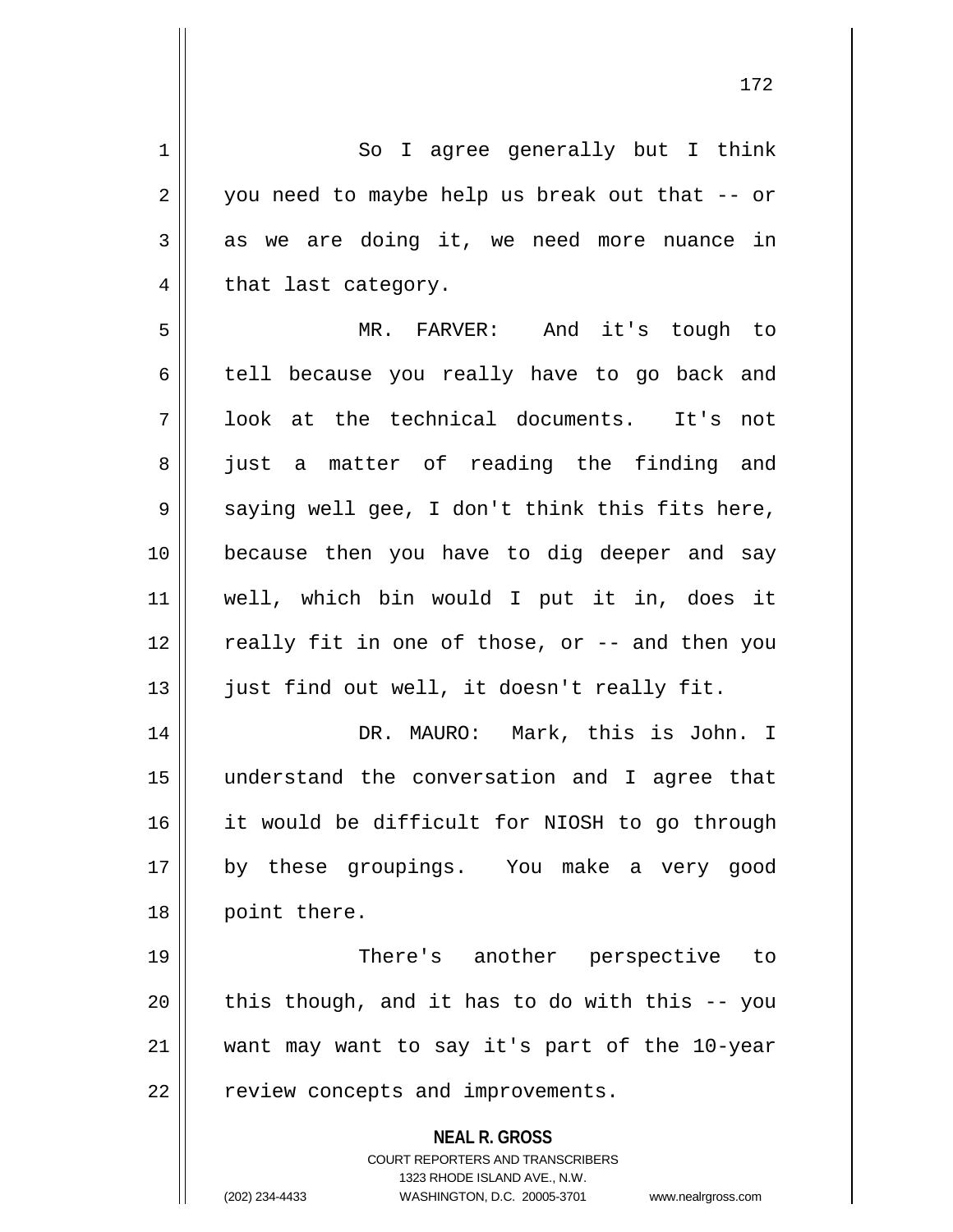| $\mathbf 1$ | Remember, the groupings were done              |
|-------------|------------------------------------------------|
| 2           | to say okay, let's separate those types of     |
| 3           | findings where judgment was needed. For        |
| 4           | example, placement of a person in a given area |
| 5           | or location, it was at the highest tier.       |
| 6           | Everything was sort of nested and              |
| 7           | that was your starting point, and was there a  |
| 8           | judgment made here where we placed a person in |
| 9           | a place that perhaps that person should not    |
| 10          | have been placed?                              |
| 11          | And this is not something that is              |
| 12          | usually laid out in the Site Profile. It's     |
| 13          | something that the dose reconstructor, as best |
| 14          | he can tell, is going to do that.              |
| 15          | And where I'm leading up to is                 |
| 16          | that perhaps the value of this may not so much |
| 17          | in expediting the issues resolution<br>be      |
| 18          | process, but it also, by grouping this way, it |
| 19          | sort of is a pointer, okay, with respect to    |
| 20          | let's say placing people in<br>locations,      |
| 21          | judgments were made and we had some percentage |
| 22          | of our findings fell into that category, and   |
|             | <b>NEAL R. GROSS</b>                           |

COURT REPORTERS AND TRANSCRIBERS 1323 RHODE ISLAND AVE., N.W.

 $\mathsf{II}$ 

(202) 234-4433 WASHINGTON, D.C. 20005-3701 www.nealrgross.com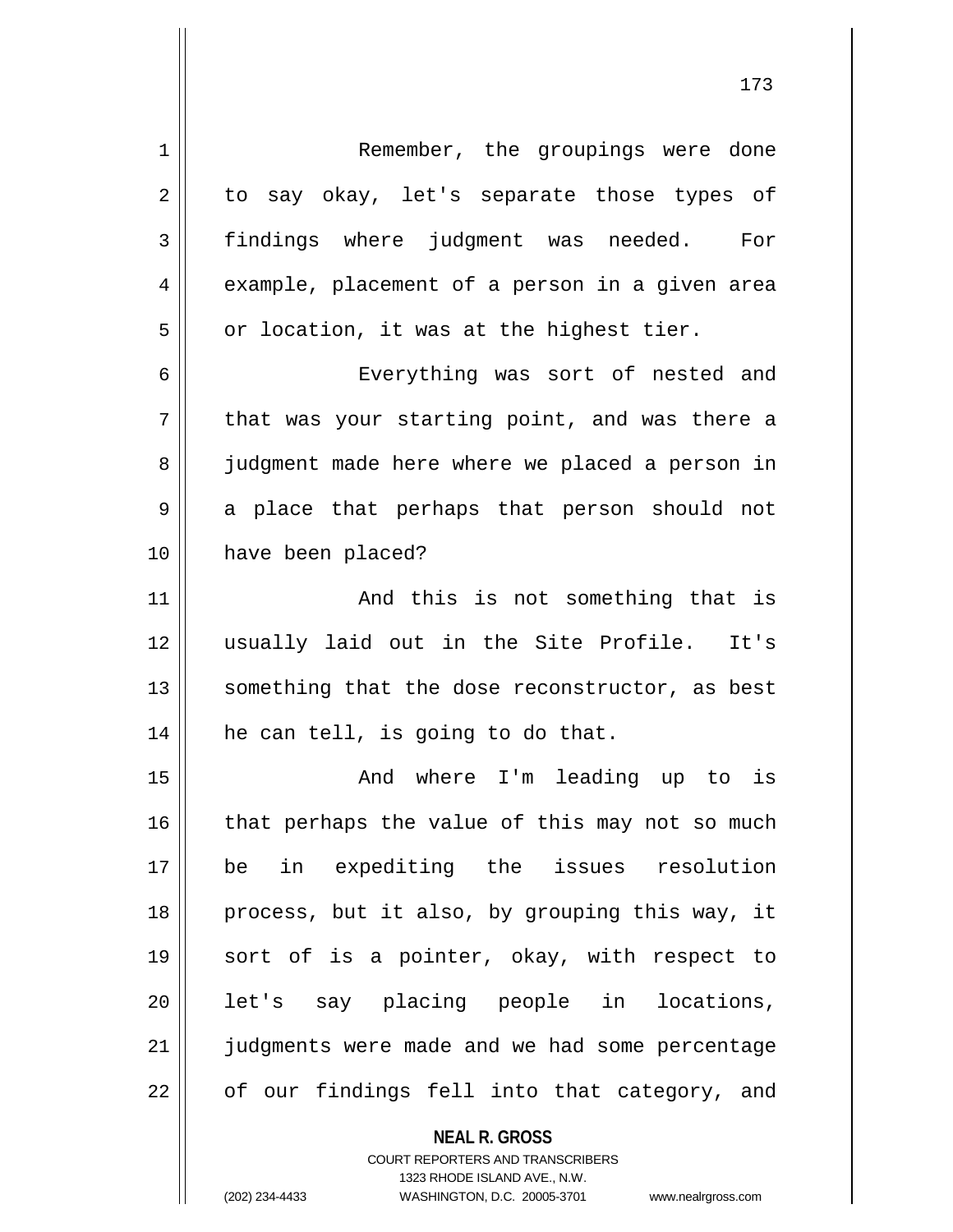1 || now it gets you what you might call a root  $2 \parallel$  cause analysis, and it may be helpful to the 3 Subcommittee and to NIOSH to sort of take a  $4 \parallel$  look at all of the places where we felt there 5 was a problem with placing people in a  $6 \parallel$  location, and it might help focus in on what 7 we need to do by way of procedures or Site 8 Profiles etcetera, that might help preclude  $9 \parallel$  that in the future. 10 || The same thing goes with scenarios 11 || etcetera. So maybe the value here is not so - $12$   $\vert$  - unfortunately -- maybe the value is not so 13 much in expediting the closeout issues, but it 14 may lean more toward helping to focus in on 15 improving, reducing the number of findings in 16 the future. 17 CHAIRMAN GRIFFON: I agree with 18 you John, but characterization is very helpful 19 | actually, so yes. 20 MEMBER RICHARDSON: So if you were

21 to sort, like right now we moved through the 22 || cases in some sort of numerical sequence,

> **NEAL R. GROSS** COURT REPORTERS AND TRANSCRIBERS 1323 RHODE ISLAND AVE., N.W. (202) 234-4433 WASHINGTON, D.C. 20005-3701 www.nealrgross.com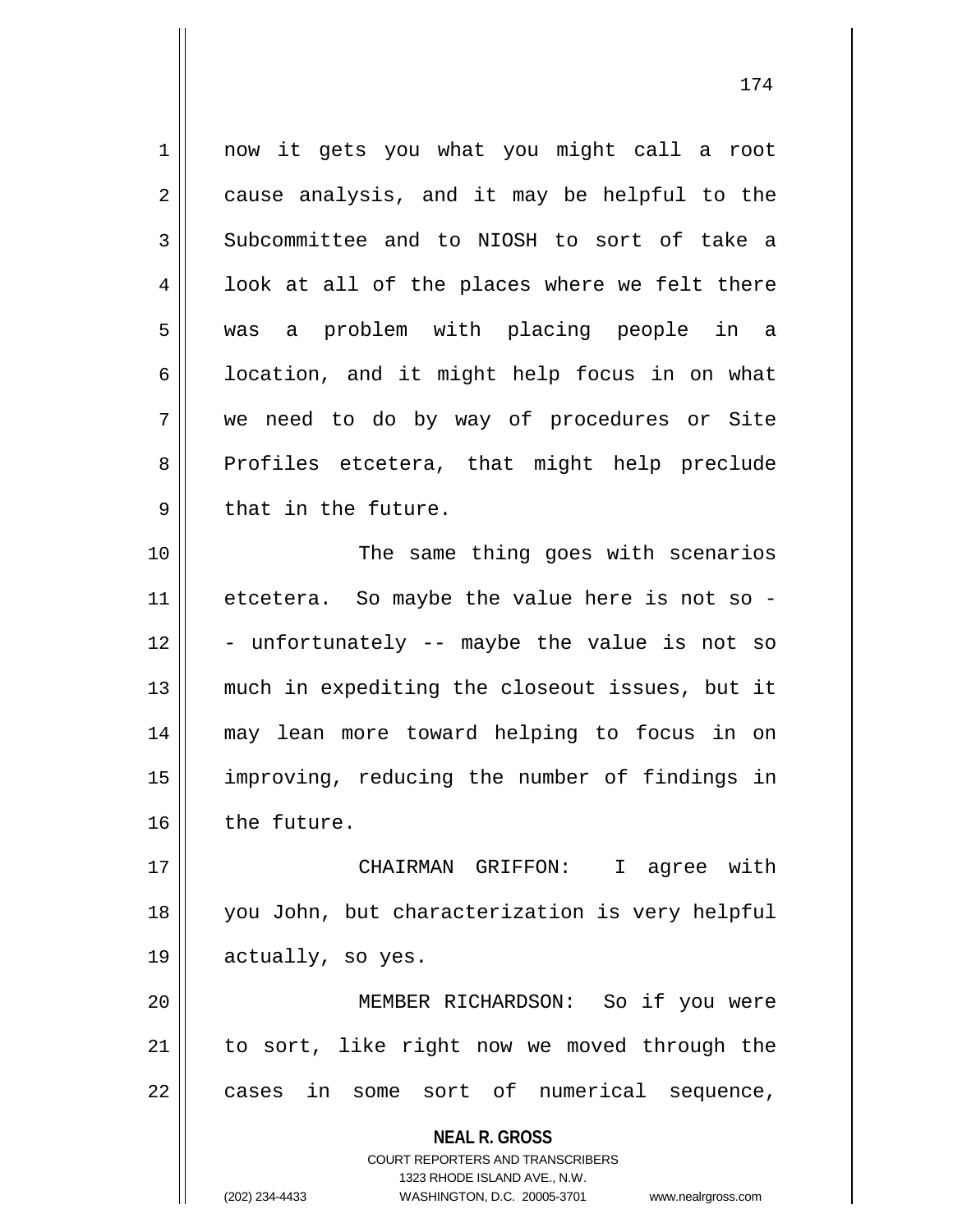**NEAL R. GROSS** COURT REPORTERS AND TRANSCRIBERS 1323 RHODE ISLAND AVE., N.W.  $1 \parallel$  right? And we -- on -- you hit a case that  $2 \parallel$  has got some string of issues and then we hit  $3 \parallel$  a next record that's got a string of perhaps 4 | overlapping issues and perhaps not. 5 || Is it possible to sort the cases  $6 \parallel$  now based on your -- we've got a sequence of 7 cases all of which share, like, problems of 8 class A, whatever it's going to be, whatever 9 your grouping is. 10 But it's a series of cases which 11 || should all have only -- perhaps only suffered 12 problems of types 1 and types 2, and we could 13 deal with those at a meeting. 14 And we could see if we could move  $15$  | on to deal with those which  $-$ 16 MR. STIVER: We can kind of nest 17 || within each category -18 MEMBER RICHARDSON: And part of 19 what you are saying is maybe they only have  $20$  || these type F problems which we can  $-$  we are 21 || just going to basically drop those out, but  $22$  || they might be there somewhere just suffering

(202) 234-4433 WASHINGTON, D.C. 20005-3701 www.nealrgross.com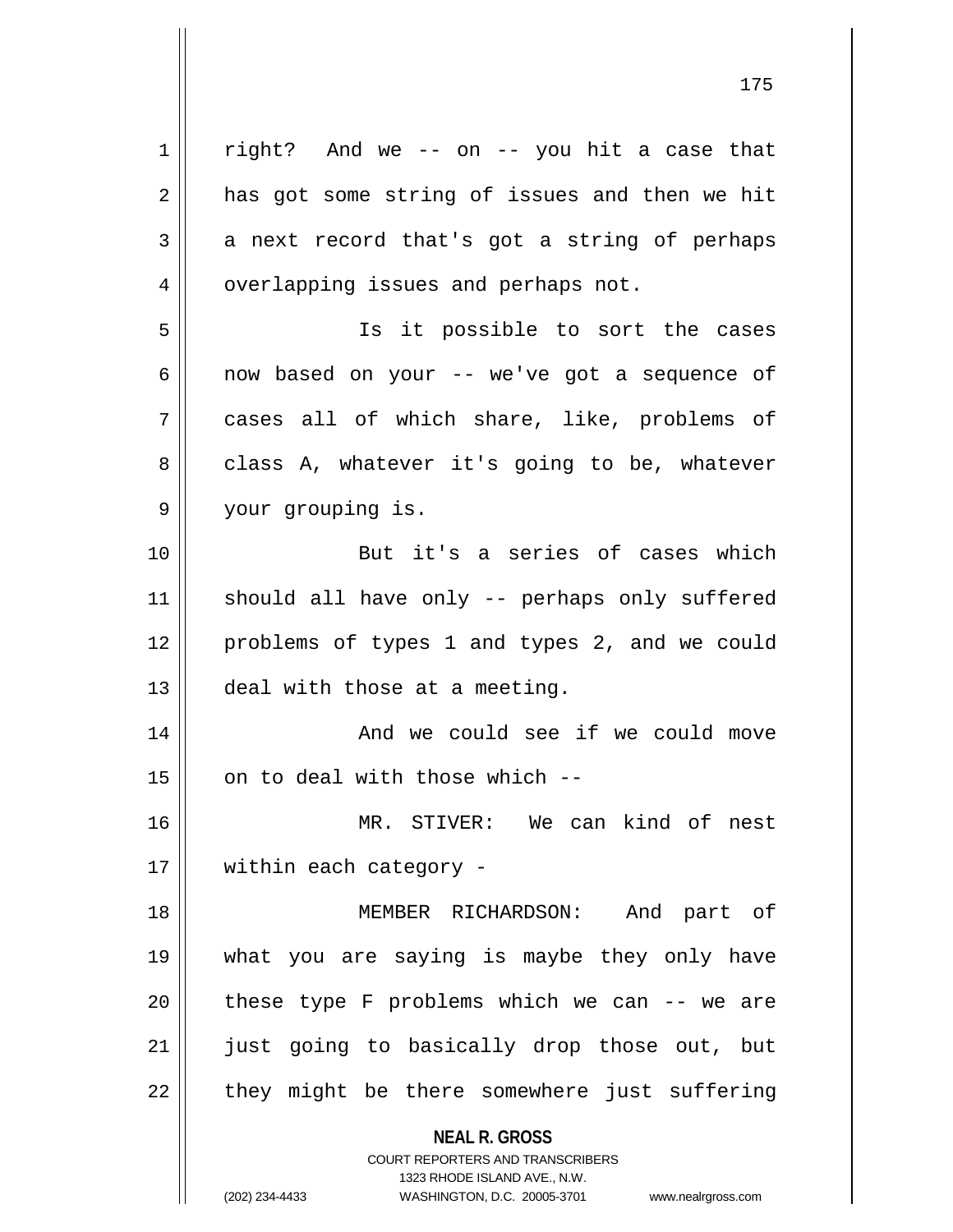| $\mathbf{1}$   | type F and whatever quality control issues.                                                                                                                            |  |  |  |  |  |
|----------------|------------------------------------------------------------------------------------------------------------------------------------------------------------------------|--|--|--|--|--|
| $\overline{2}$ | And we just want to deal with                                                                                                                                          |  |  |  |  |  |
| 3              | those, get them off the table, and then we'll                                                                                                                          |  |  |  |  |  |
| 4              | be left with ones which are looking more                                                                                                                               |  |  |  |  |  |
| 5              | similar. I mean your concern was that you                                                                                                                              |  |  |  |  |  |
| 6              | don't want to deal with them cutting across                                                                                                                            |  |  |  |  |  |
| 7              | the problems.                                                                                                                                                          |  |  |  |  |  |
| 8              | MR. HINNEFELD: To my mind, and                                                                                                                                         |  |  |  |  |  |
| 9              | maybe Scott could speak to this better than                                                                                                                            |  |  |  |  |  |
| 10             | me, but to my mind, it's easier to deal with                                                                                                                           |  |  |  |  |  |
| 11             | the case $-$                                                                                                                                                           |  |  |  |  |  |
| 12             | CHAIRMAN GRIFFON: Case at a time.                                                                                                                                      |  |  |  |  |  |
| 13             | I agree.                                                                                                                                                               |  |  |  |  |  |
| 14             | MR. HINNEFELD: And write the                                                                                                                                           |  |  |  |  |  |
| 15             | response for all the things, because you have                                                                                                                          |  |  |  |  |  |
| 16             | to, you have to get your head into the game so                                                                                                                         |  |  |  |  |  |
| 17             | as to examine what went on in this case.                                                                                                                               |  |  |  |  |  |
| 18             | And if you only do some and then                                                                                                                                       |  |  |  |  |  |
| 19             | come back to do it again, then that's several                                                                                                                          |  |  |  |  |  |
| 20             | times you have to get this case familiar in                                                                                                                            |  |  |  |  |  |
| 21             | your mind.                                                                                                                                                             |  |  |  |  |  |
| 22             | CHAIRMAN GRIFFON: Exactly. So if                                                                                                                                       |  |  |  |  |  |
|                | <b>NEAL R. GROSS</b><br><b>COURT REPORTERS AND TRANSCRIBERS</b><br>1323 RHODE ISLAND AVE., N.W.<br>WASHINGTON, D.C. 20005-3701<br>(202) 234-4433<br>www.nealrgross.com |  |  |  |  |  |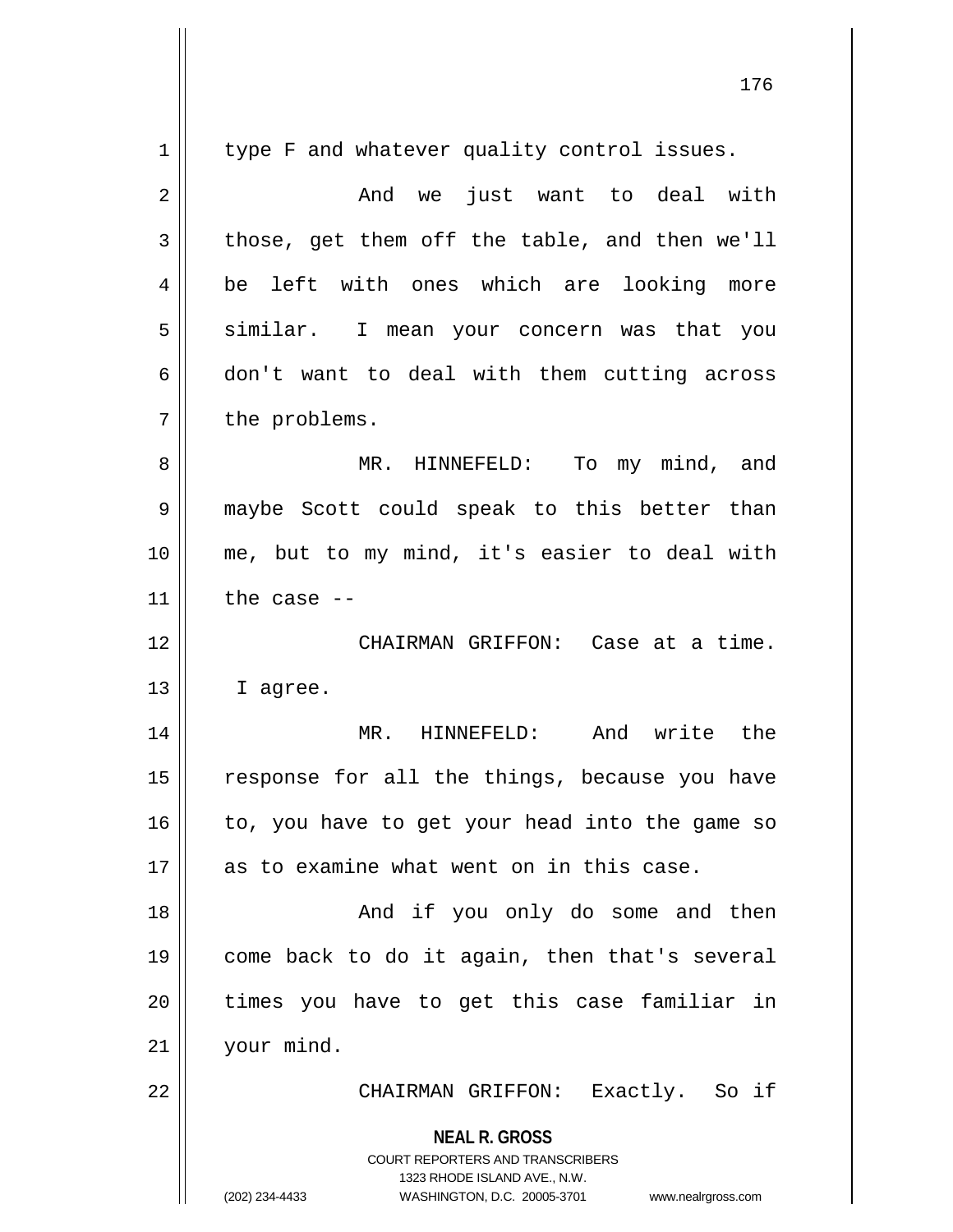**NEAL R. GROSS** COURT REPORTERS AND TRANSCRIBERS 1323 RHODE ISLAND AVE., N.W. (202) 234-4433 WASHINGTON, D.C. 20005-3701 www.nealrgross.com 1 || vou're familiar with the issue --2 || (Simultaneous speakers.) 3 | MEMBER RICHARDSON: But now 4 || they've gone through the cases. They've put  $5 \parallel$  them in the bins. Can we sort them and deal 6 with those cases which deal with one kind of  $7 \parallel$  set of problems, or maybe  $-$ 8 MR. HINNEFELD: Yes, if you look  $9 \parallel$  at a category and say there's two cases that 10 had this one finding in this category, let's 11 || put those on the top, you know, we'll do them 12 | however you want. 13 CHAIRMAN GRIFFON: Yes, we can  $14$  || order them -- you can try to just do it --15 MR. STIVER: I'm just going to 16 like Stu has said, I mean it makes more sense 17 if -- for this other approach to work we'd 18 || have to have -- they would have to have 19 || already gone through. 20 CHAIRMAN GRIFFON: Oh, yes. 21 MR. SIEBERT: And then we could  $22$  || hash them out that way.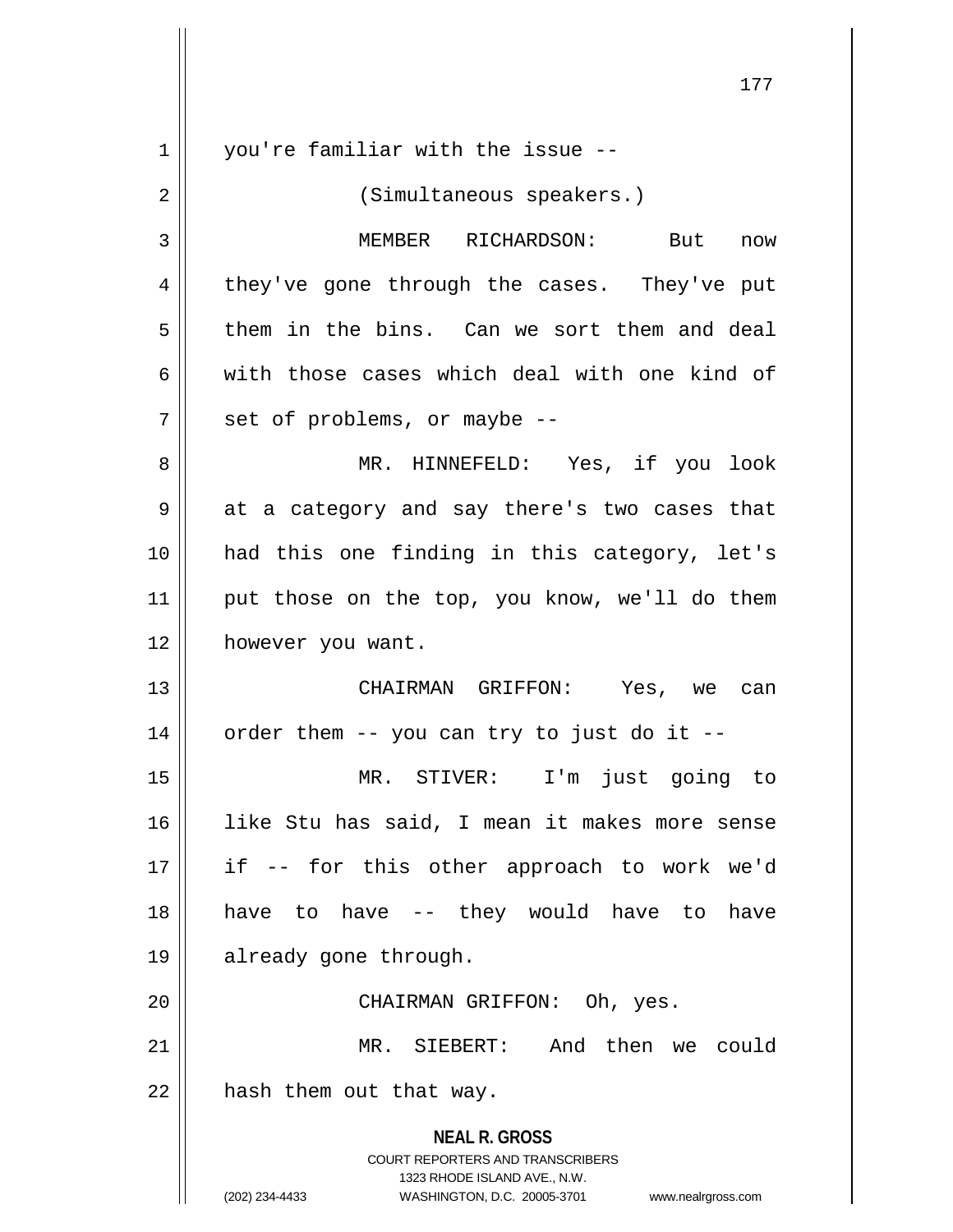**NEAL R. GROSS** COURT REPORTERS AND TRANSCRIBERS 1323 RHODE ISLAND AVE., N.W. (202) 234-4433 WASHINGTON, D.C. 20005-3701 www.nealrgross.com 1 CHAIRMAN GRIFFON: That's exactly 2 | what I thought. 3 MR. SIEBERT: But yes, maybe we'd  $4 \parallel$  be better to look at cases that have similar 5 | issues in common for a particular --6 CHAIRMAN GRIFFON: And then you  $7 \parallel$  know what, we -- I mean, we have got a history  $8 \parallel$  of that. We have found that by default.  $9 \parallel$  Sometimes we have had in our listing, several 10 || Savannah River cases in a row, and we're like, 11 well, just like last time, you know -- 12 || (Simultaneous speakers.) 13 CHAIRMAN GRIFFON: And so if we 14 || try to proactively set it up that way, it may 15 | add some efficiency. 16 MR. KATZ: So then we would be 17 || choosing them in thematic sets but you would 18 || cover everything for these cases. 19 || And I think that's a good sort of  $20$  || hybrid approach that, it's the best we can get  $21$   $\parallel$  out of the --22 CHAIRMAN GRIFFON: Look at that,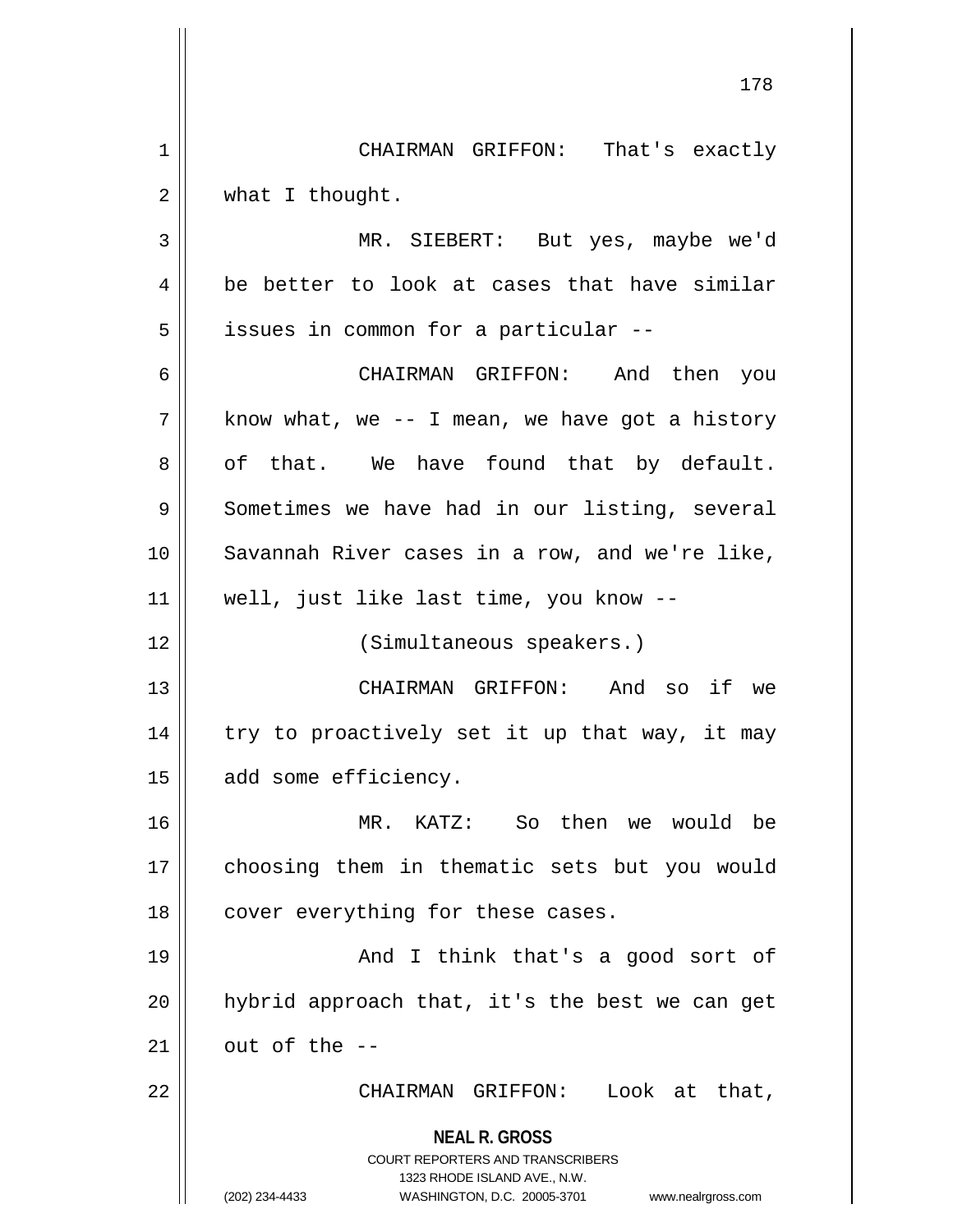1 | we got consensus.

| $\overline{2}$ | (Simultaneous speakers.)                                                                                                                                               |
|----------------|------------------------------------------------------------------------------------------------------------------------------------------------------------------------|
| 3              | CHAIRMAN GRIFFON: Well, before we                                                                                                                                      |
| 4              | stop on the categories though, I would offer,                                                                                                                          |
| 5              | at least for your consideration, for the                                                                                                                               |
| 6              | group's consideration, the one in there I                                                                                                                              |
| 7              | understand these medical ones may, in that                                                                                                                             |
| 8              | Category F may have been closed issues.                                                                                                                                |
| 9              | But there's several that say CATI                                                                                                                                      |
| 10             | and I know that's been a repeated theme in our                                                                                                                         |
| 11             | findings, that the information in the CATI                                                                                                                             |
| 12             | didn't seem to be considered an incident or a                                                                                                                          |
| 13             | placement or a, you know --                                                                                                                                            |
| 14             | MR. STIVER: That's a judgment                                                                                                                                          |
| 15             | issue.                                                                                                                                                                 |
| 16             | CHAIRMAN GRIFFON: It's judgment,                                                                                                                                       |
| 17             | for sure, and it overlaps a little bit maybe                                                                                                                           |
| 18             | with workplace sometimes. There's sometimes                                                                                                                            |
| 19             | where the CATI mentioned that they had worked                                                                                                                          |
| 20             | in a certain area and the records didn't seem                                                                                                                          |
| 21             | to show that same location or whatever.                                                                                                                                |
| 22             | But you think, I mean, I'm<br>just                                                                                                                                     |
|                | <b>NEAL R. GROSS</b><br><b>COURT REPORTERS AND TRANSCRIBERS</b><br>1323 RHODE ISLAND AVE., N.W.<br>(202) 234-4433<br>WASHINGTON, D.C. 20005-3701<br>www.nealrgross.com |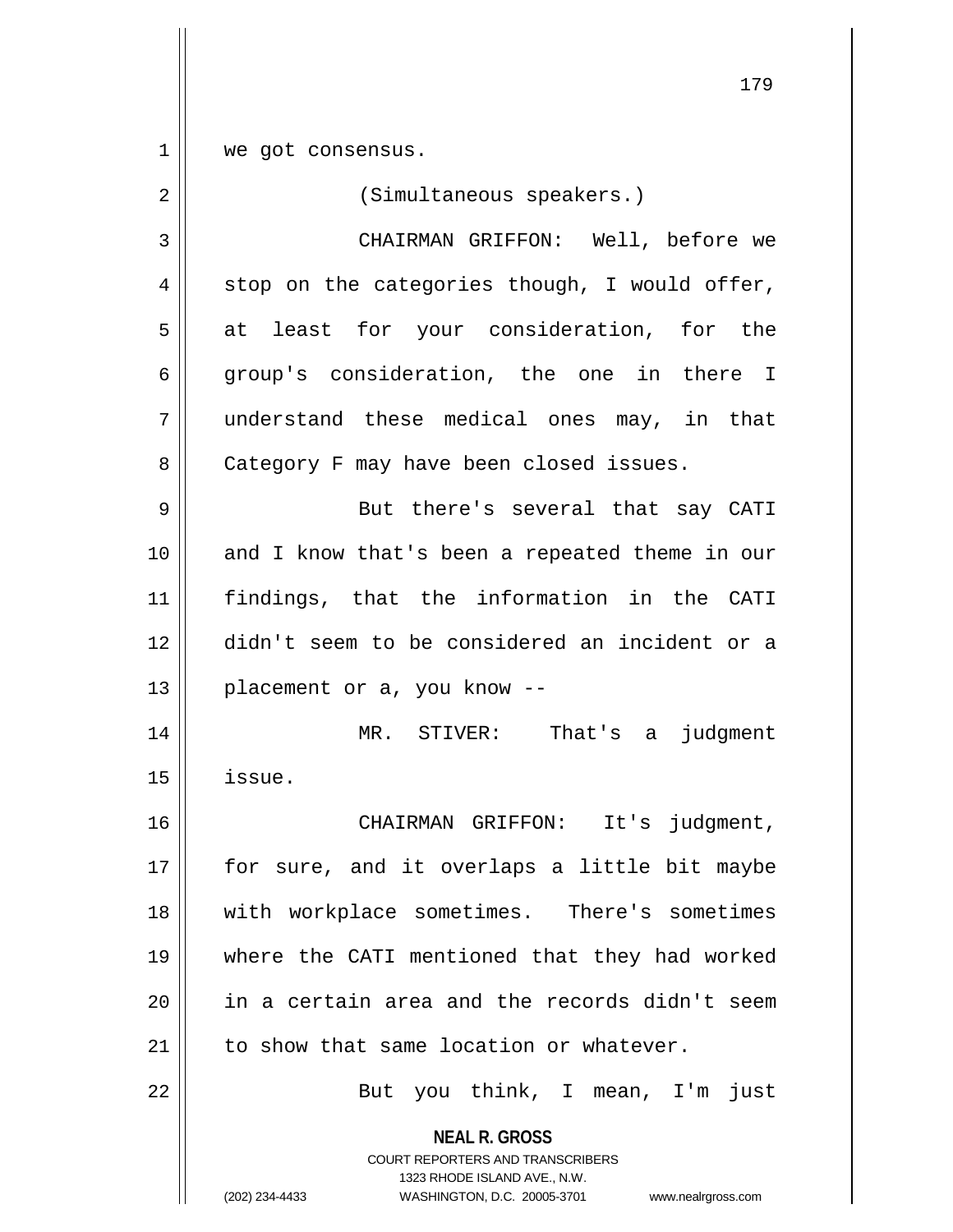**NEAL R. GROSS** COURT REPORTERS AND TRANSCRIBERS 1323 RHODE ISLAND AVE., N.W. (202) 234-4433 WASHINGTON, D.C. 20005-3701 www.nealrgross.com 1 || glancing through and it seems like that's 2 | mentioned many times. 3 || I don't know if that's breaking  $4 \parallel$  out as another theme or you know --5 MR. FARVER: Yes, I can look  $6 \parallel$  closer at that other category and see if I can  $7 \parallel$  refine it any. 8 MEMBER MUNN: It was kind of 9 || included in A, wasn't it? 10 CHAIRMAN GRIFFON: Sometimes work 11 location, I think it is, but sometimes it's 12 incidents and -- but incidents, I don't think  $13$  || fall in the work location necessarily. 14 MR. FARVER: Let's assume we start 15 with Category A, we are going to have 10 cases 16 because there have been 10 findings I'm 17 assuming from the one per case. So let's 18 || assume we have 10 cases to look at. 19 In those cases there may be also  $20$  || some F's, some of the other categories. Just 21 | because I don't know exactly which cases those  $22 \parallel$  10 are, some of those F's might be something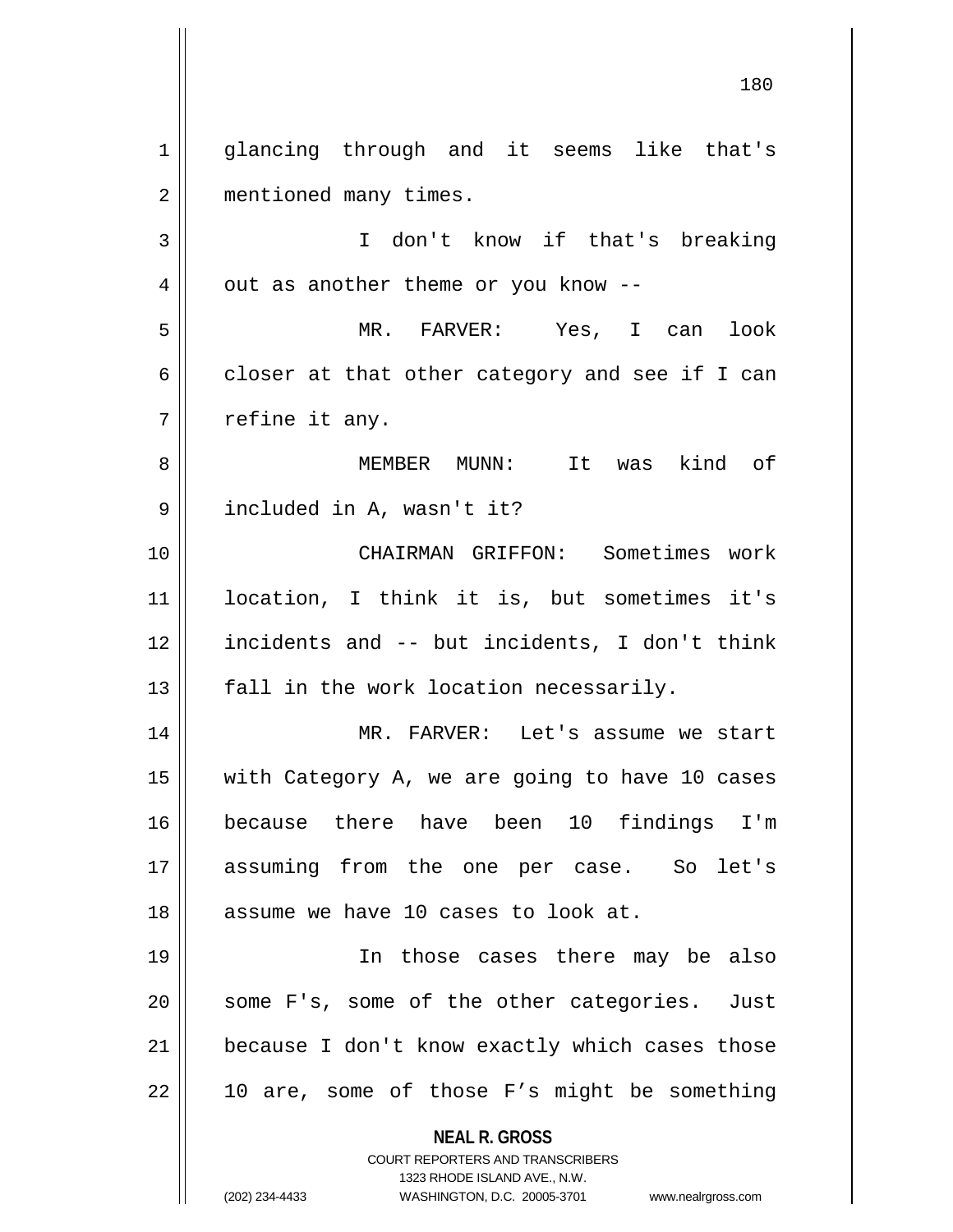1 we need to address that's redundant in other 2 | cases but didn't pop up first.

3 || So the first thing I would do is 4 || look at those 10 cases and see what those 5 | findings are. And then see if there's any F's  $6 \parallel$  in there that really should be bumped into 7 another category and addressed now instead of 8 || oh, this is redundant but it gets addressed 9 || later on in this other case. 10 CHAIRMAN GRIFFON: And before we

11 started thinking about this reordering, 12 || another question for your side of the shop is 13 || have they started to work on 10 yet, because  $14$  | that may impact our  $-$ 

15 DR. ULSH: Scott, do we -- have we 16 started on 10th set?

 MR. SIEBERT: We have initial responses that we can start getting over to you but that's it. 20 || DR. ULSH: Okay, so not really.

21 CHAIRMAN GRIFFON: Okay. So 22 | reordering them wouldn't be a big issue?

**NEAL R. GROSS**

COURT REPORTERS AND TRANSCRIBERS 1323 RHODE ISLAND AVE., N.W.

(202) 234-4433 WASHINGTON, D.C. 20005-3701 www.nealrgross.com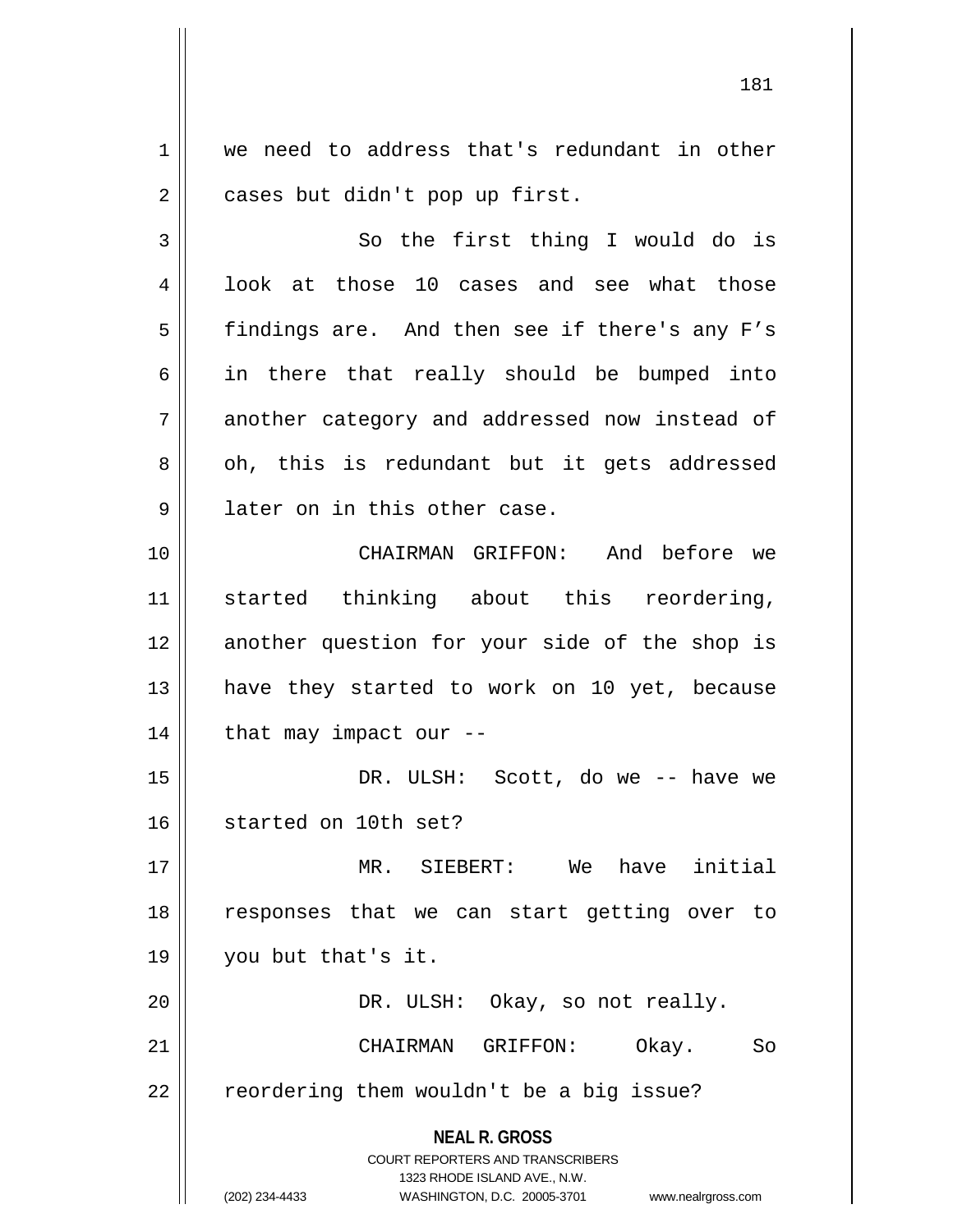**NEAL R. GROSS** COURT REPORTERS AND TRANSCRIBERS 1323 RHODE ISLAND AVE., N.W. (202) 234-4433 WASHINGTON, D.C. 20005-3701 www.nealrgross.com 1 MR. HINNEFELD: It doesn't sound 2 | like it's a big disruption, right? 3 || CHAIRMAN GRIFFON: I hate to like, 4 you know, if you're almost all through the  $5 \parallel$  10th set, and then we -- okay. Okay. So 6  $\parallel$  reordering them would not be a  $-$ 7 MR. FARVER: The reason I'd take A  $8 \parallel$  first is because that's the smallest number,  $9 \parallel 10$ . Start small, see how it goes because 10 10 || cases could take us quite a while. 11 || MR. KATZ: This is -- just to add 12 to this conversation, I'm just trying to 13 || think, stepping back even further and thinking 14 || about the disparity between where we are and 15 | where we want to be. 16 I mean if we wanted to get more or 17 || less caught up to, I mean, we're pretty much 18 || at sets 9 through 14, right, have been done by 19 SC&A. There haven't really been much too 20 much, this resolution here, I don't remember 21 how much -- whether we've gotten much into 9. 22 MR. FARVER: I believe we got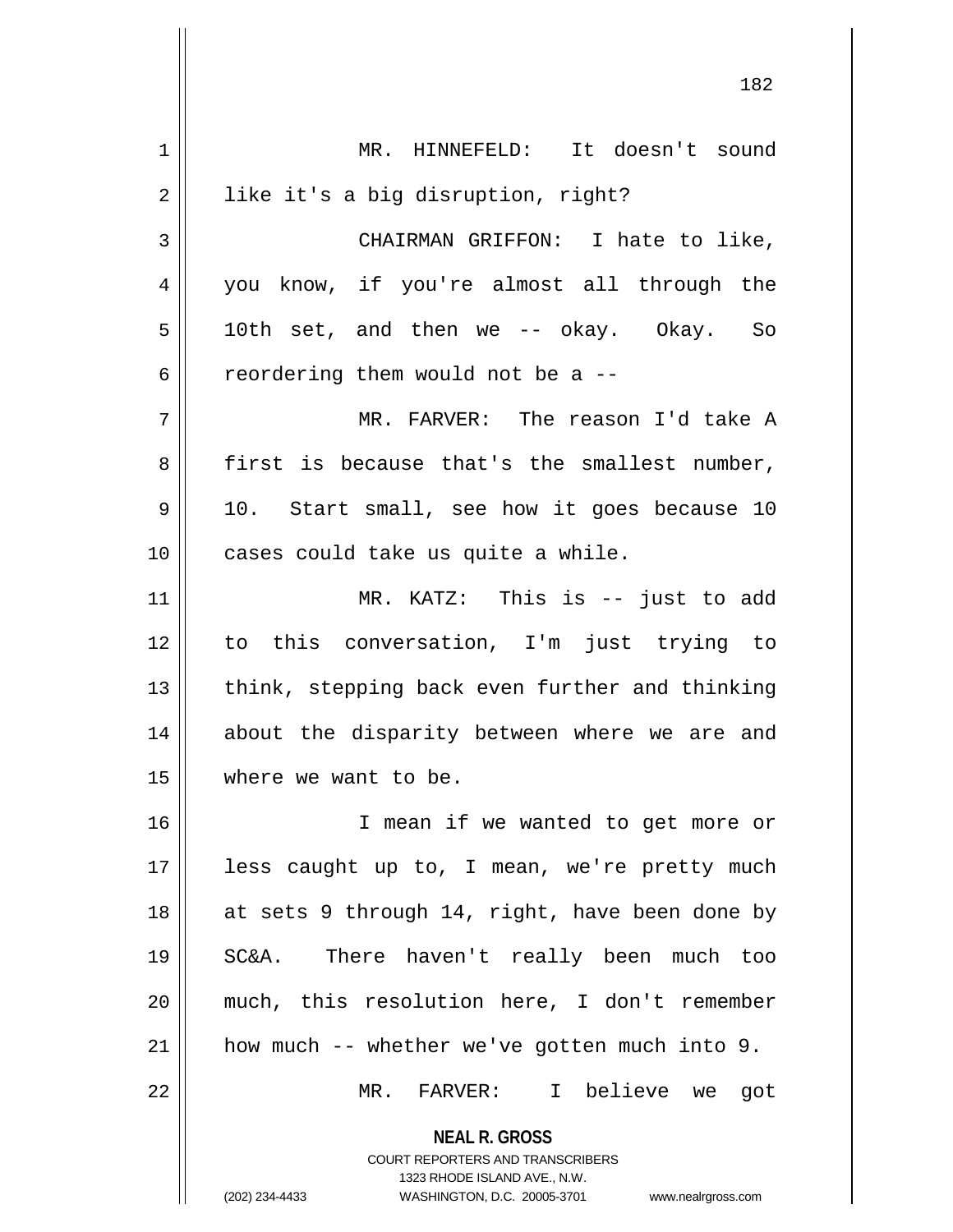$1 \parallel$  quite a bit --

| $\sqrt{2}$     | MR. KATZ: Okay. Okay. But 10                   |
|----------------|------------------------------------------------|
| $\mathfrak{Z}$ | through 14, that's five sets right there, and  |
| 4              | 15 is getting -- is getting work through right |
| 5              | now, so that'll be six sets.                   |
| 6              | I mean if we wanted to -- I think              |
| 7              | it would be good to aim for a date, say for    |
| 8              | example, December, end of the year, some point |
| 9              | where we want it aimed to have got through all |
| 10             | this mass, and then figure out what size sets  |
| 11             | and what periodicity would be, we need to meet |
| 12             | to work through that.                          |
| 13             | And I think -- so in set building              |
| 14             | also, I think you want to think about not      |
| 15             | necessarily just, you know, whether it's --    |
| 16             | combining sets to the extent that you keep the |
| 17             | workload pretty even from meeting to meeting,  |
| 18             | but so it wouldn't necessarily be one set per  |
| 19             | meeting or whatever, or two sets, but if we    |
| 20             | think about this so we have, you know, now to  |
| 21             | December, what's that, nine months or          |
| 22             | whatever, if we are going to meet, whatever,   |

**NEAL R. GROSS** COURT REPORTERS AND TRANSCRIBERS

1323 RHODE ISLAND AVE., N.W. (202) 234-4433 WASHINGTON, D.C. 20005-3701 www.nealrgross.com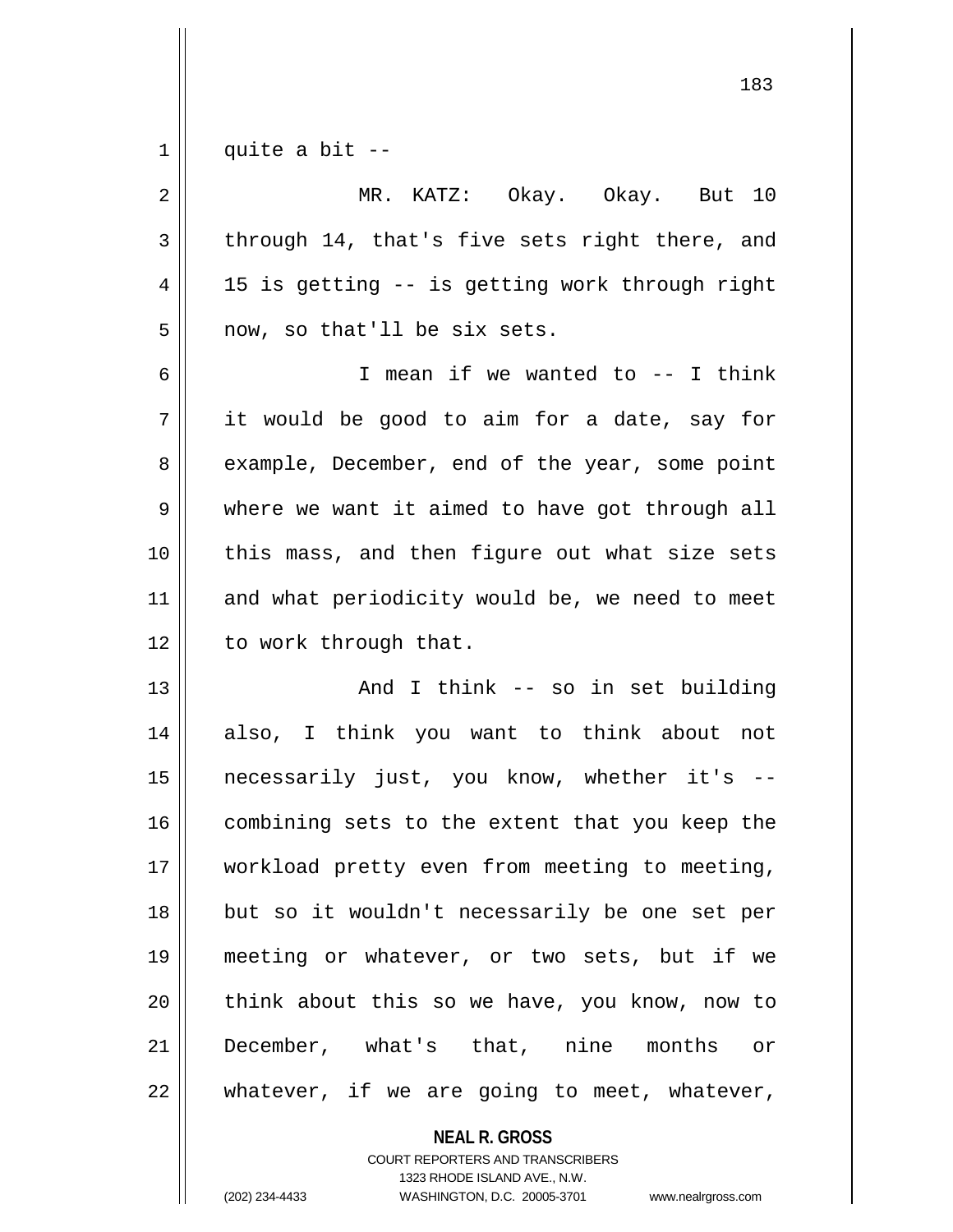1 || we are going to meet every six, what, eight  $2 \parallel$  weeks maybe, would be realistic, if we were  $3 \parallel$  going to try to do that, meet every eight 4 weeks, how much do we need to get done from  $5 \parallel$  DCAS in responses, back to SC&A so that they  $6 \parallel$  can review those before a meeting.

7 If we can think about that then we 8 can think about what resource impact that 9 would have on you, what you would have to, how 10 you -- how much you would have to turn the 11 || crank on ORAU to meet at this pace.

 MR. HINNEFELD: Okay. So then | that's essentially a planning exercise for us, | do we -- are we going to go, it doesn't really 15 || matter, or are we not certain of our findings. CHAIRMAN GRIFFON: Right. It's

17 just more cases, right.

18 MR. HINNEFELD: So we just have to 19 decide how fast we have to, would we have to  $20$  | work to get through 15 of  $-$  set 15.

21 MR. KATZ: Well, I am throwing it  $22$  || out as a possible goal, get through set 15 by

> **NEAL R. GROSS** COURT REPORTERS AND TRANSCRIBERS

> > 1323 RHODE ISLAND AVE., N.W.

(202) 234-4433 WASHINGTON, D.C. 20005-3701 www.nealrgross.com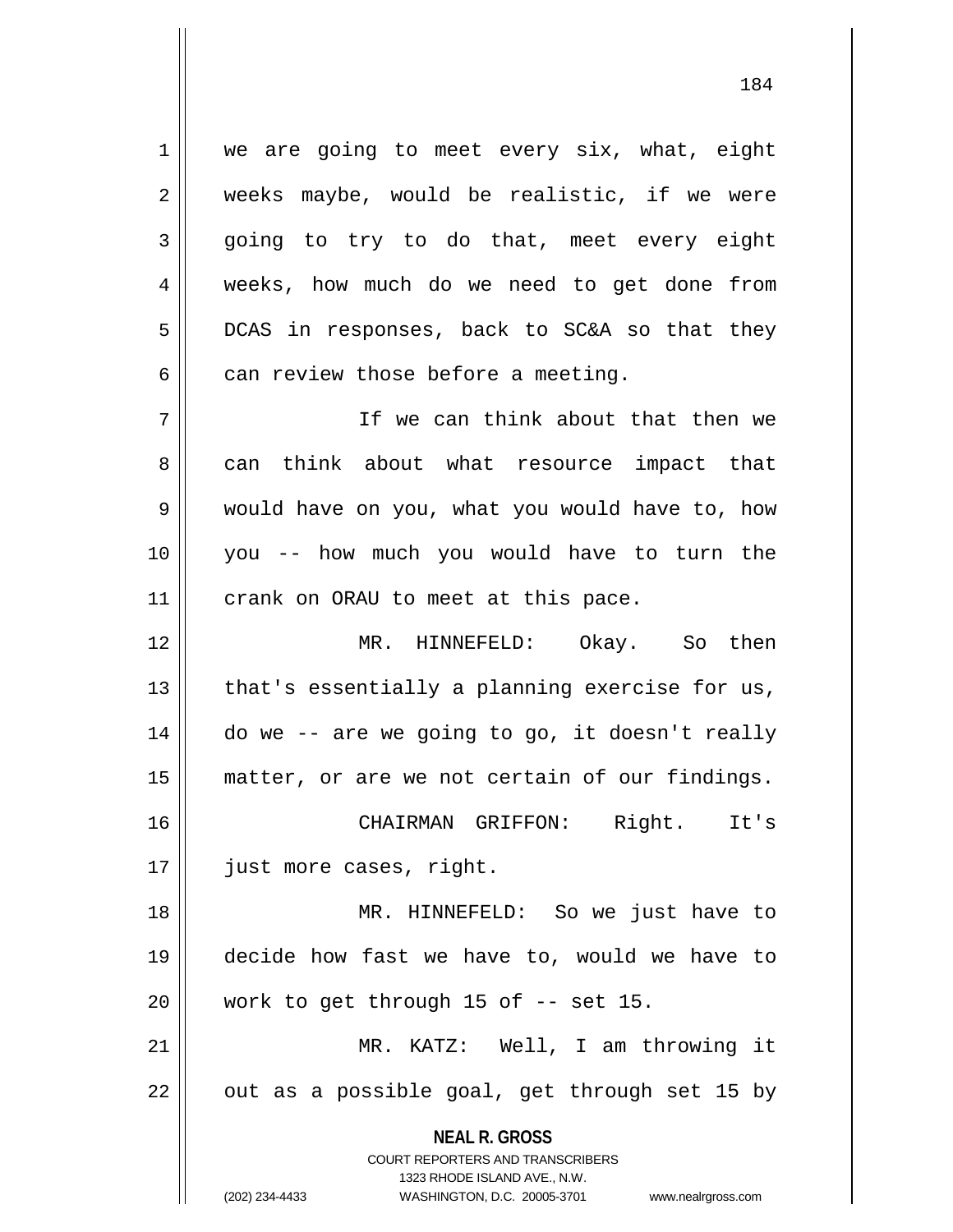the end of the year.

| $\overline{2}$ | HINNEFELD: By the end of<br>MR.                                                                                                                                        |
|----------------|------------------------------------------------------------------------------------------------------------------------------------------------------------------------|
| $\mathbf{3}$   | December and how fast would we have to work to                                                                                                                         |
| 4              | do this and have meetings every eight weeks.                                                                                                                           |
| 5              | DR. ULSH: It is not as clean as                                                                                                                                        |
| 6              | that because not all findings are equal.                                                                                                                               |
| 7              | MR. KATZ: No, I know but it's the                                                                                                                                      |
| 8              | best you can do, you can't -- there's no way                                                                                                                           |
| 9              | to -- right, I mean, there's just no way to                                                                                                                            |
| 10             | figure that out.                                                                                                                                                       |
| 11             | MR. STIVER: It could be a<br>lot                                                                                                                                       |
| 12             | harder or this could go quite quickly.                                                                                                                                 |
| 13             | MR. KATZ: Absolutely, no, I                                                                                                                                            |
| 14             | understand that.                                                                                                                                                       |
| 15             | MR. HINNEFELD: And the fact is,                                                                                                                                        |
| 16             | you know, I think the point here is that                                                                                                                               |
| 17             | certain ones will be resolved upon our first                                                                                                                           |
| 18             | response and a discussion, and others are                                                                                                                              |
| 19             | going to be iterated out --                                                                                                                                            |
| 20             | MR. KATZ: It would be randomly --                                                                                                                                      |
| 21             | HINNEFELD:<br>is extremely<br>MR.<br>It                                                                                                                                |
| 22             | hopeful to be able to say that we will have                                                                                                                            |
|                | <b>NEAL R. GROSS</b><br><b>COURT REPORTERS AND TRANSCRIBERS</b><br>1323 RHODE ISLAND AVE., N.W.<br>(202) 234-4433<br>WASHINGTON, D.C. 20005-3701<br>www.nealrgross.com |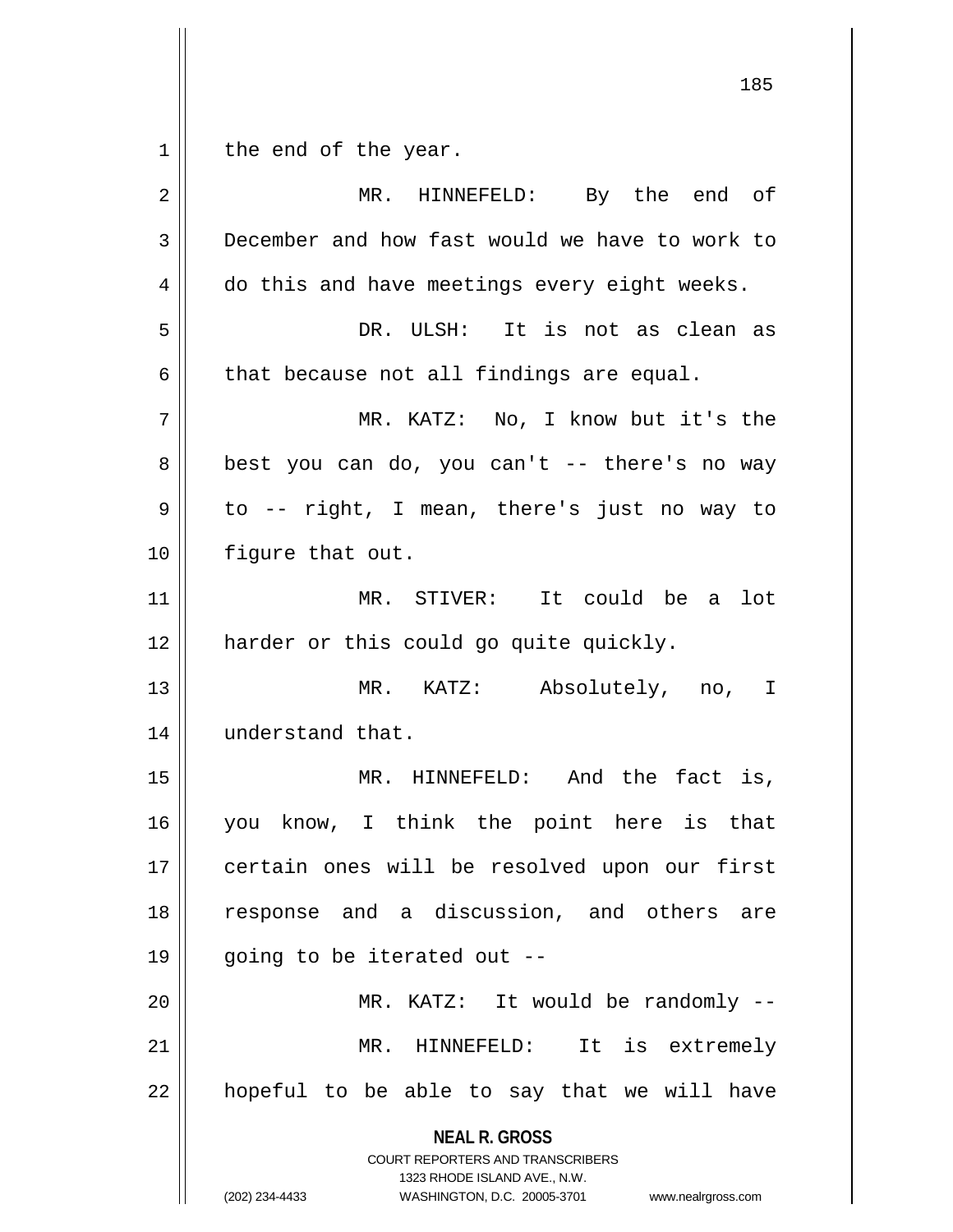1 | completed all these strung out, you know, the  $2 \parallel$  extended conversation by the end of December,  $3 \parallel$  that would be really hopeful.

4 MR. KATZ: Well, I mean I think 5 || once you look at your -- what the resource 6 implications are, I mean, you may come back  $7 \parallel$  and say really, you should aim for March, or 8 Whatever.

9 || But I think it would be good to 10 actually come up with a concrete goal, and how 11 || frequently we need to meet, and what pace we 12 are going to be delivering cases, you know, 13 || responses on cases back to SC&A, you know, and 14 always thinking about giving SC&A at least, 15 you know, a week and a half before meetings so  $16$  that they can be prepared, when we meet, we  $17$  | can be prepared to resolve those cases. 18 CHAIRMAN GRIFFON: Okay, well,

19 your resource and availability is -- 20 (Simultaneous speakers.)

21 MR. KATZ: Well, that's what I'm

 $22 \parallel$  saying.

**NEAL R. GROSS** COURT REPORTERS AND TRANSCRIBERS

1323 RHODE ISLAND AVE., N.W.

(202) 234-4433 WASHINGTON, D.C. 20005-3701 www.nealrgross.com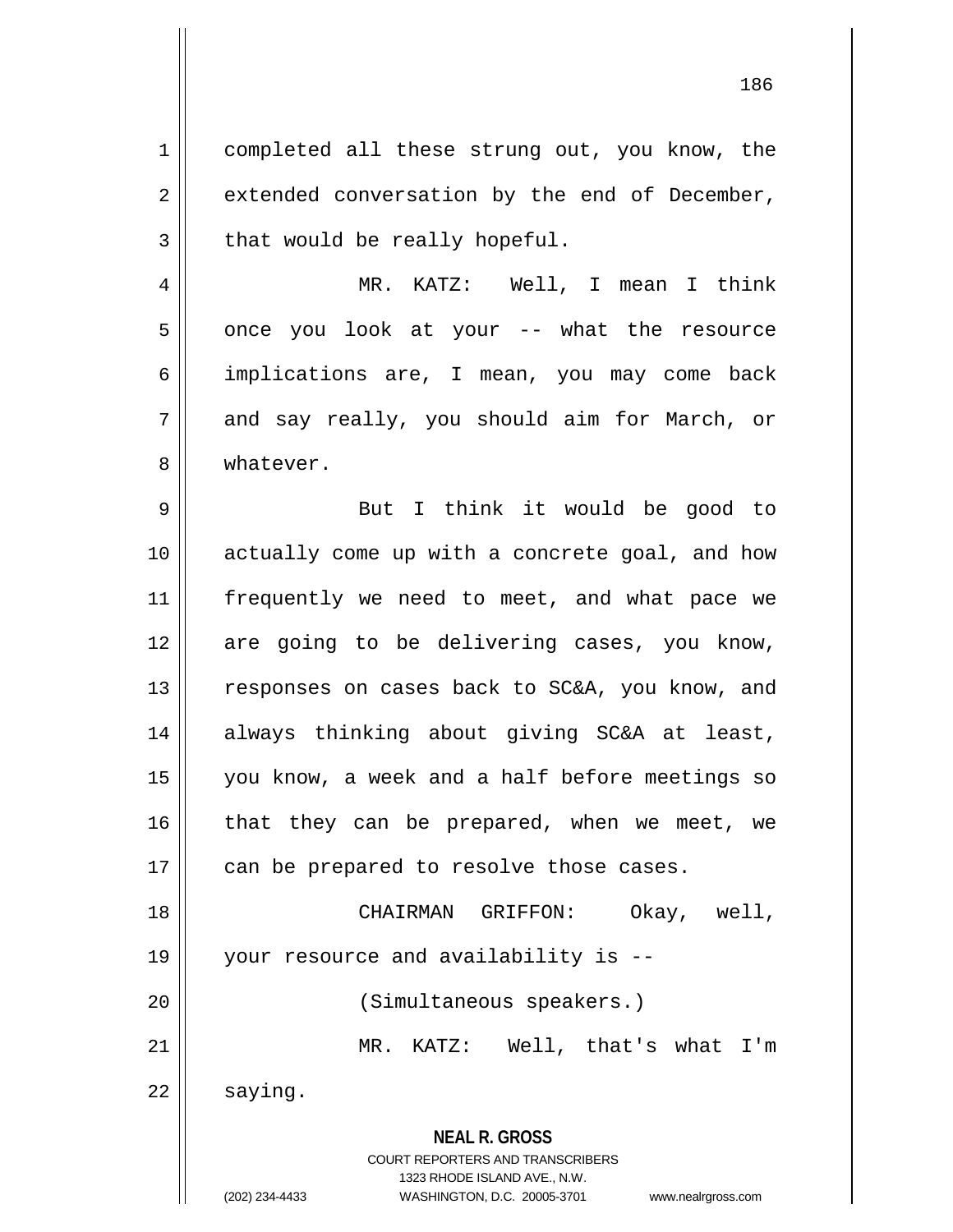| 1  | MR. HINNEFELD: We would have a                                      |
|----|---------------------------------------------------------------------|
| 2  | planning meeting with ORAU --                                       |
| 3  | MR. FARVER: And of these 116                                        |
| 4  | cases, there are probably, I don't know, maybe                      |
| 5  | 110 that had findings. So there were several                        |
| 6  | that didn't have any findings. So that's 110                        |
| 7  | cases just in these sets that you are going to                      |
| 8  | have to look at.                                                    |
| 9  | CHAIRMAN GRIFFON: Ten through the                                   |
| 10 | 14th, right?                                                        |
| 11 | MR. FARVER: Then through the                                        |
| 12 | 13th.                                                               |
| 13 | CHAIRMAN GRIFFON: Sorry, yes.                                       |
| 14 | MR. HINNEFELD: So that we'll have                                   |
| 15 | 10 through 13, that's four cases, so that's                         |
| 16 | two-thirds of the total that we are talking                         |
| 17 | about, but it may not be two-thirds of total                        |
| 18 | It might be then they might be<br>cases.                            |
| 19 | selected in detail.                                                 |
| 20 | There's not that many available                                     |
| 21 | for us to make a -- what the best estimate you                      |
| 22 | can make when you are planning work like this,                      |
|    | <b>NEAL R. GROSS</b><br><b>COURT REPORTERS AND TRANSCRIBERS</b>     |
|    | 1323 RHODE ISLAND AVE., N.W.                                        |
|    | (202) 234-4433<br>WASHINGTON, D.C. 20005-3701<br>www.nealrgross.com |

H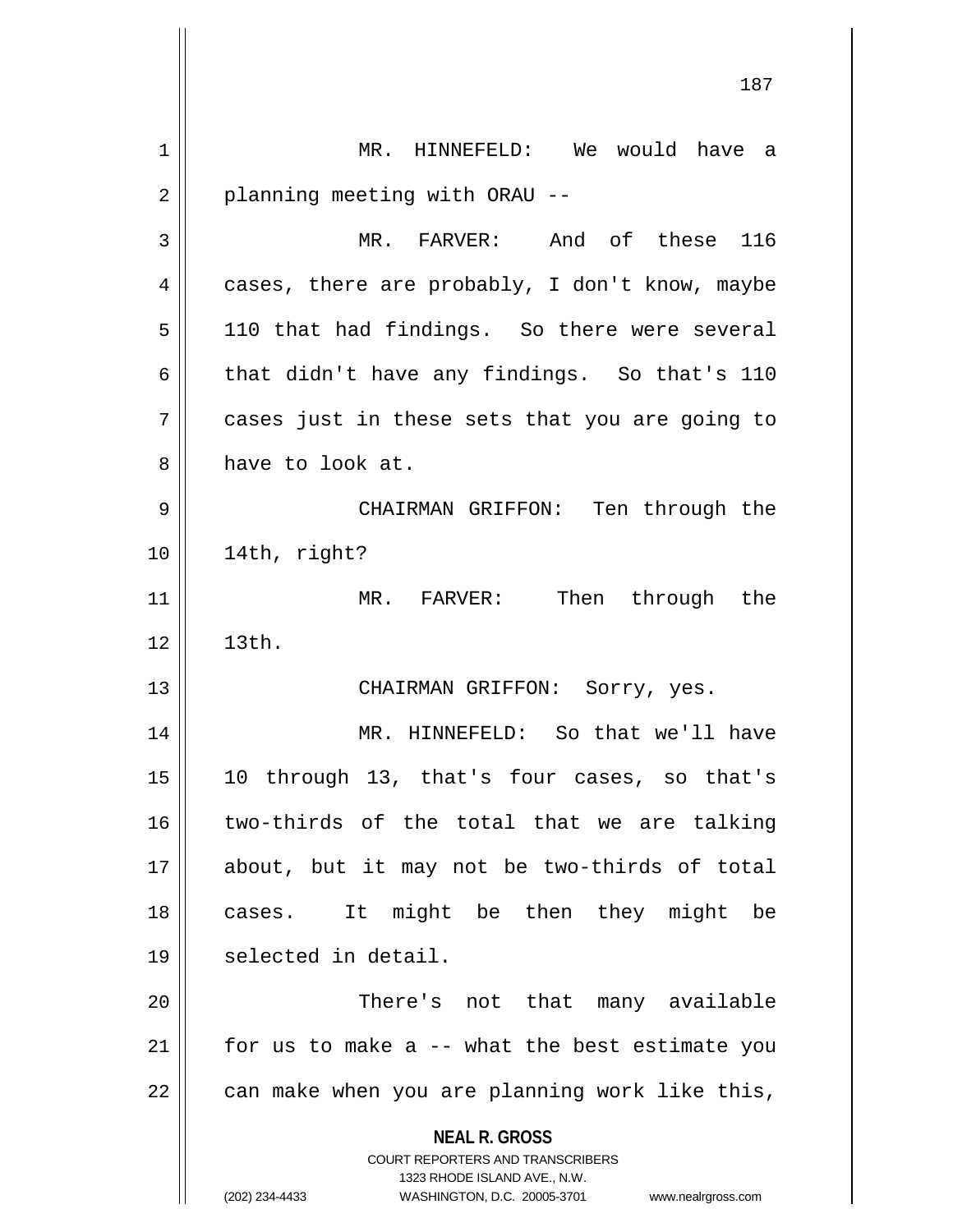**NEAL R. GROSS** COURT REPORTERS AND TRANSCRIBERS 1323 RHODE ISLAND AVE., N.W. (202) 234-4433 WASHINGTON, D.C. 20005-3701 www.nealrgross.com 188 1 | you know, it's the same thing you have to do  $2 \parallel$  no matter what your plan is, so we'll make the  $3 \parallel$  estimate  $-$ 4 CHAIRMAN GRIFFON: And Doug, you  $5$  | are through the 14th -6 MR. FARVER: We are through the  $7 \parallel$  14th of that set of that matrix ready to go,  $8 \parallel$  because we are ready to -- we'd love you Board 9 Members to do one on one -- 10 CHAIRMAN GRIFFON: A one on one is 11 || okay, we are still doing those. And the 15th  $12$  | set is --13 MR. FARVER: It's half done. 14 MR. STIVER: We are more than 15 | halfway through, yes. 16 CHAIRMAN GRIFFON: Because what I 17 was thinking is, for the 10th through 14th can 18 you do some sort of master matrix and put them 19 in these -- in the order you proposed to sort 20 | of work through them? 21 MR. FARVER: So 13th wasn't good 22 | enough for you?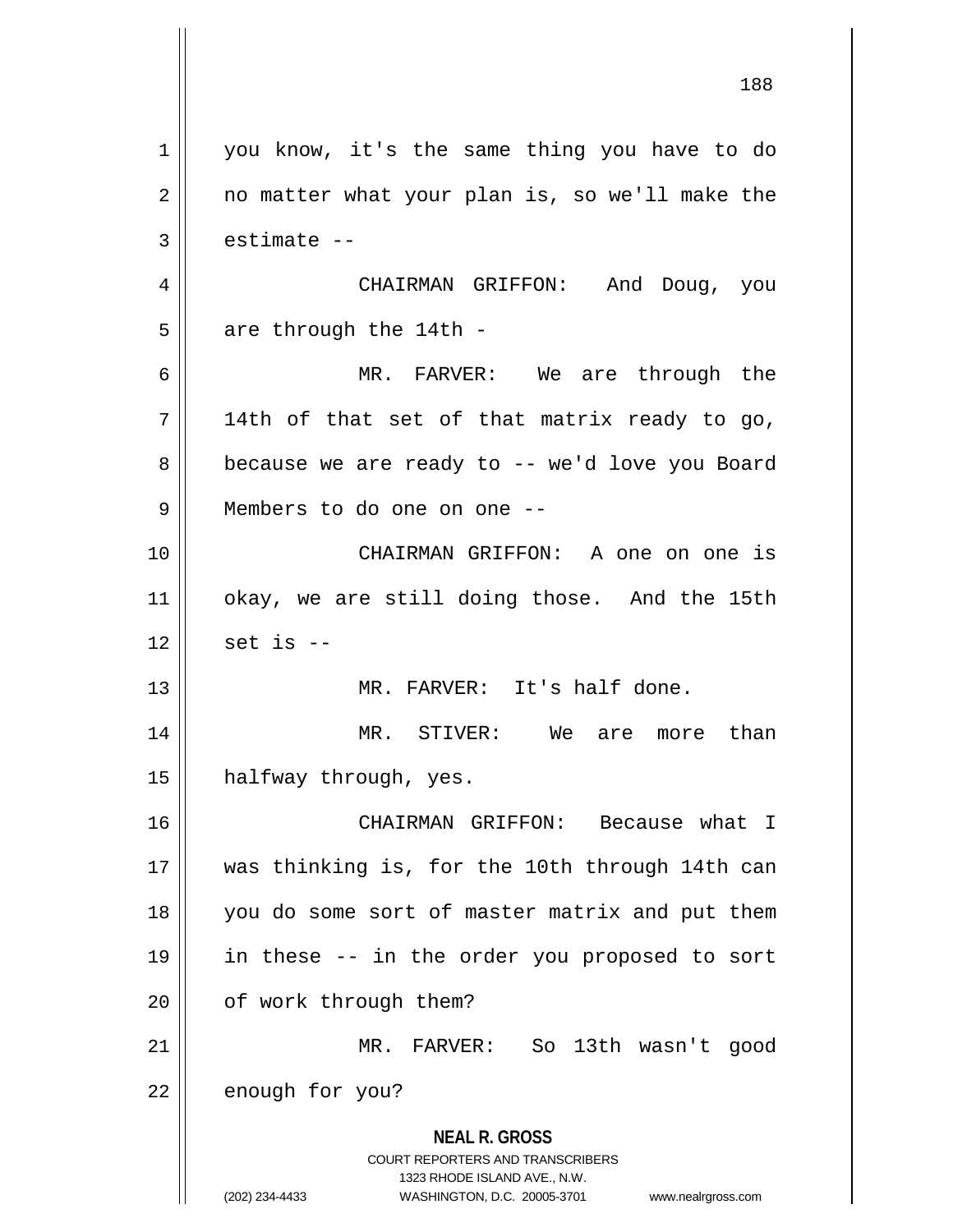**NEAL R. GROSS** COURT REPORTERS AND TRANSCRIBERS 1323 RHODE ISLAND AVE., N.W. 189 1 CHAIRMAN GRIFFON: I'm adding one  $2 \parallel$  on because you're finished. 3 MR. FARVER: What I'll do is, when  $4 \parallel$  I do get to 14th set --5 CHAIRMAN GRIFFON: You can use  $6 \parallel$  these categories. 7 MR. FARVER: We'll break down to  $8 \parallel$  these categories, and I'll --9 CHAIRMAN GRIFFON: But then 10 || reorder them and send that matrix out to all  $11$  of us  $-$ 12 MR. FARVER: I'll probably do this 13 || from here on out until someone says stop. You 14 || know, every time a matrix comes out from a  $15$  set, it will be grouped into the normal group, 16 || plus put into categories like you see at the 17 back of this document. So all I'm going to do 18 is add another table on at the end of this. 19 MR. HINNEFELD: Now, if we are to 20 || make any progress eight weeks from today, 21 despite you know, going through our planning  $22$  | exercise, we'll need to know what group of

(202) 234-4433 WASHINGTON, D.C. 20005-3701 www.nealrgross.com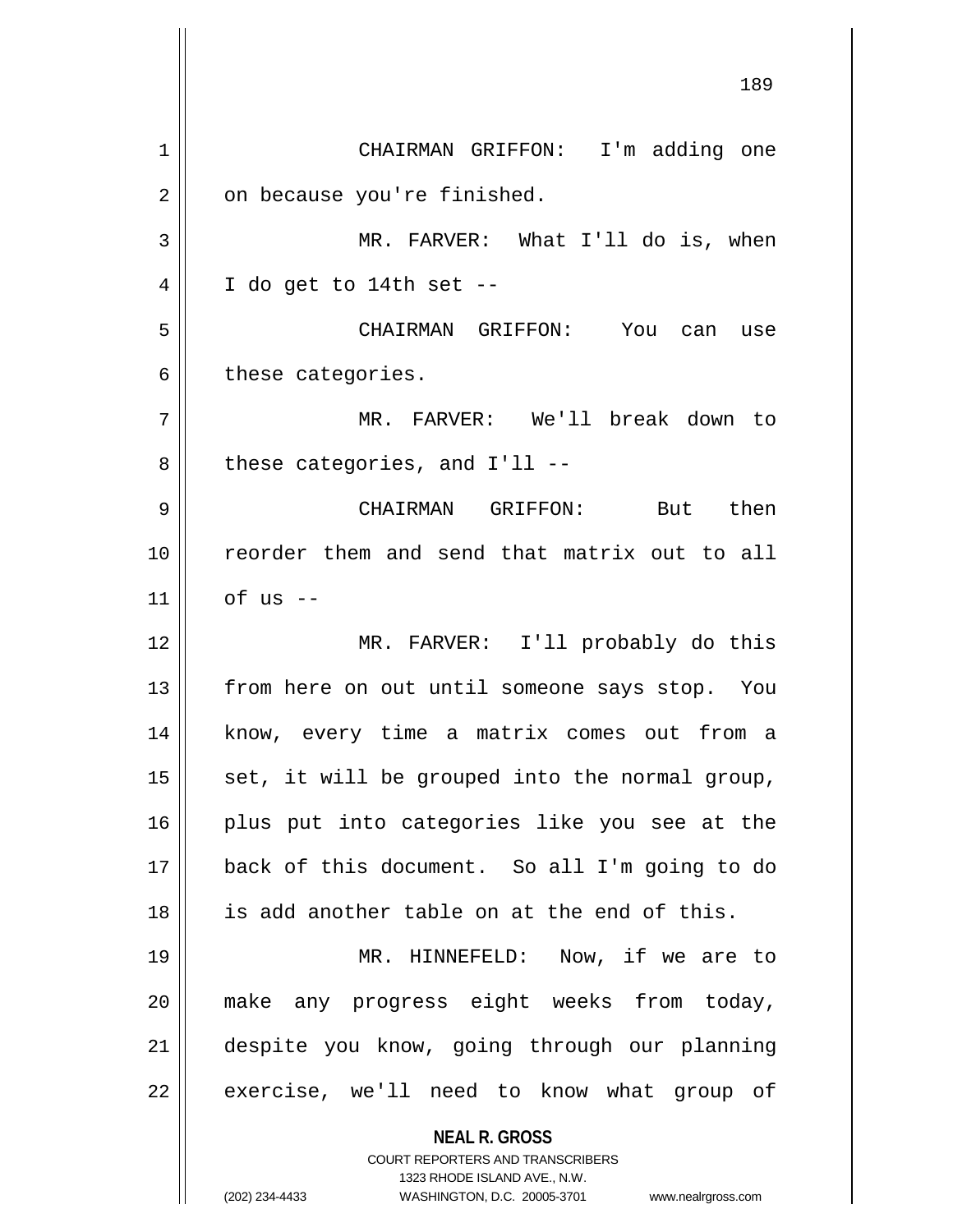**NEAL R. GROSS** COURT REPORTERS AND TRANSCRIBERS 1323 RHODE ISLAND AVE., N.W. (202) 234-4433 WASHINGTON, D.C. 20005-3701 www.nealrgross.com  $1$  | things do you want us to work on, because we - $\overline{2}$ 3 || CHAIRMAN GRIFFON: Well, that's  $4 \parallel$  why I'm saying, really without --5 MR. HINNEFELD: We haven't sent  $6 \parallel$  all our responses for 9. We should finish out  $7$  || our responses. 8 MR. KATZ: On the way, you're 9 doing it now, right. 10 MR. HINNEFELD: So we can do that, 11 and then beyond that, right now, we have a 12 || listing of, Category A is what we are going to  $13$   $\parallel$  start on --14 MR. FARVER: If that's what you 15 want to start on, I can get you those numbers  $16$  real easy. 17 || MR. HINNEFELD: I mean you have 18 || already given us Category A for 10 through 13  $19 \parallel -$ 20 || MR. STIVER: There may be some of  $21$  | 14 in one of those --22 MR. FARVER: But I just don't have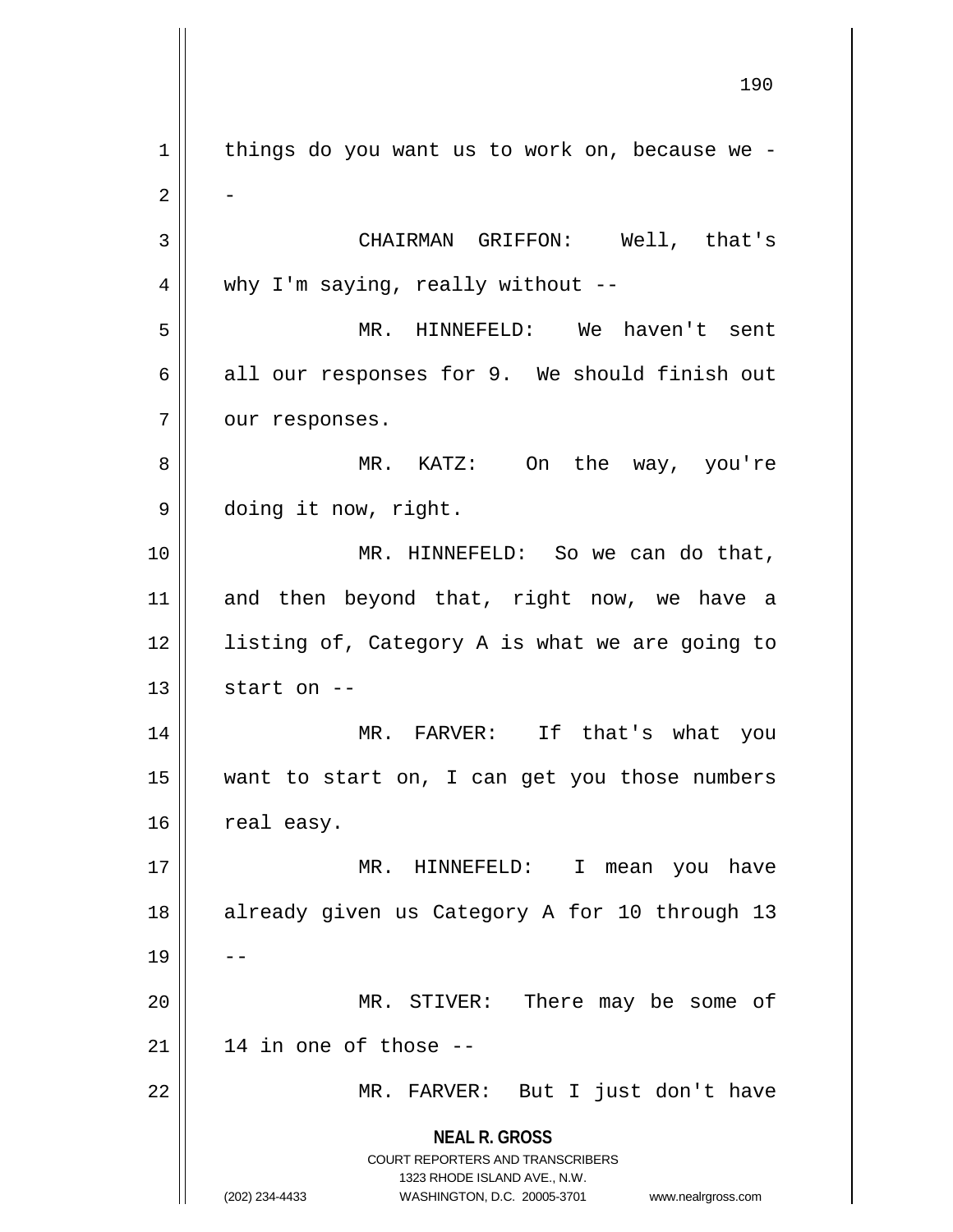| 1  | that ready yet, so we can start on these 10.                        |
|----|---------------------------------------------------------------------|
| 2  | MR. HINNEFELD: So our action as                                     |
| 3  | of today is to start working on Category A                          |
| 4  | from 10 through 13, as well as anything --                          |
| 5  | MR. FARVER: I can't finish the                                      |
| 6  | 14th set until after we do the --                                   |
| 7  | MR. HINNEFELD: That gives us the                                    |
| 8  | stuff to start working on now, if we already                        |
| 9  | have some sort of progress going forward.                           |
| 10 | DR. ULSH: We've got enough to                                       |
| 11 | keep us busy for a few weeks.                                       |
| 12 | MR. HINNEFELD: We've got plenty                                     |
| 13 | to keep us busy, I just want to make sure                           |
| 14 | we're doing it in the right order.                                  |
| 15 | MR. KATZ: Right, but so you will                                    |
| 16 | be -- it'll be good for you to do that pretty                       |
| 17 | quickly, your putting them in the right                             |
| 18 | baskets and figuring out how much you have in                       |
| 19 | each basket too, so that there's enough in the                      |
| 20 | basket for the next meeting.                                        |
| 21 | CHAIRMAN GRIFFON: Well, let's                                       |
| 22 | think about this. If the 14th is still                              |
|    |                                                                     |
|    | <b>NEAL R. GROSS</b><br><b>COURT REPORTERS AND TRANSCRIBERS</b>     |
|    | 1323 RHODE ISLAND AVE., N.W.                                        |
|    | (202) 234-4433<br>WASHINGTON, D.C. 20005-3701<br>www.nealrgross.com |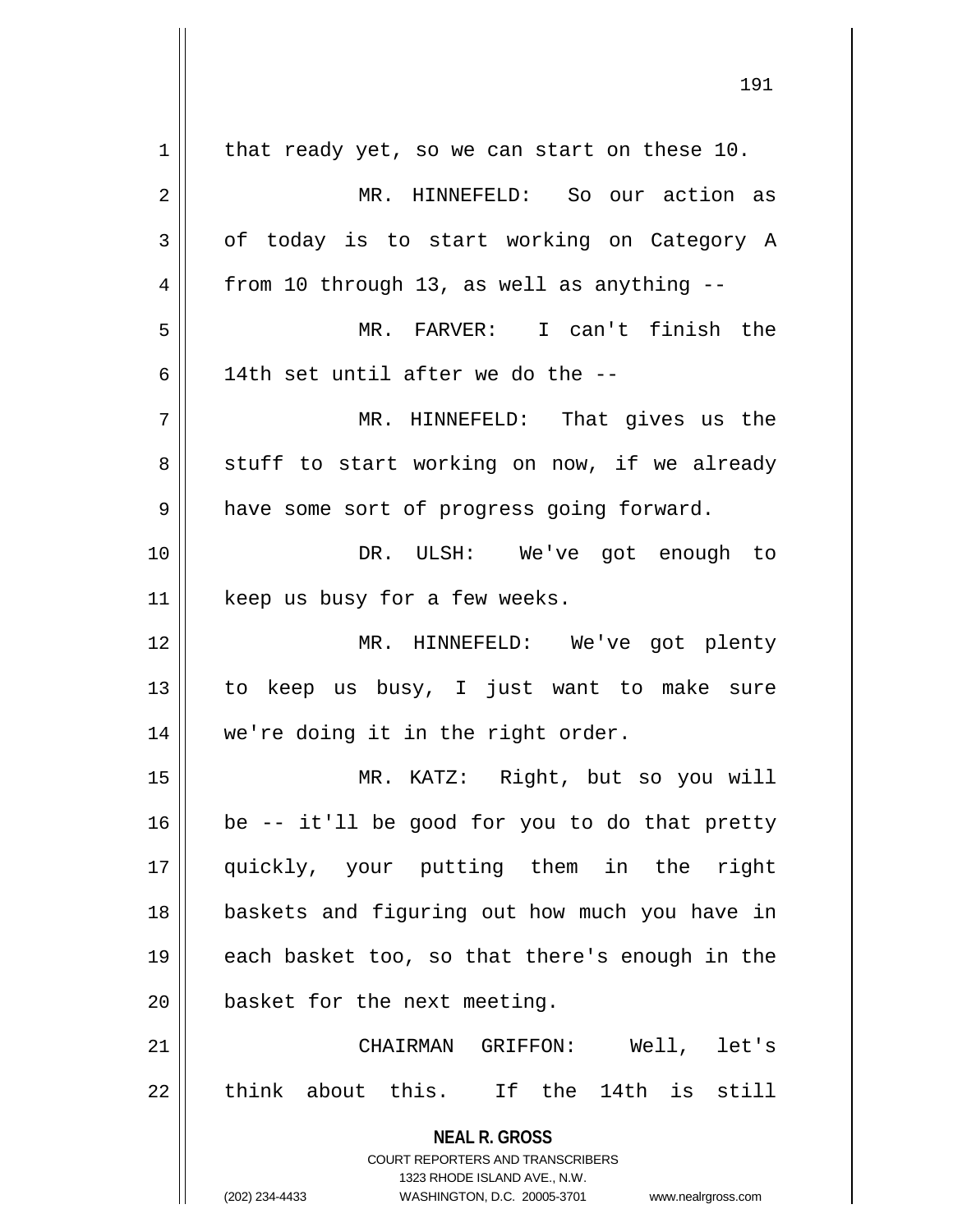**NEAL R. GROSS** COURT REPORTERS AND TRANSCRIBERS 1323 RHODE ISLAND AVE., N.W. (202) 234-4433 WASHINGTON, D.C. 20005-3701 www.nealrgross.com 192 1 | waiting for the one on ones, why don't you use  $2 \parallel$  submit a 10th through 13th master matrix,  $3 \parallel$  reorder it by these bins --4 MR. STIVER: Rather than wait on  $5 \parallel 14.$ 6 CHAIRMAN GRIFFON: Yes, rather  $7 \parallel$  than wait on 14. 8 MR. HINNEFELD: We can do that. 9 CHAIRMAN GRIFFON: No, I meant -- 10 well they should reissue it, right? 11 || MR. FARVER: You mean order it by 12 which came in -- 13 || (Simultaneous speakers.) 14 MR. FARVER: Group A. 15 CHAIRMAN GRIFFON: Yes. Just 16 || sorting them, right, just sorting them. But  $17$  | reissue it just so we are all on the same, you 18 || know, we know what's going on, we aren't 19 confused. 20 MR. FARVER: So will I send you a  $21$  | spreadsheet --22 MR. HINNEFELD: Sure.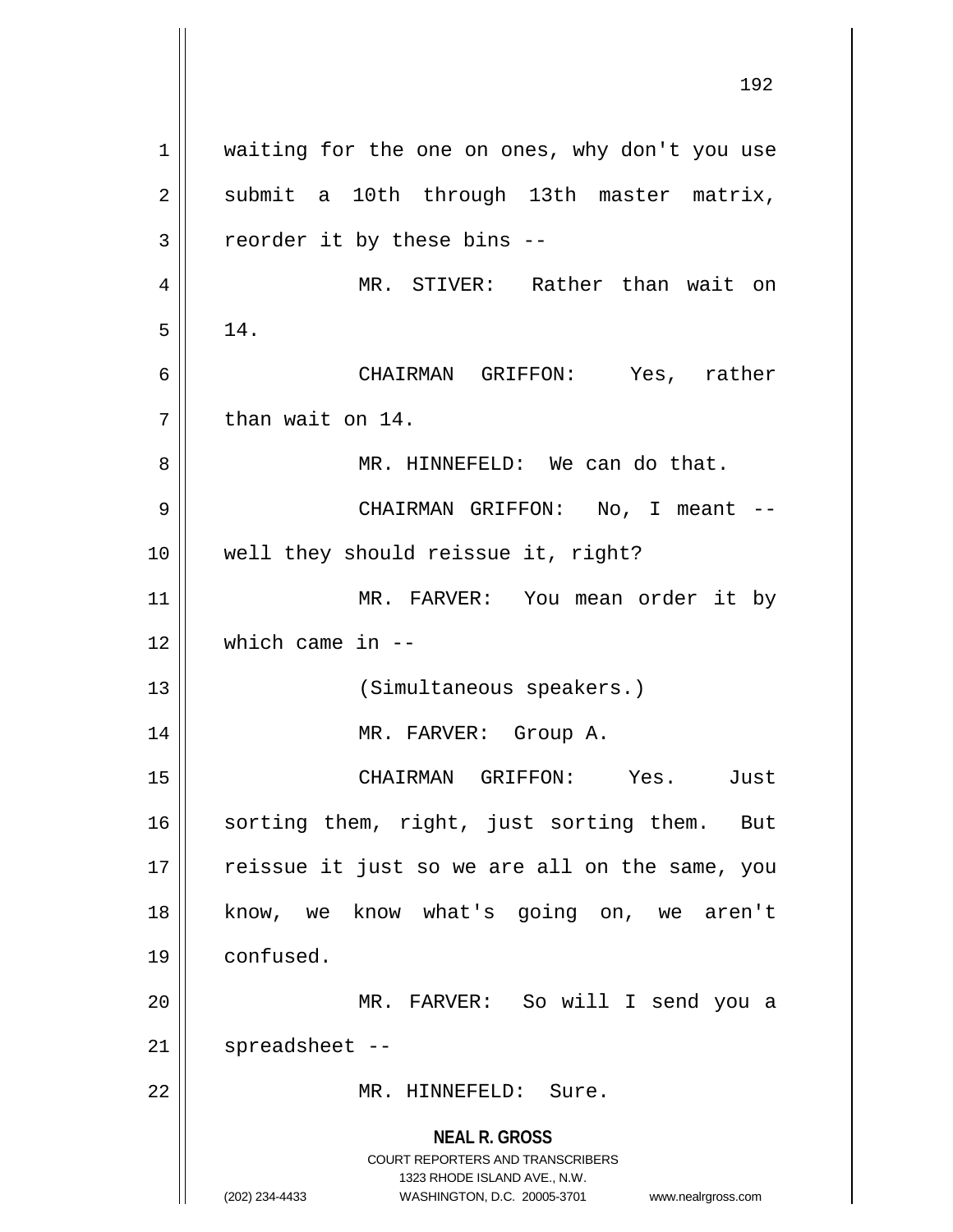**NEAL R. GROSS** COURT REPORTERS AND TRANSCRIBERS 1323 RHODE ISLAND AVE., N.W. (202) 234-4433 WASHINGTON, D.C. 20005-3701 www.nealrgross.com 1 || MR. FARVER: And you can do the  $2 \parallel$  sort? 3 | MR. HINNEFELD: Sure. 4 CHAIRMAN GRIFFON: Well, somebody  $5 \parallel$  just send it around is all I'm saying. 6 MR. HINNEFELD: Okay, so what 7 you're looking for now is the matrix of all 8 the findings. We're going to take this 9 || report, 10 through 13, we're going to get the 10 Category A findings and that will help us 11 || identify the case that was linked at the time. 12 || So you know, all the findings in 13  $\parallel$  all those cases, not just the Category A --14 || all those findings --15 (Simultaneous speakers.) 16 MR. HINNEFELD: You'll be able to  $17$  || find a matrix with all the findings for those 18 || cases that then that becomes essentially the 19 10 through 13 Category A set or something like  $20$   $\parallel$  that. 21 || CHAIRMAN GRIFFON: Right. 22 MR. HINNEFELD: So, and that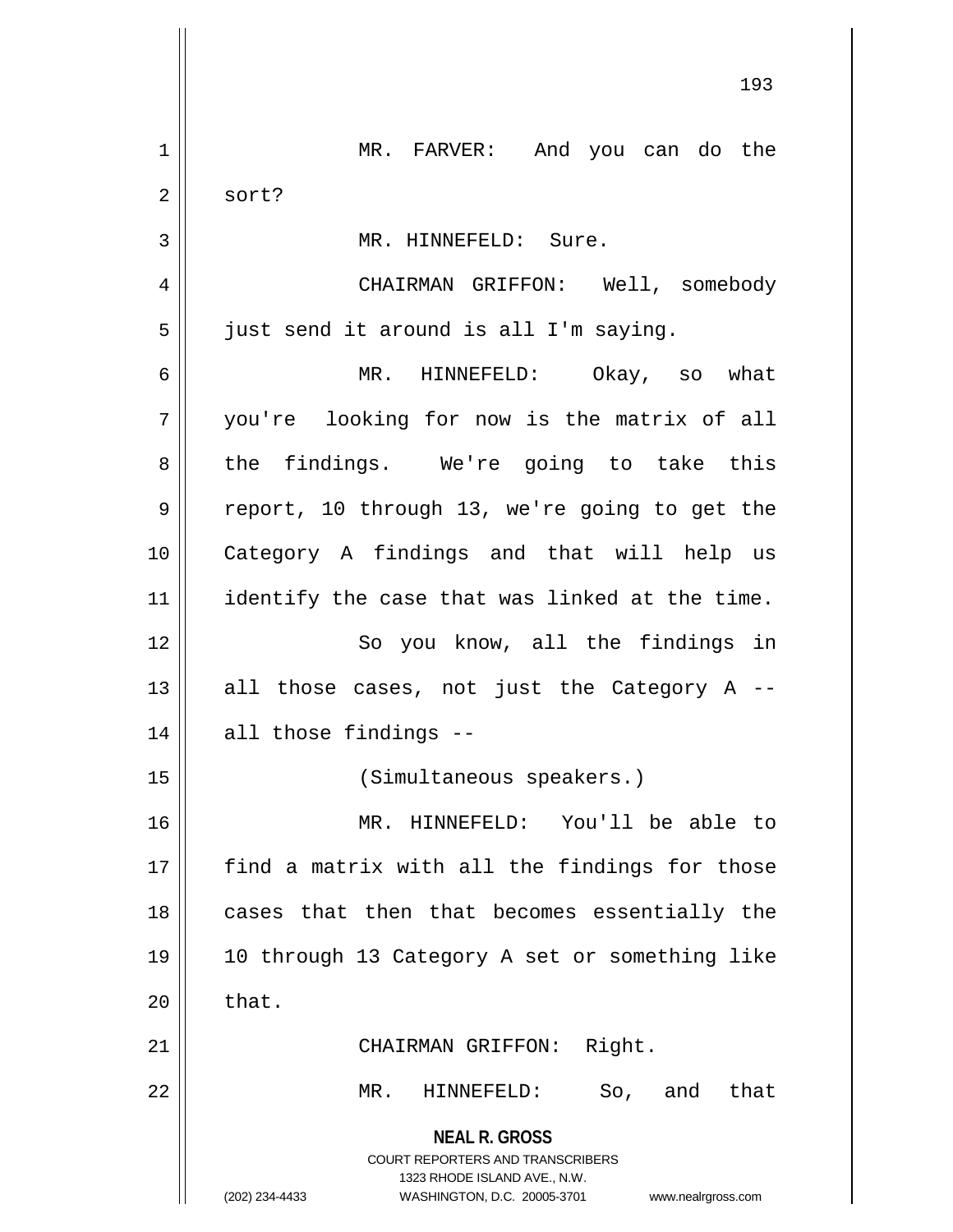**NEAL R. GROSS** COURT REPORTERS AND TRANSCRIBERS 1 becomes the matrix to work on for that. So  $2 \parallel$  that will give us plenty to do, as well as  $3 \parallel$  trying to figure out if this is even -- if 4 | this is doable. 5 MR. KATZ: Right, and I think -- 6 |  $\epsilon$  right, no, I know, I think at the next meeting 7 you can report on the planning and what that  $8 \parallel$  told you in terms of what pace is feasible. 9 MR. HINNEFELD: If I had my way I 10 would report to the -- 11 MR. KATZ: Yes. But I think that 12 will be good. I think that will be helpful. 13 DR. MAURO: Mark, one more 14 || suggestion, if it's acceptable by way of 15 | process. 16 CHAIRMAN GRIFFON: Unacceptable. 17 DR. MAURO: I know, the idea being 18 I noticed that many times when we are going 19 through the individual findings, there is a 20 miscommunication or understanding of where our 21 finding is, and as a result, I would say a 22 || significant percent, this represents

1323 RHODE ISLAND AVE., N.W.

(202) 234-4433 WASHINGTON, D.C. 20005-3701 www.nealrgross.com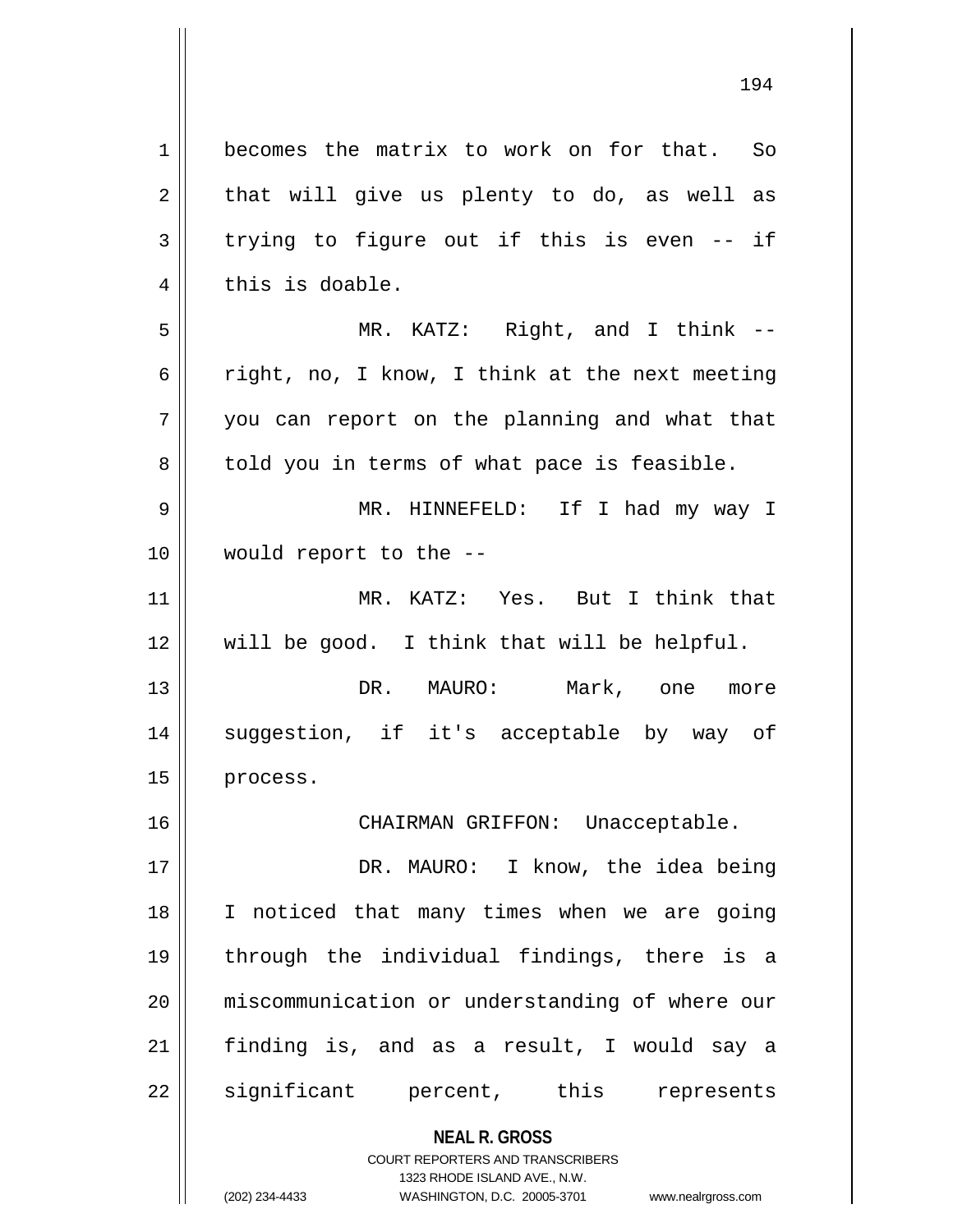| $\mathbf 1$    | inadequate communication of our finding and                                                                                                                            |
|----------------|------------------------------------------------------------------------------------------------------------------------------------------------------------------------|
| $\sqrt{2}$     | the understanding and response, would it                                                                                                                               |
| 3              | benefit the process? I don't think it would                                                                                                                            |
| $\overline{4}$ | undermine the role of the Subcommittee if, as                                                                                                                          |
| 5              | NIOSH is looking at one of our comments, and                                                                                                                           |
| $\epsilon$     | if there's another ambiguity or uncertainty,                                                                                                                           |
| 7              | regarding what is it we are concerned about,                                                                                                                           |
| 8              | would it be appropriate for the author of the                                                                                                                          |
| 9              | -- who is doing the review to talk to our guy                                                                                                                          |
| 10             | who made the comment, just to get                                                                                                                                      |
| 11             | clarification?                                                                                                                                                         |
| 12             | I know that there's been a lot of                                                                                                                                      |
| 13             | these kinds of -- when we filled the matrix                                                                                                                            |
| 14             | out and we show up at the meeting, and we'll                                                                                                                           |
| 15             | look at it and we'll see that there was a                                                                                                                              |
| 16             | misunderstanding, and we don't actually                                                                                                                                |
| 17             | resolve the problem I think at the meeting,                                                                                                                            |
| 18             | and it has to go through another iteration, a                                                                                                                          |
| 19             | little communication beforehand may really                                                                                                                             |
| 20             | expedite this.                                                                                                                                                         |
| 21             | MR.<br>We've<br>kind of<br>HINNEFELD:                                                                                                                                  |
| 22             | always been okay to do that.                                                                                                                                           |
|                | <b>NEAL R. GROSS</b><br><b>COURT REPORTERS AND TRANSCRIBERS</b><br>1323 RHODE ISLAND AVE., N.W.<br>(202) 234-4433<br>WASHINGTON, D.C. 20005-3701<br>www.nealrgross.com |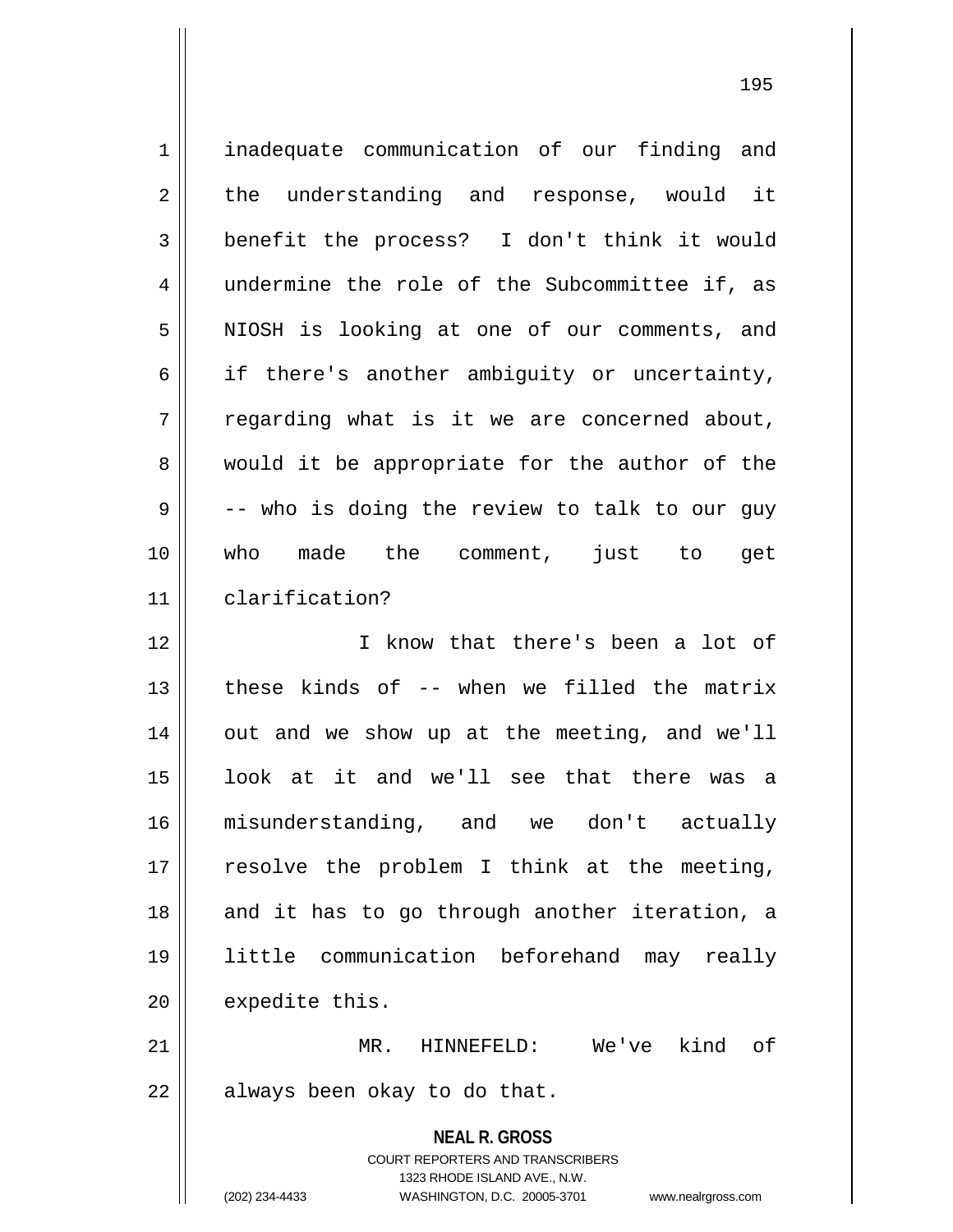**NEAL R. GROSS** COURT REPORTERS AND TRANSCRIBERS 1323 RHODE ISLAND AVE., N.W. (202) 234-4433 WASHINGTON, D.C. 20005-3701 www.nealrgross.com 1 || MR. STIVER: We have done 2 | technical calls on Site Profile -3 DR. MAURO: Yes, I wouldn't make  $4 \parallel$  it that formal. It would be just a matter, 5 || listen, I don't understand why you are  $6 \parallel$  concerned about this. Is this what you are 7 concerned about? As opposed to making it a 8 formal technical call. 9 If you feel that undermines the 10 process, certainly forget about it. But I 11 || know that that would push things, that would 12 || move things very nicely. 13 MR. KATZ: I think that would be 14 good. Mark? 15 CHAIRMAN GRIFFON: Yes, I think 16 we're okay with that. You would be calling 17 || NIOSH not ORAU people, right? 18 DR. MAURO: Well, I would say the 19 NIOSH folks would call us. In other words,  $20$  | we'd have a comment that's in the matrix. 21 || CHAIRMAN GRIFFON: Right, right  $22$  right.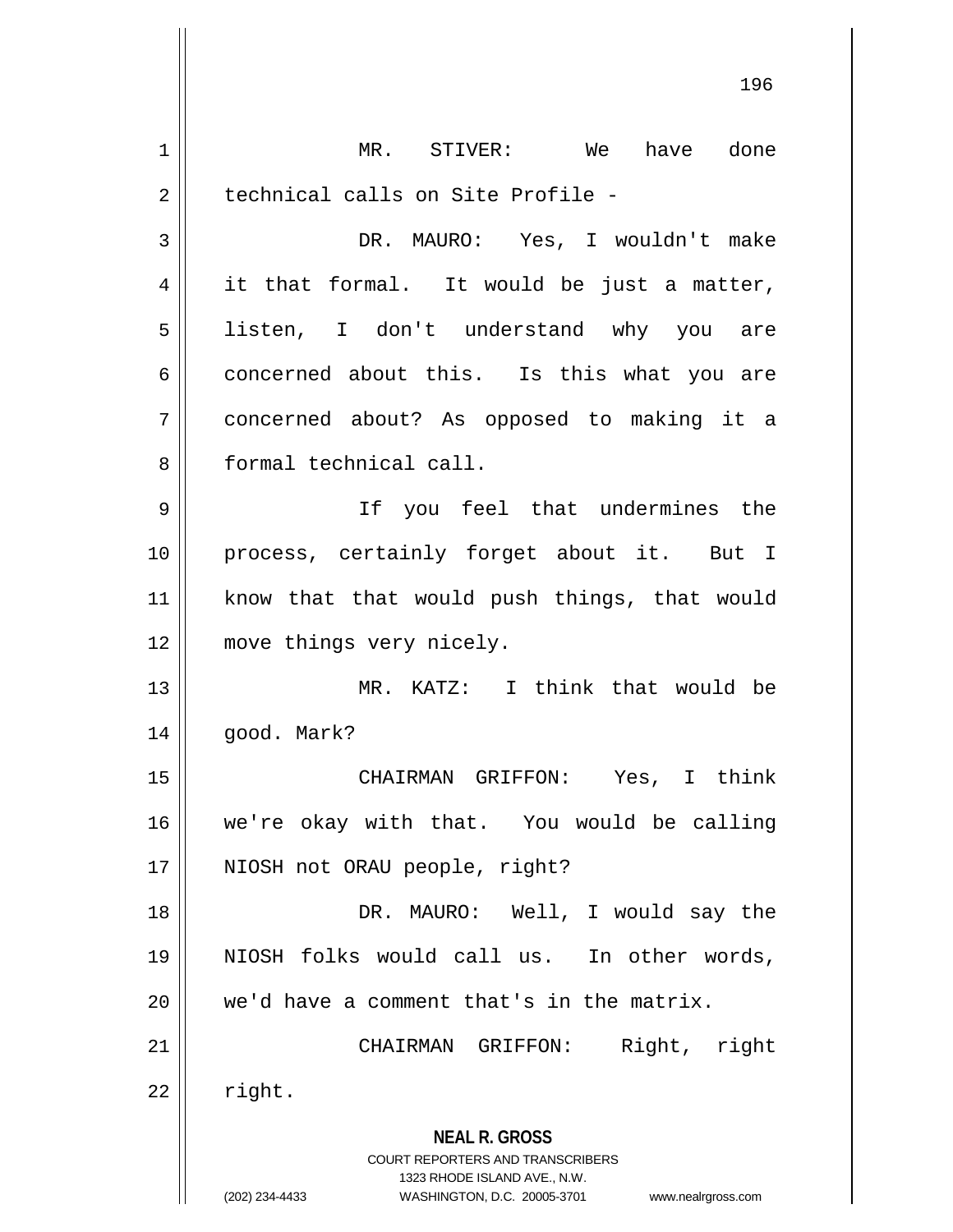**NEAL R. GROSS** COURT REPORTERS AND TRANSCRIBERS 1323 RHODE ISLAND AVE., N.W. 1 || DR. MAURO: All right, and they  $2 \parallel$  have the report of course, but if there's any 3 confusion or concern regarding what our 4 problem is, you now, I don't think -- I think  $5 \parallel$  we'd be  $-$ 6 CHAIRMAN GRIFFON: That's useful 7 because still we are going to have the 8 | conversation on the record, and then you would 9 || say, well, we talked to each other and our 10 original finding, there was a bit of a 11 || misunderstanding on this and --12 || DR. MAURO: Exactly. Exactly. 13 CHAIRMAN GRIFFON: Okay, so that 14 would just expedite the public discussion. 15 || DR. MAURO: Yes. 16 CHAIRMAN GRIFFON: That's fine. I 17 don't think it undermines -- 18 MR. KATZ: And I think you're 19 right John, I think that a lot of those 20 instances over the years, the 21 || misunderstandings that --22 CHAIRMAN GRIFFON: I think it's

<sup>(202) 234-4433</sup> WASHINGTON, D.C. 20005-3701 www.nealrgross.com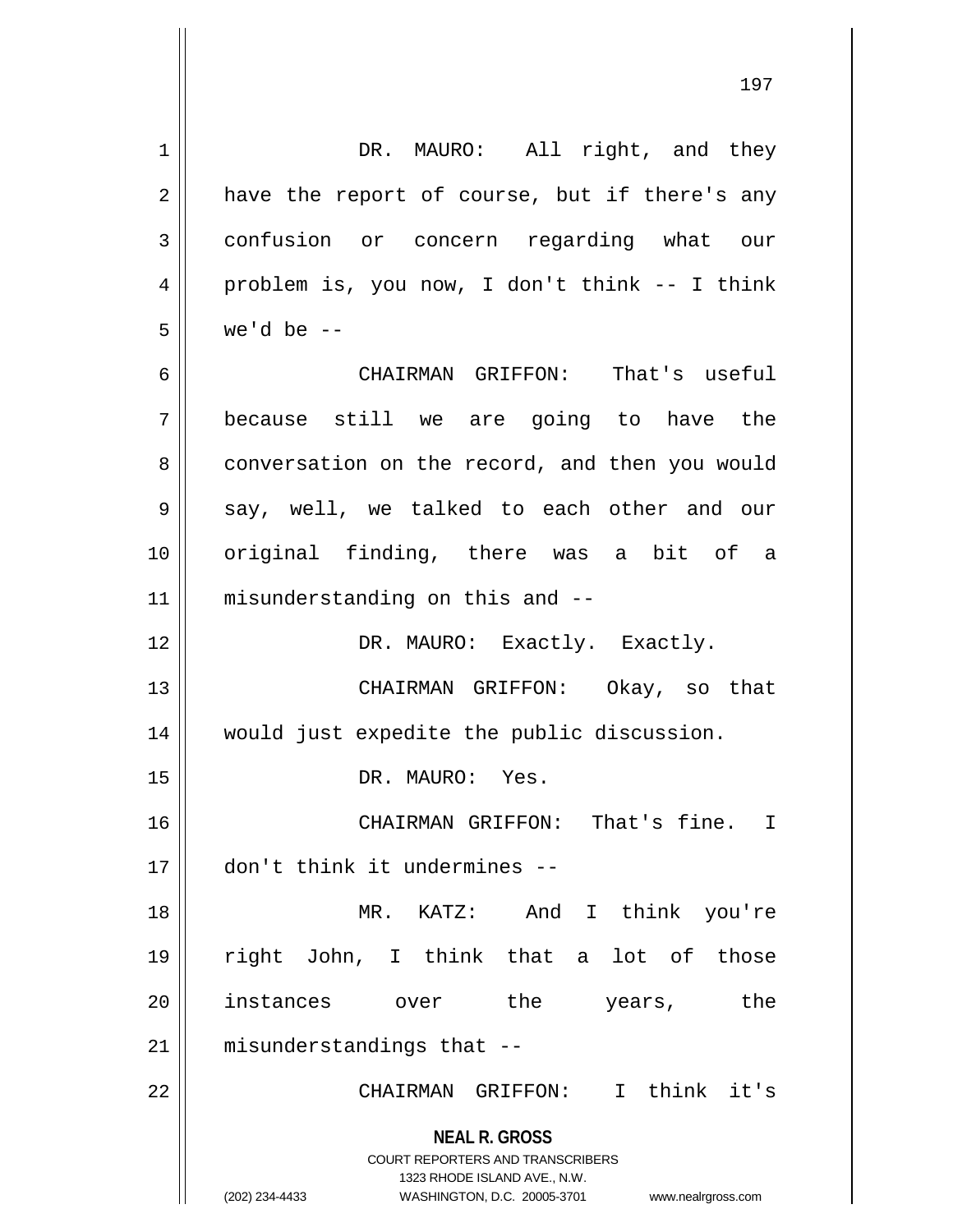1 | okay, and the discussion and the final  $2 \parallel$  resolution is still -- still is on the public  $3 \parallel$  record and so we're okay.

 DR. ULSH: So you envision a  $5 \parallel$  process where -- in practice it would be Scott  $6 \parallel$  or one of his people working on a particular finding, he comes across one that he doesn't 8 || quite understand, and he lets me know, I send it to Doug, Doug funnels it to wherever it goes on SC&A's side -- so we can copy you in on those communications if you want  $-$ CHAIRMAN GRIFFON: No.

 MR. KATZ: You can do them by || phone if you want, but I just envision  $-$ 

 MR. HINNEFELD: We just need to find the right two people to talk, the person | on our side and the person on their side.

 CHAIRMAN GRIFFON: That's right, | because it's still going to come back here. MR. HINNEFELD: I'd be insulted if I were you, because I think your reports are

(Simultaneous speakers.)

**NEAL R. GROSS** COURT REPORTERS AND TRANSCRIBERS

1323 RHODE ISLAND AVE., N.W.

(202) 234-4433 WASHINGTON, D.C. 20005-3701 www.nealrgross.com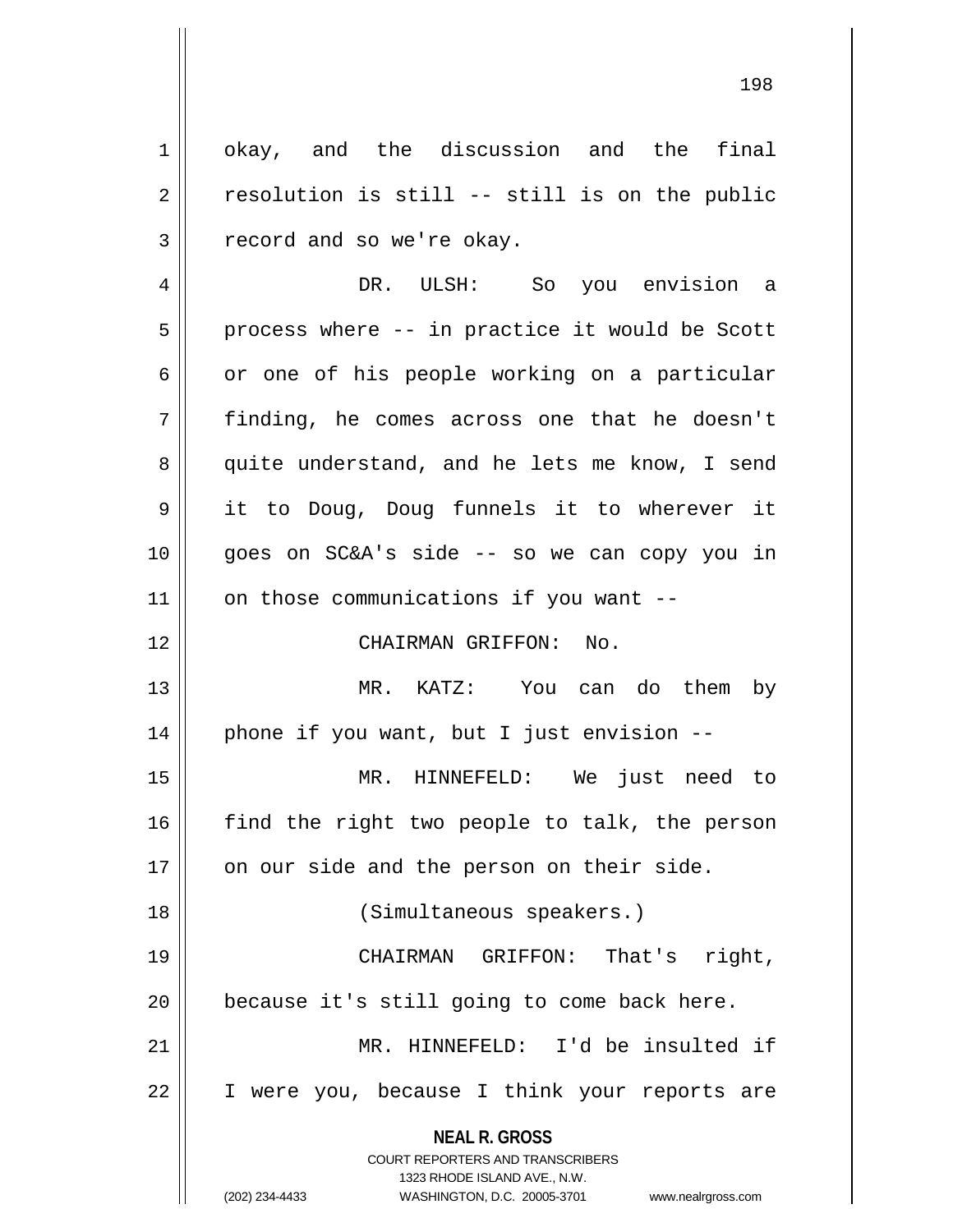1 || pretty clear.

2 CHAIRMAN GRIFFON: Wanda has a 3 | question.

 MEMBER MUNN: No, I just have a 5 || statement. Gentlemen, I don't know how you 6 expect to get a transcript out of this meeting. I really don't know how you do. 8 || Because at least 50 percent of the time, a minimum of two of you is talking at the same time, and usually it's three or more. Are you getting half of what's being said here? I don't see how it's possible.

14 MEMBER MUNN: No, it's just -- I 15 || just want to warn you, you know, we are trying 16 || to transcribe our proceedings and we are all  $17$  | talking at the same time.

13 || MR. KATZ: Charles is really good.

18 CHAIRMAN GRIFFON: Good point. 19 | Good point.

20 MEMBER MUNN: My other concern is 21 || whether there are going to be punitive damages  $22$  | if we don't meet this goal that was set here.

**NEAL R. GROSS**

COURT REPORTERS AND TRANSCRIBERS 1323 RHODE ISLAND AVE., N.W. (202) 234-4433 WASHINGTON, D.C. 20005-3701 www.nealrgross.com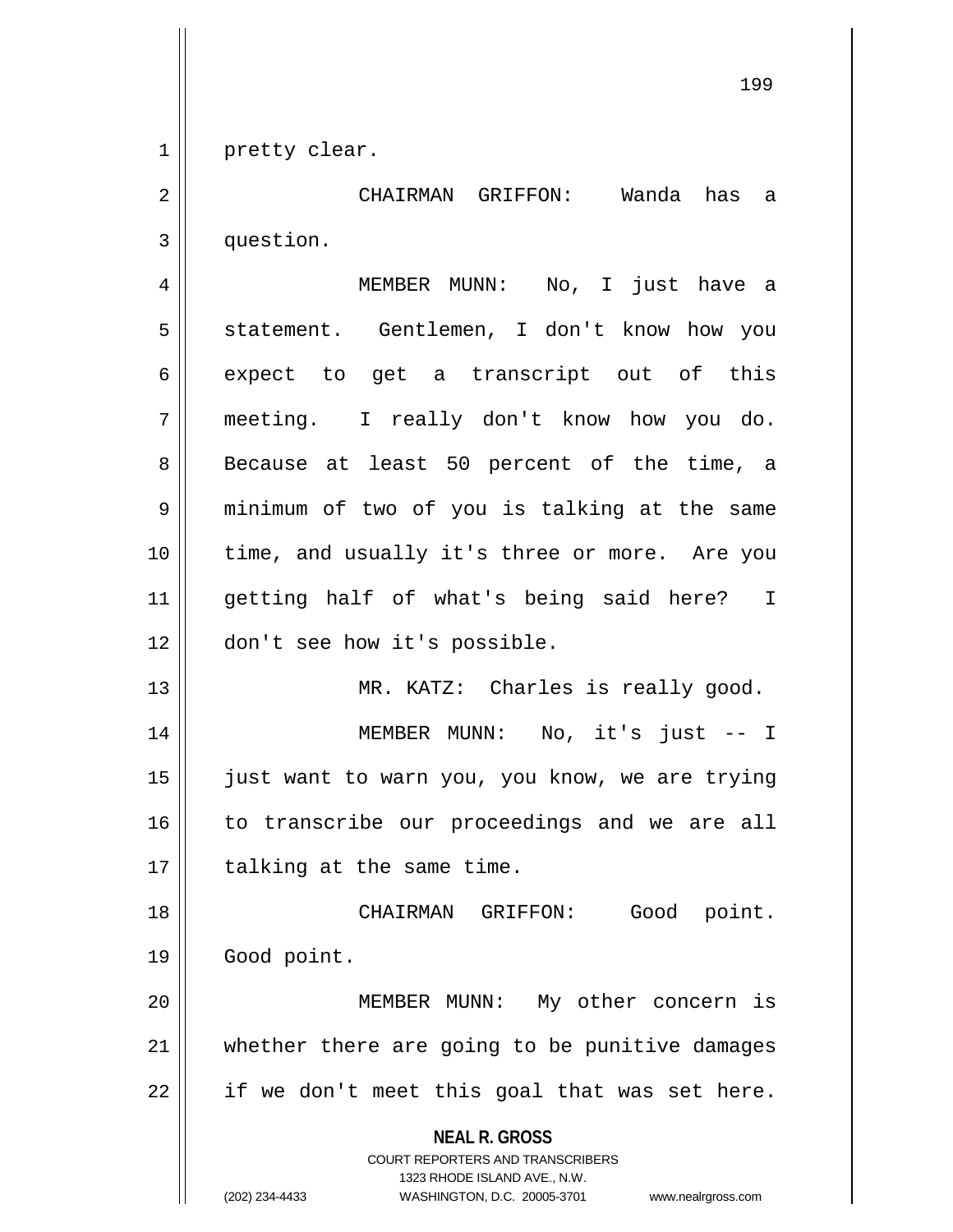**NEAL R. GROSS** COURT REPORTERS AND TRANSCRIBERS 1323 RHODE ISLAND AVE., N.W. (202) 234-4433 WASHINGTON, D.C. 20005-3701 www.nealrgross.com 1 | I'm always afraid we're going to be locked in  $2 \parallel$  the meeting room through -- over New Year's  $3 \parallel$  Eve. 4 | (Simultaneous speakers.) 5 MR. KATZ: All options are on the  $6 \parallel$  table. 7 DR. MAURO: I like change of -- 8 CHAIRMAN GRIFFON: And I thought 9 Wanda was going to make a motion to take  $10$  | lunch, but  $-$ 11 MEMBER MUNN: I would be very 12 || pleased to be the person to step forward and  $13$  || suggest that we break for lunch. 14 CHAIRMAN GRIFFON: Are we -- I 15  $\parallel$  think we are done with that topic -- we have a 16 path forward so -- okay. Let's take that 17 break. 18 MR. KATZ: Thank you everyone on 19  $\parallel$  the line and we'll hook back in with you at --20 what time is it now? 21 || MEMBER MUNN: About 10 after. 22 || MR. KATZ: Okay, so about 10 after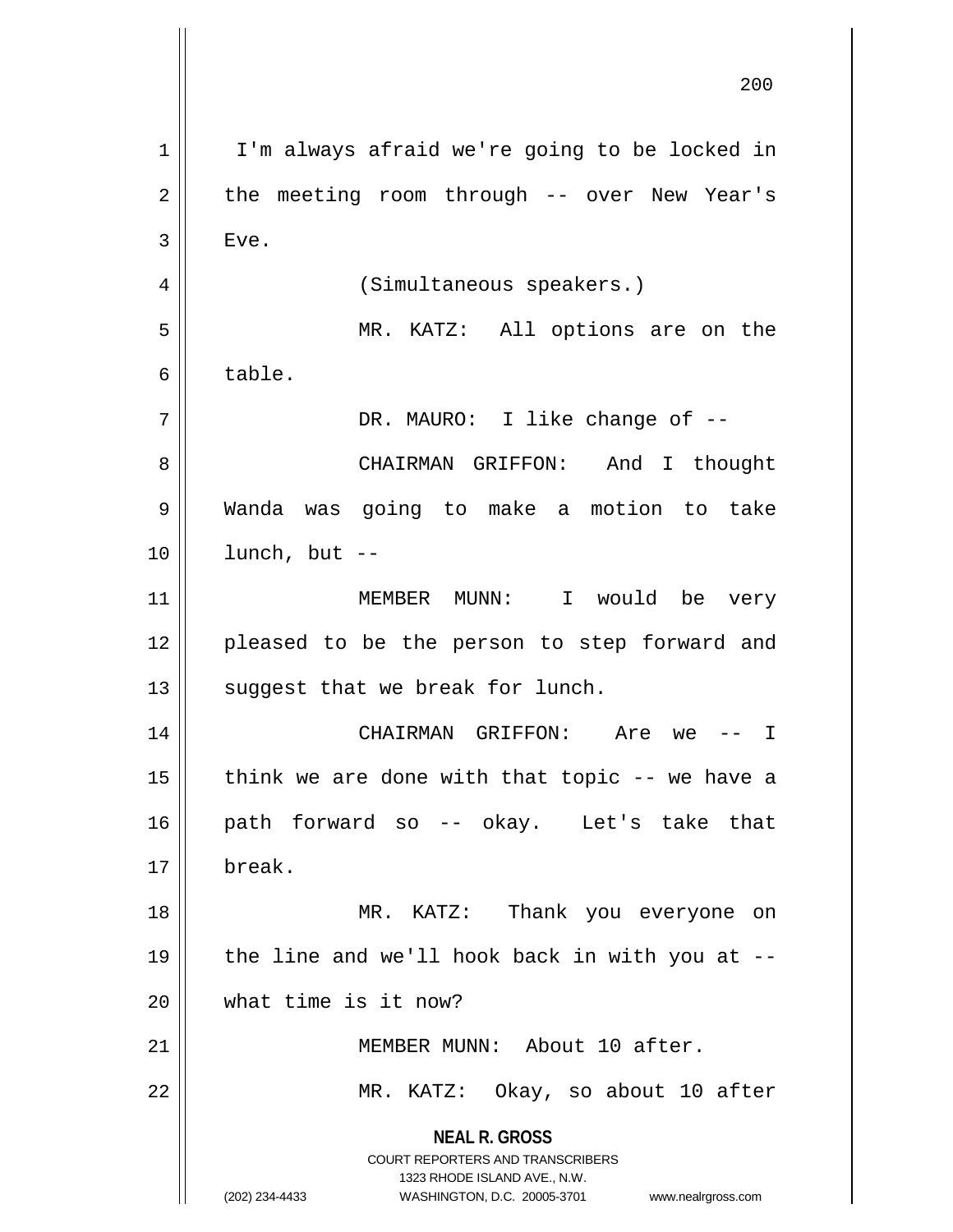|                | 201                                                                                                                                     |
|----------------|-----------------------------------------------------------------------------------------------------------------------------------------|
| $\mathbf 1$    | one.                                                                                                                                    |
| $\sqrt{2}$     | CHAIRMAN GRIFFON: Ten after one,                                                                                                        |
| $\mathsf{3}$   | yes.                                                                                                                                    |
| $\overline{4}$ | (Whereupon, the above entitled                                                                                                          |
| 5              | matter went off the record at 12:10 p.m. and                                                                                            |
| $\epsilon$     | resumed at $1:10$ p.m.)                                                                                                                 |
| $\overline{7}$ |                                                                                                                                         |
| 8              |                                                                                                                                         |
| $\mathsf 9$    |                                                                                                                                         |
| 10             |                                                                                                                                         |
| 11             |                                                                                                                                         |
| 12             |                                                                                                                                         |
| 13             |                                                                                                                                         |
| 14             |                                                                                                                                         |
| 15             |                                                                                                                                         |
| 16             |                                                                                                                                         |
| 17             |                                                                                                                                         |
| 18             |                                                                                                                                         |
| 19             |                                                                                                                                         |
| 20             |                                                                                                                                         |
| 21             |                                                                                                                                         |
| 22             |                                                                                                                                         |
| 23             | <b>NEAL R. GROSS</b>                                                                                                                    |
|                | COURT REPORTERS AND TRANSCRIBERS<br>1323 RHODE ISLAND AVE., N.W.<br>(202) 234-4433<br>WASHINGTON, D.C. 20005-3701<br>www.nealrgross.com |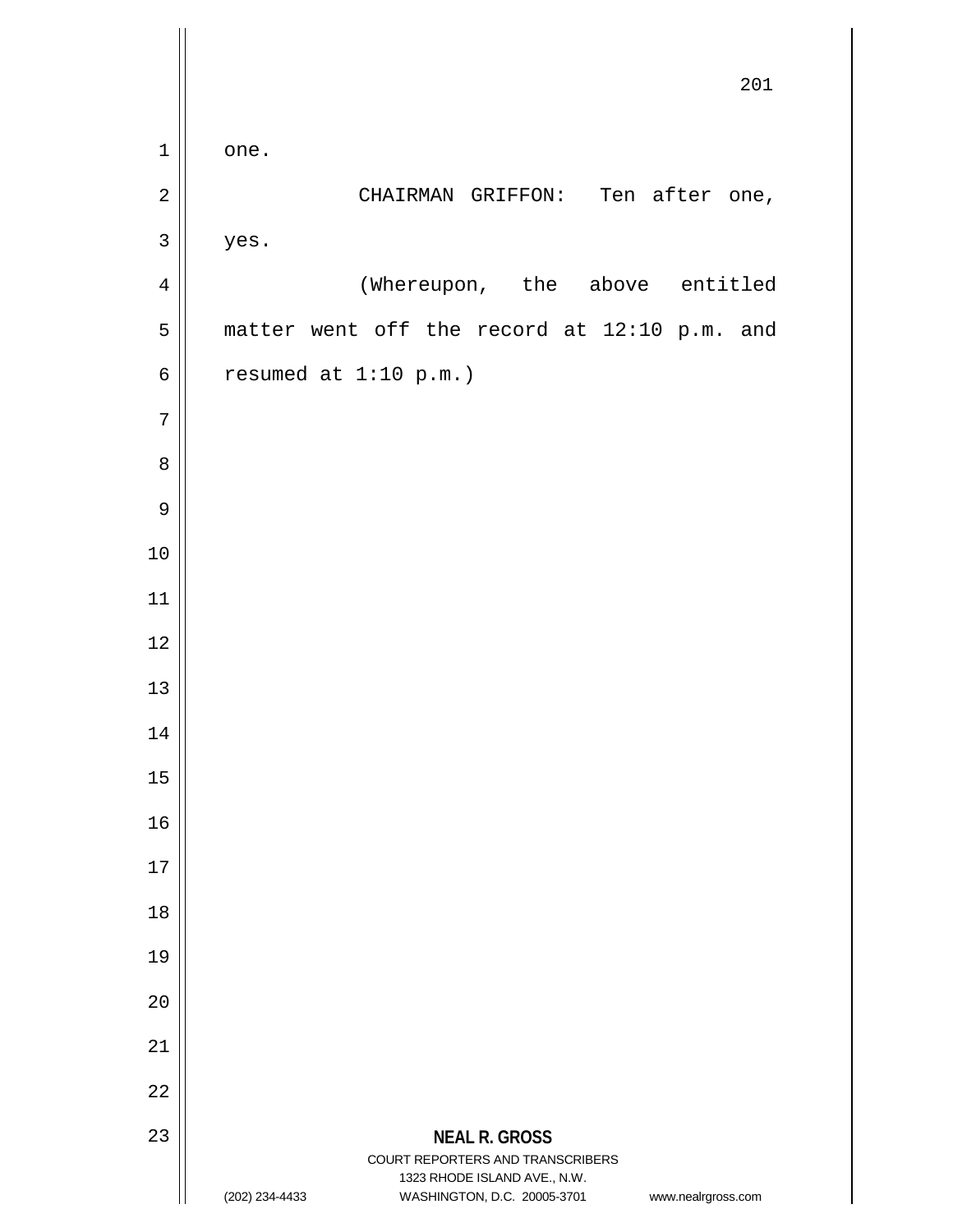**NEAL R. GROSS** COURT REPORTERS AND TRANSCRIBERS 1323 RHODE ISLAND AVE., N.W. (202) 234-4433 WASHINGTON, D.C. 20005-3701 www.nealrgross.com 1 A-F-T-E-R-N-O-O-N S-E-S-S-I-O-N  $2 \parallel$  (1:10 p.m.) 3 MR. KATZ: Good afternoon. 4 | Advisory Board on Radiation and Worker Health, 5 Dose Reconstruction Review Subcommittee. We  $6 \parallel$  are just reconvening after lunch. 7 Let me just check on the line, 8 || specifically for Board Members. Dr. Poston,  $9 \parallel$  are you back with us? 10 (No response) 11 MR. KATZ: Okay. How about John 12 Mauro, are you with us, and Scott Siebert? 13 DR. MAURO: Yes I am still here. 14 || MR. KATZ: Great. 15 MR. SIEBERT: Yes, I am too. 16 MR. KATZ: Great. Okay. Mark. 17 CHAIRMAN GRIFFON: Okay. The next 18 || item on the agenda is, and Ted, you might have 19 to help me with this, other items related to 20 NIOSH 10-year review. I'm not sure what we  $21$  | mean by --22 MR. KATZ: I just wasn't 100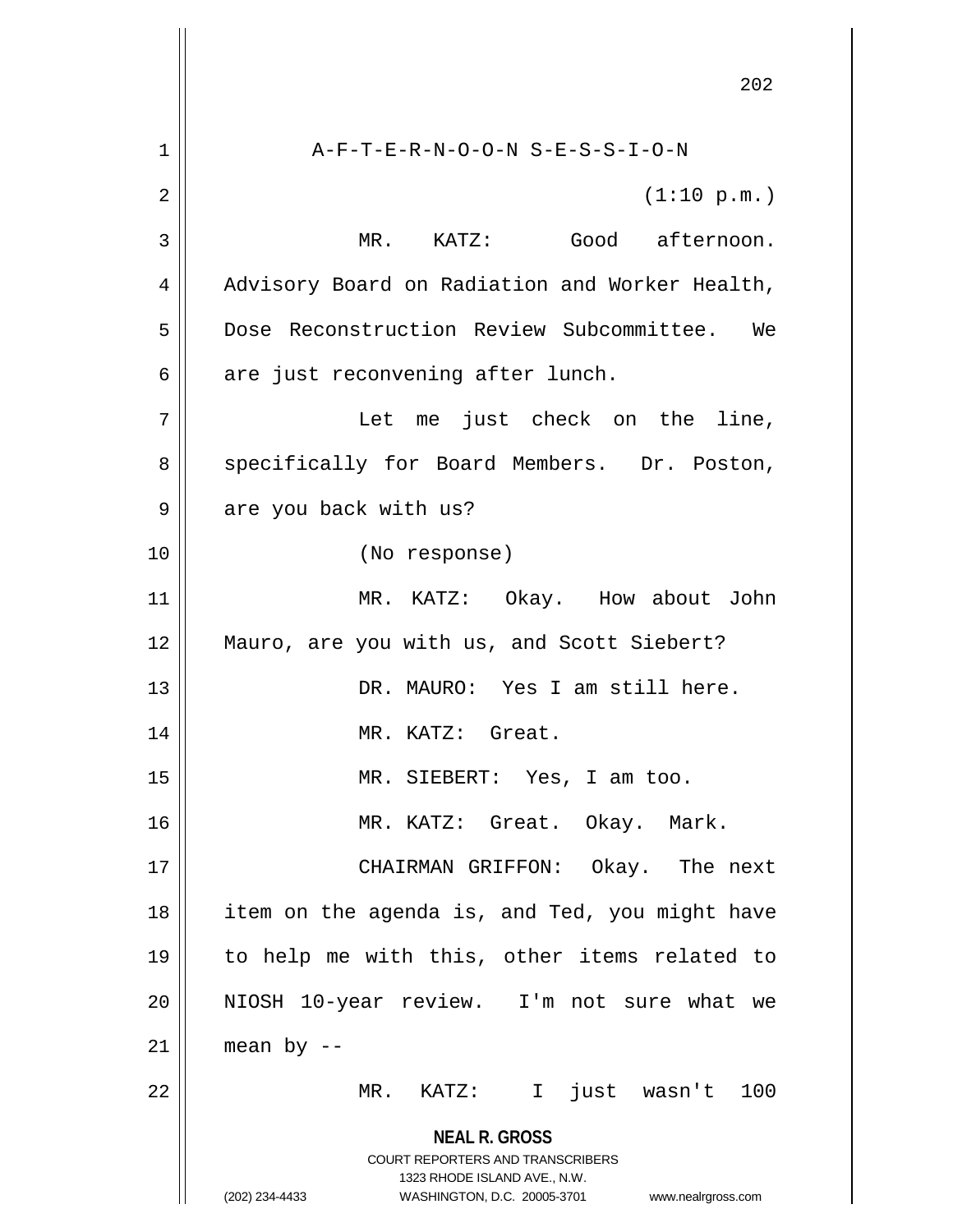**NEAL R. GROSS** COURT REPORTERS AND TRANSCRIBERS 1323 RHODE ISLAND AVE., N.W. 1 || percent sure that I would have caught  $2 \parallel$  everything that --3 || CHAIRMAN GRIFFON: Oh, okay. 4 | (Simultaneous speakers.) 5 MR. KATZ: Open door. 6 MR. HINNEFELD: Well, we talked 7 || about the items, I mean the quality items from  $8 \parallel$  the 10-year review were the -- how come your 9 System doesn't find it, and that's what we're 10 || going to be talking about, and then work with 11 the DR Subcommittee, essentially it's just 12 work with the DR Subcommittee to continue the 13 effort on evaluations. 14 And it also wants us to continue 15 | to focus on timeliness. 16 CHAIRMAN GRIFFON: Timeliness. 17 MR. HINNEFELD: It's just one of 18 || the things on there. We can write a report on 19 timeliness, I can tell you that we are getting  $20$  | claims out within nine months. We are getting  $21$  | the bulk of them out quicker than that. 22 || We could run, if you want to see

(202) 234-4433 WASHINGTON, D.C. 20005-3701 www.nealrgross.com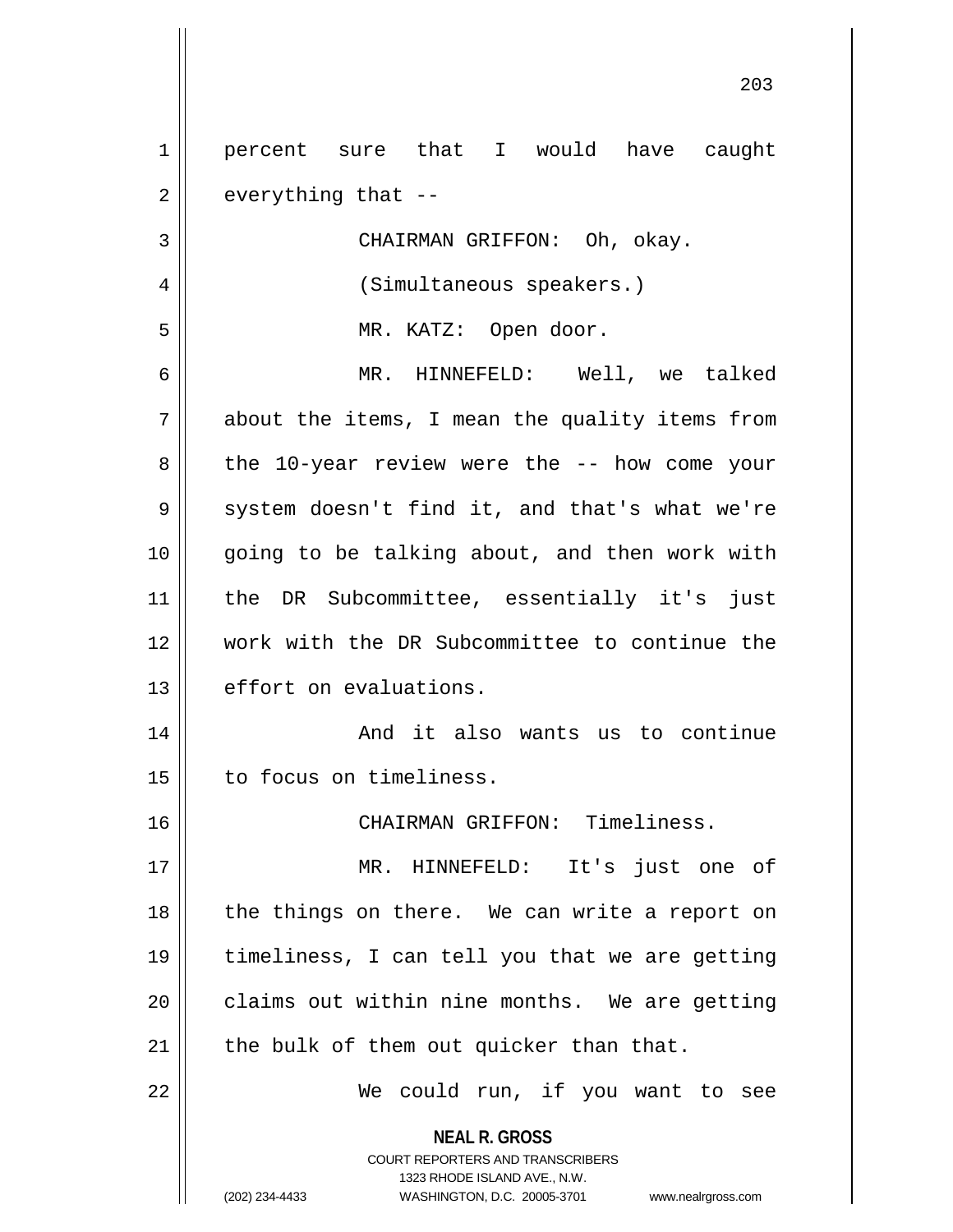**NEAL R. GROSS** COURT REPORTERS AND TRANSCRIBERS 1323 RHODE ISLAND AVE., N.W. (202) 234-4433 WASHINGTON, D.C. 20005-3701 www.nealrgross.com what's the average age of the cases we  $2 \parallel$  completed last quarter or the quarter before, we can do that. CHAIRMAN GRIFFON: You've looked  $5 \parallel$  at some of that from the past. You can show | improvement, too, right, on  $-$  MR. HINNEFELD: Oh, certainly.  $8 \parallel$  Oh, certainly. So, I mean  $-$  MR. CALHOUN: We're getting to the point now where it's steady state truly, and we are not going to be able to improve much more getting them out any sooner, just because 13 || we have got to wait for data to come back and | things like that  $-$  CHAIRMAN GRIFFON: Right. A certain fixed time -- MR. KATZ: So like, at the last meeting you had said you would like a little report on that on timeliness, but do you, do 20 || you want something more concrete? MR. HINNEFELD: I mean we can  $22 \parallel$  provide -- see the thing about it is there are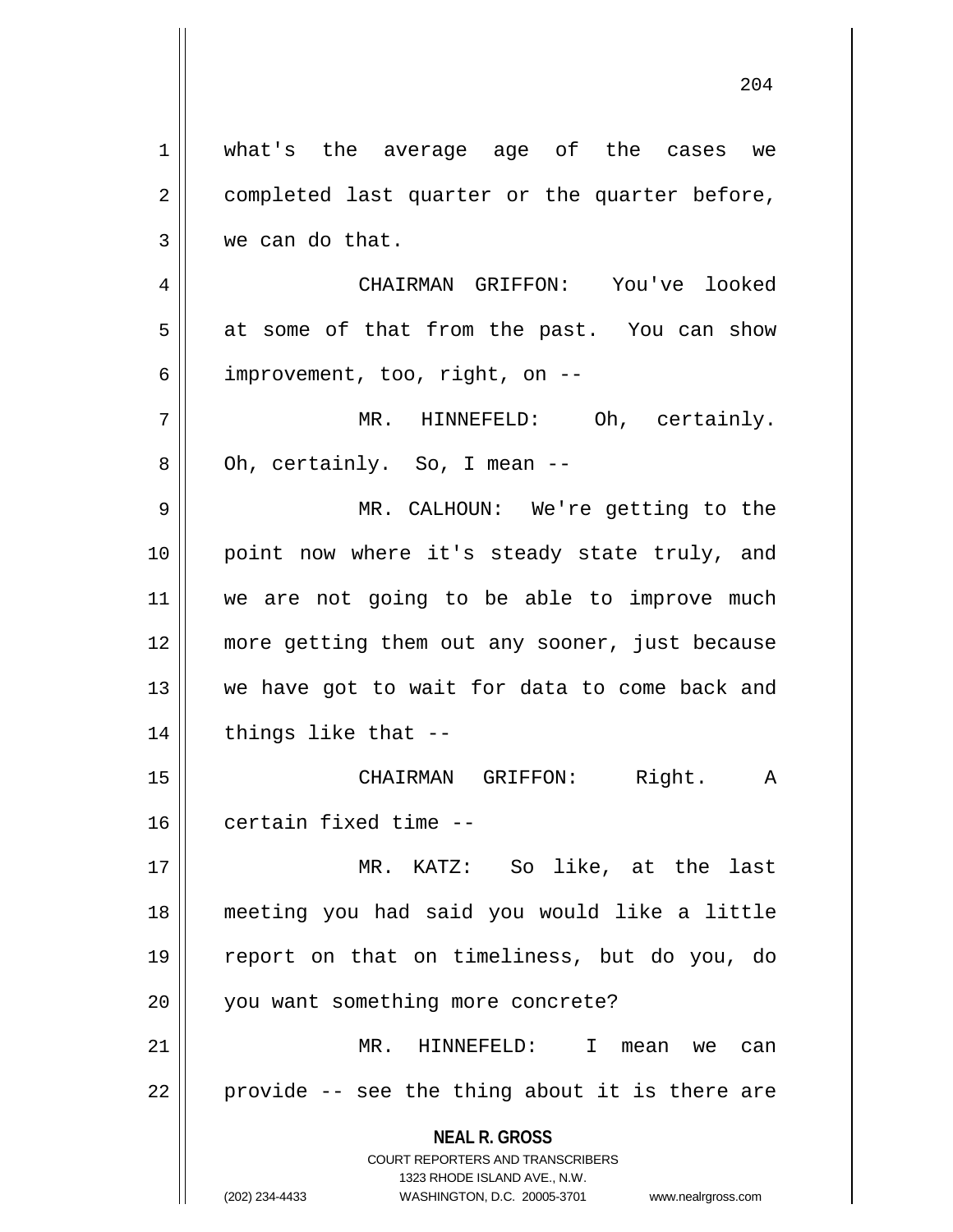**NEAL R. GROSS** COURT REPORTERS AND TRANSCRIBERS 1323 RHODE ISLAND AVE., N.W. (202) 234-4433 WASHINGTON, D.C. 20005-3701 www.nealrgross.com 1 || a lot of ways to present it, like I said. We  $2 \parallel$  can present annual age or average age of the  $3 \parallel$  ones we have completed. We could give you the 4 distribution of the claims that are with us 5 || now in terms of how old they are. There are a 6 few older ones on there because there's the  $7$   $\parallel$  surrogate data we are still putting to bed. 8 CHAIRMAN GRIFFON: I mean I think 9 it might be useful just to update your NIOSH 10 update to the Board as something along those  $11$   $\parallel$   $1$  ines  $-$ 12 || MR. HINNEFELD: Okay. 13 CHAIRMAN GRIFFON: -- that looks 14 at that timeliness and you know, we briefly 15 discussed it here, but you know -- 16 MR. HINNEFELD: We can send some 17 || information between now and the next --18 MR. KATZ: Well, you can just then 19 make it as a presentation, part of your 20  $\parallel$  program update for the Board Members --21 MR. HINNEFELD: All right. But I 22 || don't have to start through here -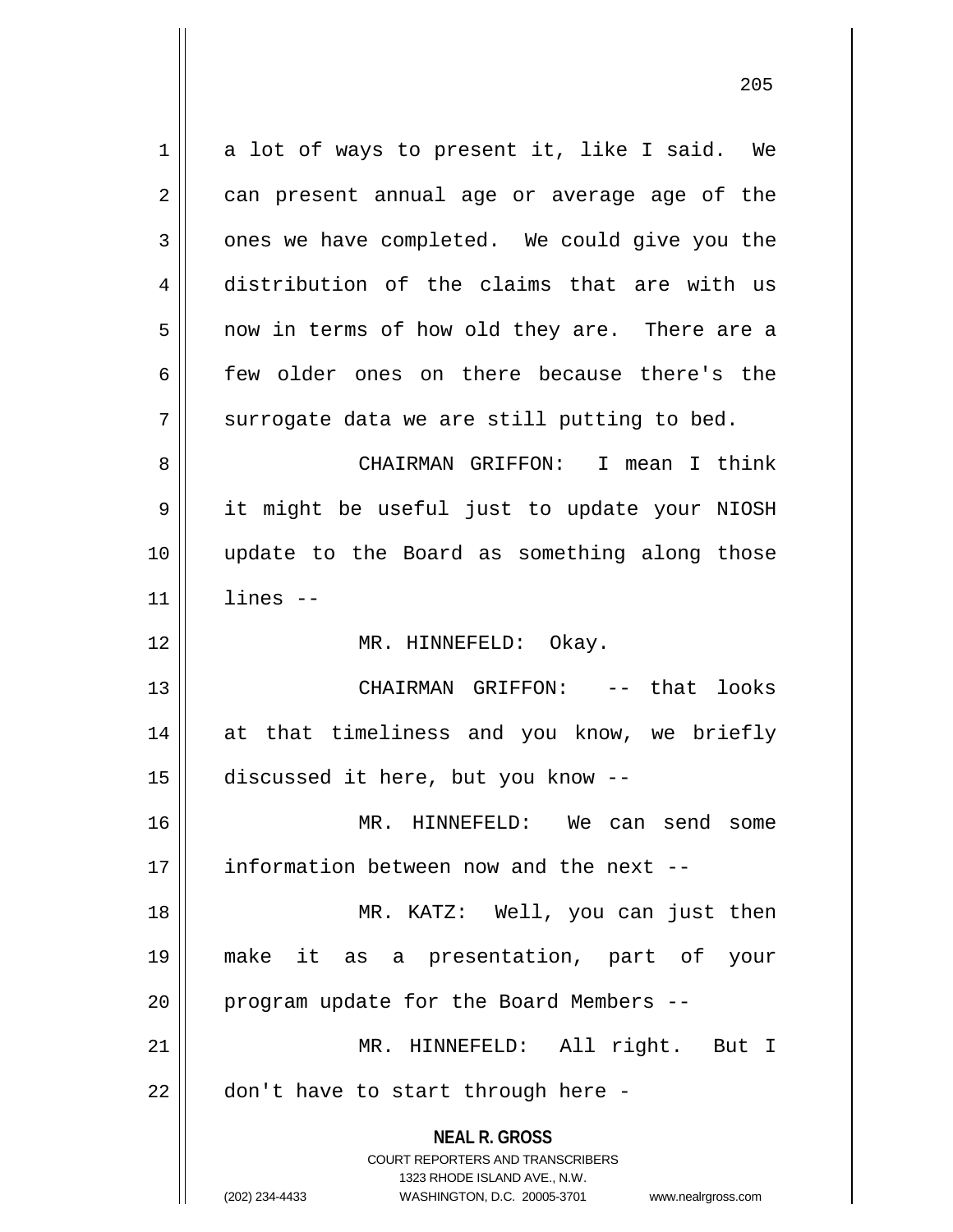**NEAL R. GROSS** COURT REPORTERS AND TRANSCRIBERS 1323 RHODE ISLAND AVE., N.W. (202) 234-4433 WASHINGTON, D.C. 20005-3701 www.nealrgross.com 206 1 MR. KATZ: And let it be  $2 \parallel$  independently --3 || MR. HINNEFELD: All right. 4 CHAIRMAN GRIFFON: I think that's  $5 \parallel$  fine. 6 MR. KATZ: That takes care of that  $7 \parallel$  then. 8 CHAIRMAN GRIFFON: And I think  $9 \parallel$  that was -- the only other thing I have on 10 other factors in the 10-year review was the 11 degree of claimant-favorability. I mean this 12 is a fuzzy one. But wasn't that brought up  $13 \parallel$  with  $-$ 14 MR. HINNEFELD: Yes, the idea was, 15 well, we say we are claimant-favorable, but we 16 || don't really try to quantify it or there's no  $17 \parallel$  real example. 18 And it's not just an example 19 because we have got a lot of examples of  $20$  | claimant-favorable approaches, but really how 21 | favorable are these approaches. 22 I don't know we've got much on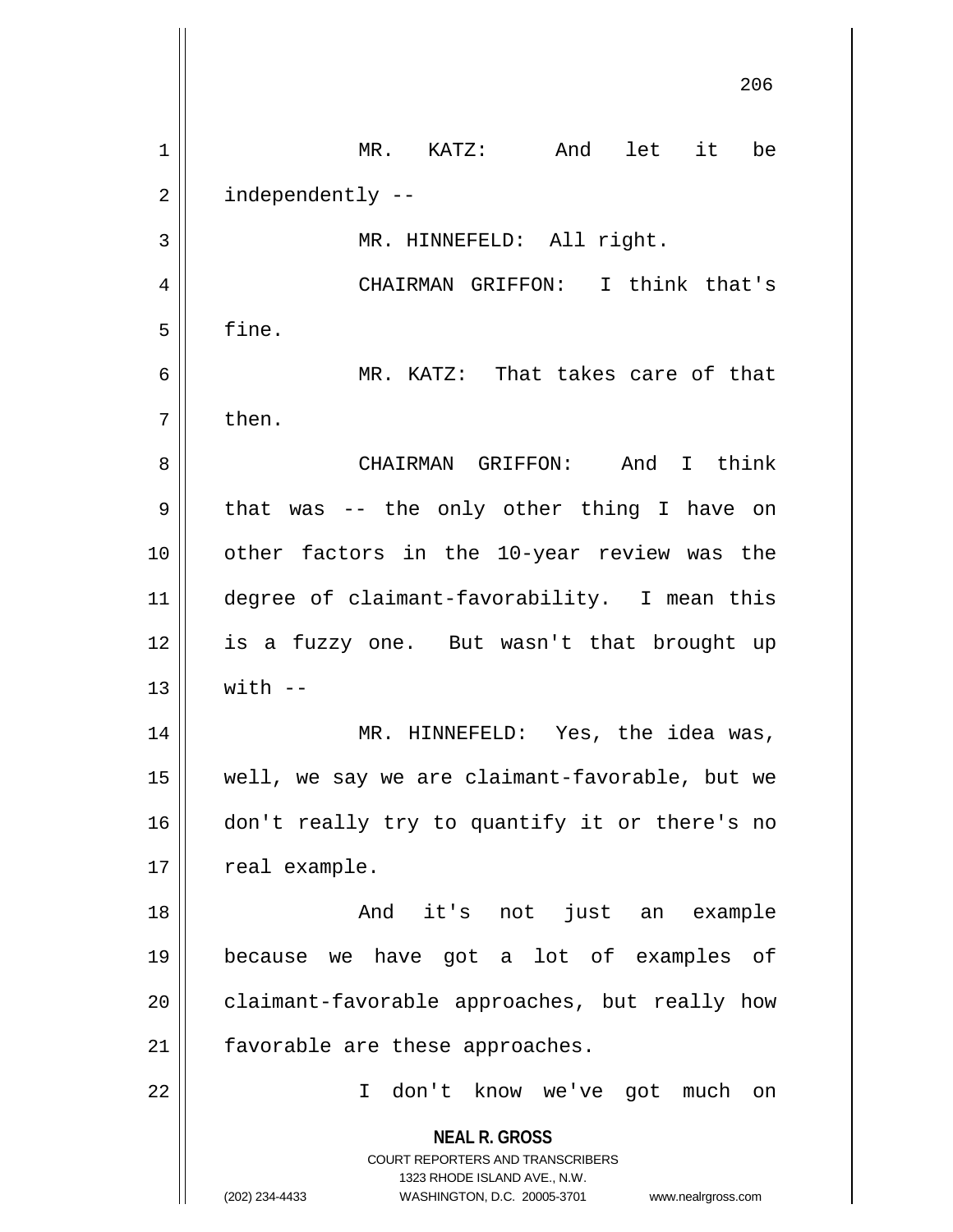| 1  | that. But yes. That didn't actually come out                        |
|----|---------------------------------------------------------------------|
| 2  | of the DR set of the 10-year review, but it                         |
| 3  | was -- came out of a different piece and was                        |
| 4  | assigned to the Subcommittee as I recall.                           |
| 5  | I don't think we've got<br>So                                       |
| 6  | anything to share on that right now. But if                         |
| 7  | something will -- the 10-year review is like                        |
| 8  | everything else, you know, these are all good                       |
| 9  | ideas but unfortunately we've got jobs.                             |
| 10 | MEMBER MUNN: How can you evaluate                                   |
| 11 | that?                                                               |
| 12 | CHAIRMAN GRIFFON: I know. That's                                    |
| 13 | what I was just going to ask. Do you have any                       |
| 14 | ideas --                                                            |
| 15 | MR. HINNEFELD: Well, we're pretty                                   |
| 16 | creative. I'd have to just go back and think                        |
| 17 | about it a little bit, but if we were to --                         |
| 18 | I'm just thinking on the fly. I mean, we                            |
| 19 | could have probably a range of favorability or                      |
| 20 | pick a handful of claimants, you know,                              |
| 21 | sampling of claimants and say that we did an                        |
| 22 | overestimated missed dose on, and in this case                      |
|    |                                                                     |
|    | <b>NEAL R. GROSS</b>                                                |
|    | COURT REPORTERS AND TRANSCRIBERS                                    |
|    | 1323 RHODE ISLAND AVE., N.W.                                        |
|    | (202) 234-4433<br>WASHINGTON, D.C. 20005-3701<br>www.nealrgross.com |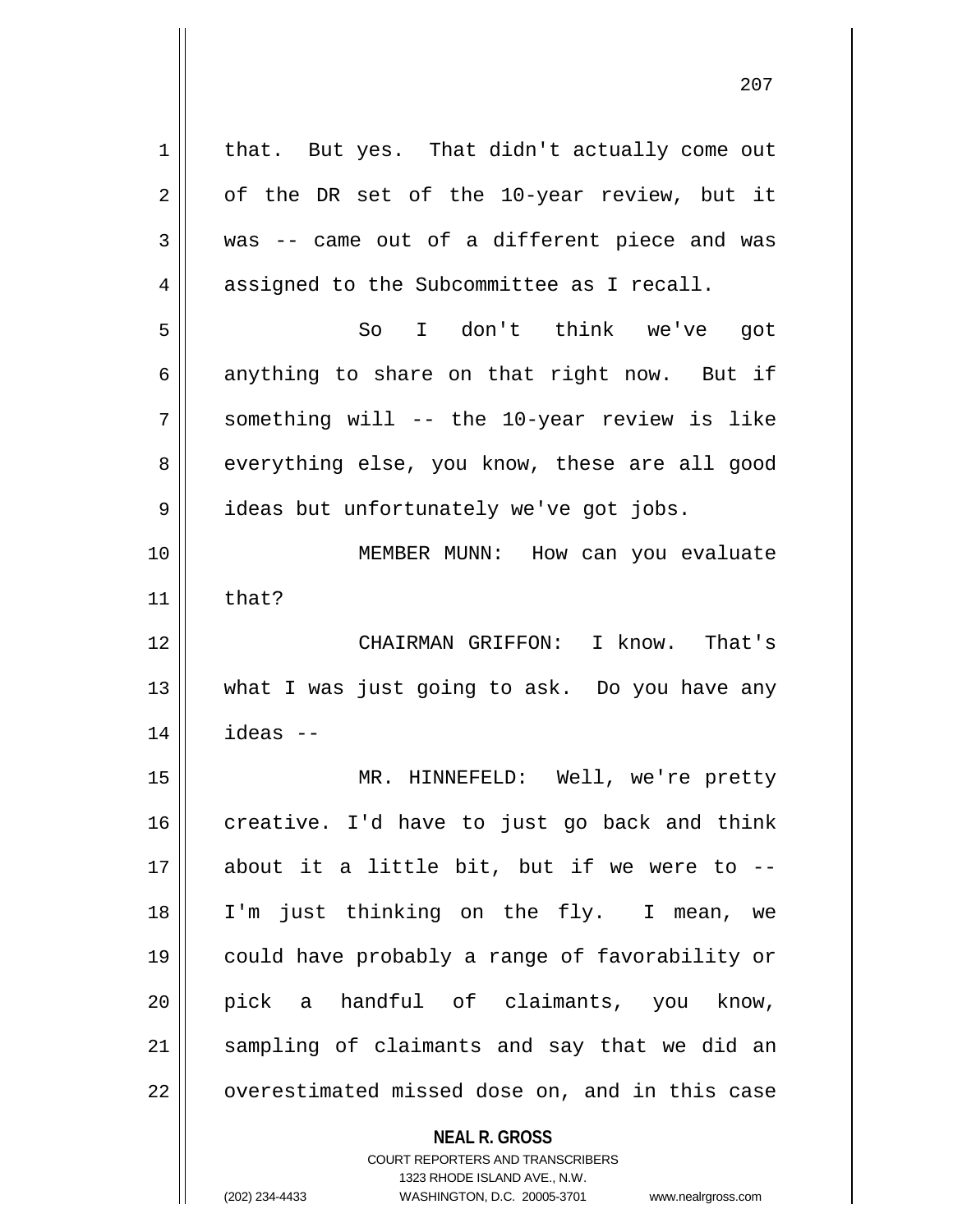| $\mathbf 1$ | that approach was favorable by this amount.                             |
|-------------|-------------------------------------------------------------------------|
| 2           | I mean I don't, I don't know and I                                      |
| 3           | don't know if it's really down to an                                    |
| 4           | overestimating thing or if it's to -- I guess                           |
| 5           | I'm going back a little bit, and I'm not --                             |
| 6           | it's not familiar enough to me to really                                |
| 7           | remember now exactly what the point was.                                |
| 8           | came out of the quality of<br>It                                        |
| 9           | science review I'm pretty sure. So I have to                            |
| 10          | go back and see where it came from and what                             |
| 11          | exactly the wording is.                                                 |
| 12          | I kind of thought at one time I                                         |
| 13          | an idea that we might be able to do<br>had                              |
| 14          | something, but right now, I don't remember                              |
| 15          | well enough to be able to say.                                          |
| 16          | CHAIRMAN GRIFFON: Yes. I would                                          |
| 17          | think it would be less on the overestimating                            |
| 18          | cases and more on the best estimate cases                               |
| 19          | you know that there's an inherent<br>where                              |
| 20          | uncertainty in the sites and how claimant-                              |
| 21          | favorable are we, is NIOSH, in those cases?                             |
| 22          | mean I think that, it seems to<br>I.                                    |
|             | <b>NEAL R. GROSS</b>                                                    |
|             | <b>COURT REPORTERS AND TRANSCRIBERS</b><br>1323 RHODE ISLAND AVE., N.W. |
|             | (202) 234-4433<br>WASHINGTON, D.C. 20005-3701<br>www.nealrgross.com     |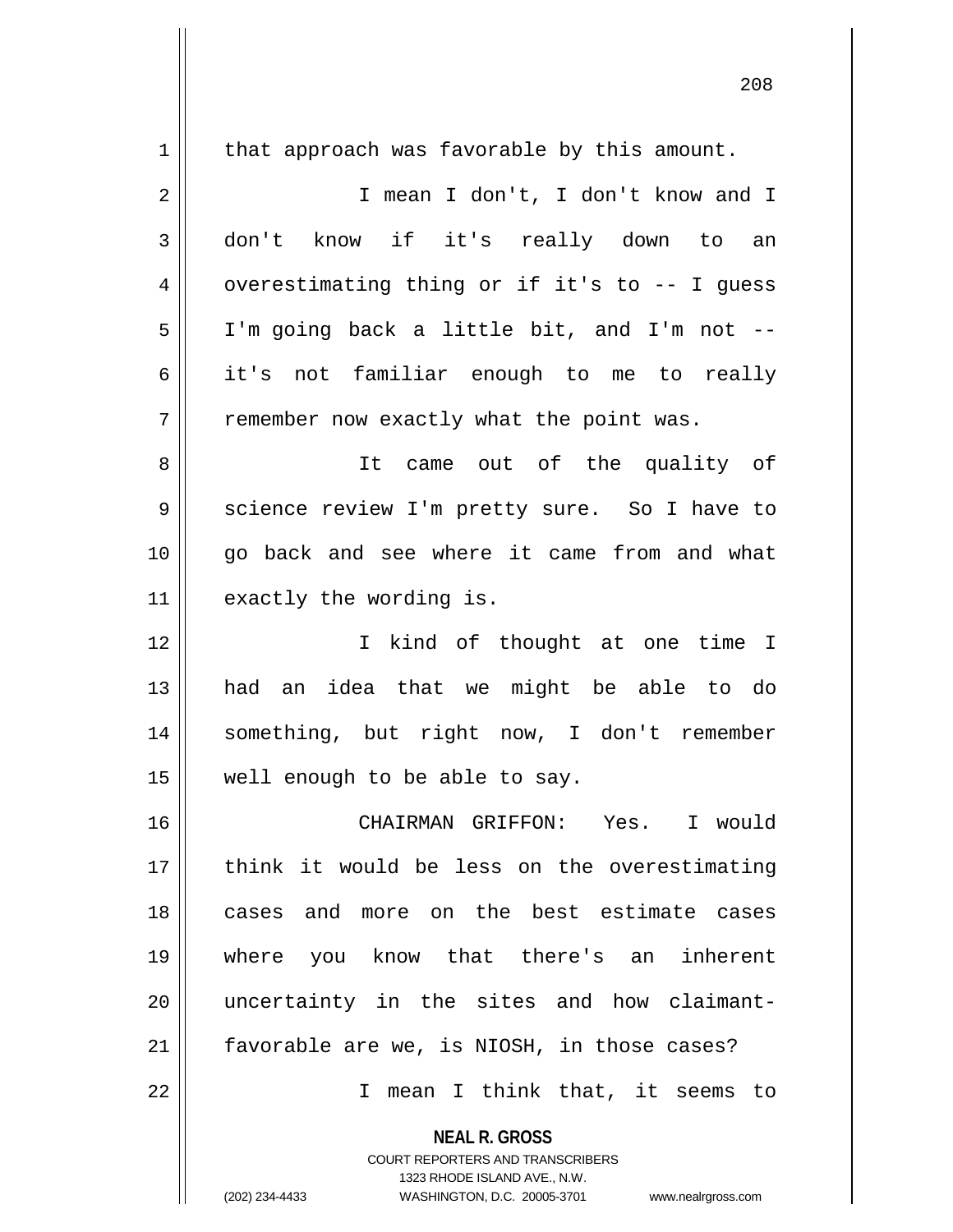| $\mathbf 1$    | me that that would be more of the concern and                                                                                                                          |
|----------------|------------------------------------------------------------------------------------------------------------------------------------------------------------------------|
| $\overline{2}$ | I guess if you are overestimating, who cares                                                                                                                           |
| 3              | how overestimating you are, or I mean, if you                                                                                                                          |
| 4              | are $--$                                                                                                                                                               |
| 5              | MR. HINNEFELD: Yes, you're right.                                                                                                                                      |
| 6              | I think you are probably right. When you say                                                                                                                           |
| 7              | we make a claimant-favorable decision, these                                                                                                                           |
| 8              | are the best estimates. But you know --                                                                                                                                |
| 9              | CHAIRMAN GRIFFON: Right.                                                                                                                                               |
| 10             | MR. HINNEFELD: How much really --                                                                                                                                      |
| 11             | how claimant-favorable is that really.                                                                                                                                 |
| 12             | CHAIRMAN GRIFFON: Right. I think                                                                                                                                       |
| 13             | that would be more the issue because, you                                                                                                                              |
| 14             | know, if you're overestimating, you're saying                                                                                                                          |
| 15             | we're not quite claimant-favorable enough, we                                                                                                                          |
| 16             | are going to be more overestimating, you are                                                                                                                           |
| 17             | still don't get compensated.                                                                                                                                           |
| 18             | So I don't think that's $--$ I don't                                                                                                                                   |
| 19             | think that's the rub. I think the question                                                                                                                             |
| 20             | would be more on the closer cases, the cases                                                                                                                           |
| 21             | on borderline compensability, right? Wanda?                                                                                                                            |
| 22             | One of the things<br>MEMBER MUNN:                                                                                                                                      |
|                | <b>NEAL R. GROSS</b><br><b>COURT REPORTERS AND TRANSCRIBERS</b><br>1323 RHODE ISLAND AVE., N.W.<br>(202) 234-4433<br>WASHINGTON, D.C. 20005-3701<br>www.nealrgross.com |

 $\overline{\phantom{a}}$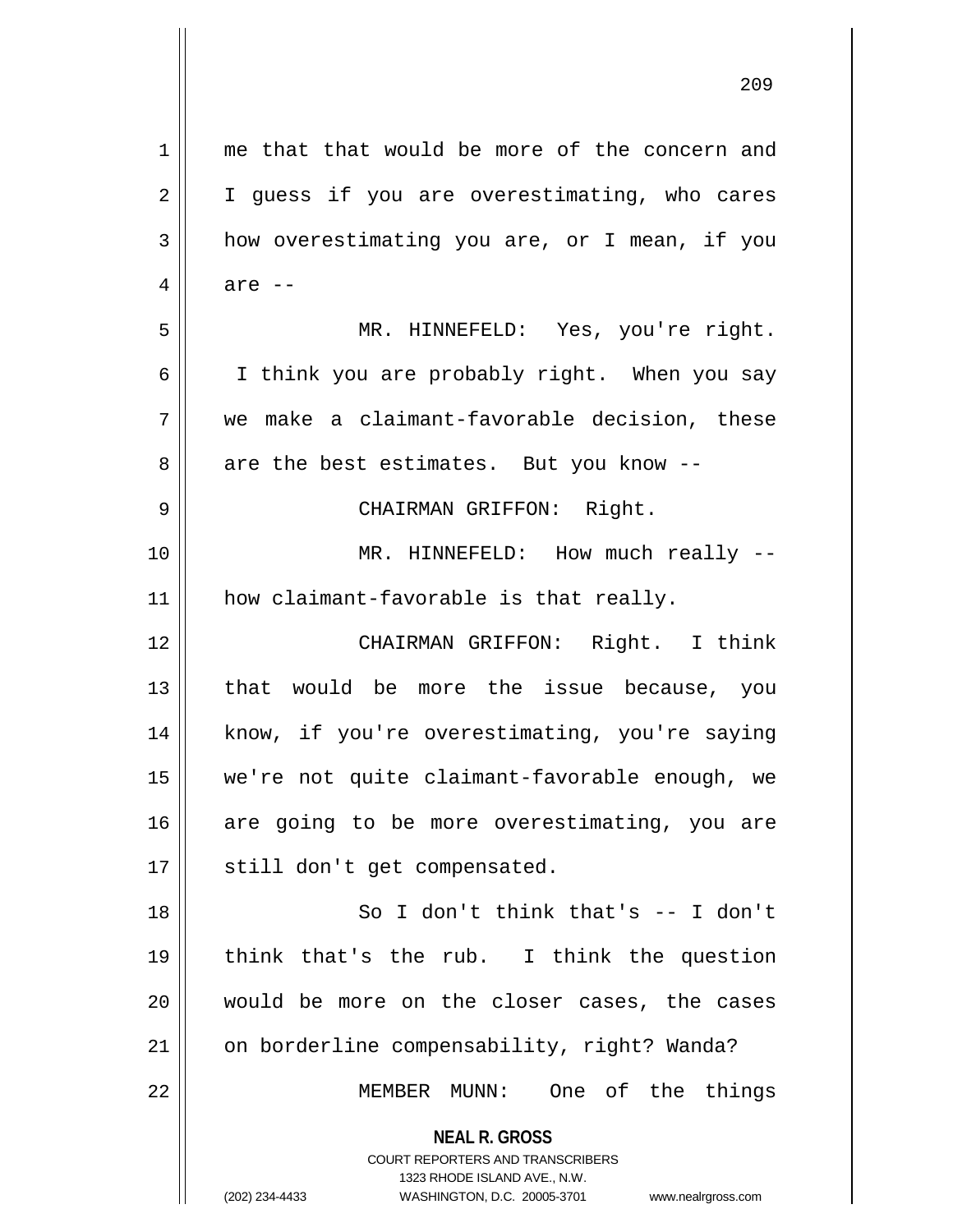1 | that I don't believe is understood outside of  $2 \parallel$  the confines of the agency and the contractors  $3 \parallel$  and the Board, is the extent to which 4 uncertainties are added to the claimant's 5 | known or estimated dose.

6 It seems very few people 7 understand that they are given credit for this 8 || fairly significant list of uncertainties that 9 are not the way most people think about 10 numerical results.

 They just don't think about numerical results as incorporating uncertainties that have been credited to them. 14 || It seems that if we are going to try to make some kind of quantification, that it might be of some benefit to identify how many of those 17 || types of added doses are granted to claimants because of uncertainties. Don't know whether 19 || that's feasible or not, but it's certainly one | of the unknowns to most claimants, I think, and their families.

22 || MR. HINNEFELD: I'll take all this

**NEAL R. GROSS**

COURT REPORTERS AND TRANSCRIBERS 1323 RHODE ISLAND AVE., N.W. (202) 234-4433 WASHINGTON, D.C. 20005-3701 www.nealrgross.com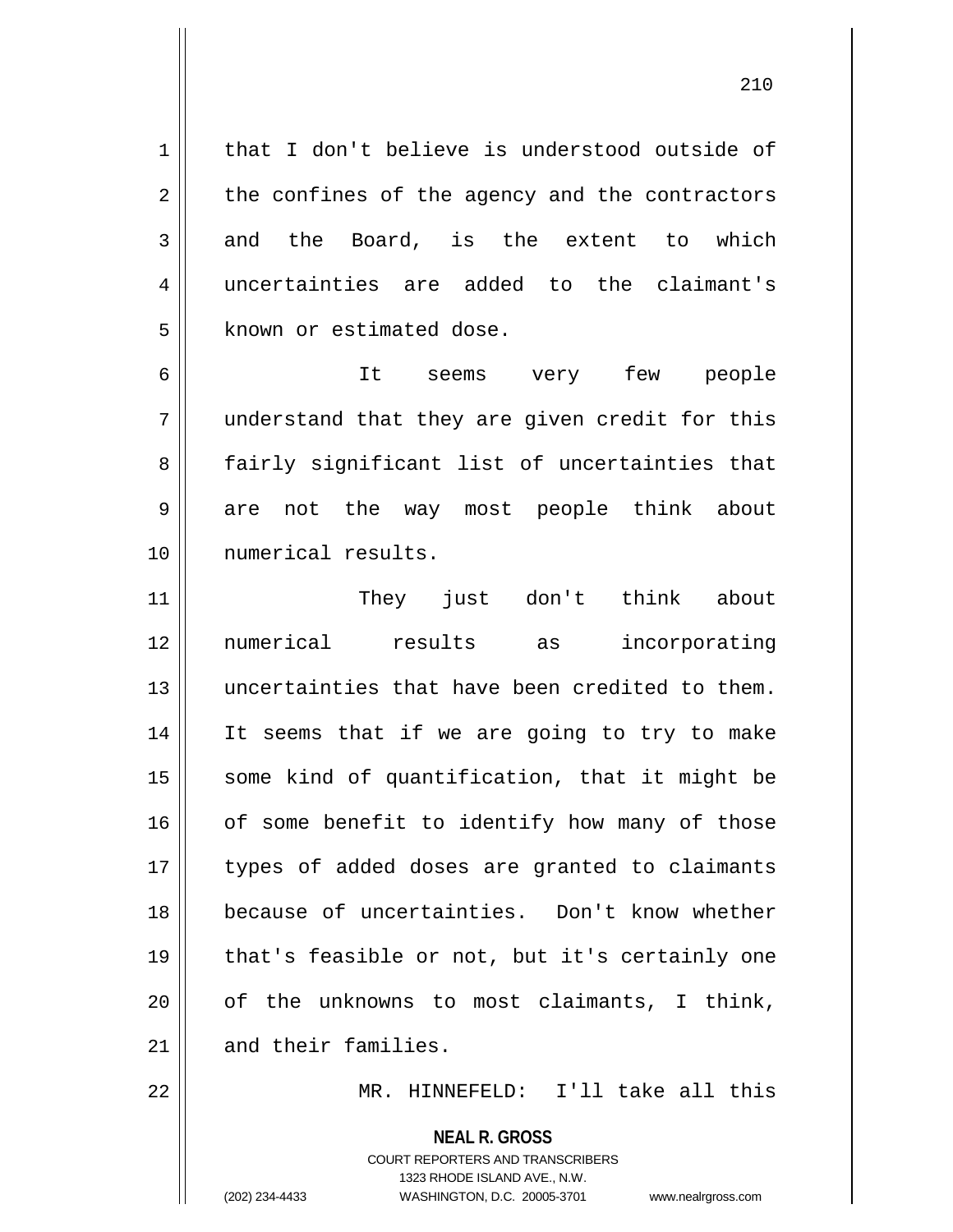1 | on advisement and get back to you.

| $\overline{2}$ | CHAIRMAN GRIFFON: Yes. Because                                                                                                                                  |
|----------------|-----------------------------------------------------------------------------------------------------------------------------------------------------------------|
| 3              | even on some of the internal dose stuff, I                                                                                                                      |
| $\overline{4}$ | mean, I know there's some assumptions about                                                                                                                     |
| 5              | the GSD. We had lots of discussions around                                                                                                                      |
| 6              | the table about that, on previous cases that                                                                                                                    |
| 7              | we've been through, so --                                                                                                                                       |
| 8              | MR. KATZ: I think it's a very                                                                                                                                   |
| $\mathsf 9$    | complex question because some of it is                                                                                                                          |
| 10             | procedure-specific that cuts across sites, and                                                                                                                  |
| 11             | some of it is site-specific and it will be                                                                                                                      |
| 12             | pretty different from site to site, what the                                                                                                                    |
| 13             | factors are that are claimant-favorable, that                                                                                                                   |
| 14             | are applied to dose reconstructions for that                                                                                                                    |
| 15             | site, so I think it's a pretty difficult                                                                                                                        |
| 16             | question to handle monolithically.                                                                                                                              |
| 17             | CHAIRMAN GRIFFON: It is. It is.                                                                                                                                 |
| 18             | MR. HINNEFELD: Well, we'll just                                                                                                                                 |
| 19             | have to do some more studies. Fortunately                                                                                                                       |
| 20             | it's in the quality of science review so we've                                                                                                                  |
| 21             | documented the draft --                                                                                                                                         |
| 22             | CHAIRMAN GRIFFON: And yes, and                                                                                                                                  |
|                | <b>NEAL R. GROSS</b><br>COURT REPORTERS AND TRANSCRIBERS<br>1323 RHODE ISLAND AVE., N.W.<br>(202) 234-4433<br>WASHINGTON, D.C. 20005-3701<br>www.nealrgross.com |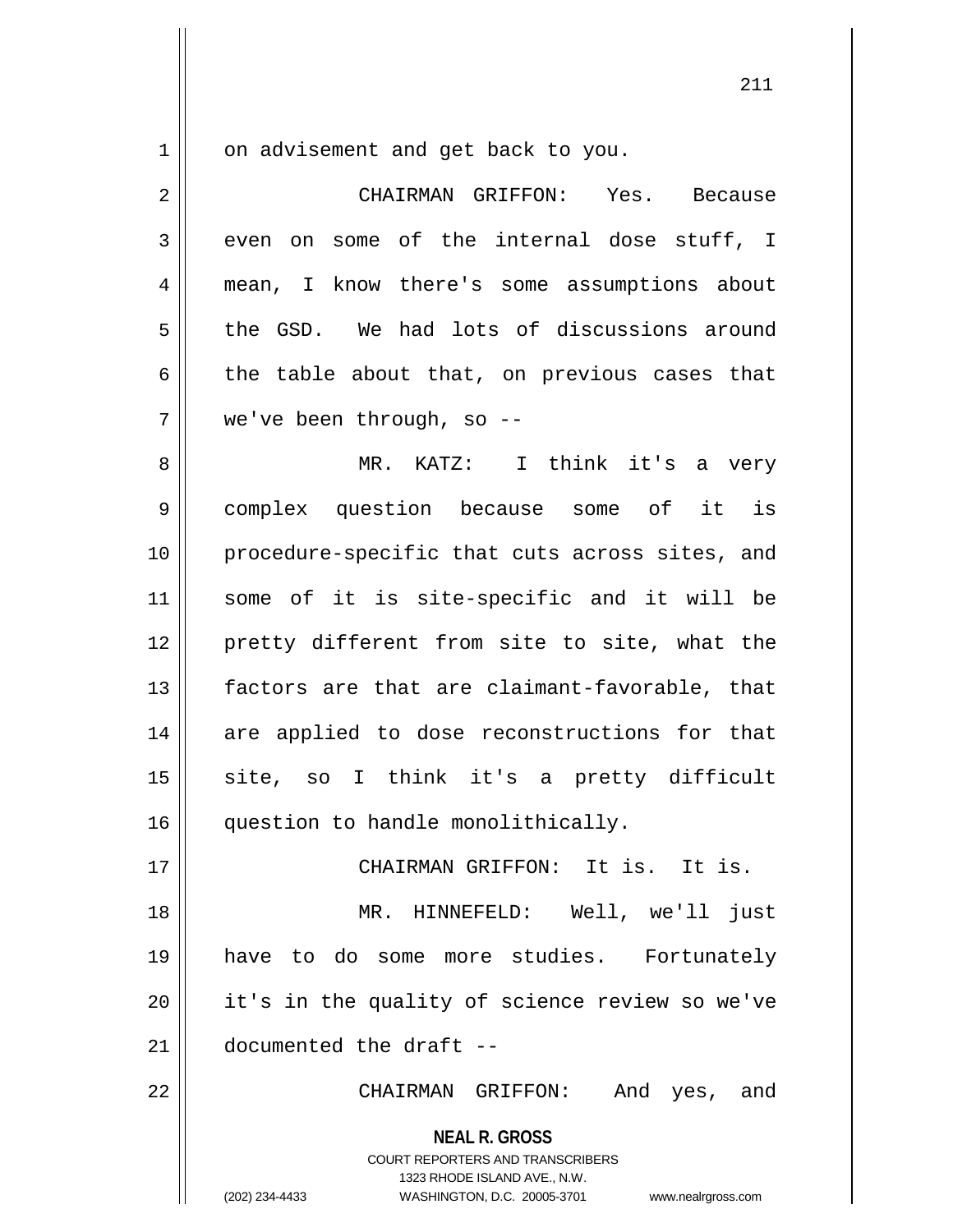| 1  | since it's coming from the quality of science            |
|----|----------------------------------------------------------|
| 2  | review, I mean, I think it would be more                 |
| 3  | focused on these tools, like IMBA, how much              |
| 4  | built-in claimant-favorability is there in               |
| 5  | these models, like Wanda said, for when you              |
| 6  | are putting in the uncertainty, are, you know,           |
| 7  | how generous are they.                                   |
| 8  | MEMBER RICHARDSON: The other way                         |
| 9  | of doing it is to possibly start peeling off             |
| 10 | some of those things and examine how sensitive           |
| 11 | the Probability of Causation estimate is to              |
| 12 | those.                                                   |
| 13 | CHAIRMAN GRIFFON: Right.                                 |
| 14 | MEMBER RICHARDSON: It's not, I                           |
| 15 | mean -- it's not even obvious to me what the             |
| 16 | answer to that is. I mean, because the                   |
| 17 | uncertainties are symmetrical, they are -- by            |
| 18 | saying they are uncertain it means that over             |
| 19 | some iterations of the Monte Carlo draws, you            |
| 20 | are pulling values less than the value as well           |
| 21 | as values that are different, and a lot of the           |
| 22 | distributions aren't proper distributions, I             |
|    | <b>NEAL R. GROSS</b><br>COURT REPORTERS AND TRANSCRIBERS |

1323 RHODE ISLAND AVE., N.W.

 $\mathop{\text{||}}$ 

(202) 234-4433 WASHINGTON, D.C. 20005-3701 www.nealrgross.com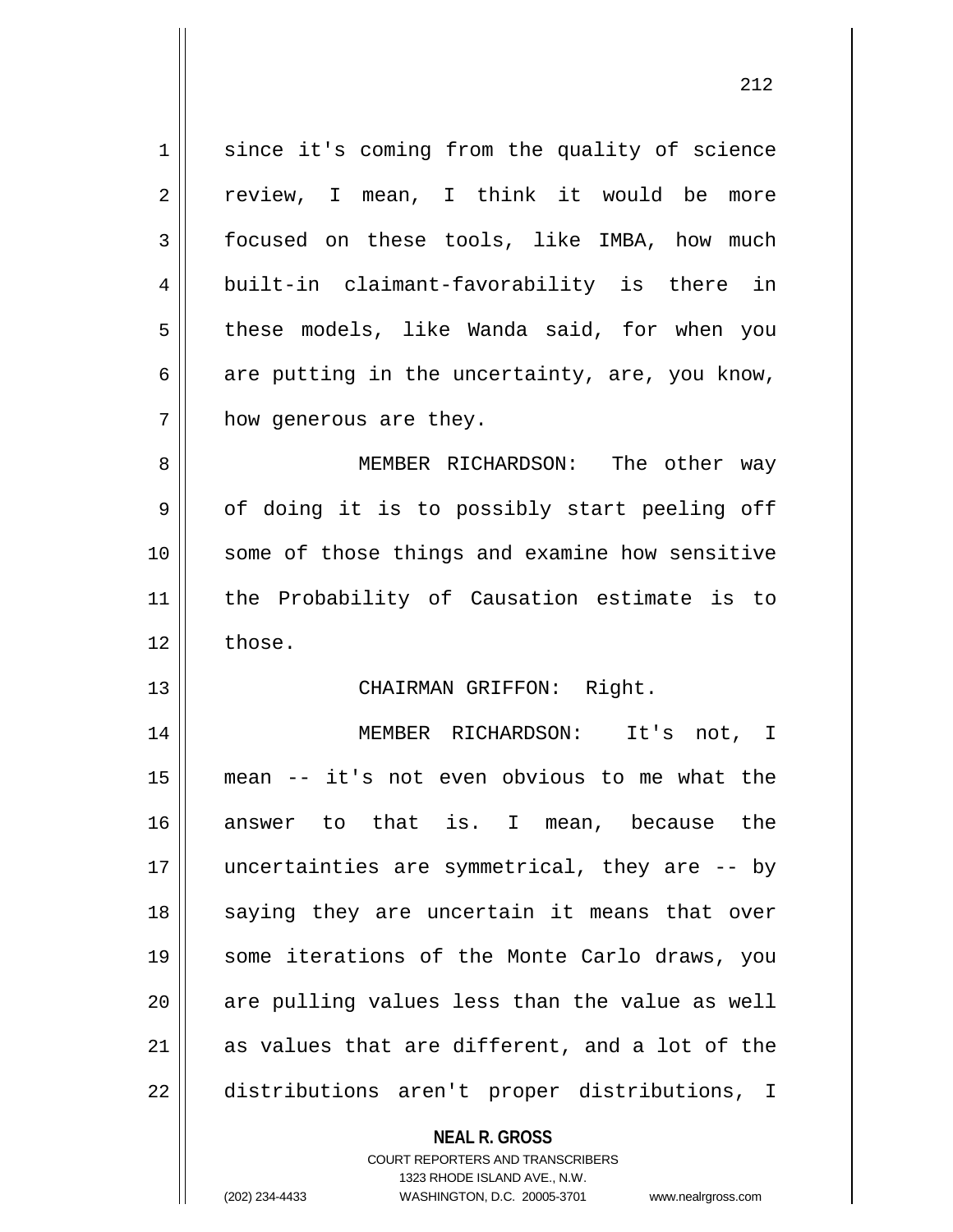**NEAL R. GROSS** COURT REPORTERS AND TRANSCRIBERS 1323 RHODE ISLAND AVE., N.W. (202) 234-4433 WASHINGTON, D.C. 20005-3701 www.nealrgross.com 1 || mean, the triangles are something like that,  $2 \parallel$  but they don't have long tails, so I don't  $3 \parallel$  even have a good intuition for, I mean, you  $4 \parallel$  know, going into this program I thought, given 5 | how many uncertainties, how many factors all 6  $\parallel$  had uncertain distributions around them, I  $7 \parallel$  thought, well, everybody will be compensated. 8 || I mean, just, you know, this --9 you layer these on top of each other, on top 10 || of each other, I was imagining things with 11 tails layered on top of tails on top of tails 12 and drawing the 99th percentile of it, seemed 13 || like it should, but it doesn't. 14 So I don't, I don't understand 15 clearly if you would take -- start to pull  $16$  | these apart, which ones actually have leverage 17 || and which ones don't. 18 MEMBER MUNN: Well, if you don't 19 understand it, then there are very few people 20 || in the outside world who would. But I think - $21$ 22 MEMBER RICHARDSON: I think it's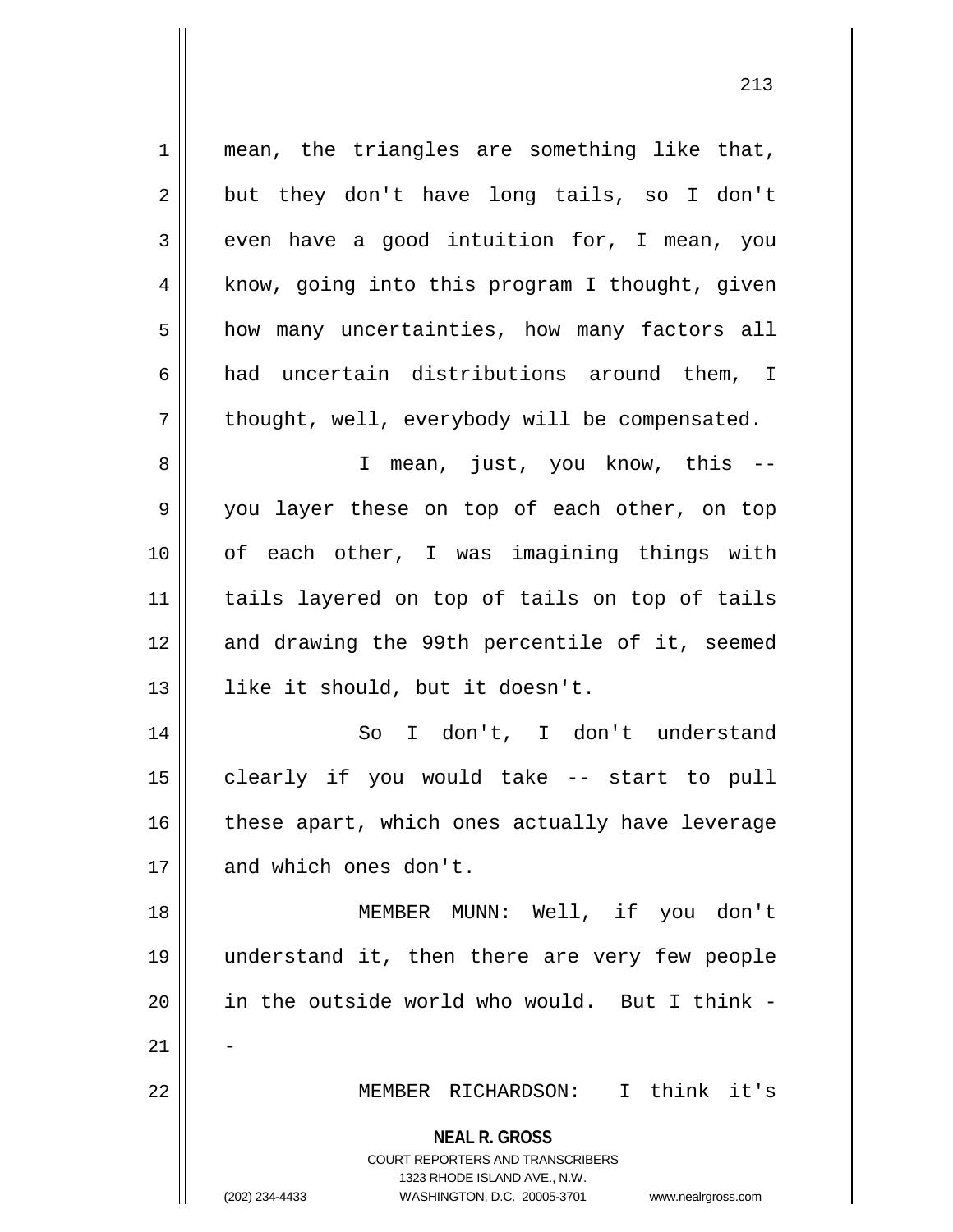1 | because a lot of those triangles, instead of 2 || normal distribution, I think that's part of  $3$  | the story at least.

4 MEMBER MUNN: I only suggested  $5 \parallel$  that because I thought it would be instructive  $6 \parallel$  for people to know that there are multiple  $7 \parallel$  factors that are decided in their favor. I 8 don't think they know that and I don't expect  $9 \parallel$  them to understand it.

10 || But if they understand that there 11 are a half a dozen or more factors that had a 12 decision point, each of which was made in 13  $\parallel$  their favor, that it might be helpful.

14 || One can't predict what's going to  $15$  | be helpful and isn't, I don't think.

 CHAIRMAN GRIFFON: Well, you 17 || probably have to take, I mean, look at this internally. I know Jim Neton has looked at that exact question that David was raising in | the past.

21 MR. HINNEFELD: Yes.

22 CHAIRMAN GRIFFON: Because we have

**NEAL R. GROSS** COURT REPORTERS AND TRANSCRIBERS 1323 RHODE ISLAND AVE., N.W. (202) 234-4433 WASHINGTON, D.C. 20005-3701 www.nealrgross.com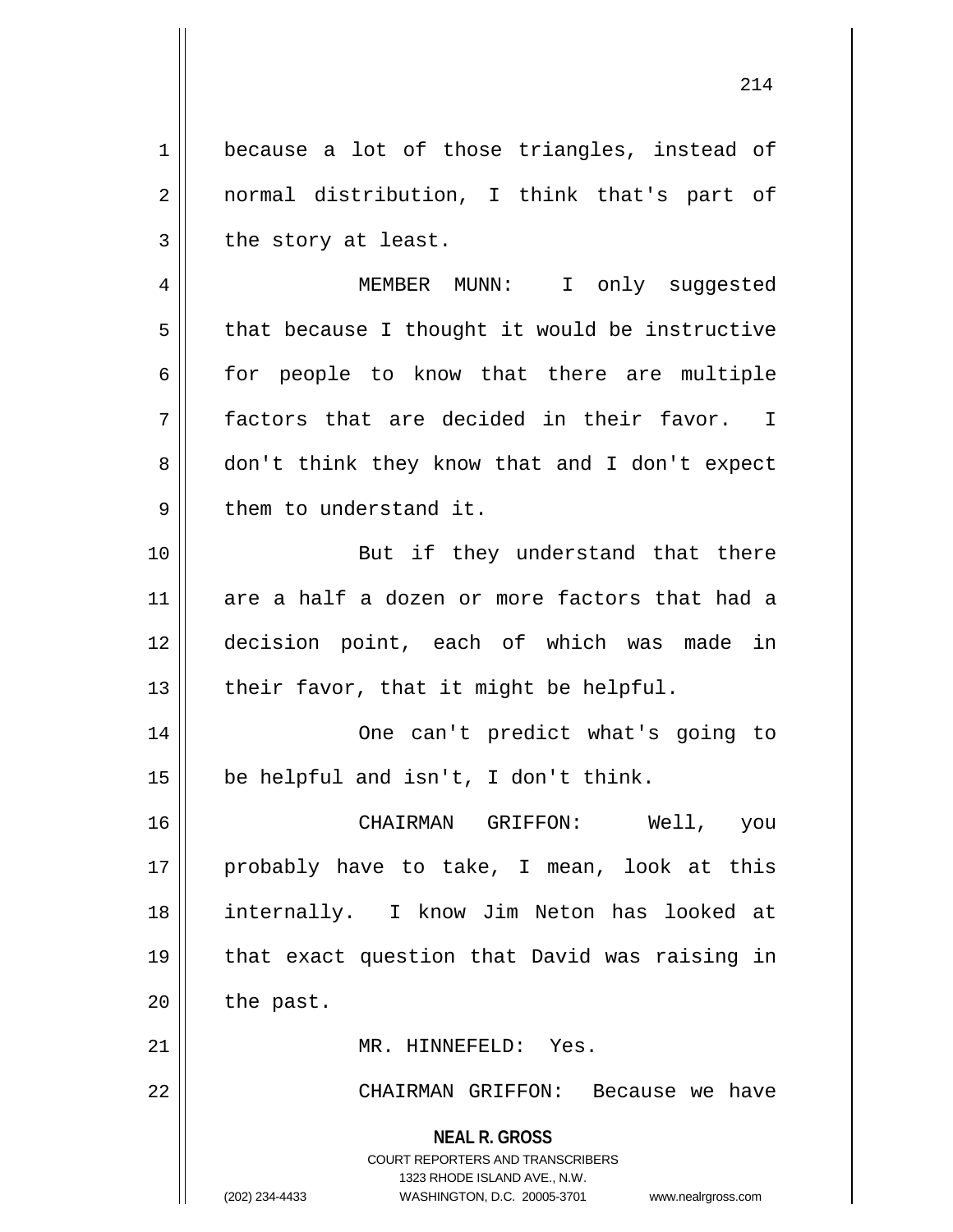**NEAL R. GROSS** COURT REPORTERS AND TRANSCRIBERS 1323 RHODE ISLAND AVE., N.W. (202) 234-4433 WASHINGTON, D.C. 20005-3701 www.nealrgross.com 1 | had that discussion, and what's the  $2 \parallel$  sensitivity of this. So, alright. But just,  $3 \parallel$  so that's another topic that we shouldn't 4 | forget on our other 10-year review issues. 5 MR. HINNEFELD: Okay. 6 CHAIRMAN GRIFFON: And maybe you  $7 \parallel$  can -- at the next meeting of the --8 || (Simultaneous speakers.) 9 MR. HINNEFELD: We'll do some stuff  $10$  and see what we can do for the next meeting. 11 || CHAIRMAN GRIFFON: The next topic 12 || is the seventh to ninth sets, but I'm going to  $13$  skip that for a second and go to the last 14 topic, which is preparing the second Board 15 || report, which was brought up at the last Board 16 meeting that we should -- this Subcommittee 17 || should consider having a second report to the 18 || Secretary on our, you know, the status, where 19 | we are. 20 I mean, right now we, we reported  $21$  on the first through the fifth sets, and at  $22$  || this point we have the sixth set done. We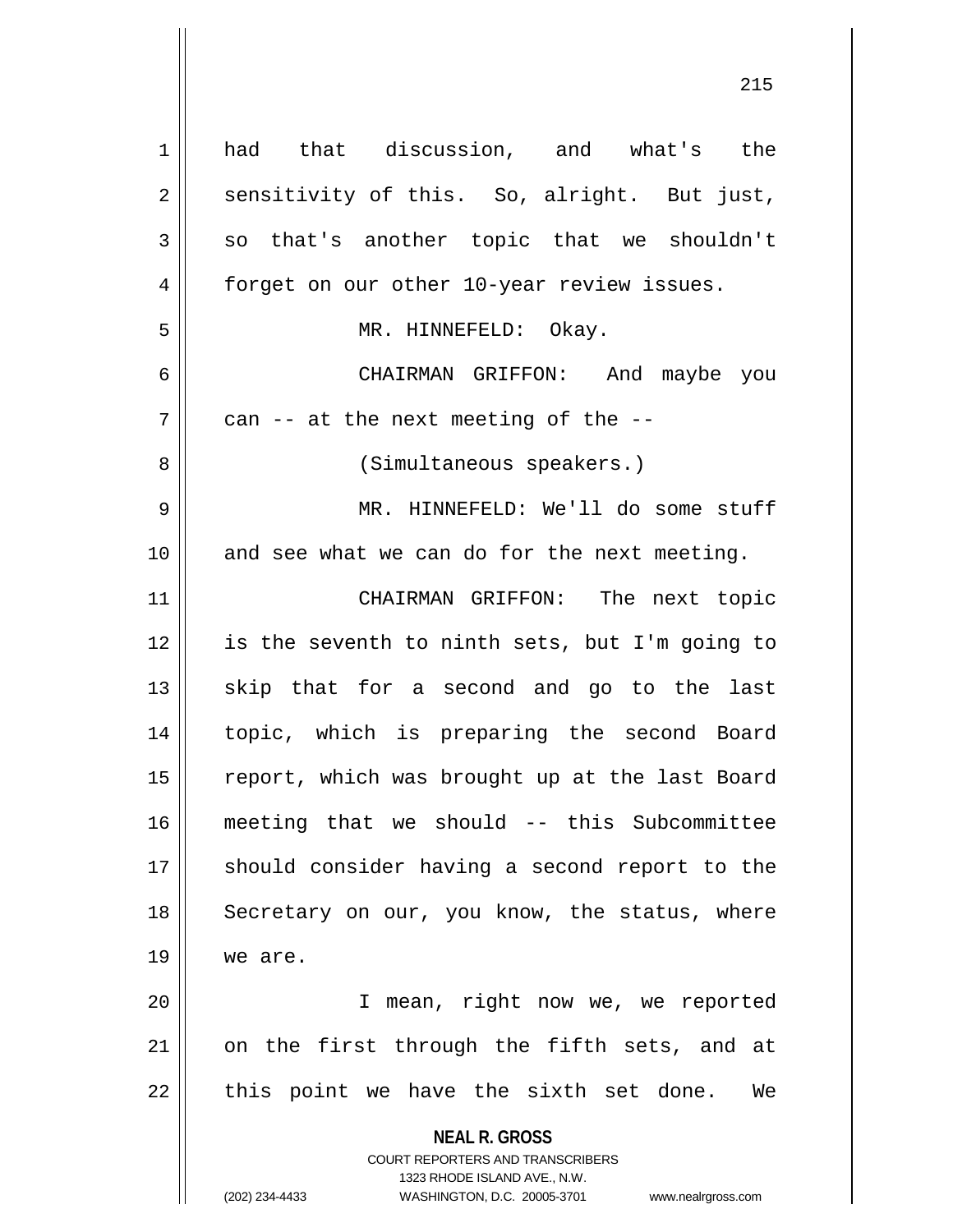| 1              | reported one through five, right? Yes. So we   |
|----------------|------------------------------------------------|
| $\overline{2}$ | have the sixth set and the seventh and ninth - |
| 3              | - seventh is almost done I believe, and maybe  |
| 4              | today it will be.                              |
| 5              | And, you know, so I am wondering               |
| 6              | if -- I think we might want to at least wait   |
| 7              | until the ninth set until we get through that  |
| 8              | group.                                         |
| 9              | And another thing we might want to             |
| 10             | think about is, for the next meeting, I will   |
| 11             | pull out our last report and circulate that,   |
| 12             | just so people get a sense of what we          |
| 13             | reported.                                      |
|                |                                                |
| 14             | But we may $--$ I mean, I would                |
| 15             | actually lean toward not reporting necessarily |
| 16             | that same format. You know, it may not be      |
| 17             | that instructive, especially if we are finding |
| 18             | there are some kinds of $-$ - I think, in the  |
| 19             | last four sets we have had similar kinds of    |
| 20             | findings and similar -- so it may not be as    |
| 21             | instructive. We might want to think about      |

**NEAL R. GROSS** COURT REPORTERS AND TRANSCRIBERS 1323 RHODE ISLAND AVE., N.W.

(202) 234-4433 WASHINGTON, D.C. 20005-3701 www.nealrgross.com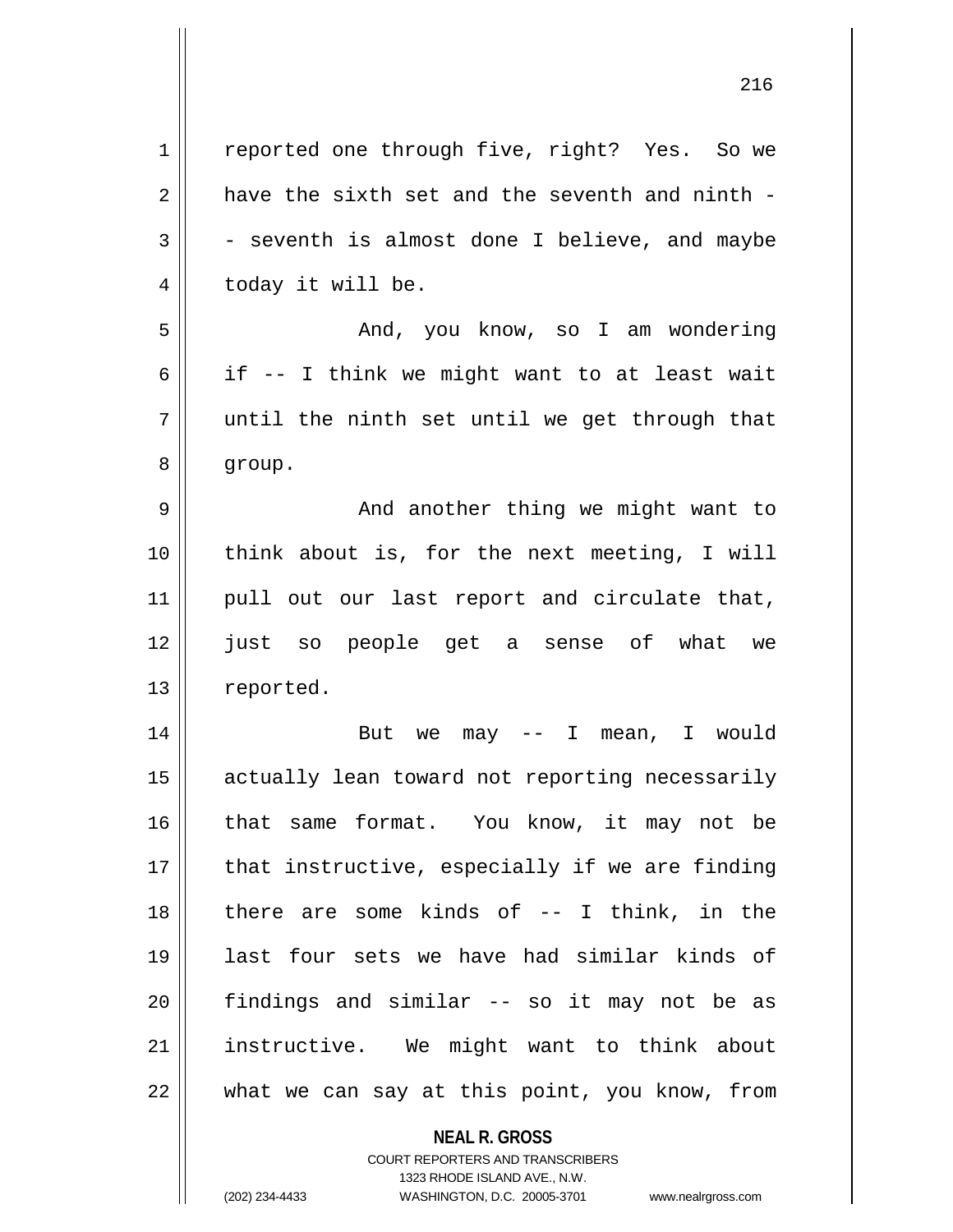1 | our current work, and then also maybe just the  $2 \parallel$  status of what the continuing work is, and if  $3 \parallel$  we can report on anything that NIOSH has done 4 since our last report came out, you know, I  $5$  || think we might want to include that.

6 So I don't know if anybody has  $7$  || thoughts on this report idea.

 MEMBER MUNN: I would certainly 9 || agree with postponing it and I also agree with your observation with respect to, not necessarily the format, but probably the content, what we look at and what we do has changed significantly since the early days.

 We have many more procedures in 15 || place and many more workbooks and a much more formalized structure than we had at the 17 || outset, and I would anticipate that our progress therefore would be of a different type from what we've had before, although I'm  $\parallel$  sure that the metric will be -- how many cases have you done?

22 CHAIRMAN GRIFFON: Yes, yes.

**NEAL R. GROSS**

COURT REPORTERS AND TRANSCRIBERS 1323 RHODE ISLAND AVE., N.W. (202) 234-4433 WASHINGTON, D.C. 20005-3701 www.nealrgross.com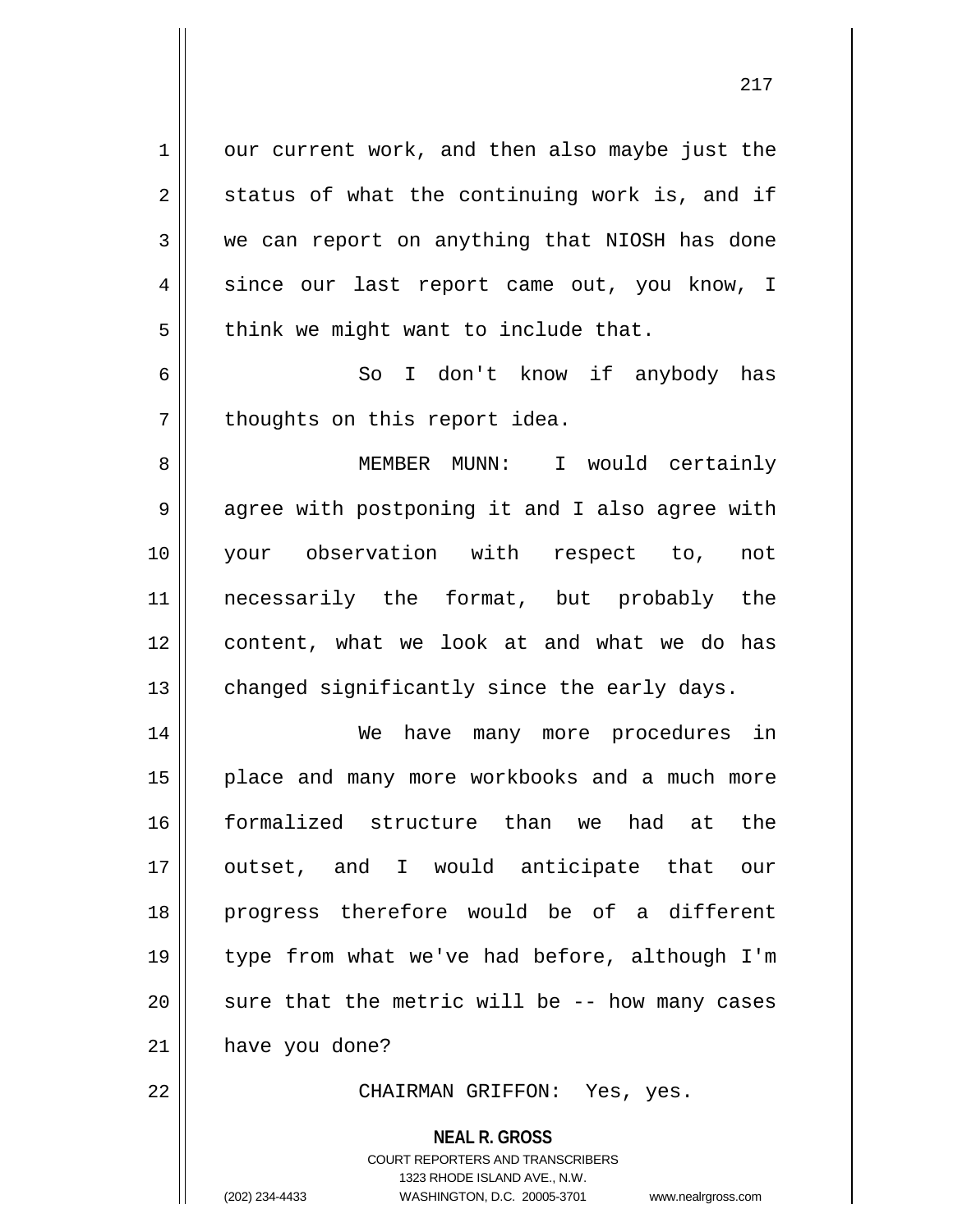| 1  | MEMBER MUNN: It seems logical to               |
|----|------------------------------------------------|
| 2  | wait until we close a couple of these          |
| 3  | outstanding matrices.                          |
| 4  | CHAIRMAN GRIFFON: Right, I'd hate              |
| 5  | to report three years later that we got        |
| 6  | through another 20 cases, set 6.               |
| 7  | MEMBER MUNN: Let's do better than              |
| 8  | that.                                          |
| 9  | CHAIRMAN GRIFFON: Yes, we can do               |
| 10 | better than that. But in the meantime, I       |
| 11 | think this may be, if people can think about   |
| 12 | what we might want to have in that report,     |
| 13 | I'll circulate the previous report, maybe that |
| 14 | will generate some ideas or thought.           |
| 15 | And the other thing we should                  |
| 16 | probably keep in our minds is the 10-year      |
| 17 | review report. Maybe that will spur some       |
| 18 | ideas on what we might want to report on as    |
| 19 | well. I don't know if people have thoughts     |
| 20 | right now, but I'm just planting the seed that |
| 21 | we should start to think about developing that |
| 22 | report.                                        |
|    |                                                |

**NEAL R. GROSS** COURT REPORTERS AND TRANSCRIBERS 1323 RHODE ISLAND AVE., N.W. (202) 234-4433 WASHINGTON, D.C. 20005-3701 www.nealrgross.com

 $\mathbf{I}$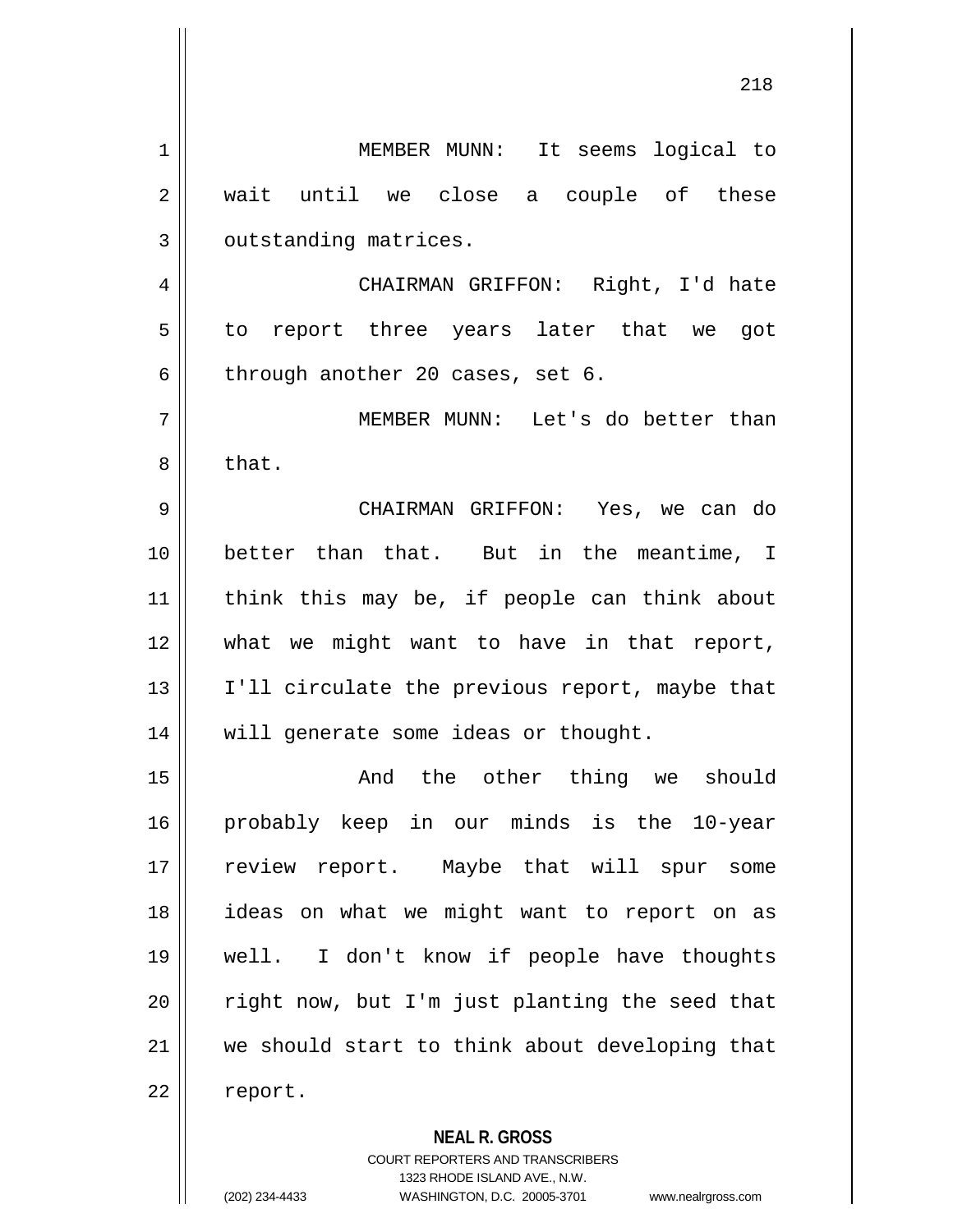**NEAL R. GROSS** COURT REPORTERS AND TRANSCRIBERS 1323 RHODE ISLAND AVE., N.W. (202) 234-4433 WASHINGTON, D.C. 20005-3701 www.nealrgross.com 1 || MR. KATZ: The previous report  $2 \parallel$  should be on the website too. 3 CHAIRMAN GRIFFON: So we don't 4 have to circulate it. 5 MR. KATZ: I don't think you have  $6 \parallel$  to circulate it. I think you can find it 7 under Board recommendations or correspondence, 8 Werever. Somewhere on the website. It should  $9 \parallel$  be there, I think, because that was a formal 10 || transmission to the Secretary. 11 || MEMBER MUNN: It might be nice to 12 forward the website URL so that we won't have  $13$  to all go trying to find it. The copies that 14 || I have were in bits and pieces, you know, as 15 | we got them. 16 CHAIRMAN GRIFFON: Yes, I should 17 make sure -- yes. Oh, and for the final 18 || transmitted copy, we want to circulate that. 19 MS. LIN: Mark, did you just say  $20$  || that you are going to include the progress --21 the results of the 10-year review in the 22 || report to the Secretary?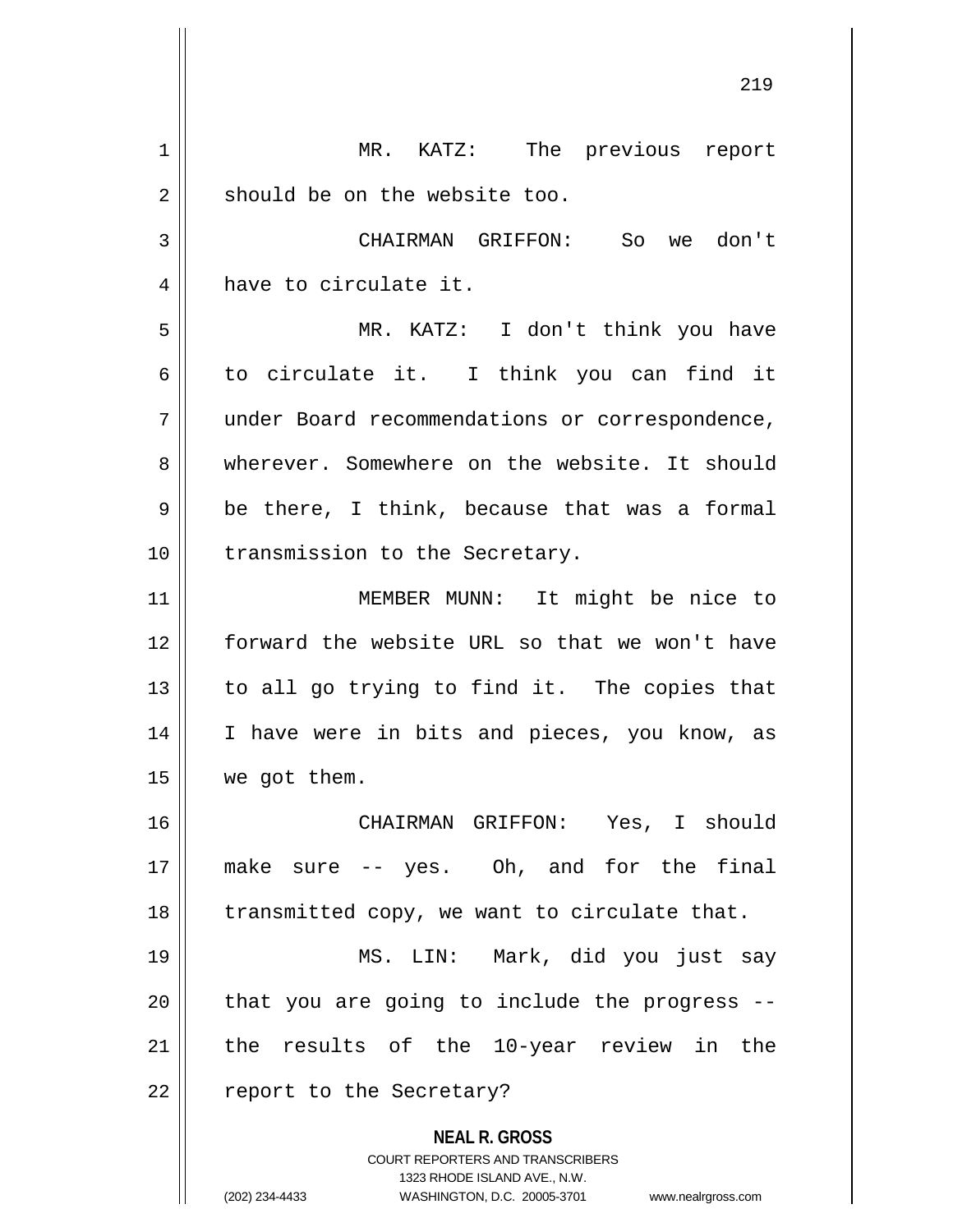|                | 220                                                                                                                                                                    |
|----------------|------------------------------------------------------------------------------------------------------------------------------------------------------------------------|
| $\mathbf 1$    | CHAIRMAN GRIFFON: No.                                                                                                                                                  |
| $\overline{2}$ | (Fire alarm interruption.)                                                                                                                                             |
| 3              | CHAIRMAN GRIFFON: To respond to                                                                                                                                        |
| 4              | Jenny's question, I don't think we are                                                                                                                                 |
| 5              | reporting on what you have done in response to                                                                                                                         |
| 6              | the 10-year review. That's separate.                                                                                                                                   |
| 7              | MS. LIN: Okay, good.                                                                                                                                                   |
| 8              | CHAIRMAN GRIFFON: You know, but I                                                                                                                                      |
| 9              | think we should consider what was brought up                                                                                                                           |
| 10             | in the 10-year review, in terms of maybe we                                                                                                                            |
| 11             | should address these similar issues that were                                                                                                                          |
| 12             | brought out in that. That's all I'm saying.                                                                                                                            |
| 13             | MS. LIN: Okay.                                                                                                                                                         |
| 14             | CHAIRMAN GRIFFON: Yes. Okay.                                                                                                                                           |
| 15             | It's going to take us a few minutes anyway to                                                                                                                          |
| 16             | pull up the cases, sets seven through nine.                                                                                                                            |
| 17             | I'm probably going to need some help on the                                                                                                                            |
| 18             | distribution that was done.                                                                                                                                            |
| 19             | But if we're ready, let's delve                                                                                                                                        |
| 20             | into the -- John, how did you describe this?                                                                                                                           |
| 21             | Pulling through the cases, or trudging --                                                                                                                              |
| 22             | MR. STIVER: Plodding.                                                                                                                                                  |
|                | <b>NEAL R. GROSS</b><br><b>COURT REPORTERS AND TRANSCRIBERS</b><br>1323 RHODE ISLAND AVE., N.W.<br>(202) 234-4433<br>WASHINGTON, D.C. 20005-3701<br>www.nealrgross.com |

 $\overline{\phantom{a}}$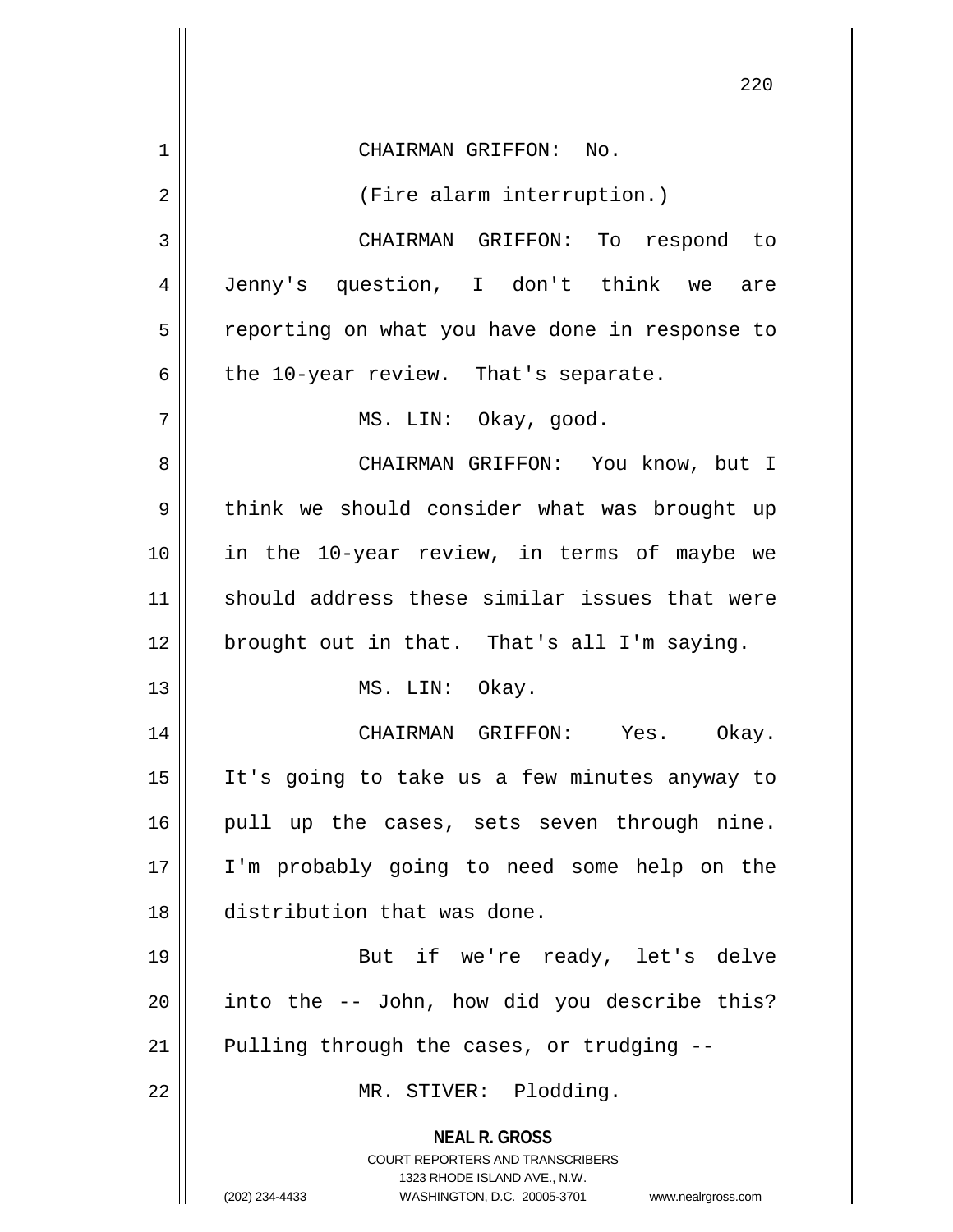**NEAL R. GROSS** COURT REPORTERS AND TRANSCRIBERS 1323 RHODE ISLAND AVE., N.W. (202) 234-4433 WASHINGTON, D.C. 20005-3701 www.nealrgross.com 1 | CHAIRMAN GRIFFON: Plodding. 2 || That's the right word. Plodding through the 3 | matrices. 4 MR. STIVER: I can get us off to a 5 **fast start.** 6 CHAIRMAN GRIFFON: Well, first of  $7||$  all, Brant, before you get us off to a quick 8 || start, tell us which files, because I have a 9 | bunch of Word documents that came through. 10 DR. ULSH: The seventh -- there 11 || was kind of a seventh set matrix. 12 CHAIRMAN GRIFFON: But I have 13 || several seven things here listed. Brant, can 14 you read the whole file name, sort of? 15 DR. ULSH: Well, the seventh 28 16 case matrix 12-19-2011 NIOSH for March 2012 17 meeting, dot doc. 18 CHAIRMAN GRIFFON: Seventh case 19 matrix 12-19-2011, that one? 20 || DR. ULSH: Yes. 21 CHAIRMAN GRIFFON: I just have 22 | several that say "seven case matrix."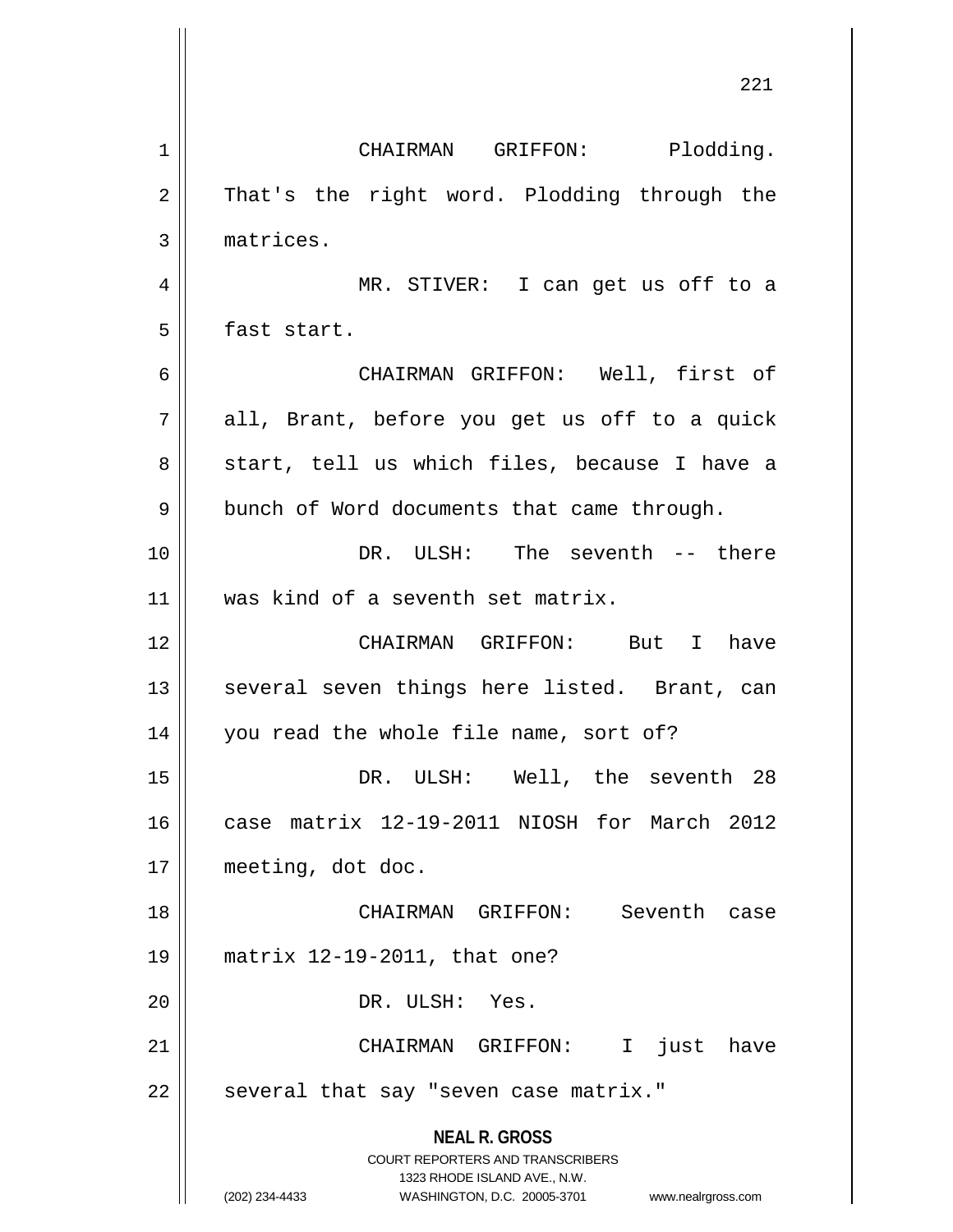|    | 444                                                                     |
|----|-------------------------------------------------------------------------|
| 1  | DR. ULSH: There should be one that                                      |
| 2  | says NIOSH for March 2012.                                              |
| 3  | CHAIRMAN GRIFFON: NIOSH for March                                       |
| 4  | $2012$ , okay, got it.                                                  |
| 5  | MEMBER MUNN: This is 1/21 through                                       |
| 6  | 1/48.                                                                   |
| 7  | CHAIRMAN GRIFFON: Alright.                                              |
| 8  | DR. ULSH: I can make this pretty                                        |
| 9  | quick. There are three remaining items that                             |
| 10 | are open, at least on our side. I think you                             |
| 11 | guys don't have any.                                                    |
| 12 | MR. STIVER:<br>We don't have any                                        |
| 13 | open on our side.                                                       |
| 14 | DR. ULSH: And all three of those                                        |
| 15 | depend on revision of the Aliquippa Forge TBD,                          |
| 16 | so you are going to see the same response in                            |
| 17 | there, that that TBD is currently under                                 |
| 18 | revision but it hasn't been accomplished yet,                           |
| 19 | so we can't close it until that happens.                                |
| 20 | CHAIRMAN GRIFFON: And the other                                         |
| 21 | thing we may do, just in thinking of our                                |
| 22 | report coming up, you know, if we have                                  |
|    | <b>NEAL R. GROSS</b>                                                    |
|    | <b>COURT REPORTERS AND TRANSCRIBERS</b><br>1323 RHODE ISLAND AVE., N.W. |
|    | (202) 234-4433<br>WASHINGTON, D.C. 20005-3701<br>www.nealrgross.com     |

 $\mathsf{I}$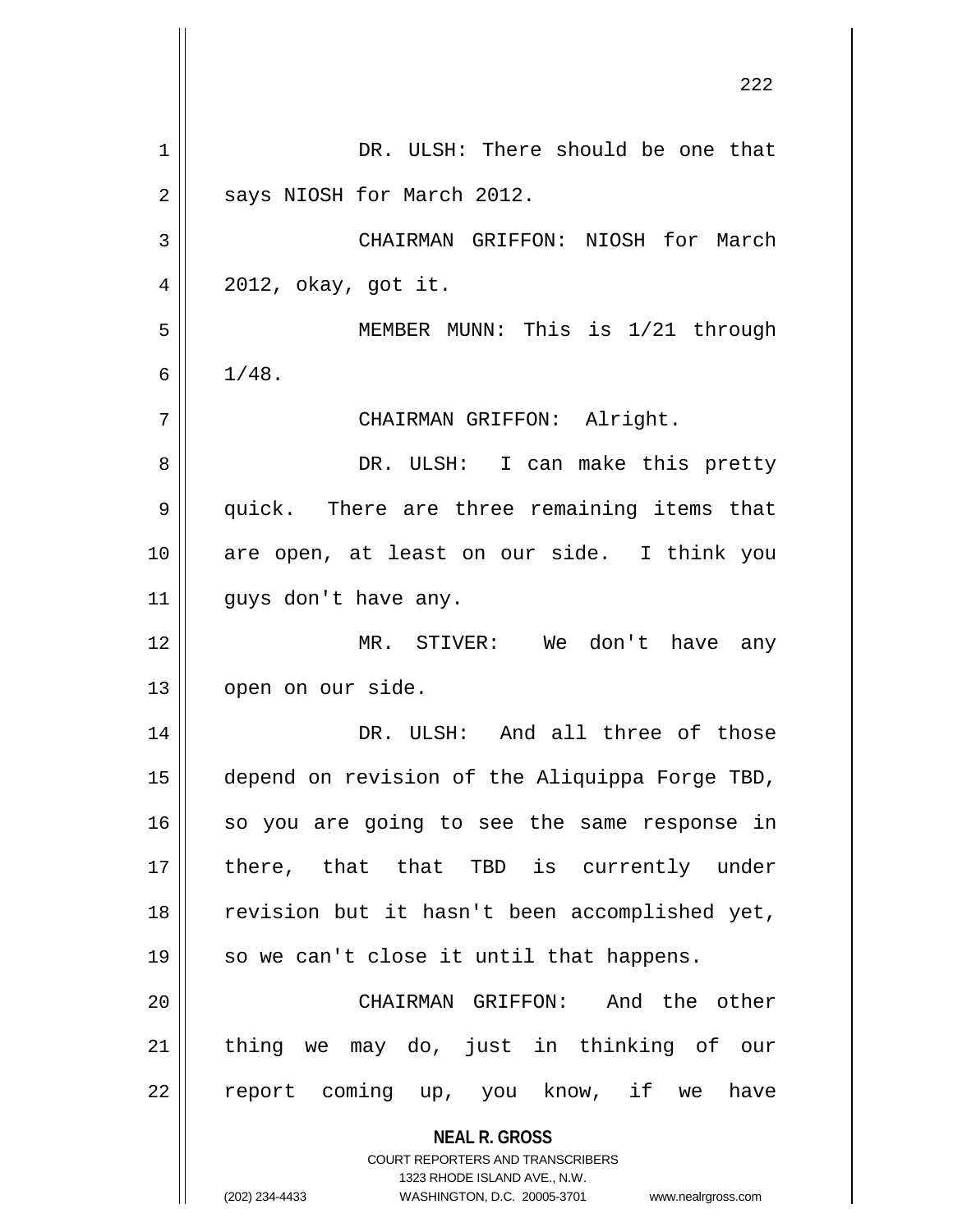**NEAL R. GROSS** COURT REPORTERS AND TRANSCRIBERS 1323 RHODE ISLAND AVE., N.W. (202) 234-4433 WASHINGTON, D.C. 20005-3701 www.nealrgross.com 1 || something like this on the seventh, eighth and  $2 \parallel$  ninth set, I think we can say we reviewed this 3 many cases and skip over the cases that are 4 | just hanging out there. 5 DR. ULSH: Scott, do you know the 6 | timeframe on issuing that revision? 7 MR. SIEBERT: I believe it is in 8 || internal review over here right now. Outside  $9 \parallel$  of that, I can't really say. I don't know if 10 Mutty has gotten back on the line or not. 11 CHAIRMAN GRIFFON: Okay. We'll 12 || leave it on hold for now. It's in the process. 13 || (Simultaneous speakers.) 14 || MEMBER MUNN: 1/21 again. 15 CHAIRMAN GRIFFON: So I took all  $16$  | that time finding that and  $-$ 17 || DR. ULSH: I was going to say, you 18 || have some work finding it. 19 CHAIRMAN GRIFFON: We probably  $20$  | should have let you just  $-$ 21 DR. ULSH: The next one will be  $22$   $\parallel$  even harder.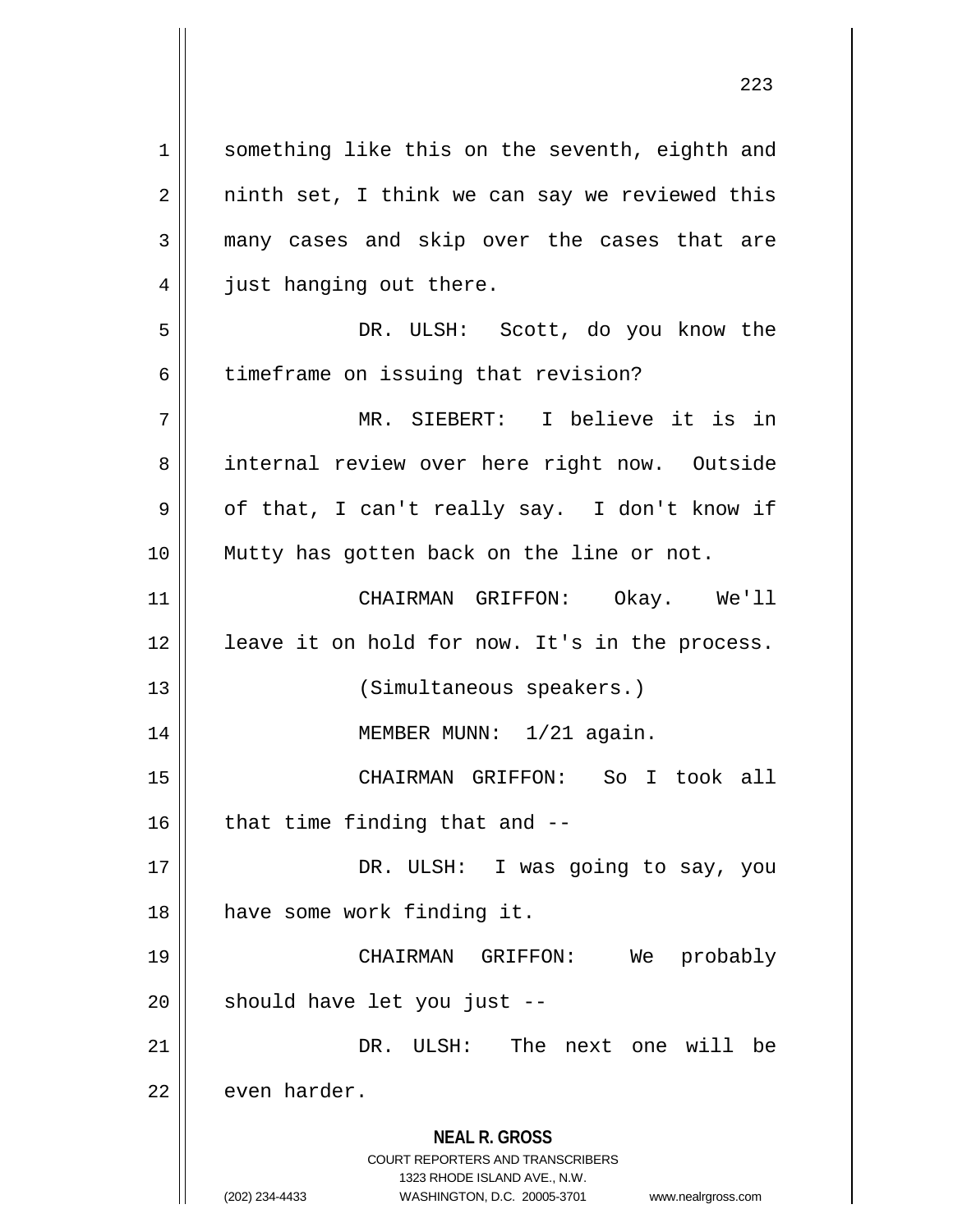**NEAL R. GROSS** COURT REPORTERS AND TRANSCRIBERS 1323 RHODE ISLAND AVE., N.W. (202) 234-4433 WASHINGTON, D.C. 20005-3701 www.nealrgross.com 1 | CHAIRMAN GRIFFON: Now, the eighth  $2 \parallel$  set which -- I see an eighth set responses  $3 \parallel 3/22/2012$  but that might not be it. 4 MR. HINNEFELD: This one is saying 5 || NIOSH eight case matrix, it says working 6 draft, and the right hand side says NIOSH 7 March 2012. 8 CHAIRMAN GRIFFON: The other may 9 be Doug's response -- it would be two 10 different files for this. 11 MR. HINNEFELD: Doug's, I don't 12 || know if Doug has put his responses on top of  $13$  || ours or if you put them in a different --14 || MEMBER MUNN: You have 1/49 and  $15 \parallel 1/78$  and  $1/66$ . 16 MR. HINNEFELD: Okay. 17 CHAIRMAN GRIFFON: I think you  $18$   $\parallel$  sent them on different --19 MR. HINNEFELD: He used a 20 different starting point. 21 CHAIRMAN GRIFFON: When you did 22 || your responses, Brant, you put them in the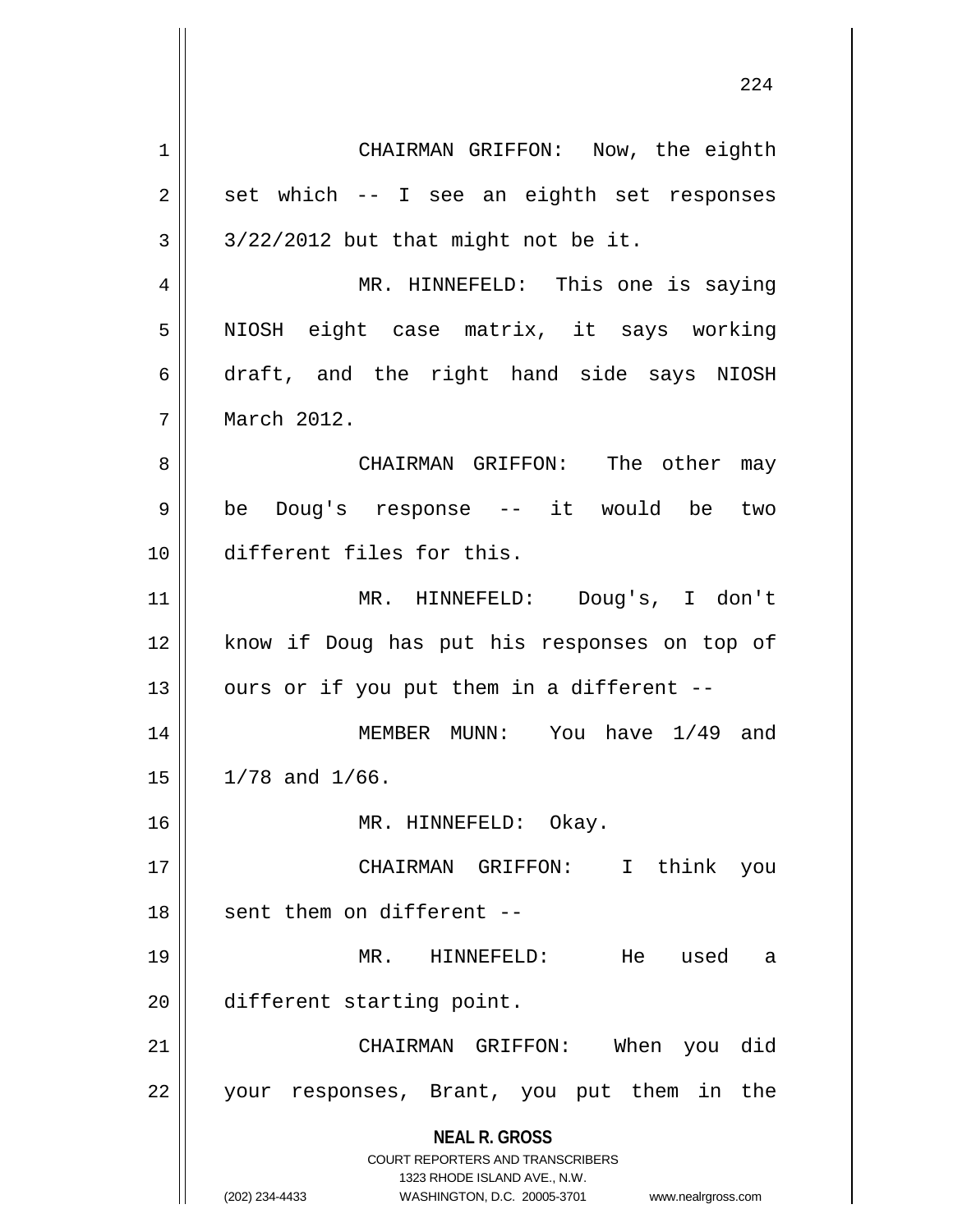**NEAL R. GROSS** COURT REPORTERS AND TRANSCRIBERS 1323 RHODE ISLAND AVE., N.W. (202) 234-4433 WASHINGTON, D.C. 20005-3701 www.nealrgross.com 1 || matrix that I had sent out from the last 2 meeting?  $3 \parallel$  DR. ULSH: It's a  $-$ 4 CHAIRMAN GRIFFON: Because just in  $5$  | terms of me updating that  $-$ 6 DR. ULSH: It's an excerpt from 7 || your matrix that only includes the items that 8 || are open for us. 9 CHAIRMAN GRIFFON: Oh, okay. 10 MR. STIVER: We did the same 11 || thing. It's just an excerpt. 12 || CHAIRMAN GRIFFON: All right. 13 MR. FARVER: Now, I sent a file 14 out yesterday and that has our responses to 15 your recent responses. In other words, it's  $16$  | that one that you sent out in March this year. 17 || DR. ULSH: The 22nd maybe. 18 MR. FARVER: I got some responses 19 back for that one. 20 || (Simultaneous speakers.) 21 MR. FARVER: But I can just talk 22 | you through them --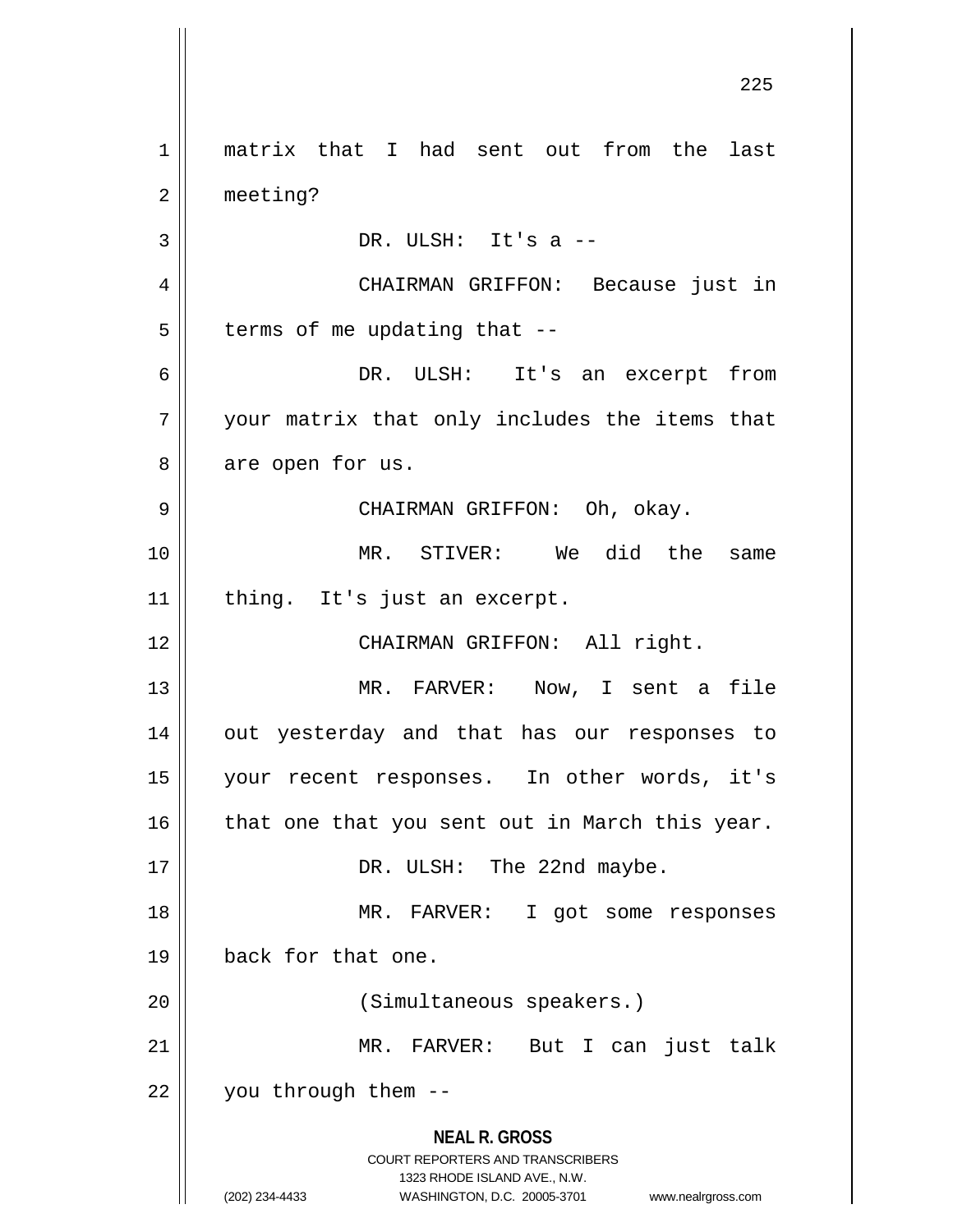**NEAL R. GROSS** COURT REPORTERS AND TRANSCRIBERS 1323 RHODE ISLAND AVE., N.W. (202) 234-4433 WASHINGTON, D.C. 20005-3701 www.nealrgross.com 1 CHAIRMAN GRIFFON: And, Doug, that  $2 \parallel$  file is called eighth set responses  $3/22/2012$ ,  $3 \parallel$  is that it? 4 MR. FARVER: That is other 5 responses. So you'll need that within a 6 minute. 7 CHAIRMAN GRIFFON: Okay. 8 MR. SIEBERT: This is Scott. I 9 don't believe I have received Doug's, so if 10 || someone could forward that one from yesterday, 11 | that would be helpful. 12 MR. FARVER: We don't really need 13  $\parallel$  them. It's not that much responding to --14 || MR. HINNEFELD: All right. Well, 15 I'm not doing anything, Scott, this is Stu, 16 I'll send it to you. 17 || MR. SIEBERT: Okay. That's fine, 18 | thanks. 19 DR. ULSH: I don't know if I got 20 || it either. You sent it yesterday? 21 MR. FARVER: I thought you  $22$  | received it.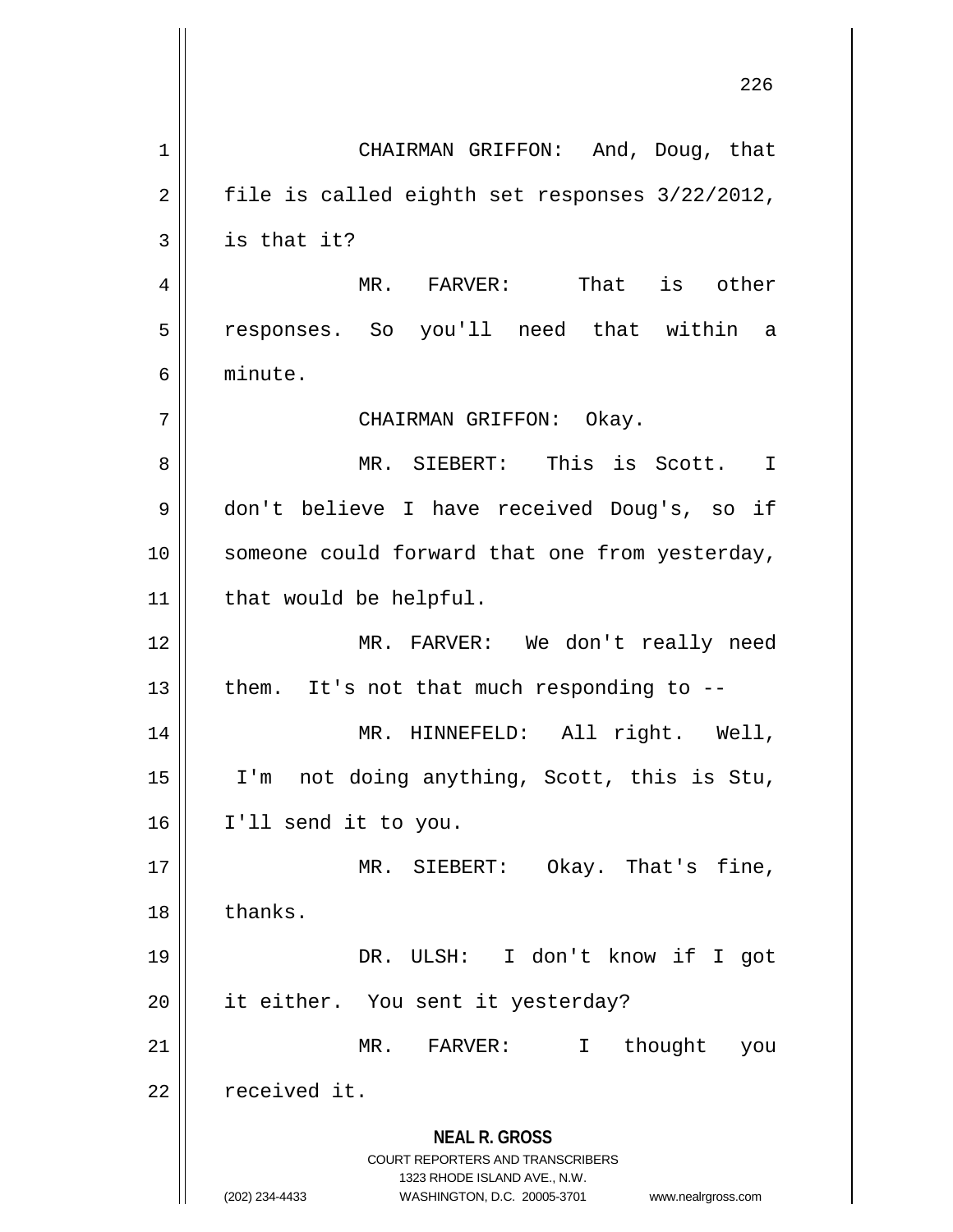**NEAL R. GROSS** COURT REPORTERS AND TRANSCRIBERS 1323 RHODE ISLAND AVE., N.W. (202) 234-4433 WASHINGTON, D.C. 20005-3701 www.nealrgross.com 1 MR. HINNEFELD: I don't remember  $2 \parallel$  seeing it. Now I'm trying to find it. 3 DR. ULSH: I'm not showing any 4 | email from Doug yesterday. 5 MEMBER MUNN: Well, let me see what  $6 \parallel$  mine says. 7 MEMBER RICHARDSON: It was 1:59 8 || p.m. on Tuesday. 9 DR. ULSH: Yesterday or Tuesday? 10 MEMBER RICHARDSON: Tuesday at  $11 \parallel 1:59$ . 12 MR. FARVER: I did send one on 13 || Tuesday. I did send one yesterday. 14 DR. ULSH: The one yesterday was 15  $\parallel$  the responses to their --16 MR. HINNEFELD: Hang on. Who else 17 needs it? Okay, right now I am sending it to 18 Brant and Scott. This is the one from 19 yesterday morning. 20 || MS. K. BEHLING: Excuse me, this  $21$  is Kathy Behling, and I didn't receive that  $22 \parallel$  either.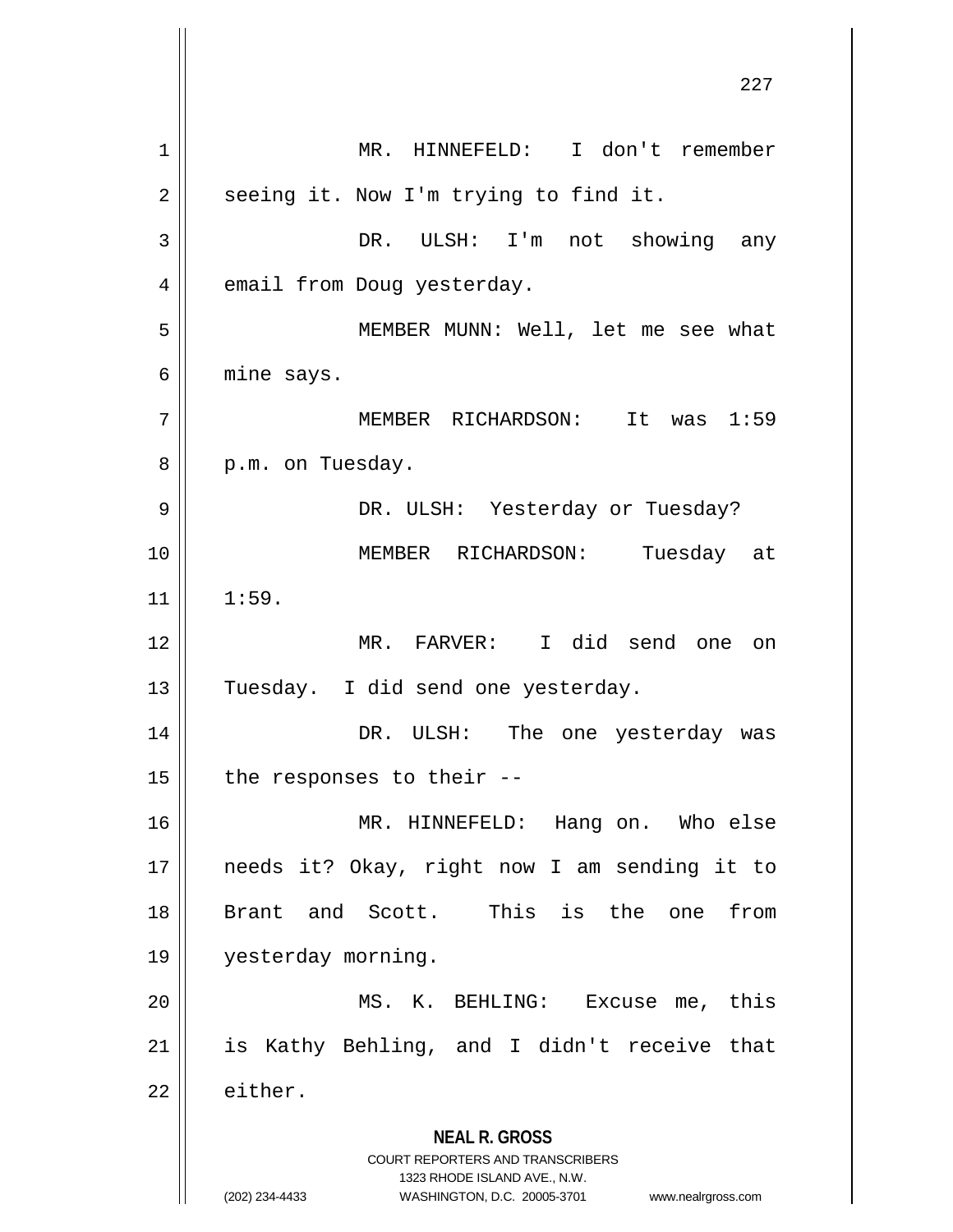**NEAL R. GROSS** COURT REPORTERS AND TRANSCRIBERS 1323 RHODE ISLAND AVE., N.W. (202) 234-4433 WASHINGTON, D.C. 20005-3701 www.nealrgross.com 1 || MS. LIN: Does it have Privacy-2 | Act-protected information? 3 MR. HINNEFELD: Well, let's see.  $4 \parallel$  We try to avoid it in these things. 5 MR. KATZ: It has the tabs. 6 MR. HINNEFELD: Well, it has the 7 tab numbers but those don't relate to 8 | anything. 9 MS. LIN: Well, we are trying to 10 find a way to actually account for people's 11 information -- 12 MEMBER RICHARDSON: That's fine.  $13 \parallel$  I don't -- just send it to everyone. 14 || MR. FARVER: I can do it verbally. 15 It's really not that much information. 16 CHAIRMAN GRIFFON: All right, I 17 || think let's just -- let's just proceed and you 18 || can tell us the responses. 19 (Fire alarm interruption.) 20 (Whereupon, the above-mentioned matter went  $21$  ||  $\qquad \qquad$  off the record at 1:36 p.m. and  $22$  || resumed at  $1:39$  p.m.)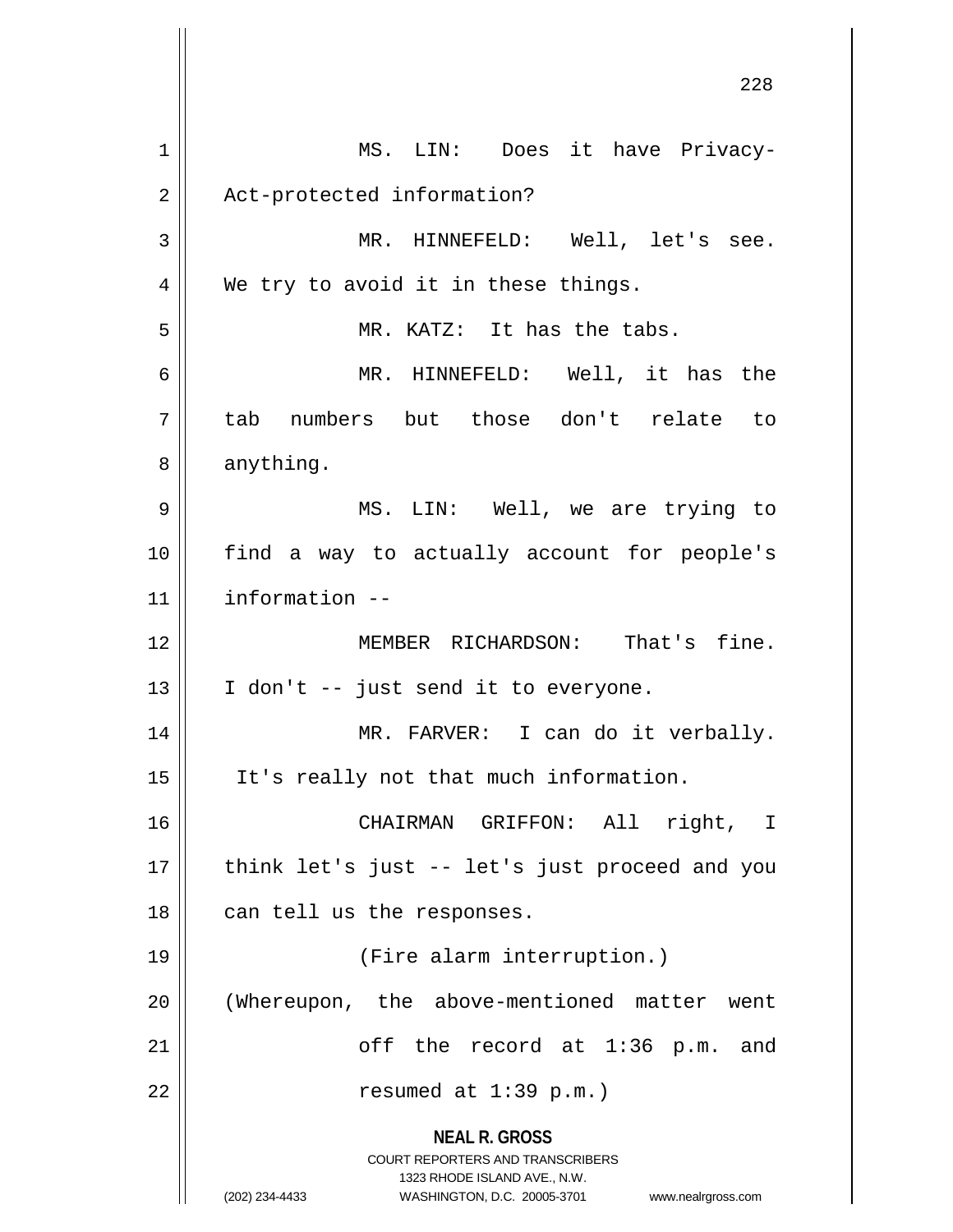**NEAL R. GROSS** COURT REPORTERS AND TRANSCRIBERS 1323 RHODE ISLAND AVE., N.W. (202) 234-4433 WASHINGTON, D.C. 20005-3701 www.nealrgross.com 1 CHAIRMAN GRIFFON: We're going  $2 \parallel$  back on the record now. Sorry, on the phone,  $3 \parallel$  we had a little fire drill thing here. Okay,  $4 \parallel$  so I'm  $-$ 5 MEMBER MUNN: You said it was two 6 || files and I only see one. 7 MR. FARVER: No, that was one file 8 | from yesterday. It's two files on Tuesday. 9 CHAIRMAN GRIFFON: I am trying not 10 || to violate Wanda's rule. 11 || MEMBER MUNN: That is not my rule. 12 That's a common sense rule. We want a 13 | transcript here. 14 CHAIRMAN GRIFFON: It is, right. So 15  $\parallel$  can we work from the  $-$  I have the eighth 30 16 | case matrix working draft, December 19, 2011, 17 || NIOSH from March 2012 meeting document. 18 || Correct. Okay. 19 || DR. ULSH: All right. The first 20 || item on there is 149.1, and basically the 21 || status is we are still continuing to work on  $22$  | that. We haven't closed that yet.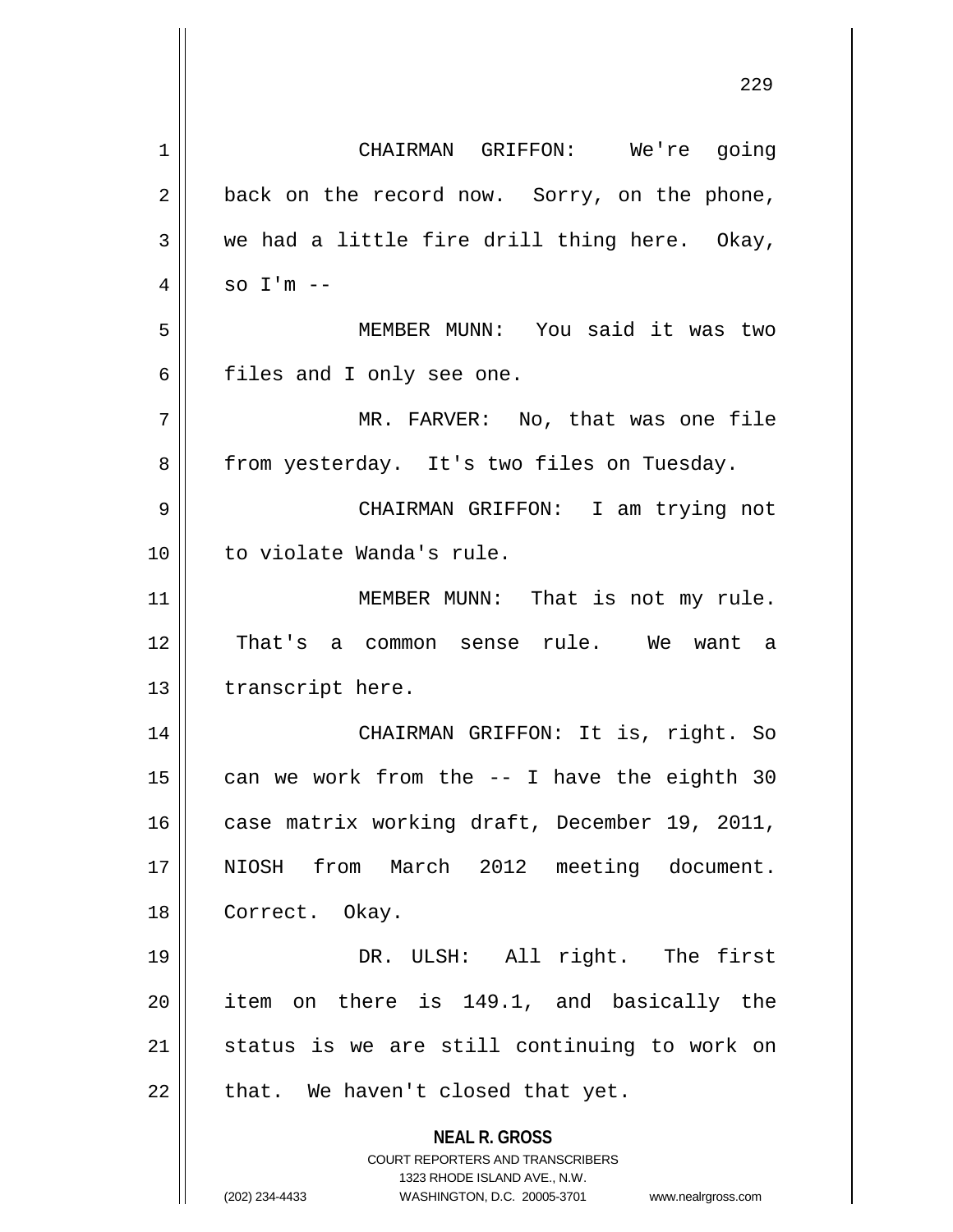|    | 230                                            |
|----|------------------------------------------------|
| 1  | CHAIRMAN GRIFFON: Okay.                        |
| 2  | DR. ULSH: Unless there's any                   |
| 3  | objections, I'll just walk through and you can |
| 4  | stop me when you want to.                      |
| 5  | 149.2, basically we are committing             |
| 6  | to include a 50th percentile option in the     |
| 7  | next revision of the TBD.                      |
| 8  | MR. FARVER: SC&A has no further                |
| 9  | response since you are just closing the issue. |
| 10 | CHAIRMAN GRIFFON: Let's not get                |
| 11 | too quick here. 149.2, you said you were       |
| 12 | revising what?                                 |
| 13 | DR. ULSH: The TBD.                             |
| 14 | CHAIRMAN GRIFFON: And how does                 |
| 15 | that affect the case? No further --            |
| 16 | MR. SIEBERT: This is one where --              |
| 17 | this is Scott -- where we used the 95th        |
| 18 | percentile because it was a one size fits all  |
| 19 | TBD and it's a nurse, and it was discussed     |
| 20 | that maybe that was too high for the           |
| 21 | individual, so from a point of view of what    |
| 22 | would it do to the case, it would only reduce  |
|    | <b>NEAL R. GROSS</b>                           |

COURT REPORTERS AND TRANSCRIBERS 1323 RHODE ISLAND AVE., N.W.

 $\prod$ 

(202) 234-4433 WASHINGTON, D.C. 20005-3701 www.nealrgross.com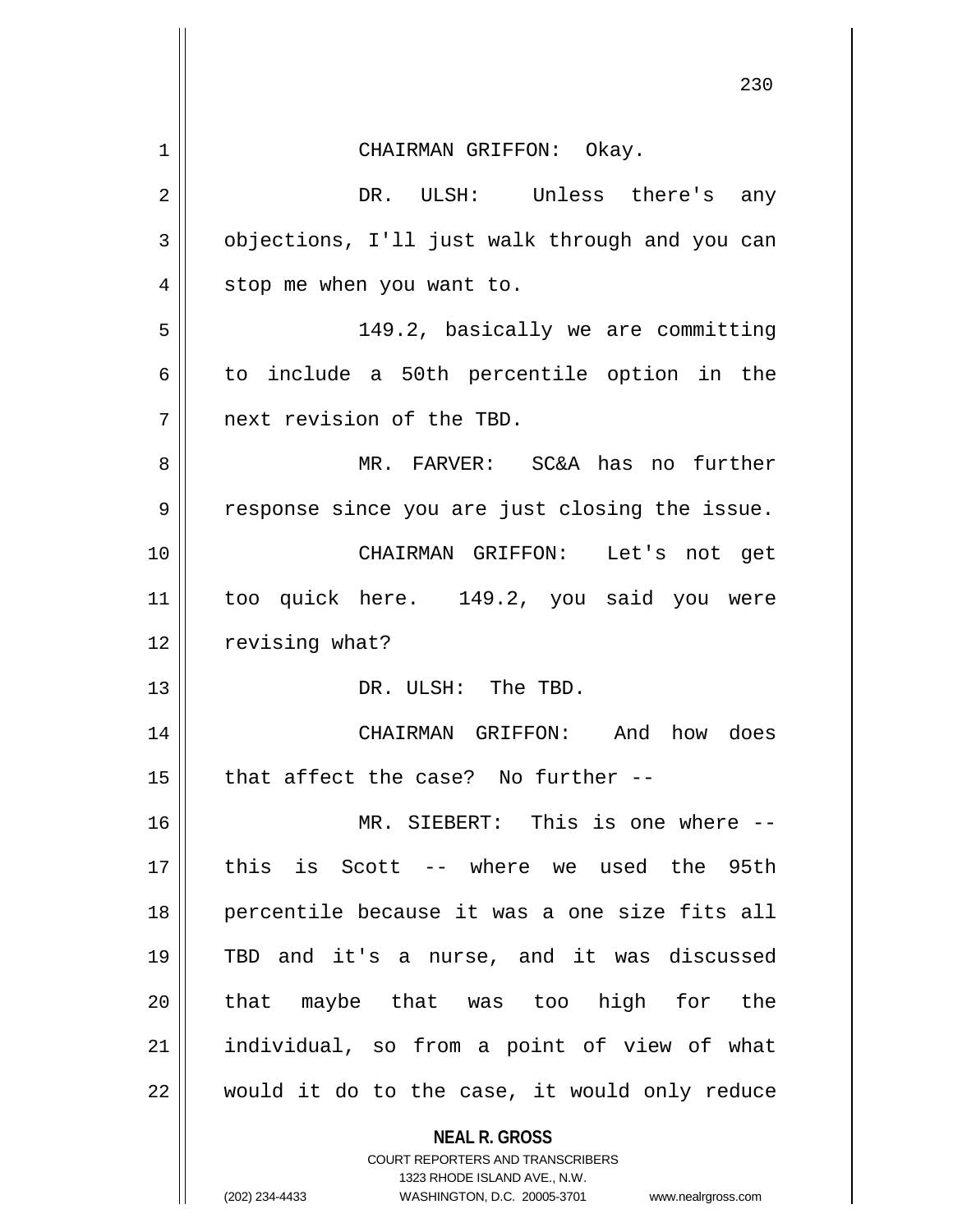$1 \parallel$  the dose in this instance.

| $\overline{2}$ | CHAIRMAN GRIFFON: And so you are                                                                                                                                       |
|----------------|------------------------------------------------------------------------------------------------------------------------------------------------------------------------|
|                |                                                                                                                                                                        |
| 3              | just revising the TBD to have better guidance                                                                                                                          |
| 4              | on it, on the model selection or whatever?                                                                                                                             |
| 5              | DR. ULSH: Yes, to include a 50th                                                                                                                                       |
| 6              | percentile option. It doesn't have that in                                                                                                                             |
| 7              | there now.                                                                                                                                                             |
| 8              | CHAIRMAN GRIFFON: Okay. Are we                                                                                                                                         |
| 9              | okay with that?                                                                                                                                                        |
| 10             | MR. KATZ: Closed?                                                                                                                                                      |
| 11             | CHAIRMAN GRIFFON: Closed.                                                                                                                                              |
| 12             | DR. ULSH: All right, 149.3 is                                                                                                                                          |
| 13             | another one where we have not closed it yet, I                                                                                                                         |
| 14             | mean we have not resolved it yet.                                                                                                                                      |
| 15             | And 149.5 is another one where we                                                                                                                                      |
| 16             | are going to include the 50th percentile.                                                                                                                              |
| 17             | CHAIRMAN GRIFFON: And SC&A,                                                                                                                                            |
| 18             | that's the same response?                                                                                                                                              |
| 19             | MR. FARVER:<br>Same response.                                                                                                                                          |
| 20             | Suggest closing it.                                                                                                                                                    |
| 21             | DR. ULSH: All right. 149.6, same                                                                                                                                       |
| 22             | thing, we are including a 50th percentile.                                                                                                                             |
|                | <b>NEAL R. GROSS</b><br><b>COURT REPORTERS AND TRANSCRIBERS</b><br>1323 RHODE ISLAND AVE., N.W.<br>(202) 234-4433<br>WASHINGTON, D.C. 20005-3701<br>www.nealrgross.com |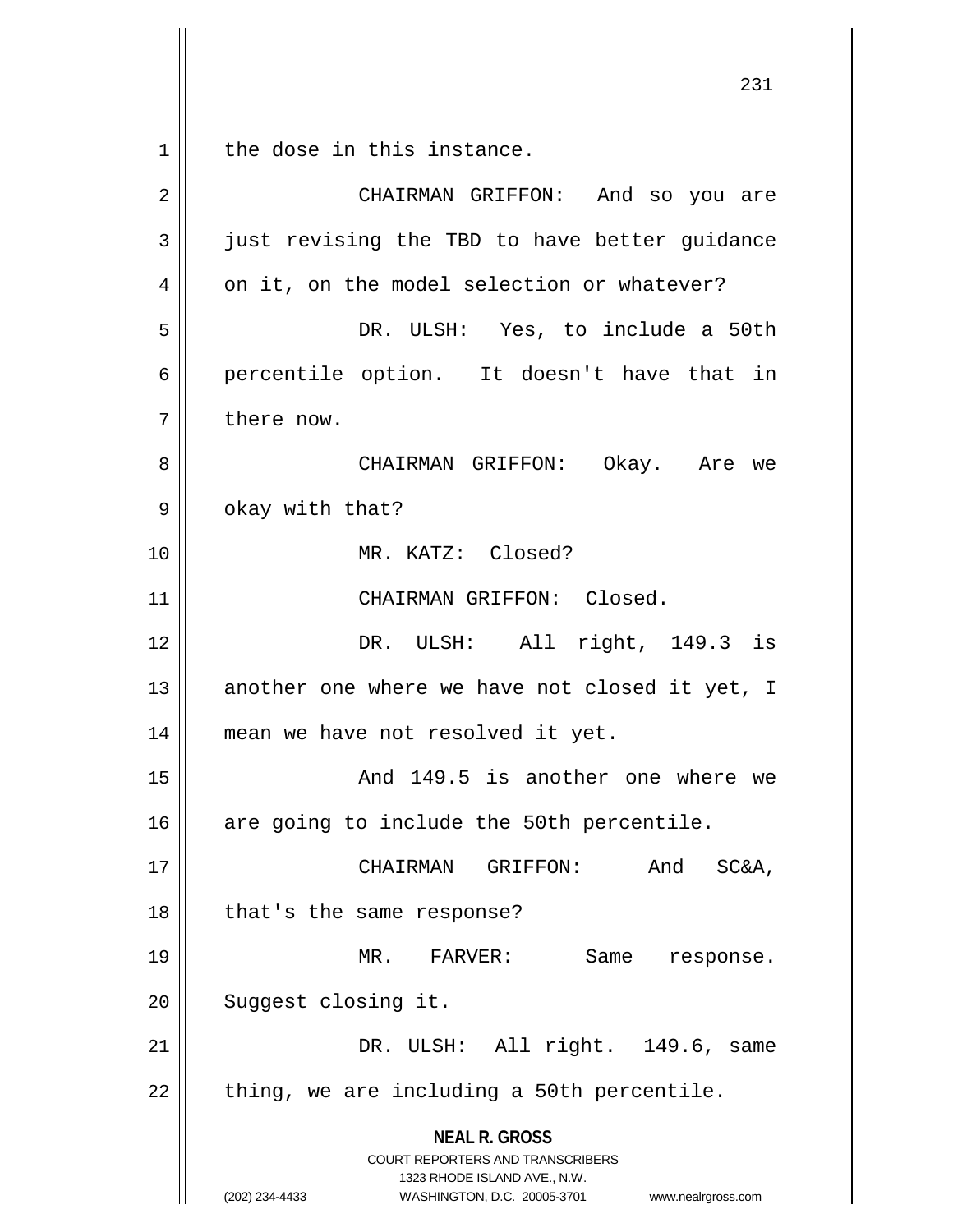**NEAL R. GROSS** COURT REPORTERS AND TRANSCRIBERS 1323 RHODE ISLAND AVE., N.W. (202) 234-4433 WASHINGTON, D.C. 20005-3701 www.nealrgross.com 232 1 | MEMBER MUNN: And the same 2 | response? 3 MR. FARVER: Same response. 4 | Suggest closing it. 5 DR. ULSH: Should we keep going, 6 || Mark? Are you keeping up? 7 CHAIRMAN GRIFFON: Let me just  $8 \parallel$  catch up with that. That was 149.6, right? 9 MR. KATZ: Yes. 10 CHAIRMAN GRIFFON: Okay. All 11 | right. Go ahead. 12 || DR. ULSH: All right. The next  $13$  || one is 153.6 and the newest development is  $14$  | that we agree with SC&A's finding. We have 15 reviewed OCAS-TIB-7 and we don't see the 16 | necessity for a revision. 17 || The problem with this case was  $18$  || that the guidance in the TBD was not followed, 19  $\parallel$  not that the TBD was deficient in some way. 20 CHAIRMAN GRIFFON: So that is  $21 \parallel 153.6 \text{ and } -$ 22 || DR. ULSH: Yes.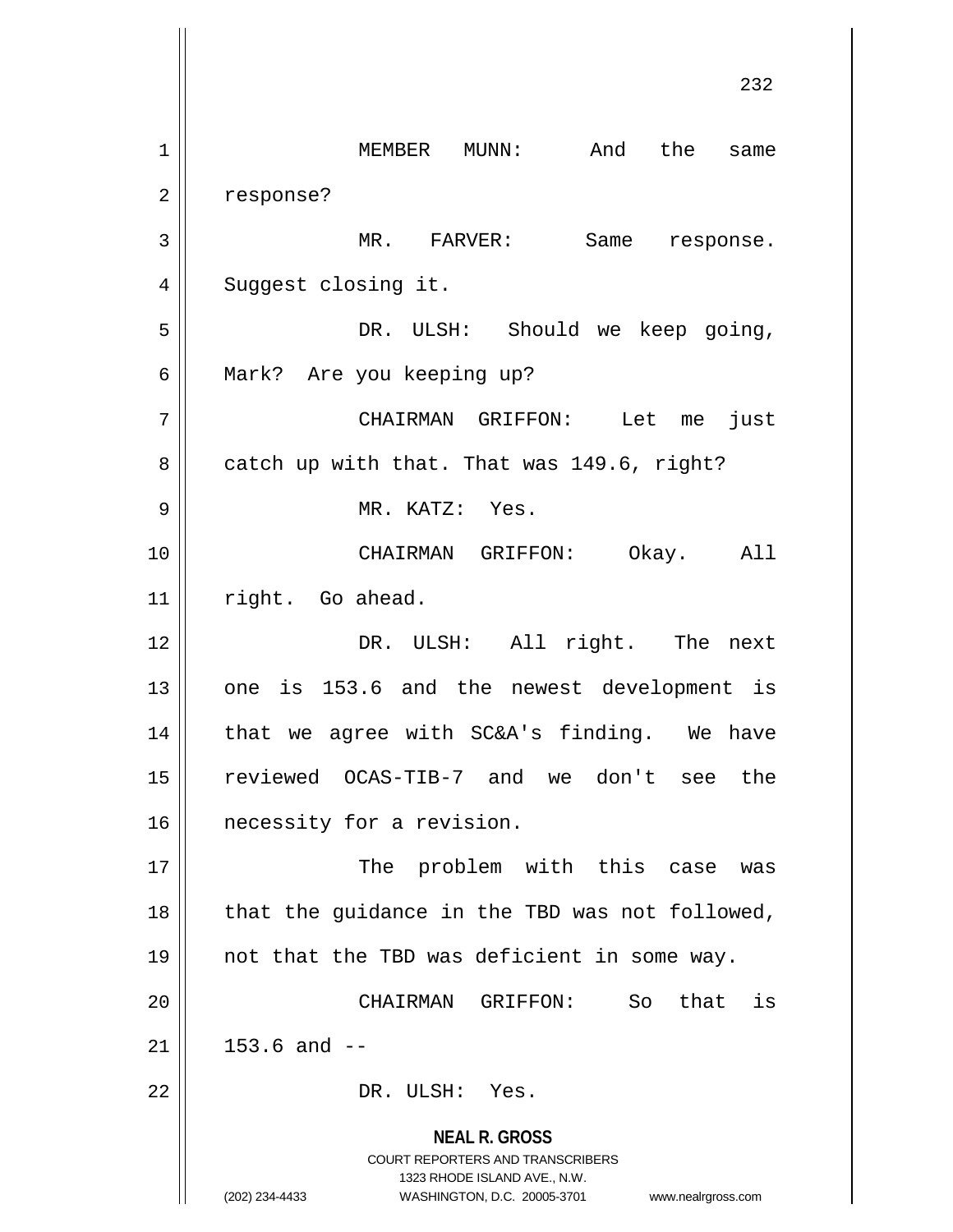**NEAL R. GROSS** COURT REPORTERS AND TRANSCRIBERS 1323 RHODE ISLAND AVE., N.W. (202) 234-4433 WASHINGTON, D.C. 20005-3701 www.nealrgross.com 1 CHAIRMAN GRIFFON: So NIOSH is  $2 \parallel$  saying no changes. It was just -- so you're  $3 \parallel$  agreeing that a mistake was made following the 4 | guidance, right? 5 DR. ULSH: Yes, so the latest 6 action item from December 19th, 2011, was that  $7 \parallel$  -- yes. So the remaining action item for us 8 was to check and see whether OCAS -- I think 9 it should be OCAS-TIB-7 -- needed to be 10 | revised. 11 || So we have done that now and our 12 || judgment, at least, is that it does need to be  $13$  revised. 14 || CHAIRMAN GRIFFON: And SC&A? 15 MR. FARVER: There is no further 16 | response and suggest closing the issue. 17 CHAIRMAN GRIFFON: And it is 18 || closed. All right, 153.7. 19 || DR. ULSH: Same answer. 20 || CHAIRMAN GRIFFON: Same answer. 21 || DR. ULSH: Yes. 22 CHAIRMAN GRIFFON: Okay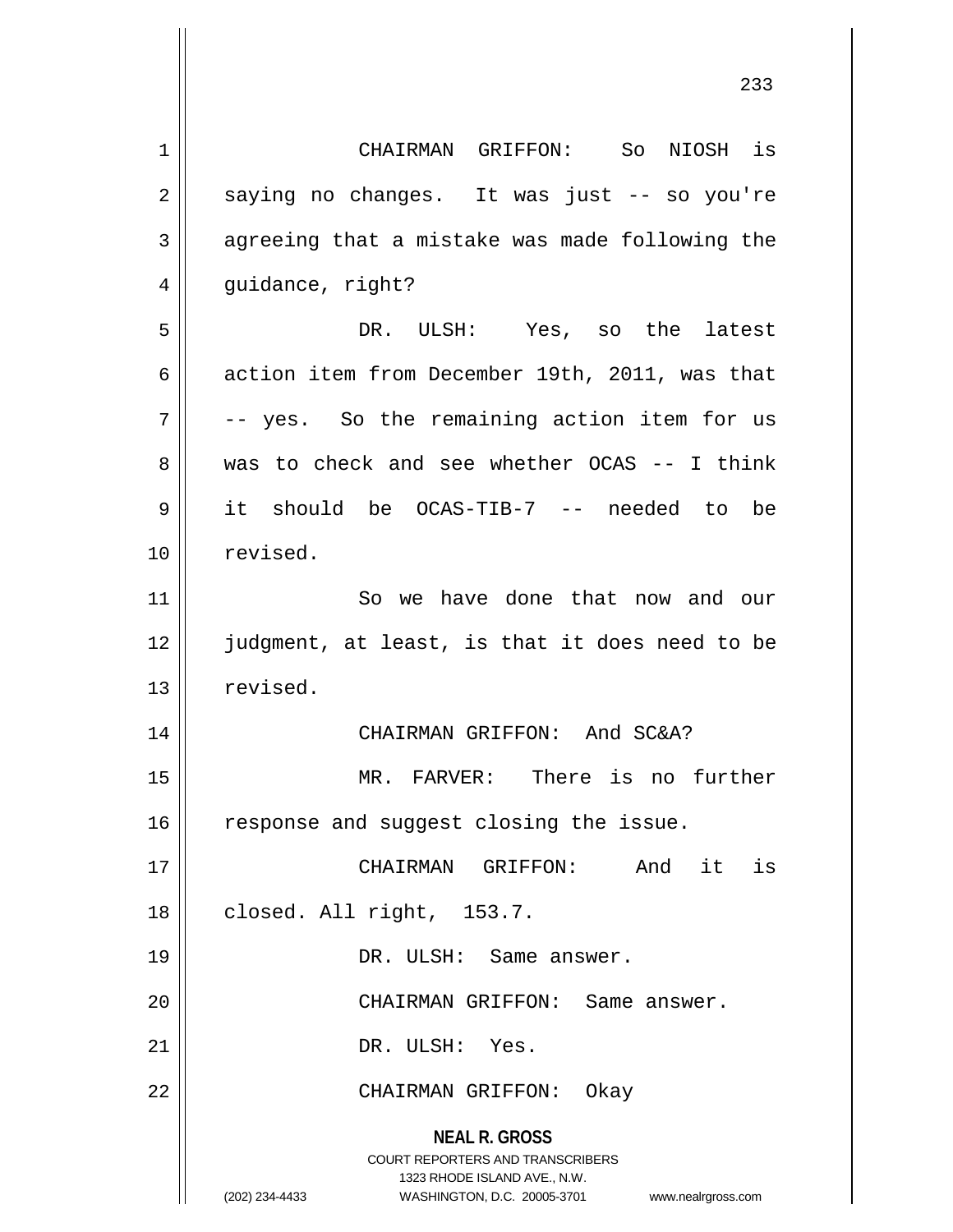**NEAL R. GROSS** COURT REPORTERS AND TRANSCRIBERS 1323 RHODE ISLAND AVE., N.W. (202) 234-4433 WASHINGTON, D.C. 20005-3701 www.nealrgross.com 1 || DR. ULSH: All right, sadly, we  $2 \parallel$  are not going to be able to go as quickly  $3 \parallel$  through the next one. 161.2, our latest 4 || response is that we have provided some more 5 discussion on the use of OTIB-2 for a Hanford  $6 \parallel$  thyroid case. It was attached as a separate  $7 \parallel$  file. 8 And OTIB-2 overestimated the dose 9 to the thyroid in this case, based on the 10 actual data that we determined from a later 11 | rework. 12 I assume that you are going to 13 want to discuss this in a little more detail.  $14$  Scott, do you want to walk us through that? 15 MS. BRACKETT: This is Liz. I  $16$  think I was going to do this one. 17 || DR. ULSH: All right. 18 MS. BRACKETT: Since it was 19 internal dose and OTIB-2. 20 DR. ULSH: Wait, before you get  $21$  started, Liz, it was a separate file. Do you  $22$  || want some time to pull that file up?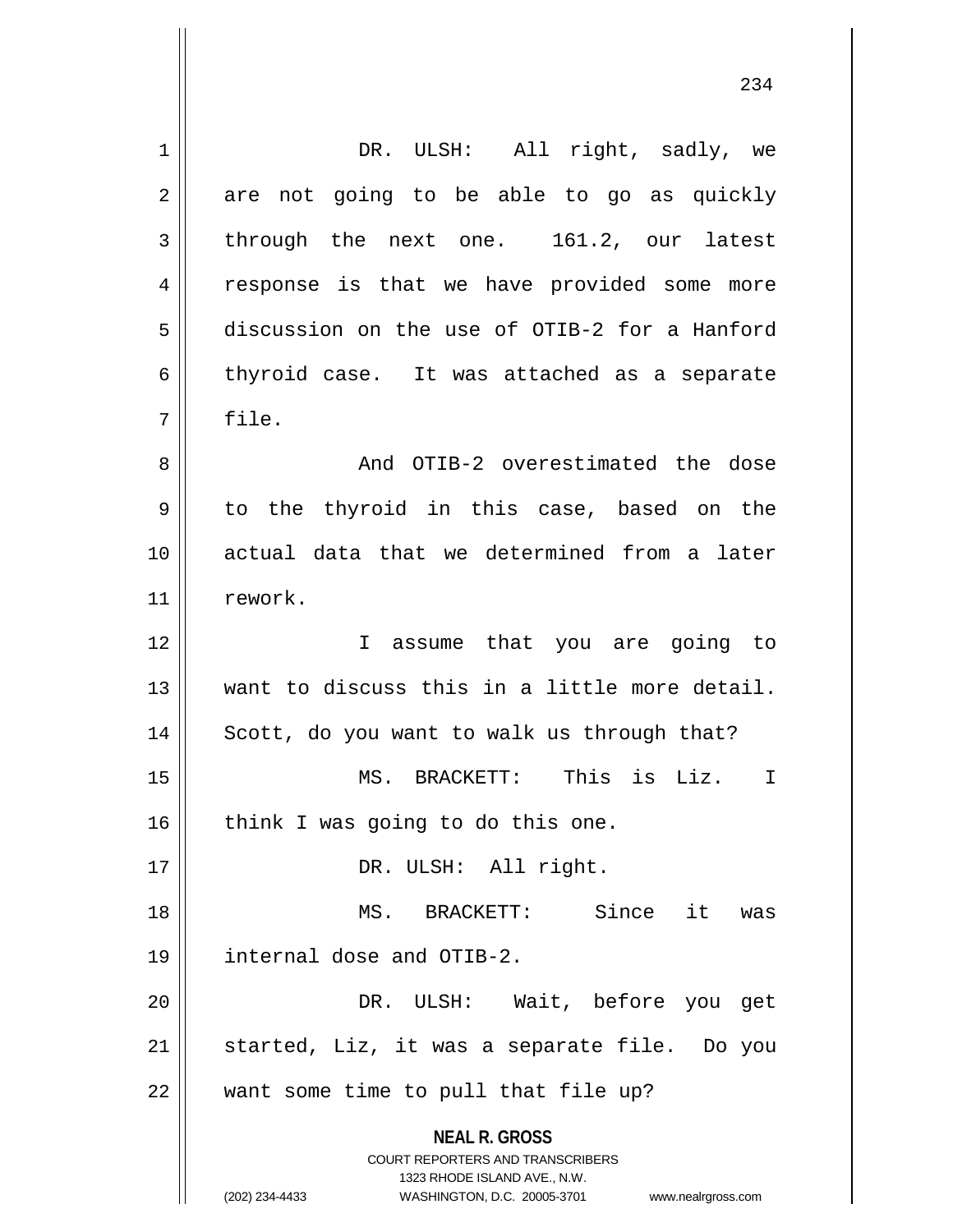**NEAL R. GROSS** COURT REPORTERS AND TRANSCRIBERS 1323 RHODE ISLAND AVE., N.W. 1 || MS. BRACKETT: Are you asking me 2 | or everybody there? DR. ULSH: I'm asking everybody in 4 the room. It's called SC&A 161.2 March 2012. MEMBER MUNN: I think you have a  $6 \parallel$  hard copy of it, don't you? CHAIRMAN GRIFFON: I see a SC&A 8 || 161.2? DR. ULSH: Yes, March 2012. 10 || CHAIRMAN GRIFFON: Got it, okay. Go ahead, Liz. MS. BRACKETT: Okay. Well, the || first part of the comment said that it's hard to believe 202 millirem is maximizing dose for 22 years. We can provide comparison calculations. I think that there must have been || a paragraph missed when reading that. That is only the assessment for the one positive bioassay result. There was a positive cobalt-60 result and that was the dose from || assessing that.

(202) 234-4433 WASHINGTON, D.C. 20005-3701 www.nealrgross.com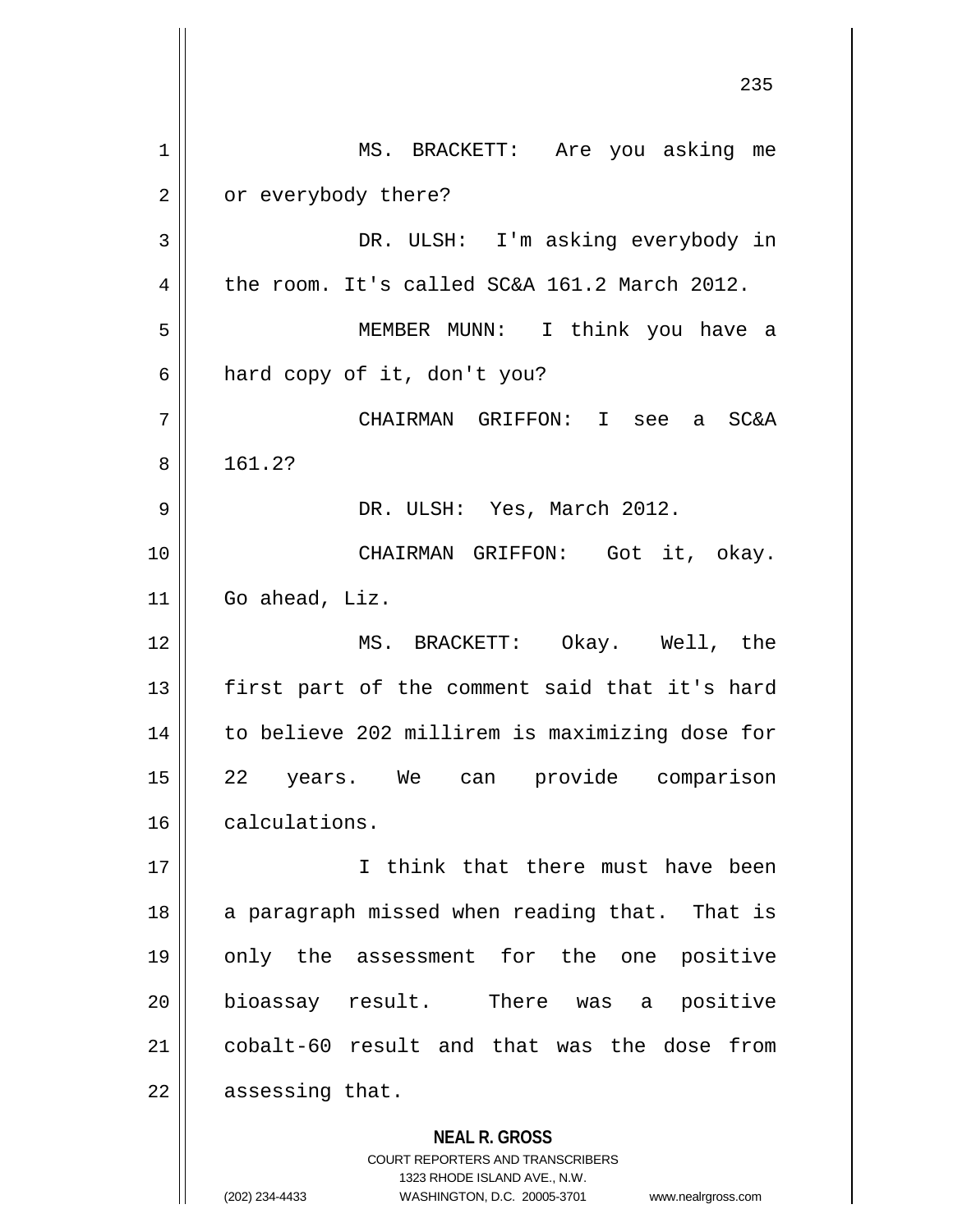**NEAL R. GROSS** COURT REPORTERS AND TRANSCRIBERS 1323 RHODE ISLAND AVE., N.W. (202) 234-4433 WASHINGTON, D.C. 20005-3701 www.nealrgross.com 1 But in addition, OTIB-2 was 2 || assigned, which brought the total to 5.503  $3 \parallel$  rem. The document, I believe, says 5.705. 4 That was a misinterpretation on my part of the 5 || paragraph. I added the 202 but it was already 6 included.  $7 \parallel$  So -- but the actual total 8 internal dose was 5.5 rem that was assigned.  $9 \parallel$  So there was some discussion about -- besides 10 || that, the appropriateness of OTIB-2.  $11$  ||  $11$  ||  $11$  ||  $11$  ||  $11$  ||  $11$  ||  $11$  ||  $11$  ||  $11$  ||  $11$  ||  $11$  ||  $11$  ||  $11$  ||  $11$  ||  $11$  ||  $11$  ||  $11$  ||  $11$  ||  $11$  ||  $11$  ||  $11$  ||  $11$  ||  $11$  ||  $11$  ||  $11$  ||  $11$  ||  $11$  ||  $11$  12 || OTIB-2 has been cancelled since this was done. 13 That was done about a year ago and we 14 discussed that in the Procedures Subcommittee. 15 But it was based on the assumption that 16 intakes above a certain level would have been 17 detected by a bioassay or workplace 18 monitoring. This person was monitored 19 throughout his career, but his results, aside  $20$  from that one cobalt-60, were not positive. 21 || So that's why OTIB-2 was applied,  $22$   $\parallel$  and there is an iodine-131 intake included.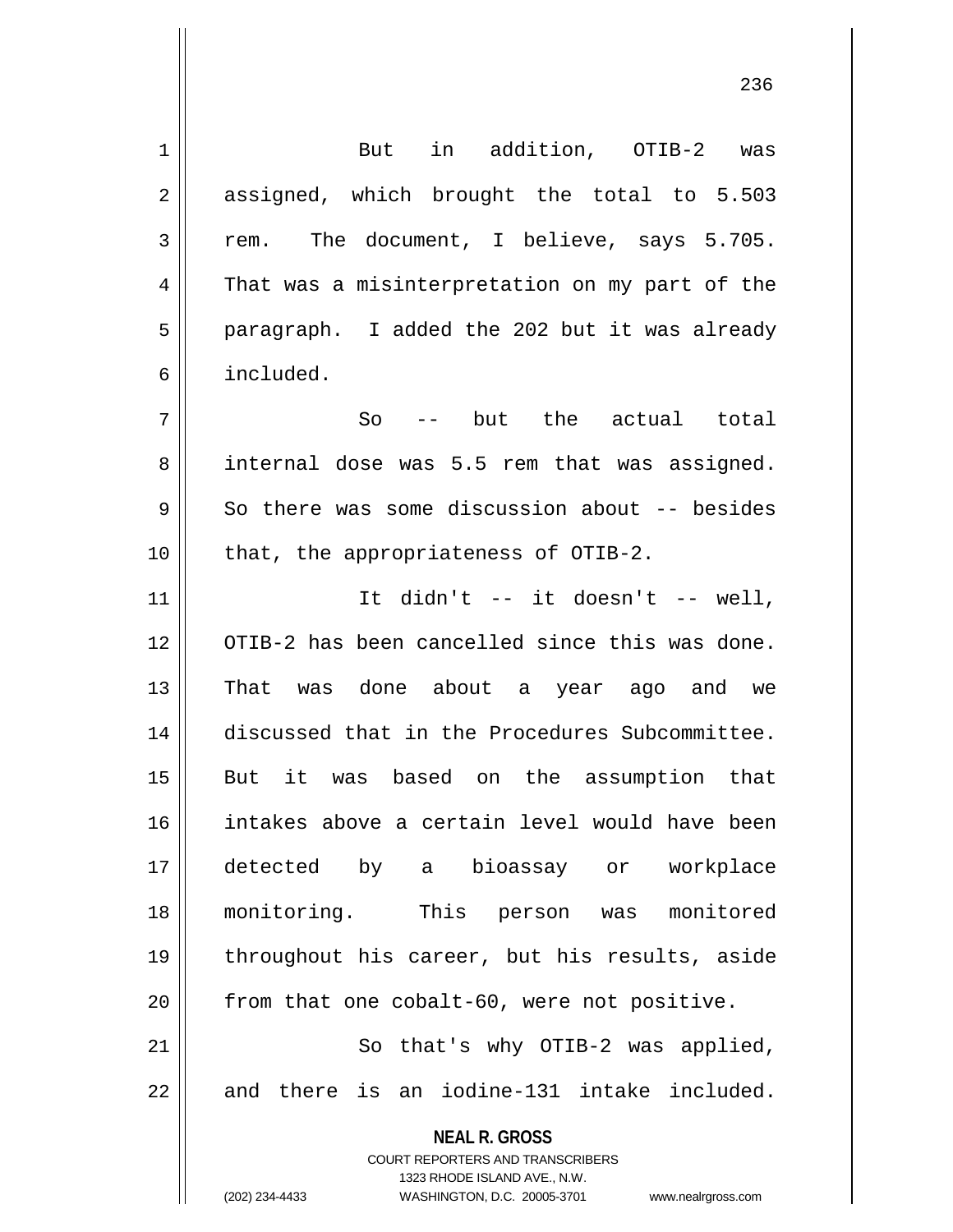**NEAL R. GROSS** 1 || Since this was a thyroid cancer, that would 2 | have been important to consider iodine. 3 || So this case was reassessed as 4 || part of the plutonium Super S PER a few years  $5 \parallel$  ago, and when the reassessment was done, the  $6 \parallel$  next dose was done based on all the bioassay, 7 rather than applying OTIB-2 again, and so in  $8 \parallel$  that case, the total dose assigned was only 9 1.93 rem, and that included missed doses for 10 plutonium, iodine-131, mixed fission products 11 and strontium-90, as well as the addition of 12 coworker dose because he had no bioassay 13 || results for the last two years of employment, 14 so coworker dose was assigned for that 15 | timeframe. 16 So part of the comment said: 17 please provide comparison calculation, so 18 these would be an appropriate set of 19 comparisons. So the original dose assigned 20 was 5.5 rem using OTIB-2 as an overestimate,  $21$  and then, based on the individual's bioassay  $22$  | data, the total dose was 1.9 rem.

> COURT REPORTERS AND TRANSCRIBERS 1323 RHODE ISLAND AVE., N.W.

(202) 234-4433 WASHINGTON, D.C. 20005-3701 www.nealrgross.com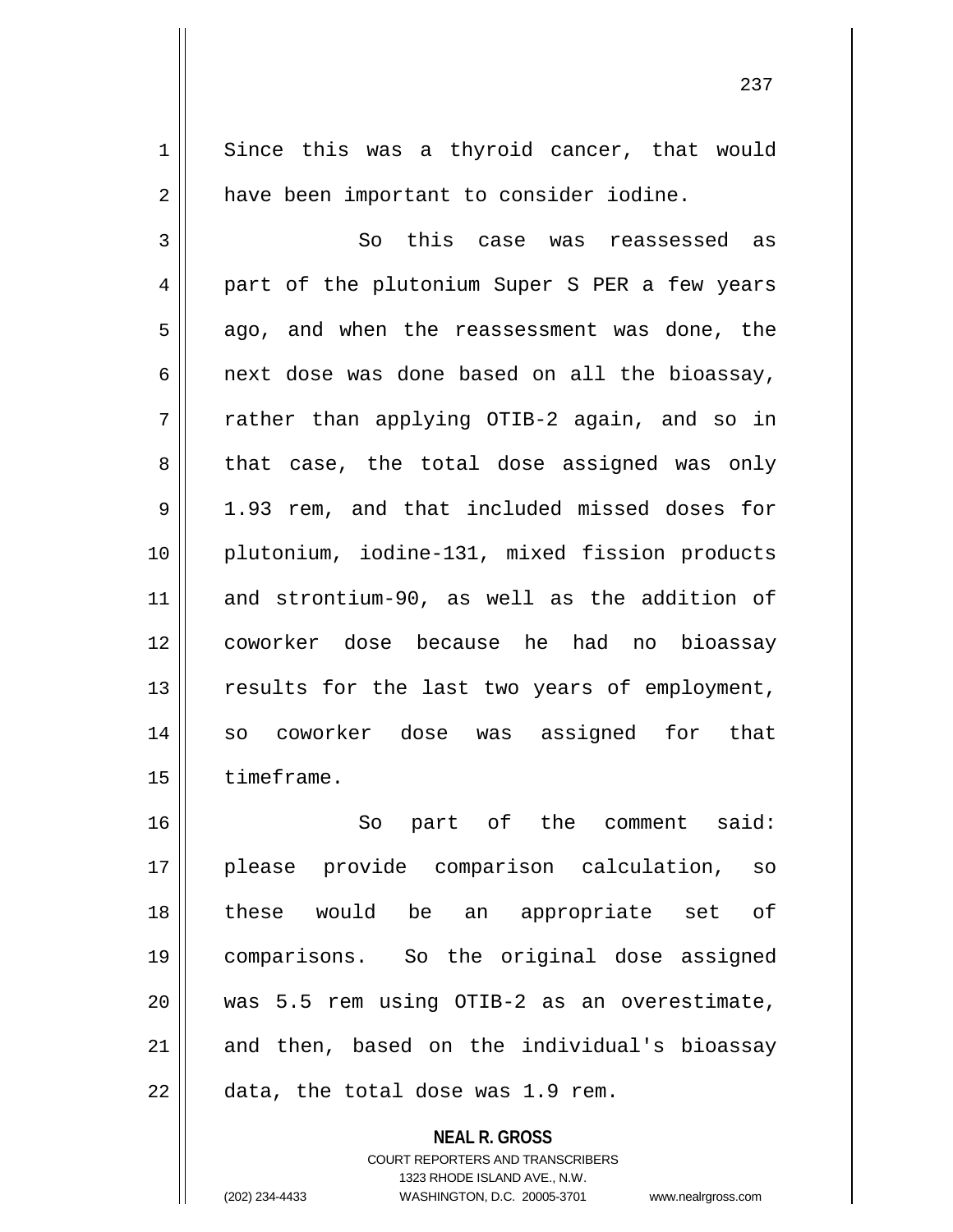1 CHAIRMAN GRIFFON: So did you get  $2 \parallel$  a chance  $-$ 

3 MR. FARVER: Yes, well, the 4 finding came from the fact that they used the  $5 \parallel$  OTIB-2 when the employee had bioassay data, in 6  $\vert$  vitro data from '94 to 2005, and in vivo data  $7 \parallel$  from 1983 through 2005, but they didn't use  $8 \parallel$  it.

9 So that's what constituted the 10 finding. Okay? I guess along the way, things 11 || got a little convoluted, and when I mentioned 12 that the 202 millirem was kind of hard to 13 || believe for over 20 years of monitoring, I was 14 || referring to the cobalt-60, where the employee 15 was monitored from '83 to 2005, and when NIOSH 16 did their calculations, well, I guess the 17 || employee has part of the cobalt-60 whole body 18 count in 1985.

19 || So really, that 200 millirem is  $20$  | from '83 to '85, covering two years, so it's  $21$  really not over 20 years. The rest of the in 22 | vivo measurements were below detection limit.

**NEAL R. GROSS**

COURT REPORTERS AND TRANSCRIBERS 1323 RHODE ISLAND AVE., N.W. (202) 234-4433 WASHINGTON, D.C. 20005-3701 www.nealrgross.com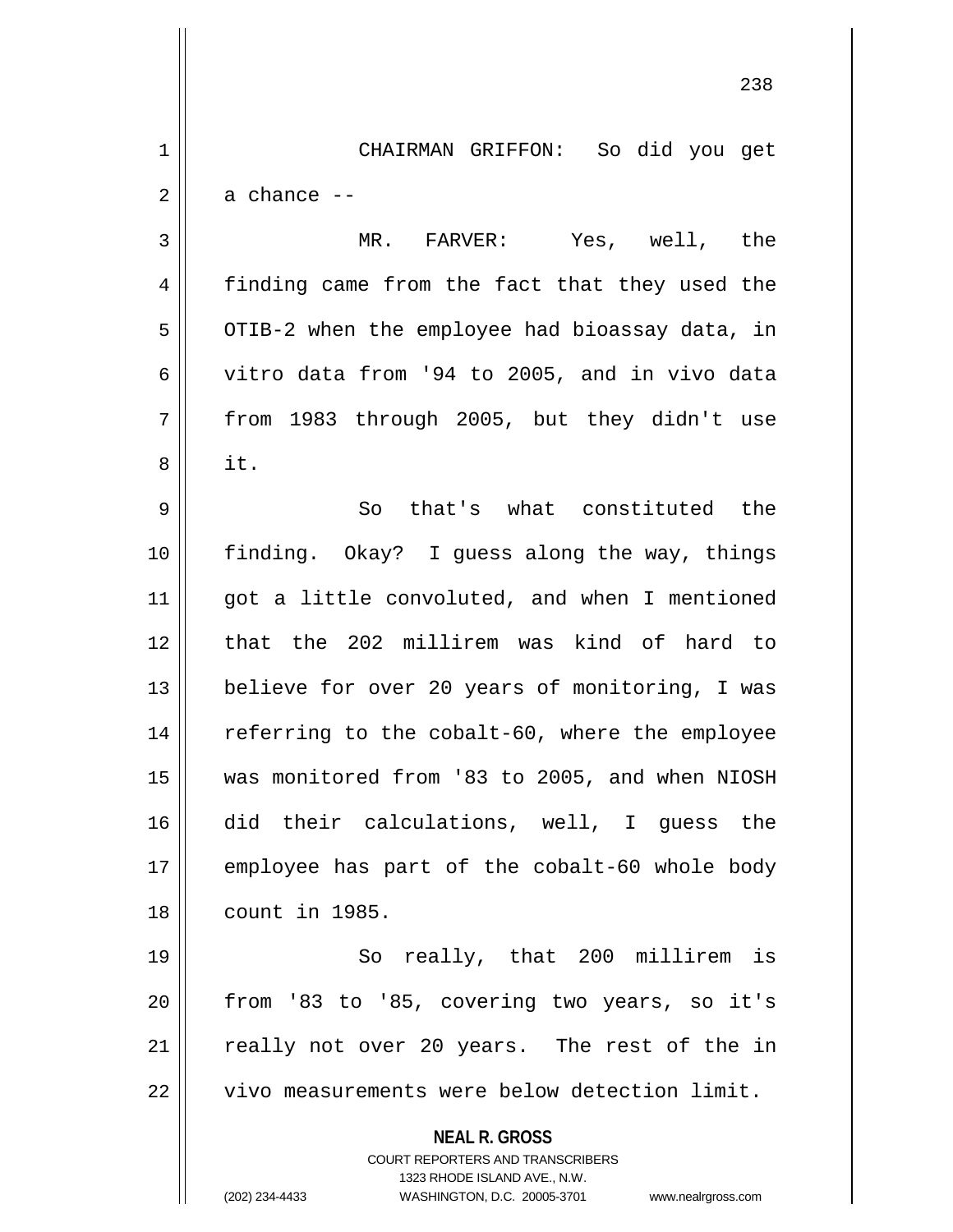**NEAL R. GROSS** COURT REPORTERS AND TRANSCRIBERS 1323 RHODE ISLAND AVE., N.W. (202) 234-4433 WASHINGTON, D.C. 20005-3701 www.nealrgross.com 1 || So that's why there was a little  $2 \parallel$  bit of confusion there. It really wasn't over  $3 \parallel 20 \text{ years.}$  It was over two years. 4 MEMBER MUNN: That makes better  $5 \parallel$  sense. 6 MR. FARVER: Yes, I mean, that's a 7 more reasonable number for over two years. So  $8 \parallel$  that was kind of the confusion in that, 9 because -- and I'm not sure -- did we 10 determine that OTIB-2 was appropriate to use 11 here, or should you have used the bioassay 12 data? I know you finally did use it, but is  $13$  || it okay to use OTIB-2 in a situation where you 14 || actually have the bioassay data? 15 CHAIRMAN GRIFFON: OTIB-2 is no 16 longer in effect, right? 17 || MS. BRACKETT: Right. 18 MR. FARVER: Suggest we close this 19 issue. 20 CHAIRMAN GRIFFON: The only 21  $\parallel$  question I would have is whether -- I mean,  $22$  || there might still be a valid question for old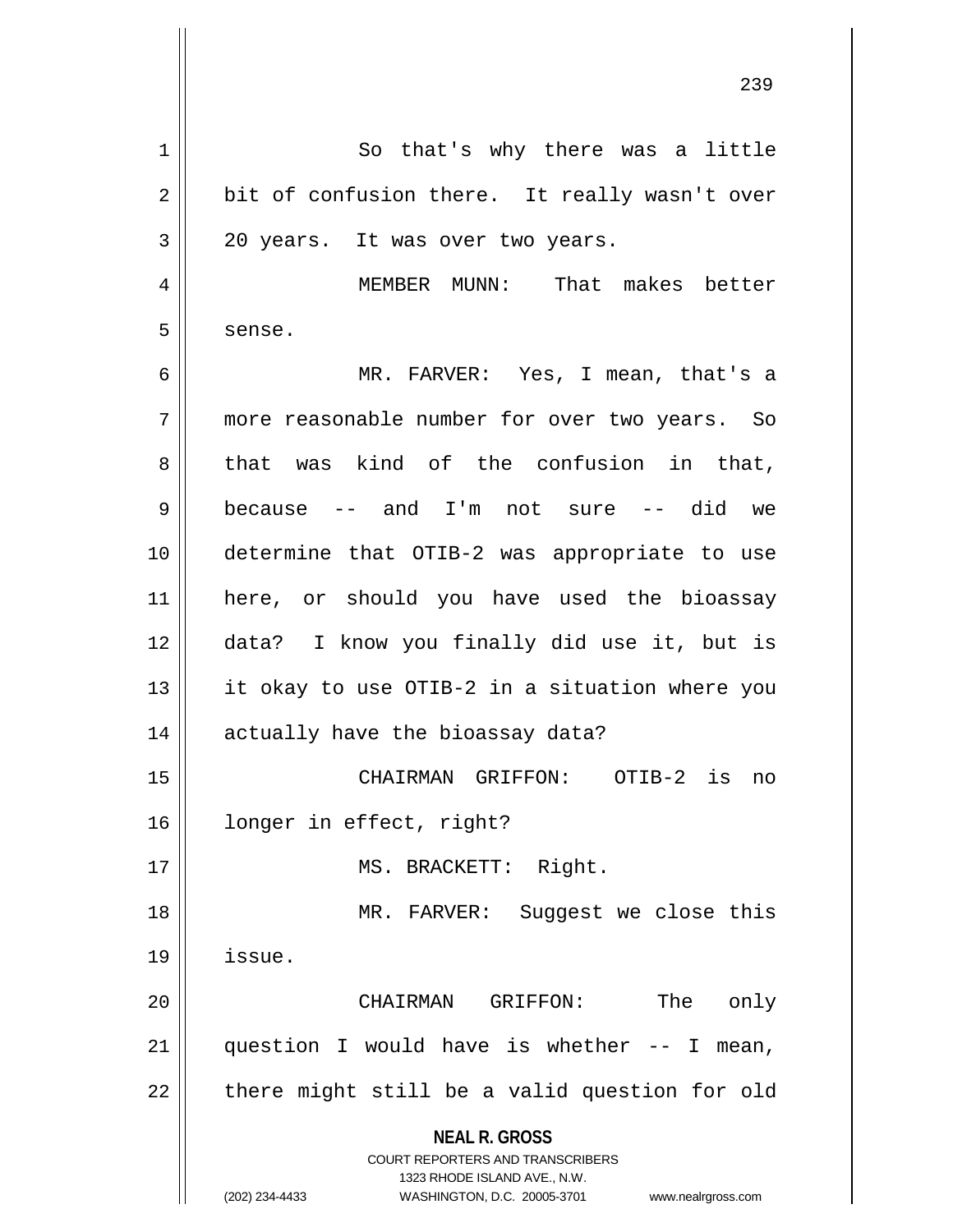**NEAL R. GROSS** COURT REPORTERS AND TRANSCRIBERS 1323 RHODE ISLAND AVE., N.W. (202) 234-4433 WASHINGTON, D.C. 20005-3701 www.nealrgross.com 1 || cases that we haven't looked at, you know. MR. FARVER: It could be if it comes up again, depending on when OTIB-2 got 4 || cancelled and -- MS. BRACKETT: Right, it was just  $6 \parallel$  cancelled, I believe last year. CHAIRMAN GRIFFON: Right. So 8 there were a lot of cases that had used it for decisions, right? I mean -- MR. FARVER: Is it okay to do that when there's bioassay data available? MR. HINNEFELD: Well, I guess our preference would have been that no, you wouldn't do it, although you know, since it's in the past, you know, the use of it was in 16 || the past. So changing something now, you | know, we can't change anything now back. MR. FARVER: It's only if it would somehow affect other cases that have been done. MR. HINNEFELD: But if it were -- 22 || unless there's some evidence that TIB-2 wasn't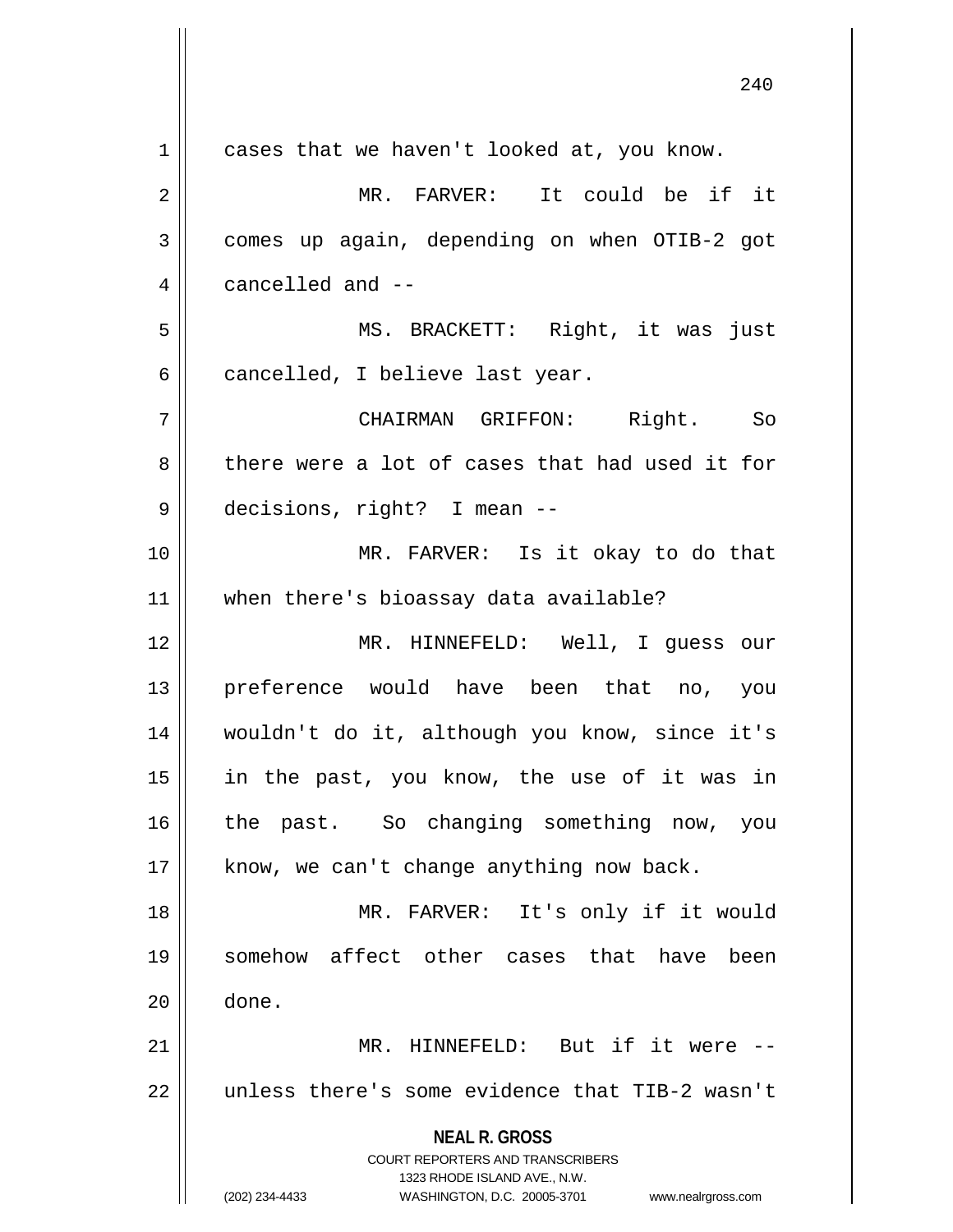sufficiently on --

| $\overline{2}$ | CHAIRMAN GRIFFON: Right. That                  |
|----------------|------------------------------------------------|
| 3              | would be the question. Is it claimant-         |
| 4              | favorable in all cases and if so --            |
| 5              | MR. HINNEFELD: You know, if it's               |
| 6              | claimant-favorable in all cases, you know, and |
| 7              | the fact that maybe at some point in the past, |
| 8              | when we had bioassay data, we used TIB-2, and  |
| 9              | why didn't you use bioassay data --            |
| 10             | CHAIRMAN GRIFFON: Right.                       |
| 11             | MR. HINNEFELD: Some said<br>we                 |
| 12             | should have used bioassay data. We're not      |
| 13             | going to do anything about it now, since we're |
| 14             | not using TIB-2 now.                           |
| 15             | MS. BRACKETT: I think that OTIBs               |
| 16             | 2 and 18 have sometimes been used in cases     |
| $17$           | where there's bioassay data but everything is  |
| 18             | less than detection limits, because the basic  |
| 19             | premise of them is that -- both of them -- is  |
| 20             | that if there had been something there, that   |
| 21             | the levels that are in there are such that     |
| 22             | they would have been detected by the bioassay  |
|                | <b>NEAL R. GROSS</b>                           |

COURT REPORTERS AND TRANSCRIBERS 1323 RHODE ISLAND AVE., N.W.

(202) 234-4433 WASHINGTON, D.C. 20005-3701 www.nealrgross.com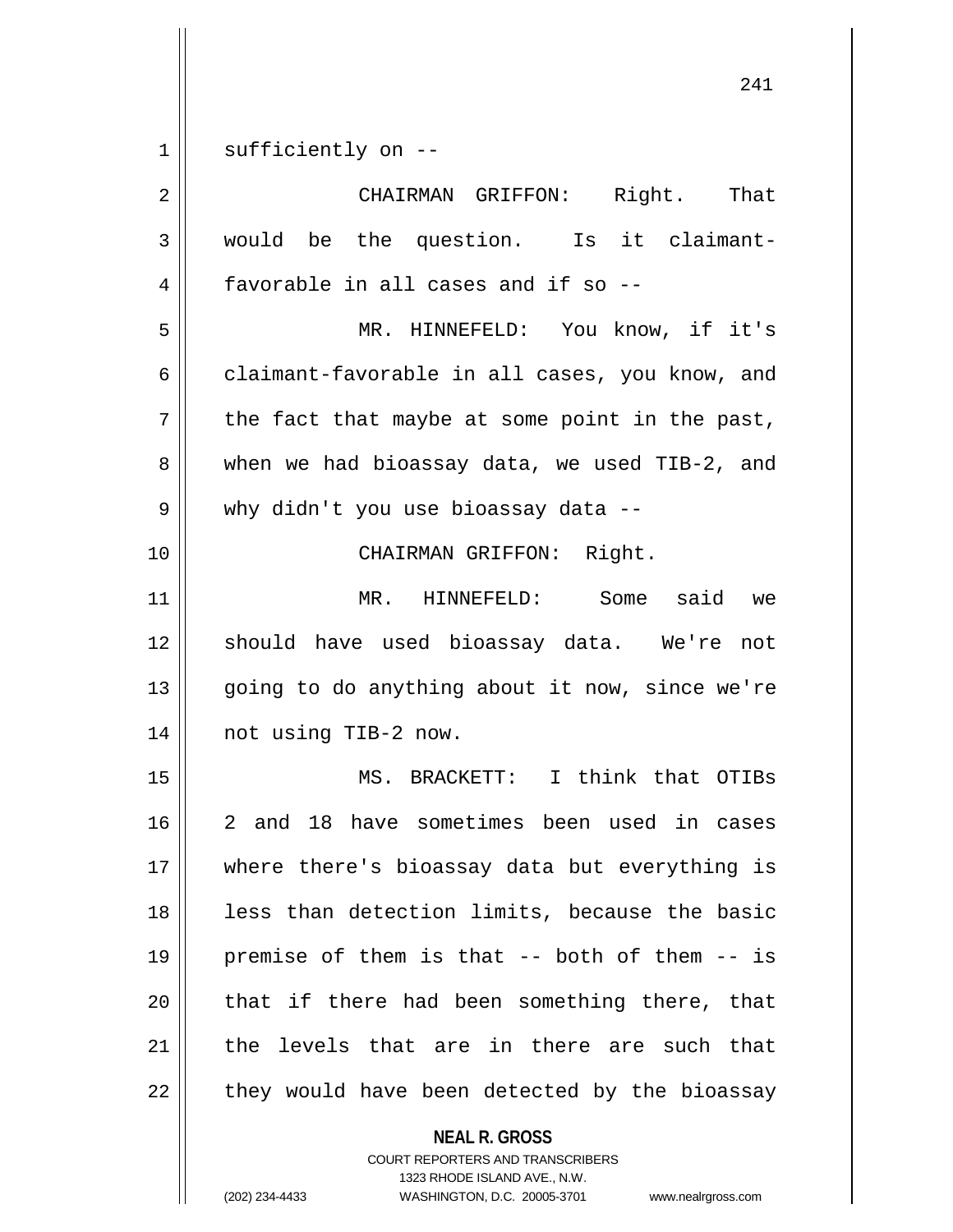**NEAL R. GROSS** COURT REPORTERS AND TRANSCRIBERS 1323 RHODE ISLAND AVE., N.W. (202) 234-4433 WASHINGTON, D.C. 20005-3701 www.nealrgross.com 1 || method, and so the dose reconstructors would  $2 \parallel$  use this as, to -- as an efficiency method to 3 || overestimate what the dose would have been 4 from less than detectable levels were, and  $5 \parallel$  then add on top of that anything that is 6 positive, like this one did for cobalt-60. 7 I don't think that that would be 8 encouraged now, the, you know, the dose 9 reconstructors should be using the results, 10 but that has been done in the past. If 11 everything is less than detection limits and -  $12$ 13 DR. MAURO: Liz, this is John 14 Mauro here. OTIBs 2 and 18, are those the 15 || ones that sort of key into the NPCs at the 16 time? Some fraction of the maximum 17 permissible concentration? 18 MS. BRACKETT: Yes, well OTIB-2 19 was based on maximum permissible body burden. 20 DR. MAURO: Okay. Now, and when  $21$  | it was used, at the time it was used, was that 22 || used as a maximizing approach?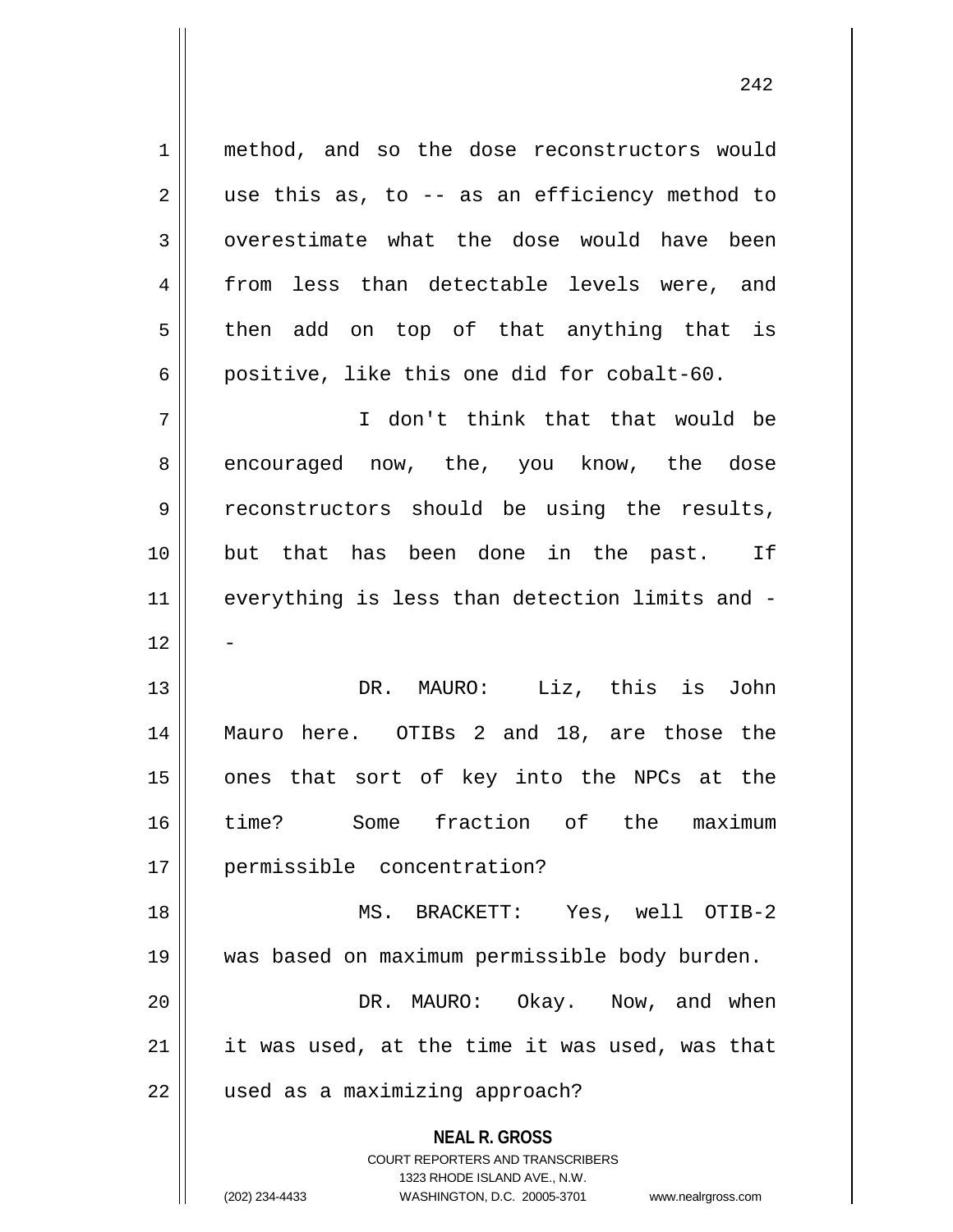**NEAL R. GROSS** COURT REPORTERS AND TRANSCRIBERS 1323 RHODE ISLAND AVE., N.W. (202) 234-4433 WASHINGTON, D.C. 20005-3701 www.nealrgross.com 243 1 MS. BRACKETT: Yes, this is a 2 | maximizing approach. 3 DR. MAURO: Okay, and so people 4 || were, in theory, anyone where OTIB-2 was used, 5 || in theory, should have been denied, or do I  $6 \parallel$  have it wrong? 7 MS. BRACKETT: I believe that's 8 l the case. 9 DR. MAURO: You can understand why 10 I raised the question. If it was used in the 11 past, and people were granted, and now it's no 12 || longer being used and a different technique is 13 || being used and people are being, under the new 14 method, are being denied, it creates a strange 15 | circumstance when you make such a transition,  $16$  and I'm not quite sure what the NIOSH or the 17 Board's posture is when these situations 18 arise. 19 MS. BRACKETT: Well, I'm not clear  $20$   $\vert$  -- I'm not sure I understand what you are 21 saying. But this has all been covered at  $22$  || length in the procedure review. We have gone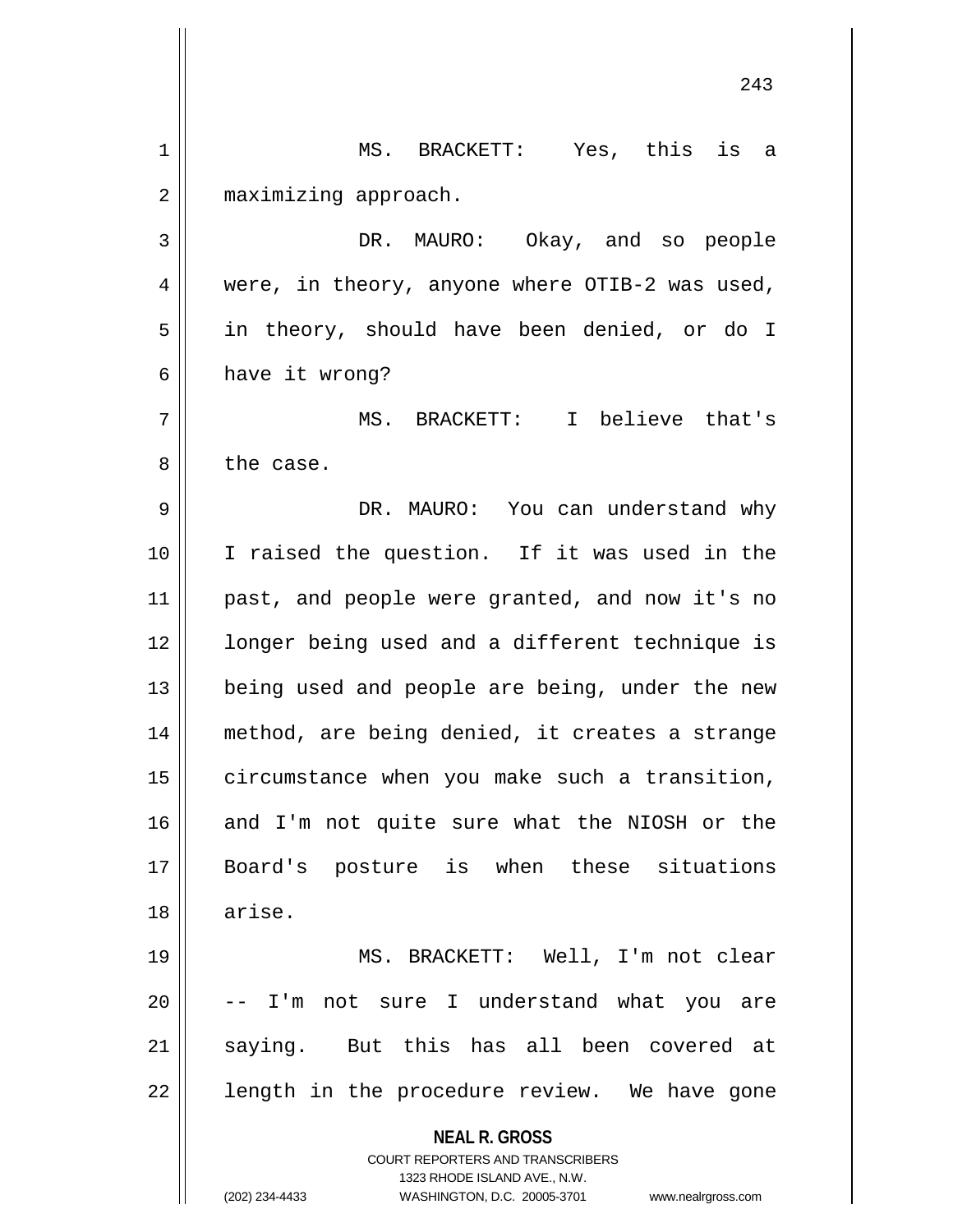**NEAL R. GROSS** COURT REPORTERS AND TRANSCRIBERS 1323 RHODE ISLAND AVE., N.W. (202) 234-4433 WASHINGTON, D.C. 20005-3701 www.nealrgross.com 1 over OTIB-2 and OTIB-18 and the transition 2 || from one to the other and old methods, new 3 methods. 4 DR. MAURO: If I'm a cobalt case,  $5 \parallel$  you can understand why I raised the question,  $6 \parallel$  though? 7 MR. HINNEFELD: OTIB-2 is, was  $8 \parallel$  only for denial  $-$ 9 DR. MAURO: Okay, and that solves 10 | the problem. 11 || MR. HINNEFELD: -- a single acute 12 intake has -- and now that they are 100, like 13 110 DAC hours of combined radionuclides. So 14 || it was this large intake. 15 || CHAIRMAN GRIFFON: Overestimating 16 approach. 17 || MS. K. BEHLING: This is Kathy 18 || Behling. In fact, there's a statement in 19 OTIB-2 that specifies that this is only to be 20 used for maximizing cases and not for 21 compensation. 22 DR. MAURO: Thank you. I wasn't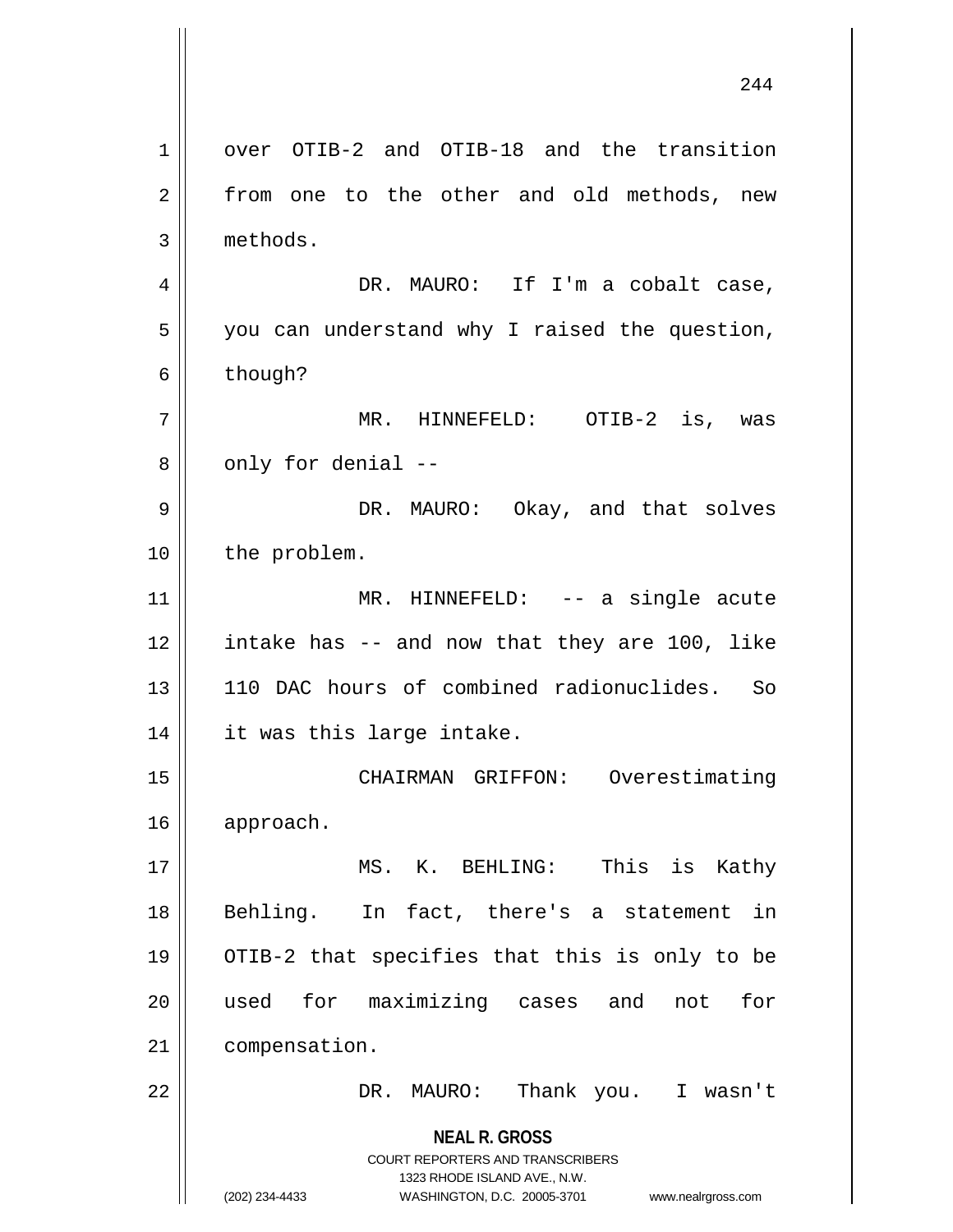**NEAL R. GROSS** COURT REPORTERS AND TRANSCRIBERS 1323 RHODE ISLAND AVE., N.W. (202) 234-4433 WASHINGTON, D.C. 20005-3701 www.nealrgross.com 1 aware of that until I asked the question.  $2 \parallel$  Thank you. 3 MR. FARVER: So we should be okay. 4 CHAIRMAN GRIFFON: Yes. So what  $5 \parallel$  do, just to track this, what do I put? 6 DR. ULSH: Closed. 7 CHAIRMAN GRIFFON: Closed. That's 8 || short and sweet. I'll just put that NIOSH 9 || provided an assessment and SC&A is okay with 10 it. 11 DR. ULSH: All right. The next  $12$  | one that we have is 161.3 and if you look over 13  $\parallel$  at the resolution column, I think we have 14 || already all agreed that it's a QA issue, and 15 || SC&A agrees that it would not have affected 16 || the compensation decision. The outstanding 17 part was for us, NIOSH, to check and determine 18 whether the directive to include this in the 19 dose reconstruction report predates the 20 || assessment date for this case. 21 || We have looked for it high and low  $22$  | and we simply cannot find that record.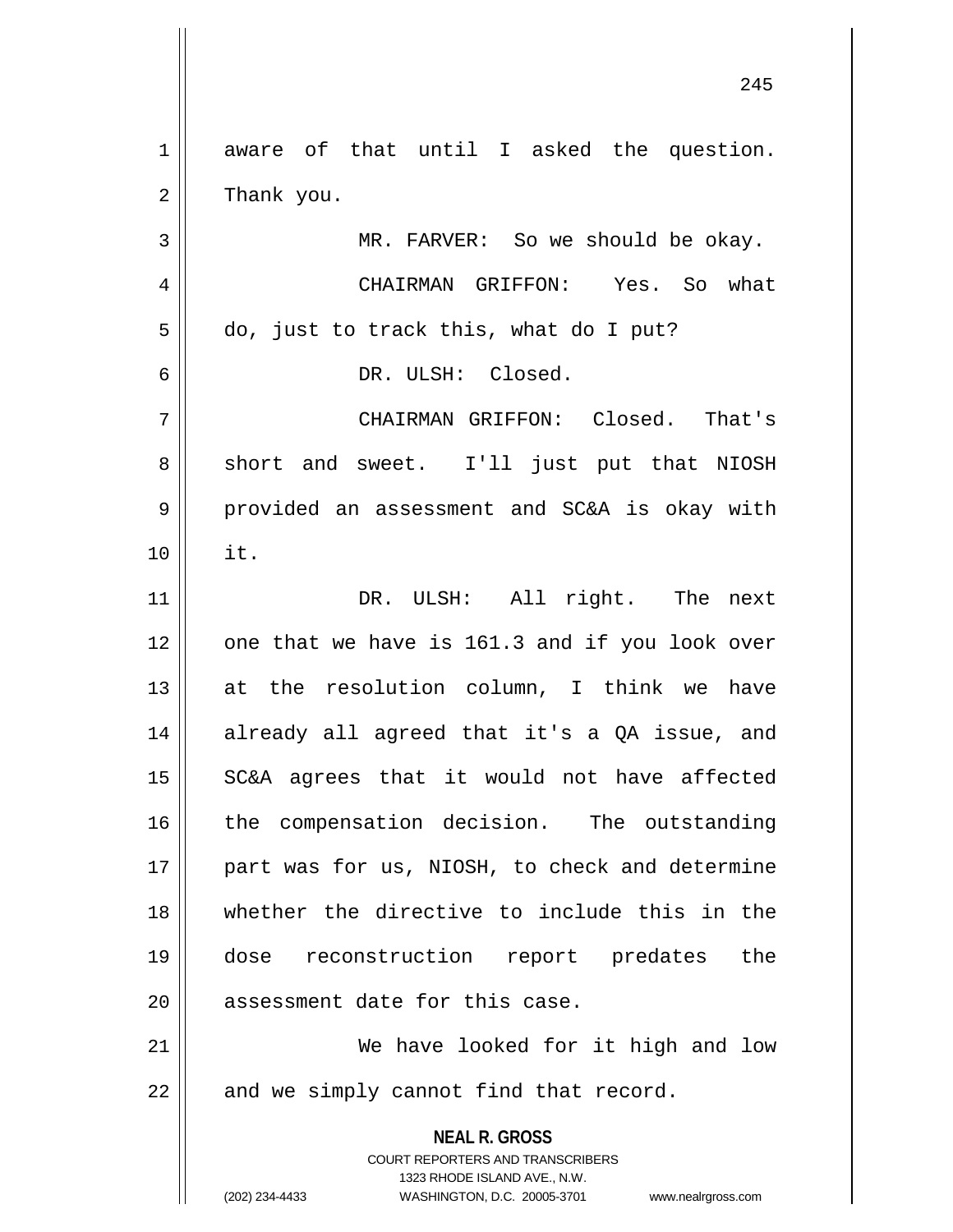| 1  | MR. HINNEFELD: I can't find the                                                                     |
|----|-----------------------------------------------------------------------------------------------------|
| 2  | email I sent over, it goes back. I mean, that                                                       |
| 3  | has to go back five, six, seven years, and I                                                        |
| 4  | just, I just couldn't find, couldn't find it.                                                       |
| 5  | MEMBER MUNN: Have you looked in                                                                     |
| 6  | the cloud? I'm sorry. I shouldn't be making                                                         |
| 7  | $- -$                                                                                               |
| 8  | MR. FARVER: Should we send one                                                                      |
| 9  | out now just for completeness, saying just to                                                       |
| 10 | reiterate, so that there is something on the                                                        |
| 11 | record that -- so that this won't come up                                                           |
| 12 | again?                                                                                              |
| 13 | MR. HINNEFELD: Well, I don't                                                                        |
| 14 | know, something we're not doing, something we                                                       |
| 15 | haven't done for, let's see, let me think.                                                          |
| 16 | MR. FARVER: I mean this is our                                                                      |
| 17 | old issue of including CATI information into                                                        |
| 18 | the DR report. Well, I mean, I don't know                                                           |
| 19 | what, what should we do so we don't keep                                                            |
| 20 | bringing this up over and over?                                                                     |
| 21 | CHAIRMAN GRIFFON: So we just --                                                                     |
| 22 | yes, I remember the letter, I mean, I even                                                          |
|    |                                                                                                     |
|    | <b>NEAL R. GROSS</b>                                                                                |
|    | <b>COURT REPORTERS AND TRANSCRIBERS</b>                                                             |
|    | 1323 RHODE ISLAND AVE., N.W.<br>(202) 234-4433<br>WASHINGTON, D.C. 20005-3701<br>www.nealrgross.com |
|    |                                                                                                     |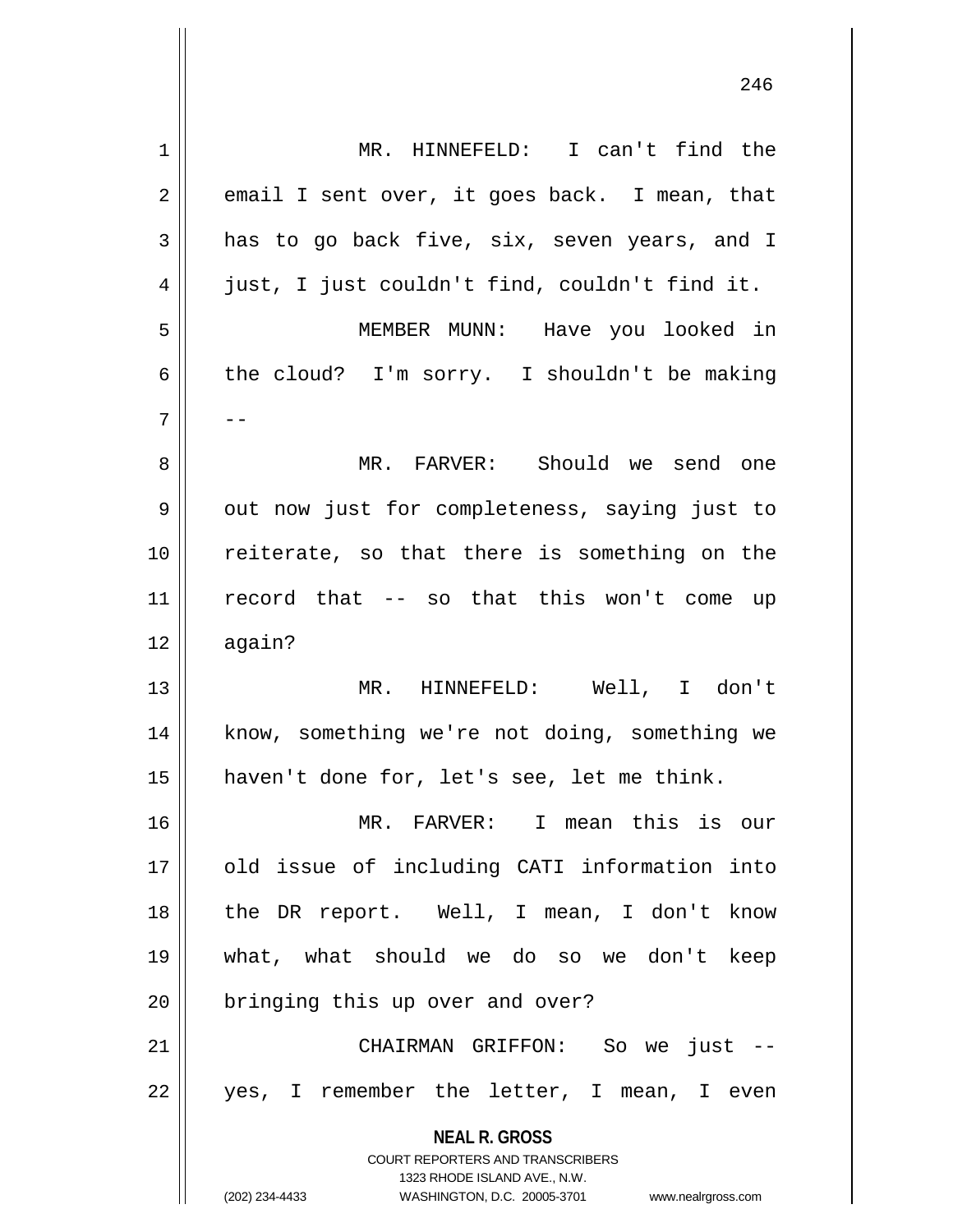**NEAL R. GROSS** COURT REPORTERS AND TRANSCRIBERS 1323 RHODE ISLAND AVE., N.W. 1 | think you provided it to the Board. 2 || MR. HINNEFELD: I think so. CHAIRMAN GRIFFON: We just can't  $4 \parallel$  get our hands on it. MR. HINNEFELD: Well, you know, who knows what happened? I haven't been able to find it. It was -- I sent it over, I'm 8 || pretty sure I sent it to Jim Griffin who is 9 the Deputy Director for ORAU, and it was instructions about making sure that all the information that is mentioned in the CATI is mentioned in the dose reconstruction even if || it can't possibly have anything to do with the dose, like, a lot of the CATIs, they'll mention chemical exposures that they had. 16 || So, but be sure to indicate to the person that we read your CATI and we paid attention to your CATI that lists everything in there. So I did it, like I said, I did it years ago, and I just couldn't come up with  $\parallel$  it. I don't know. I don't, I don't, I

(202) 234-4433 WASHINGTON, D.C. 20005-3701 www.nealrgross.com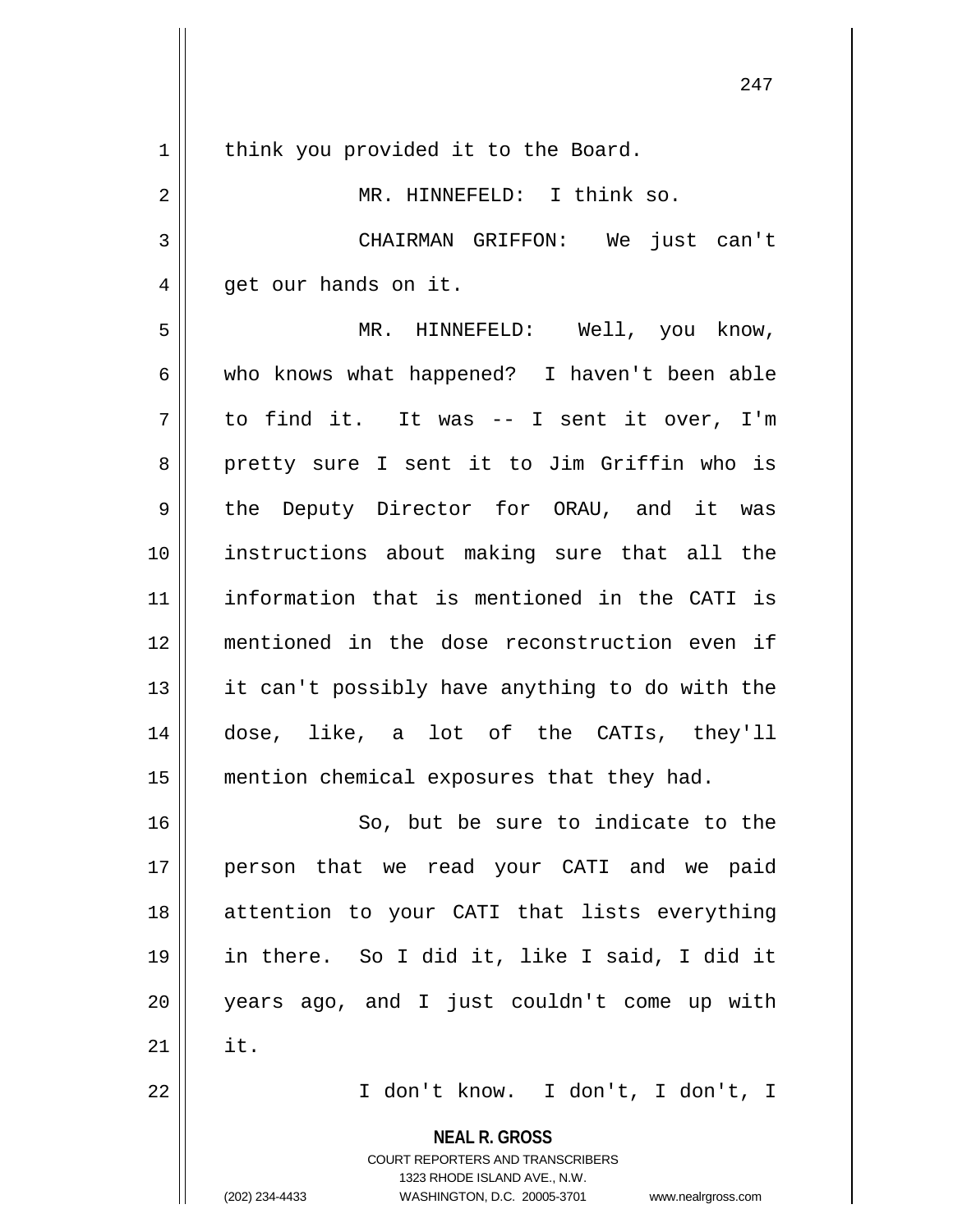1 | personally don't see a lot of point to go send  $2 \parallel$  an email to ORAU saying, hey, remember to do

 $3 \parallel$  this, when as far as we know they won't do  $4 \parallel$  anything. 5 MR. FARVER: I am trying to  $6 \parallel$  prevent this from happening again, us bringing  $7 \parallel$  up this finding. If we had a date, we could  $8 \parallel$  say we're not going to bring it up after, you  $9 \parallel$  know, DRs that were completed after this date, 10 because -- or before this date because that's 11 before the directive. But I don't have that  $12$  | one point. 13 || (Simultaneous speakers.) 14 MR. HINNEFELD: Because for -- you 15 || know, so you find, if you review an old case 16  $\parallel$  that was -- or you -- okay, so I see what you 17 are saying. If you find a case where it was 18 done after that date, then you would have 19 | found an error. 20 || MR. FARVER: Right. 21 || MR. HINNEFELD: Well, the best I  $22$  | can hope for, if you want to do something like

> **NEAL R. GROSS** COURT REPORTERS AND TRANSCRIBERS 1323 RHODE ISLAND AVE., N.W.

(202) 234-4433 WASHINGTON, D.C. 20005-3701 www.nealrgross.com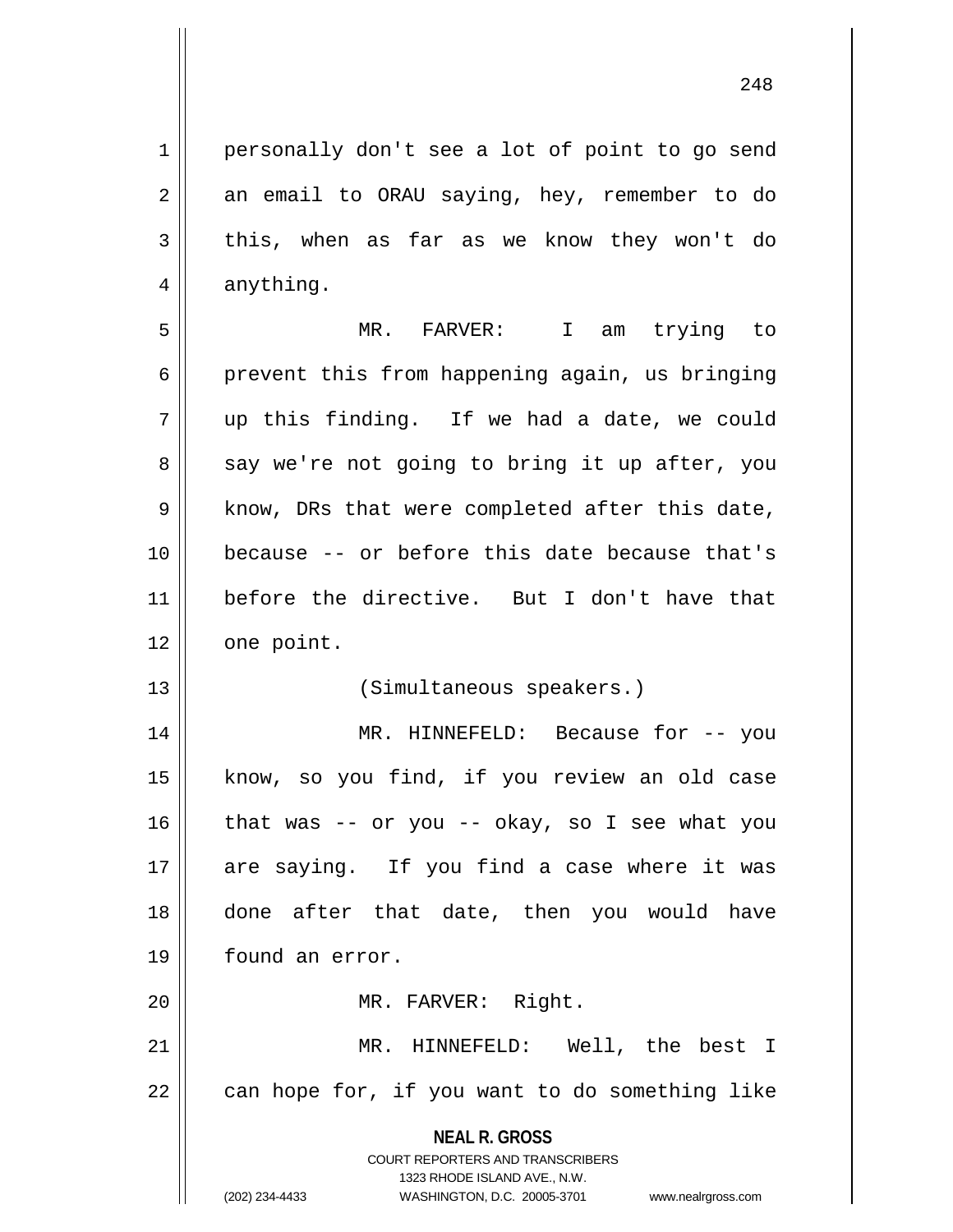| $\mathbf 1$ | that, is pick an arbitrary date, it had to be                                                   |
|-------------|-------------------------------------------------------------------------------------------------|
| 2           | -- it had to be some time at -- no later than                                                   |
| 3           | two thousand, what, seven?                                                                      |
| 4           | If you've got one that was in 2008                                                              |
| 5           | or later, if it was done in 2008 or later --                                                    |
| 6           | MR. FARVER: So we'll say, January                                                               |
| 7           | 1, 2008, anything before that?                                                                  |
| 8           | MR. HINNEFELD: Yes, anything                                                                    |
| 9           | before that, don't worry about anything after                                                   |
| 10          | that, then we'll have to kick our contractor                                                    |
| 11          | for not doing what we told him to do.                                                           |
| 12          | CHAIRMAN GRIFFON: When was this                                                                 |
| 13          | case done? So it doesn't look awkward in the                                                    |
| 14          | matrix if I put that date.                                                                      |
| 15          | MR. SIEBERT: This was 2006. This                                                                |
| 16          | is Scott.                                                                                       |
| 17          | MR. KATZ: I would pick a later                                                                  |
| 18          | date than that, because it really doesn't                                                       |
| 19          | matter, the practice has changed, it doesn't                                                    |
| 20          | matter even if you found it in a 2008 case.                                                     |
| 21          | $So$ --                                                                                         |
| 22          | Right, that's<br>CHAIRMAN GRIFFON:                                                              |
|             | <b>NEAL R. GROSS</b><br><b>COURT REPORTERS AND TRANSCRIBERS</b><br>1323 RHODE ISLAND AVE., N.W. |
|             | WASHINGTON, D.C. 20005-3701<br>(202) 234-4433<br>www.nealrgross.com                             |

 $\mathsf{I}$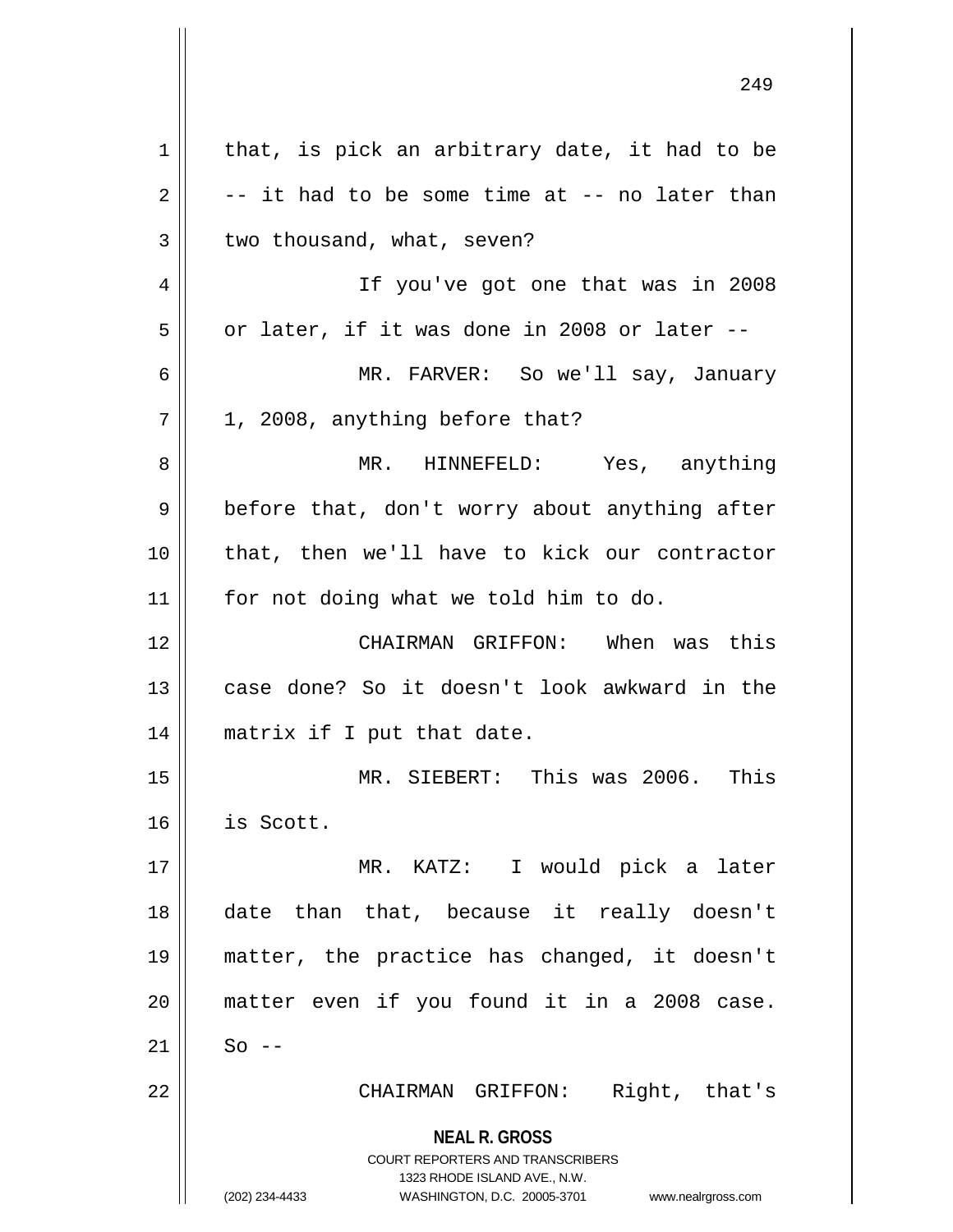**NEAL R. GROSS** COURT REPORTERS AND TRANSCRIBERS 1323 RHODE ISLAND AVE., N.W. (202) 234-4433 WASHINGTON, D.C. 20005-3701 www.nealrgross.com  $1 \parallel$  true. 2 MR. FARVER: Well, it does because  $3 \parallel$  if they have issued a directive saying to 4 || include it in recent cases, and the quality 5 included it -- then it doesn't matter. I mean 6 it does matter. 7 || So if you want to use January 1,  $8 \parallel 2008$ , that's fine. 9 || MEMBER MUNN: Sounds good. 10 MR. HINNEFELD: I think that's a 11 || safe date. I think I'm pretty sure I must have  $12$  | sent it by then. 13 CHAIRMAN GRIFFON: Okay. So we'll 14 || close it then. There's no sense in going on. 15 MR. FARVER: Oh, no no, that's  $16$  | fine. 17 || DR. ULSH: All right. Move on? 18 CHAIRMAN GRIFFON: Yes. 19 DR. ULSH: Okay. The next one is  $20 \parallel 164.1.$ 21 MS. K. BEHLING: Excuse me Brant? 22 || DR. ULSH: Yes.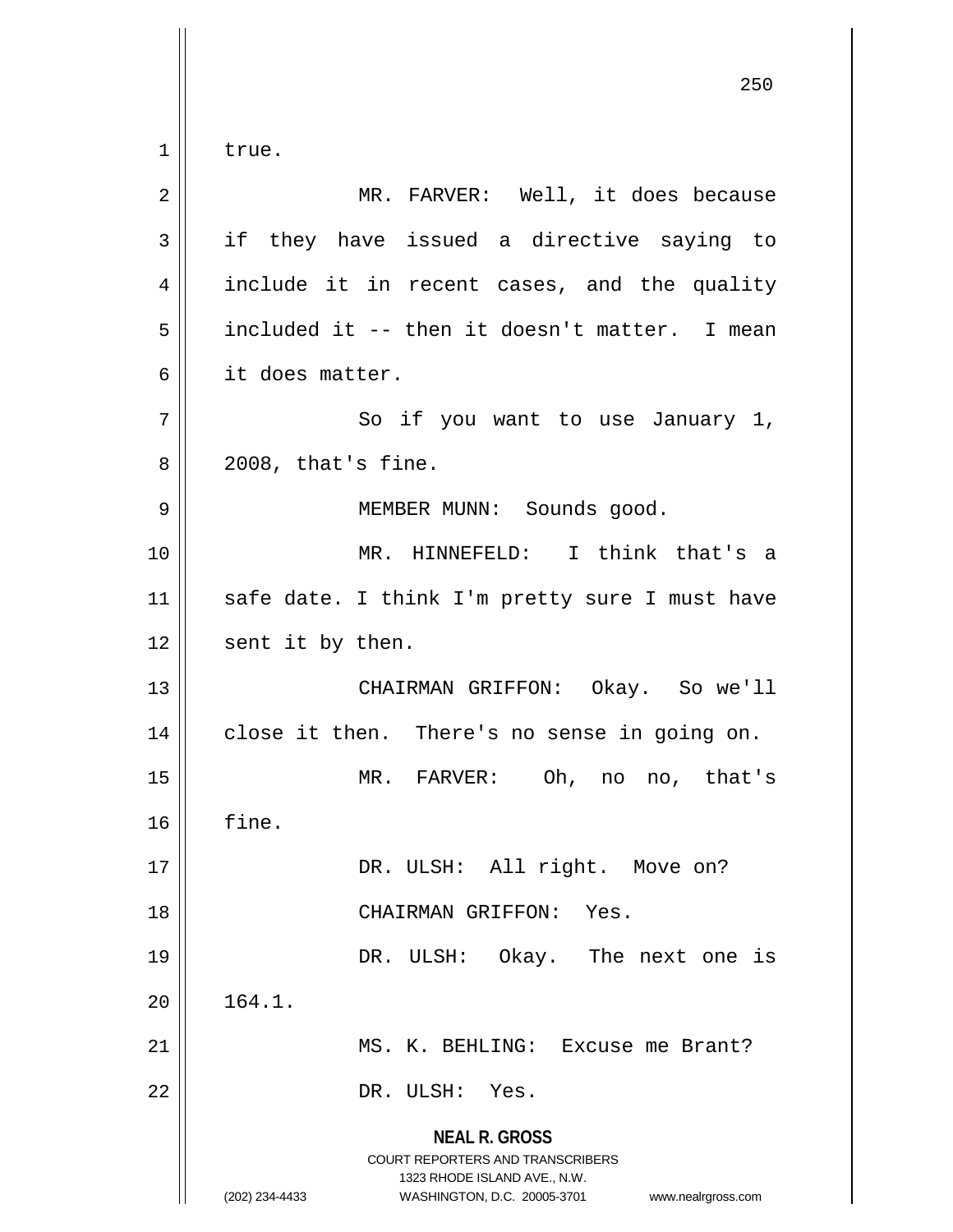**NEAL R. GROSS** COURT REPORTERS AND TRANSCRIBERS 1323 RHODE ISLAND AVE., N.W. (202) 234-4433 WASHINGTON, D.C. 20005-3701 www.nealrgross.com 1 || MS. K. BEHLING: This is Kathy 2 || Behling. I -- you know, correct me if I'm 3 wrong here, but we had some comments on tab  $4 \parallel$  160 and I know if you want to go back to those 5 | when you're through with it, or if you wanted  $6 \parallel$  to discuss those now. I know you're --7 MR. SIEBERT: This is on the 8 ll rework --9 || MS. K. BEHLING: Yes. 10 MR. SIEBERT: You are talking 11 about? 12 MS. K. BEHLING: Yes. 13 CHAIRMAN GRIFFON: Let's just do 14 it later Kathy. Let's work through this one  $15 \parallel$  set --16 MS. K. BEHLING: Okay, all right. 17 | I'm sorry. 18 CHAIRMAN GRIFFON: Okay. Thank  $19 \parallel$  you. 20 DR. ULSH: Okay, 164.1 I think is  $21$  | the next one. The outstanding action item was  $22$  || for NIOSH to verify that the workbook was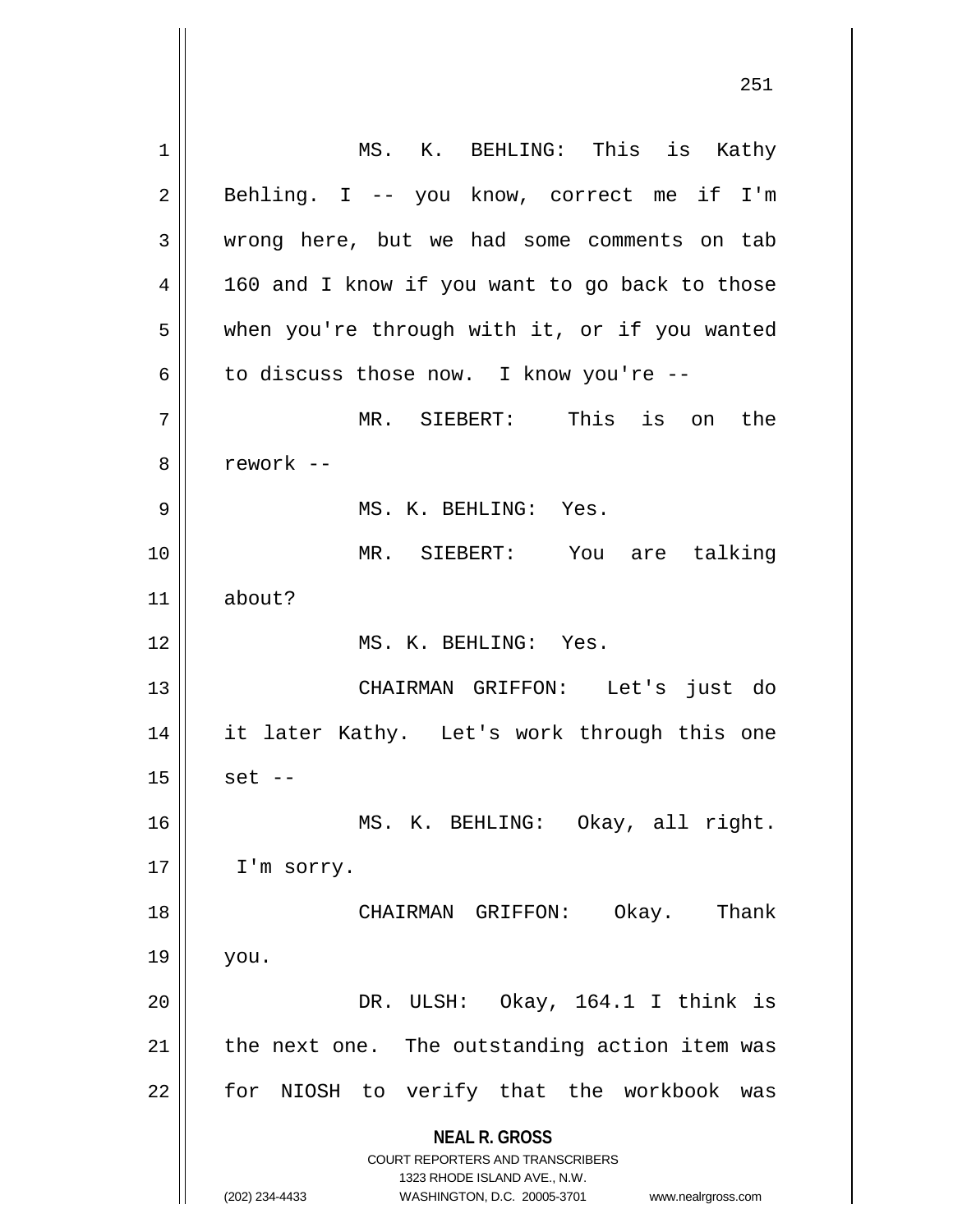**NEAL R. GROSS** COURT REPORTERS AND TRANSCRIBERS 1323 RHODE ISLAND AVE., N.W. (202) 234-4433 WASHINGTON, D.C. 20005-3701 www.nealrgross.com 1 | corrected, and the response we provided here  $2 \parallel$  is that the tool was replaced in February of  $3 \parallel$  2010 so that tool issue was resolved. 4 CHAIRMAN GRIFFON: Brant, you said  $5$  || that the workbook was corrected. When? 6 DR. ULSH: February 8, 2010. And  $7 \parallel$  the revision number is there in the response  $8 \parallel$  too if you want it. 9 MR. FARVER: What about cases 10 || prior to that that used the incorrect date, 11 | the workbook with the errors. 12 MR. SIEBERT: This is Scott. If 13 you look at the previous discussions from the 14 || Board, from the dose committee, it would have 15 resulted in an overestimate and no PER would 16 be needed. 17 MR. STIVER: That was the building 18 in of the 1.3 factor. 19 CHAIRMAN GRIFFON: Okay, so that  $20$  || was the only thing we asked, right, to close  $21$  | that out, so no further action. Okay? 22 || DR. ULSH: All right 165.1 is the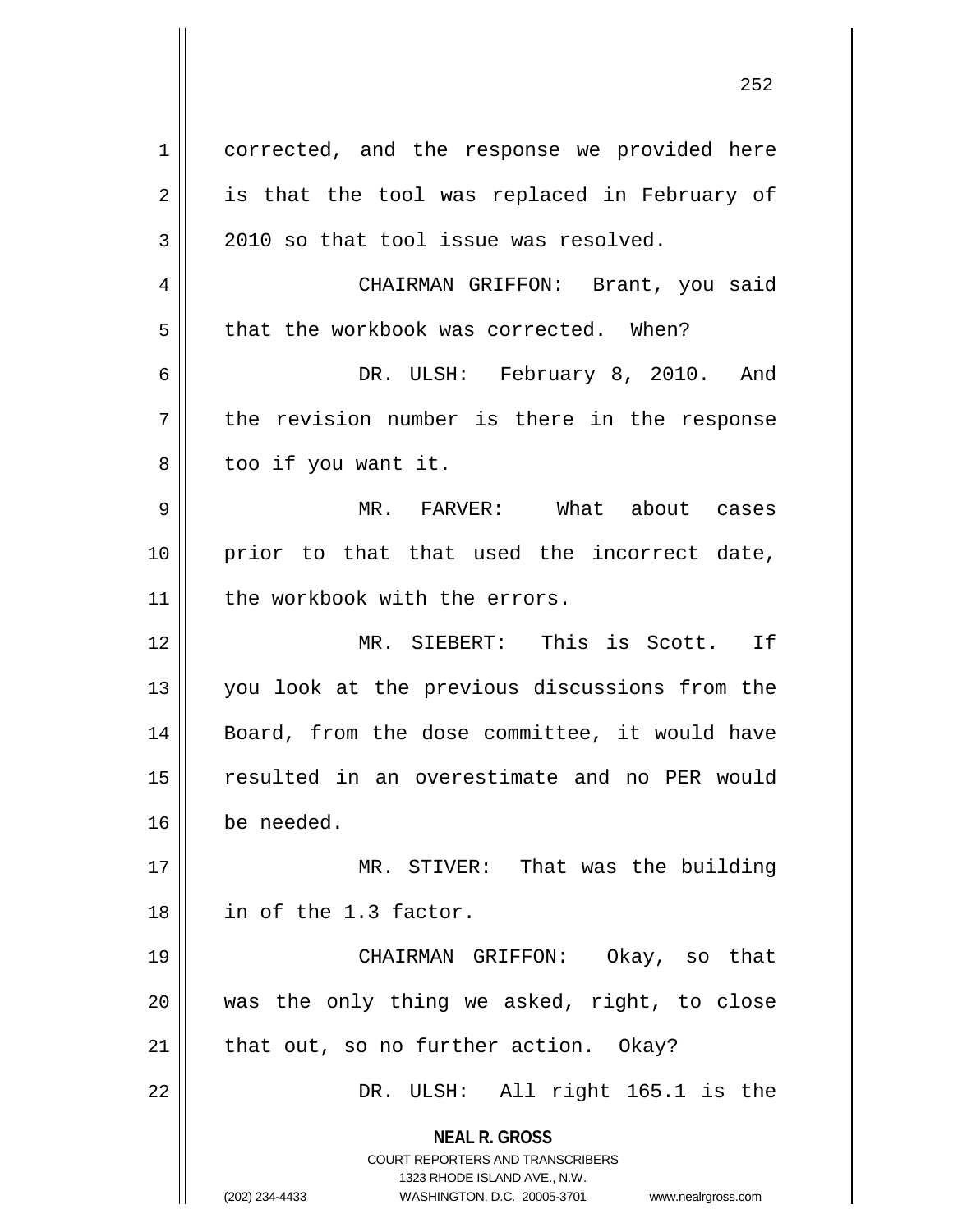**NEAL R. GROSS** COURT REPORTERS AND TRANSCRIBERS 1323 RHODE ISLAND AVE., N.W. 1 || next one. Let me see if there's anything from 2 the resolution column. NIOSH will accept 3 those cases through PER process. And in our 4 || latest response, I think we agree that a PER  $5 \parallel$  will be necessary and will be conducted. It's 6 a rather lengthy response. You can read  $7 \parallel$  through it in more detail there if you want  $8 \parallel$  to. But I think we are all in agreement that 9 we need to do a PER. 10 CHAIRMAN GRIFFON: Did you -- I 11 don't know how you work with this -- but did 12 you number that PER yet, did you assign a 13 number? Just for tracking purposes I thought 14 it might be useful. 15 DR. ULSH: I don't think so. I 16 think that will be assigned once we get the  $17$  || PER. 18 CHAIRMAN GRIFFON: Alright. I 19 don't think we have any further action on  $20$  || this, on this finding, am I right? If they  $21$  are doing a PER that sort of closes it out for  $22 \parallel$  this.

<sup>(202) 234-4433</sup> WASHINGTON, D.C. 20005-3701 www.nealrgross.com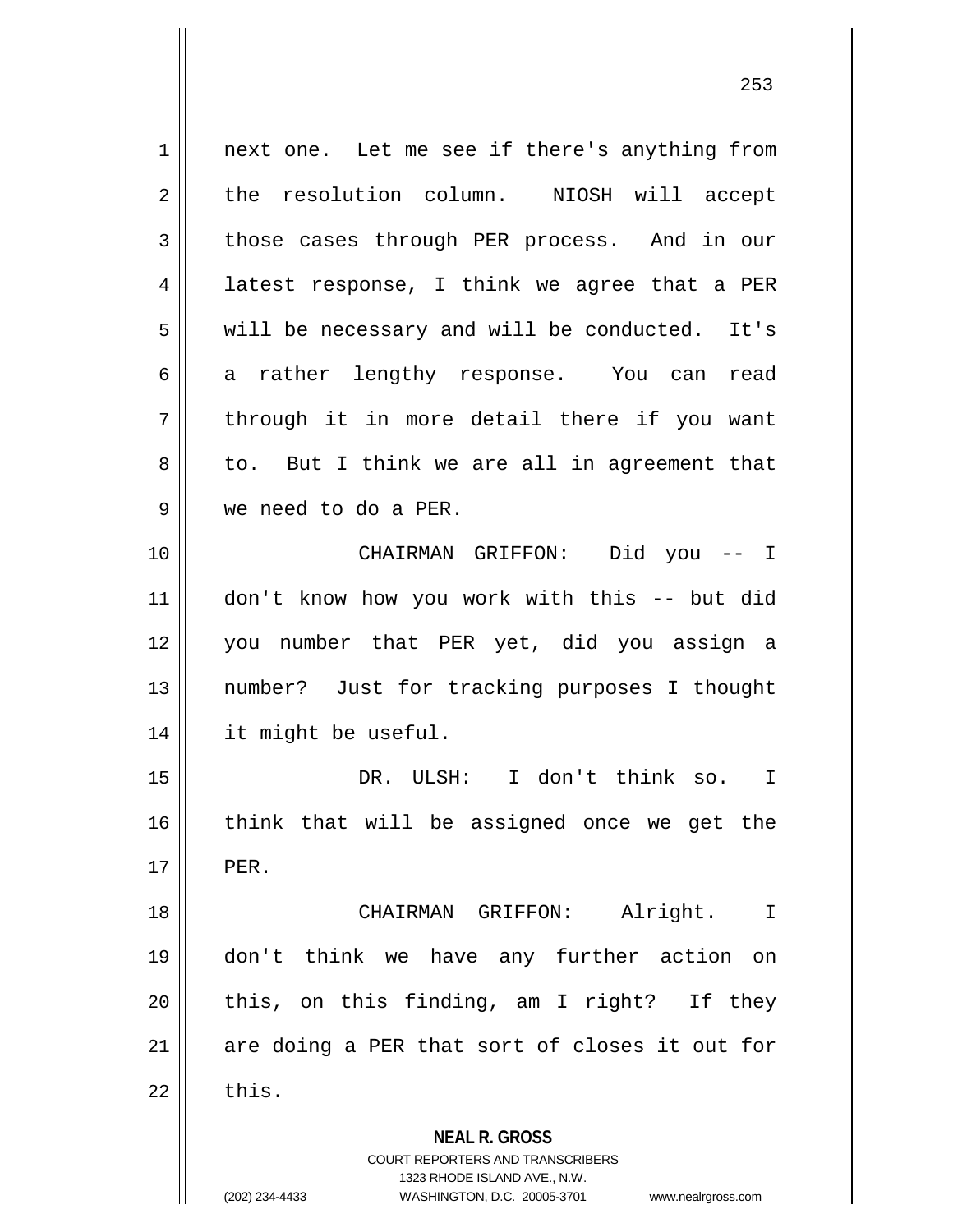1 MR. FARVER: Which one are we on  $2 \parallel$  again, sorry?

3 DR. ULSH: We're on 165.1.

4 MR. FARVER: Okay. The only 5 || comment I want to make is that the INL 6 specific workbook was used to calculate  $7 \parallel$  electron doses for the BCC and the SEC 8 cancers. The complex-wide workbook was used to 9 calculate the bladder dose, and we will talk 10 about the complex-wide one with bladder dose 11 || in a couple of findings.

12 This was all with electron doses, 13 because this was the INL workbook we were 14 | talking about.

 CHAIRMAN GRIFFON: Oh okay, I see what you were saying. So it doesn't address || the other side of that, is that your concern? MR. FARVER: Well, I'm going to 19 || talk about the bladder cancer later and it was done with a different workbook, which also has 21 || some issues. I'm not sure why one, you know,  $\parallel$  why they used a complex-wide and didn't use an

**NEAL R. GROSS**

COURT REPORTERS AND TRANSCRIBERS 1323 RHODE ISLAND AVE., N.W. (202) 234-4433 WASHINGTON, D.C. 20005-3701 www.nealrgross.com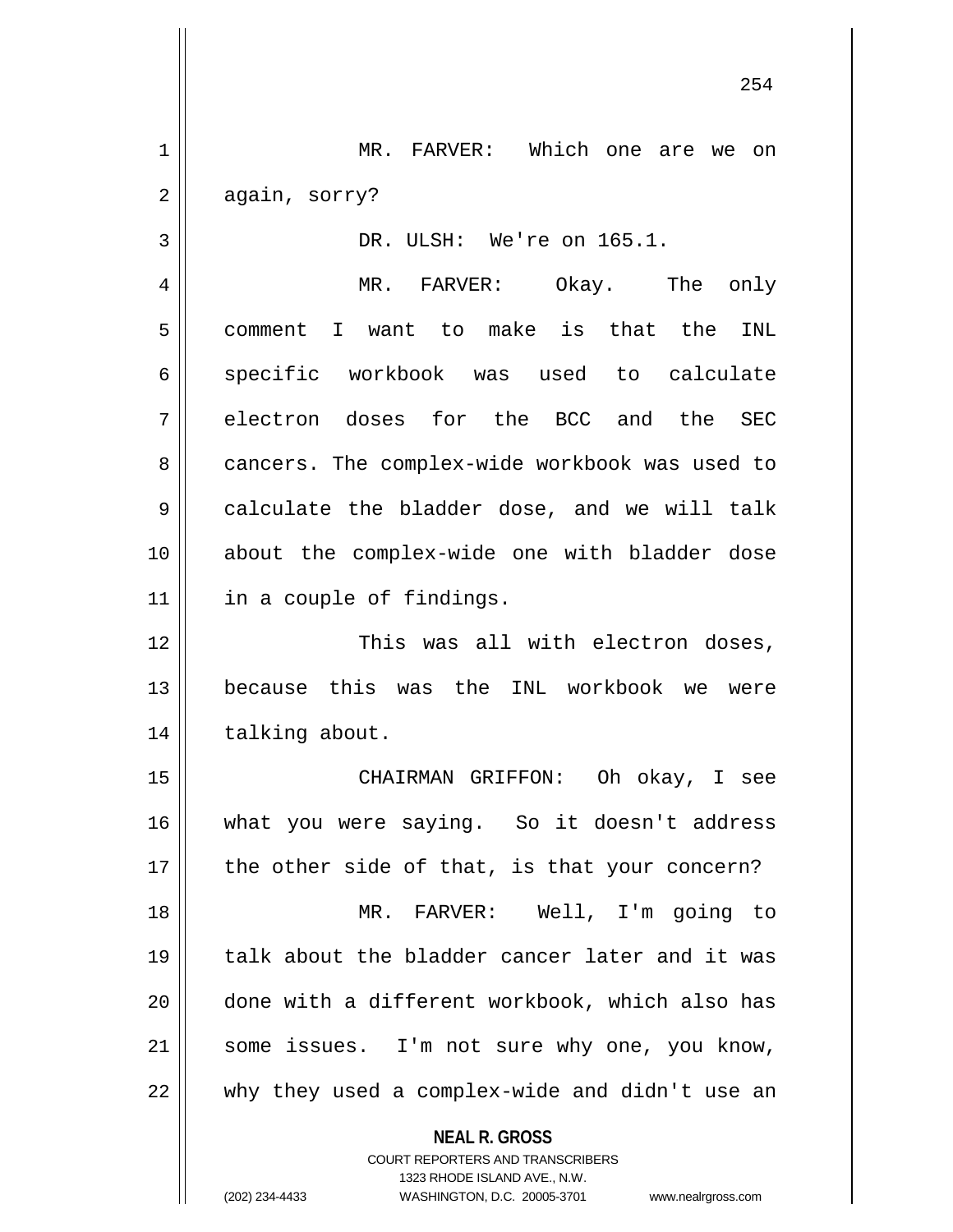| INL-specific for all of them.

| $\overline{2}$ | is<br>This<br>MR. SIEBERT:<br>Scott                                                                                                                                    |
|----------------|------------------------------------------------------------------------------------------------------------------------------------------------------------------------|
| 3              | I can address that. Based on the<br>Siebert.                                                                                                                           |
| 4              | fact that skin cancers use a fixed DCF of one,                                                                                                                         |
| 5              | the normal workbook can be used for skin                                                                                                                               |
| 6              | cancers because you didn't have to do Monte                                                                                                                            |
| 7              | Carlo calculations based<br>the<br>DCF<br>on                                                                                                                           |
| 8              | distribution.                                                                                                                                                          |
| 9              | the<br>bladder<br>you went to<br>Once                                                                                                                                  |
| 10             | cancer, you have to do the Monte Carlo                                                                                                                                 |
| 11             | calculation and there just was not a specific                                                                                                                          |
| 12             | Monte Carlo best estimate tool for INL at that                                                                                                                         |
| 13             | time, so the best -- the complex-wide best                                                                                                                             |
| 14             | estimate tool had to be used for non-skin                                                                                                                              |
| 15             | cancers.                                                                                                                                                               |
| 16             | DR. ULSH: Makes sense.                                                                                                                                                 |
| 17             | That is a good<br>MEMBER MUNN:                                                                                                                                         |
| 18             | answer.                                                                                                                                                                |
| 19             | CHAIRMAN GRIFFON: So we are okay                                                                                                                                       |
| 20             | on that one.                                                                                                                                                           |
| 21             | MR. FARVER: We are okay on that.                                                                                                                                       |
| 22             | We'll go talk about the bladder cancer in a                                                                                                                            |
|                | <b>NEAL R. GROSS</b><br><b>COURT REPORTERS AND TRANSCRIBERS</b><br>1323 RHODE ISLAND AVE., N.W.<br>(202) 234-4433<br>WASHINGTON, D.C. 20005-3701<br>www.nealrgross.com |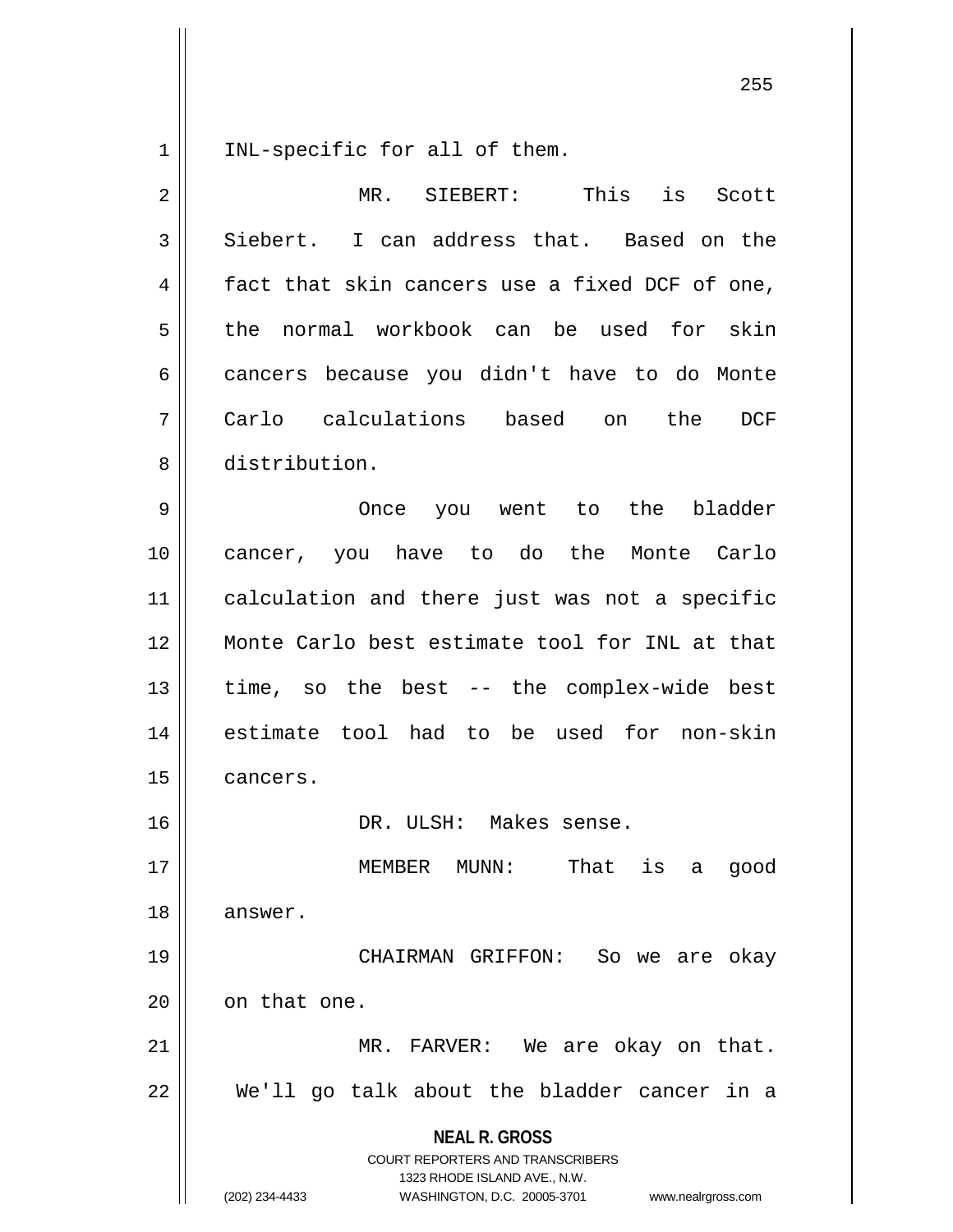**NEAL R. GROSS** COURT REPORTERS AND TRANSCRIBERS 1323 RHODE ISLAND AVE., N.W. (202) 234-4433 WASHINGTON, D.C. 20005-3701 www.nealrgross.com 256 1 couple of findings. 2 || CHAIRMAN GRIFFON: Alright. 3 MEMBER MUNN: So we leave that -- 4 | is that closed because of the PER? 5 CHAIRMAN GRIFFON: Yes. 6 MEMBER MUNN: And his response. 7 MR. FARVER: Yes. 8 CHAIRMAN GRIFFON: 165.2 then, is 9 || that where we are? 10 || DR. ULSH: Yes, 165.2, we have the 11 || same answer as the previous one. Is this the 12 bladder cancer one or is that one later? 13 MR. FARVER: No, that's the next  $14 \parallel$  one. 15 || DR. ULSH: All right. 16 CHAIRMAN GRIFFON: Okay. Go  $17 \parallel$  ahead. 18 || DR. ULSH: All right. 165.3. 19 This is the bladder cancer one I guess, and I 20 || don't know Doug, do you want to explain -- you 21 | had concerns about the latest response? 22 MR. FARVER: Yes, this comes down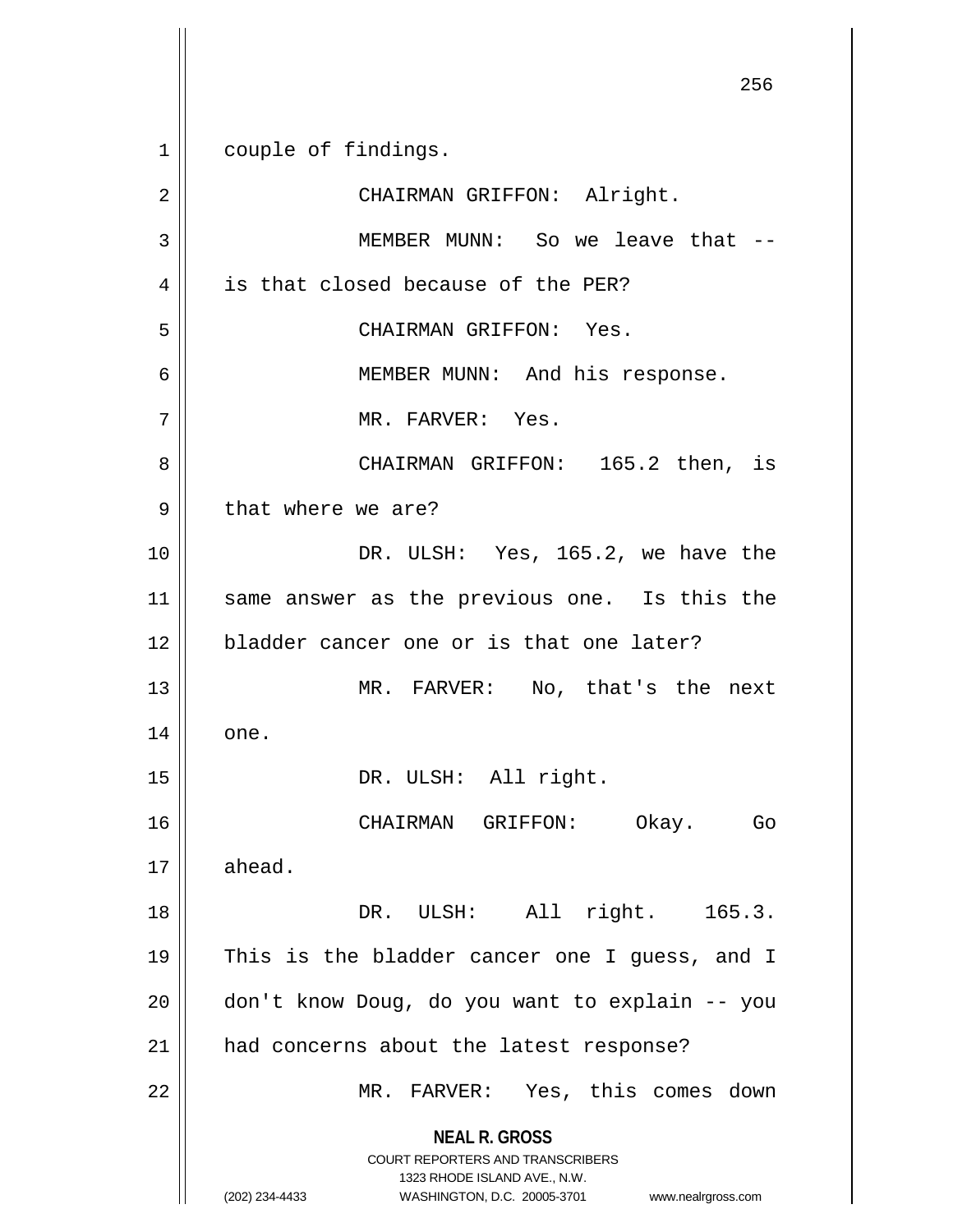**NEAL R. GROSS** COURT REPORTERS AND TRANSCRIBERS 1323 RHODE ISLAND AVE., N.W.  $1 \parallel$  to where it was dividing by 1.6 for the bias  $2 \parallel$  and -- which was basically, you know, division  $3 \parallel$  by two so it cuts the dose in half. 4 || And I still think it's a workbook  $5 \parallel$  error, and the reason I think that is, when 6 you open the workbook, the first thing that 7 pops up is this little pop-up that says 8 external dose calculation descriptions, and it 9 describes the, and it has the equation and 10 describes, it's in the equation, and at the  $11$  end of the equation, it's divided by 1.6. 12 And I don't think the dose 13 || reconstructors are going to bother to go in 14 and change all those descriptions if it's 15 something that the dose reconstructors just 16 entered on the fly. 17 MR. SIEBERT: Which version of the 18 tool are you looking at? The one that we -- 19 MR. FARVER: I'm looking at the  $20$  | one that was provided with the files of the  $-$ -21 MR. SIEBERT: So you're looking at  $22$   $\parallel$  the one that was used for the case?

(202) 234-4433 WASHINGTON, D.C. 20005-3701 www.nealrgross.com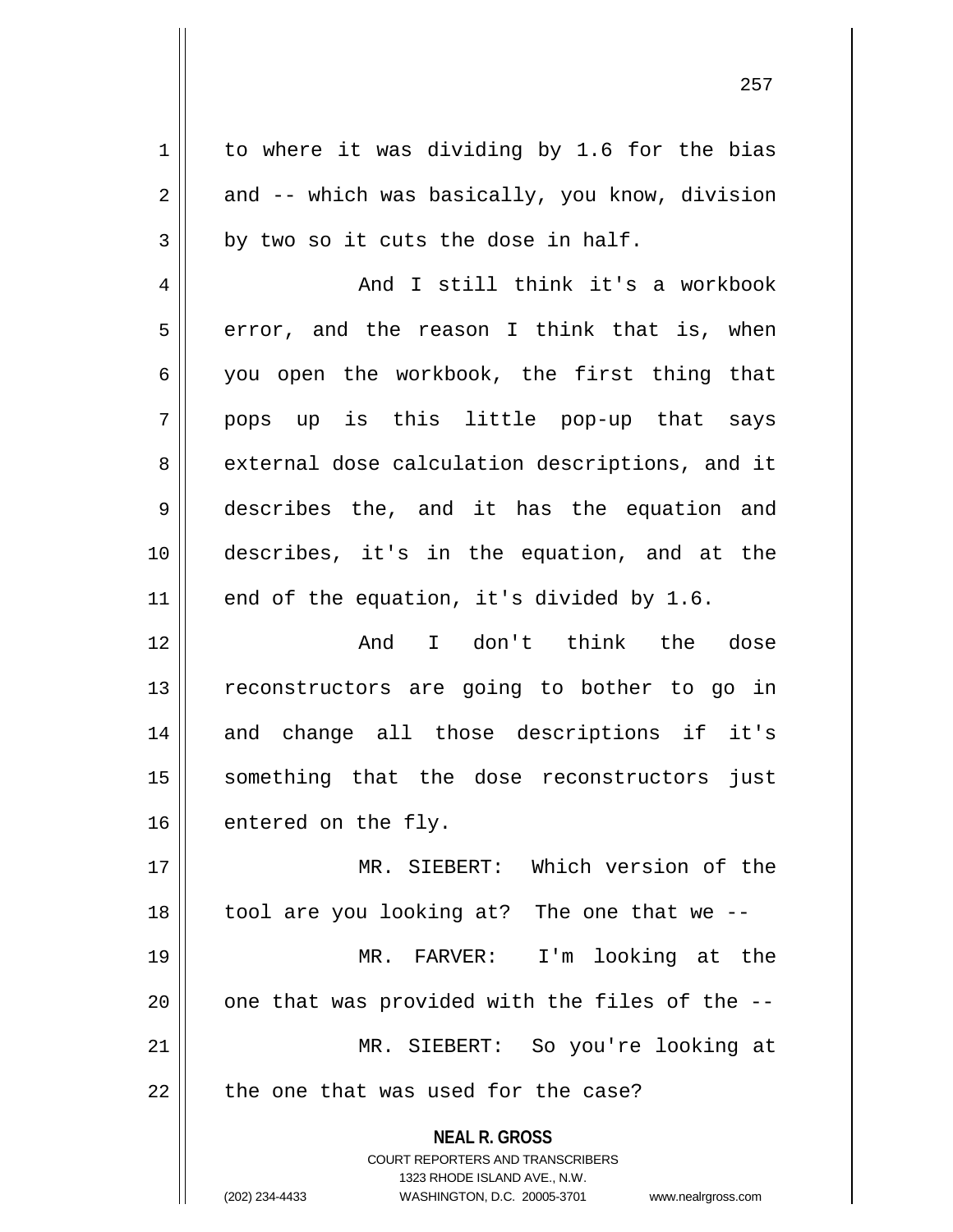| $\mathbf 1$    | MR. FARVER: Yes.                                                                                |
|----------------|-------------------------------------------------------------------------------------------------|
| $\overline{2}$ | MR. SIEBERT: Okay. We went back                                                                 |
| 3              | and we looked at a clean copy from that                                                         |
| 4              | timeframe, it did not appear that factor is in                                                  |
| 5              | the clean copy, so it appears the dose                                                          |
| 6              | reconstructor took that, probably just added                                                    |
| 7              | that as a factor on one year and then just                                                      |
| 8              | copied it on straight down, because they                                                        |
| 9              | thought it was appropriate.                                                                     |
| 10             | MR. FARVER: Well, how would it                                                                  |
| 11             | show up in the little pop-up that says,                                                         |
| 12             | "External dose calculation descriptions?"                                                       |
| 13             | How's it going to show up there unless he                                                       |
| 14             | changes it and puts into each one of those                                                      |
| 15             | descriptions?                                                                                   |
| 16             | If you go into the case files and                                                               |
| 17             | open up this workbook, the first thing you get                                                  |
| 18             | is this annoying little pop-up. And then at                                                     |
| 19             | the end of every equation, you divide by 1.6.                                                   |
| 20             | And then you go into the workbook and look,                                                     |
| 21             | and all those equations are divide by 1.6.                                                      |
| 22             | it was in the workbook.<br>And<br>So                                                            |
|                | <b>NEAL R. GROSS</b><br><b>COURT REPORTERS AND TRANSCRIBERS</b><br>1323 RHODE ISLAND AVE., N.W. |
|                | WASHINGTON, D.C. 20005-3701<br>(202) 234-4433<br>www.nealrgross.com                             |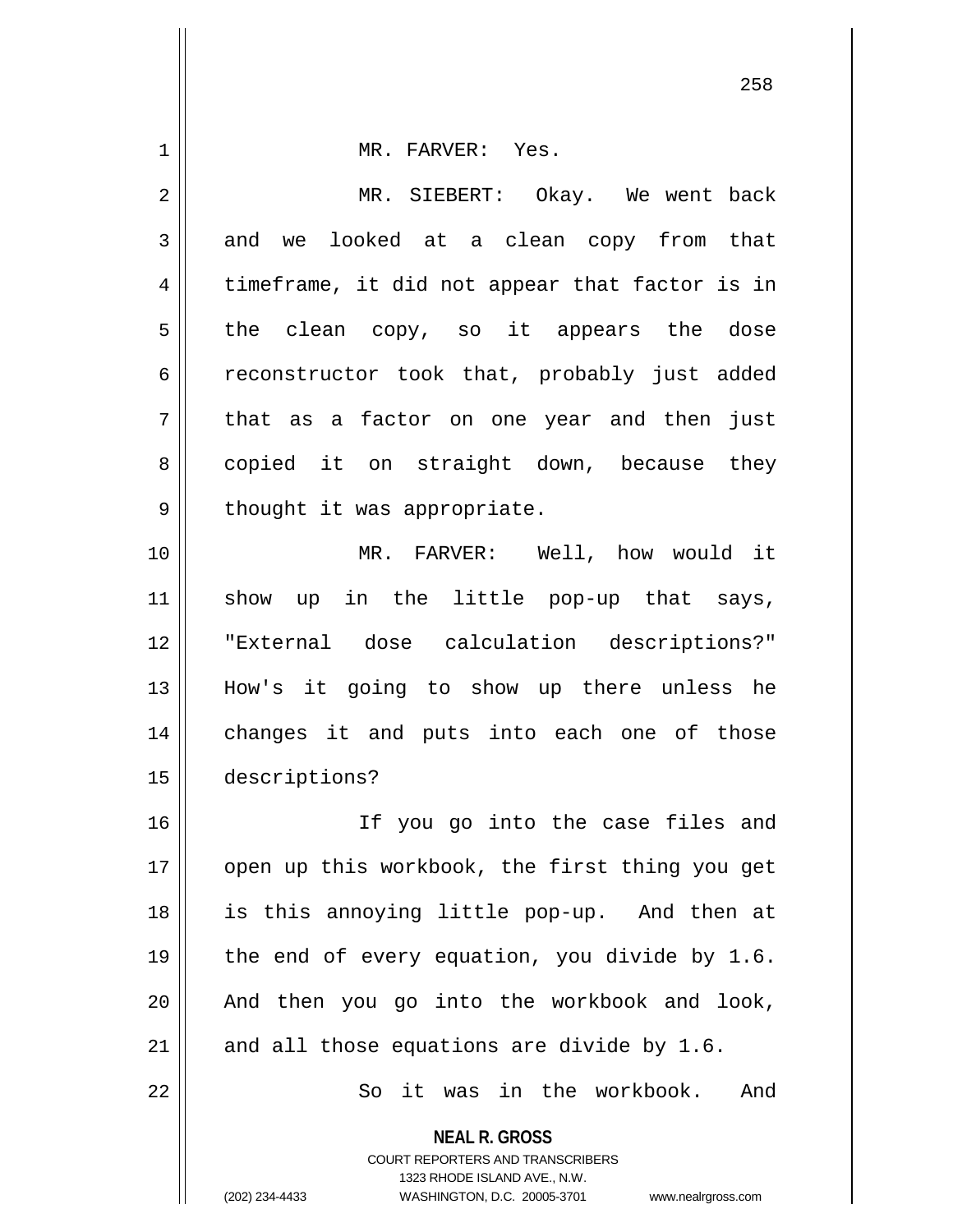1 | this goes back to my other concern, is I am 2 || not confident that these workbooks are being  $3 \parallel$  OA'ed, you know, and that there's any good 4 quality control on these workbooks, if they're  $5 \parallel$  going to put out the correct answer, or have  $6 \parallel$  the correct equations.

 Now, from my understanding, 8 || there's a QA program that will talk to QA 9 Excel to make sure Excel adds and subtracts like it's supposed to, but I don't know of any 11 || process that's in place that assures that if you put in a certain number it will calculate using correct equations and give you a correct || answer.

15 || And this was all the workbooks. I 16 don't know that that's being done. But in 17 || this specific case, I don't see how the dose 18 || reconstructor's going to go through and change  $19 \parallel$  all that.

20 MEMBER RICHARDSON: So is your -- 21 can you help me understand, is your concern  $22$  || about the pop-up, the pop-up box and it as

> **NEAL R. GROSS** COURT REPORTERS AND TRANSCRIBERS 1323 RHODE ISLAND AVE., N.W.

(202) 234-4433 WASHINGTON, D.C. 20005-3701 www.nealrgross.com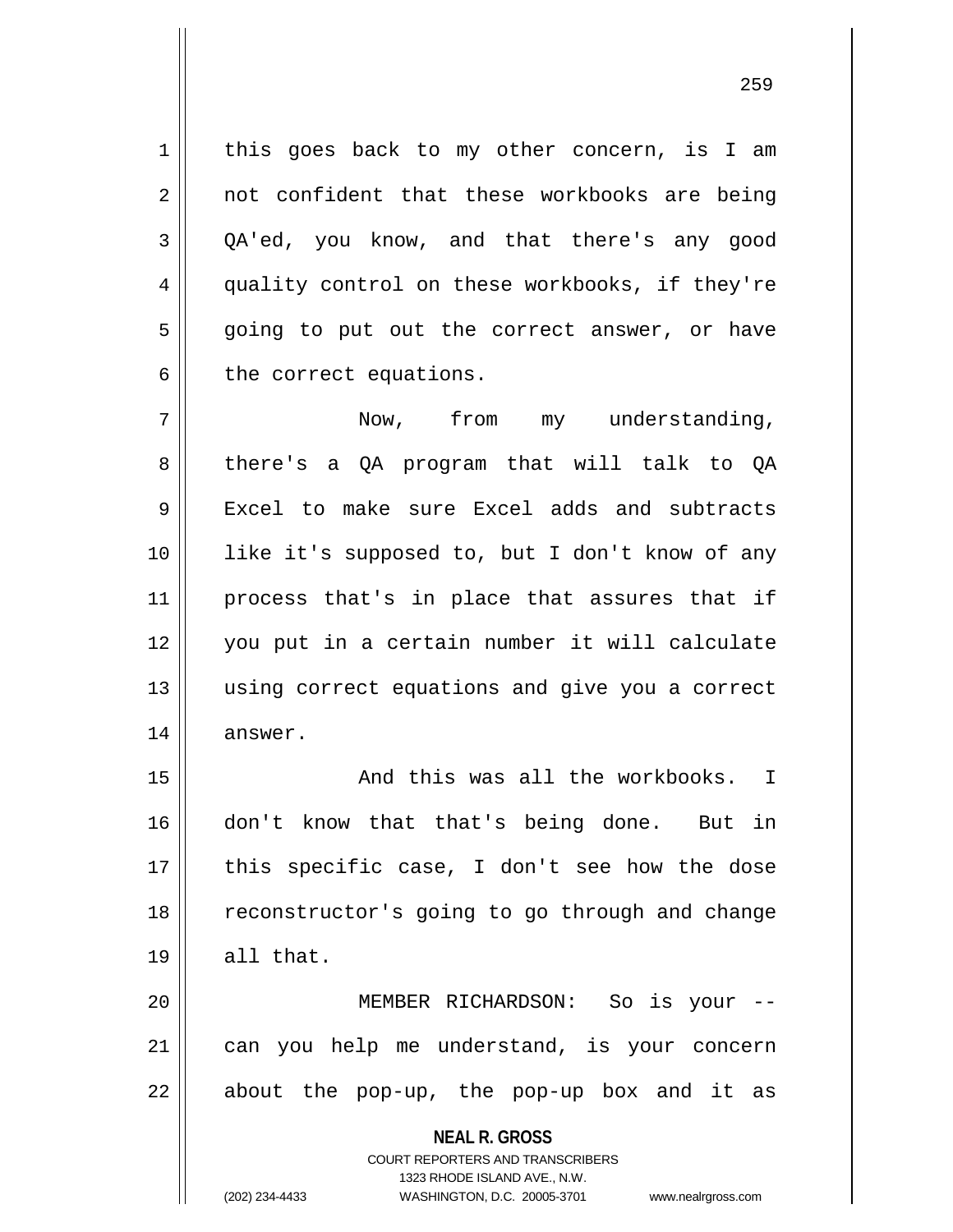1 documentation of what was done, or is it about  $2 \parallel$  the expression, the equation used to calculate  $3 \parallel$  dose?

4 || MR. FARVER: Well, the equation is  $5 \parallel$  incorrect, because it's dividing by the bias.  $6 \parallel$  So that's wrong. And you know, right now, in  $7 \parallel$  their response, it says well, we have looked  $8 \parallel$  at a clean copy and the clean copy was correct  $9 \parallel$  so the dose reconstructor must have went in 10 || and put that divide by 1.6 for some reason.

 And I'm saying, I don't think he did that. I think it was programmed into the workbook because this little pop-up comes up 14 || and that's where anything that tells you that it describes -- divides by the bias. And I don't think -- you know, I've seen dose 17 || reconstructors will go in and they'll change an equation, but usually they don't put a comment up there.

20 || But they're not going to go back  $21$  and change all the descriptions and things. 22 || It just doesn't make sense to me.

> **NEAL R. GROSS** COURT REPORTERS AND TRANSCRIBERS 1323 RHODE ISLAND AVE., N.W. (202) 234-4433 WASHINGTON, D.C. 20005-3701 www.nealrgross.com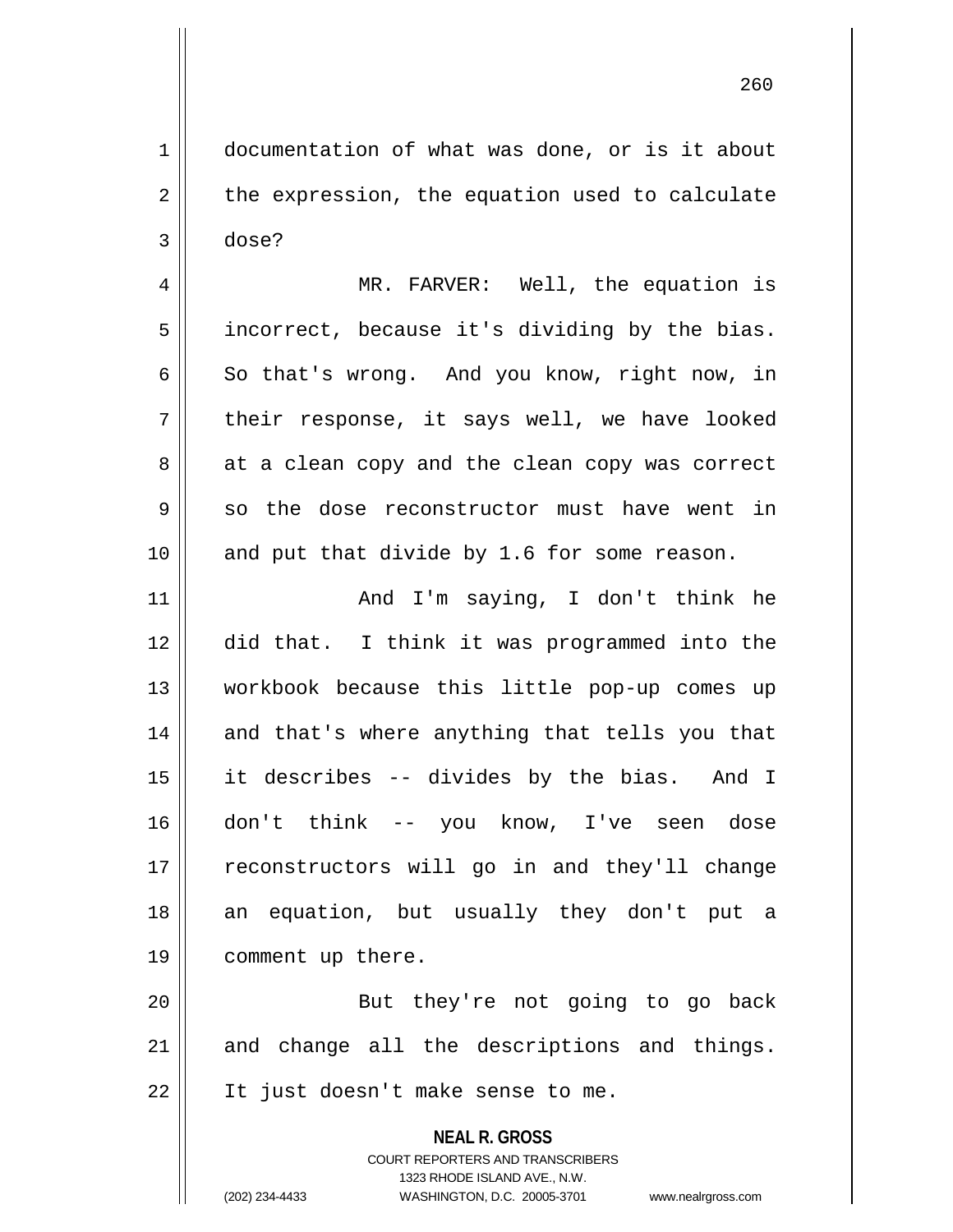| 1              | DR. ULSH: All right. So what we                                     |
|----------------|---------------------------------------------------------------------|
| $\overline{2}$ | have is the workbook that was provided with                         |
| 3              | this case is incorrect, in the manner that                          |
| 4              | Doug described. We also have an example where                       |
| 5              | ORAU went back and looked at what they're                           |
| 6              | calling a clean copy and did not see that in                        |
| 7              | there.                                                              |
| 8              | Those are the facts. Anything                                       |
| 9              | else is just speculation about how it got, how                      |
| 10             | that one associated with this case got to be                        |
| 11             | that way.                                                           |
| 12             | We are speculating that the dose                                    |
| 13             | reconstructor change that you are saying, you                       |
| 14             | don't see that being plausible. My question,                        |
| 15             | then, is how do we move forward and close this                      |
| 16             | issue? Do you want us to look at more cases?                        |
| 17             | MR. HINNEFELD: Here's some things                                   |
| 18             | we should do, find out when this case was                           |
| 19             | done. And is this an INL case?                                      |
| 20             | DR. ULSH: It's -- yes.                                              |
| 21             | MR. HINNEFELD: Okay. So you go                                      |
| 22             | always, either side in time, from this time,                        |
|                | <b>NEAL R. GROSS</b>                                                |
|                | COURT REPORTERS AND TRANSCRIBERS                                    |
|                | 1323 RHODE ISLAND AVE., N.W.                                        |
|                | (202) 234-4433<br>WASHINGTON, D.C. 20005-3701<br>www.nealrgross.com |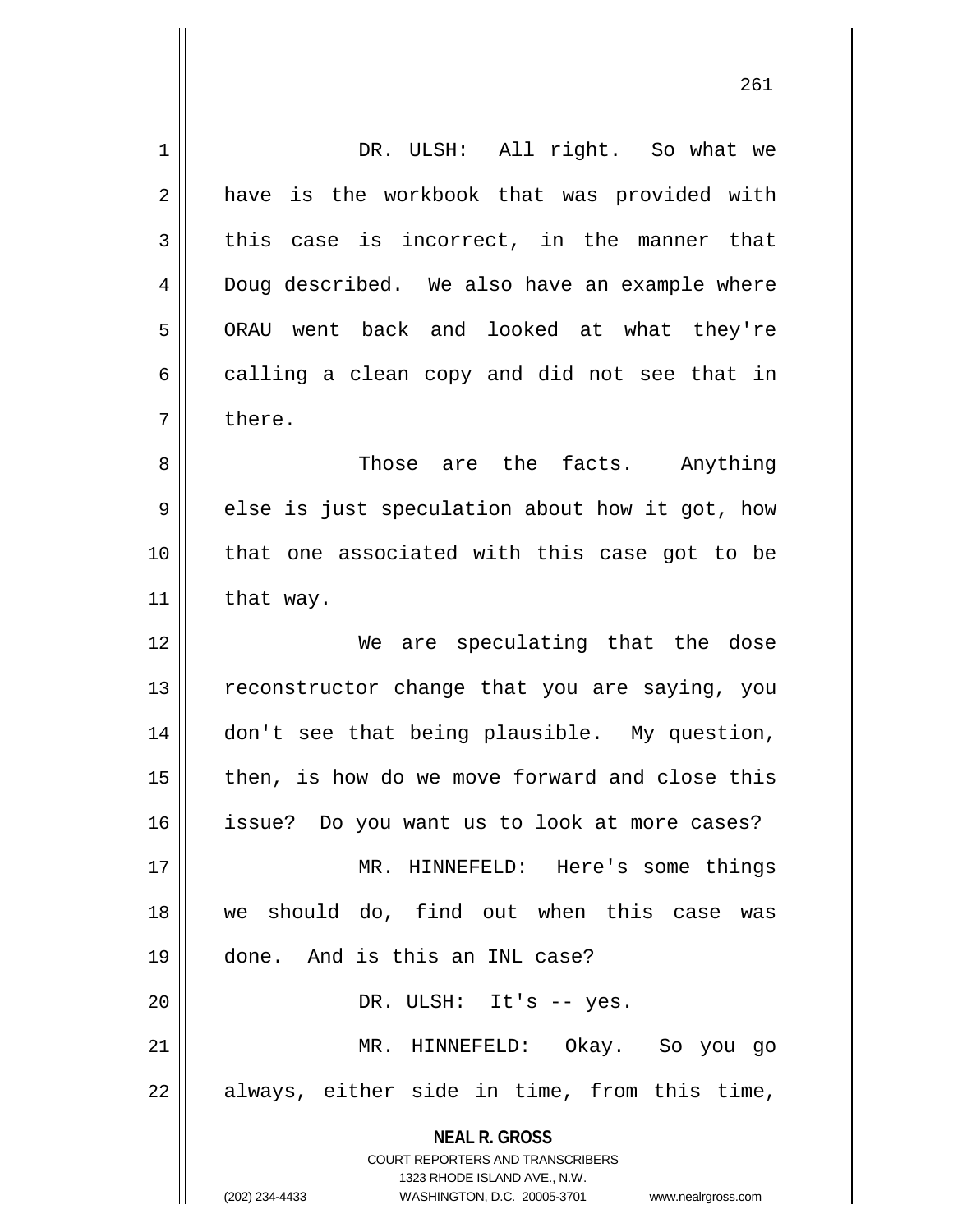1 || look for other INL cases and for the tool that 2 was used, and look at that tool, look at the  $3 \parallel$  tool in those --

 MR. FARVER: Well, it wouldn't | even have to be INL-specific, complex-wide -- MR. HINNEFELD: This is complex- wide. Okay, so it's a complex-wide tool, so 8 you know, you're right, you can use any of  $9 \parallel$  them that used this tool, any claims that used this tool, and see whether the bias is included in others as well, and then the other 12 || thing, beyond that, is how could it have || occurred that a clean copy of this tool says 14 || one thing but one that's presented, which apparently is the same version of the tool, 16 Says something different. How did that happen, if this is a one-time case, and if || this is the only one we find like this, then maybe in some way the dose reconstructor did 20 || it all, odd as that may sound.

21 MR. FARVER: What threw me was at  $22$  | that top level --

> **NEAL R. GROSS** COURT REPORTERS AND TRANSCRIBERS 1323 RHODE ISLAND AVE., N.W. (202) 234-4433 WASHINGTON, D.C. 20005-3701 www.nealrgross.com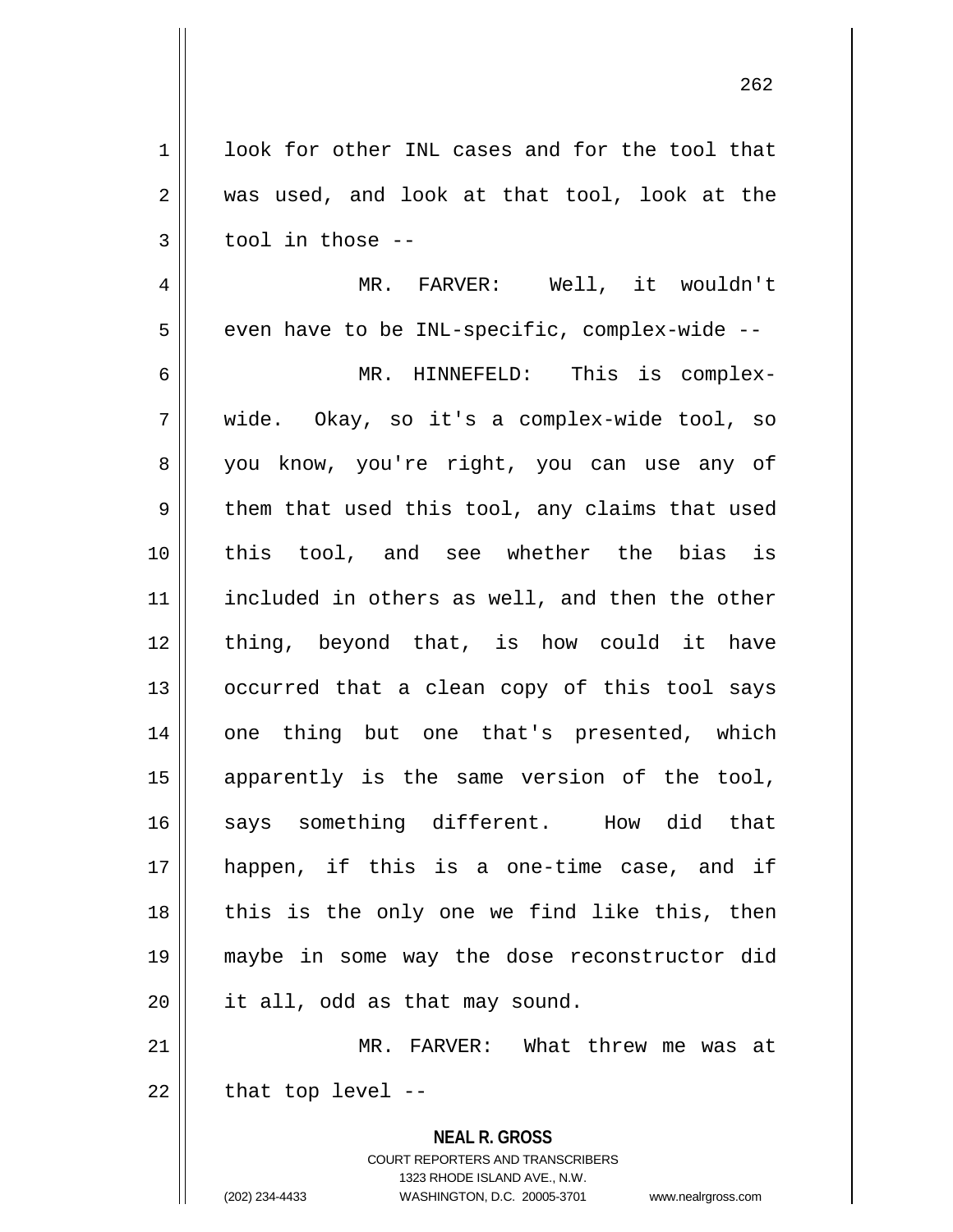|    | 263                                                      |
|----|----------------------------------------------------------|
| 1  | MR. HINNEFELD: Yes.                                      |
| 2  | MR. FARVER: The description --                           |
| 3  | MEMBER RICHARDSON: So could we                           |
| 4  | look at two things though, because one is why            |
| 5  | do you want to move off time, instead of                 |
| 6  | moving on to another case that used the                  |
| 7  | complex-wide workbook on the same day? And               |
| 8  | ideally --                                               |
| 9  | MR. HINNEFELD: Well, if you have                         |
| 10 | understanding, what I meant to say was that              |
| 11 | close in time, if it's the same data, it's               |
| 12 | fine.                                                    |
| 13 | MEMBER RICHARDSON: And can you                           |
| 14 | have it by the same dose reconstructor?                  |
| 15 | Your available<br>MR. HINNEFELD:                         |
| 16 | sample is pretty small.                                  |
| 17 | MR. SIEBERT: This is Scott. It's                         |
| 18 | probably unusual that we would<br>have                   |
| 19 | specifically one right in that timeframe,                |
| 20 | especially from the same dose reconstructor,             |
| 21 | because this is an unusual circumstance that             |
| 22 | we have to use a complex-wide tool for INL               |
|    | <b>NEAL R. GROSS</b><br>COURT REPORTERS AND TRANSCRIBERS |

1323 RHODE ISLAND AVE., N.W.

 $\begin{array}{c} \hline \end{array}$ 

 $\mathsf{l}$ 

(202) 234-4433 WASHINGTON, D.C. 20005-3701 www.nealrgross.com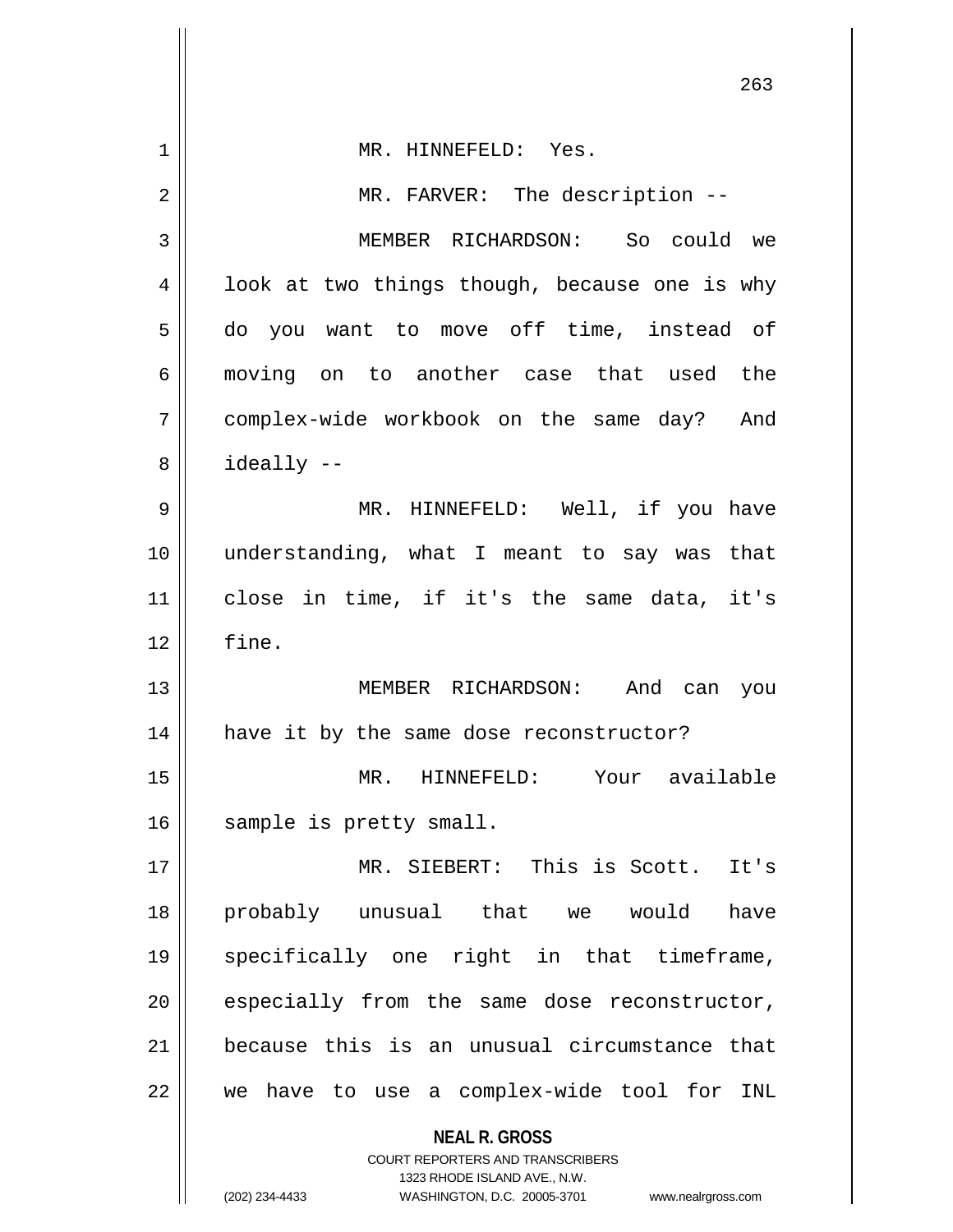1 because it's only when we had to do the best  $2 \parallel$  estimate external portion of the case, knowing  $3 \parallel$  the fact that we did not have a best estimate 4 || INL tool at the time, the dose reconstructors 5 || would reduce as many other factors as they  $6 \parallel$  could, so they didn't have to try to use the 7 | complex-wide tool at that time. 8 || So I'm not saying it's impossible  $9 \parallel$  by any means, you can even look --10 MEMBER RICHARDSON: I guess what I 11 am wondering is, did this dose reconstructor 12 || break the tool and use a broken tool, or did, 13 you know -- or was the whole, was the tool 14 || broken throughout the shop and everybody was 15 using it? And it could be either of those,  $16$  since we don't know what happened. 17 MEMBER CLAWSON: Doug, is that  $18$  going to answer the question about the book, 19 workbooks not being QA-checked, or -- 20 MR. FARVER: That's a whole other  $21$  || standard, this one's just kind of  $-$ 22 MR. HINNEFELD: But in this case,

> **NEAL R. GROSS** COURT REPORTERS AND TRANSCRIBERS 1323 RHODE ISLAND AVE., N.W.

(202) 234-4433 WASHINGTON, D.C. 20005-3701 www.nealrgross.com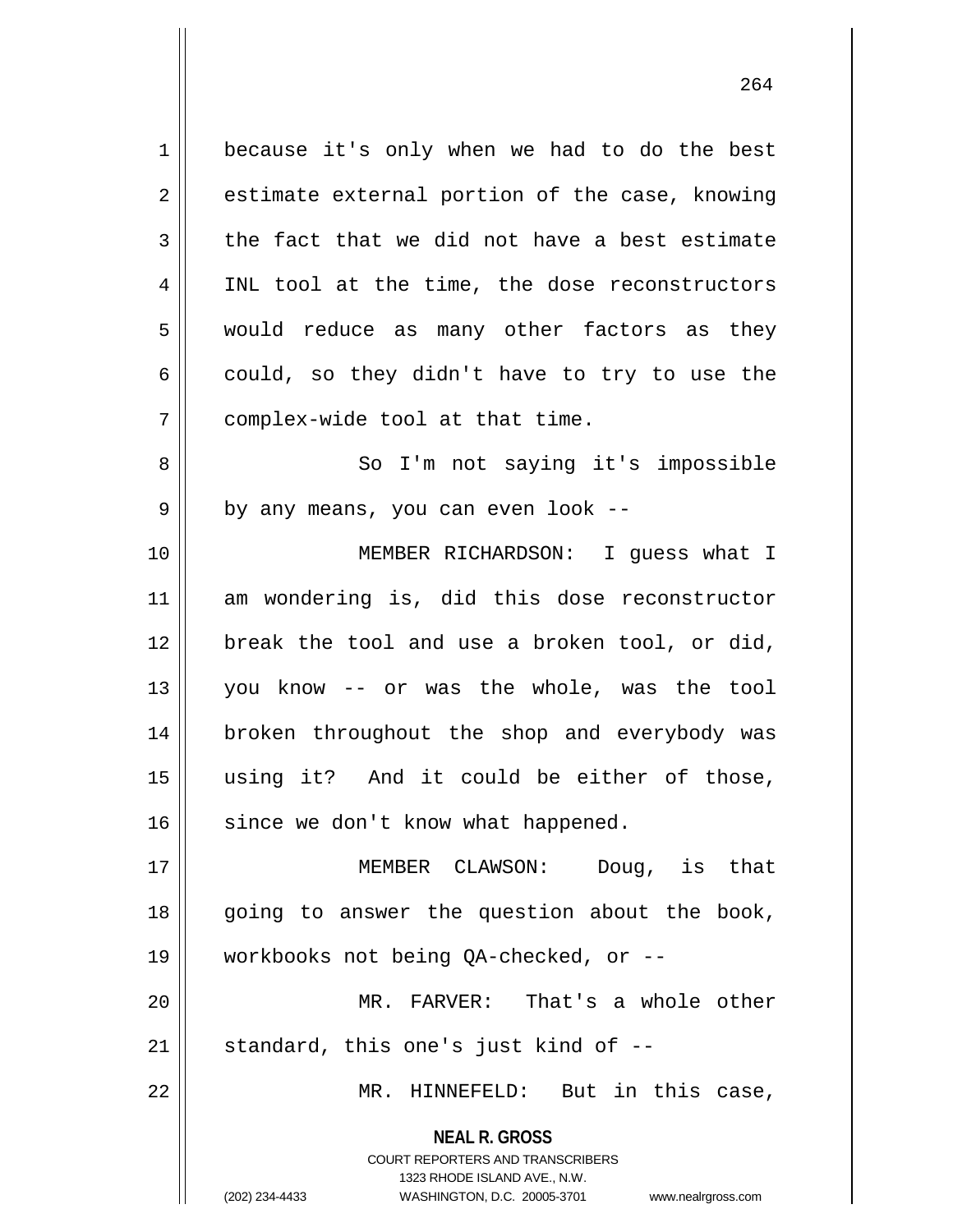**NEAL R. GROSS** COURT REPORTERS AND TRANSCRIBERS  $1 \parallel$  even if the -- if the workbook, when it came  $2 \parallel$  out had been appropriately QA'ed and came out 3 perfectly and then it was modified in some 4 fashion, you know, this is -- this may or may 5 not be a QA or a worksheet issue. This might  $6 \parallel$  be a sort of a version issue. 7 DR. ULSH: So is the action item 8 then for us to go look right around this 9 timeframe and see if we can find more cases 10 || that use this tool and verify that they're  $11$  | correct or --12 MR. HINNEFELD: Or not, find out 13 || if they're not, right. 14 CHAIRMAN GRIFFON: I guess that's  $15$  | the best we can do. 16 || MR. SIEBERT: Well, this is Scott, 17 I'm sorry. That is a bunch of work which I 18 obviously have no problem doing. I'm just 19 wondering if it might be more useful to send  $20$  || the clean copy to Doug that we found first, 21 because I don't know for sure, but something  $22$  || in the back of my mind, I believe those pop-

1323 RHODE ISLAND AVE., N.W.

(202) 234-4433 WASHINGTON, D.C. 20005-3701 www.nealrgross.com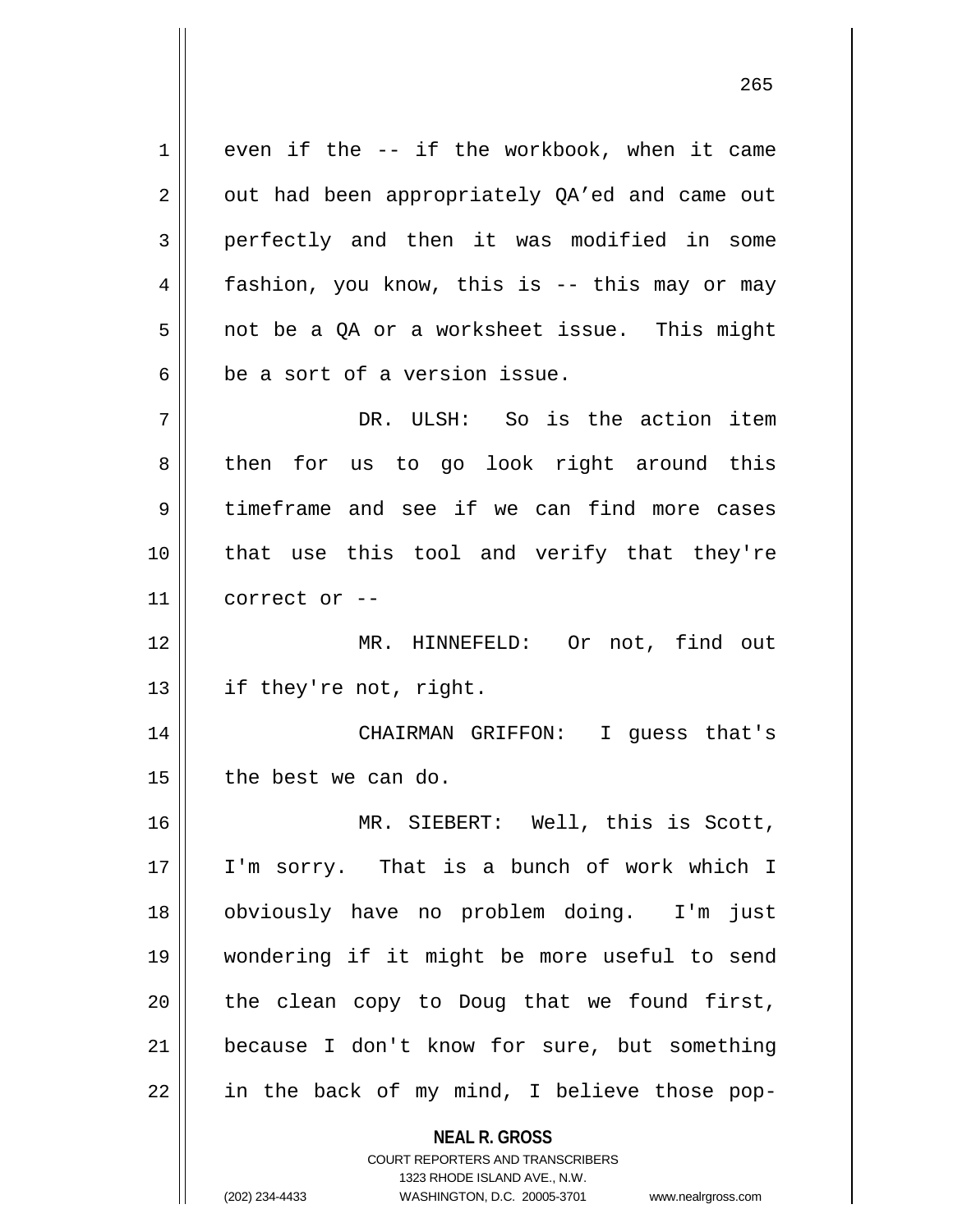**NEAL R. GROSS** COURT REPORTERS AND TRANSCRIBERS 1323 RHODE ISLAND AVE., N.W. (202) 234-4433 WASHINGTON, D.C. 20005-3701 www.nealrgross.com 1 || ups are driven by what's in the cells, so it 2 || would depend on what's in the cell as to what  $3 \parallel$  shows up in the pop-up. 4 || It may save us some time to give  $5 \parallel$  us the clean copy first, and then, you know, 6 determine whether we need to move forward the 7 | rest. 8 MR. HINNEFELD: That may, that may 9 || help put Doug's mind at rest, but I don't know  $10$  | that it helps mine a whole lot. 11 CHAIRMAN GRIFFON: So you are  $12$  saying if the cell is altered, these are pop-13 ups are tied in programmatically, with the 14 program, right? And -- 15 MR. SIEBERT: That may be the 16 case. I seem to recall that might be the  $17$  || case, but I just can't speak for sure. 18 CHAIRMAN GRIFFON: Right, right, 19 right. I mean you have it in front of you.  $20$  | Can you modify the cell right now and see if 21 it adds a pop-up? 22 MR. SIEBERT: I don't have it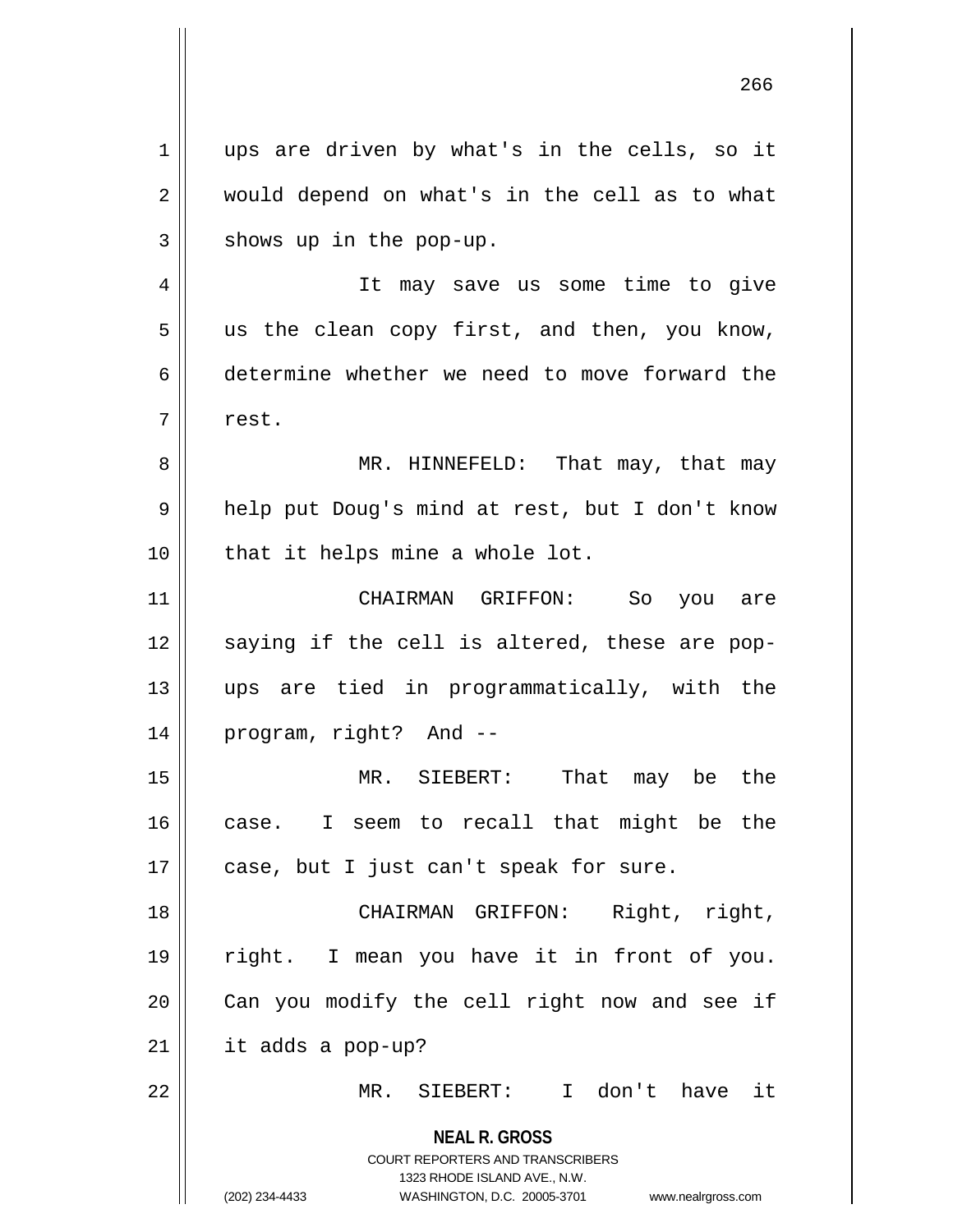**NEAL R. GROSS** COURT REPORTERS AND TRANSCRIBERS 1323 RHODE ISLAND AVE., N.W. (202) 234-4433 WASHINGTON, D.C. 20005-3701 www.nealrgross.com  $1 \parallel$  right in front of me --2 CHAIRMAN GRIFFON: Oh, okay. 3 MR. SIEBERT: Yes, I would like  $4 \parallel$  our tool guys to take care of that for me. I 5 | apologize. 6 CHAIRMAN GRIFFON: Okay. 7 MR. HINNEFELD: Well, okay, for a 8 Starting point go ahead and send Doug the  $9 \parallel$  clean tool. But we need to talk, Grady, I 10 || don't know if you're paying attention or not, 11 but we need to talk next week about this, 12 because this -- this causes me a little 13 concern. 14 || So we'll carry on. It's to the 15 nature of what I said, you know, you have a 16 || tool that apparently a clean version of this 17 || tool says one thing, and a tool that was used 18 in this case uses others. 19 There's a chance that the guy who 20 did this one case is the one that, quote,  $21$  | broke it. And it was -- he picked up a clean  $22$  | one and broke it. Or it could be a case that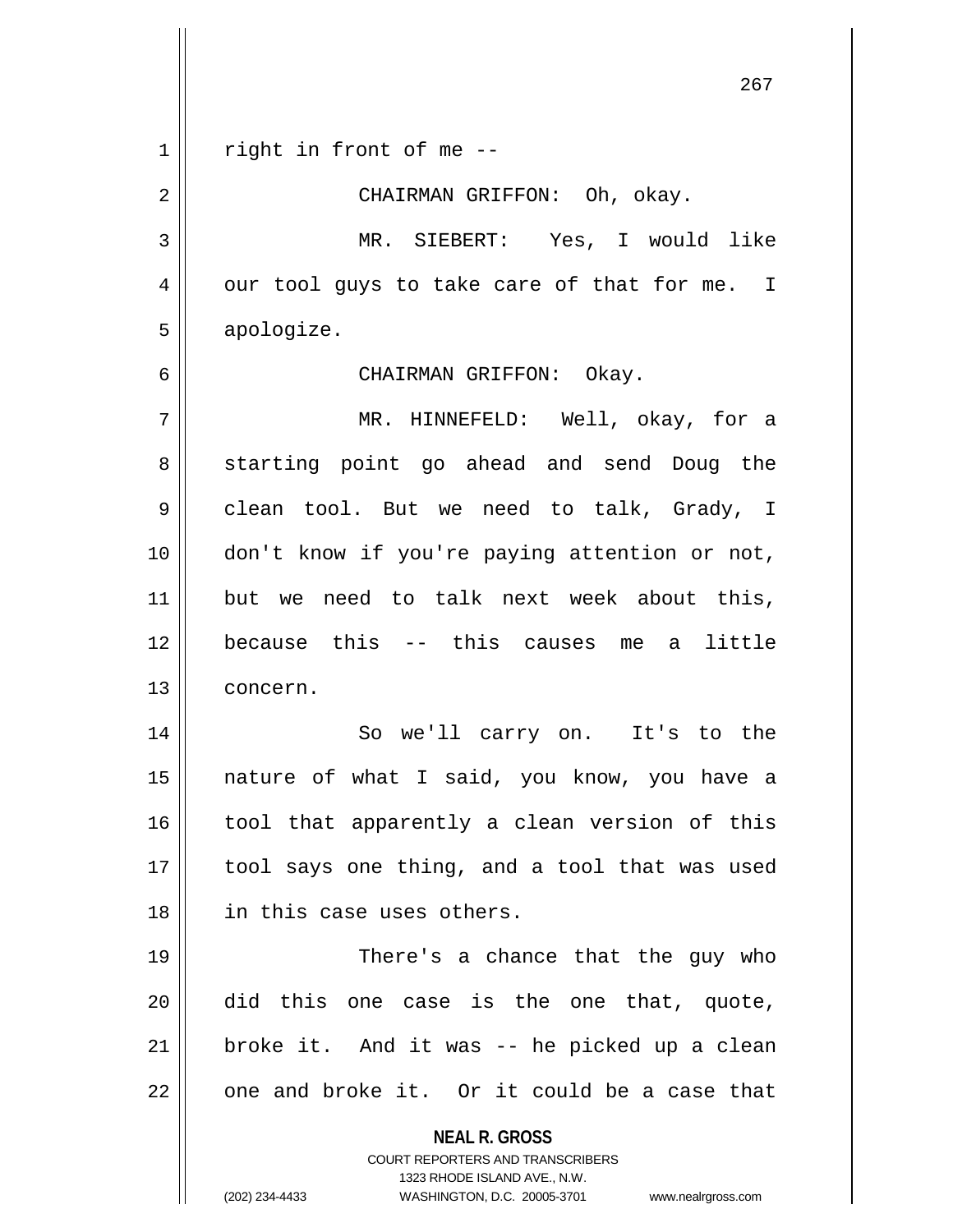| 1  | a broken one was out there and available for                        |
|----|---------------------------------------------------------------------|
| 2  | people to pick up because they had them --                          |
| 3  | (Simultaneous speakers.)                                            |
| 4  | CHAIRMAN GRIFFON: I mean, in my                                     |
| 5  | mind it raises questions of do you have                             |
| 6  | certain fields that you -- that are locked, or                      |
| 7  | that the dose reconstructor cannot --                               |
| 8  | MR. HINNEFELD: Well, I wouldn't                                     |
| 9  | even go that far, I mean, there may be cases                        |
| 10 | where you want to be able to give the dose                          |
| 11 | reconstructor the ability to do some things                         |
| 12 | like that $-$                                                       |
| 13 | CHAIRMAN GRIFFON: Well that's why                                   |
| 14 | I said certain but --                                               |
| 15 | MR. HINNEFELD: The key element in                                   |
| 16 | here is that whenever you get this tool, you                        |
| 17 | get it from the same place and nothing changes                      |
| 18 | the thing you get. You always get a purer one                       |
| 19 | when you get it. That's the key thing that                          |
| 20 | has to happen.                                                      |
| 21 | DR. ULSH: Yes, I think what                                         |
| 22 | Scott's saying is that that number might be                         |
|    |                                                                     |
|    | <b>NEAL R. GROSS</b><br><b>COURT REPORTERS AND TRANSCRIBERS</b>     |
|    | 1323 RHODE ISLAND AVE., N.W.                                        |
|    | (202) 234-4433<br>WASHINGTON, D.C. 20005-3701<br>www.nealrgross.com |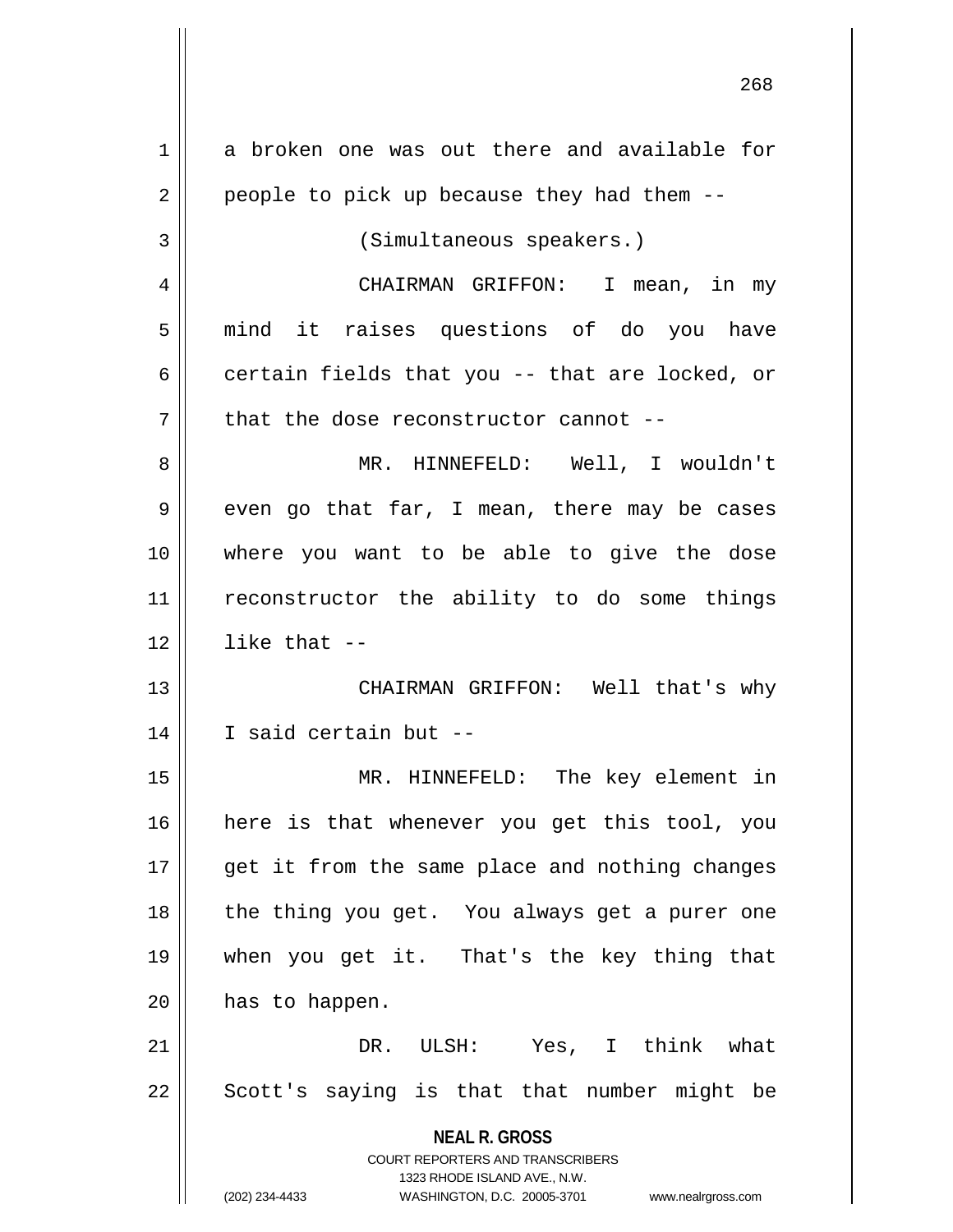|                | ムロン                                                                                             |
|----------------|-------------------------------------------------------------------------------------------------|
| $\mathbf 1$    | fed by some value in the cell.                                                                  |
| $\overline{2}$ | MR. FARVER: And if that's true,                                                                 |
| $\mathbf{3}$   | that's okay.                                                                                    |
| 4              | CHAIRMAN GRIFFON: All right well                                                                |
| 5              | that's a good $-$                                                                               |
| 6              | MR. FARVER: But you can                                                                         |
| 7              | understand my concern. If you look at that,                                                     |
| 8              | it looks like all that's in there correctly                                                     |
| 9              | and $--$ and $--$ but if it's $--$ if this changes                                              |
| 10             | with -- when you change equations, then that's                                                  |
| 11             | a different story.                                                                              |
| 12             | DR. ULSH: So we are going to send                                                               |
| 13             | you the clean copy.                                                                             |
| 14             | MR. FARVER: You might want to                                                                   |
| 15             | just have your people check and see if                                                          |
| 16             | changing their equation changes the<br>dose                                                     |
| 17             | calculation corrections.                                                                        |
| 18             | DR. ULSH: Okay, so we will check                                                                |
| 19             | that and send out an email to you and to the                                                    |
| 20             | Subcommittee about that. Did you get that                                                       |
| 21             | Scott?                                                                                          |
| 22             | writing<br>MR.<br>SIEBERT:<br>$\mathbf I$<br>am                                                 |
|                | <b>NEAL R. GROSS</b><br><b>COURT REPORTERS AND TRANSCRIBERS</b><br>1323 RHODE ISLAND AVE., N.W. |
|                | (202) 234-4433<br>WASHINGTON, D.C. 20005-3701<br>www.nealrgross.com                             |

 $\mathsf{I}$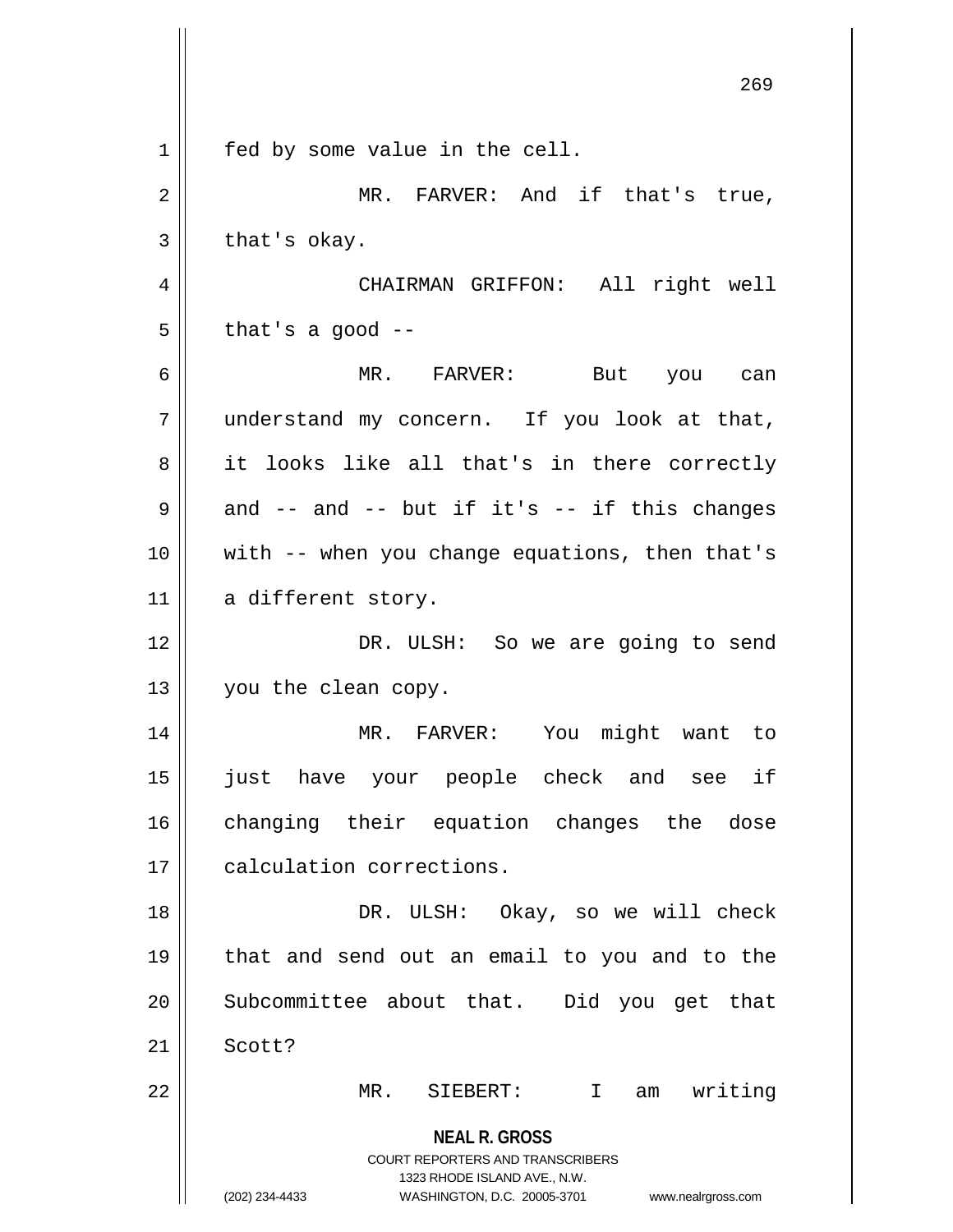furiously. Yes, I did.

| $\overline{2}$ | DR. ULSH: Okay good, and then                  |
|----------------|------------------------------------------------|
| 3              | we'll have further conversations, Stu, with    |
| 4              | ORAU, about whether we want them to<br>look    |
| 5              | further to see if this might be a<br>more      |
| 6              | widespread issue on this too.                  |
| 7              | MR. FARVER: Of course the other                |
| 8              | issue is why wasn't that caught before and     |
| 9              | things like that, you know.                    |
| 10             | MEMBER RICHARDSON: So does your                |
| 11             | workbook, the copy you have, has -- I guess    |
| 12             | where does it have information on the version? |
| 13             | Is that just the date on which the file was    |
| 14             | created, or is there a --                      |
| 15             | MR. FARVER: It's up in the title.              |
| 16             | It says, "External tool 141.0."                |
| 17             | MEMBER RICHARDSON: So there's no               |
| 18             | there's no indication there -- the naming      |
| 19             | of it hasn't changed despite the fact that the |
| 20             | content of it is different than the version    |
| 21             | 1.10 which they are going to send you, is the  |
| 22             | clean one?                                     |
|                | <b>NEAL R. GROSS</b>                           |

COURT REPORTERS AND TRANSCRIBERS 1323 RHODE ISLAND AVE., N.W.

(202) 234-4433 WASHINGTON, D.C. 20005-3701 www.nealrgross.com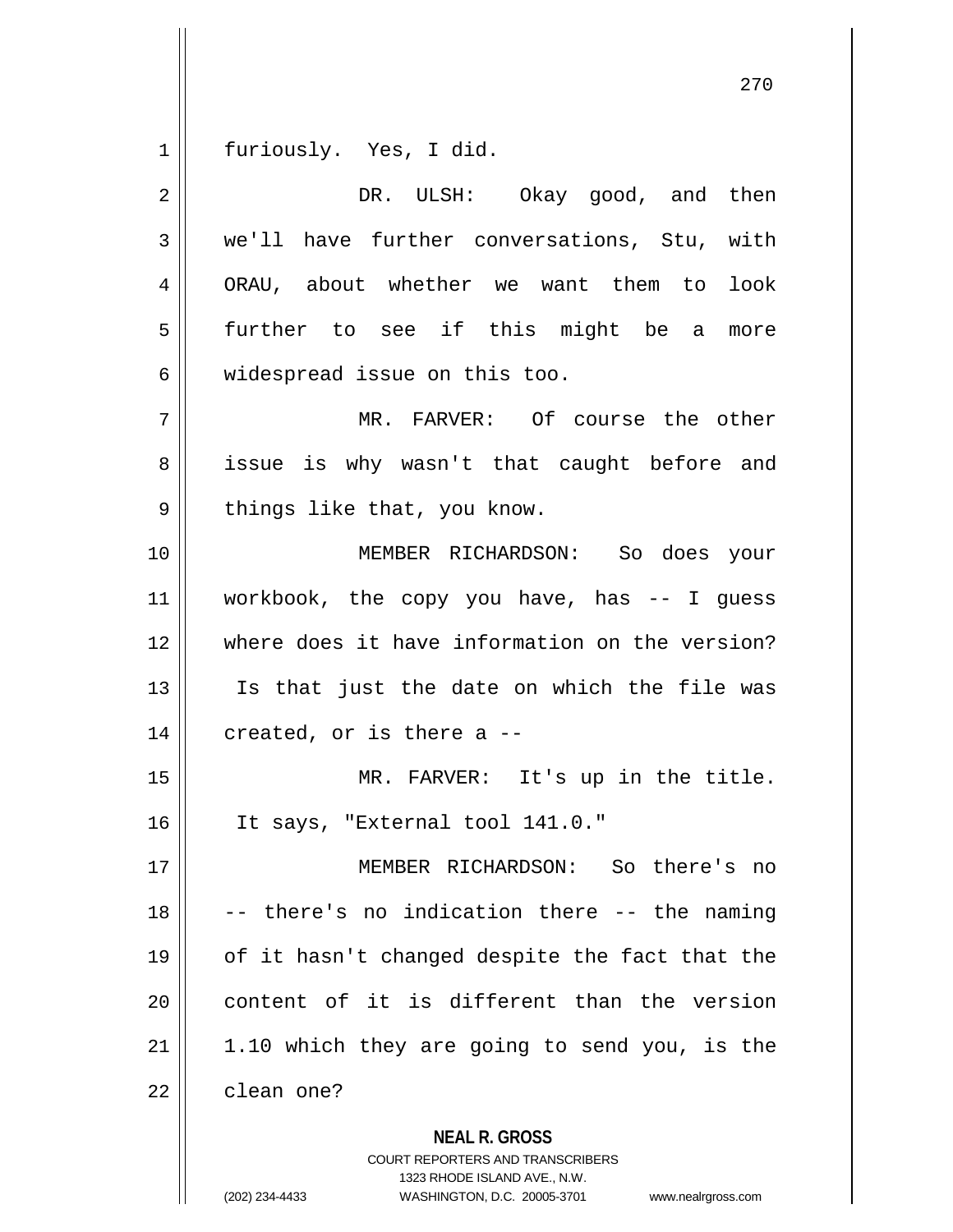| 1  | MR. FARVER: Well, they usually --                                                                                                                                      |
|----|------------------------------------------------------------------------------------------------------------------------------------------------------------------------|
| 2  | the name usually has the case number tacked on                                                                                                                         |
| 3  | the end of it, so it will be external tool                                                                                                                             |
| 4  | 1.10-018627, which is the case number.                                                                                                                                 |
| 5  | MEMBER RICHARDSON: But it has --                                                                                                                                       |
| 6  | it has a date created on it? And that's the                                                                                                                            |
| 7  | date that the case was handled?                                                                                                                                        |
| 8  | MR. FARVER: I don't know.                                                                                                                                              |
| 9  | MEMBER RICHARDSON: Okay. I was                                                                                                                                         |
| 10 | just trying to think through if there's a way                                                                                                                          |
| 11 | you could figure out if a person is starting                                                                                                                           |
| 12 | with a clean copy each time or begins revising                                                                                                                         |
| 13 | off-of something else, or maybe not.                                                                                                                                   |
| 14 | DR. ULSH: Hey, Scott?                                                                                                                                                  |
| 15 | MR. SIEBERT: Yes.                                                                                                                                                      |
| 16 | DR. ULSH: I'm not sure if you are                                                                                                                                      |
| 17 | going to be able to answer this off the top of                                                                                                                         |
| 18 | your head, but let's say I'm a dose                                                                                                                                    |
| 19 | reconstructor and you know, I've got let's say                                                                                                                         |
| 20 | three Idaho claims that I'm going to try to                                                                                                                            |
| 21 | get done today, and I start with an Idaho                                                                                                                              |
| 22 | tool. Is there anything that instructs the                                                                                                                             |
|    | <b>NEAL R. GROSS</b><br><b>COURT REPORTERS AND TRANSCRIBERS</b><br>1323 RHODE ISLAND AVE., N.W.<br>(202) 234-4433<br>WASHINGTON, D.C. 20005-3701<br>www.nealrgross.com |
|    |                                                                                                                                                                        |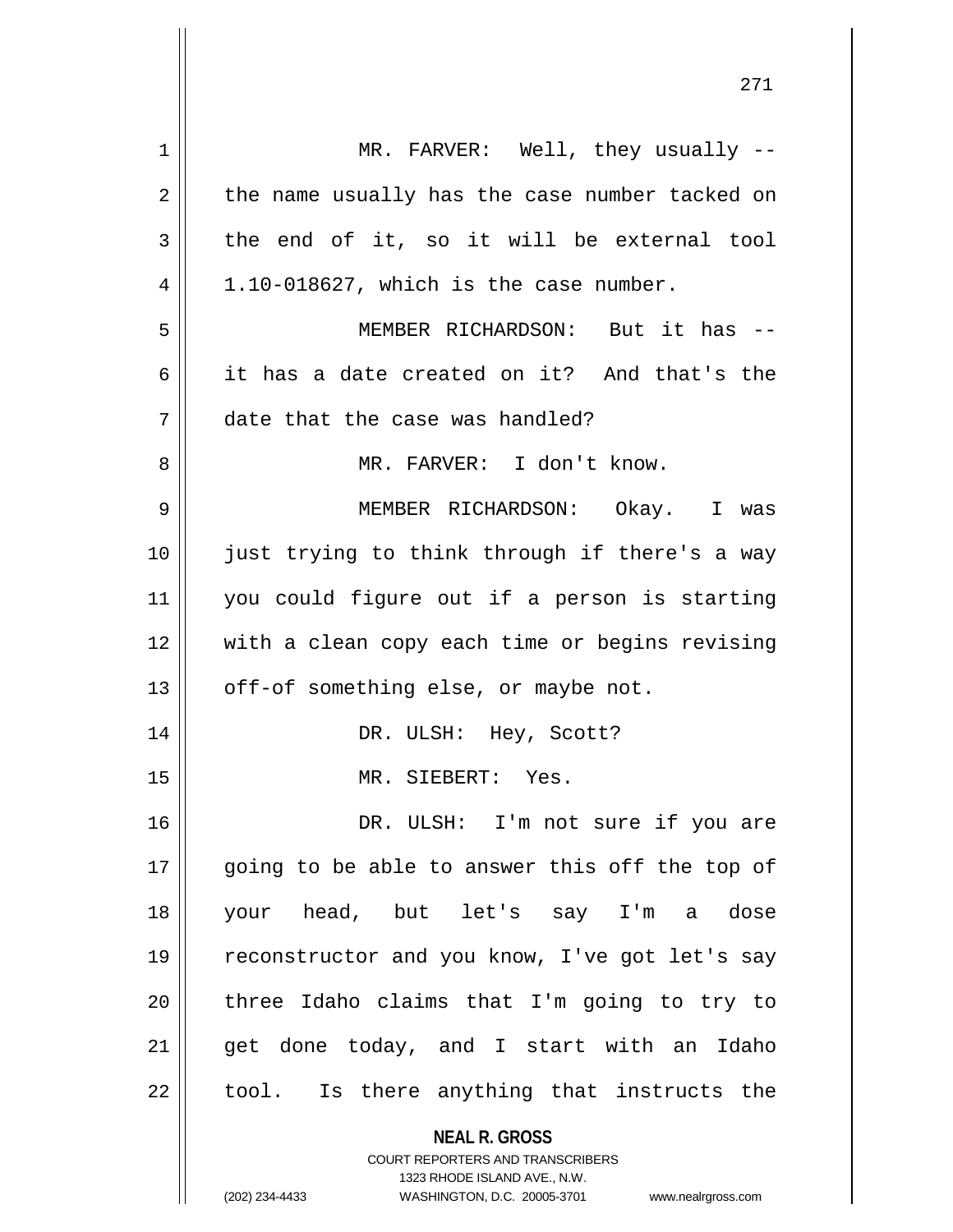**NEAL R. GROSS** COURT REPORTERS AND TRANSCRIBERS 1323 RHODE ISLAND AVE., N.W. (202) 234-4433 WASHINGTON, D.C. 20005-3701 www.nealrgross.com 1 dose reconstructor to start with a clean copy  $2 \parallel$  of the tool for every case, or is it possible  $3 \parallel$  that I could make whatever changes, like maybe  $4 \parallel$  this one on the first claim, and then just  $5 \parallel$  kind of copy it over and use it for the next  $6 \parallel$  one? 7 MR. SIEBERT: Well, we -- I can't 8 || tell you that procedurally we are told to do 9 || that, however the managers have beaten the 10 || snot out of their people to tell them to use a 11 new tool every time you start a case, just 12 like you look at NOCTS every time you start a  $13$  case, to make sure you are getting the latest 14 information. 15 || So the short answer is, could it 16 occur? Sure. But it is -- certainly -- our 17 displeasure would certainly be known rather 18 || rapidly upon that dose reconstructor. 19 DR. ULSH: It doesn't answer the 20 question necessarily, but it just gives you a  $21$  || little bit of  $-$ 22 MR. STIVER: So at least you know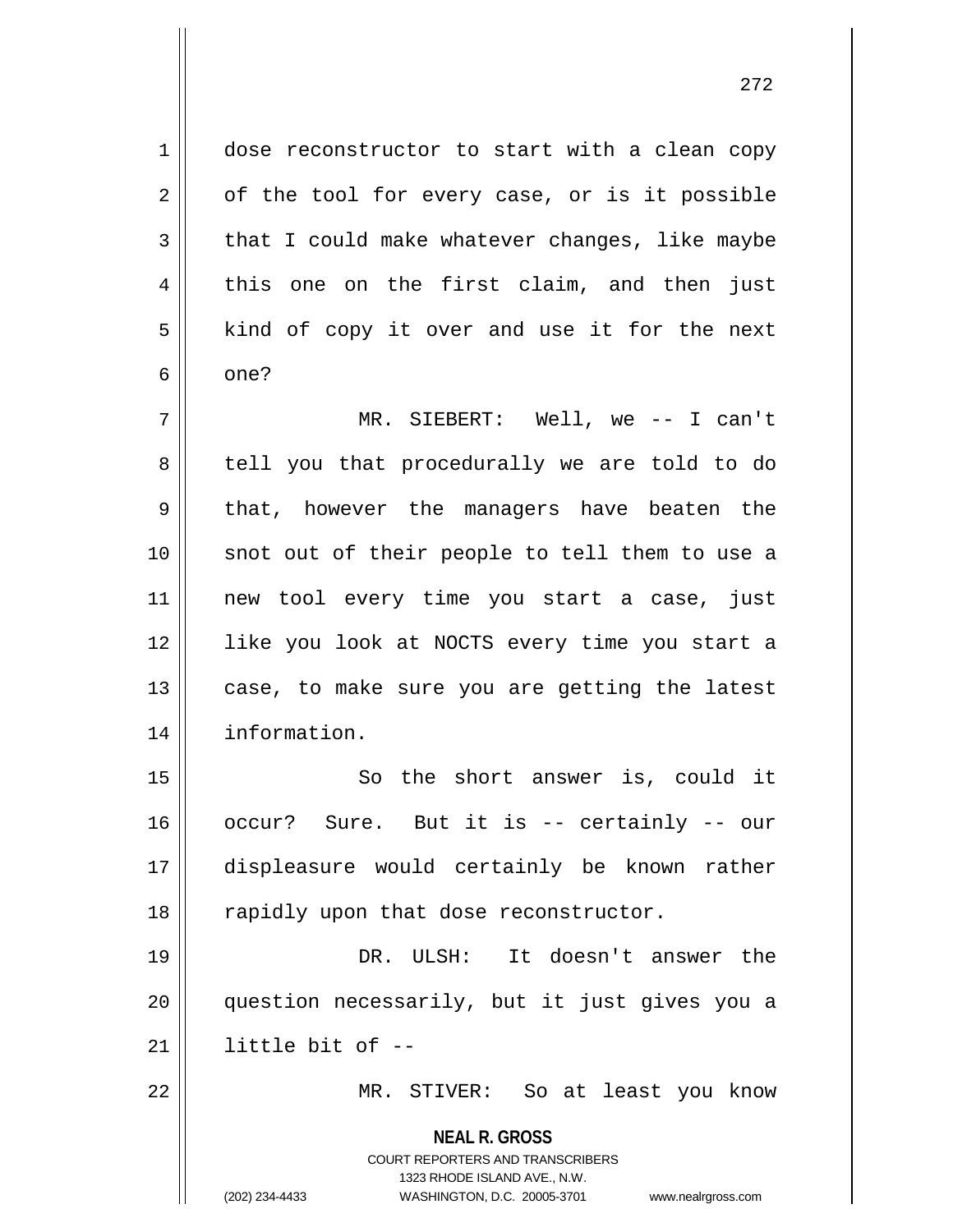**NEAL R. GROSS** COURT REPORTERS AND TRANSCRIBERS 1323 RHODE ISLAND AVE., N.W. (202) 234-4433 WASHINGTON, D.C. 20005-3701 www.nealrgross.com 1 || what the policy is, whether it was implemented  $2 \parallel - -$ 3 | DR. ULSH: Exactly. MEMBER MUNN: It pains me to even  $5 \parallel$  point this out, but this leaves us with what I  $\parallel$  see as even the larger, global question, with | respect to QA of the software. CHAIRMAN GRIFFON: Yes. MEMBER MUNN: I have no idea, and I don't know that we've discussed this in the 11 || Subcommittee, this specific issue of -- CHAIRMAN GRIFFON: V&V of the | tools  $-$  MEMBER MUNN: Yes -- CHAIRMAN GRIFFON: Yes. MEMBER MUNN: For the software 17 || issues, for the tools. Do we have anything || that we could point to? DR. ULSH: Well, we owe you a discussion of ORAU's QA/QC procedures. Why | don't we make -- would this be an appropriate | time -- to do a V&V of tools?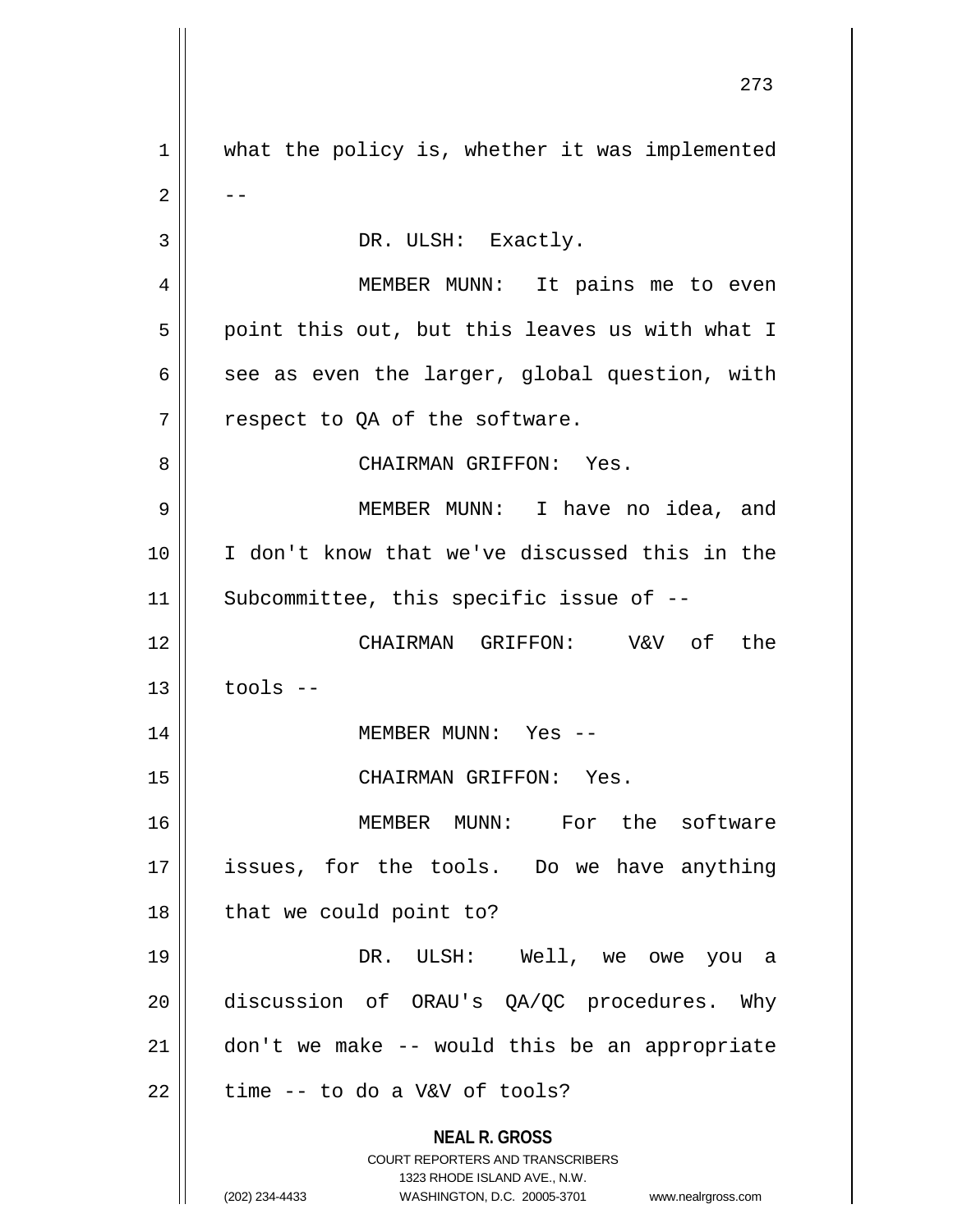|    | 21 T                                                                                                                                                                   |
|----|------------------------------------------------------------------------------------------------------------------------------------------------------------------------|
| 1  | MEMBER MUNN: It certainly would.                                                                                                                                       |
| 2  | MEMBER RICHARDSON: And you don't                                                                                                                                       |
| 3  | use -- because those tools are proprietary,                                                                                                                            |
| 4  | right? So when you are doing blind --                                                                                                                                  |
| 5  | DR. ULSH: No, we have --                                                                                                                                               |
| 6  | MEMBER RICHARDSON: Oh you use the                                                                                                                                      |
| 7  | tools.                                                                                                                                                                 |
| 8  | MR. KATZ: The proprietary that's                                                                                                                                       |
| 9  | not -- NIOSH buys them.                                                                                                                                                |
| 10 | MEMBER RICHARDSON: So that, so                                                                                                                                         |
| 11 | the blind review doesn't allow you to --                                                                                                                               |
| 12 | you're not using a site determined tool.                                                                                                                               |
| 13 | DR. ULSH: Correct.                                                                                                                                                     |
| 14 | CHAIRMAN GRIFFON: Okay, so                                                                                                                                             |
| 15 | then that's a good idea in<br>overall<br>that                                                                                                                          |
| 16 | discussion, and let's move on from this case                                                                                                                           |
| 17 | for now. Let's get an action to follow up on                                                                                                                           |
| 18 | that tool.                                                                                                                                                             |
| 19 | DR. ULSH: All right are we on --                                                                                                                                       |
| 20 | CHAIRMAN GRIFFON: And 165.4, is                                                                                                                                        |
| 21 | that it?                                                                                                                                                               |
| 22 | Point four, okay.<br>DR. ULSH:                                                                                                                                         |
|    | <b>NEAL R. GROSS</b><br><b>COURT REPORTERS AND TRANSCRIBERS</b><br>1323 RHODE ISLAND AVE., N.W.<br>(202) 234-4433<br>WASHINGTON, D.C. 20005-3701<br>www.nealrgross.com |

 $\mathbf{\mathbf{\mathsf{I}}}\mathbf{\mathsf{I}}$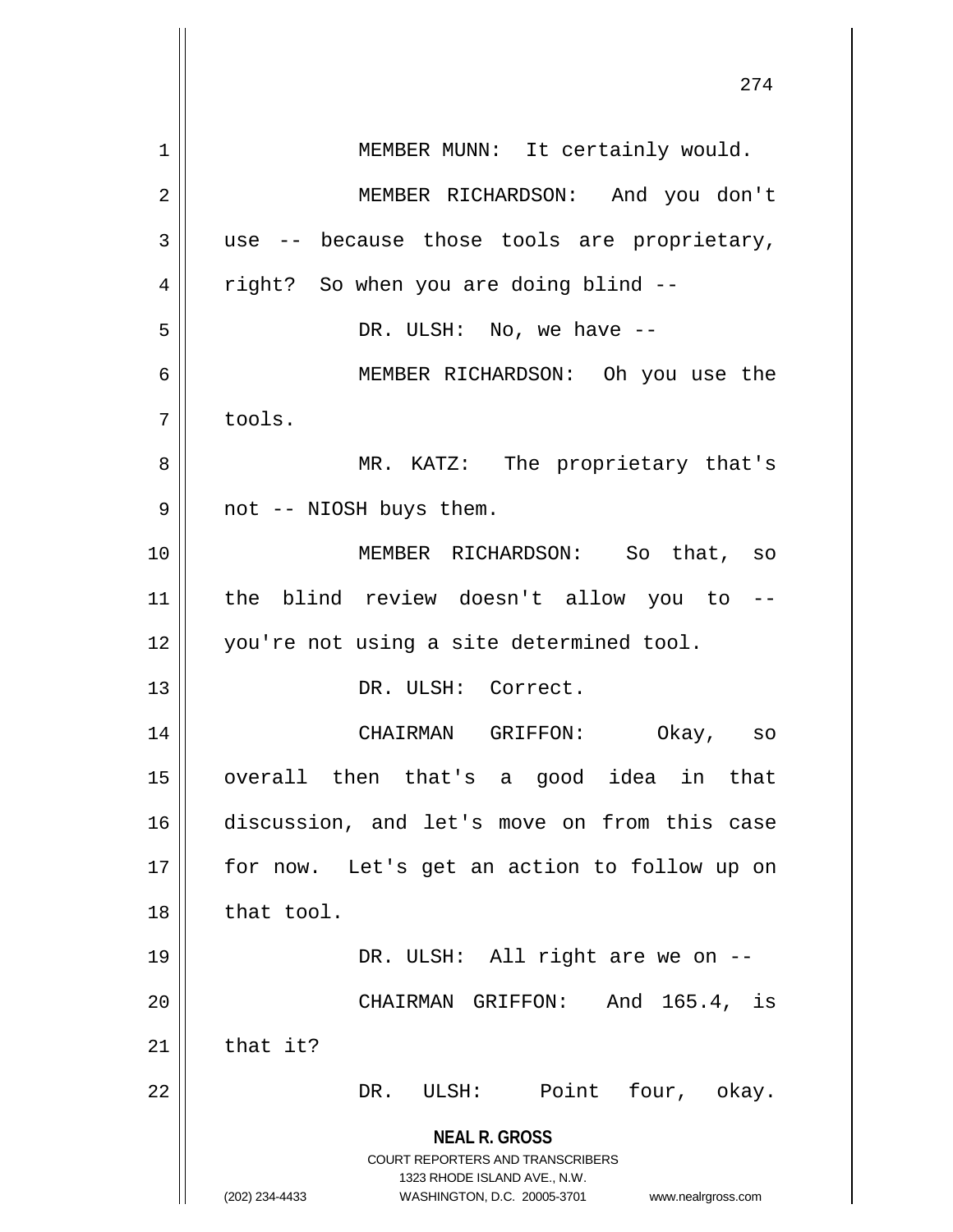**NEAL R. GROSS** COURT REPORTERS AND TRANSCRIBERS 1323 RHODE ISLAND AVE., N.W. 1 Where we left this was SC&A believes this is a 2 workbook error. And we were going to look at 3 | it further. 4 We have provided a rather lengthy 5 || response. Scott, do you want to walk us  $6 \parallel$  through that? 7 MR. SIEBERT: Sorry, I'm scrolling 8 || through 14 different things here. 9 DR. ULSH: Page 15 of 30, 165.4. 10 MR. SIEBERT: Yes, yes. Okay. 11 || Basically, and this is once again getting back 12 to the complex-wide tool, and the fact that 13 || when a dose reconstructor is using a complex-14 || wide tool for a specific site, they need to be 15 very careful, just like we're saying. 16 The dose reconstructor did include 17 the correction factor of 2.2 in the correct 18 || column, however the complex-wide tool was not 19 designed to apply that to missed dose. 20 INL is one of the very few sites 21 || across the complex where you would find the 22 | correction factor two missed dose as well as

(202) 234-4433 WASHINGTON, D.C. 20005-3701 www.nealrgross.com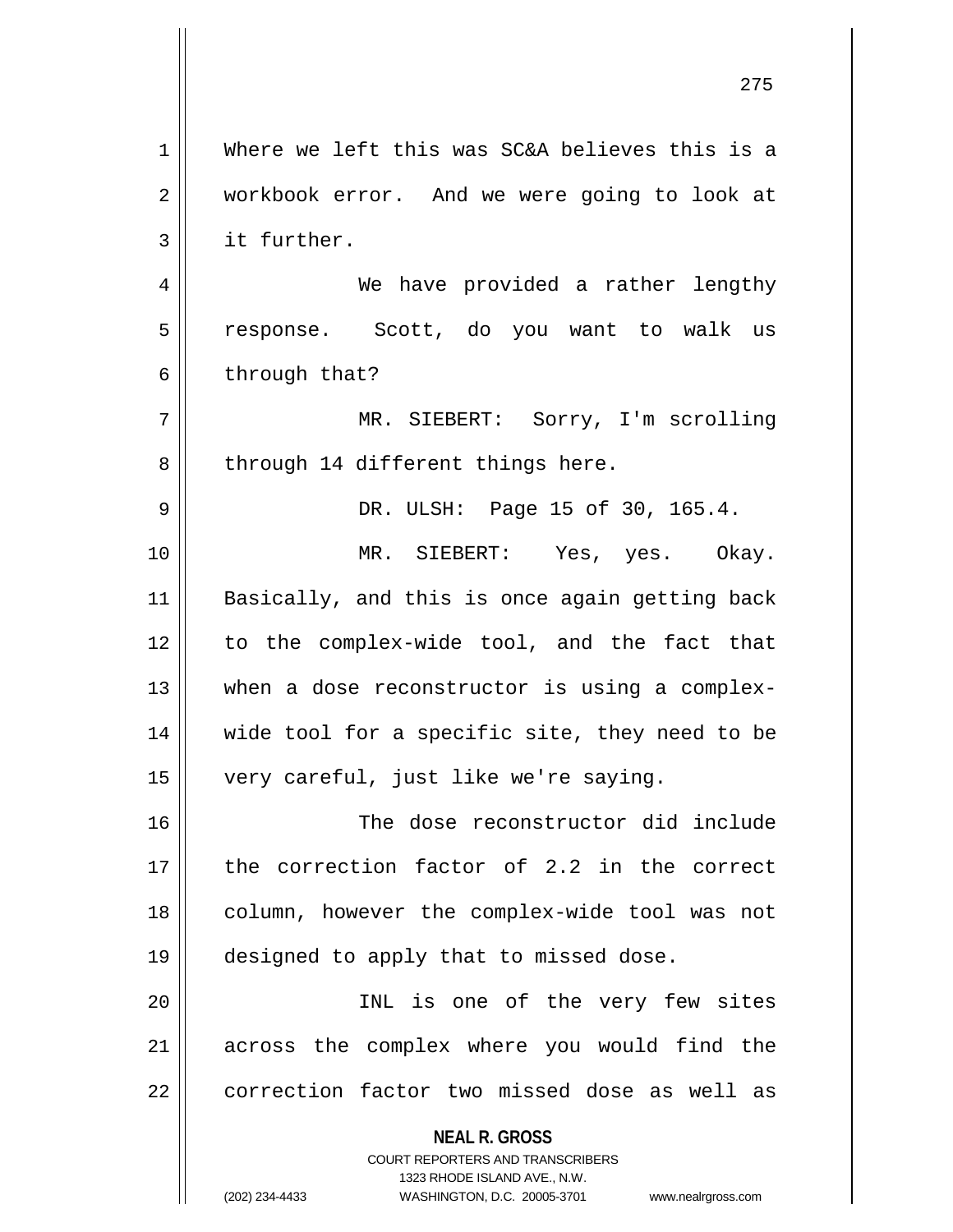1 || measured dose.

| 2  | So the issue is the fact that the                                                                                                                                      |
|----|------------------------------------------------------------------------------------------------------------------------------------------------------------------------|
| 3  | complex-wide tool did not apply that.                                                                                                                                  |
| 4  | MR. FARVER:<br>Okay, now we<br>are                                                                                                                                     |
| 5  | talking about missed neutron dose to the skin.                                                                                                                         |
| 6  | And remember, this is where we use the INL                                                                                                                             |
| 7  | workbook and the skin dose.                                                                                                                                            |
| 8  | So that's what I'm saying, it's                                                                                                                                        |
| 9  | not even a complex-wide best estimate tool.                                                                                                                            |
| 10 | It's the INL tool that's in question. And it                                                                                                                           |
| 11 | did not apply the factor of 2.2 to the missed                                                                                                                          |
| 12 | neutron bladder doses.                                                                                                                                                 |
| 13 | MR. SIEBERT: I've got to go back                                                                                                                                       |
| 14 | to the original finding here.                                                                                                                                          |
| 15 | So $that$ -- $the$<br>MEMBER MUNN:                                                                                                                                     |
| 16 | calculation was based on the dosimeter report,                                                                                                                         |
| 17 | This<br>dosimeter correction<br>right?<br>was<br>a                                                                                                                     |
| 18 | factor, not just a site-wide correction                                                                                                                                |
| 19 | factor.                                                                                                                                                                |
| 20 | MR. SIEBERT:<br>Okay, in the                                                                                                                                           |
| 21 | original finding, SC&A states that<br><b>NIOSH</b>                                                                                                                     |
| 22 | multiplied the number of zero cycles by the L                                                                                                                          |
|    | <b>NEAL R. GROSS</b><br><b>COURT REPORTERS AND TRANSCRIBERS</b><br>1323 RHODE ISLAND AVE., N.W.<br>(202) 234-4433<br>WASHINGTON, D.C. 20005-3701<br>www.nealrgross.com |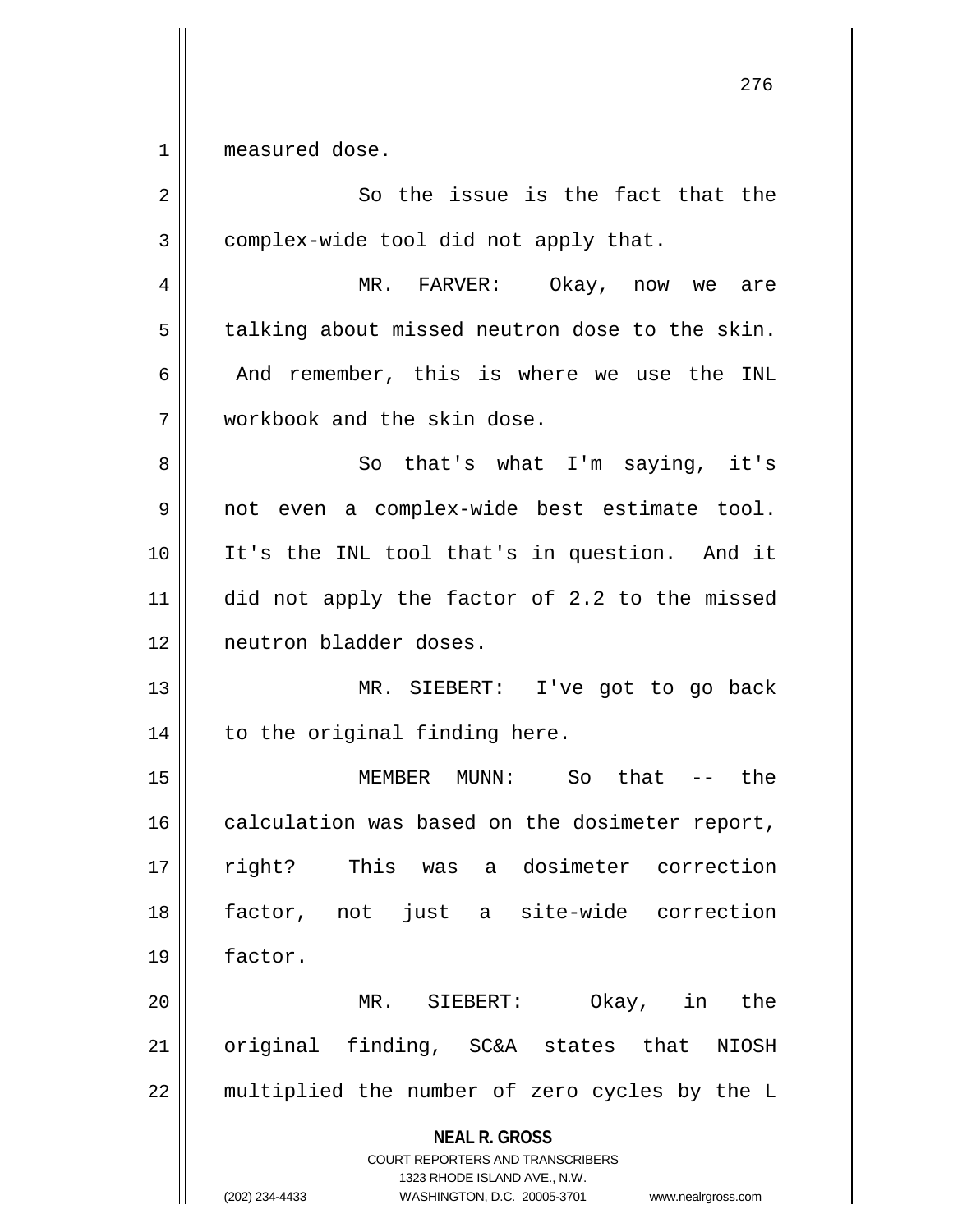**NEAL R. GROSS** COURT REPORTERS AND TRANSCRIBERS 1323 RHODE ISLAND AVE., N.W. (202) 234-4433 WASHINGTON, D.C. 20005-3701 www.nealrgross.com 1 | of V over two, the organ DCF, the ICRP-60 2 correction factor and the dosimeter correction  $3 \parallel$  factor of 2.2. 4 || So we actually did apply it to the  $5 \parallel$  skin for missed dose, and that was done in the 6 || INL tool which is appropriate. I'm finished 7 in case anybody -- 8 MEMBER MUNN: There's a lot of 9 | circular thought going on --10 CHAIRMAN GRIFFON: Here is what I 11 || propose. Here's what I propose. We take five 12 minutes, except for Doug, and we give him a 13 || chance to think about this response, and let's  $14$  | take five for a personal comfort break. 15 (Whereupon, the proceedings in the foregoing 16 matter went off the record at 2:28 17 || p.m. and went back on the record 18 at 2:37 p.m.) 19 || MR. KATZ: We are back. 20 MEMBER CLAWSON: Okay, everyone on  $21$  | the phone. We are making some determinations  $22$  || here on flight schedules and stuff and we may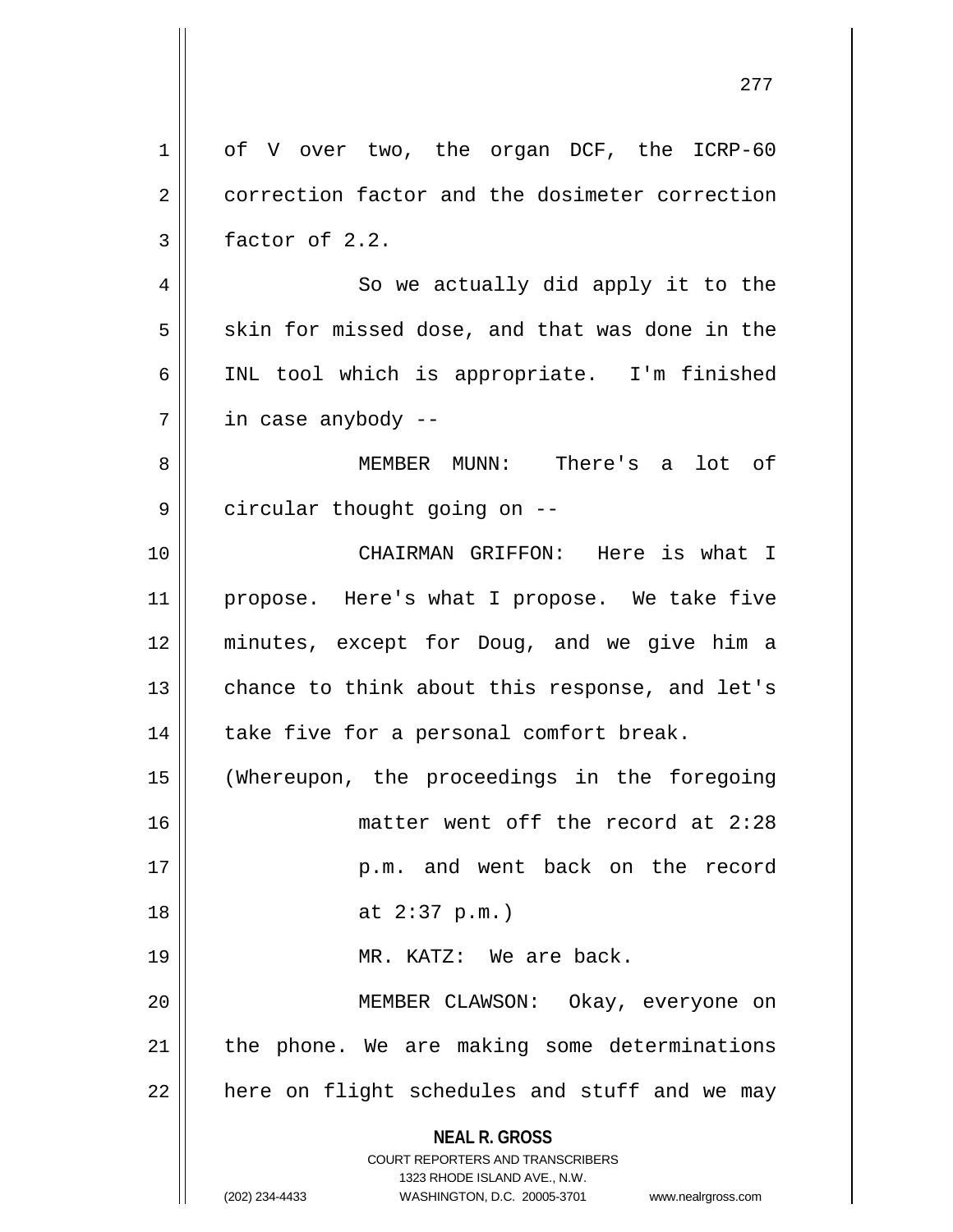**NEAL R. GROSS** COURT REPORTERS AND TRANSCRIBERS 1323 RHODE ISLAND AVE., N.W. (202) 234-4433 WASHINGTON, D.C. 20005-3701 www.nealrgross.com  $1 \parallel$  try -- we are going to try break this off a  $2 \parallel$  few minutes after three, so we have only got a  $3 \parallel$  little while left, so hang in there. 4 || The one thing, before we go back  $5 \parallel$  to the matrix, and Ted suggested we look at  $6 \parallel$  dates for the next meeting, and if we are 7 looking about eight weeks out from now, I have 8 || limitations in late May, but -- into early 9 | June actually. 10 MEMBER MUNN: Well, we're going to 11 || have to go to New Mexico in June. 12 MR. KATZ: That's later in June. 13 || (Simultaneous speakers.) 14 MEMBER MUNN: It really isn't, 15  $\parallel$  especially since -- well, I guess we could do 16 this two weeks before. We all go to New 17 Mexico on July 19th. 18 CHAIRMAN GRIFFON: Is that the 19 19th? 20 MEMBER MUNN: Yes. 21 || CHAIRMAN GRIFFON: How about --22 MR. KATZ: How about the week of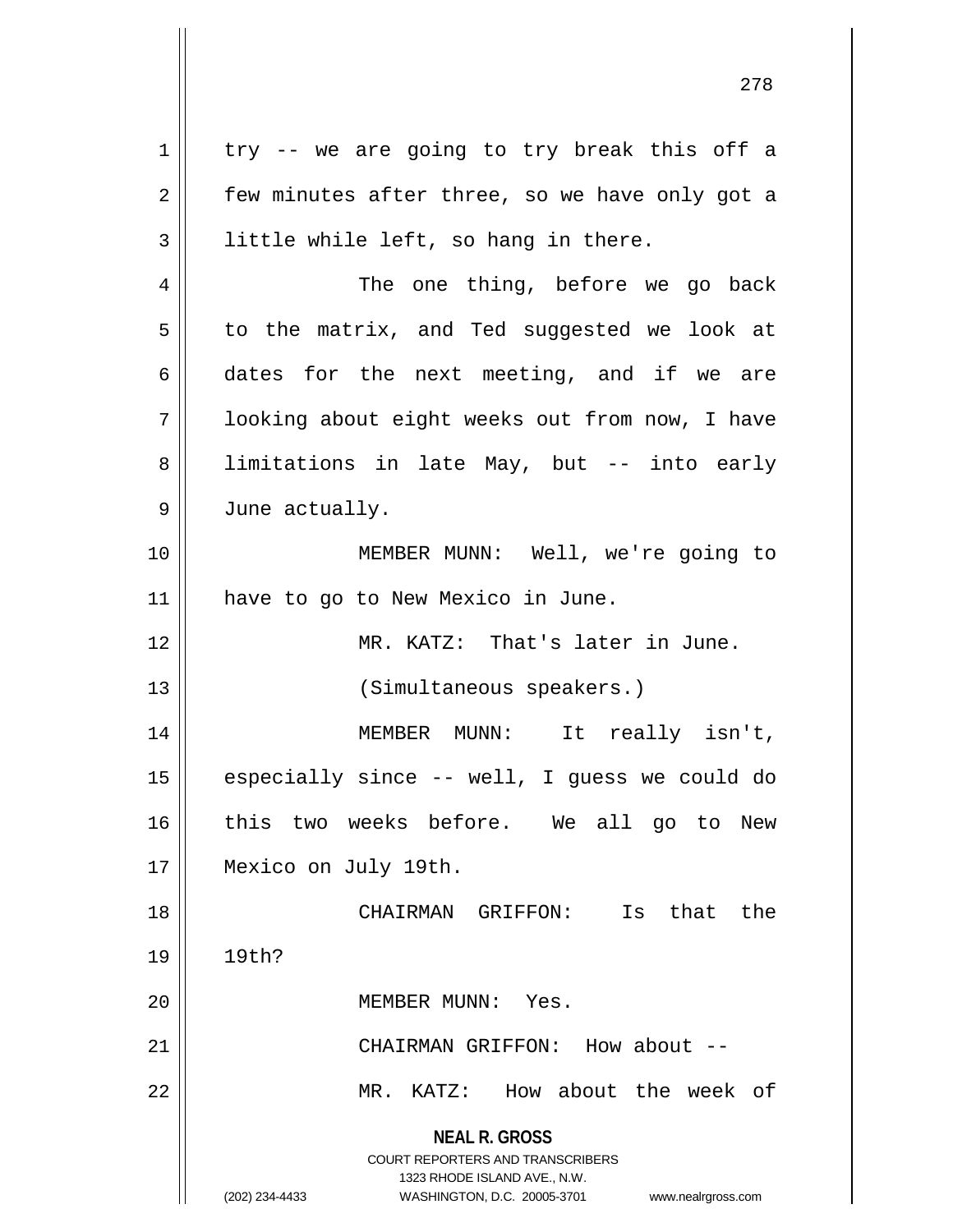**NEAL R. GROSS** COURT REPORTERS AND TRANSCRIBERS 1323 RHODE ISLAND AVE., N.W. (202) 234-4433 WASHINGTON, D.C. 20005-3701 www.nealrgross.com 279  $1 \parallel$  the -- let me just think about this --2 MEMBER MUNN: The fourth? 3 MR. KATZ: Yes, what about the 4 | week of the fourth? 5 MR. CALHOUN: As long as it's not 6 | on the 8th. 7 MR. KATZ: Well, the 8th is Friday  $8 \parallel$  and I'd prefer it not to be the 8th anyway. 9 MR. CALHOUN: Well, we're down to 10 || the 8th through the 15th. 11 || (Simultaneous speakers.) 12 || MEMBER MUNN: Tuesday the fifth? 13 CHAIRMAN GRIFFON: I don't get 14 || back from Australia until the third. 15 MR. KATZ: What about the 7th? 16 Would the 7th work? 17 CHAIRMAN GRIFFON: Yes. I have  $18$  || one -- the 7th can work for me, yes. 19 MR. KATZ: David, on the 20 | telephone? 21 MEMBER RICHARDSON: Yes. 22 MR. KATZ: Dr. Posner, are you on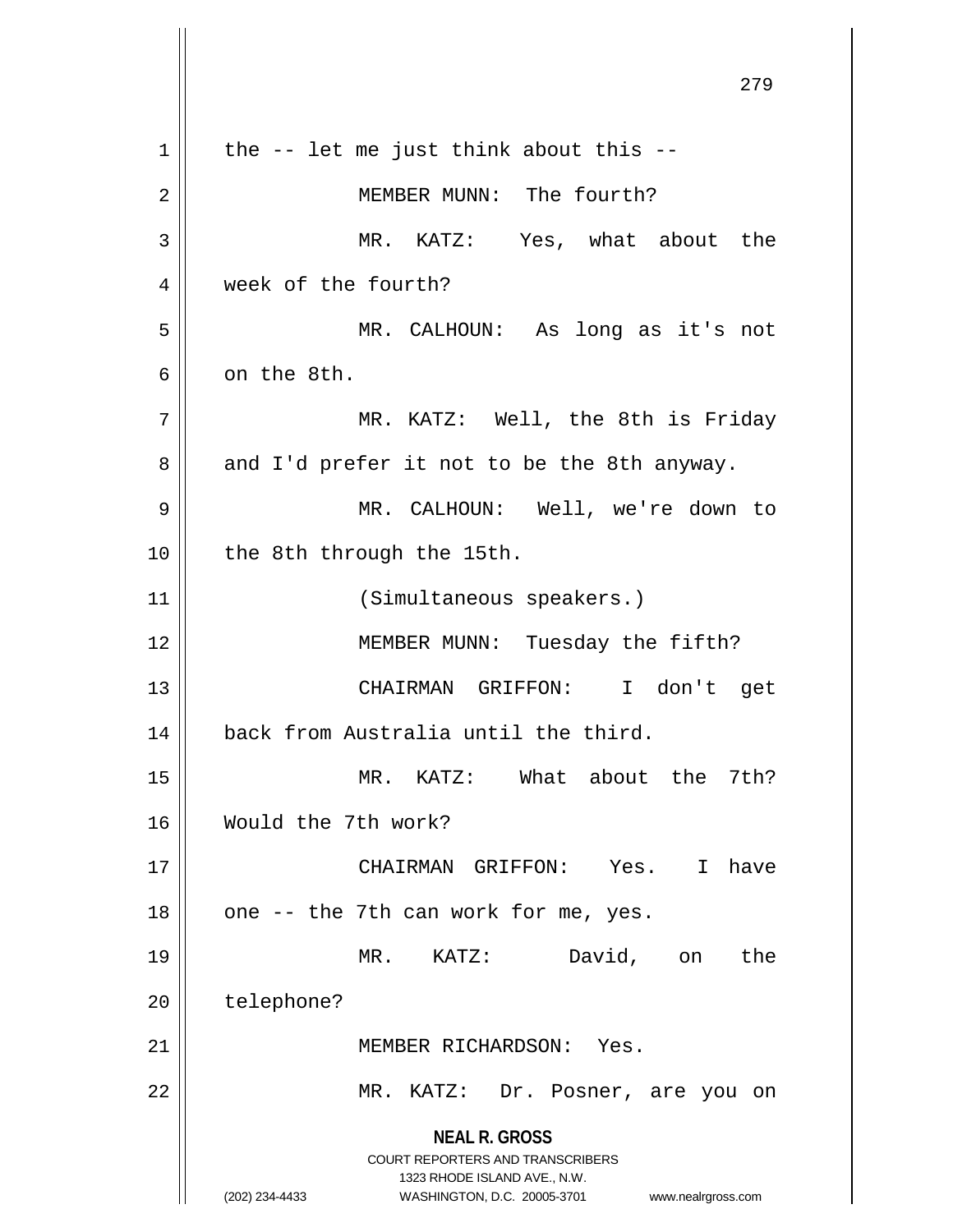**NEAL R. GROSS** COURT REPORTERS AND TRANSCRIBERS 1323 RHODE ISLAND AVE., N.W. (202) 234-4433 WASHINGTON, D.C. 20005-3701 www.nealrgross.com 280 1 || the line? How about Brant? 2 MEMBER CLAWSON: Yes, it will 3 work. It's a little bad, I'll just move some 4 || stuff though. It'll work. 5 || MEMBER MUNN: The 7th. 6 MEMBER RICHARDSON: Do it early. 7 || Seven o'clock in the morning? 8 MR. KATZ: Start early. 9 MEMBER MUNN: Oh, geez. 10 (Simultaneous speakers.) 11 || MR. KATZ: Five a.m., yes. 12 CHAIRMAN GRIFFON: We could start  $13 \parallel$  a little earlier if you want. 14 MEMBER RICHARDSON: Just so it 15 doesn't run late, because I'm going to be -- I 16 mean, I'll -- 17 || MR. KATZ: What time do you want 18 to start? 8:00 a.m.? 19 CHAIRMAN GRIFFON: Start at 8:00  $20$  |  $a.m.$ ? 21 || MR. KATZ: Does that work for you? 22 || CHAIRMAN GRIFFON: Wanda, you'll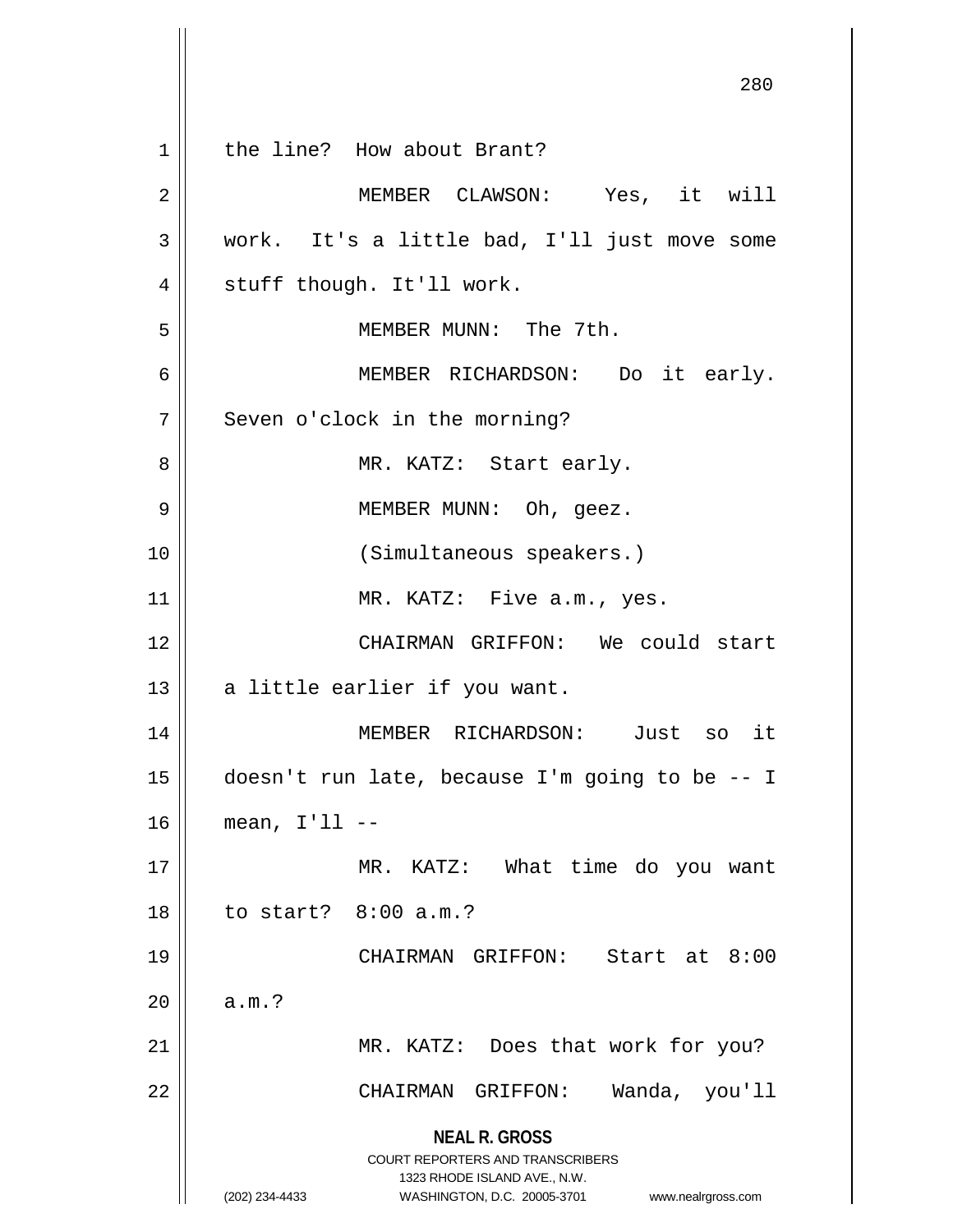**NEAL R. GROSS** COURT REPORTERS AND TRANSCRIBERS 1323 RHODE ISLAND AVE., N.W. (202) 234-4433 WASHINGTON, D.C. 20005-3701 www.nealrgross.com  $1 \parallel$  be doing it the day before, so you'll be able  $2 \parallel$  to  $-$ 3 MR. KATZ: She has plenty of time  $4 \parallel$  to rest. It's only a three hour --5 MEMBER MUNN: Listen to you. 6 (Simultaneous speakers.) 7 MR. KATZ: I was hoping for Brant  $8 \parallel$  and Grady, an  $8:00$  a.m. start, is that okay? 9 MEMBER MUNN: What's wrong with  $10 \parallel 8:30?$ 11 || CHAIRMAN GRIFFON: Let's say 8:30. 12 I don't want Wanda all, you know, nasty at 13 me. 14 MEMBER MUNN: Believe me, you  $15$  | don't want to see me at 8:00. 16 MR. KATZ: Okay, 8:30 on the 7th. 17 MEMBER RICHARDSON: Okay, 18 | Thursday, June 7th. 19 CHAIRMAN GRIFFON: All right, so  $20$  || let's give this a good hard 20, 25 minutes. 21 Go ahead Doug. You have plenty of time to 22 || give your response.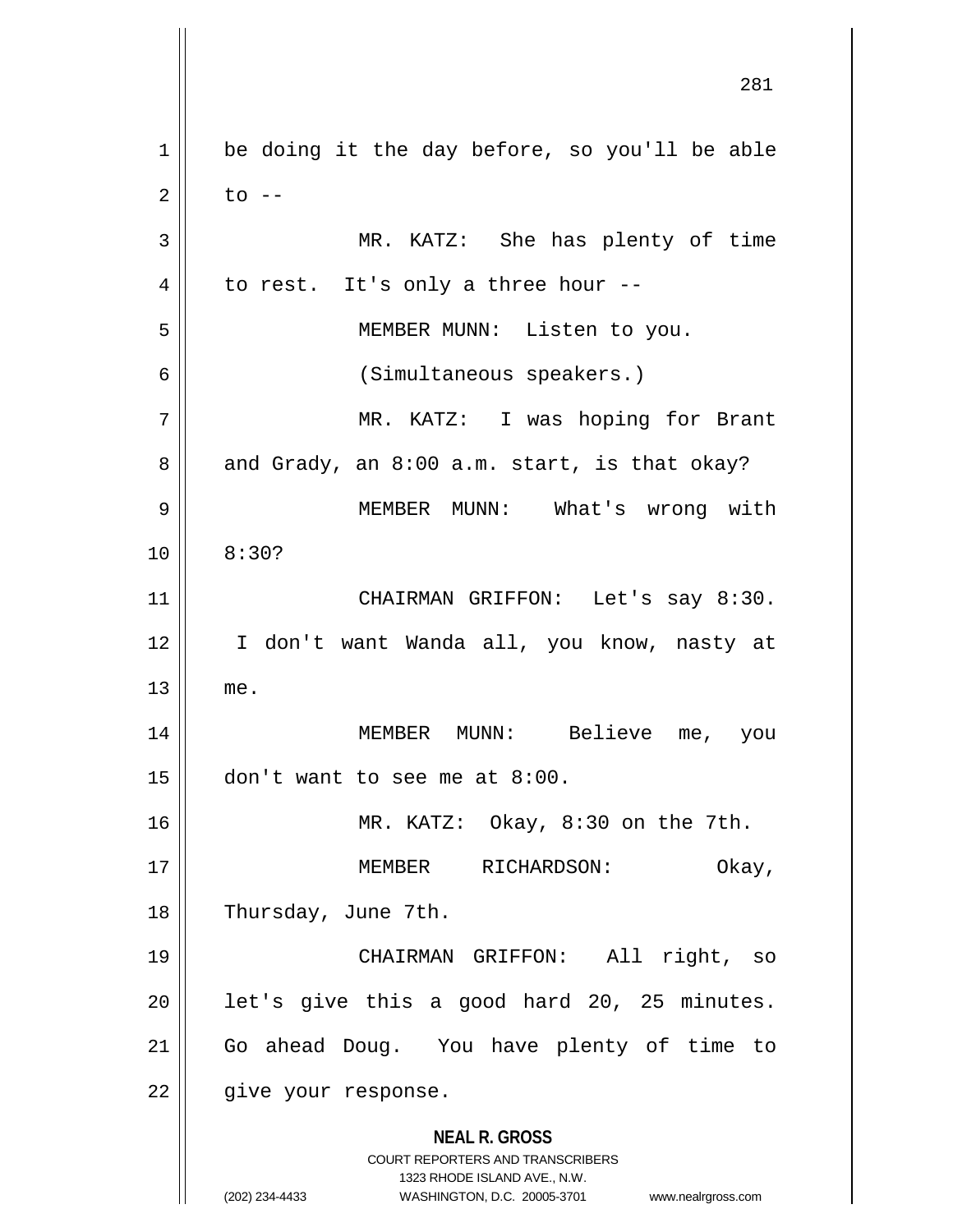| $\mathbf 1$ | MR. FARVER: Okay, this is a                                                                         |
|-------------|-----------------------------------------------------------------------------------------------------|
| 2           | lengthy response. No, I'm kidding. Okay,                                                            |
| 3           | there was a little error in our response and                                                        |
| 4           | it should say it did apply a dosimetry                                                              |
| 5           | correction factor of 2.2. So it's incorrect                                                         |
| 6           | to apply the 2.2 to missed neutron doses to                                                         |
| 7           | the bladder.                                                                                        |
| 8           | That's incorrect, and I<br>just                                                                     |
| 9           | checked the workbook, and the workbook does                                                         |
| 10          | apply the 2.2 to the missed doses to the                                                            |
| 11          | bladder.                                                                                            |
| 12          | MEMBER MUNN: Incorrectly.                                                                           |
| 13          | MR. FARVER: Incorrectly.                                                                            |
| 14          | MR. SIEBERT: And I guess what I'm                                                                   |
| 15          | saying is it is correct to assign the 2.2 to                                                        |
| 16          | the missed dose, a correction factor for a                                                          |
| 17          | missed dose at INL, and I am entirely relying                                                       |
| 18          | on Matt Smith's information to me, and he is                                                        |
| 19          | not here today, I apologize for that.                                                               |
| 20          | But my understanding from Matt is                                                                   |
| 21          | for INL, which is one of the very unusual                                                           |
| 22          | sites that is like this, the correction factor                                                      |
|             | <b>NEAL R. GROSS</b>                                                                                |
|             | <b>COURT REPORTERS AND TRANSCRIBERS</b>                                                             |
|             | 1323 RHODE ISLAND AVE., N.W.<br>(202) 234-4433<br>WASHINGTON, D.C. 20005-3701<br>www.nealrgross.com |
|             |                                                                                                     |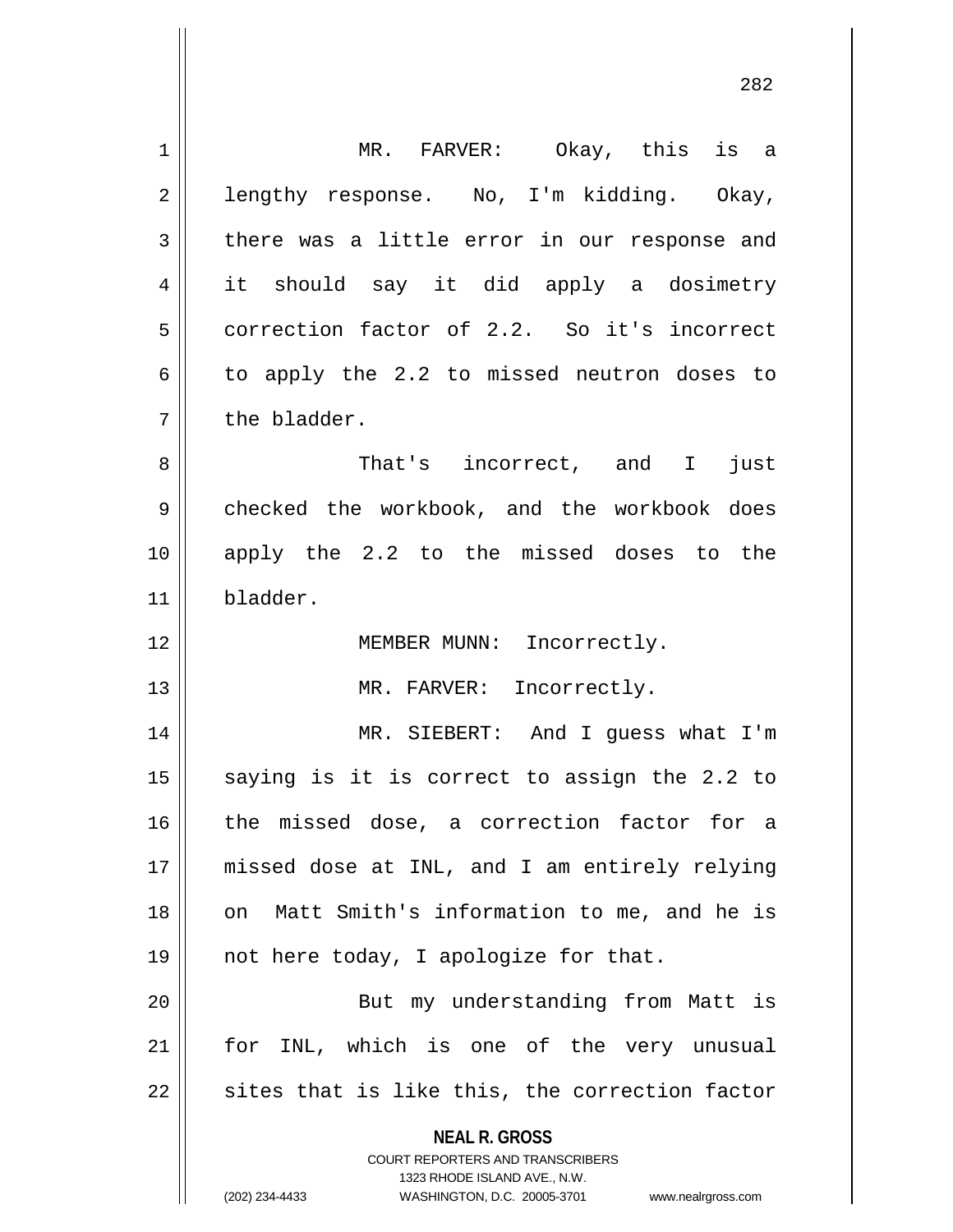**NEAL R. GROSS** 283 1 || for a neutron actually is applied to missed 2 | dose as well as measured dose. 3 || MEMBER MUNN: But why? 4 CHAIRMAN GRIFFON: Yes, why? Why  $5$  | would INL be so special in this --6 MEMBER CLAWSON: Because we are so  $7 \parallel$  special. 8 MR. FARVER: But see, then I go 9 || back and I look at your response and it says 10 || the tool, however, only applied the 2.2 factor 11 || to the measured doses, not the missed doses,  $12$  | as called for in section 6.5.4 of the TBD. 13 || So now I'm really confused. 14 MR. SIEBERT: Okay, let's back up 15 || a second. First, let's talk about the skin 16 doses. The skin doses appropriately applied 17 the 2.2 correction factor to measured and 18 missed dose for the skin cancers, and the 19 whys and wherefores on why it applies to 20 missed, we are going to have to wait until 21 Matt Smith can be here to elucidate that for 22 || us. I apologize.

COURT REPORTERS AND TRANSCRIBERS

1323 RHODE ISLAND AVE., N.W. (202) 234-4433 WASHINGTON, D.C. 20005-3701 www.nealrgross.com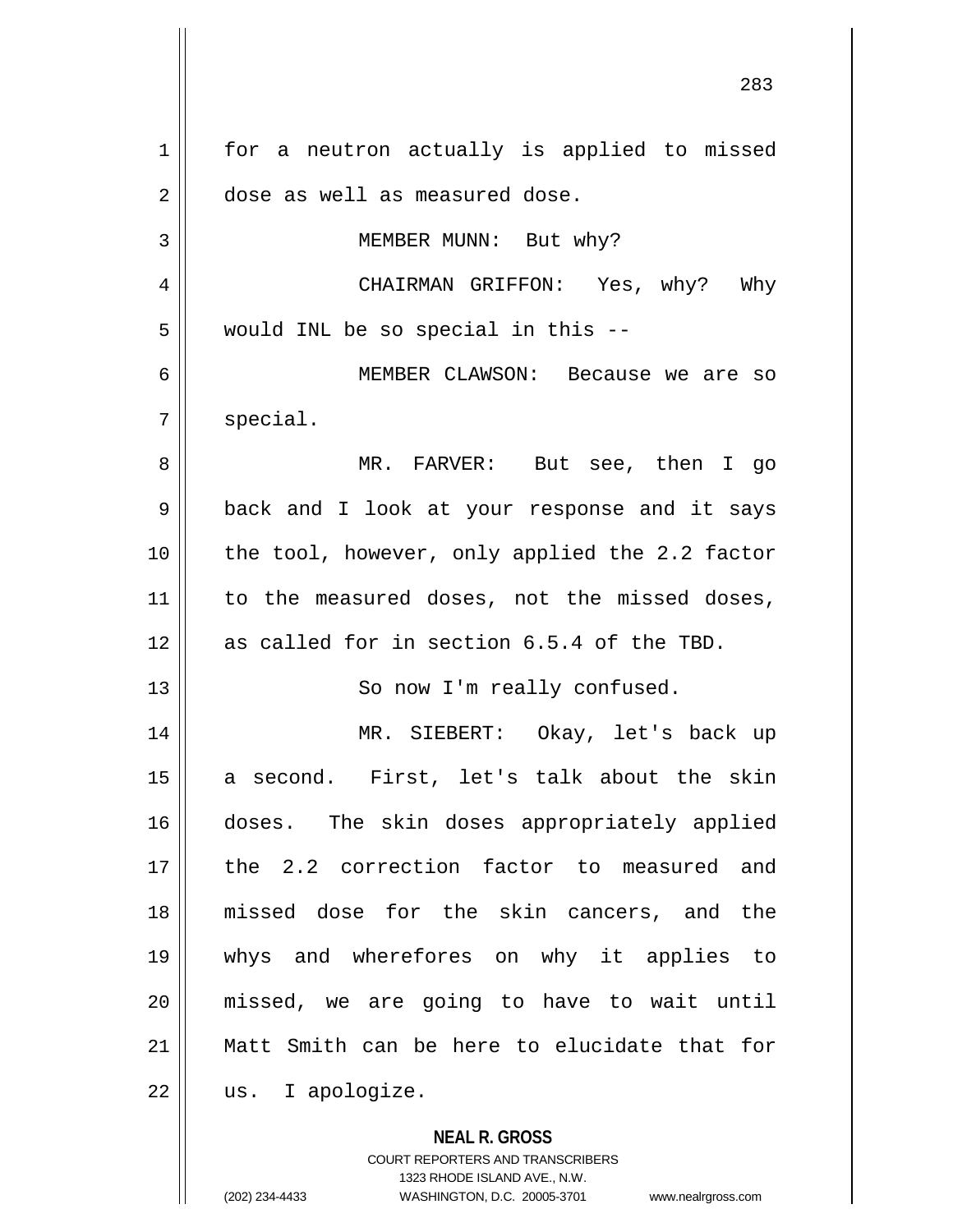**NEAL R. GROSS** COURT REPORTERS AND TRANSCRIBERS 1323 RHODE ISLAND AVE., N.W. 1 || Our response is specifically 2 discussing the complex-wide tool, which is for  $3 \parallel$  the bladder, which the complex-wide tool did 4 || not apply it to the missed dose, when it  $5 \parallel$  should be applied to the missed dose. 6 We are agreeing there's a problem  $7 \parallel$  there. 8 MEMBER MUNN: And we are going to  $9 \parallel$  fix it how? 10 CHAIRMAN GRIFFON: Did you hear 11 | that question? 12 MR. SIEBERT: I heard that. I  $13$  | can't answer it at the moment. 14 CHAIRMAN GRIFFON: Okay, okay. 15 MR. FARVER: So, one of the 16 workbooks was incorrect? 17 MR. SIEBERT: Well, one of the 18 workbooks, once again as I said, the complex-19 wide workbook was designed to be used at  $20$  || multiple places, and the  $-$ - I would agree it 21 was used incorrectly in this instance because  $22$  || it did not apply that 2.2 factor.

(202) 234-4433 WASHINGTON, D.C. 20005-3701 www.nealrgross.com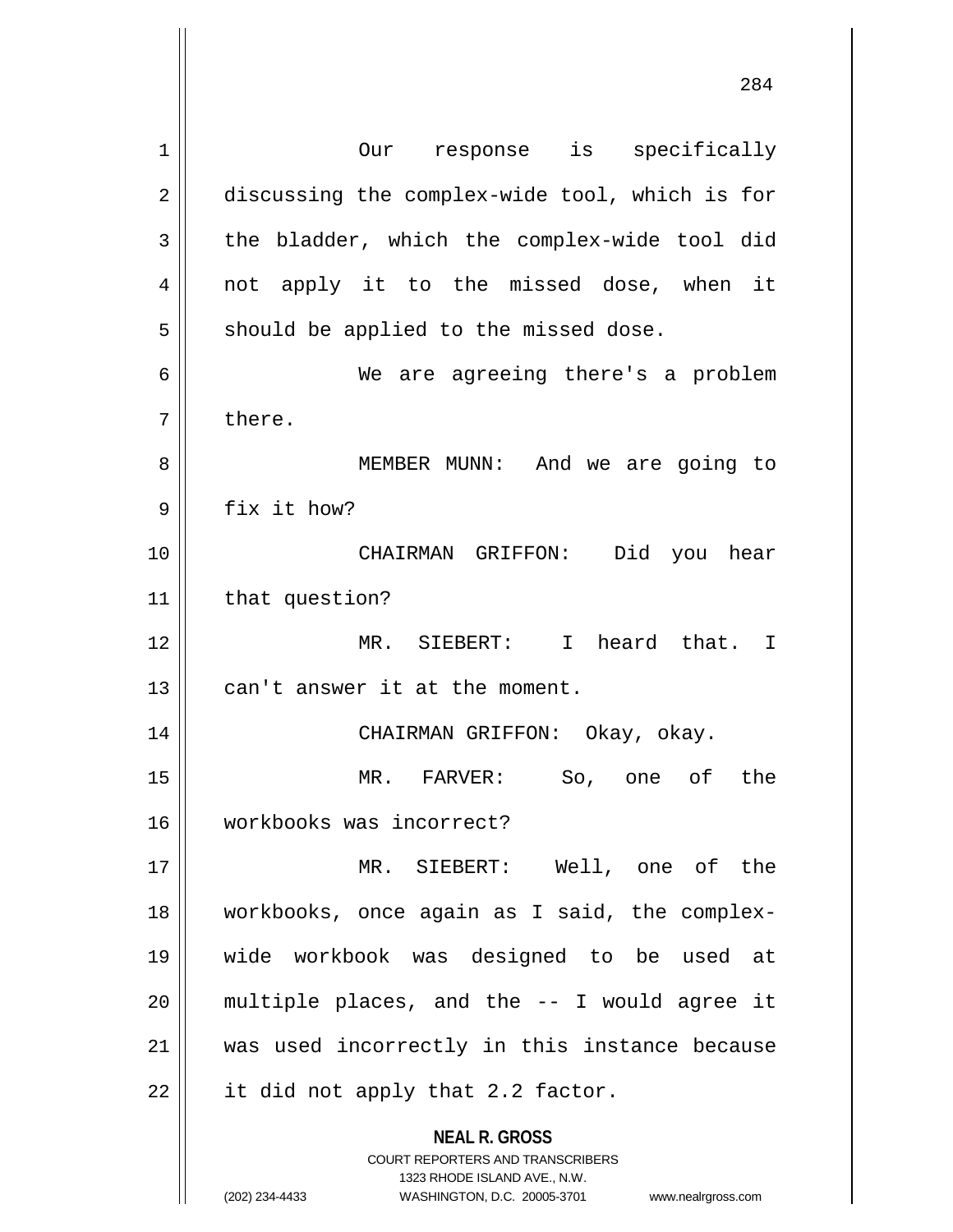|    | 285                                                                                                                                                                    |
|----|------------------------------------------------------------------------------------------------------------------------------------------------------------------------|
| 1  | MR. FARVER: Okay.                                                                                                                                                      |
| 2  | CHAIRMAN GRIFFON: Or perhaps for                                                                                                                                       |
| 3  | any INL cases, right, wouldn't it have been                                                                                                                            |
| 4  | incorrectly used?                                                                                                                                                      |
| 5  | Well, my<br>MR. FARVER:                                                                                                                                                |
| 6  | understanding is that you would have to go in                                                                                                                          |
| 7  | and add that value or do something --                                                                                                                                  |
| 8  | MR. HINNEFELD: The dose                                                                                                                                                |
| 9  | reconstructor as I understand it -- the dose                                                                                                                           |
| 10 | reconstructor has to manipulate what would                                                                                                                             |
| 11 | normally come out of the complex-wide tool in                                                                                                                          |
| 12 | order to apply that 2.2 factor.                                                                                                                                        |
| 13 | MR. FARVER: And in this case --                                                                                                                                        |
| 14 | And in this case<br>MR. HINNEFELD:                                                                                                                                     |
| 15 | this dose reconstructor didn't.                                                                                                                                        |
| 16 | MR. FARVER: He didn't do it.                                                                                                                                           |
| 17 | MR. HINNEFELD: Right, yes.                                                                                                                                             |
| 18 | MR. FARVER: So the doses were all                                                                                                                                      |
| 19 | -- missed doses were off by a factor of two                                                                                                                            |
| 20 | for the bladder doses, missed neutron doses.                                                                                                                           |
| 21 | MR. HINNEFELD: Yes.                                                                                                                                                    |
| 22 | MR. FARVER: And it wasn't caught                                                                                                                                       |
|    | <b>NEAL R. GROSS</b><br><b>COURT REPORTERS AND TRANSCRIBERS</b><br>1323 RHODE ISLAND AVE., N.W.<br>(202) 234-4433<br>WASHINGTON, D.C. 20005-3701<br>www.nealrgross.com |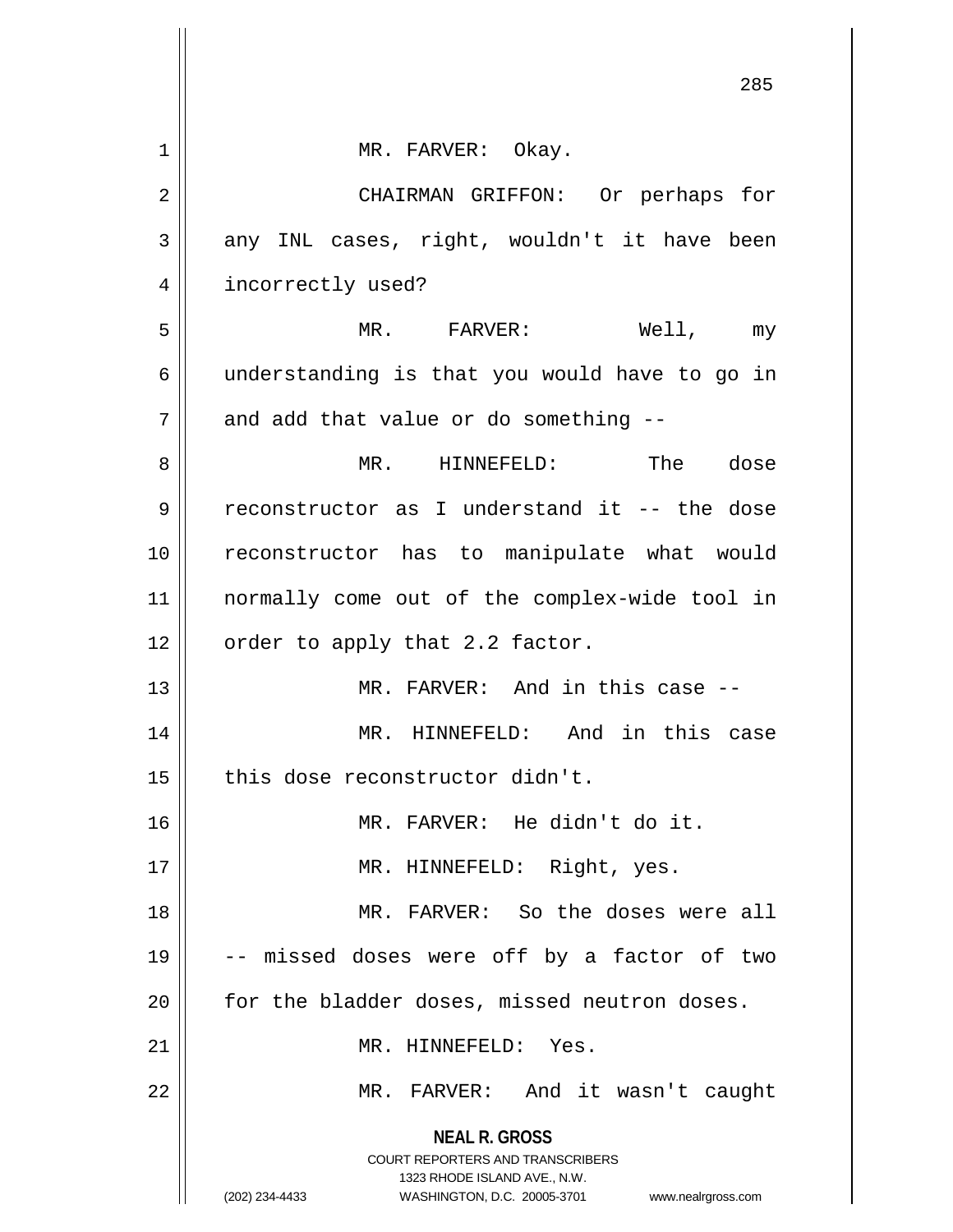$1 \parallel$  in any other way in the review process.

**NEAL R. GROSS** COURT REPORTERS AND TRANSCRIBERS 1323 RHODE ISLAND AVE., N.W. (202) 234-4433 WASHINGTON, D.C. 20005-3701 www.nealrgross.com 2 MEMBER RICHARDSON: And the 3 correction factor -- just let me understand  $4 \parallel$  this -- this is a correction factor for  $5 \parallel$  response of the neutron dosimeter to certain  $6$  || energies of neutrons or  $-$ 7 MR. HINNEFELD: Do you know off 8 || the top of your head Scott? 9 MR. SIEBERT: I honestly do not 10 || because INL is not one of my sites. I 11 apologize. 12 MEMBER RICHARDSON: In general  $13$  | though, this  $-$ 14 MR. HINNEFELD: I would speculate 15 it is because of the shortcoming of the 16 dosimeters that we have identified, and say 17 || that these readings are low by 2.2 so you 18 would have to adjust it. 19 MEMBER MUNN: That is essentially  $20$  || the question I asked David, and he said  $-$ 21 | couldn't answer it until the person who really  $22$  || and truly understands these calculations --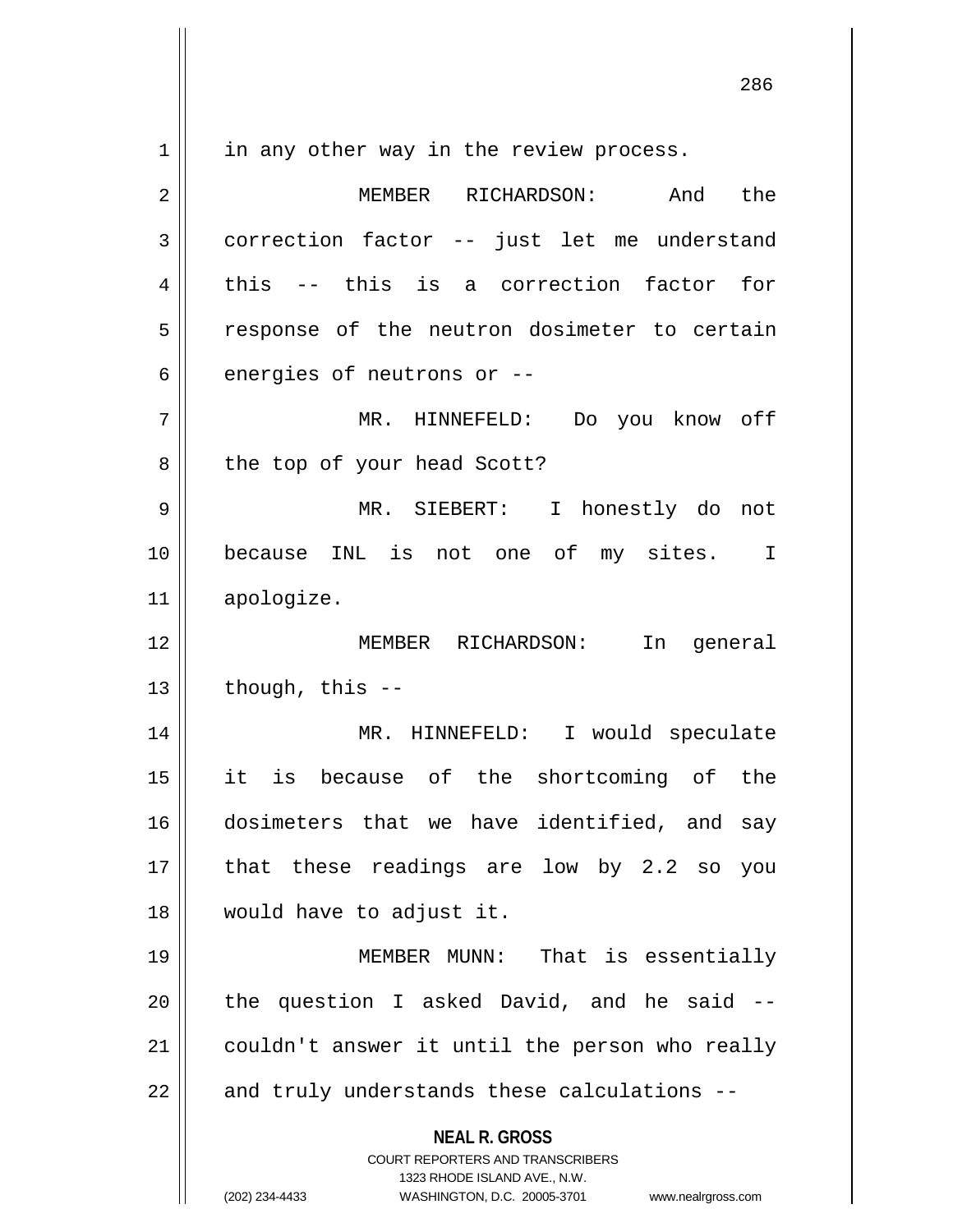| 1  | MEMBER RICHARDSON: But the missed              |
|----|------------------------------------------------|
| 2  | dose is an environmental -- this --            |
| 3  | MR. HINNEFELD: It's the lower                  |
| 4  | limit of detection of the dosimeter and so if  |
| 5  | they were -- if they felt like their dosimeter |
| 6  | performed in a certain way and it really was   |
| 7  | half that, it was twice, the dose really it    |
| 8  | was twice as high, then presumably their       |
| 9  | detection level is twice as high as well.      |
| 10 | DR. ULSH: All right, so, but if                |
| 11 | you look back at the history of this           |
| 12 | particular finding, back on April 18th of      |
| 13 | 2011, we determined exactly what Scott said, I |
| 14 | think, that we agree we should have applied    |
| 15 | this 2.2 and we didn't, and the question that  |
| 16 | remained was, is this a problem with the tool? |
| 17 | NIOSH wrote and SC&A reviewed the              |
| 18 | tool and case to determine if it is a          |
| 19 | case-specific issue or a broader potential     |
| 20 | issue, and then on -- in December of last      |
| 21 | year, SC&A reviewed it further and they still  |
| 22 | believed at that time that it was a workbook   |

COURT REPORTERS AND TRANSCRIBERS 1323 RHODE ISLAND AVE., N.W. (202) 234-4433 WASHINGTON, D.C. 20005-3701 www.nealrgross.com

**NEAL R. GROSS**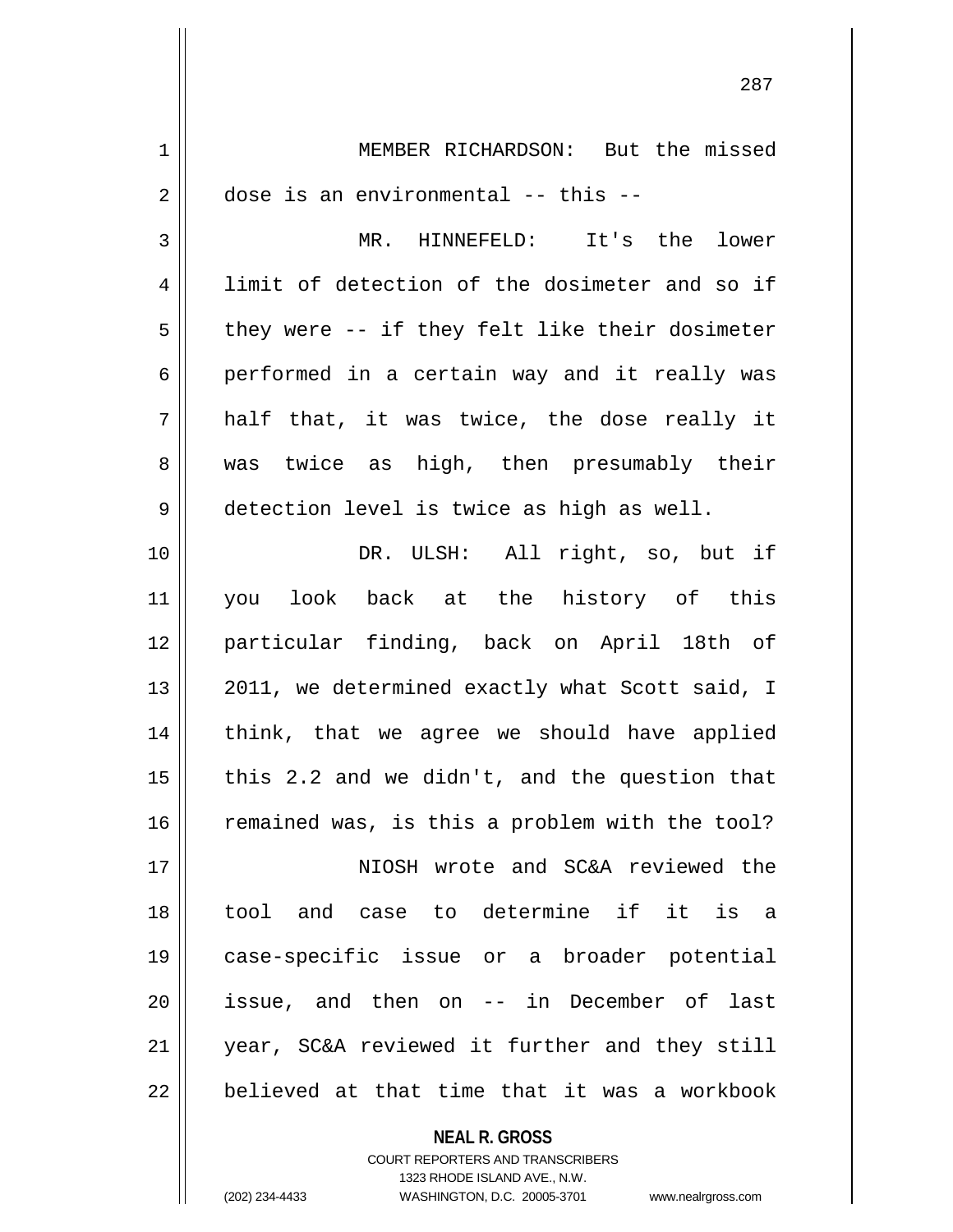$1 \parallel$  error.

| 2              | And then we were tasked to look at                                                                                                                                     |
|----------------|------------------------------------------------------------------------------------------------------------------------------------------------------------------------|
| 3              | it further. We have looked at it further here                                                                                                                          |
| $\overline{4}$ | in our response, and at least what this                                                                                                                                |
| 5              | response says is it's not a workbook error,                                                                                                                            |
| 6              | it's a problem with the dose reconstructor.                                                                                                                            |
| 7              | MR. SIEBERT: No, that is not what                                                                                                                                      |
| 8              | the response is saying. The response is                                                                                                                                |
| 9              | saying, at the very beginning, it said, the DR                                                                                                                         |
| 10             | properly entered the 2.2 correction factor                                                                                                                             |
| 11             | into the tool.                                                                                                                                                         |
| 12             | And the dose reconstructor did                                                                                                                                         |
| 13             | what they were supposed to so. The issue is                                                                                                                            |
| 14             | the tool, being a complex-wide tool, did not                                                                                                                           |
| 15             | apply that to missed dose as well as measured                                                                                                                          |
| 16             | dose, based on the fact that INL is unusual.                                                                                                                           |
| 17             | DR. ULSH: So are we saying that                                                                                                                                        |
| 18             | the problem is the tool or the problem is the                                                                                                                          |
| 19             | dose reconstructor didn't use<br>the<br>tool                                                                                                                           |
| 20             | properly, make the appropriate adjustments?                                                                                                                            |
| 21             | MR. SIEBERT: I believe the tool -                                                                                                                                      |
| 22             | - I believe it would be a tool issue for its                                                                                                                           |
|                | <b>NEAL R. GROSS</b><br><b>COURT REPORTERS AND TRANSCRIBERS</b><br>1323 RHODE ISLAND AVE., N.W.<br>(202) 234-4433<br>WASHINGTON, D.C. 20005-3701<br>www.nealrgross.com |
|                |                                                                                                                                                                        |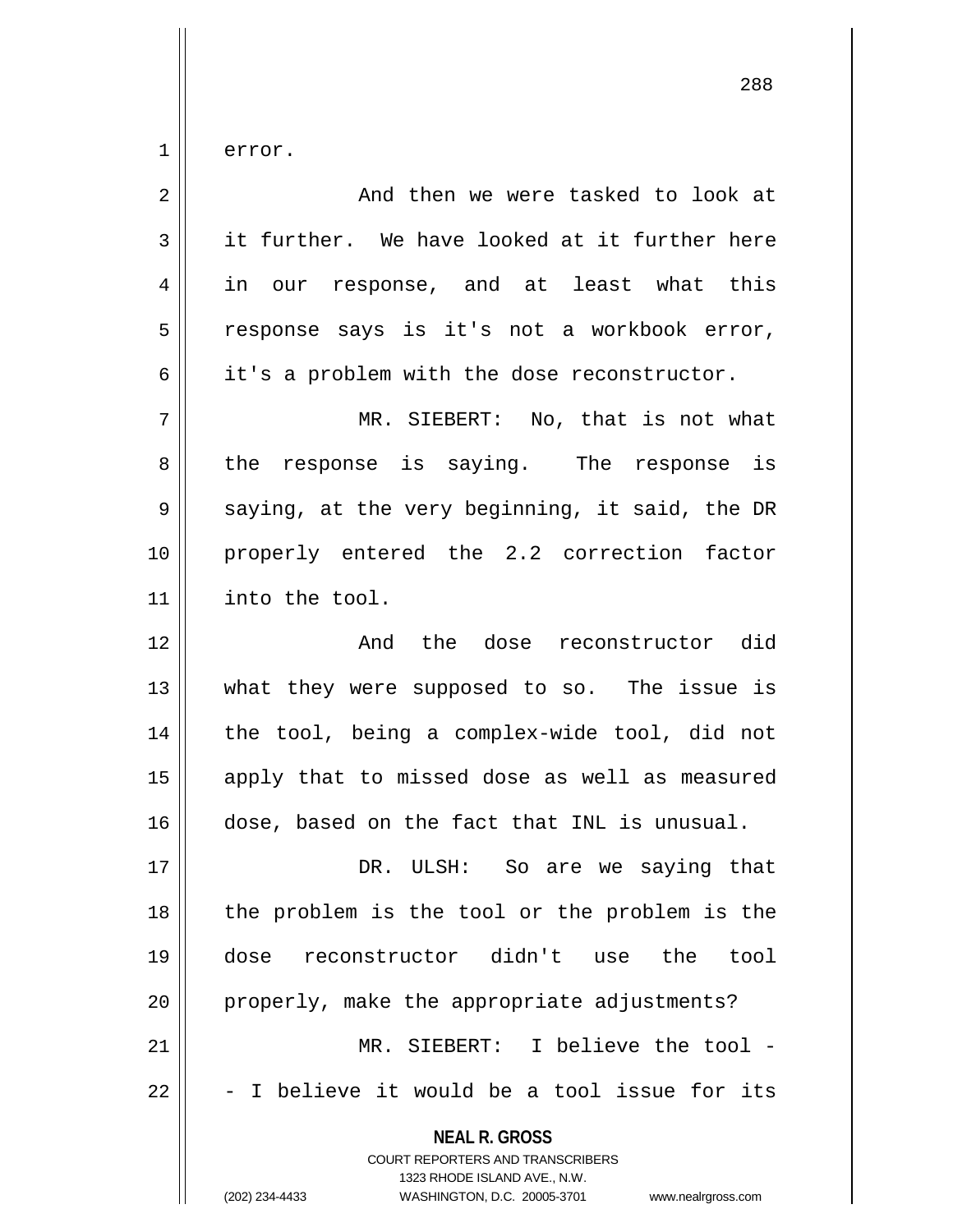| $\mathbf 1$ | use at INL, would be the problem.                                                                                                                                      |
|-------------|------------------------------------------------------------------------------------------------------------------------------------------------------------------------|
| 2           | DR. ULSH: So do we need to go                                                                                                                                          |
| 3           | back and take corrective action and change the                                                                                                                         |
| 4           | tool?                                                                                                                                                                  |
| 5           | MR. SIEBERT: I am pursuing that                                                                                                                                        |
| 6           | right now to find out if we still use that                                                                                                                             |
| 7           | tool for INL or if it's been replaced and to                                                                                                                           |
| 8           | get a scope of the claims that have been done                                                                                                                          |
| 9           | with this tool previously.                                                                                                                                             |
| 10          | MR. HINNEFELD: So we'll know some                                                                                                                                      |
| 11          | more information on this later on.                                                                                                                                     |
| 12          | MEMBER RICHARDSON: The simple                                                                                                                                          |
| 13          | thing would be to say INL is like other                                                                                                                                |
| 14          | facilities and -- I mean, I guess this gets                                                                                                                            |
| 15          | back to Wanda's point, well what's so special                                                                                                                          |
| 16          | about -- what isn't special about it?                                                                                                                                  |
| 17          | MR. FARVER: Either that or                                                                                                                                             |
| 18          | develop a special, specific tool for INL and                                                                                                                           |
| 19          | their sites.                                                                                                                                                           |
| 20          | DR. ULSH: Maybe we have, I don't                                                                                                                                       |
| 21          | know, that's what Scott's checking into now.                                                                                                                           |
| 22          | So put that down as our action.                                                                                                                                        |
|             | <b>NEAL R. GROSS</b><br><b>COURT REPORTERS AND TRANSCRIBERS</b><br>1323 RHODE ISLAND AVE., N.W.<br>(202) 234-4433<br>WASHINGTON, D.C. 20005-3701<br>www.nealrgross.com |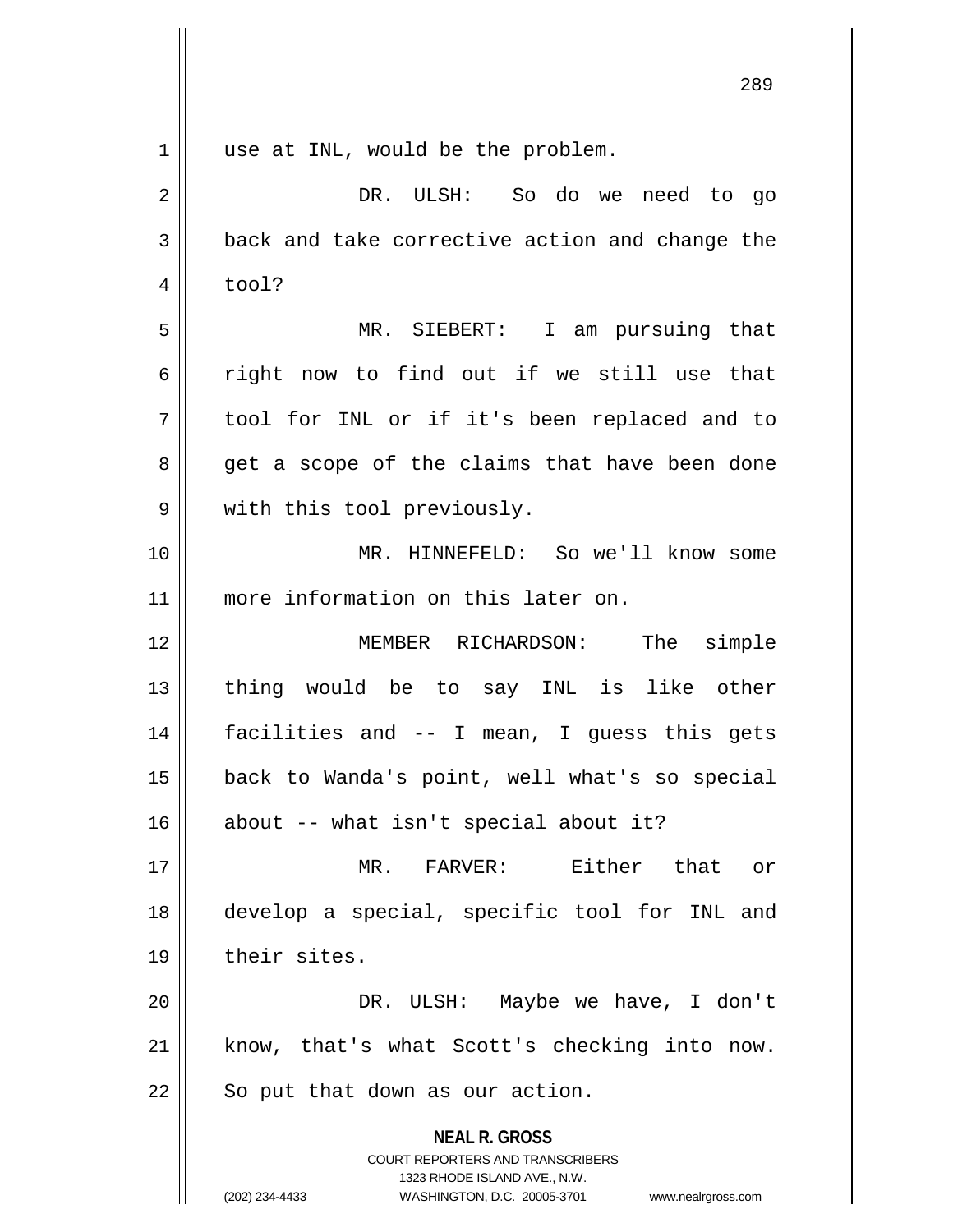**NEAL R. GROSS** COURT REPORTERS AND TRANSCRIBERS 1323 RHODE ISLAND AVE., N.W. 1 CHAIRMAN GRIFFON: Yes, I got it. 2 || MR. SIEBERT: And before we move  $3 \parallel$  forward -- this is Scott -- I have an answer  $4 \parallel$  on that tool pop-up thing, because you know, I  $5 \parallel$  love to multi-task, I am also playing with  $6 \parallel$  that as we are trying to do this. 7 Yes, when -- and Doug, you are  $8$  | correct -- when you look at the version that 9 || was used for the claim, the complex-wide one, 10 and you look at the dose calculations page, 11 and you look at the -- when you hit the 12 button, the radio button, to show the formula, 13  $\parallel$  that one divided by 1.6 is shown in all those 14 formulas. 15 || But that is postulated from the 16 earlier dose input portion of the tool, where 17 || the dose reconstructor's specifically put in  $18$  || the 1.6 neutron bias factor. 19 I looked at the clean copy and  $20$  || looked at the pop-up of those, those factors,  $21$  and it said one over one in the clean copy. 22 || So the pop-up is tied to what's

(202) 234-4433 WASHINGTON, D.C. 20005-3701 www.nealrgross.com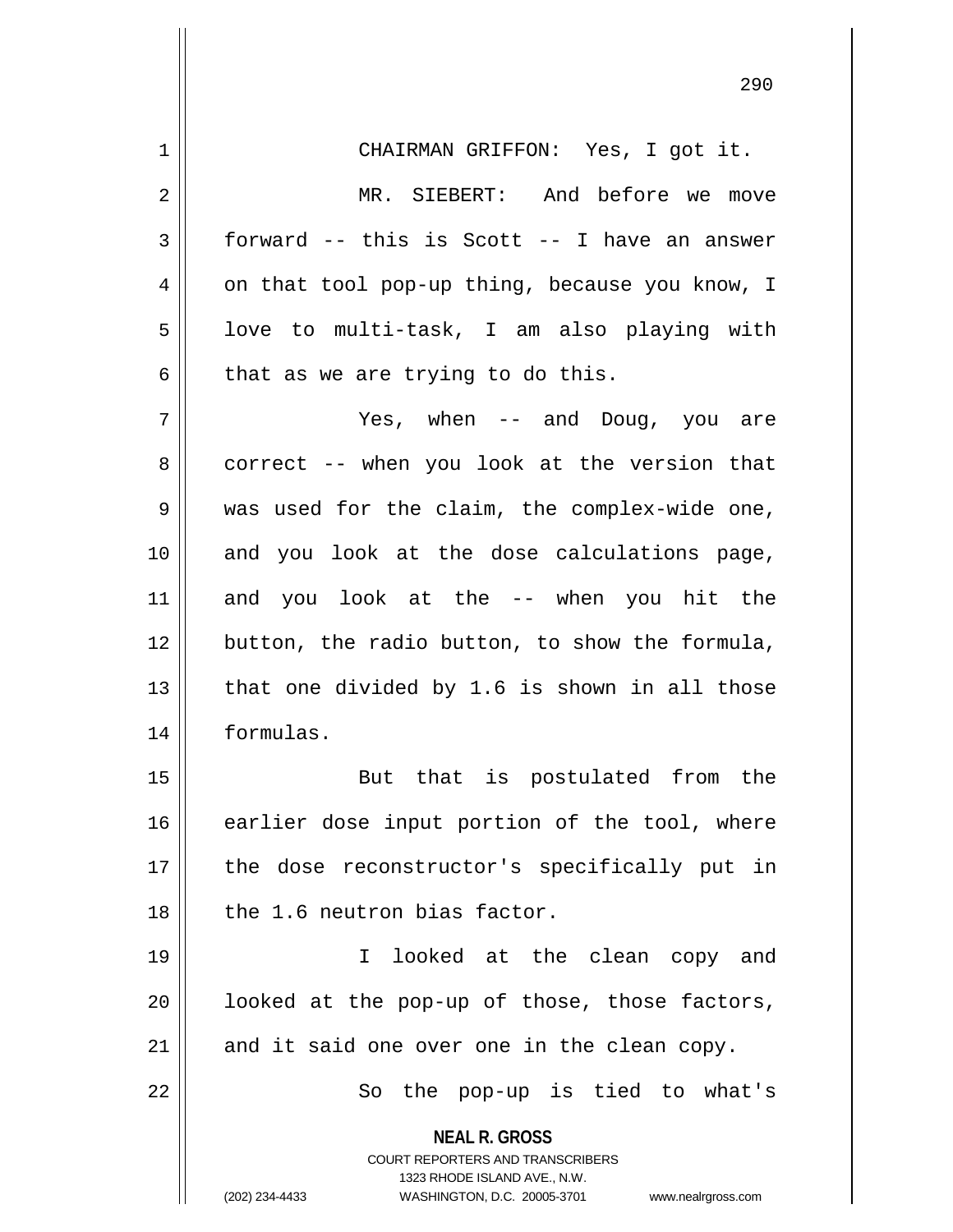**NEAL R. GROSS** COURT REPORTERS AND TRANSCRIBERS 1323 RHODE ISLAND AVE., N.W. (202) 234-4433 WASHINGTON, D.C. 20005-3701 www.nealrgross.com 1 actually being calculated. The dose  $2 \parallel$  reconstructor didn't have to go in and change  $3 \parallel$  all those things. They just put in the 4 || neutron bias factor as they believed was  $5 \parallel$  appropriate at the time, and that's why it  $6$  | kicks out in the pop-up.  $7 \parallel$  So it's -- the clean copy really 8 dose have a default bias factor of one. 9 MR. FARVER: So in the 10 descriptions in the clean copy, it still says 11 the dosimeter correction factor and the 12 inverse of the bias equals, and then it gives  $13$  an equation. 14 || In other words, the wording is in  $15$  | the text. It's not just in the equation. So 16 it's not like you could use a macro and just 17  $\parallel$  copy the equation into this pop-up. 18 MR. SIEBERT: Are you talking -- 19 I'm sorry -- are you talking about the pop-up 20 || that says external dose calculation 21 description? 22 MR. FARVER: Yes.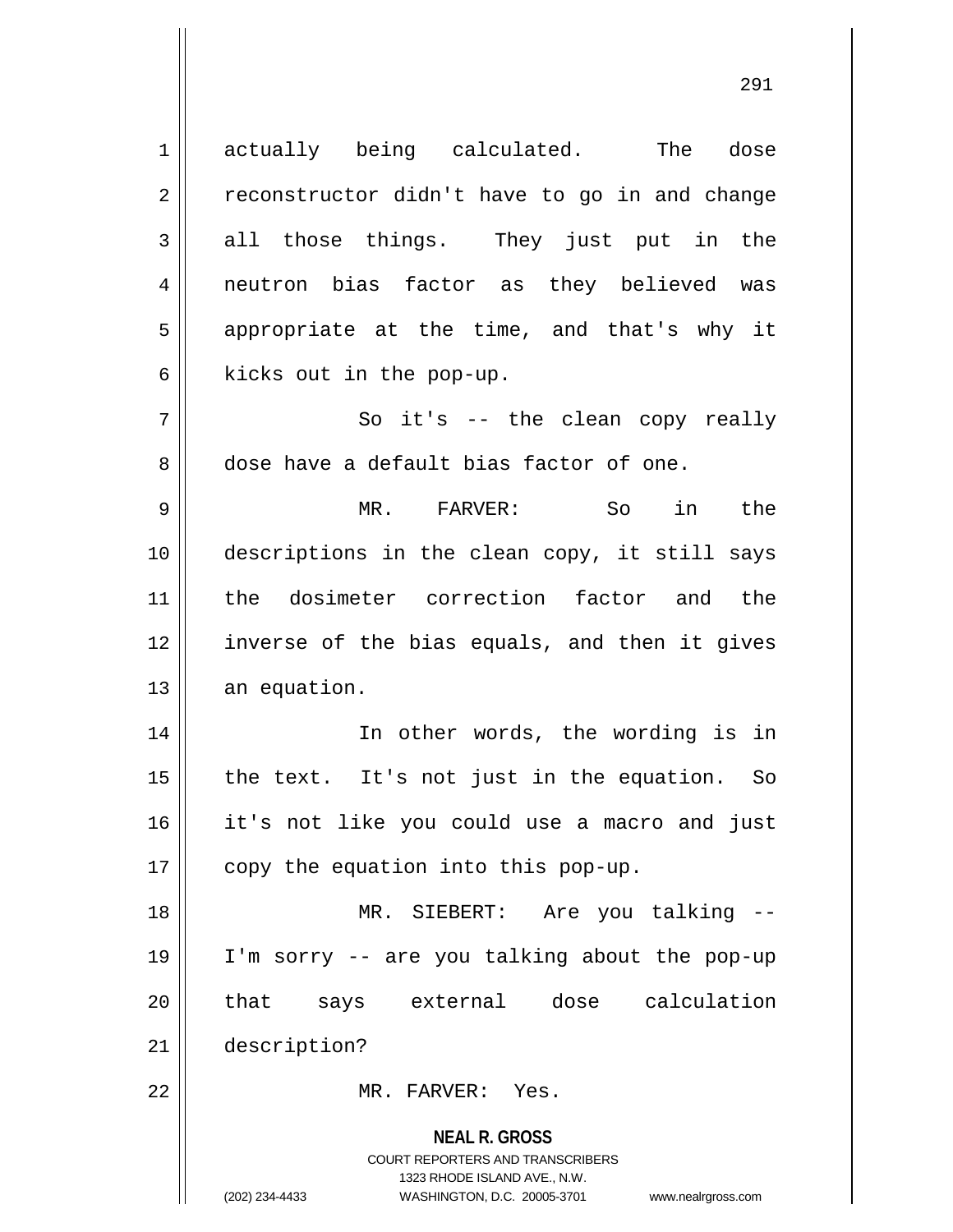**NEAL R. GROSS** COURT REPORTERS AND TRANSCRIBERS 1323 RHODE ISLAND AVE., N.W. (202) 234-4433 WASHINGTON, D.C. 20005-3701 www.nealrgross.com MR. SIEBERT: Okay, yes, it's  $2 \parallel$  entirely in there and it's appropriate to be  $3 \parallel$  in there, because all it's doing is stating in 4 | words what the  $-$ - MR. FARVER: Okay. MR. SIEBERT: description is and 7 || it says, correction, well, dose times energy 8 || split times unit distribution times correction factor times one over bias. It does not give an indication as to what the bias number should be until you get into the actual 12 | calculation. MR. FARVER: Is it correct to divide by the bias? MR. SIEBERT: Yes, it would be if the bias was appropriate. In this case, you know, the bias is set as a default of one in || the tool, in the clean copy of the tool, so dividing by the bias is the same as dividing || by one, saying there is no bias and it cancels  $\parallel$  out. MR. FARVER: Okay. So the dose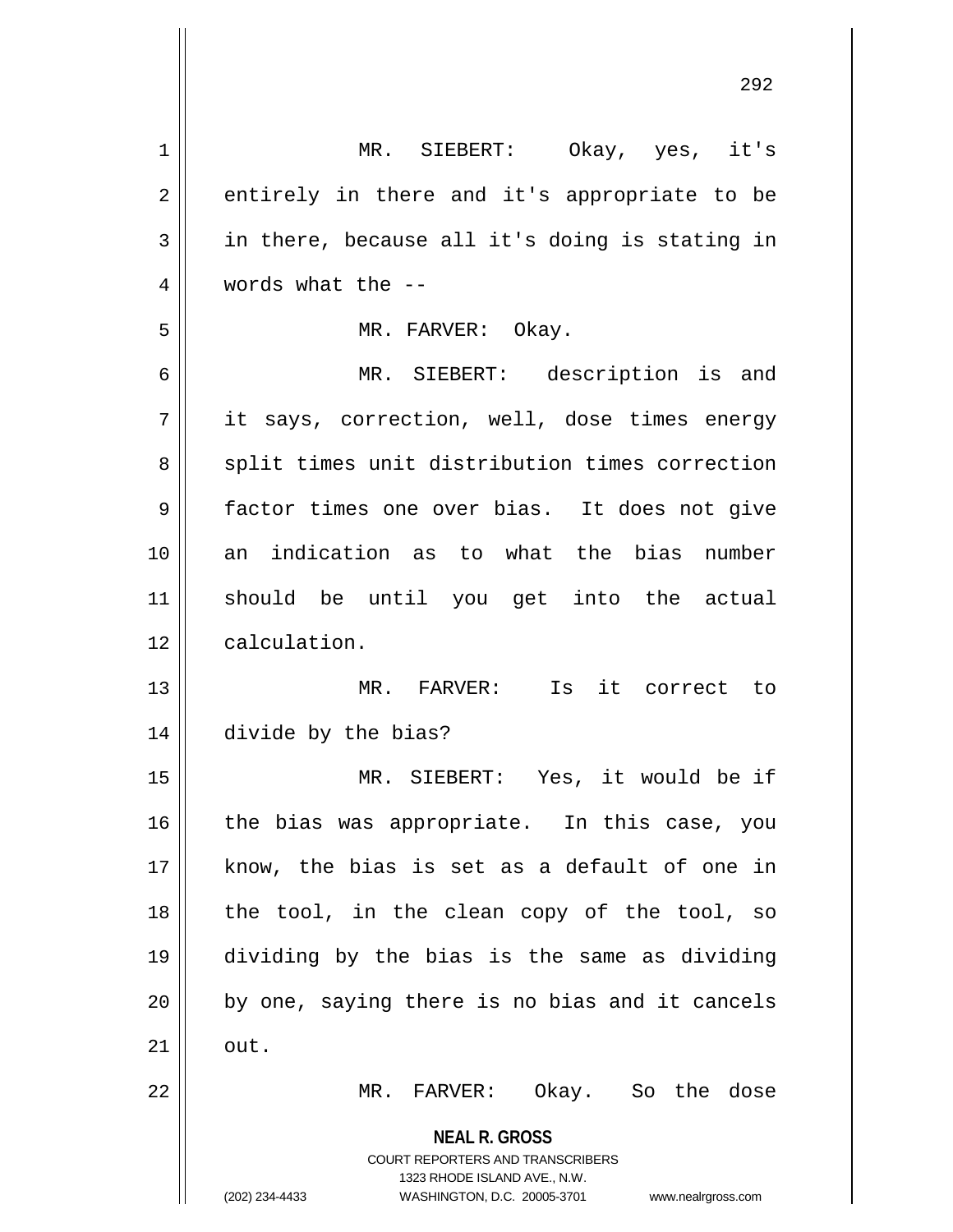$1 \parallel$  reconstructor put in a bias of 1.6.

| 2  | That is correct,<br>MR. SIEBERT:                                                                                                                                       |
|----|------------------------------------------------------------------------------------------------------------------------------------------------------------------------|
| 3  | under the -- if you go, I don't know if you                                                                                                                            |
| 4  | are looking at right now, or if you could, but                                                                                                                         |
| 5  | under the dose input sheet, there is a column                                                                                                                          |
| 6  | where the neutron bias is -- specifically can                                                                                                                          |
| 7  | be added in by the dose reconstructor, and                                                                                                                             |
| 8  | they put in a 1.6 all the way across the board                                                                                                                         |
| 9  | for those years, and that's where it's coming                                                                                                                          |
| 10 | from.                                                                                                                                                                  |
| 11 | MEMBER RICHARDSON: So with a bias                                                                                                                                      |
| 12 | factor of 1.6, I mean I am taking this                                                                                                                                 |
| 13 | discussion as are -- should you be using the                                                                                                                           |
| 14 | reciprocal of the bias factor, or the bias                                                                                                                             |
| 15 | factor, or to put differently, do you divide                                                                                                                           |
| 16 | the dose by that or do you multiply it by                                                                                                                              |
| 17 | that?                                                                                                                                                                  |
| 18 | This bias factor is saying that                                                                                                                                        |
| 19 | the dosimeter over responded by 60 percent due                                                                                                                         |
| 20 | to its characteristics.                                                                                                                                                |
| 21 | MR. SIEBERT: Correct. That is --                                                                                                                                       |
| 22 | that's what this bias factor would be saying.                                                                                                                          |
|    | <b>NEAL R. GROSS</b><br><b>COURT REPORTERS AND TRANSCRIBERS</b><br>1323 RHODE ISLAND AVE., N.W.<br>(202) 234-4433<br>WASHINGTON, D.C. 20005-3701<br>www.nealrgross.com |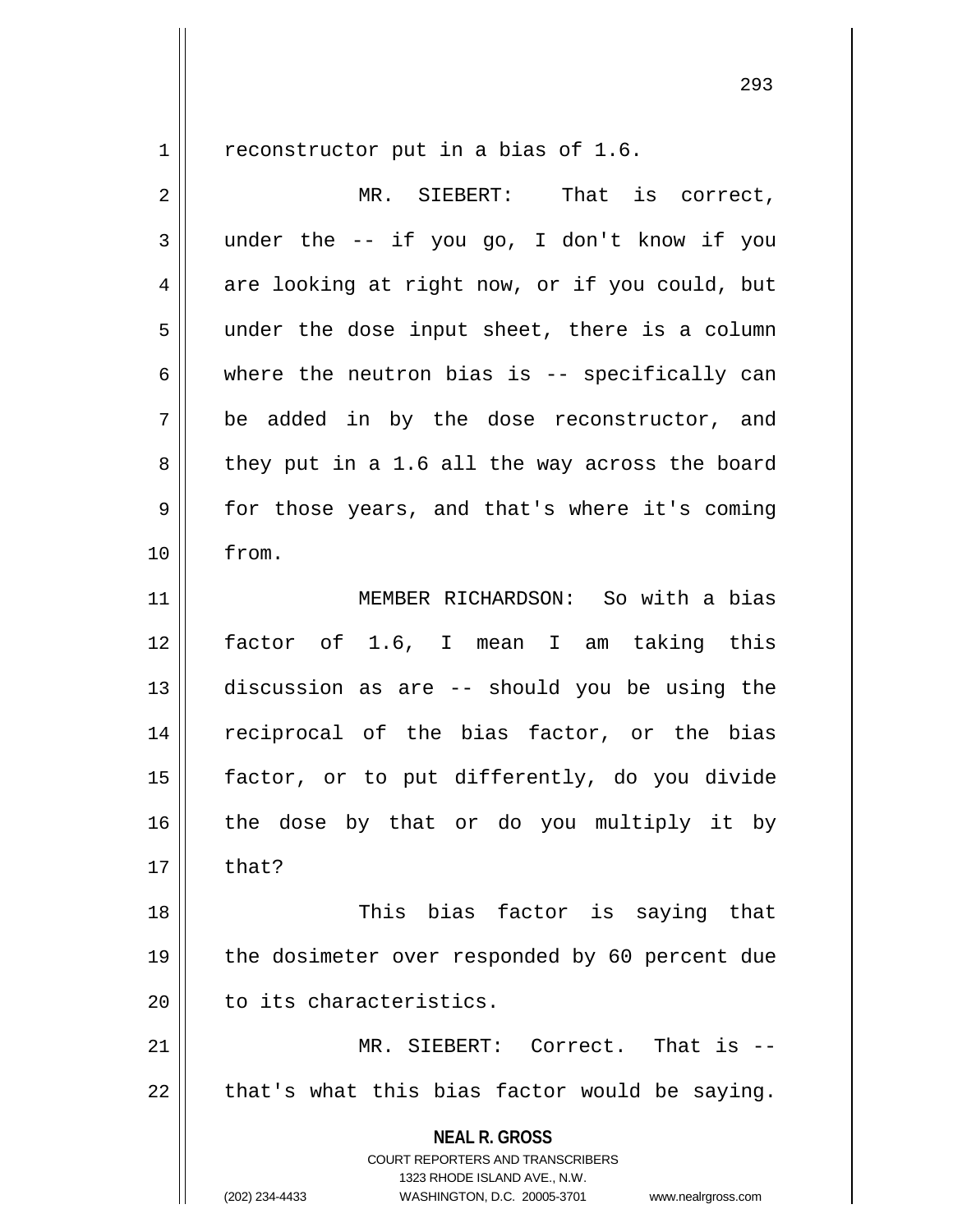**NEAL R. GROSS** COURT REPORTERS AND TRANSCRIBERS 1323 RHODE ISLAND AVE., N.W. 1 | Once again, Matt really needs to address  $2 \parallel$  this, but there have been times in the past we  $3 \parallel$  have had neutron or any type of bias factor  $4 \parallel$  that has been determined not to be divided by 5 just, I don't know if it's claimant 6  $\parallel$  favorability, it's a Matt thing that we are  $7 \parallel$  going to have to get that straightened out as  $8 \parallel$  to why it's handled that way at INL. 9 I can just tell you the tool with 10 the clean version, to put Doug's mind at ease 11 is the fact that the dose reconstructor  $12$  specifically did enter that factor. 13 MR. FARVER: Okay. Would we know 14 || of any other cases where a dose reconstructor 15 would put a bias number in? I mean, it seems  $16$  | that this could be very easy to occur again. 17 MR. SIEBERT: I cannot tell you 18 without us actually pulling all the complex-19 wide tools and looking in those cells. I just  $20$  || can't tell you. 21 | MR. FARVER: Okay. 22 MR. HINNEFELD: That was our, part

(202) 234-4433 WASHINGTON, D.C. 20005-3701 www.nealrgross.com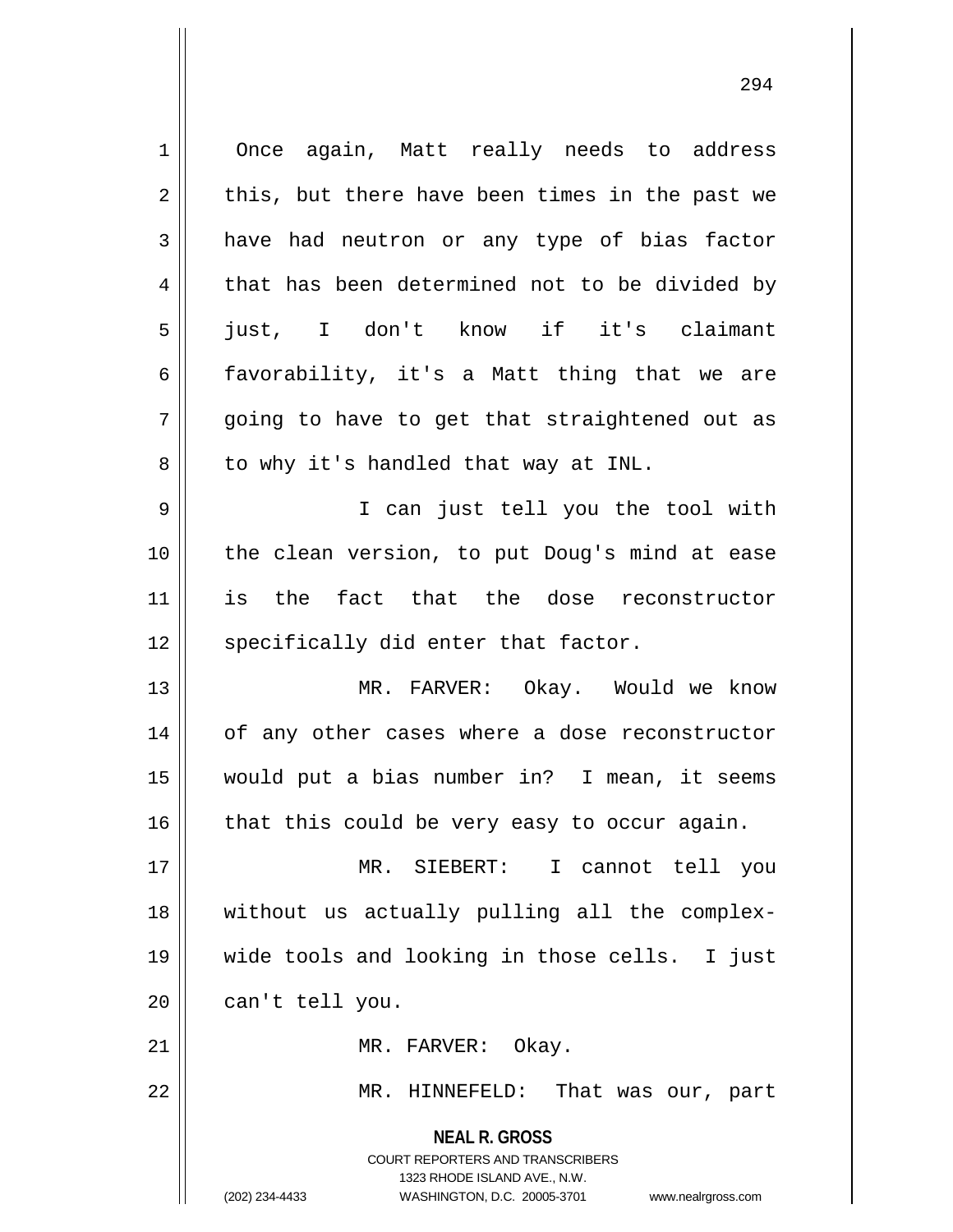**NEAL R. GROSS** COURT REPORTERS AND TRANSCRIBERS 1323 RHODE ISLAND AVE., N.W. (202) 234-4433 WASHINGTON, D.C. 20005-3701 www.nealrgross.com  $1 \parallel$  of our follow-up on this that we are going to  $2 \parallel$  do later, decide how we are going to go about  $3 \parallel$  it, what we are going to look for. 4 DR. ULSH: All right so we were on  $5 \parallel$  165. 4. Are we done discussing that one or is 6  $\parallel$  there more to  $-$ 7 CHAIRMAN GRIFFON: I think we got 8 l that one. 9 MR. FARVER: I think we're done. 10 CHAIRMAN GRIFFON: Yes. 11 DR. ULSH: Okay. 165.5, if I look 12 in the resolution column, we are to provide 13 || the IREP runs and our response, we provided a 14 || file, rather a large file, that contained all 15 | of the IREP sheets. 16 MR. FARVER: This is more of an 17 observation. The original PoC was 45.95 18 || percent. In the file submitted by Brant the 19 || PoC was 46.23 percent. 20 || And after correcting the errors, 21 || the impact of the findings is now 49.02 22 || percent. So the findings look like the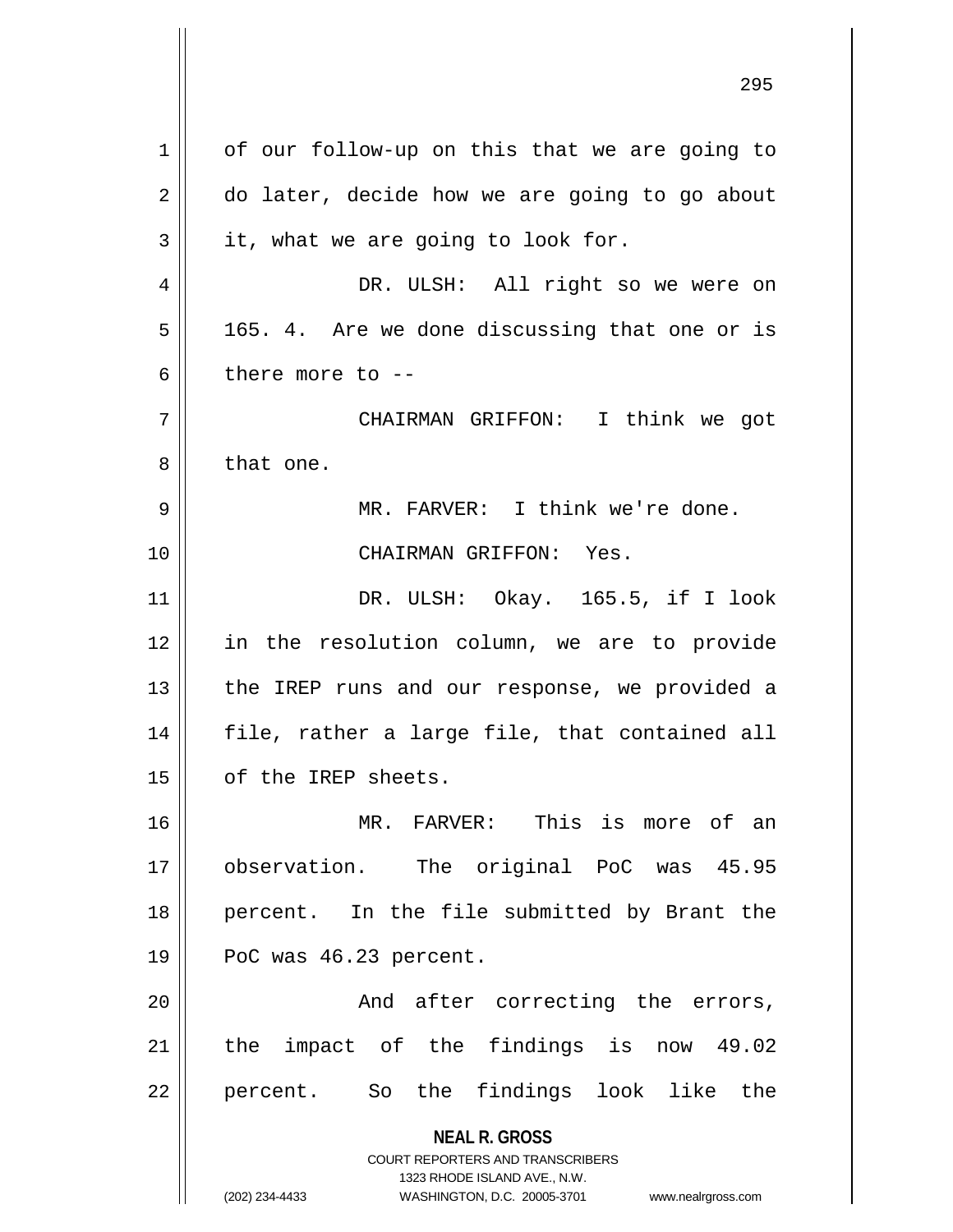**NEAL R. GROSS** COURT REPORTERS AND TRANSCRIBERS 1323 RHODE ISLAND AVE., N.W. (202) 234-4433 WASHINGTON, D.C. 20005-3701 www.nealrgross.com 1 | findings, you know, increased it about by four 2 || percent, something like three or four percent, 3 || which, you know, I consider that kind of 4 significant, you know, especially in cases  $5 \parallel$  that are maybe, say, 48 percent or so. You  $6 \parallel$  get an extra three percent in there and it  $7 \parallel$  tips it over. 8 || So I don't know where to go from  $9 \parallel$  there. It was just kind of an observation, 10 || that the difference seemed to be, you know, 10 11 percent or so. 12 For this case, yes. What about  $13$  | other cases that INL, where they are using the 14 complex-wide and then they are using the INL 15 workbook for a certain part, and you are still 16 || going to have some of the same issues, or you  $17 \parallel$  could  $-$ 18 DR. ULSH: Well, there were three 19 | cancers in this. 20 MR. SIEBERT: Which is, I believe  $21$  this is why we are going to be working with  $22$  || Stu and Brant to determine the scope of the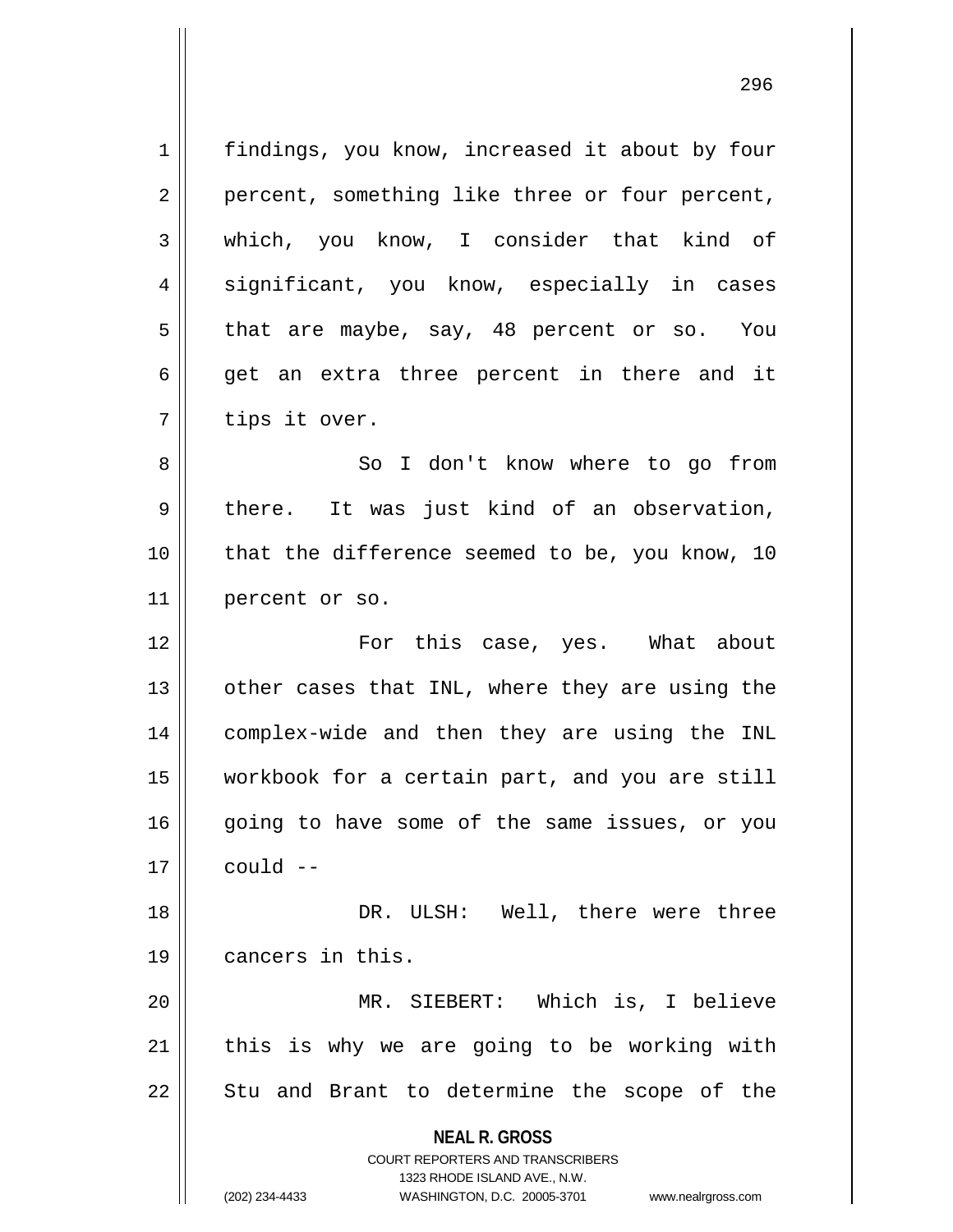**NEAL R. GROSS** COURT REPORTERS AND TRANSCRIBERS 1323 RHODE ISLAND AVE., N.W. (202) 234-4433 WASHINGTON, D.C. 20005-3701 www.nealrgross.com 1 | issue with the tool and move forward from 2 l there. 3 || MR. FARVER: That's fine. 4 DR. ULSH: So are you satisfied 5 | with being thrown this one --6 MR. FARVER: You know, I guess 7 || somewhere we are going to keep one of these 8 | open? 9 CHAIRMAN GRIFFON: Yes, explain 10 that again. You are working with the scope of  $11$  | the issue of the tool. In other words you may 12 not be using this tool anymore? Is that -- or  $13$   $\parallel$   $-$ 14 MR. HINNEFELD: Well no -- 15 CHAIRMAN GRIFFON: Or how many  $16$  cases  $-$ 17 MR. HINNEFELD: It's the 18 investigation that these are -- I'm a little 19 at see on this particular finding, but if 20 || these are problems with the arithmetic in the  $21$  tool or the use of the tool, that's what we  $22$  || are going to be investing in, is this tool,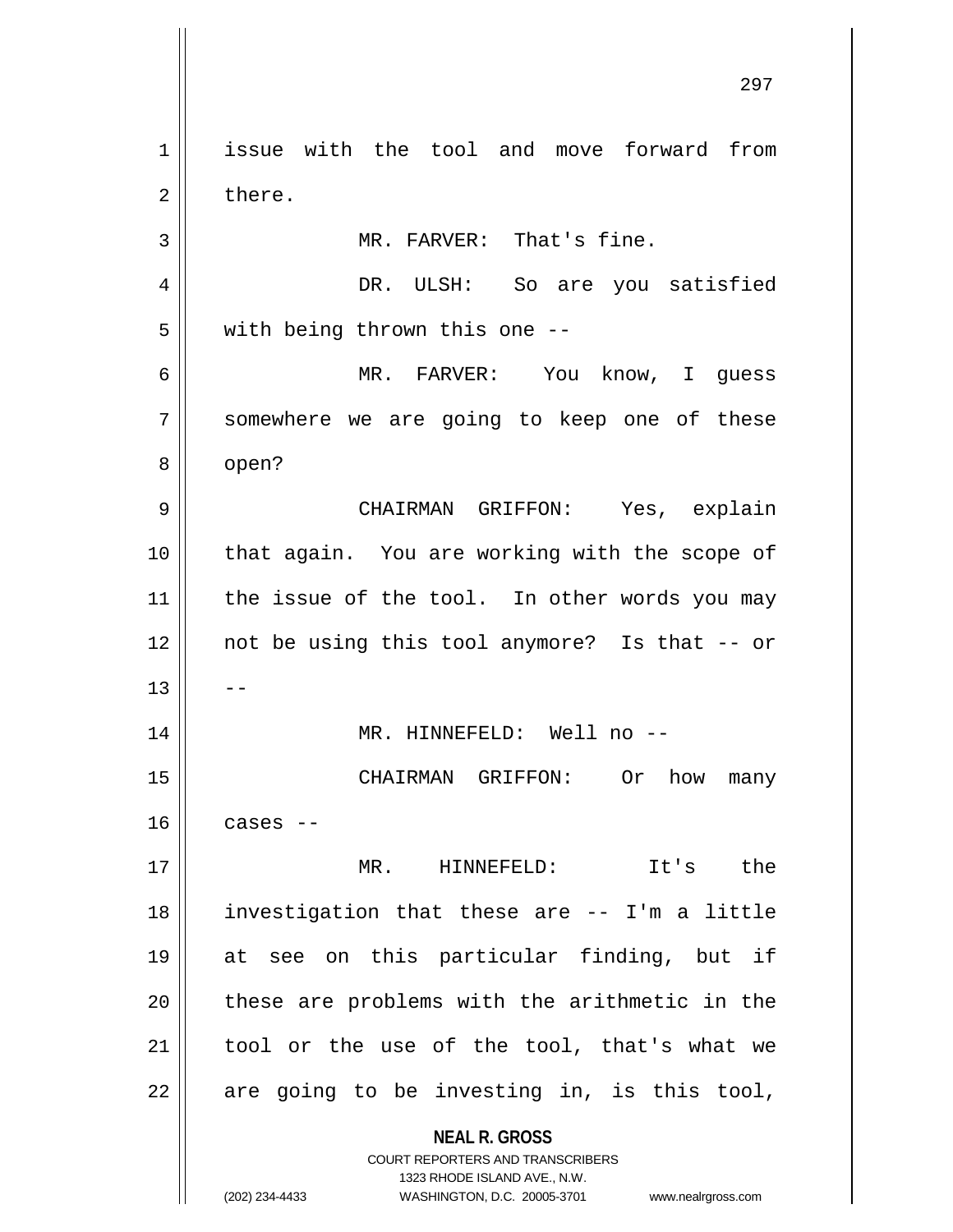**NEAL R. GROSS** COURT REPORTERS AND TRANSCRIBERS 1323 RHODE ISLAND AVE., N.W. 1 and how it was used at that time. 2 And we just have to decide, you 3 | know, how much we can reasonably do and what 4 we can accomplish, and what we have to do. 5 || But so yes, it's just part of the 6 | investigation. 7 MEMBER MUNN: And as a part of 8 your investigation, we will do these 9 calculations in another manner to make sure 10 that the software is actually giving you the 11 appropriate response that would be achieved 12 mathematically without the software, correct? 13 MR. HINNEFELD: I don't know. 14 MEMBER MUNN: Well, that's one of  $15$  | the things that you were, were being concerned 16 about. 17 || MR. FARVER: For this case, we 18 || have already identified --19 MR. HINNEFELD: We have 20 identified, in this case we have identified 21 || issues with how the calculations are set up in  $22$  || the spreadsheet, and so we need to fix those.

(202) 234-4433 WASHINGTON, D.C. 20005-3701 www.nealrgross.com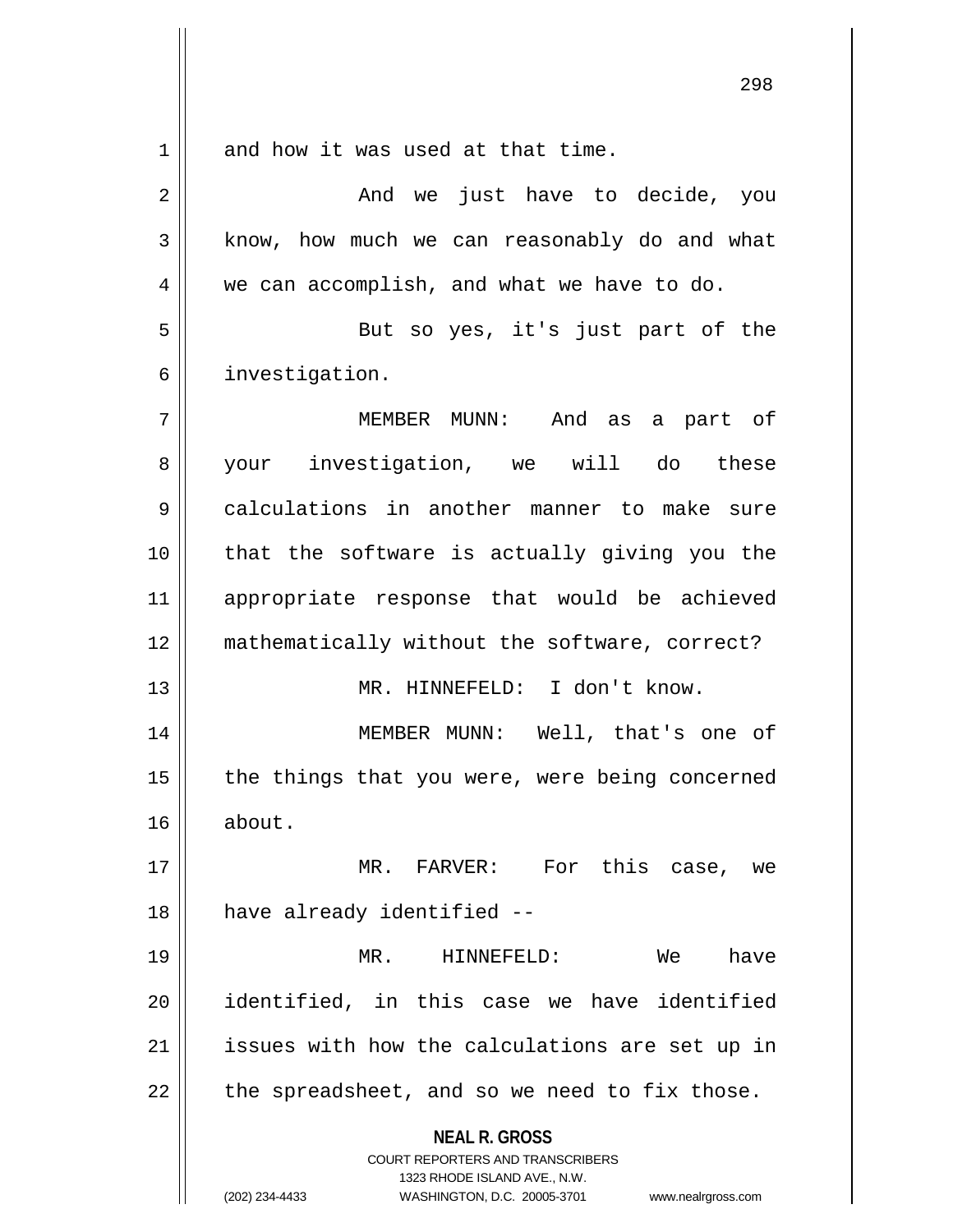1 || MR. FARVER: What's the impact of  $2 \parallel$  those calculations.

3 MR. HINNEFELD: Yes. To those 4 || things. And we need to decide, once this is  $5 \parallel$  fixed, what's the impact of that on the other  $6 \parallel$  cases. These, you know, the spreadsheets are  $7 \parallel$  OA'ed when they are introduced, and there are  $8 \parallel$  some test runs to say that they are, you know, 9 || they are getting the answer they are supposed  $10$  | to get.

11 || So I don't know that this drives || us back there because these are  $-$ - if  $-$ - to me, that is a different issue. If you want to || say are these -- is the V&V of these suitable, is it sufficiently strenuous? That's a whole different thing from when we look at the V&V of spreadsheets. We don't look at dose 18 | reconstruction.

 Okay, for this specific case, what we have to do is fix the issues with, you know, with the spreadsheet, and then once we | have got that, then will those fixes look for

**NEAL R. GROSS**

COURT REPORTERS AND TRANSCRIBERS 1323 RHODE ISLAND AVE., N.W. (202) 234-4433 WASHINGTON, D.C. 20005-3701 www.nealrgross.com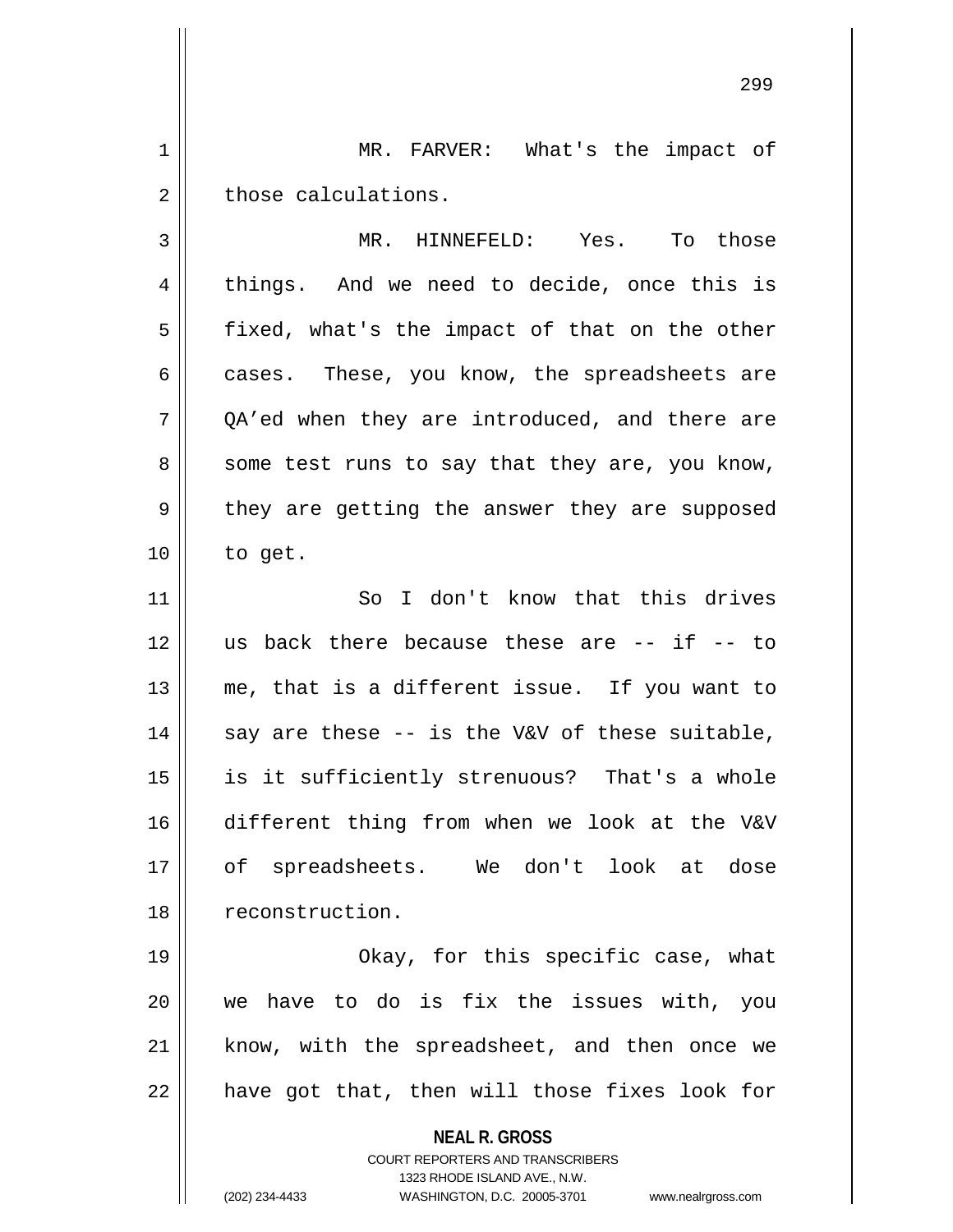|             | 300                                                                                                 |
|-------------|-----------------------------------------------------------------------------------------------------|
| $\mathbf 1$ | other cases that those fixes may have an                                                            |
| 2           | impact on? So that's what we need to do for                                                         |
| 3           | this one.                                                                                           |
| 4           | MEMBER MUNN: Right. Right. But                                                                      |
| 5           | I would think --                                                                                    |
| 6           | MEMBER RICHARDSON: But there was                                                                    |
| 7           | also an issue of, this sheet does not work the                                                      |
| 8           | way it's supposed to for when it's applied to                                                       |
| 9           | Idaho, right? That was another issue.                                                               |
| 10          | MR. HINNEFELD: Well yes, that's -                                                                   |
| 11          | - it's part of the whole business here, if                                                          |
| 12          | it's applied to Idaho.                                                                              |
| 13          | MEMBER RICHARDSON: I'm still                                                                        |
| 14          | puzzling over the issue of -- I have always                                                         |
| 15          | thought that the problem with neutron                                                               |
| 16          | dosimetry, were under response. There tends                                                         |
| 17          | to be very little recorded neutron dose.                                                            |
| 18          | Dividing recorded neutron dose by                                                                   |
| 19          | 60 percent, just as a starting point, sounds                                                        |
| 20          | surprising to me. I'm not -- I mean, I guess                                                        |
| 21          | there are, there's over response sometimes                                                          |
| 22          | with like thermal neutrons or something, in                                                         |
|             | <b>NEAL R. GROSS</b><br>COURT REPORTERS AND TRANSCRIBERS                                            |
|             | 1323 RHODE ISLAND AVE., N.W.<br>(202) 234-4433<br>WASHINGTON, D.C. 20005-3701<br>www.nealrgross.com |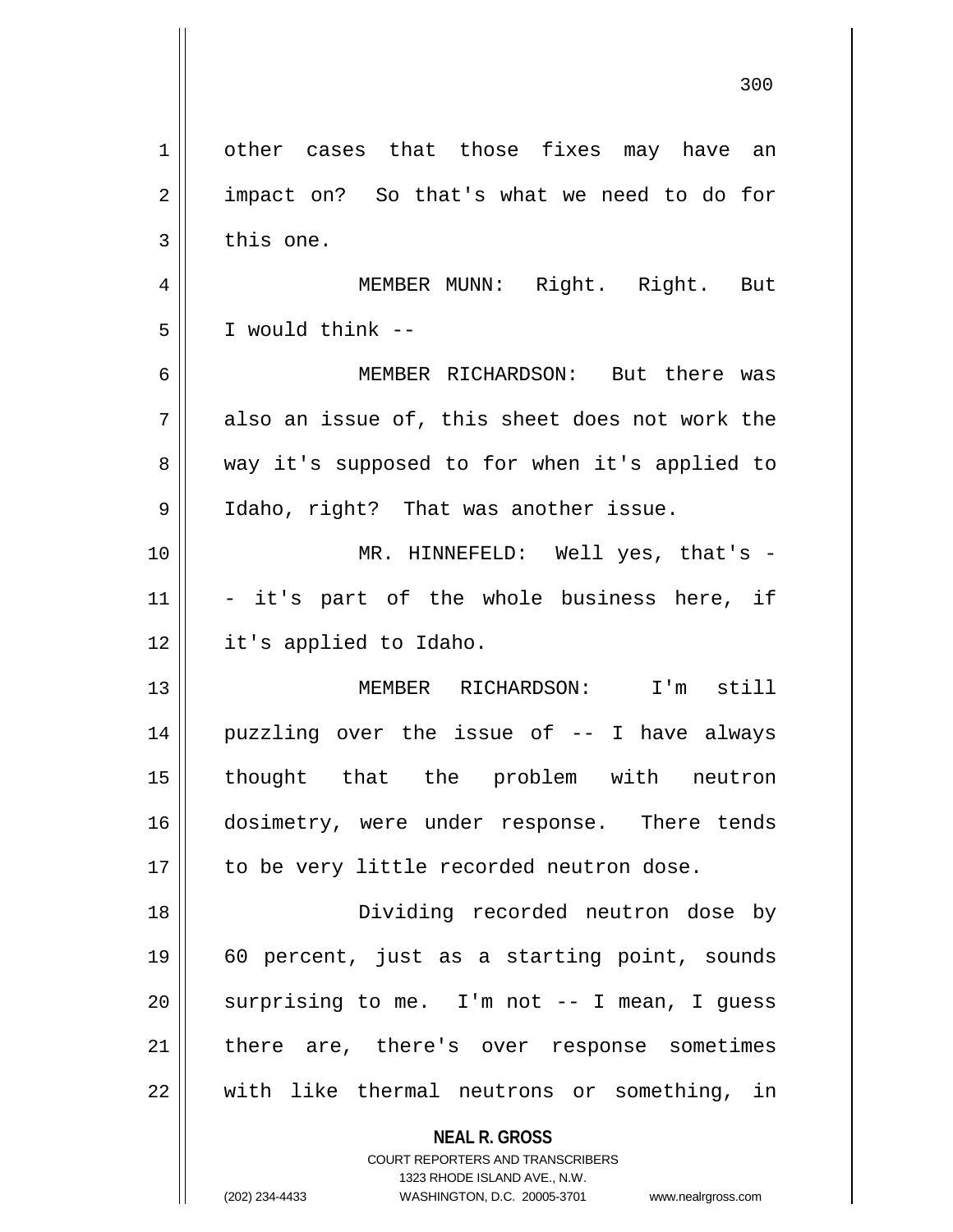| $\mathbf 1$    | some of the old $-$ is that right?                                                                  |
|----------------|-----------------------------------------------------------------------------------------------------|
| $\overline{2}$ | I -- I'm still having a hard time                                                                   |
| 3              | wrapping my head around why that -- why that                                                        |
| 4              | factor is -- you're using the inverse of the                                                        |
| 5              | factor.                                                                                             |
| 6              | MR. HINNEFELD: I, right now,                                                                        |
| 7              | sitting here I don't think any of us can                                                            |
| 8              | reconstruct why that would happen.                                                                  |
| 9              | MR. STIVER: I don't recall a case                                                                   |
| 10             | where we found dosimetry reading high like                                                          |
| 11             | that where it would have to be adjusted down.                                                       |
| 12             | But that doesn't it mean it's -- it didn't                                                          |
| 13             | happen.                                                                                             |
| 14             | But certainly, getting back to,                                                                     |
| 15             | earlier you mentioned, you know, the whole                                                          |
| 16             | idea is V&V, and that I think Brant mentioned                                                       |
| 17             | earlier, that you might put that in your                                                            |
| 18             | presentation about the ORAU QA/QC program.                                                          |
| 19             | I'm very curious about, you know,                                                                   |
| 20             | the V&V processes and how they go into these                                                        |
| 21             | tools, and how they're tracked and updated and                                                      |
| 22             | so forth.                                                                                           |
|                | <b>NEAL R. GROSS</b>                                                                                |
|                | <b>COURT REPORTERS AND TRANSCRIBERS</b>                                                             |
|                | 1323 RHODE ISLAND AVE., N.W.<br>(202) 234-4433<br>WASHINGTON, D.C. 20005-3701<br>www.nealrgross.com |
|                |                                                                                                     |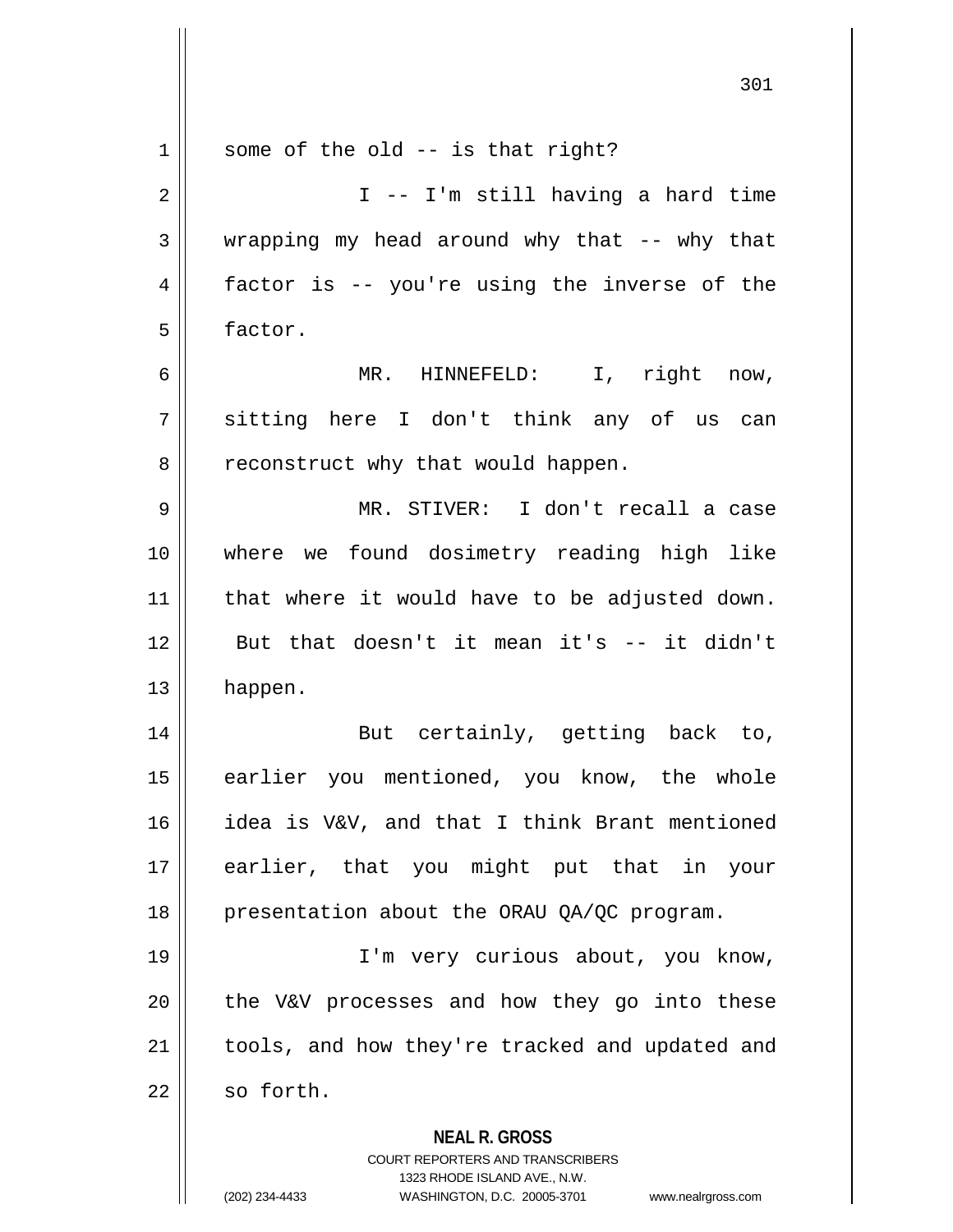**NEAL R. GROSS** COURT REPORTERS AND TRANSCRIBERS 1323 RHODE ISLAND AVE., N.W. (202) 234-4433 WASHINGTON, D.C. 20005-3701 www.nealrgross.com 1 || MR. HINNEFELD: So, that would be,  $2 \parallel$  then, tracked and updated would be what I 3 | would consider version control. 4 MR. STIVER: Yes, it would be a 5 version control as well as an initial V&V -- 6 || MR. HINNEFELD: An initial --7 || MR. STIVER: And application, and  $8 \parallel$  how they actually try to break the tool. 9 MR. HINNEFELD: All right, we'll 10 || put it on the list of things we've got to find  $11$  out. 12 DR. ULSH: All right Mark, we have 13 just finished several findings on 165. I'm 14 happy to keep going but it is 3 o'clock. 15 CHAIRMAN GRIFFON: It is 3 16 | o'clock, yes. 17 || MEMBER RICHARDSON: 166 we can get 18 done. 19 CHAIRMAN GRIFFON: Is it quick?  $20$  || Yes. 21 DR. ULSH: All right. Let's see. 22 || The latest that we were supposed to do, we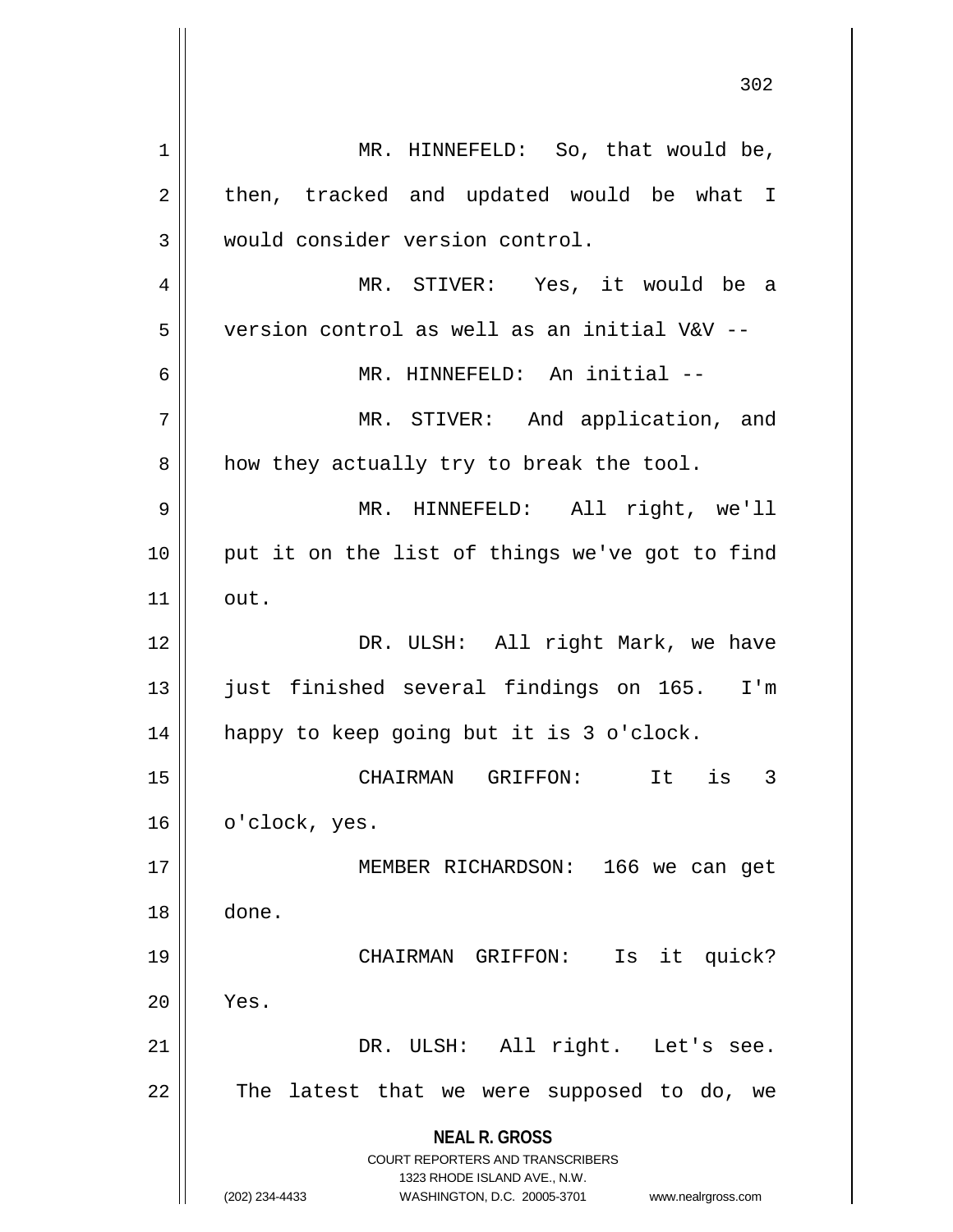**NEAL R. GROSS** COURT REPORTERS AND TRANSCRIBERS 1323 RHODE ISLAND AVE., N.W.  $1 \parallel$  agreed it was a QA issue, we corrected it, 2 verified that all additional doses identified  $3 \parallel$  in the case findings were addressed, and 4 whether the outcome was affected. 5 Our response, and we provided an  $6 \parallel$  attached file, was that there was no impact on 7 compensability. 8 MR. FARVER: I can understand what 9 || you did. I just don't understand what was in  $10$  || SC&A's 166 combined file. I --11 || DR. ULSH: All right. I'm opening  $12 \parallel$  that now. 13 MR. SIEBERT: Doug, I can talk you 14 || through that if you want. 15 MR. FARVER: Talk me down. 16 MR. SIEBERT: Okay. The  $17$  | clarification that was put in there, I mean, 18 what we really had to do for this one was to 19 ensure that we included any of the errors,  $20$  || reran the case to ensure  $-$ - determine if it 21 went over 50 percent with the additional  $22 \parallel$  changes.

<sup>(202) 234-4433</sup> WASHINGTON, D.C. 20005-3701 www.nealrgross.com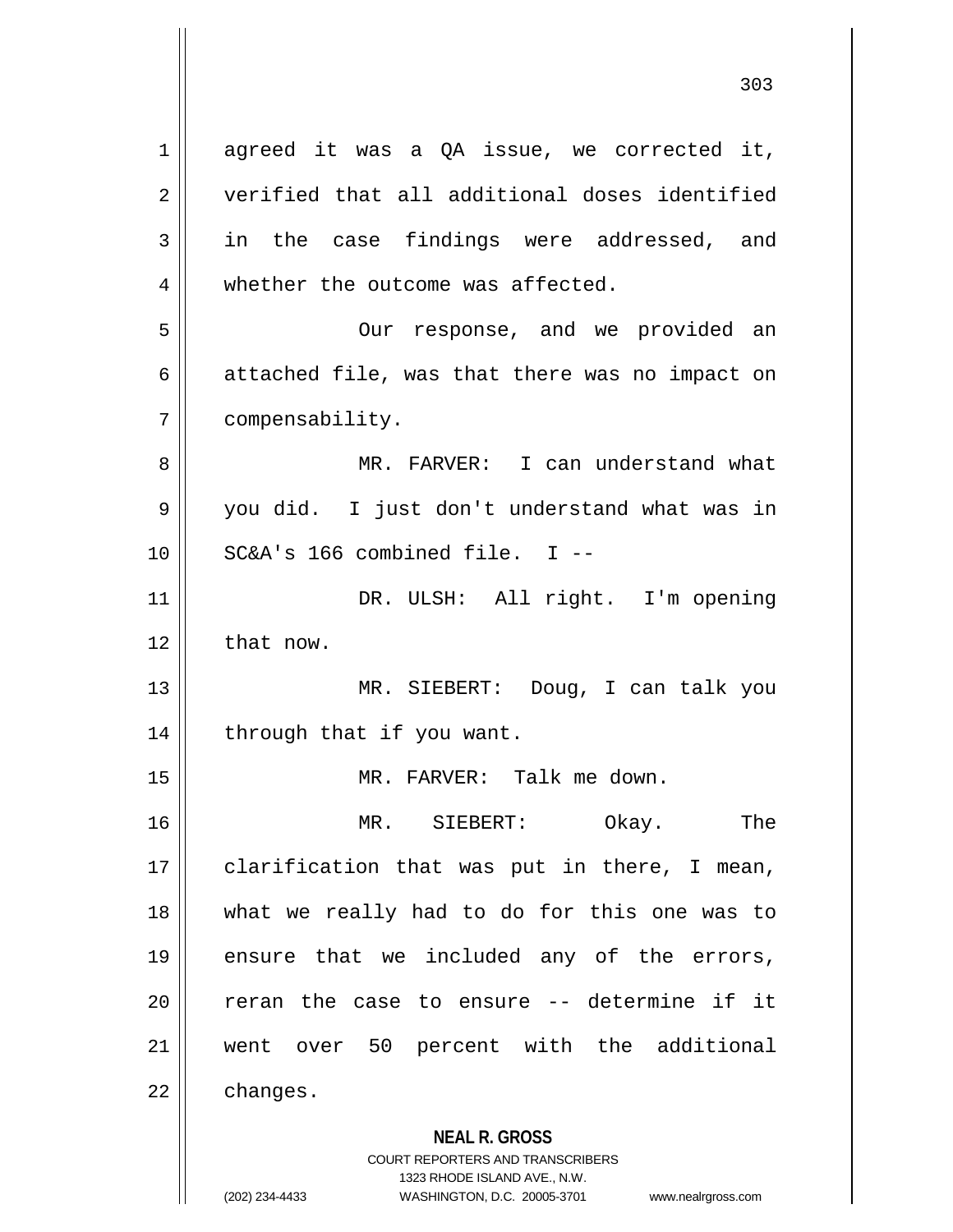| 1  | MR. FARVER: Okay.                                                   |
|----|---------------------------------------------------------------------|
| 2  | MR. SIEBERT: While I was working                                    |
| 3  | through that, I realized that there may have                        |
| 4  | been a clarification that hadn't been pointed                       |
| 5  | out very well in one of the findings, 0.6, and                      |
| 6  | I didn't want anybody too think I ignored it,                       |
| 7  | because there is no error in 0.6 and so I did                       |
| 8  | not make any corrections to 0.6.                                    |
| 9  | Point six is the response, the                                      |
| 10 | finding and response where there was a                              |
| 11 | plutonium-238 intake that was in the CADW tool                      |
| 12 | that did not go in the IREP tool.                                   |
| 13 | MR. FARVER: Okay.                                                   |
| 14 | MR. SIEBERT: Okay? When I dug                                       |
| 15 | into that deeply, we determined actually this                       |
| 16 | is where the ORAU and NIOSH QA/QA process                           |
| 17 | worked pretty well. We sent the claim over                          |
| 18 | initially with that additional plutonium-238                        |
| 19 | overestimate included.                                              |
| 20 | The PoC was between 45 and 52                                       |
| 21 | percent. So NIOSH kicked it back to us to                           |
| 22 | rework, removing that overestimate<br>оf                            |
|    | <b>NEAL R. GROSS</b>                                                |
|    | COURT REPORTERS AND TRANSCRIBERS<br>1323 RHODE ISLAND AVE., N.W.    |
|    | (202) 234-4433<br>WASHINGTON, D.C. 20005-3701<br>www.nealrgross.com |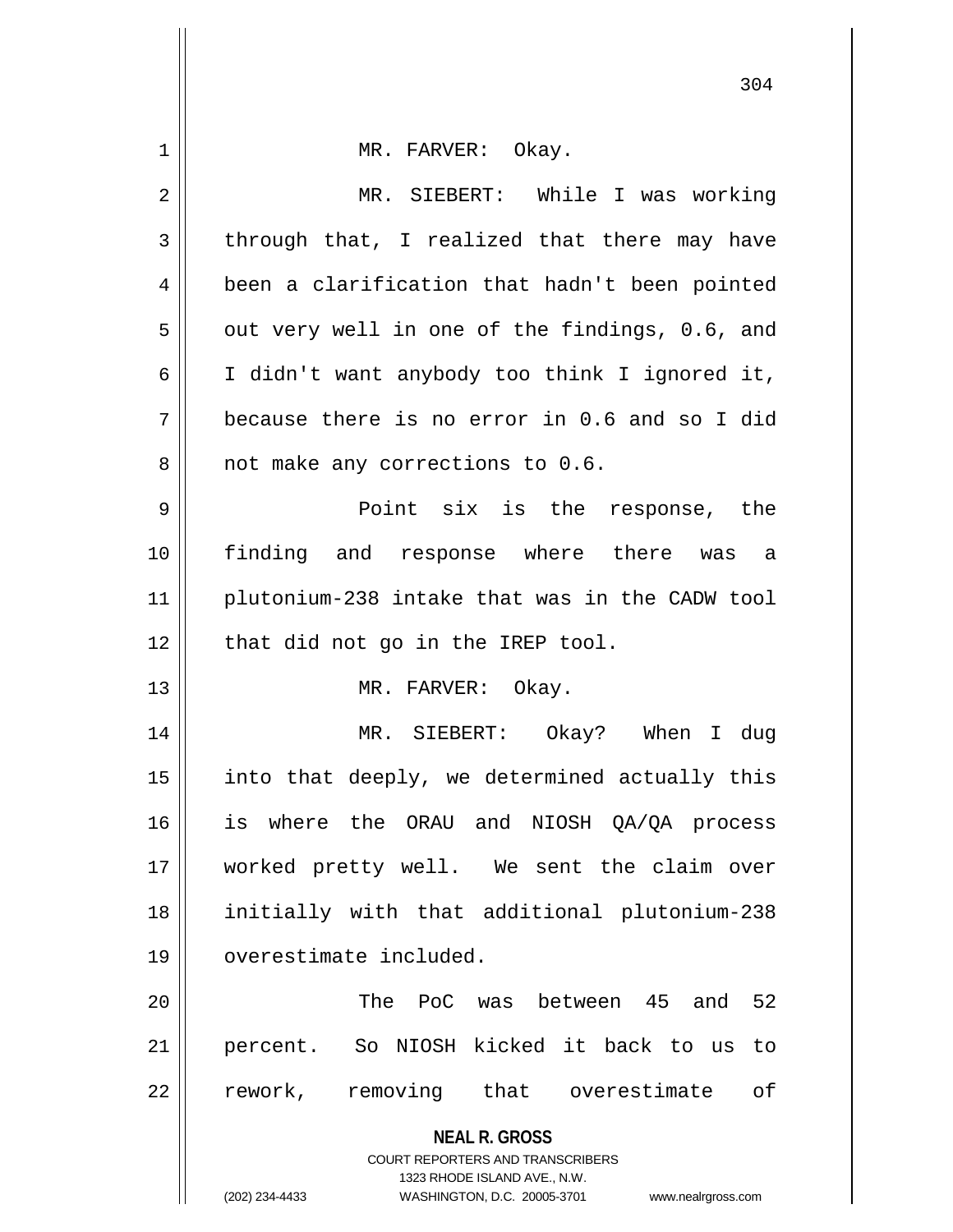1 plutonium-238, because we just used the 2 || highest sample and assumed a chronic across  $3 \parallel$  the board which was a large intake if you 4 | recall.

5 When we reworked the case, the 6 dose reconstructor ran a separate CADW run for  $7 \parallel$  the new plutonium-238, did not pull it out of  $8 \parallel$  the old one, rather than re-running all the 9 work from the old work, just, all they did 10 was, since it was run at a constant 11 distribution, it was the only thing that was a 12 constant distribution, they pulled it out of  $13$  | the output and replaced it with the new CADW  $14 \parallel$  run.

15 || So the plutonium that was in the 16 assessment that you reviewed actually was 17 || correct, and the question never was whether 18 || the plutonium was done correctly. It was why 19 did the -- why did this large plutonium-238 20 intake exist in the old CADW run but it's not 21 in the IREP runs.

22 And so I spent a lot of time

**NEAL R. GROSS** COURT REPORTERS AND TRANSCRIBERS 1323 RHODE ISLAND AVE., N.W.

(202) 234-4433 WASHINGTON, D.C. 20005-3701 www.nealrgross.com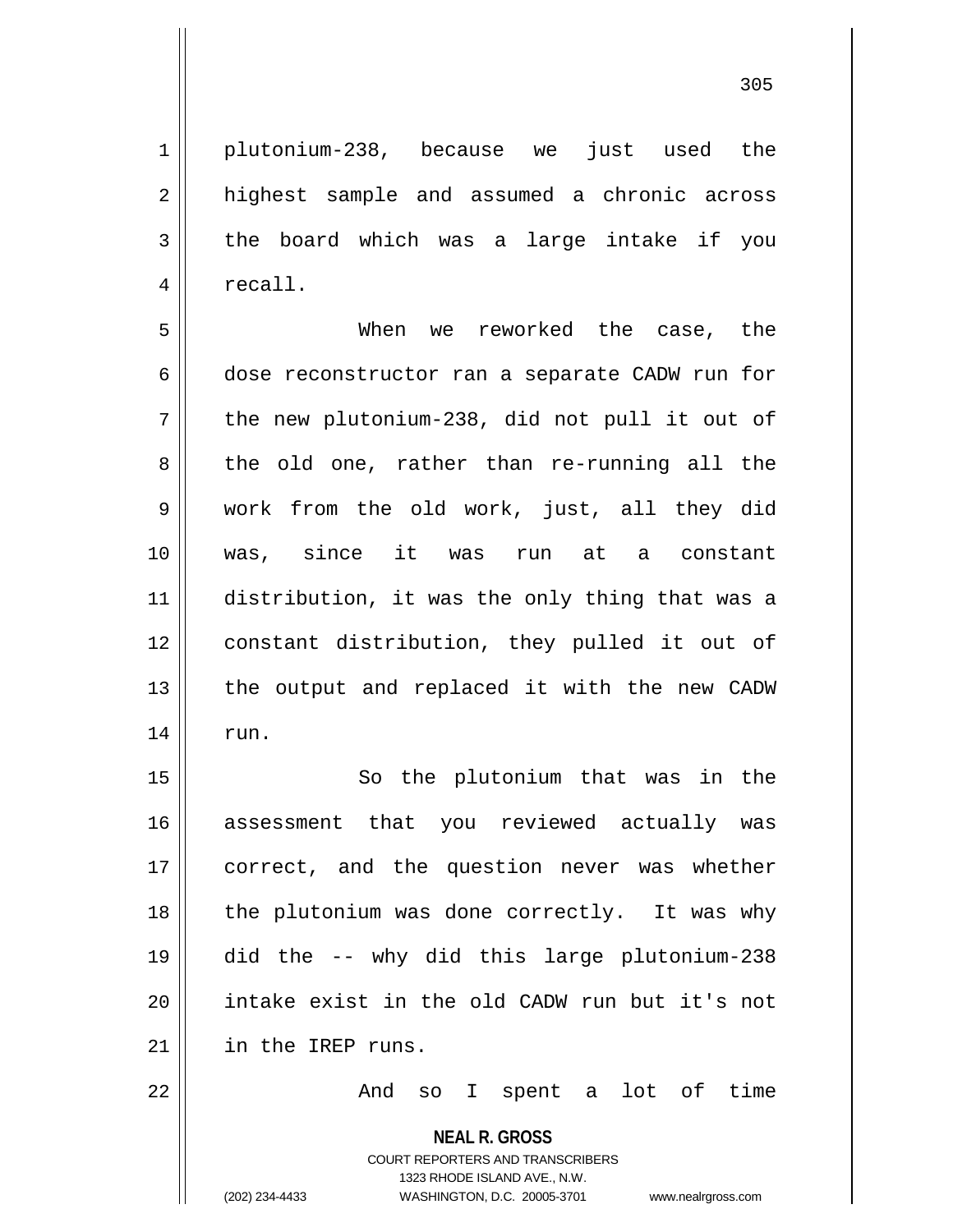**NEAL R. GROSS** COURT REPORTERS AND TRANSCRIBERS 1 determining that is the reason, it was an 2 | initial, older version which was overestimated  $3 \parallel$  that we had to redo, based on being between 45  $4 \parallel$  and 52 percent. 5 || MR. FARVER: Now, wouldn't 6 something like that be contained in the 7 comments sheet? 8 MR. SIEBERT: Not necessarily. 9 MR. FARVER: Okay. 10 MR. SIEBERT: I mean, there is -- 11 I mean, it depends on what you're talking 12 about -- there is a NIOSH response -- when 13 || NIOSH returned it to us, they did return it to 14 us on a form, stating that they wanted us to 15 || remove those overestimates, which is in the 16 file, and we responded saying yes, that's  $17$  | exactly what we did. 18 It didn't go into the nitty-gritty 19 of exactly how they did that thesis part, and  $20$  || the fact that it's still in the CADW run but  $21$  || not, not in the final output, I don't see as  $22 \parallel$  an issue as long as it's done correctly.

1323 RHODE ISLAND AVE., N.W.

(202) 234-4433 WASHINGTON, D.C. 20005-3701 www.nealrgross.com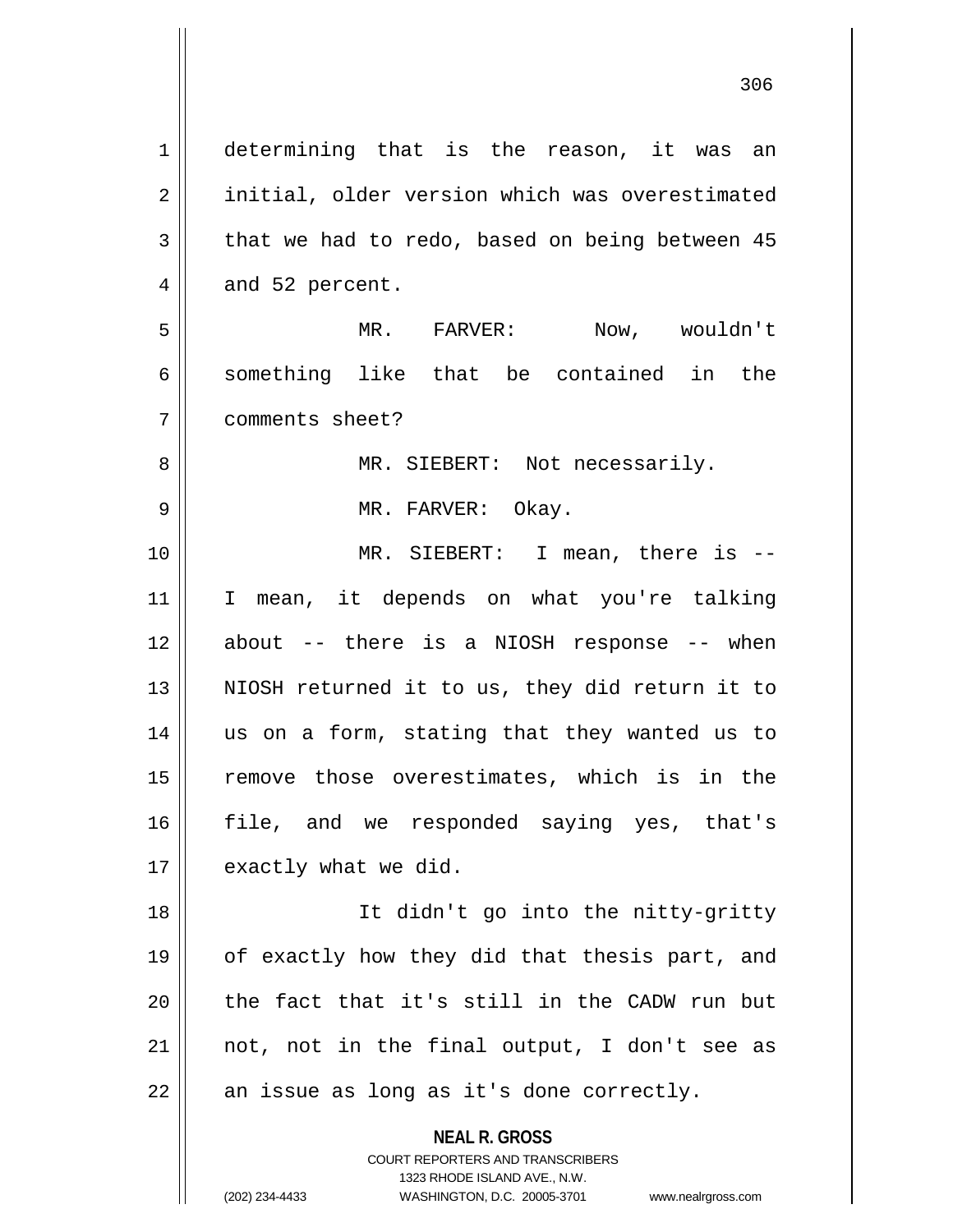**NEAL R. GROSS** COURT REPORTERS AND TRANSCRIBERS 1323 RHODE ISLAND AVE., N.W. (202) 234-4433 WASHINGTON, D.C. 20005-3701 www.nealrgross.com 1 || MR. FARVER: I agree it's not a 2 || problem with being in the CADW, just the  $3 \parallel$  concern is for the future, if someone looks at 4 || it, they are going to come up with the same 5 | issue and I'm thinking, you know, should it be 6 in a comments form, or if it's in a NIOSH  $7$  || form, is that form included with the files 8 || that we look at? 9 MR. SIEBERT: I believe it should 10 be. I can't say for certain because I don't 11 || know what NIOSH is reporting to you. But I 12 || believe you should be seeing those. 13 MR. FARVER: Okay, if it's there I 14 missed it. 15 MR. CALHOUN: Comment sheet are we 16 | talking about? 17 DR. ULSH: It would be the sheet -  $18$  - when we, when NIOSH sent it back to ORAU 19 || saying change this. 20 MR. CALHOUN: No, we don't see 21  $\parallel$  that. That's in the  $-$  that's in the admin 22  $\parallel$  record -- it's going to be saved in the K: --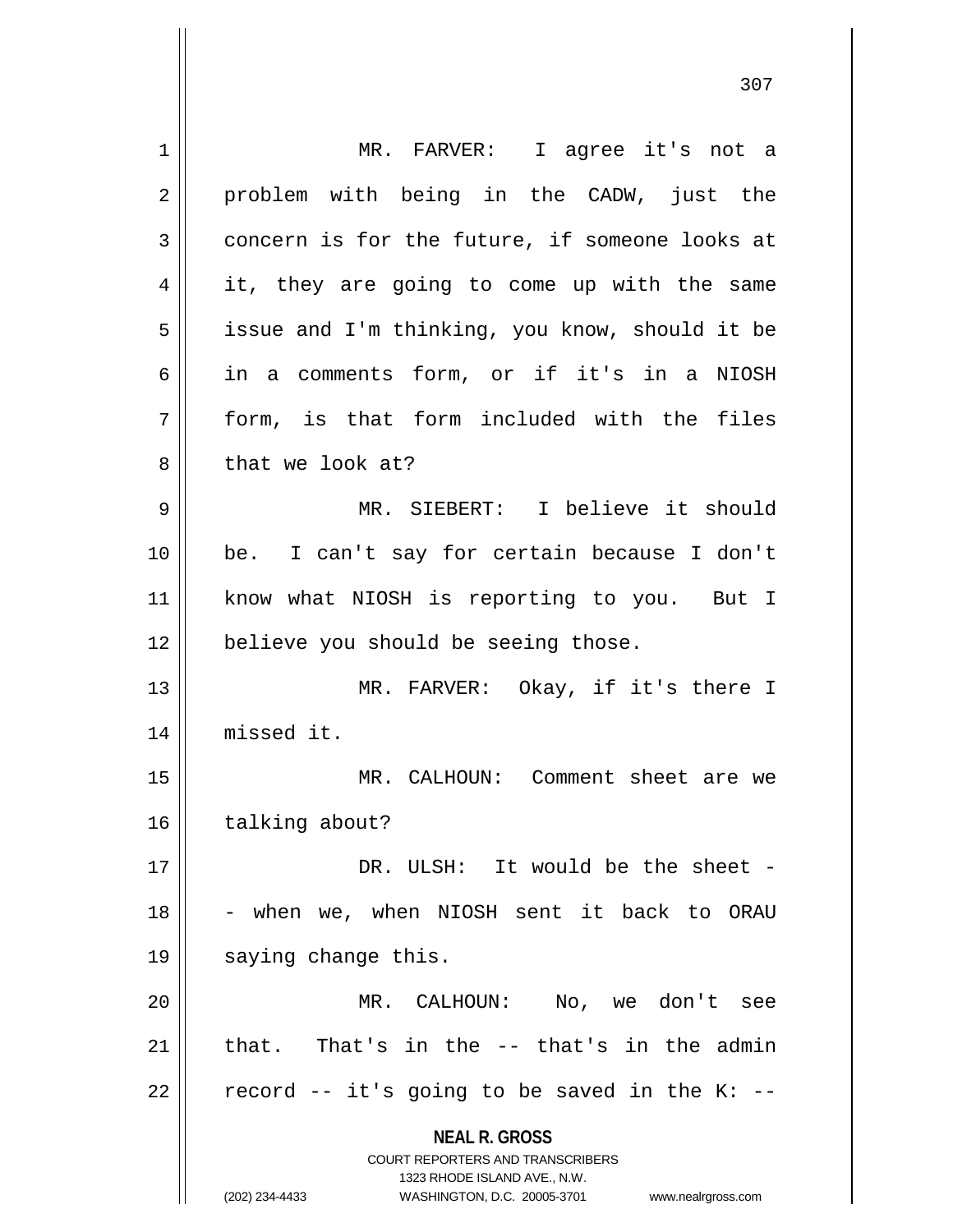**NEAL R. GROSS** 1 our K: file under DR submitted. That's where 2 || you see all of those, for every case that's  $3 \parallel$  ever returned. 4 MR. FARVER: Should there be  $5 \parallel$  something in these files that indicates that 6 either that shouldn't be there or we know it's  $7 \parallel$  there but this is why we are not including it? 8 || I mean that's why I thought the 9 comment sheet that goes along with the DR 10 would be some place where you could put that  $11$   $\parallel$  in. 12 MEMBER MUNN: If you're going to  $13$  | keep going back and looking at them  $-$ -14 MEMBER CLAWSON: This has been the  $15$  || whole thing we have said for years back there, 16 showing their work and why they did this, 17 | because we have seen it for years. 18 We looked at the entire thing to 19  $\parallel$  find out whether we changed to different -- we 20 went to a different work package. Now we are 21 || using this up to date one. This one got sent  $22$  | back and -- it's kind of a thing of show your

> COURT REPORTERS AND TRANSCRIBERS 1323 RHODE ISLAND AVE., N.W.

(202) 234-4433 WASHINGTON, D.C. 20005-3701 www.nealrgross.com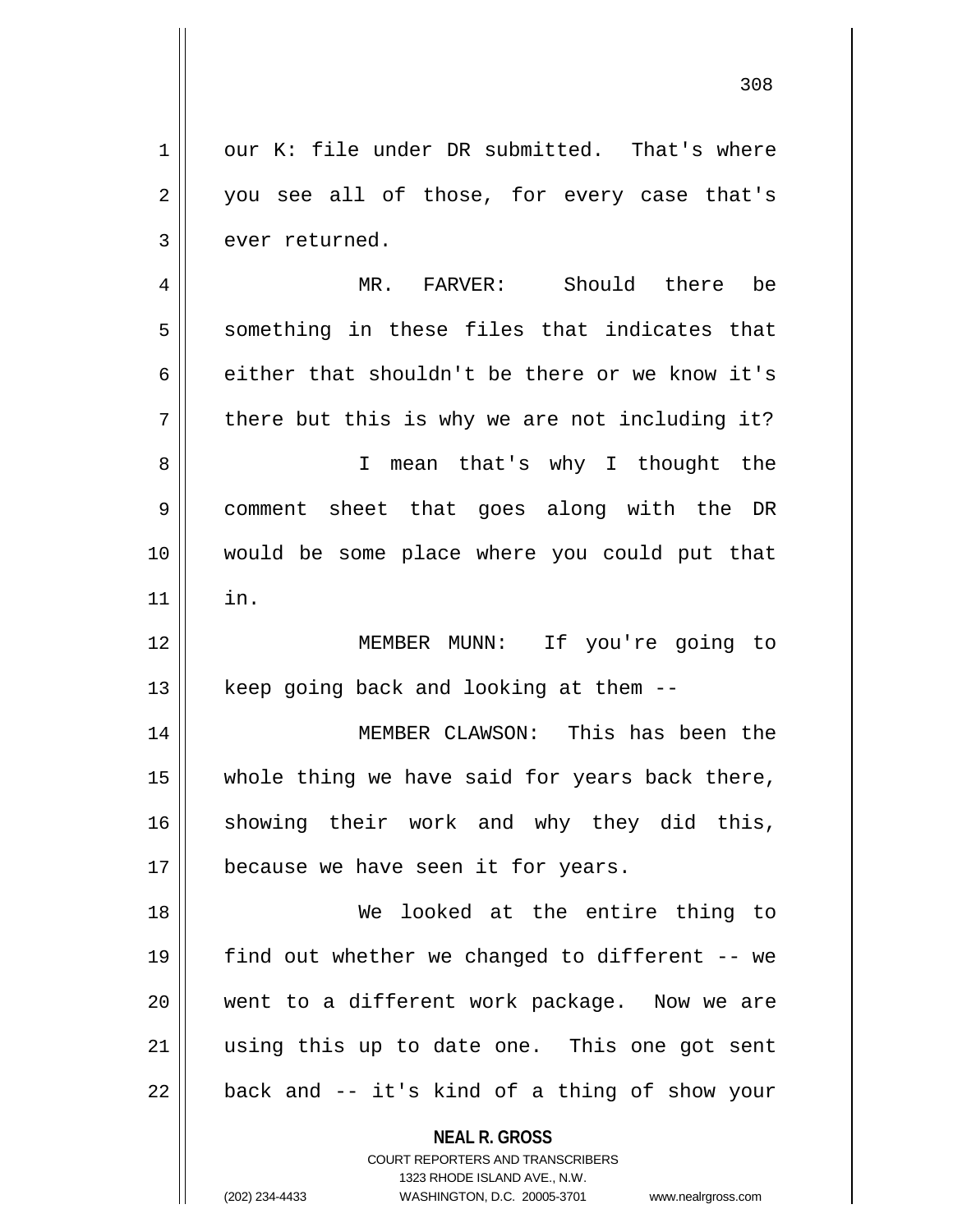$1 \parallel$  work, really, of how you got to this, and why. 2 | T think it saves an awful lot. 3 CHAIRMAN GRIFFON: I'm not sure 4 || where to go with that one. 5 DR. ULSH: I'm not sure either. 6 MR. HINNEFELD: Yes, this is sort  $7 \parallel$  of an oddball, so I don't really -- yes, I  $8 \parallel$  don't -- and to be honest with you, I don't 9 really have my hands around exactly what 10 happened, so I don't know where to go farther 11 with this. I mean our -- our comment sheets 12 aren't going to end up in the administrative 13 || record because they are comments on a dose 14 || reconstruction and it never makes it to the 15 administrative record. 16 You know, we make comments on dose 17 || reconstruction, then it gets fixed, and our 18 comments go to ORAU and they fix it and then 19 the dose reconstruction, the fixed dose  $20$  || reconstruction comes  $-$  that's what goes into  $21$  | the administrative record. So --22 || MR. STIVER: At that point that's

> **NEAL R. GROSS** COURT REPORTERS AND TRANSCRIBERS 1323 RHODE ISLAND AVE., N.W.

(202) 234-4433 WASHINGTON, D.C. 20005-3701 www.nealrgross.com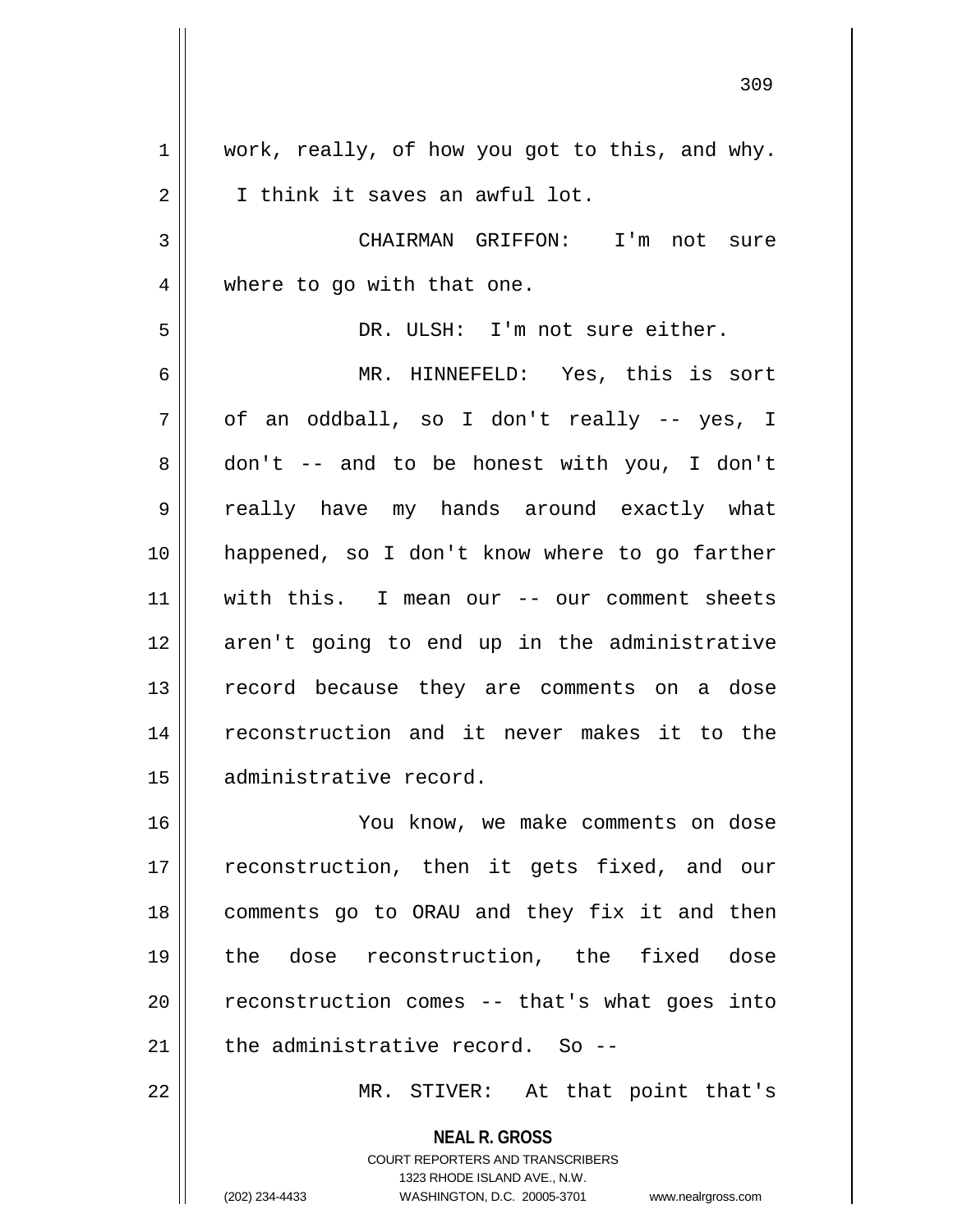**NEAL R. GROSS** COURT REPORTERS AND TRANSCRIBERS 1323 RHODE ISLAND AVE., N.W. (202) 234-4433 WASHINGTON, D.C. 20005-3701 www.nealrgross.com 1 when -- so an explanatory memo should be put  $2 \parallel$  in  $-$ 3 MR. HINNEFELD: Only, really -- 4 || not really. I mean, because that's, to us it's  $5 \parallel$  not really that important that there be this 6 record of the back and forth between us and 7 ORAU. 8 What has to be complete is the 9 cecord, the administrative record should be a 10 complete and accurate record of what went into 11 the dose reconstruction. 12 || So along those lines, it sounds 13 || like there should be some sort of explanation. 14 It shouldn't have this sort of confusion in  $15$  || the administrative record of that -- that 16 makes it impossible to get to the dose 17 reconstruction from the information that's 18 l there. 19 It should be a complete and, I 20 || want to say complete and accurate record of 21 the decision, and so there should be  $22$   $\parallel$  sufficient information there that you can find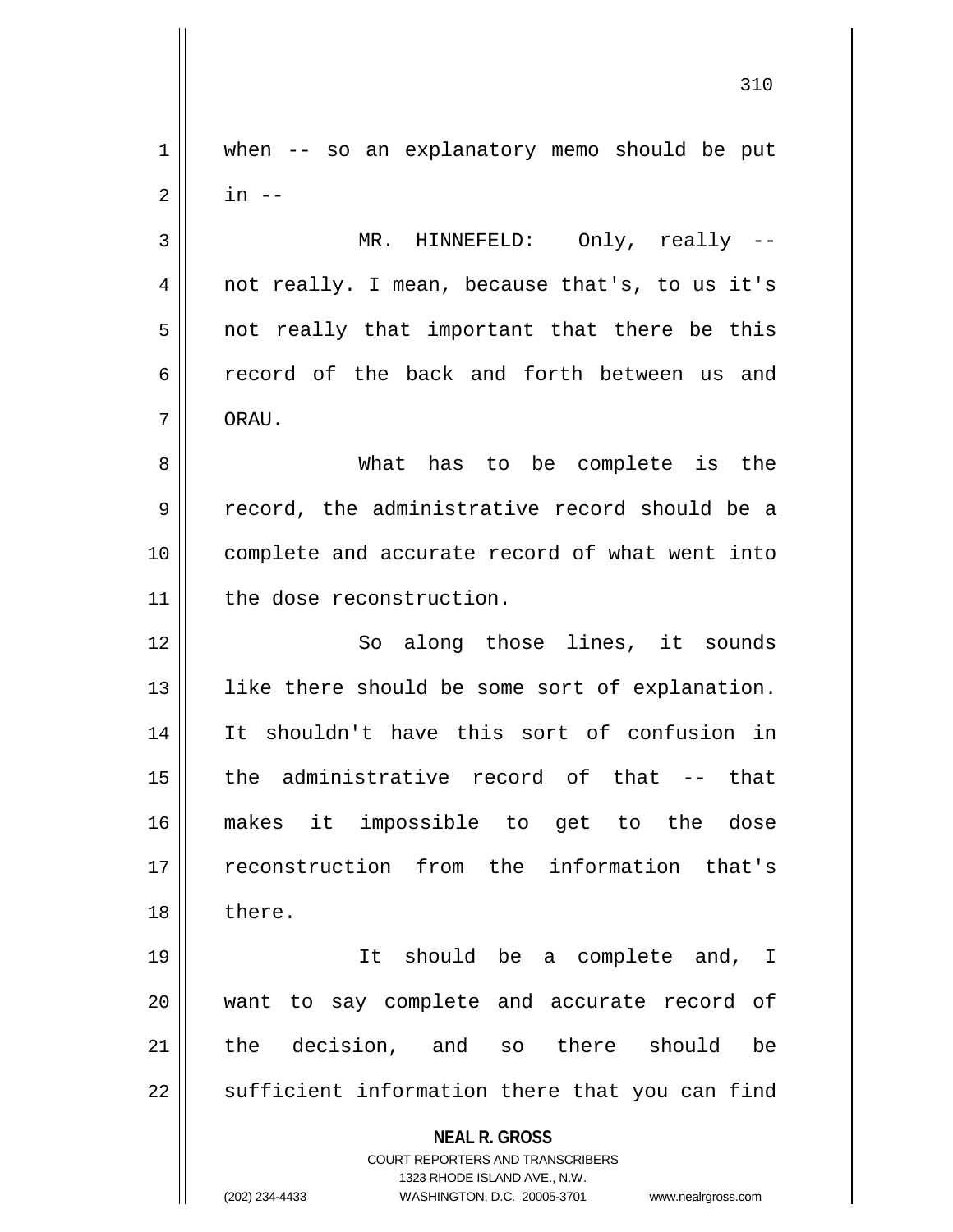$1 \parallel$  a way through it. I agree with that. I don't  $2 \parallel$  know where we go exactly with that, but ORAU,  $3 \parallel$  we will have to talk to. 4 MR. SIEBERT: Well, and I do want  $5 \parallel$  to point out that all the numbers that were in  $6 \parallel$  the dose reconstruction report matched up with  $7 \parallel$  the final intakes and doses that were assigned 8 || in the final version. 9 The only issue was the fact that 10 there was this residual plutonium-238 in a 11 || tool that is never used by  $-$  I mean, it was 12 || reviewed in this case and the question became, 13 well, why is it there. Oh well, it's not 14 normally an issue, I mean, we included a lot 15 || of things that we may do where comparisons 16 where the -- it's not the final version that's 17 actually in there, but we include it for 18 | comparison sake. 19 So I don't really see us  $20$  | explaining every, every change that's going on

22 || NIOSH as that necessarily being helpful.

 $21$  when we are going with the back and forth with

**NEAL R. GROSS** COURT REPORTERS AND TRANSCRIBERS

1323 RHODE ISLAND AVE., N.W.

(202) 234-4433 WASHINGTON, D.C. 20005-3701 www.nealrgross.com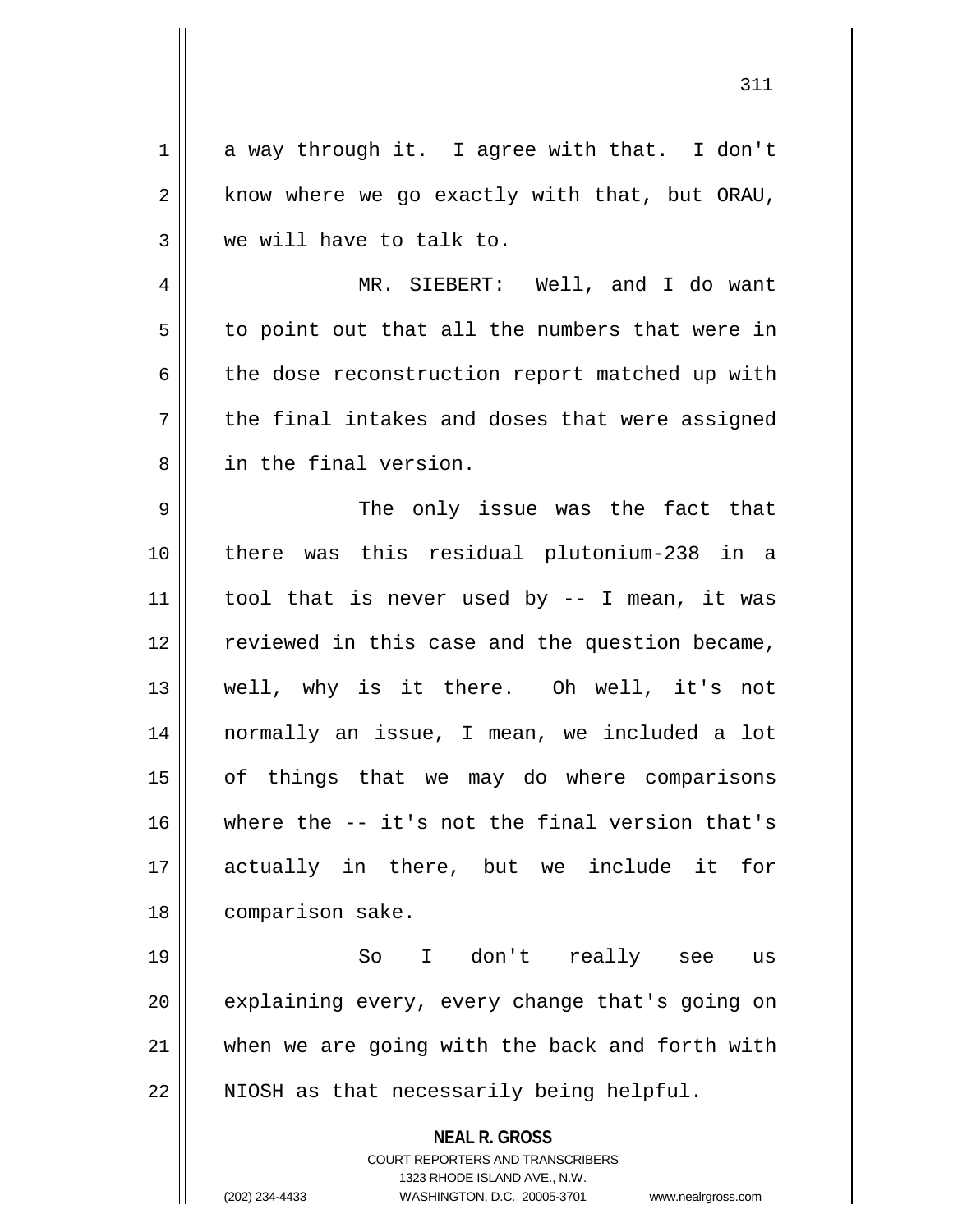| $\mathbf 1$ | MR. HINNEFELD: And in fact, to                                                                                                                                         |
|-------------|------------------------------------------------------------------------------------------------------------------------------------------------------------------------|
| 2           | Scott's point, we have been asked before that                                                                                                                          |
| 3           | if you try something one way, you know, it                                                                                                                             |
| 4           | will be kind of, why don't you do a dose                                                                                                                               |
| 5           | reconstruction this way? Well, we did, and it                                                                                                                          |
| 6           | -- you know, and such and such. They said                                                                                                                              |
| 7           | well, why don't you include that in here.                                                                                                                              |
| 8           | So now we are including that, and                                                                                                                                      |
| 9           | so this kind of -- at some point, you know, we                                                                                                                         |
| 10          | are going to -- you are going to have to make                                                                                                                          |
| 11          | too many decisions about what goes in and what                                                                                                                         |
| 12          | goes out unless you just put it in here --                                                                                                                             |
| 13          | MR. FARVER: No, I mean, we have a                                                                                                                                      |
| 14          | question about just how are you doing, before                                                                                                                          |
| 15          |                                                                                                                                                                        |
| 16          | MR. HINNEFELD: Yes, right.                                                                                                                                             |
| 17          | So that he used<br>MR. FARVER:                                                                                                                                         |
| 18          | different solubilities and that, and -- and in                                                                                                                         |
| 19          | this case it would have been okay if somewhere                                                                                                                         |
| 20          | there would have been a note saying oh, this                                                                                                                           |
| 21          | is what we would have done, you know.                                                                                                                                  |
| 22          | CHAIRMAN GRIFFON: I think that's                                                                                                                                       |
|             | <b>NEAL R. GROSS</b><br><b>COURT REPORTERS AND TRANSCRIBERS</b><br>1323 RHODE ISLAND AVE., N.W.<br>(202) 234-4433<br>WASHINGTON, D.C. 20005-3701<br>www.nealrgross.com |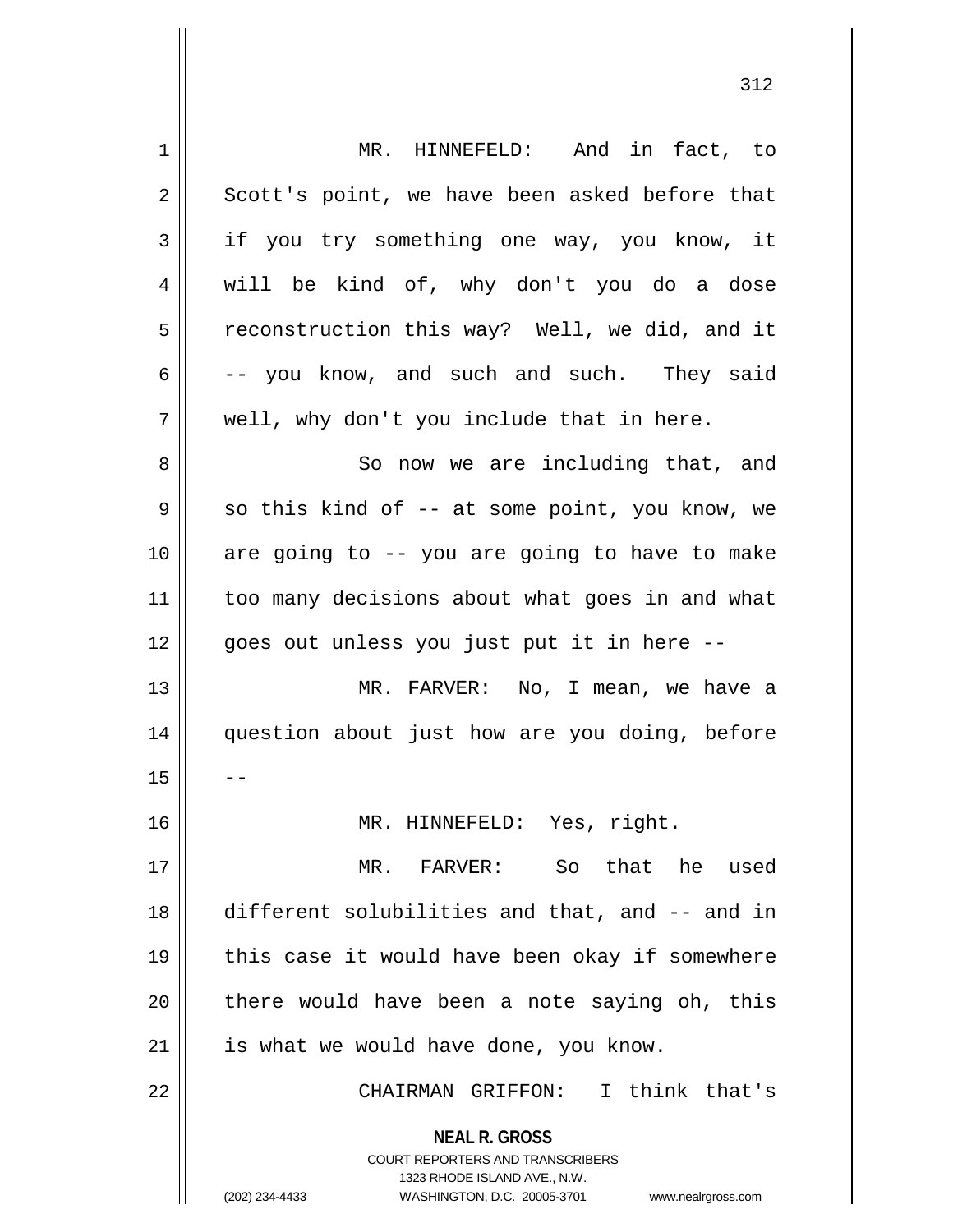**NEAL R. GROSS** COURT REPORTERS AND TRANSCRIBERS 1323 RHODE ISLAND AVE., N.W. (202) 234-4433 WASHINGTON, D.C. 20005-3701 www.nealrgross.com  $1 \parallel$  the question, like, an explanation. 2 MR. FARVER: Yes, okay. 3 CHAIRMAN GRIFFON: It's the files  $4 \parallel$  that are in the directory. 5 (Simultaneous speakers.) 6 MR. HINNEFELD: Okay, we'll take 7 | it under advisement. 8 MR. KATZ: If we are going to 9 adjourn early, we should adjourn now. 10 Otherwise it's -- we'll be sitting at the  $11$  airport for three hours --12 || CHAIRMAN GRIFFON: Okay. 13 MR. SIEBERT: This is Scott. So  $14$  | the short answer is that's the explanation as 15 || to why there's additional information for that 16 || 166. The short answer, which I really should 17 have started with, is that when we made the 18 || actual changes that needed to be changed, 19 which was including the K-25 X-rays, it had no 20 | impact on compensability. 21 CHAIRMAN GRIFFON: Alright. I  $22$  || think we are going to wrap it up there. So